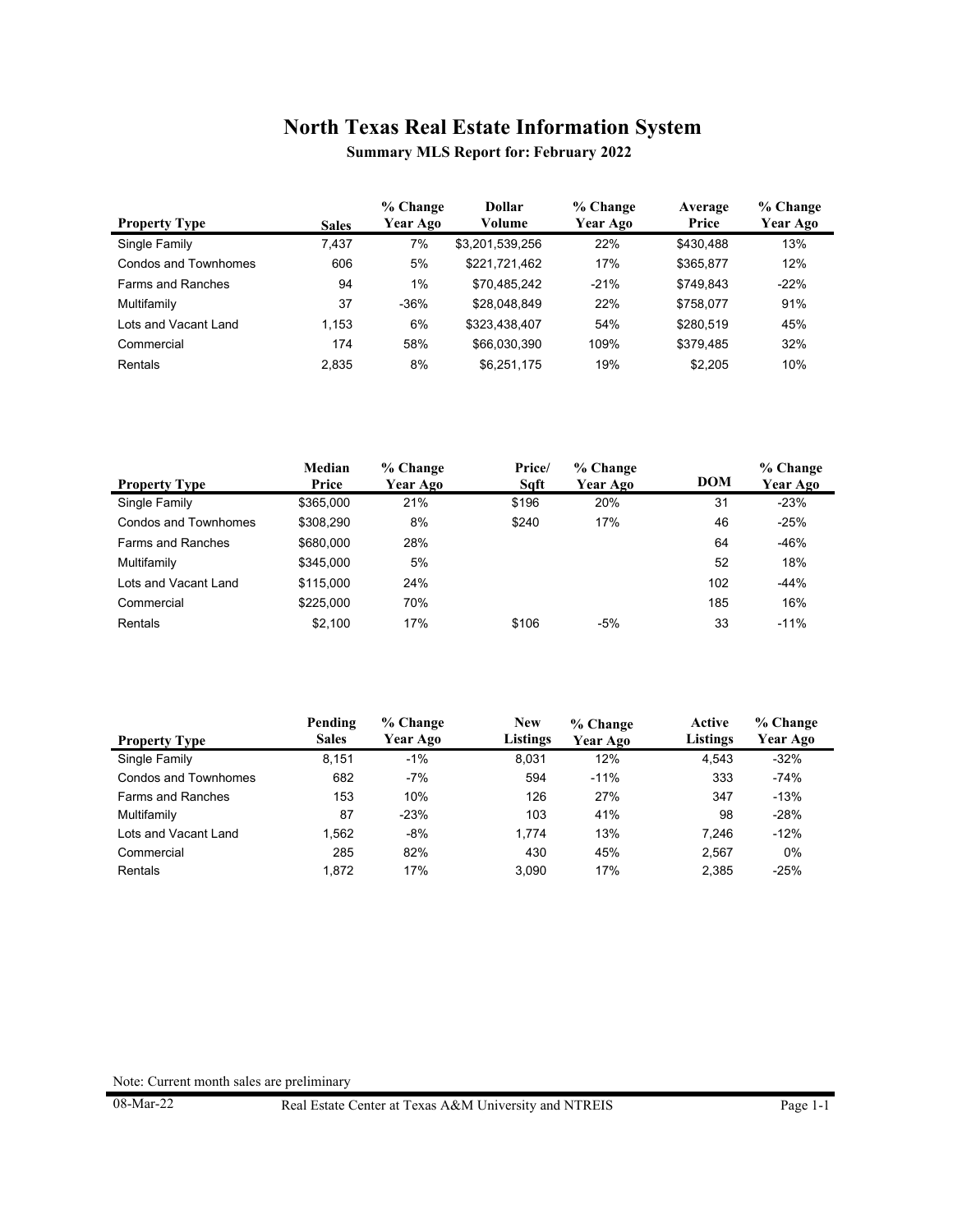**Year-to-Date Summary MLS Report for: February 2022**

| <b>Property Type</b>     | <b>Sales</b> | % Change<br>Year Ago | Dollar<br>Volume | % Change<br>Year Ago | Average<br>Price | % Change<br><b>Year Ago</b> |
|--------------------------|--------------|----------------------|------------------|----------------------|------------------|-----------------------------|
| Single Family            | 14.399       | 4%                   | \$6,063,540,874  | 20%                  | \$421.108        | 15%                         |
| Condos and Townhomes     | 1.126        | 6%                   | \$400,929,062    | 19%                  | \$356,065        | 13%                         |
| <b>Farms and Ranches</b> | 213          | 9%                   | \$178.256.045    | 20%                  | \$836.883        | 11%                         |
| Multifamily              | 126          | 8%                   | \$72,208,869     | 58%                  | \$573.086        | 46%                         |
| Lots and Vacant Land     | 2.146        | 0%                   | \$613,763,803    | 43%                  | \$286.004        | 43%                         |
| Commercial               | 334          | 55%                  | \$129.813.590    | 110%                 | \$388.663        | 35%                         |
| Rentals                  | 5.752        | 5%                   | \$12.709.413     | 20%                  | \$2.210          | 14%                         |

|                          | Median    | % Change | Price/ | $%$ Change |            | % Change |
|--------------------------|-----------|----------|--------|------------|------------|----------|
| <b>Property Type</b>     | Price     | Year Ago | Saft   | Year Ago   | <b>DOM</b> | Year Ago |
| Single Family            | \$355,000 | 21%      | \$192  | 21%        | 31         | $-24%$   |
| Condos and Townhomes     | \$305.740 | 11%      | \$233  | 17%        | 46         | $-26%$   |
| <b>Farms and Ranches</b> | \$650,000 | 30%      |        |            | 77         | $-25%$   |
| Multifamily              | \$371,650 | 16%      |        |            | 39         | $-23%$   |
| Lots and Vacant Land     | \$120,000 | 26%      |        |            | 114        | $-36%$   |
| Commercial               | \$222.500 | 71%      |        |            | 204        | 9%       |
| Rentals                  | \$2.050   | 14%      | \$114  | 3%         | 32         | $-12%$   |

|                          | Pending      | % Change | <b>New</b> | % Change | Active          | % Change |
|--------------------------|--------------|----------|------------|----------|-----------------|----------|
| <b>Property Type</b>     | <b>Sales</b> | Year Ago | Listings   | Year Ago | <b>Listings</b> | Year Ago |
| Single Family            | 16.943       | $-7%$    | 15.996     | $-1%$    | 5.082           | $-30%$   |
| Condos and Townhomes     | 1.485        | $-7%$    | 1.314      | $-15%$   | 406             | $-70%$   |
| <b>Farms and Ranches</b> | 293          | 5%       | 265        | 22%      | 377             | $-14%$   |
| Multifamily              | 162          | $-28%$   | 217        | 9%       | 101             | $-33%$   |
| Lots and Vacant Land     | 3.269        | $-5%$    | 3.988      | 15%      | 7.449           | $-12%$   |
| Commercial               | 473          | 55%      | 799        | 23%      | 2.295           | $-12%$   |
| Rentals                  | 3.773        | 12%      | 6.667      | 12%      | 2.847           | $-16%$   |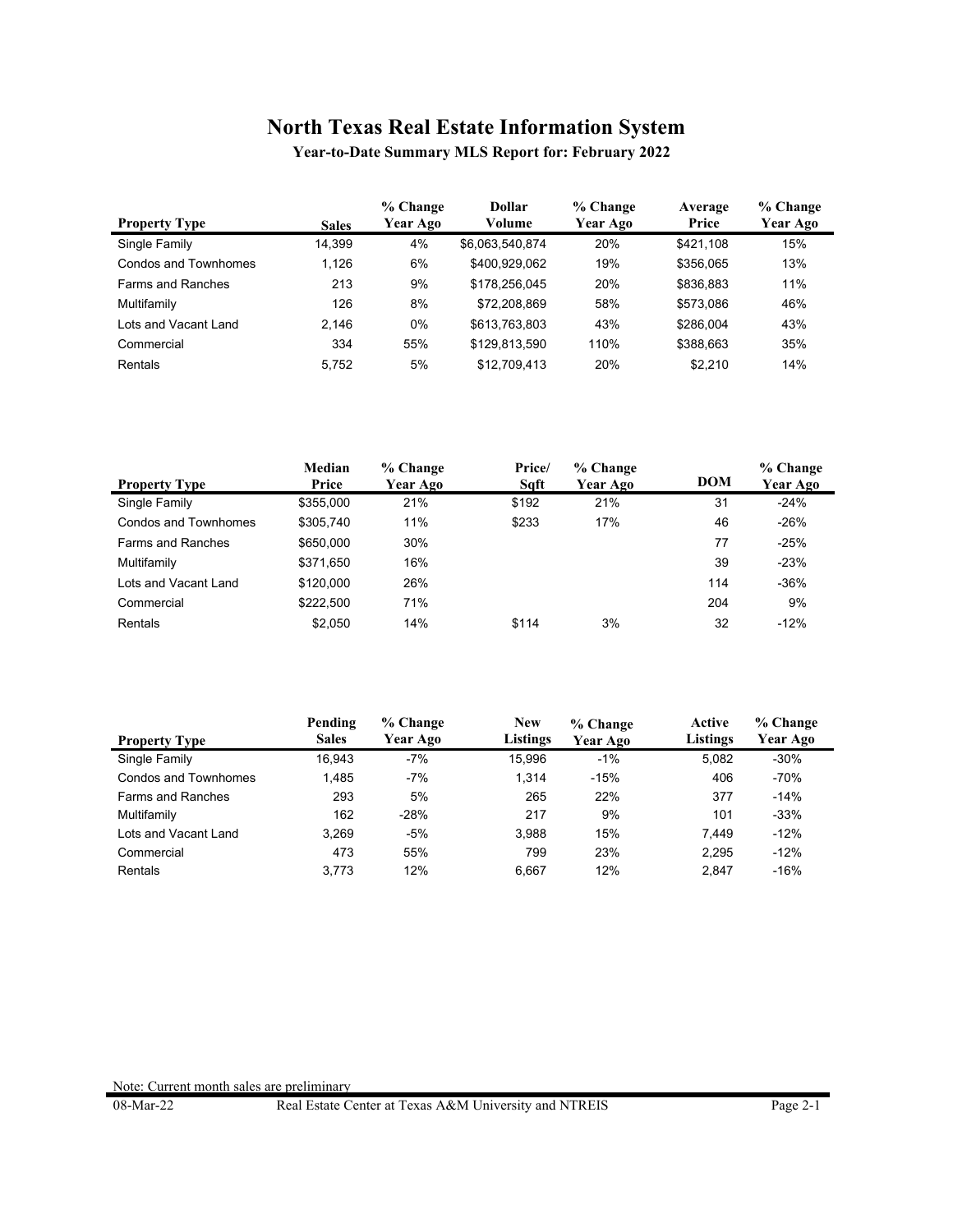**Sales Closed by Month: February 2022 Single Family**

| Year | Month | <b>Sales</b> | Average<br>Price | Median<br>Price | Price per<br>Sqft | <b>New</b><br><b>Listings</b> | Active<br><b>Listings</b> | Pending<br><b>Sales</b> | <b>DOM</b> | Sold to<br><b>List Price</b> |
|------|-------|--------------|------------------|-----------------|-------------------|-------------------------------|---------------------------|-------------------------|------------|------------------------------|
| 2020 | Jan   | 6,377        | \$308,187        | \$259,000       | \$136             | 11,038                        | 20,631                    | 9,236                   | 63         | 97.3%                        |
| 2020 | Feb   | 7,534        | \$317,415        | \$265,000       | \$139             | 11,385                        | 20,723                    | 10,166                  | 63         | 97.5%                        |
| 2020 | Mar   | 9,252        | \$323,566        | \$270,000       | \$141             | 12,176                        | 20,853                    | 9,831                   | 56         | 97.8%                        |
| 2020 | Apr   | 7,913        | \$320,603        | \$275,000       | \$140             | 10,511                        | 20,881                    | 8,991                   | 51         | 98.0%                        |
| 2020 | May   | 8,418        | \$318,854        | \$270,700       | \$140             | 13,485                        | 19,398                    | 13,342                  | 51         | 97.8%                        |
| 2020 | Jun   | 11,896       | \$339,651        | \$284,140       | \$145             | 13,191                        | 17,222                    | 14,379                  | 50         | 98.0%                        |
| 2020 | Jul   | 13,679       | \$354,032        | \$292,000       | \$147             | 13,503                        | 16,177                    | 13,501                  | 47         | 98.1%                        |
| 2020 | Aug   | 11,908       | \$350,932        | \$290,000       | \$148             | 12,220                        | 14,642                    | 13,162                  | 43         | 98.3%                        |
| 2020 | Sep   | 11,324       | \$351,839        | \$290,000       | \$149             | 11,030                        | 13,432                    | 11,495                  | 41         | 98.4%                        |
| 2020 | Oct   | 11,093       | \$359,985        | \$295,000       | \$152             | 10,803                        | 12,600                    | 11,046                  | 40         | 98.3%                        |
| 2020 | Nov   | 9,337        | \$359,285        | \$295,000       | \$154             | 8,263                         | 10,624                    | 9,652                   | 38         | 98.4%                        |
| 2020 | Dec   | 10,621       | \$364,107        | \$295,000       | \$156             | 7,208                         | 9,039                     | 8,234                   | 40         | 98.2%                        |
| 2021 | Jan   | 6,901        | \$352,590        | \$285,000       | \$154             | 8,966                         | 7,806                     | 9,955                   | 42         | 98.5%                        |
| 2021 | Feb   | 6,919        | \$379,406        | \$301,040       | \$162             | 7,180                         | 6,687                     | 8,252                   | 40         | 99.1%                        |
| 2021 | Mar   | 9,505        | \$392,453        | \$311,500       | \$167             | 10,996                        | 6,085                     | 11,429                  | 36         | 100.1%                       |
| 2021 | Apr   | 9,952        | \$407,521        | \$325,000       | \$174             | 12,314                        | 6,967                     | 11,495                  | 28         | 101.4%                       |
| 2021 | May   | 10,464       | \$424,172        | \$340,000       | \$179             | 11,907                        | 7,067                     | 11,709                  | 24         | 102.3%                       |
| 2021 | Jun   | 11,333       | \$432,329        | \$350,000       | \$182             | 13,284                        | 8,603                     | 11,762                  | 20         | 102.8%                       |
| 2021 | Jul   | 11,088       | \$421,831        | \$346,100       | \$181             | 14,480                        | 11,105                    | 11,833                  | 19         | 102.6%                       |
| 2021 | Aug   | 11,133       | \$415,968        | \$345,000       | \$182             | 12,133                        | 10,417                    | 12,236                  | 20         | 101.8%                       |
| 2021 | Sep   | 10,736       | \$414,464        | \$344,320       | \$183             | 11,173                        | 10,348                    | 10,939                  | 22         | 100.7%                       |
| 2021 | Oct   | 9,892        | \$413,076        | \$345,000       | \$183             | 10,440                        | 9,753                     | 10,788                  | 26         | 100.7%                       |
| 2021 | Nov   | 9,576        | \$411,318        | \$346,700       | \$184             | 8,721                         | 8,268                     | 9,937                   | 27         | 100.8%                       |
| 2021 | Dec   | 10,117       | \$422,992        | \$351,000       | \$188             | 6,999                         | 7,250                     | 8,318                   | 30         | 100.7%                       |
| 2022 | Jan   | 6,962        | \$411,089        | \$349,290       | \$188             | 7,965                         | 5,620                     | 8,792                   | 31         | 101.0%                       |
| 2022 | Feb   | 7,437        | \$430,488        | \$365,000       | \$196             | 8,031                         | 4,543                     | 8,151                   | 31         | 102.3%                       |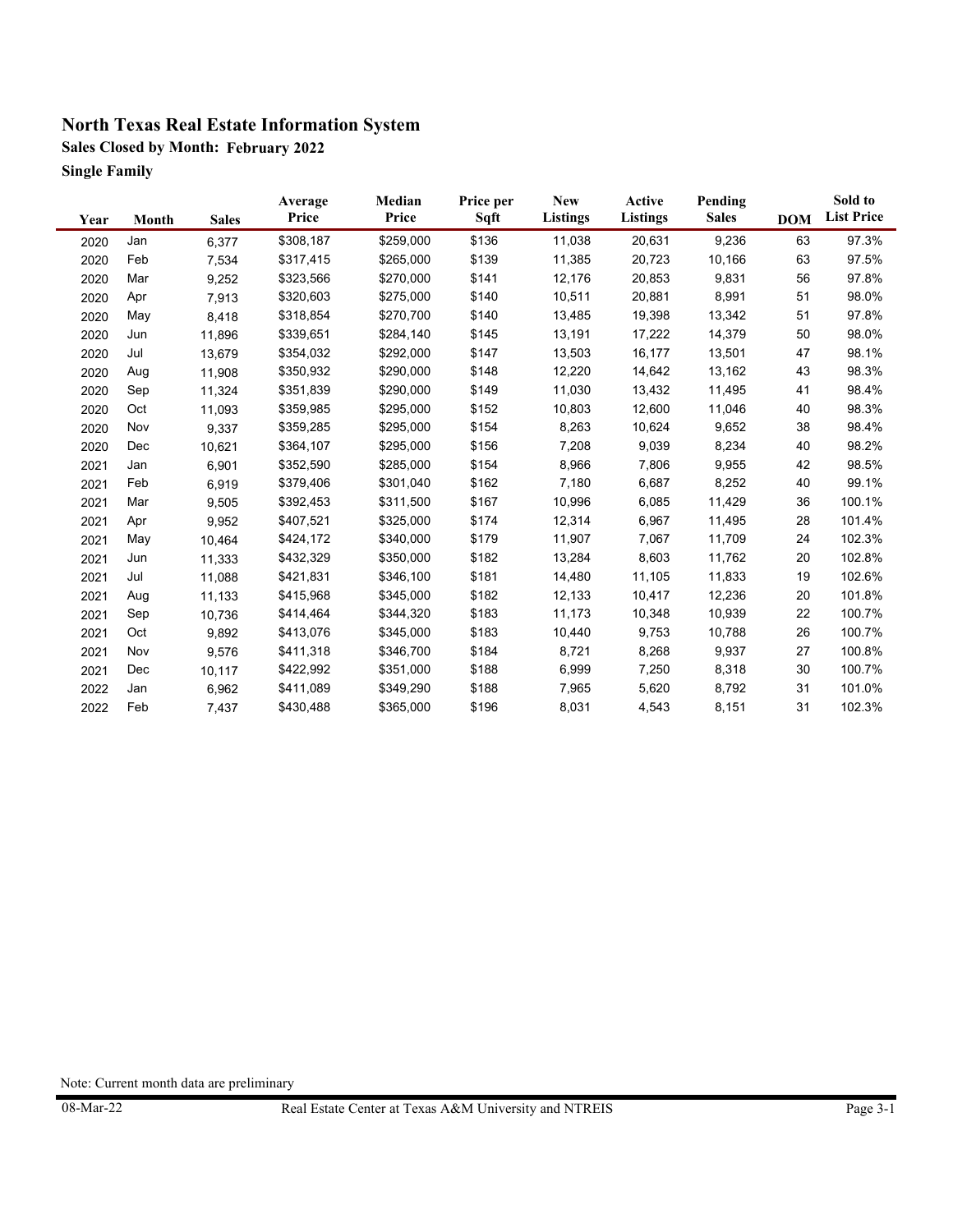**Sales Closed by Month: February 2022**

**Condos and Townhomes**

| Year | Month | <b>Sales</b> | Average<br>Price | Median<br>Price | Price per<br>Sqft | <b>New</b><br><b>Listings</b> | <b>Active</b><br>Listings | Pending<br><b>Sales</b> | <b>DOM</b> | Sold to<br><b>List Price</b> |
|------|-------|--------------|------------------|-----------------|-------------------|-------------------------------|---------------------------|-------------------------|------------|------------------------------|
| 2020 | Jan   | 358          | \$281,855        | \$225,000       | \$189             | 861                           | 1,926                     | 579                     | 67         | 96.5%                        |
| 2020 | Feb   | 446          | \$272,615        | \$232,540       | \$184             | 886                           | 2,017                     | 652                     | 75         | 97.3%                        |
| 2020 | Mar   | 536          | \$274,417        | \$240,500       | \$177             | 848                           | 2,030                     | 450                     | 62         | 97.4%                        |
| 2020 | Apr   | 412          | \$278,605        | \$263,820       | \$179             | 678                           | 2,165                     | 423                     | 59         | 97.3%                        |
| 2020 | May   | 408          | \$276,457        | \$237,250       | \$179             | 974                           | 2,212                     | 698                     | 61         | 97.4%                        |
| 2020 | Jun   | 617          | \$269,386        | \$250,000       | \$177             | 1,071                         | 2,184                     | 829                     | 60         | 97.4%                        |
| 2020 | Jul   | 763          | \$280,260        | \$249,900       | \$182             | 1,103                         | 2,293                     | 806                     | 58         | 97.3%                        |
| 2020 | Aug   | 668          | \$289,909        | \$250,000       | \$187             | 936                           | 2,253                     | 760                     | 50         | 97.7%                        |
| 2020 | Sep   | 673          | \$292,952        | \$265,000       | \$189             | 913                           | 2,156                     | 760                     | 59         | 97.6%                        |
| 2020 | Oct   | 687          | \$294,524        | \$261,000       | \$185             | 926                           | 2,125                     | 711                     | 55         | 97.8%                        |
| 2020 | Nov   | 592          | \$297,388        | \$255,000       | \$194             | 675                           | 1,904                     | 648                     | 56         | 97.1%                        |
| 2020 | Dec   | 726          | \$288,772        | \$268,000       | \$186             | 580                           | 1,611                     | 633                     | 57         | 97.7%                        |
| 2021 | Jan   | 485          | \$301,206        | \$263,300       | \$193             | 879                           | 1,450                     | 855                     | 62         | 96.5%                        |
| 2021 | Feb   | 578          | \$328,083        | \$284,500       | \$205             | 668                           | 1,266                     | 737                     | 61         | 97.7%                        |
| 2021 | Mar   | 792          | \$320,933        | \$275,500       | \$205             | 969                           | 1,075                     | 997                     | 58         | 98.2%                        |
| 2021 | Apr   | 915          | \$328,807        | \$290,000       | \$212             | 991                           | 1,117                     | 945                     | 47         | 99.1%                        |
| 2021 | May   | 789          | \$344,783        | \$307,040       | \$216             | 975                           | 1,059                     | 995                     | 44         | 99.3%                        |
| 2021 | Jun   | 900          | \$340,398        | \$285,980       | \$219             | 1,009                         | 1,144                     | 918                     | 42         | 99.3%                        |
| 2021 | Jul   | 813          | \$328,513        | \$295,000       | \$212             | 1,038                         | 1,258                     | 864                     | 41         | 99.8%                        |
| 2021 | Aug   | 805          | \$329,603        | \$295,000       | \$214             | 897                           | 1,216                     | 846                     | 38         | 99.7%                        |
| 2021 | Sep   | 793          | \$321,479        | \$299,900       | \$213             | 851                           | 1,126                     | 908                     | 35         | 99.5%                        |
| 2021 | Oct   | 756          | \$330,812        | \$280,000       | \$216             | 782                           | 1,004                     | 780                     | 39         | 99.3%                        |
| 2021 | Nov   | 651          | \$317,082        | \$287,000       | \$212             | 608                           | 858                       | 747                     | 42         | 99.6%                        |
| 2021 | Dec   | 751          | \$345,293        | \$288,000       | \$226             | 503                           | 688                       | 655                     | 39         | 99.0%                        |
| 2022 | Jan   | 520          | \$344,630        | \$301,240       | \$225             | 720                           | 479                       | 803                     | 45         | 99.3%                        |
| 2022 | Feb   | 606          | \$365,877        | \$308,290       | \$240             | 594                           | 333                       | 682                     | 46         | 101.2%                       |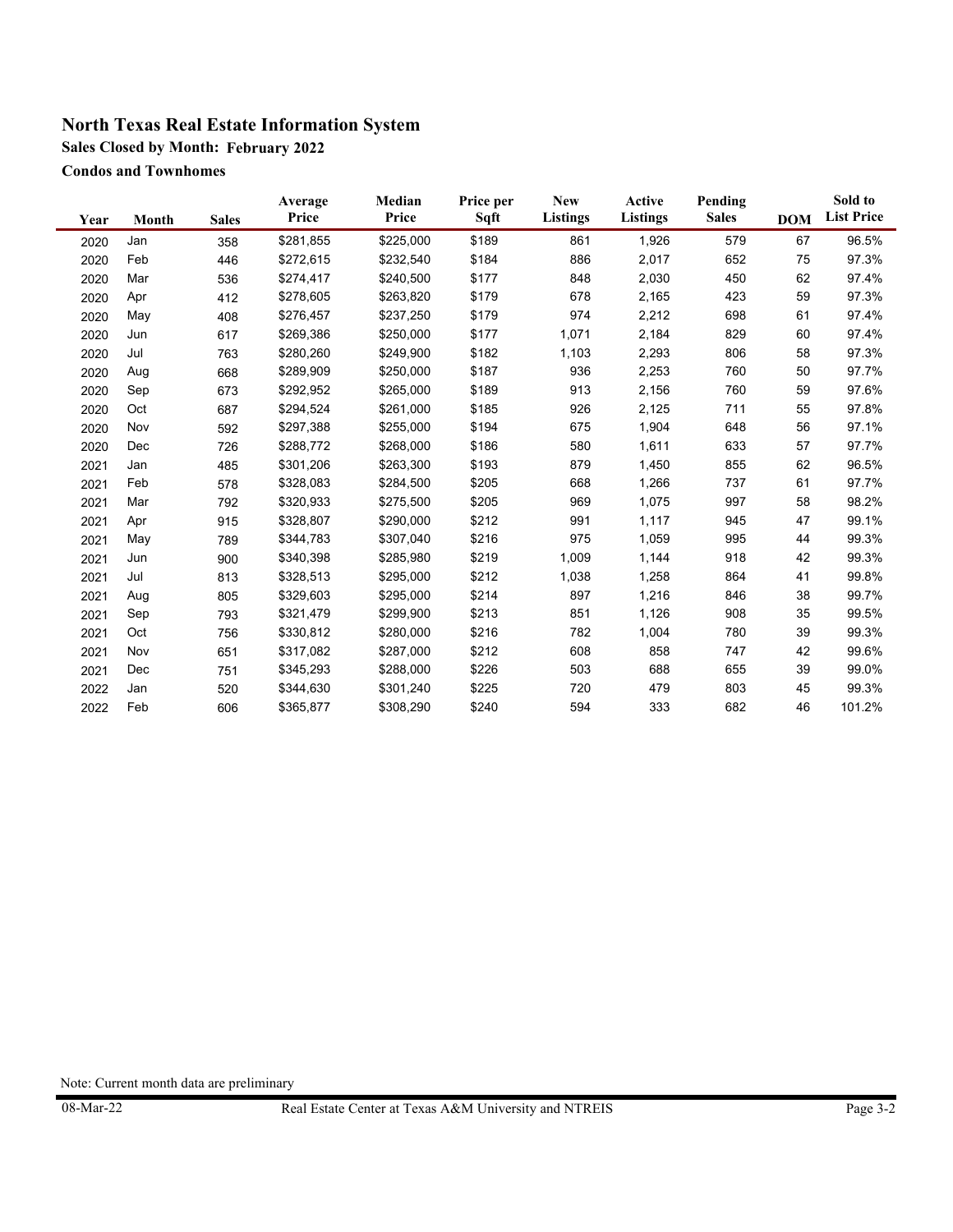**Sales Closed by Month: February 2022**

**Farms and Ranches**

| Year | Month | <b>Sales</b> | Average<br>Price | Median<br>Price | Price per<br>Sqft | <b>New</b><br><b>Listings</b> | Active<br><b>Listings</b> | Pending<br><b>Sales</b> | <b>DOM</b> | Sold to<br><b>List Price</b> |
|------|-------|--------------|------------------|-----------------|-------------------|-------------------------------|---------------------------|-------------------------|------------|------------------------------|
| 2020 | Jan   | 60           | \$517,906        | \$352,750       |                   | 181                           | 892                       | 115                     | 109        | 93.8%                        |
| 2020 | Feb   | 88           | \$462,257        | \$360,000       |                   | 186                           | 908                       | 128                     | 132        | 93.5%                        |
| 2020 | Mar   | 91           | \$579,451        | \$390,000       |                   | 188                           | 888                       | 97                      | 129        | 95.2%                        |
| 2020 | Apr   | 85           | \$494,477        | \$385,000       |                   | 137                           | 879                       | 97                      | 103        | 92.8%                        |
| 2020 | May   | 78           | \$481,137        | \$351,250       |                   | 178                           | 867                       | 130                     | 119        | 92.8%                        |
| 2020 | Jun   | 105          | \$532,714        | \$390,000       |                   | 232                           | 855                       | 150                     | 96         | 95.4%                        |
| 2020 | Jul   | 110          | \$573,801        | \$422,500       |                   | 216                           | 856                       | 170                     | 119        | 93.1%                        |
| 2020 | Aug   | 142          | \$559,787        | \$404,000       |                   | 181                           | 803                       | 165                     | 113        | 93.8%                        |
| 2020 | Sep   | 141          | \$721,870        | \$466,500       |                   | 163                           | 724                       | 168                     | 130        | 94.0%                        |
| 2020 | Oct   | 148          | \$632,576        | \$508,000       |                   | 182                           | 695                       | 153                     | 106        | 94.1%                        |
| 2020 | Nov   | 117          | \$630,994        | \$480,000       |                   | 137                           | 649                       | 138                     | 93         | 96.8%                        |
| 2020 | Dec   | 152          | \$704,579        | \$499,950       |                   | 114                           | 558                       | 138                     | 89         | 92.6%                        |
| 2021 | Jan   | 103          | \$577,522        | \$472,000       |                   | 119                           | 480                       | 141                     | 87         | 95.5%                        |
| 2021 | Feb   | 93           | \$956,487        | \$531,400       |                   | 99                            | 400                       | 139                     | 119        | 91.2%                        |
| 2021 | Mar   | 149          | \$788,946        | \$552,000       |                   | 165                           | 394                       | 153                     | 111        | 94.7%                        |
| 2021 | Apr   | 138          | \$785,155        | \$552,500       |                   | 181                           | 377                       | 150                     | 99         | 95.5%                        |
| 2021 | May   | 125          | \$839,988        | \$595,000       |                   | 198                           | 397                       | 181                     | 109        | 94.8%                        |
| 2021 | Jun   | 118          | \$767,857        | \$554,500       |                   | 203                           | 455                       | 140                     | 67         | 96.0%                        |
| 2021 | Jul   | 145          | \$793,300        | \$575,000       |                   | 283                           | 535                       | 140                     | 78         | 95.3%                        |
| 2021 | Aug   | 134          | \$858,622        | \$597,500       |                   | 219                           | 551                       | 171                     | 67         | 96.4%                        |
| 2021 | Sep   | 121          | \$984,471        | \$550,000       |                   | 208                           | 570                       | 143                     | 59         | 96.7%                        |
| 2021 | Oct   | 129          | \$789,018        | \$565,000       |                   | 178                           | 558                       | 143                     | 56         | 94.8%                        |
| 2021 | Nov   | 121          | \$850,773        | \$625,000       |                   | 158                           | 531                       | 145                     | 67         | 94.2%                        |
| 2021 | Dec   | 147          | \$1,001,796      | \$540,000       |                   | 103                           | 436                       | 147                     | 73         | 92.8%                        |
| 2022 | Jan   | 119          | \$905,637        | \$640,000       |                   | 139                           | 407                       | 140                     | 87         | 95.2%                        |
| 2022 | Feb   | 94           | \$749,843        | \$680,000       |                   | 126                           | 347                       | 153                     | 64         | 94.5%                        |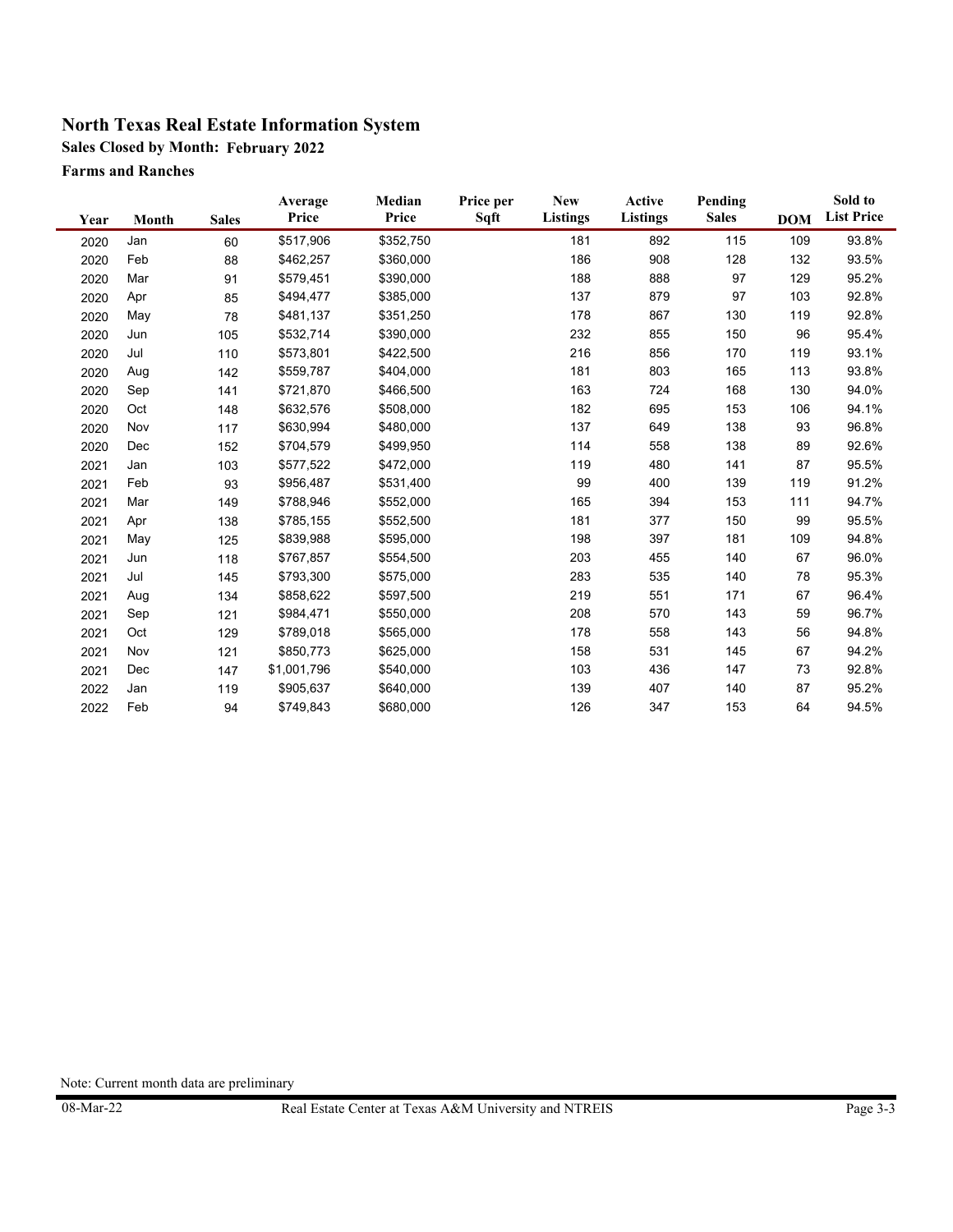**Sales Closed by Month: February 2022 Multifamily**

| Year | Month | <b>Sales</b> | Average<br>Price | Median<br>Price | Price per<br>Sqft | <b>New</b><br>Listings | Active<br><b>Listings</b> | Pending<br><b>Sales</b> | <b>DOM</b> | Sold to<br><b>List Price</b> |
|------|-------|--------------|------------------|-----------------|-------------------|------------------------|---------------------------|-------------------------|------------|------------------------------|
| 2020 | Jan   | 58           | \$358,623        | \$319,000       |                   | 98                     | 189                       | 77                      | 46         | 93.2%                        |
| 2020 | Feb   | 61           | \$313,249        | \$267,500       |                   | 122                    | 200                       | 91                      | 59         | 96.7%                        |
| 2020 | Mar   | 56           | \$378,598        | \$292,500       |                   | 91                     | 202                       | 62                      | 42         | 96.5%                        |
| 2020 | Apr   | 48           | \$326,870        | \$319,350       |                   | 85                     | 222                       | 49                      | 31         | 96.9%                        |
| 2020 | May   | 34           | \$288,275        | \$278,750       |                   | 88                     | 210                       | 57                      | 30         | 95.0%                        |
| 2020 | Jun   | 61           | \$404,573        | \$384,900       |                   | 81                     | 205                       | 75                      | 54         | 97.9%                        |
| 2020 | Jul   | 78           | \$360,752        | \$279,750       |                   | 125                    | 212                       | 102                     | 46         | 95.8%                        |
| 2020 | Aug   | 60           | \$377,368        | \$330,000       |                   | 89                     | 198                       | 90                      | 44         | 97.5%                        |
| 2020 | Sep   | 76           | \$374,145        | \$333,500       |                   | 145                    | 197                       | 119                     | 44         | 101.0%                       |
| 2020 | Oct   | 84           | \$410,494        | \$261,000       |                   | 91                     | 190                       | 82                      | 40         | 98.5%                        |
| 2020 | Nov   | 72           | \$417,101        | \$238,000       |                   | 80                     | 176                       | 82                      | 55         | 95.6%                        |
| 2020 | Dec   | 64           | \$467,287        | \$331,240       |                   | 94                     | 175                       | 73                      | 57         | 95.2%                        |
| 2021 | Jan   | 59           | \$386,890        | \$305,000       |                   | 127                    | 163                       | 113                     | 58         | 96.2%                        |
| 2021 | Feb   | 58           | \$396,471        | \$327,500       |                   | 73                     | 137                       | 113                     | 44         | 96.4%                        |
| 2021 | Mar   | 95           | \$438,316        | \$352,000       |                   | 129                    | 157                       | 89                      | 43         | 96.5%                        |
| 2021 | Apr   | 90           | \$479,290        | \$371,250       |                   | 108                    | 147                       | 110                     | 64         | 95.4%                        |
| 2021 | May   | 64           | \$483,714        | \$344,500       |                   | 144                    | 159                       | 115                     | 23         | 98.3%                        |
| 2021 | Jun   | 111          | \$466,945        | \$320,160       |                   | 168                    | 150                       | 138                     | 35         | 98.3%                        |
| 2021 | Jul   | 113          | \$460,829        | \$385,000       |                   | 129                    | 158                       | 129                     | 33         | 98.5%                        |
| 2021 | Aug   | 113          | \$434,226        | \$351,300       |                   | 125                    | 164                       | 112                     | 27         | 98.5%                        |
| 2021 | Sep   | 85           | \$509,336        | \$358,550       |                   | 104                    | 157                       | 99                      | 40         | 98.0%                        |
| 2021 | Oct   | 86           | \$513,135        | \$367,500       |                   | 108                    | 129                       | 109                     | 46         | 98.6%                        |
| 2021 | Nov   | 71           | \$569,517        | \$427,400       |                   | 84                     | 122                       | 93                      | 41         | 96.9%                        |
| 2021 | Dec   | 111          | \$532,116        | \$368,500       |                   | 70                     | 83                        | 91                      | 41         | 97.5%                        |
| 2022 | Jan   | 89           | \$496,180        | \$390,000       |                   | 114                    | 103                       | 75                      | 34         | 86.1%                        |
| 2022 | Feb   | 37           | \$758,077        | \$345,000       |                   | 103                    | 98                        | 87                      | 52         | 87.3%                        |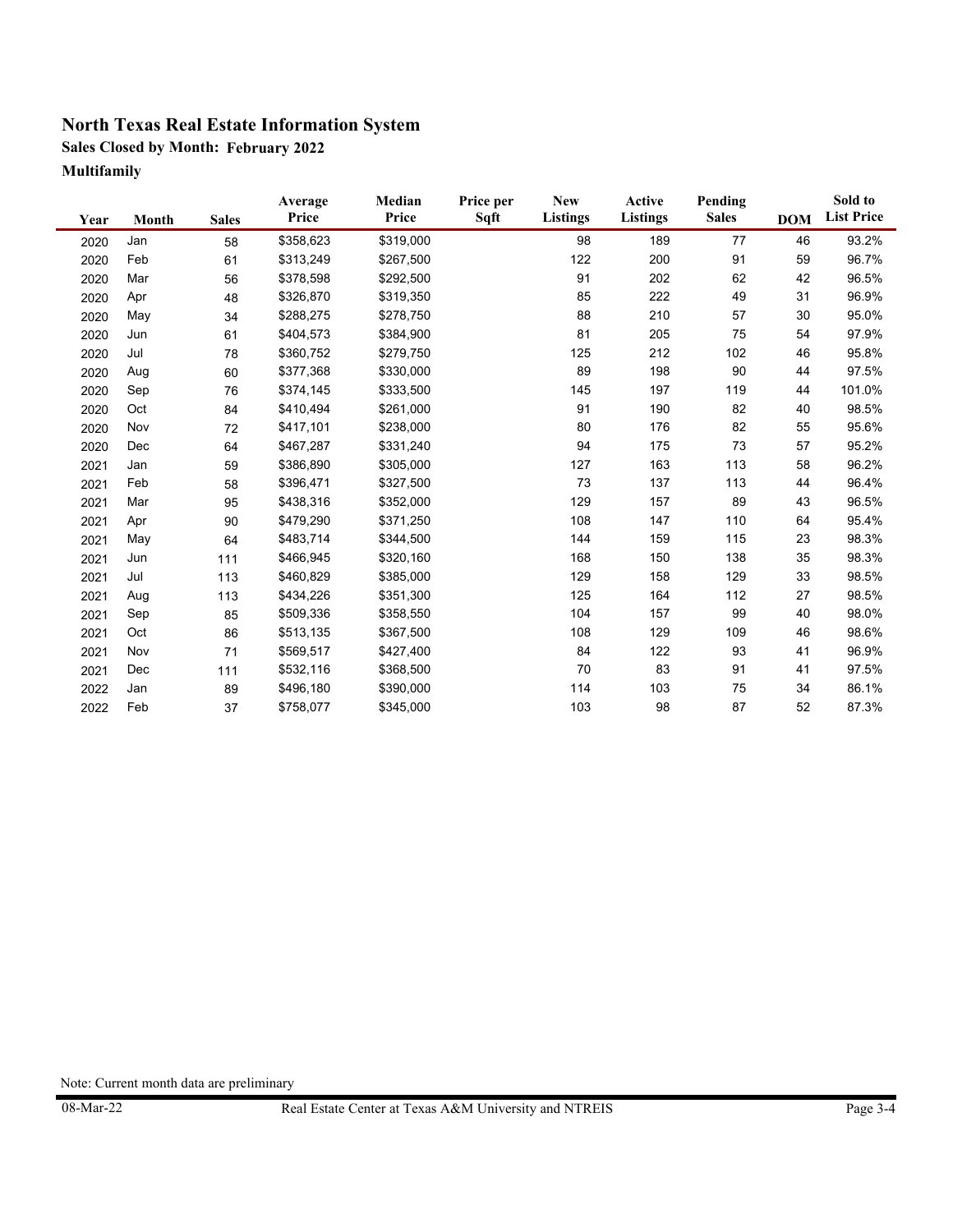**Sales Closed by Month: February 2022**

**Lots and Vacant Land**

| Year | Month | <b>Sales</b> | Average<br>Price | Median<br>Price | Price per<br>Sqft | <b>New</b><br><b>Listings</b> | Active<br><b>Listings</b> | Pending<br><b>Sales</b> | <b>DOM</b> | Sold to<br><b>List Price</b> |
|------|-------|--------------|------------------|-----------------|-------------------|-------------------------------|---------------------------|-------------------------|------------|------------------------------|
| 2020 | Jan   | 715          | \$224,639        | \$90,000        |                   | 1,966                         | 13,119                    | 1,016                   | 176        | 88.9%                        |
| 2020 | Feb   | 758          | \$148,552        | \$77,500        |                   | 1,950                         | 13,145                    | 1,063                   | 166        | 92.8%                        |
| 2020 | Mar   | 797          | \$180,559        | \$80,000        |                   | 1,665                         | 13,147                    | 895                     | 183        | 91.2%                        |
| 2020 | Apr   | 647          | \$155,497        | \$79,900        |                   | 1,471                         | 12,942                    | 851                     | 166        | 91.1%                        |
| 2020 | May   | 732          | \$163,015        | \$80,000        |                   | 1,578                         | 12,549                    | 1,206                   | 180        | 89.9%                        |
| 2020 | Jun   | 1,106        | \$179,421        | \$89,250        |                   | 1,844                         | 11,960                    | 1,516                   | 182        | 90.3%                        |
| 2020 | Jul   | 1,235        | \$177,510        | \$85,000        |                   | 1,832                         | 11,294                    | 1,548                   | 191        | 91.2%                        |
| 2020 | Aug   | 1,287        | \$181,970        | \$89,000        |                   | 1,772                         | 10,734                    | 1,666                   | 174        | 91.4%                        |
| 2020 | Sep   | 1,193        | \$197,341        | \$92,500        |                   | 1,687                         | 10,424                    | 1,328                   | 176        | 92.4%                        |
| 2020 | Oct   | 1,219        | \$201,538        | \$85,000        |                   | 1,887                         | 10,303                    | 1,413                   | 170        | 91.4%                        |
|      | Nov   |              | \$201,221        | \$93,750        |                   | 1,631                         | 10,075                    | 1,183                   | 220        | 89.0%                        |
| 2020 |       | 1,012        |                  |                 |                   |                               |                           |                         | 152        | 92.6%                        |
| 2020 | Dec   | 1,182        | \$238,339        | \$100,000       |                   | 1,380                         | 9,297                     | 1,284                   |            |                              |
| 2021 | Jan   | 1,068        | \$206,075        | \$95,500        |                   | 1,899                         | 8,812                     | 1,748                   | 174        | 88.9%                        |
| 2021 | Feb   | 1,087        | \$192,806        | \$92,580        |                   | 1,573                         | 8,203                     | 1,697                   | 183        | 92.7%                        |
| 2021 | Mar   | 1,784        | \$209,858        | \$86,750        |                   | 2,085                         | 7,738                     | 1,878                   | 659        | 92.9%                        |
| 2021 | Apr   | 1,567        | \$239,897        | \$110,500       |                   | 2,076                         | 7,643                     | 1,836                   | 150        | 95.0%                        |
| 2021 | May   | 1,416        | \$244,969        | \$110,000       |                   | 2,157                         | 7,970                     | 1,601                   | 177        | 94.0%                        |
| 2021 | Jun   | 1,445        | \$272,145        | \$105,000       |                   | 2,434                         | 8,315                     | 1,517                   | 127        | 92.8%                        |
| 2021 | Jul   | 1,256        | \$258,940        | \$105,000       |                   | 2,290                         | 8,805                     | 1,474                   | 121        | 94.1%                        |
| 2021 | Aug   | 1,269        | \$243,048        | \$102,000       |                   | 2,360                         | 8,911                     | 1,547                   | 121        | 95.2%                        |
| 2021 | Sep   | 1,269        | \$276,336        | \$110,130       |                   | 2,008                         | 8,854                     | 1,432                   | 101        | 93.7%                        |
| 2021 | Oct   | 1,217        | \$249,922        | \$117,700       |                   | 1,945                         | 8,819                     | 1,483                   | 91         | 94.5%                        |
| 2021 | Nov   | 1,184        | \$288,099        | \$122,750       |                   | 1,682                         | 8,646                     | 1,368                   | 95         | 93.9%                        |
| 2021 | Dec   | 1,303        | \$373,410        | \$127,500       |                   | 1,490                         | 7,936                     | 1,337                   | 119        | 92.8%                        |
| 2022 | Jan   | 993          | \$292,372        | \$121,000       |                   | 2,214                         | 7,651                     | 1,707                   | 127        | 94.3%                        |
| 2022 | Feb   | 1,153        | \$280,519        | \$115,000       |                   | 1,774                         | 7,246                     | 1,562                   | 102        | 94.5%                        |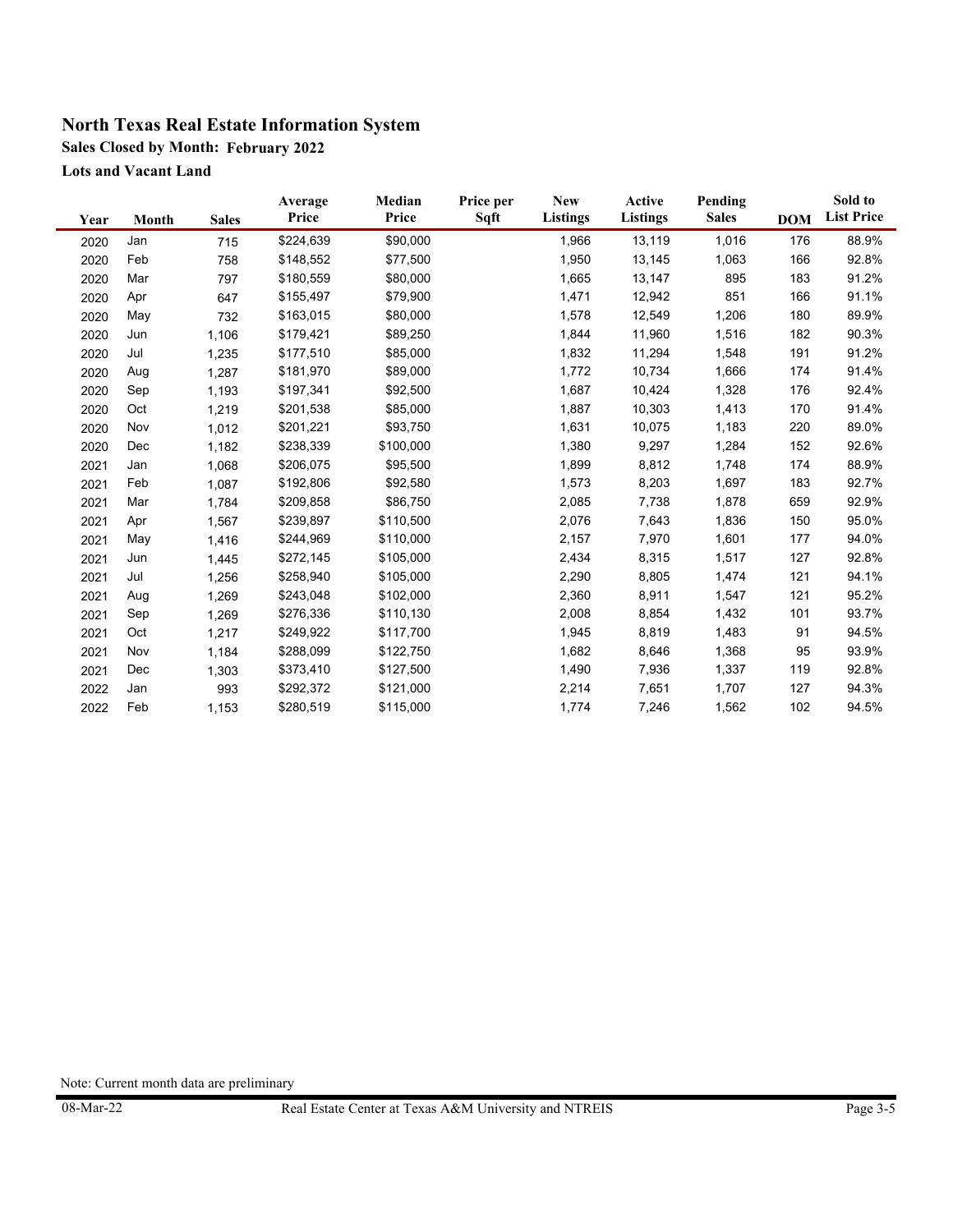**Sales Closed by Month: February 2022**

**Commercial**

| Year | Month | <b>Sales</b> | Average<br>Price | Median<br>Price | Price per<br>Sqft | <b>New</b><br>Listings | Active<br><b>Listings</b> | Pending<br><b>Sales</b> | <b>DOM</b> | Sold to<br><b>List Price</b> |
|------|-------|--------------|------------------|-----------------|-------------------|------------------------|---------------------------|-------------------------|------------|------------------------------|
| 2020 | Jan   | 100          | \$273,634        | \$90,250        |                   | 454                    | 2,928                     | 140                     | 217        | 87.1%                        |
| 2020 | Feb   | 99           | \$241,932        | \$145,000       |                   | 412                    | 2,955                     | 140                     | 154        | 89.8%                        |
| 2020 | Mar   | 86           | \$218,936        | \$124,500       |                   | 369                    | 3,000                     | 103                     | 161        | 82.9%                        |
| 2020 | Apr   | 75           | \$196,769        | \$86,000        |                   | 265                    | 2,973                     | 73                      | 176        | 85.4%                        |
| 2020 | May   | 67           | \$185,694        | \$69,300        |                   | 309                    | 2,961                     | 118                     | 147        | 89.4%                        |
| 2020 | Jun   | 116          | \$236,000        | \$100,000       |                   | 333                    | 2,889                     | 161                     | 161        | 88.9%                        |
| 2020 | Jul   | 141          | \$222,053        | \$137,000       |                   | 388                    | 2,885                     | 177                     | 211        | 84.4%                        |
| 2020 | Aug   | 134          | \$200,418        | \$122,500       |                   | 395                    | 2,908                     | 162                     | 167        | 81.7%                        |
| 2020 | Sep   | 135          | \$262,481        | \$159,900       |                   | 390                    | 2,894                     | 145                     | 209        | 88.1%                        |
| 2020 | Oct   | 122          | \$284,672        | \$161,250       |                   | 323                    | 2,859                     | 157                     | 215        | 88.7%                        |
| 2020 | Nov   | 95           | \$287,351        | \$169,000       |                   | 276                    | 2,840                     | 131                     | 190        | 89.0%                        |
| 2020 | Dec   | 121          | \$315,069        | \$185,000       |                   | 277                    | 2,665                     | 113                     | 204        | 87.9%                        |
| 2021 | Jan   | 105          | \$288,252        | \$127,940       |                   | 355                    | 2,673                     | 149                     | 218        | 86.2%                        |
| 2021 | Feb   | 110          | \$287,621        | \$132,500       |                   | 296                    | 2,558                     | 157                     | 159        | 90.2%                        |
| 2021 | Mar   | 171          | \$255,940        | \$115,000       |                   | 342                    | 2,445                     | 261                     | 210        | 88.0%                        |
| 2021 | Apr   | 181          | \$269,911        | \$150,000       |                   | 415                    | 2,416                     | 223                     | 172        | 92.0%                        |
| 2021 | May   | 156          | \$241,980        | \$165,000       |                   | 357                    | 2,398                     | 192                     | 196        | 91.1%                        |
| 2021 | Jun   | 175          | \$370,893        | \$180,000       |                   | 339                    | 2,367                     | 205                     | 169        | 91.8%                        |
| 2021 | Jul   | 165          | \$351,597        | \$215,000       |                   | 319                    | 2,309                     | 191                     | 174        | 91.9%                        |
| 2021 | Aug   | 132          | \$282,875        | \$199,250       |                   | 347                    | 2,321                     | 172                     | 183        | 91.5%                        |
| 2021 | Sep   | 147          | \$250,868        | \$150,000       |                   | 340                    | 2,273                     | 183                     | 196        | 93.8%                        |
| 2021 | Oct   | 153          | \$390,252        | \$200,000       |                   | 316                    | 2,231                     | 193                     | 145        | 88.1%                        |
| 2021 | Nov   | 136          | \$306,042        | \$175,000       |                   | 247                    | 2,169                     | 155                     | 132        | 92.8%                        |
| 2021 | Dec   | 164          | \$550,837        | \$255,000       |                   | 226                    | 1,992                     | 143                     | 208        | 90.7%                        |
| 2022 | Jan   | 160          | \$398,645        | \$221,750       |                   | 369                    | 2,023                     | 188                     | 225        | 90.4%                        |
| 2022 | Feb   | 174          | \$379,485        | \$225,000       |                   | 430                    | 2,567                     | 285                     | 185        | 89.7%                        |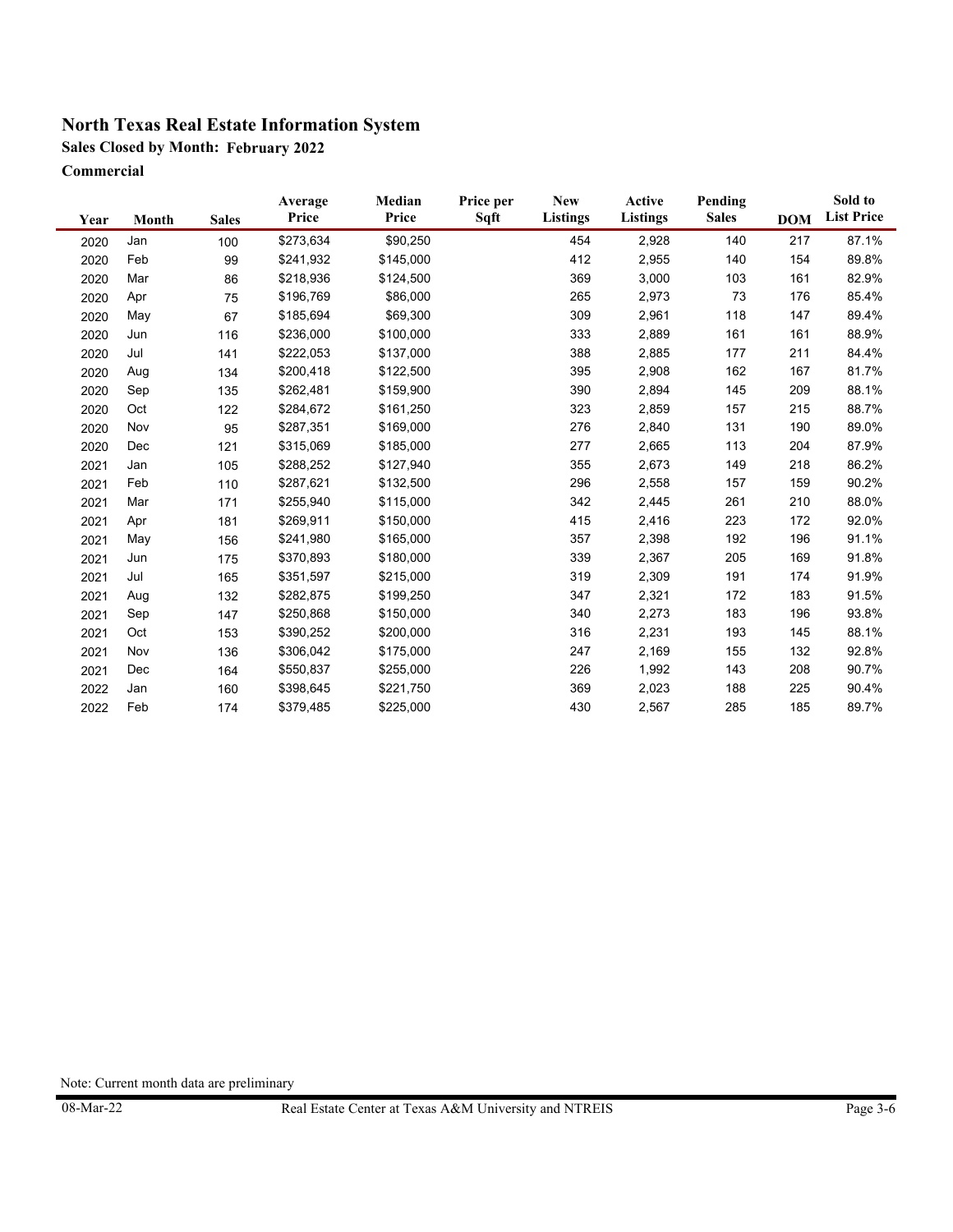**Sales Closed by Month: February 2022 Rentals**

| Year | Month | Leases | Average<br>Rent | Median<br>Rent | Price per<br>100 S <sub>q</sub> ft | <b>New</b><br><b>Listings</b> | Active<br><b>Listings</b> | Pending<br><b>Sales</b> | <b>DOM</b> | Sold to<br><b>List Price</b> |
|------|-------|--------|-----------------|----------------|------------------------------------|-------------------------------|---------------------------|-------------------------|------------|------------------------------|
| 2020 | Jan   | 3,309  | \$1,787         | \$1,670        | \$99                               | 4,178                         | 5,668                     | 1,969                   | 49         | 99.9%                        |
| 2020 | Feb   | 3,382  | \$1,794         | \$1,680        | \$100                              | 3,619                         | 5,145                     | 1,949                   | 49         | 99.7%                        |
| 2020 | Mar   | 3,570  | \$1,800         | \$1,700        | \$101                              | 4,068                         | 5,068                     | 1,953                   | 41         | 99.6%                        |
| 2020 | Apr   | 3,517  | \$1,805         | \$1,700        | \$100                              | 4,031                         | 4,762                     | 2,080                   | 39         | 99.6%                        |
| 2020 | May   | 4,106  | \$1,875         | \$1,750        | \$100                              | 4,469                         | 4,349                     | 2,479                   | 37         | 99.7%                        |
| 2020 | Jun   | 4,301  | \$1,947         | \$1,800        | \$105                              | 4,696                         | 4,252                     | 2,658                   | 33         | 99.9%                        |
| 2020 | Jul   | 4,254  | \$1,940         | \$1,800        | \$105                              | 4,778                         | 4,175                     | 2,597                   | 31         | 99.9%                        |
| 2020 | Aug   | 3,831  | \$1,980         | \$1,800        | \$94                               | 4,210                         | 4,069                     | 2,204                   | 31         | 99.8%                        |
| 2020 | Sep   | 3,206  | \$1,988         | \$1,800        | \$109                              | 3,684                         | 3,935                     | 1,910                   | 31         | 100.2%                       |
| 2020 | Oct   | 3,171  | \$1,934         | \$1,780        | \$107                              | 3,690                         | 4,095                     | 1,771                   | 32         | 99.7%                        |
| 2020 | Nov   | 2,648  | \$1,934         | \$1,750        | \$109                              | 3,163                         | 3,991                     | 1,503                   | 34         | 99.6%                        |
| 2020 | Dec   | 2,819  | \$1,898         | \$1,750        | \$108                              | 3,145                         | 3,787                     | 1,614                   | 36         | 99.9%                        |
| 2021 | Jan   | 2,847  | \$1,886         | \$1,750        | \$110                              | 3,345                         | 3,628                     | 1,765                   | 37         | 99.8%                        |
| 2021 | Feb   | 2,630  | \$2,002         | \$1,800        | \$111                              | 2,634                         | 3,159                     | 1,595                   | 37         | 100.5%                       |
| 2021 | Mar   | 3,526  | \$2,049         | \$1,800        | \$118                              | 3,513                         | 2,567                     | 2,204                   | 33         | 101.0%                       |
| 2021 | Apr   | 3,195  | \$2,070         | \$1,900        | \$117                              | 3,317                         | 2,275                     | 2,026                   | 28         | 100.8%                       |
| 2021 | May   | 3,126  | \$2,165         | \$1,950        | \$121                              | 3,473                         | 2,258                     | 2,111                   | 25         | 101.6%                       |
| 2021 | Jun   | 3,432  | \$2,150         | \$2,000        | \$118                              | 3,801                         | 2,269                     | 2,203                   | 25         | 101.0%                       |
| 2021 | Jul   | 3,591  | \$2,227         | \$2,000        | \$121                              | 3,894                         | 2,268                     | 2,348                   | 22         | 100.9%                       |
| 2021 | Aug   | 3,172  | \$2,213         | \$2,000        | \$121                              | 3,524                         | 2,373                     | 1,921                   | 25         | 100.7%                       |
| 2021 | Sep   | 2,805  | \$2,173         | \$2,020        | \$121                              | 3,343                         | 2,680                     | 1,806                   | 24         | 100.5%                       |
| 2021 | Oct   | 2,818  | \$2,181         | \$2,010        | \$121                              | 3,609                         | 2,975                     | 1,756                   | 25         | 100.6%                       |
| 2021 | Nov   | 2,601  | \$2,153         | \$2,000        | \$121                              | 3,379                         | 3,355                     | 1,722                   | 27         | 100.4%                       |
| 2021 | Dec   | 2,711  | \$2,162         | \$2,000        | \$122                              | 3,156                         | 3,413                     | 1,546                   | 32         | 100.0%                       |
| 2022 | Jan   | 2,917  | \$2,214         | \$2,040        | \$123                              | 3,577                         | 3,308                     | 1,901                   | 32         | 100.1%                       |
| 2022 | Feb   | 2,835  | \$2,205         | \$2,100        | \$106                              | 3,090                         | 2,385                     | 1,872                   | 33         | 100.1%                       |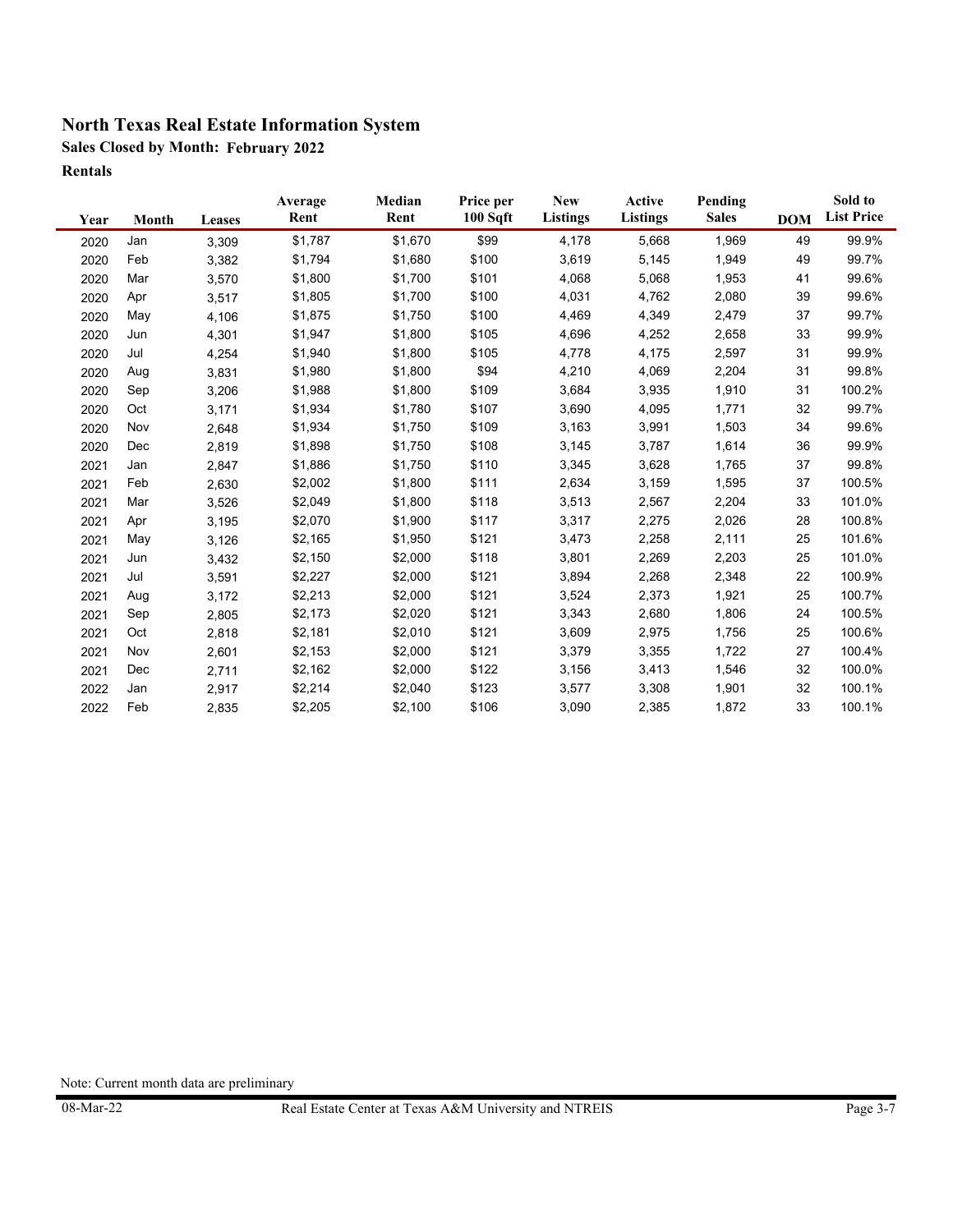**Sales Closed by Price Class for: February 2022**

**Single Family**

÷

| <b>Price Class</b>     | <b>Sales</b> | Percent<br><b>Distribution</b> | <b>Sales</b><br><b>Year-to-Date</b> | % Change<br><b>Year Ago</b> | Active<br>Listings | <b>Months</b><br>Inventory |
|------------------------|--------------|--------------------------------|-------------------------------------|-----------------------------|--------------------|----------------------------|
| \$1 to \$19,999        | 1            | 0.0%                           | $\overline{7}$                      | 17%                         | 9                  | 2.6                        |
| \$20,000 to \$29,999   | 6            | 0.1%                           | 9                                   | $-50%$                      | 9                  | 2.0                        |
| \$30,000 to \$39,999   | 8            | 0.1%                           | 16                                  | $-43%$                      | 13                 | 1.6                        |
| \$40,000 to \$49,999   | 12           | 0.2%                           | 31                                  | $-18%$                      | 13                 | 0.8                        |
| \$50,000 to \$59,999   | 16           | 0.2%                           | 32                                  | $-6%$                       | 18                 | 1.1                        |
| \$60,000 to \$69,999   | 23           | 0.3%                           | 44                                  | $-17%$                      | 30                 | 1.4                        |
| \$70,000 to \$79,999   | 20           | 0.3%                           | 42                                  | $-32%$                      | 25                 | 1.2                        |
| \$80,000 to \$89,999   | 27           | 0.4%                           | 53                                  | $-16%$                      | 36                 | 1.4                        |
| \$90,000 to \$99,999   | 22           | 0.3%                           | 46                                  | $-38%$                      | 40                 | 1.7                        |
| \$100,000 to \$109,999 | 36           | 0.5%                           | 56                                  | $-15%$                      | 28                 | 1.0                        |
| \$110,000 to \$119,999 | 32           | 0.4%                           | 69                                  | $-22%$                      | 36                 | 1.0                        |
| \$120,000 to \$129,999 | 41           | 0.6%                           | 84                                  | $-31%$                      | 62                 | 1.5                        |
| \$130,000 to \$139,999 | 47           | 0.6%                           | 99                                  | $-38%$                      | 47                 | 0.9                        |
| \$140,000 to \$149,999 | 45           | 0.6%                           | 100                                 | $-34%$                      | 61                 | $1.2$                      |
| \$150,000 to \$159,999 | 57           | 0.8%                           | 122                                 | $-43%$                      | 48                 | 0.8                        |
| \$160,000 to \$169,999 | 70           | 0.9%                           | 138                                 | $-39%$                      | 63                 | 0.9                        |
| \$170,000 to \$179,999 | 82           | 1.1%                           | 155                                 | $-44%$                      | 76                 | 1.0                        |
| \$180,000 to \$189,999 | 92           | 1.2%                           | 184                                 | $-38%$                      | 54                 | 0.6                        |
| \$190,000 to \$199,999 | 83           | 1.1%                           | 179                                 | $-44%$                      | 62                 | 0.7                        |
| \$200,000 to \$249,999 | 649          | 8.7%                           | 1,306                               | $-44%$                      | 300                | 0.5                        |
| \$250,000 to \$299,999 | 943          | 12.7%                          | 1,965                               | $-22%$                      | 391                | 0.4                        |
| \$300,000 to \$399,999 | 1995         | 26.8%                          | 3,931                               | 28%                         | 766                | 0.4                        |
| \$400,000 to \$499,999 | 1300         | 17.5%                          | 2,406                               | 50%                         | 697                | 0.6                        |
| \$500,000 to \$599,999 | 712          | 9.6%                           | 1,285                               | 86%                         | 392                | 0.6                        |
| \$600,000 to \$699,999 | 386          | 5.2%                           | 715                                 | 60%                         | 289                | 0.8                        |
| \$700,000 to \$799,999 | 233          | 3.1%                           | 429                                 | 69%                         | 173                | 0.8                        |
| \$800,000 to \$899,999 | 180          | 2.4%                           | 304                                 | 91%                         | 145                | 1.0                        |
| \$900,000 to \$999,999 | 77           | 1.0%                           | 149                                 | 59%                         | 105                | 1.4                        |
| \$1,000,000 and more   | 244          | 3.3%                           | 445                                 | 21%                         | 555                | 2.5                        |
| Total                  | 7,437        |                                | 14,399                              | 4%                          | 4,543              | 0.6                        |

L.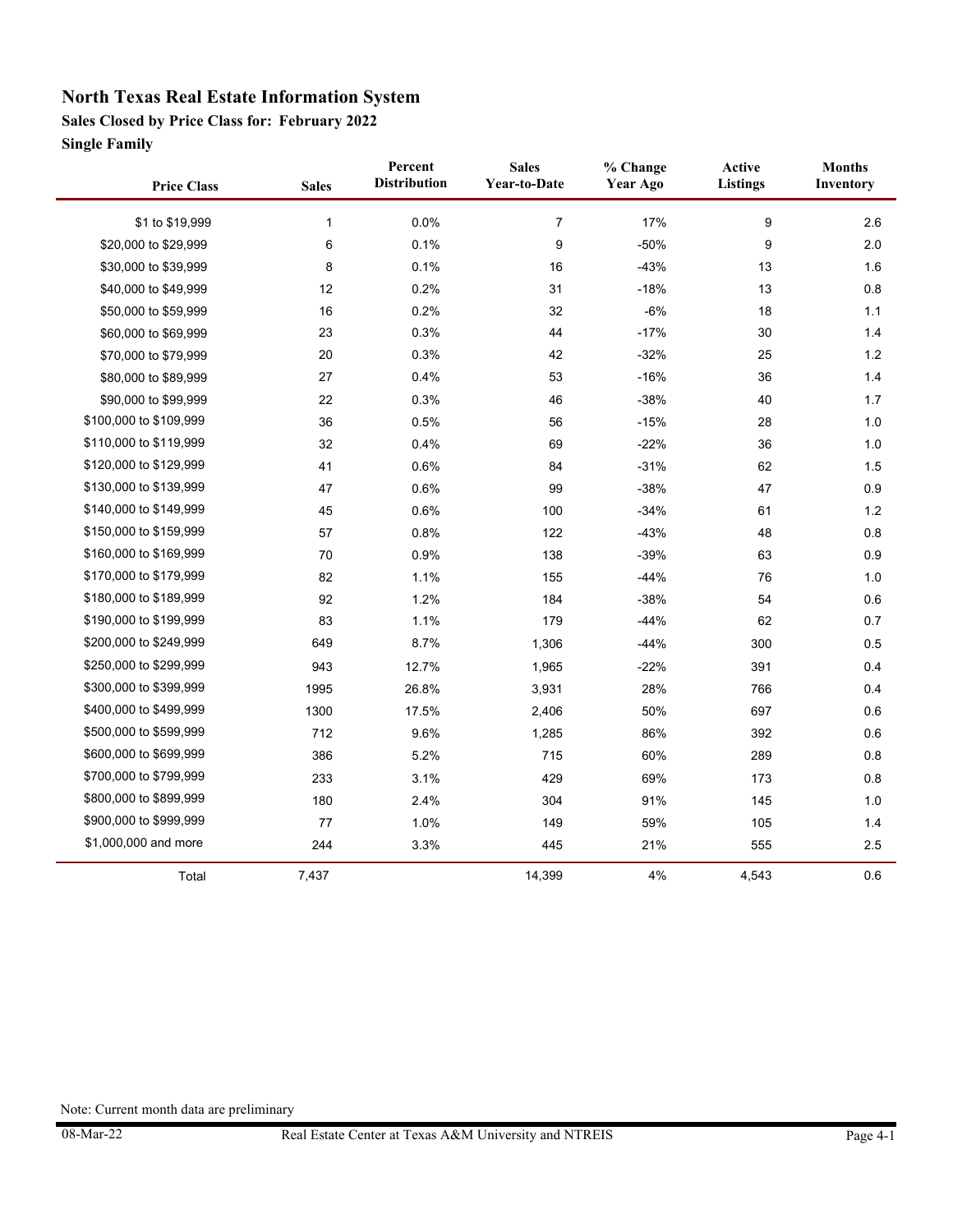**Sales Closed by Price Class for: February 2022**

**Condos and Townhomes**

÷

| <b>Price Class</b>     | <b>Sales</b> | Percent<br><b>Distribution</b> | <b>Sales</b><br><b>Year-to-Date</b> | % Change<br>Year Ago | Active<br><b>Listings</b> | <b>Months</b><br>Inventory |
|------------------------|--------------|--------------------------------|-------------------------------------|----------------------|---------------------------|----------------------------|
| \$1 to \$19,999        | $\mathbf 0$  | 0.0%                           | 0                                   |                      | $\pmb{0}$                 |                            |
| \$20,000 to \$29,999   | $\mathbf 0$  | 0.0%                           | 0                                   |                      | 0                         |                            |
| \$30,000 to \$39,999   | 0            | 0.0%                           | 0                                   |                      | 0                         |                            |
| \$40,000 to \$49,999   | $\mathbf 0$  | 0.0%                           | 0                                   | $-100%$              | 0                         |                            |
| \$50,000 to \$59,999   | 0            | 0.0%                           | 4                                   | $-60%$               | 0                         | $0.0\,$                    |
| \$60,000 to \$69,999   | 2            | 0.3%                           | 2                                   | $-78%$               | 0                         | 0.0                        |
| \$70,000 to \$79,999   | 4            | 0.7%                           | 5                                   | $-50%$               | 0                         | 0.0                        |
| \$80,000 to \$89,999   | 2            | 0.3%                           | 7                                   | $-30%$               | 3                         | 0.9                        |
| \$90,000 to \$99,999   | 13           | 2.1%                           | 16                                  | 45%                  | 3                         | 0.4                        |
| \$100,000 to \$109,999 | 3            | 0.5%                           | 11                                  | $-42%$               | $\overline{2}$            | 0.4                        |
| \$110,000 to \$119,999 | 12           | 2.0%                           | 19                                  | $-10%$               | 3                         | 0.3                        |
| \$120,000 to \$129,999 | 3            | 0.5%                           | 9                                   | $-65%$               | $\overline{7}$            | 1.6                        |
| \$130,000 to \$139,999 | 12           | 2.0%                           | 21                                  | $-25%$               | $\mathbf{1}$              | 0.1                        |
| \$140,000 to \$149,999 | 12           | 2.0%                           | 21                                  | $-5%$                | 4                         | 0.4                        |
| \$150,000 to \$159,999 | 11           | 1.8%                           | 29                                  | 16%                  | $\overline{2}$            | 0.1                        |
| \$160,000 to \$169,999 | 11           | 1.8%                           | 22                                  | $-50%$               | 5                         | 0.5                        |
| \$170,000 to \$179,999 | 20           | 3.3%                           | 38                                  | 27%                  | 5                         | 0.3                        |
| \$180,000 to \$189,999 | 16           | 2.6%                           | 31                                  | $-14%$               | $\overline{2}$            | 0.1                        |
| \$190,000 to \$199,999 | 12           | 2.0%                           | 21                                  | $-5%$                | 7                         | 0.7                        |
| \$200,000 to \$249,999 | 84           | 13.9%                          | 170                                 | 22%                  | 25                        | 0.3                        |
| \$250,000 to \$299,999 | 73           | 12.0%                          | 121                                 | $-17%$               | 28                        | 0.5                        |
| \$300,000 to \$399,999 | 129          | 21.3%                          | 246                                 | 1%                   | 52                        | 0.4                        |
| \$400,000 to \$499,999 | 95           | 15.7%                          | 177                                 | 64%                  | 59                        | 0.7                        |
| \$500,000 to \$599,999 | 47           | 7.8%                           | 71                                  | 65%                  | 31                        | 0.9                        |
| \$600,000 to \$699,999 | 19           | 3.1%                           | 39                                  | 117%                 | 8                         | 0.4                        |
| \$700,000 to \$799,999 | 6            | 1.0%                           | 12                                  | 9%                   | 5                         | 0.8                        |
| \$800,000 to \$899,999 | 9            | 1.5%                           | 11                                  | 57%                  | 13                        | 2.4                        |
| \$900,000 to \$999,999 | 3            | 0.5%                           | 6                                   | 100%                 | 8                         | 2.7                        |
| \$1,000,000 and more   | 14           | 2.3%                           | 23                                  | 15%                  | 60                        | 5.2                        |
| Total                  | 606          |                                | 1,126                               | 6%                   | 333                       | 0.6                        |

L.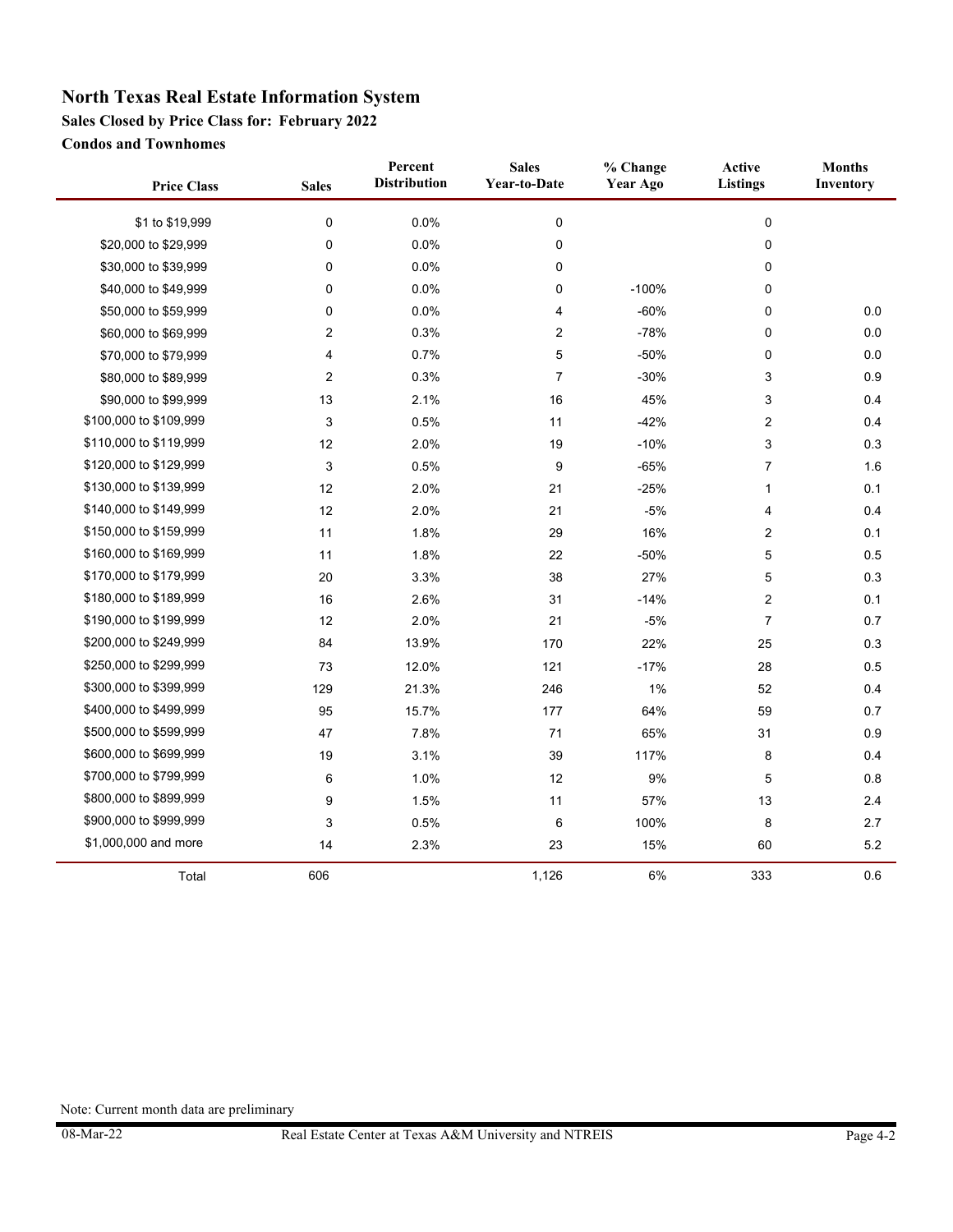**Sales Closed by Price Class for: February 2022**

**Lots and Vacant Land**

 $\blacksquare$ 

| <b>Price Class</b>     | <b>Sales</b>   | Percent<br><b>Distribution</b> | <b>Sales</b><br><b>Year-to-Date</b> | % Change<br>Year Ago | Active<br><b>Listings</b> | <b>Months</b><br>Inventory |
|------------------------|----------------|--------------------------------|-------------------------------------|----------------------|---------------------------|----------------------------|
| \$1 to \$19,999        | 100            | 8.7%                           | 176                                 | $-24%$               | 371                       | 4.2                        |
| \$20,000 to \$29,999   | 59             | 5.1%                           | 103                                 | $-18%$               | 260                       | 5.0                        |
| \$30,000 to \$39,999   | 68             | 5.9%                           | 118                                 | 4%                   | 321                       | 5.4                        |
| \$40,000 to \$49,999   | 59             | 5.1%                           | 111                                 | $-22%$               | 298                       | 5.4                        |
| \$50,000 to \$59,999   | 55             | 4.8%                           | 110                                 | $-8%$                | 256                       | 4.7                        |
| \$60,000 to \$69,999   | 57             | 4.9%                           | 109                                 | $-7%$                | 238                       | 4.4                        |
| \$70,000 to \$79,999   | 42             | 3.6%                           | 79                                  | $-20%$               | 206                       | 5.2                        |
| \$80,000 to \$89,999   | 57             | 4.9%                           | 94                                  | 15%                  | 227                       | 4.8                        |
| \$90,000 to \$99,999   | 47             | 4.1%                           | 77                                  | $-7%$                | 204                       | 5.3                        |
| \$100,000 to \$109,999 | 18             | 1.6%                           | 58                                  | 7%                   | 110                       | 3.8                        |
| \$110,000 to \$119,999 | 27             | 2.3%                           | 41                                  | $-45%$               | 157                       | 7.7                        |
| \$120,000 to \$129,999 | 40             | 3.5%                           | 70                                  | 27%                  | 197                       | 5.6                        |
| \$130,000 to \$139,999 | 25             | 2.2%                           | 49                                  | 20%                  | 110                       | 4.5                        |
| \$140,000 to \$149,999 | 33             | 2.9%                           | 54                                  | $-42%$               | 113                       | 4.2                        |
| \$150,000 to \$159,999 | 39             | 3.4%                           | 71                                  | 58%                  | 169                       | 4.8                        |
| \$160,000 to \$169,999 | 25             | 2.2%                           | 39                                  | $5\%$                | 123                       | 6.3                        |
| \$170,000 to \$179,999 | 17             | 1.5%                           | 39                                  | $8\%$                | 143                       | 7.3                        |
| \$180,000 to \$189,999 | 21             | 1.8%                           | 39                                  | 22%                  | 115                       | 5.9                        |
| \$190,000 to \$199,999 | 17             | 1.5%                           | 29                                  | $4\%$                | 164                       | 11.3                       |
| \$200,000 to \$249,999 | 69             | 6.0%                           | 126                                 | $5\%$                | 368                       | 5.8                        |
| \$250,000 to \$299,999 | 49             | 4.2%                           | 97                                  | 23%                  | 402                       | 8.3                        |
| \$300,000 to \$399,999 | 69             | 6.0%                           | 131                                 | 39%                  | 547                       | 8.4                        |
| \$400,000 to \$499,999 | 49             | 4.2%                           | 86                                  | 43%                  | 326                       | 7.6                        |
| \$500,000 to \$599,999 | 18             | 1.6%                           | 40                                  | $-22%$               | 237                       | 11.9                       |
| \$600,000 to \$699,999 | 18             | 1.6%                           | 33                                  | 18%                  | 189                       | 11.5                       |
| \$700,000 to \$799,999 | 9              | 0.8%                           | 23                                  | 35%                  | 159                       | 13.8                       |
| \$800,000 to \$899,999 | 6              | 0.5%                           | 14                                  | 56%                  | 126                       | 18.0                       |
| \$900,000 to \$999,999 | $\overline{7}$ | 0.6%                           | 17                                  | $-19%$               | 145                       | 17.1                       |
| \$1,000,000 and more   | 64             | 5.6%                           | 124                                 | 88%                  | 965                       | 15.6                       |
| Total                  | 1,153          |                                | 2,146                               | 0%                   | 7,246                     | 6.8                        |

L.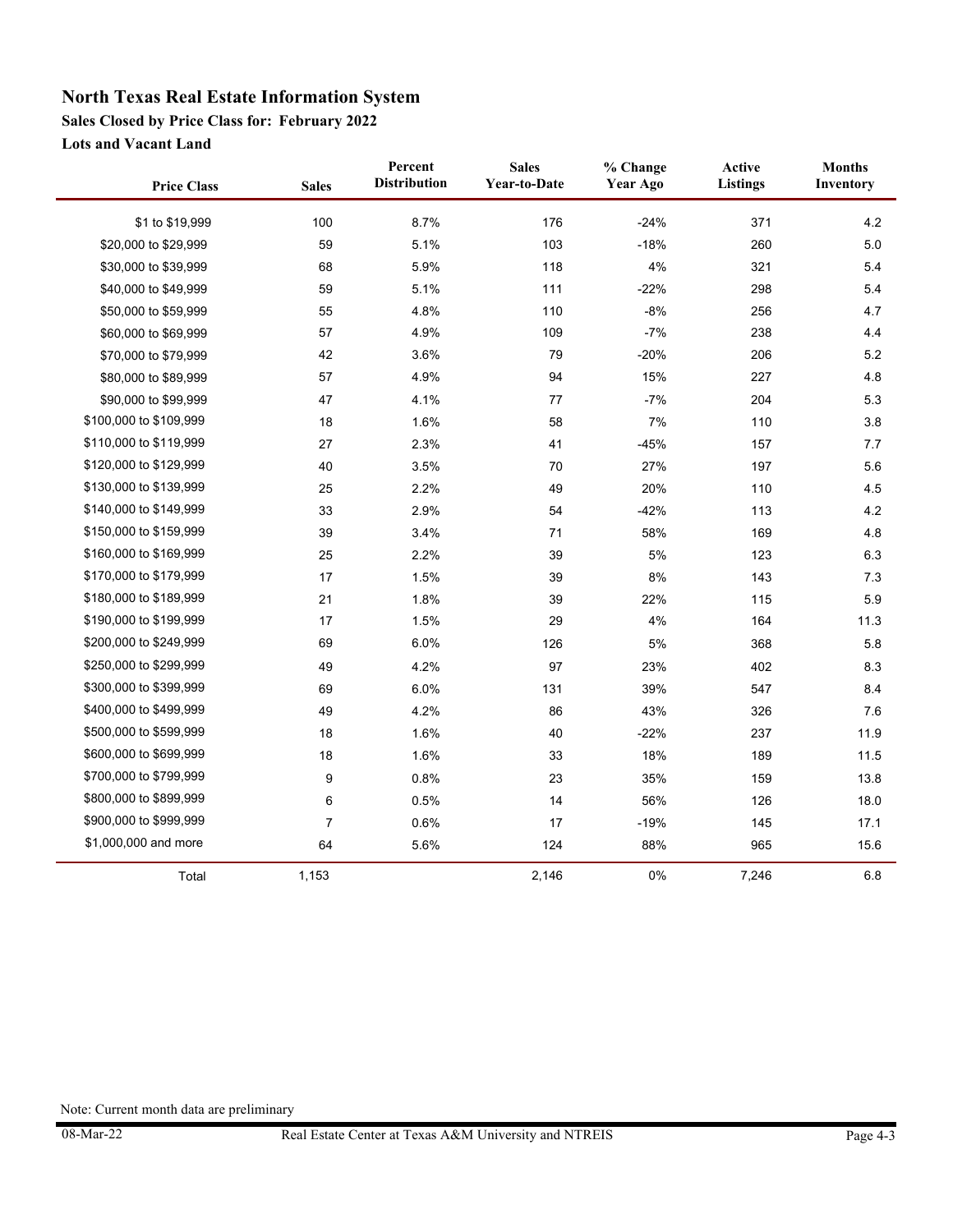#### **Residential Sales Closed by Area, Ranked by Hotness for: February 2022**

| Area             | <b>Area Name</b>                 | <b>Hotness</b><br>Ratio* | Pending<br><b>Sales</b><br><b>Sales</b> |     | <b>DOM</b> | Active<br>Listings | <b>Months</b><br>Inventory |
|------------------|----------------------------------|--------------------------|-----------------------------------------|-----|------------|--------------------|----------------------------|
| 63               | Anna ISD                         | 784.6                    | 102                                     | 68  | 14         | 13                 | 0.2                        |
| 130              | FW-Summerfield/Park Glen         | 688.2                    | 117                                     | 119 | 28         | 17                 | 0.1                        |
| 18               | <b>Dallas Northeast</b>          | 536.4                    | 59                                      | 42  | 27         | 11                 | 0.2                        |
| 51               | Allen ISD                        | 533.3                    | 80                                      | 78  | 19         | 15                 | 0.1                        |
| 102              | Fort Worth(Saginaw/Northside)    | 442.3                    | 230                                     | 206 | 28         | 52                 | 0.2                        |
| 53               | McKinney ISD                     | 437.5                    | 140                                     | 142 | 21         | 32                 | 0.1                        |
| 55               | Frisco / Denton County East      | 427.9                    | 184                                     | 154 | 21         | 43                 | 0.1                        |
| 88               | Arlington SE                     | 426.7                    | 64                                      | 62  | 21         | 15                 | 0.2                        |
| 127              | N Richland Hills/Richland Hills  | 400.0                    | 72                                      | 70  | 30         | 18                 | 0.2                        |
| 16               | <b>Dallas Northwest</b>          | 383.3                    | 46                                      | 62  | 27         | 12                 | 0.2                        |
| 54               | <b>Princeton ISD</b>             | 366.7                    | 55                                      | 53  | 20         | 15                 | 0.2                        |
| 111              | FW (South Of I20/Crowley)        | 360.4                    | 173                                     | 166 | 31         | 48                 | 0.2                        |
| 22               | Carrollton/Farmers Branch        | 356.3                    | 114                                     | 111 | 21         | 32                 | 0.2                        |
| 31               | <b>Denton County</b>             | 344.6                    | 510                                     | 520 | 27         | 148                | 0.2                        |
| 13               | <b>Dallas Southeast</b>          | 316.7                    | 76                                      | 72  | 17         | 24                 | 0.3                        |
| 41               | Denton County Southeast          | 314.3                    | 264                                     | 241 | 21         | 84                 | 0.2                        |
| 24               | Garland                          | 311.1                    | 140                                     | 141 | 25         | 45                 | 0.3                        |
| 10               | Addison/Far North Dallas         | 307.7                    | 80                                      | 74  | 34         | 26                 | 0.2                        |
| 1                | Cedar Hill                       | 292.3                    | 38                                      | 37  | 23         | 13                 | 0.3                        |
| 15               | Dallas South Oak Cliff           | 282.4                    | 48                                      | 40  | 24         | 17                 | 0.4                        |
| 5                | Mesquite                         | 270.2                    | 127                                     | 111 | 24         | 47                 | 0.3                        |
| $\boldsymbol{2}$ | DeSoto                           | 269.6                    | 62                                      | 51  | 25         | 23                 | 0.4                        |
| 28               | Duncanville                      | 261.1                    | 47                                      | 43  | 35         | 18                 | 0.4                        |
| 50               | Wylie ISD                        | 258.3                    | 62                                      | 78  | 17         | 24                 | 0.2                        |
| 82               | <b>Arlington North</b>           | 253.8                    | 33                                      | 30  | 17         | 13                 | 0.4                        |
| 105              | Fort Worth-SE (Rosedale)         | 242.9                    | 51                                      | 52  | 28         | 21                 | 0.5                        |
| 43               | Cooke County                     | 240.0                    | 36                                      | 26  | 32         | 15                 | 0.4                        |
| 303              | Abilene City 303                 | 240.0                    | 96                                      | 68  | 35         | 40                 | 0.4                        |
| 23               | Richardson                       | 233.3                    | 63                                      | 64  | 20         | 27                 | 0.2                        |
| 87               | <b>Arlington SW</b>              | 227.3                    | 50                                      | 47  | 41         | 22                 | 0.3                        |
| 104              | Fort Worth East                  | 223.5                    | 38                                      | 49  | 34         | 17                 | 0.2                        |
| 85               | Arlington Central SW             | 221.1                    | 42                                      | 35  | 34         | 19                 | 0.3                        |
| 59               | Prosper ISD                      | 218.9                    | 81                                      | 73  | 20         | 37                 | 0.3                        |
| 8                | Sachse/Rowlett                   | 217.9                    | 85                                      | 70  | 25         | 39                 | 0.4                        |
| 26               | Irving                           | 217.5                    | 87                                      | 76  | 25         | 40                 | 0.3                        |
| 9                | The Colony                       | 216.7                    | $26\,$                                  | 39  | 33         | 12                 | $0.3\,$                    |
| 20               | Plano                            | 215.4                    | 140                                     | 153 | 24         | 65                 | $0.2\,$                    |
| 89               | Arlington (Mansfield)            | 200.0                    | 98                                      | 66  | 34         | 49                 | 0.5                        |
| 112              | FW Far West-Benbrook/Wh.Settlem. | 198.4                    | 123                                     | 119 | 38         | 62                 | 0.4                        |
| 12               | Dallas East                      | 194.8                    | 189                                     | 171 | 26         | 97                 | 0.4                        |
| 72               | <b>Wise County</b>               | 193.5                    | 120                                     | 87  | 32         | 62                 | 0.6                        |
| 155              | Parker County 155                | 185.0                    | 74                                      | 46  | 46         | 40                 | 0.9                        |
| 38               | Johnson County                   | 180.0                    | 243                                     | 206 | 28         | 135                | 0.5                        |
| 125              | Southlake                        | 180.0                    | 27                                      | 17  | 40         | 15                 | 0.3                        |
| 131              | Roanoke                          | 175.0                    | 21                                      | 19  | 24         | 12                 | 0.4                        |
| 126              | Keller                           | 173.9                    | 40                                      | 54  | 22         | 23                 | 0.3                        |
| 106              | FW South (Everman/Forest Hill)   | 172.7                    | 19                                      | 26  | 37         | 11                 | 0.4                        |
| 129              | FW-Haltom City/Riverside         | 170.0                    | 34                                      | 28  | 19         | 20                 | $0.5\,$                    |

Note: Current month data are preliminary. The hotness ratio is pending sales as a percent of active listings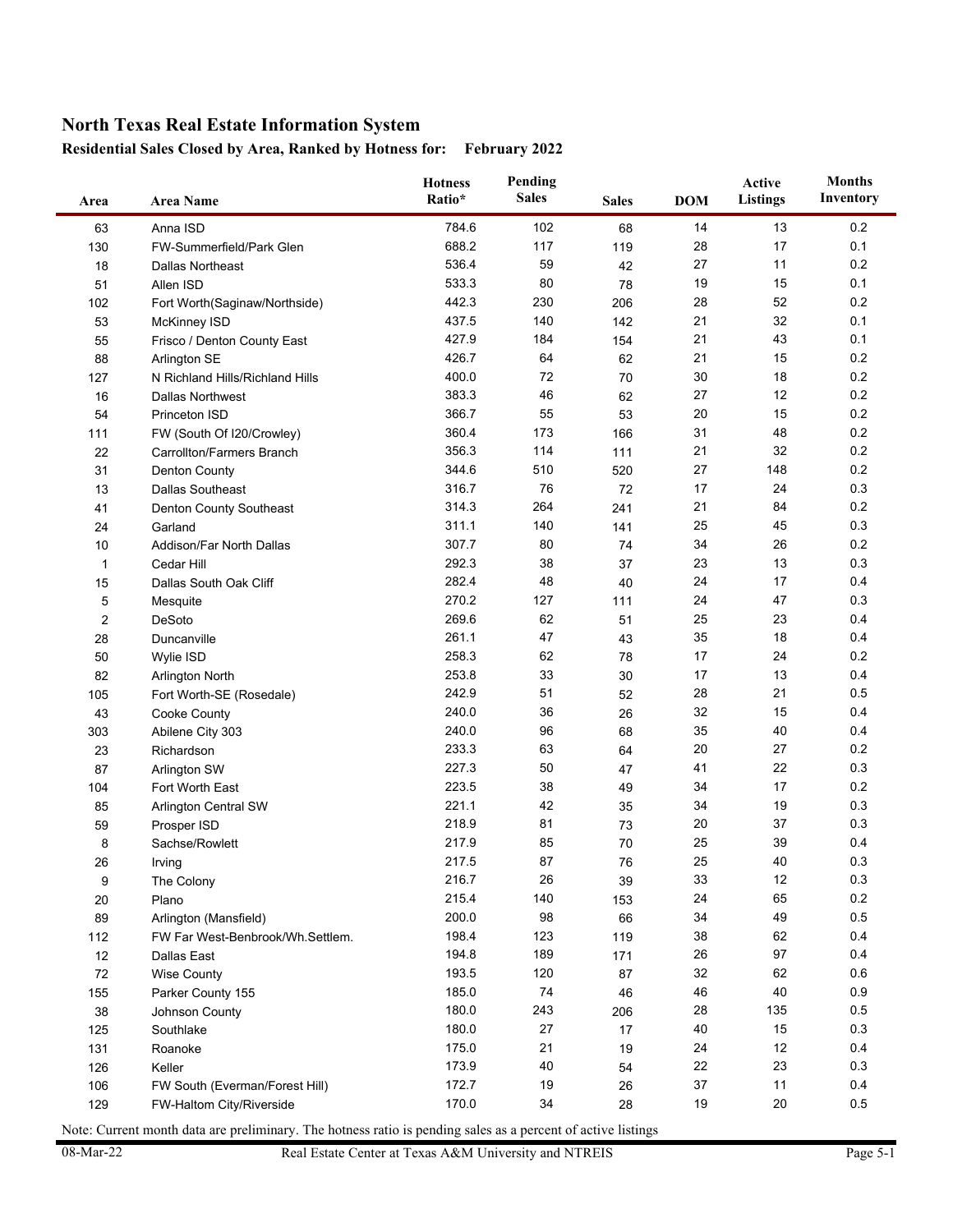**Residential Sales Closed by Area, Ranked by Hotness for: February 2022**

| Area | <b>Area Name</b>                 | Pending<br><b>Hotness</b><br><b>Sales</b><br>Ratio* |                | <b>Sales</b>   | <b>DOM</b> | Active<br>Listings | <b>Months</b><br>Inventory |
|------|----------------------------------|-----------------------------------------------------|----------------|----------------|------------|--------------------|----------------------------|
| 123  | Colleyville                      | 168.8                                               | 27             | 19             | 18         | 16                 | 0.4                        |
| 34   | <b>Rockwall County</b>           | 168.6                                               | 177            | 150            | 26         | 105                | 0.5                        |
| 35   | Kaufman County                   | 167.8                                               | 297            | 262            | 43         | 177                | 0.6                        |
| 11   | Dallas North                     | 158.1                                               | 49             | 47             | 43         | 31                 | 0.5                        |
| 6    | <b>Ellis County</b>              | 150.3                                               | 284            | 243            | 37         | 189                | 0.7                        |
| 14   | Dallas North Oak Cliff           | 147.9                                               | 139            | 141            | 40         | 94                 | 0.6                        |
| 109  | FW NW(Eagle Mt.Lk/Riv.Oaks/Azle) | 143.4                                               | 119            | 132            | 26         | 83                 | 0.5                        |
| 61   | Rains ISD                        | 136.4                                               | 15             | 14             | 57         | 11                 | 0.7                        |
| 140  | Weatherford NE                   | 136.4                                               | 45             | 24             | 23         | 33                 | $1.2$                      |
| 3    | Lancaster                        | 134.8                                               | 31             | 16             | 30         | 23                 | 0.7                        |
| 108  | Fort Worth Central West          | 133.3                                               | 76             | 63             | 34         | 57                 | 0.7                        |
| 107  | FW-Central West & Southwest(TCU) | 132.1                                               | 37             | 65             | 31         | 28                 | 0.4                        |
| 37   | <b>Grayson County</b>            | 131.6                                               | 229            | 184            | 35         | 174                | 0.8                        |
| 304  | Abilene City 304                 | 125.0                                               | 30             | 36             | 34         | 24                 | 0.5                        |
| 302  | Abilene City 302                 | 114.3                                               | 16             | 14             | 31         | 14                 | 0.7                        |
| 156  | MCCLENNAN COUNTY                 | 109.1                                               | 12             | 15             | 49         | 11                 | 1.1                        |
| 145  | Parker County 145                | 109.1                                               | 12             | 18             | 47         | 11                 | 0.5                        |
| 33   | <b>Hunt County</b>               | 108.1                                               | 146            | 132            | 36         | 135                | 0.9                        |
| 78   | <b>Erath County</b>              | 105.7                                               | 37             | 26             | 37         | 35                 | 0.8                        |
| 46   | <b>Lamar County</b>              | 103.2                                               | 32             | 17             | 34         | 31                 | 1.3                        |
| 73   | <b>Hood County</b>               | 103.1                                               | 99             | 101            | 31         | 96                 | 0.7                        |
| 309  | Taylor County 309                | 100.0                                               | 13             | 13             | 35         | 13                 | 0.8                        |
| 44   | <b>Hill County</b>               | 100.0                                               | 41             | 24             | 75         | 41                 | 1.1                        |
| 45   | <b>Hopkins County</b>            | 96.0                                                | 24             | 16             | 54         | 25                 | 0.9                        |
| 48   | Navarro County                   | 93.8                                                | 45             | 36             | 42         | 48                 | 1.1                        |
| 96   | Montague County                  | 91.7                                                | 22             | 20             | 57         | 24                 | 1.0                        |
| 75   | Somervel County                  | 90.9                                                | 10             | 6              | 50         | 11                 | 1.1                        |
| 36   | Van Zandt County                 | 88.0                                                | 44             | 52             | 56         | 50                 | 0.9                        |
| 94   | <b>Young County</b>              | 84.6                                                | 11             | 2              | 39         | 13                 | 1.0                        |
| 17   | Dallas Oak Lawn                  | 83.3                                                | 10             | $6\phantom{1}$ | 67         | 12                 | 1.0                        |
| 25   | University Park/Highland Park    | 82.5                                                | 33             | 41             | 45         | 40                 | 0.6                        |
| 98   | Smith County                     | 81.7                                                | 49             | 31             | 38         | 60                 | 1.0                        |
| 158  | FREESTONE COUNTY                 | 80.8                                                | 21             | 13             | 85         | 26                 | 1.7                        |
| 42   | <b>Henderson County</b>          | 73.9                                                | 105            | 92             | 50         | 142                | 1.5                        |
| 325  | Jones                            | 71.4                                                | 15             | 6              | 62         | 21                 | 1.6                        |
| 74   | <b>Wood County</b>               | 65.3                                                | 32             | 27             | 40         | 49                 | 1.3                        |
| 600  | WEST OF SERVICE AREA             | 64.3                                                | 9              | 8              | 55         | 14                 | 2.0                        |
| 800  | EAST OF SERVICE AREA             | 64.0                                                | 32             | 25             | 78         | 50                 | 1.7                        |
| 77   | Jack County                      | 54.5                                                | 6              | 5              | 58         | 11                 | 2.1                        |
| 95   | <b>Eastland County</b>           | 53.6                                                | 15             | 9              | 39         | 28                 | 1.9                        |
| 81   | Comanche                         | 52.0                                                | 13             | 12             | 35         | 25                 | 2.2                        |
| 76   | Palo Pinto County                | 50.0                                                | 35             | 30             | 42         | 70                 | 1.8                        |
| 332  | <b>Brown</b>                     | 50.0                                                | 32             | 37             | 50         | 64                 | 1.6                        |
| 92   | <b>Bosque County</b>             | 47.6                                                | 10             | 9              | 76         | 21                 | 1.7                        |
| 99   | Not Used                         | 43.8                                                | $\overline{7}$ | $\overline{7}$ | 102        | 16                 | 2.0                        |
| 321  | Haskell                          | 41.7                                                | $\mathbf 5$    | $\overline{2}$ | 6          | 12                 | 2.8                        |
| 71   | Fannin County                    | 41.2                                                | 40             | 33             | 55         | 97                 | 3.0                        |
| 307  | Taylor County 307                | 39.3                                                | 11             | 13             | 62         | 28                 | 1.4                        |

Note: Current month data are preliminary. The hotness ratio is pending sales as a percent of active listings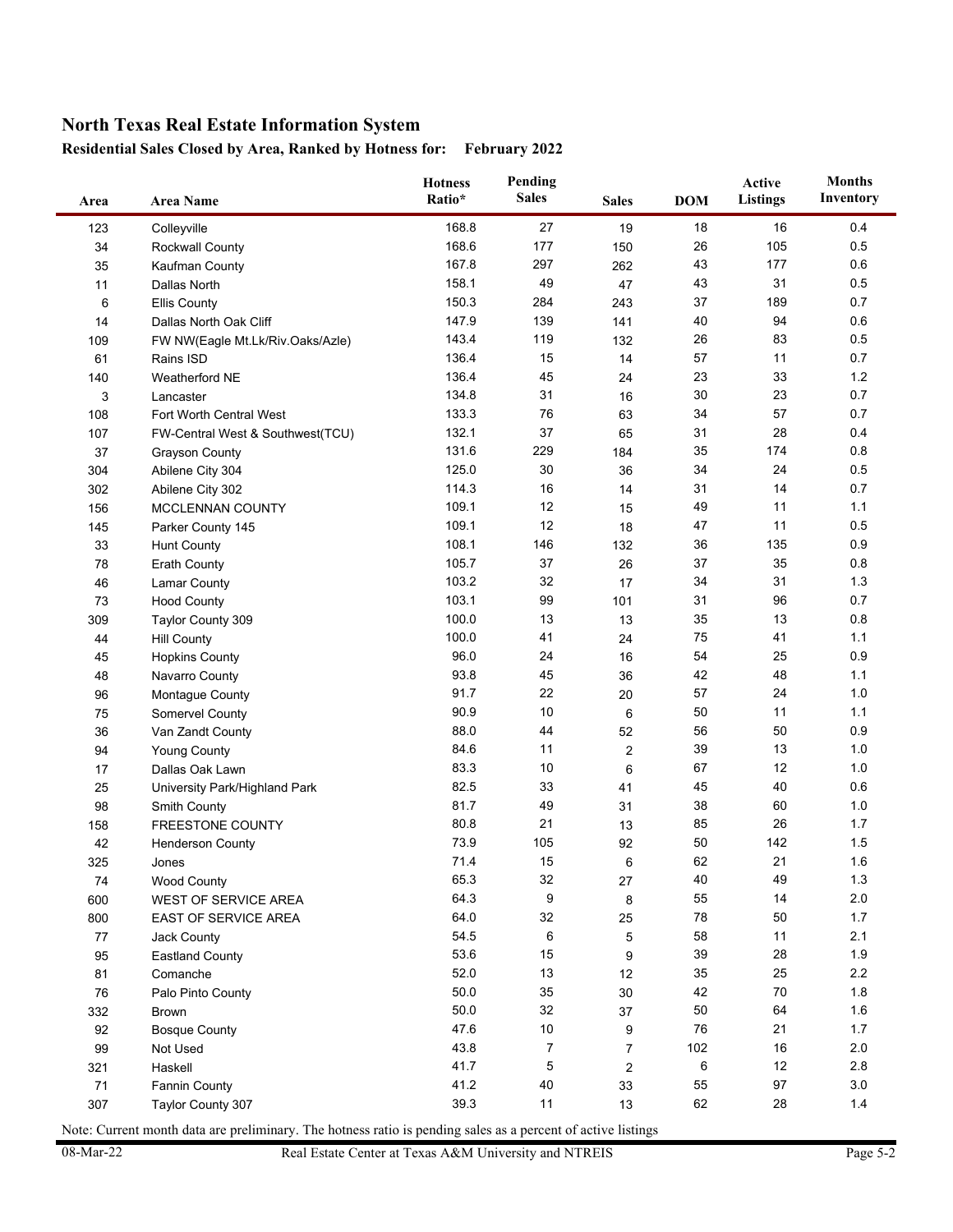| Area | <b>Area Name</b>      | <b>Hotness</b><br>Ratio* | Pending<br><b>Sales</b> | <b>Sales</b> | <b>DOM</b> | Active<br><b>Listings</b> | <b>Months</b><br>Inventory |
|------|-----------------------|--------------------------|-------------------------|--------------|------------|---------------------------|----------------------------|
| 49   | Not Used              | 35.7                     | 5                       | 6            | 17         | 14                        | 1.8                        |
| 700  | SOUTH OF SERVICE AREA | 29.2                     |                         |              | 130        | 24                        | 2.6                        |
| 331  | Coleman               | 26.1                     | 6                       |              | 70         | 23                        | 3.4                        |
| 149  | Parker County 149     | 23.1                     | 3                       | 14           | 80         | 13                        | 0.6                        |

**Residential Sales Closed by Area, Ranked by Hotness for: February 2022**

Note: Current month data are preliminary. The hotness ratio is pending sales as a percent of active listings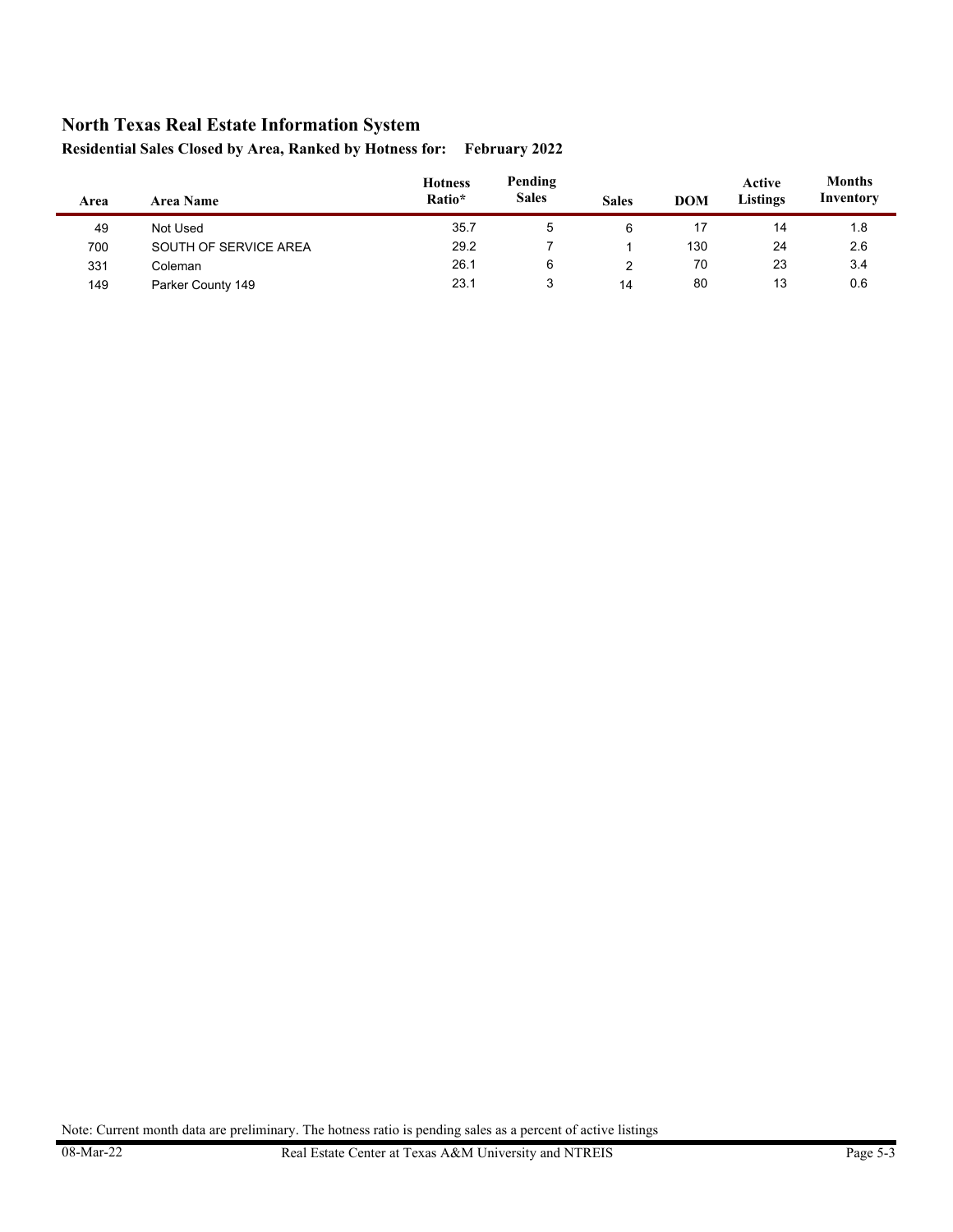**Sales Closed by Area for: February 2022**

**Single Family**

|                 | Single Family     |              |                  |                 | <b>Sales</b>      | Sold             |                      |                               |                           |                         |     |                                       |
|-----------------|-------------------|--------------|------------------|-----------------|-------------------|------------------|----------------------|-------------------------------|---------------------------|-------------------------|-----|---------------------------------------|
|                 | <b>Year Month</b> | <b>Sales</b> | Average<br>Price | Median<br>Price | Price<br>per Sqft | to List<br>Price | Coop<br><b>Sales</b> | <b>New</b><br><b>Listings</b> | Active<br><b>Listings</b> | Pending<br><b>Sales</b> |     | <b>Months</b><br><b>DOM</b> Inventory |
| Area: 1         |                   |              |                  |                 |                   |                  |                      |                               |                           |                         |     |                                       |
| 2021 Feb        |                   | 23           | \$380,143        | \$255,000       | \$140             | 107%             | 100%                 | 25                            | 16                        | 40                      | 32  | 0.4                                   |
| 2022 Feb        |                   | 37           | \$347,736        | \$310,250       | \$154             | 103%             | 92%                  | 39                            | 13                        | 38                      | 23  | 0.3                                   |
| Area: 2         |                   |              |                  |                 |                   |                  |                      |                               |                           |                         |     |                                       |
| 2021 Feb        |                   | 39           | \$274,277        | \$245,000       | \$115             | 99%              | 92%                  | 35                            | 21                        | 48                      | 57  | 0.3                                   |
| 2022 Feb        |                   | 51           | \$333,108        | \$314,000       | \$146             | 101%             | 96%                  | 58                            | 23                        | 62                      | 25  | 0.4                                   |
| Area: 3         |                   |              |                  |                 |                   |                  |                      |                               |                           |                         |     |                                       |
| 2021 Feb        |                   | 22           | \$234,419        | \$227,500       | \$125             | 100%             | 91%                  | 26                            | 14                        | 34                      | 34  | 0.4                                   |
| 2022 Feb        |                   | 16           | \$291,167        | \$285,000       | \$146             | 102%             | 88%                  | 46                            | 23                        | 31                      | 30  | 0.7                                   |
| Area: 4         |                   |              |                  |                 |                   |                  |                      |                               |                           |                         |     |                                       |
| 2021 Feb        |                   | 2            | \$162,250        | \$162,250       | \$139             | 102%             | 100%                 | 5                             | 4                         | 2                       | 6   | 0.7                                   |
| 2022 Feb        |                   | 4            | \$256,000        | \$243,500       | \$198             | 103%             | 75%                  | 6                             | 5                         | 5                       | 36  | 1.1                                   |
| Area: 5         |                   |              |                  |                 |                   |                  |                      |                               |                           |                         |     |                                       |
| 2021 Feb        |                   | 87           | \$222,379        | \$216,000       | \$127             | 100%             | 91%                  | 91                            | 61                        | 109                     | 21  | 0.4                                   |
| 2022 Feb        |                   | 111          | \$262,277        | \$252,500       | \$165             | 102%             | 92%                  | 131                           | 47                        | 127                     | 24  | 0.3                                   |
| Area: 6         |                   |              |                  |                 |                   |                  |                      |                               |                           |                         |     |                                       |
| 2021 Feb        |                   | 203          | \$313,794        | \$299,000       | \$143             | 100%             | 94%                  | 177                           | 183                       | 206                     | 37  | 0.6                                   |
| 2022 Feb        |                   | 243          | \$415,980        | \$392,260       | \$177             | 101%             | 95%                  | 277                           | 189                       | 284                     | 37  | 0.7                                   |
| Area: 8         |                   |              |                  |                 |                   |                  |                      |                               |                           |                         |     |                                       |
| 2021 Feb        |                   | 75           | \$337,008        | \$314,500       | \$144             | 101%             | 97%                  | 84                            | 69                        | 83                      | 20  | 0.7                                   |
| 2022 Feb        |                   | 70           | \$400,599        | \$385,500       | \$176             | 102%             | 94%                  | 79                            | 39                        | 85                      | 25  | 0.4                                   |
| Area: 9         |                   |              |                  |                 |                   |                  |                      |                               |                           |                         |     |                                       |
| 2021 Feb        |                   | 25           | \$309,772        | \$273,100       | \$150             | 101%             | 92%                  | 42                            | 14                        | 36                      | 37  | 0.3                                   |
| 2022 Feb        |                   | 39           | \$385,178        | \$350,500       | \$200             | 103%             | 100%                 | 32                            | 12                        | 26                      | 33  | 0.3                                   |
| Area: 10        |                   |              |                  |                 |                   |                  |                      |                               |                           |                         |     |                                       |
| 2021 Feb        |                   | 70           | \$510,387        | \$484,500       | \$186             | 99%              | 93%                  | 62                            | 72                        | 86                      | 38  | 0.8                                   |
| 2022 Feb        |                   | 74           | \$700,193        | \$594,050       | \$243             | 103%             | 89%                  | 83                            | 26                        | 80                      | 34  | 0.2                                   |
| Area: 11        |                   |              |                  |                 |                   |                  |                      |                               |                           |                         |     |                                       |
| 2021 Feb        |                   | 71           | \$1,304,561      | \$1,115,000     | \$296             | 97%              | 77%                  | 54                            | 112                       | 81                      | 78  | 1.7                                   |
| 2022 Feb        |                   | 47           | \$1,583,719      | \$1,100,000     | \$392             | 99%              | 91%                  | 44                            | 31                        | 49                      | 43  | 0.5                                   |
| Area: 12        |                   |              |                  |                 |                   |                  |                      |                               |                           |                         |     |                                       |
| 2021 Feb        |                   | 189          | \$550,488        | \$460,000       | \$249             | 99%              | 90%                  | 190                           | 189                       | 202                     | 46  | 0.8                                   |
| 2022 Feb        |                   | 171          | \$581,504        | \$498,750       | \$283             | 103%             | 87%                  | 199                           | 97                        | 189                     | 26  | 0.4                                   |
| Area: 13        |                   |              |                  |                 |                   |                  |                      |                               |                           |                         |     |                                       |
| 2021 Feb        |                   | 40           | \$205,656        | \$195,500       | \$133             | 100%             | 85%                  | 84                            | 61                        | 86                      | 27  | 0.8                                   |
| 2022 Feb        |                   | 72           | \$270,636        | \$267,000       | \$163             | 101%             | 90%                  | 57                            | 24                        | 76                      | 17  | 0.3                                   |
| Area: 14        |                   |              |                  |                 |                   |                  |                      |                               |                           |                         |     |                                       |
| 2021 Feb        |                   | 113          | \$285,924        | \$240,000       | \$178             | 99%              | 87%                  | 127                           | 170                       | 150                     | 35  | $1.2$                                 |
| 2022 Feb        |                   | 141          | \$370,818        | \$310,000       | \$221             | 100%             | 92%                  | 150                           | 94                        | 139                     | 40  | $0.6\,$                               |
| <b>Area: 15</b> |                   |              |                  |                 |                   |                  |                      |                               |                           |                         |     |                                       |
| 2021 Feb        |                   | 29           | \$202,082        | \$200,000       | \$125             | 101%             | 97%                  | 31                            | 17                        | $35\,$                  | 20  | 0.4                                   |
| 2022 Feb        |                   | 40           | \$260,658        | \$255,000       | \$151             | 101%             | 95%                  | 34                            | 17                        | 48                      | 24  | 0.4                                   |
| Area: 16        |                   |              |                  |                 |                   |                  |                      |                               |                           |                         |     |                                       |
| 2021 Feb        |                   | 55           | \$489,675        | \$464,000       | \$220             | 98%              | 93%                  | 51                            | 56                        | 59                      | 46  | 1.0                                   |
| 2022 Feb        |                   | 62           | \$623,945        | \$550,000       | \$266             | 102%             | 87%                  | 37                            | 12                        | 46                      | 27  | $0.2\,$                               |
| Area: 17        |                   |              |                  |                 |                   |                  |                      |                               |                           |                         |     |                                       |
| 2021 Feb        |                   | 12           | \$1,023,945      | \$625,750       | \$311             | 98%              | 83%                  | 15                            | $37\,$                    | 14                      | 141 | 4.0                                   |
| 2022 Feb        |                   | 6            | \$981,400        | \$463,950       | \$316             | 92%              | 100%                 | 13                            | 12                        | $10\,$                  | 67  | $1.0\,$                               |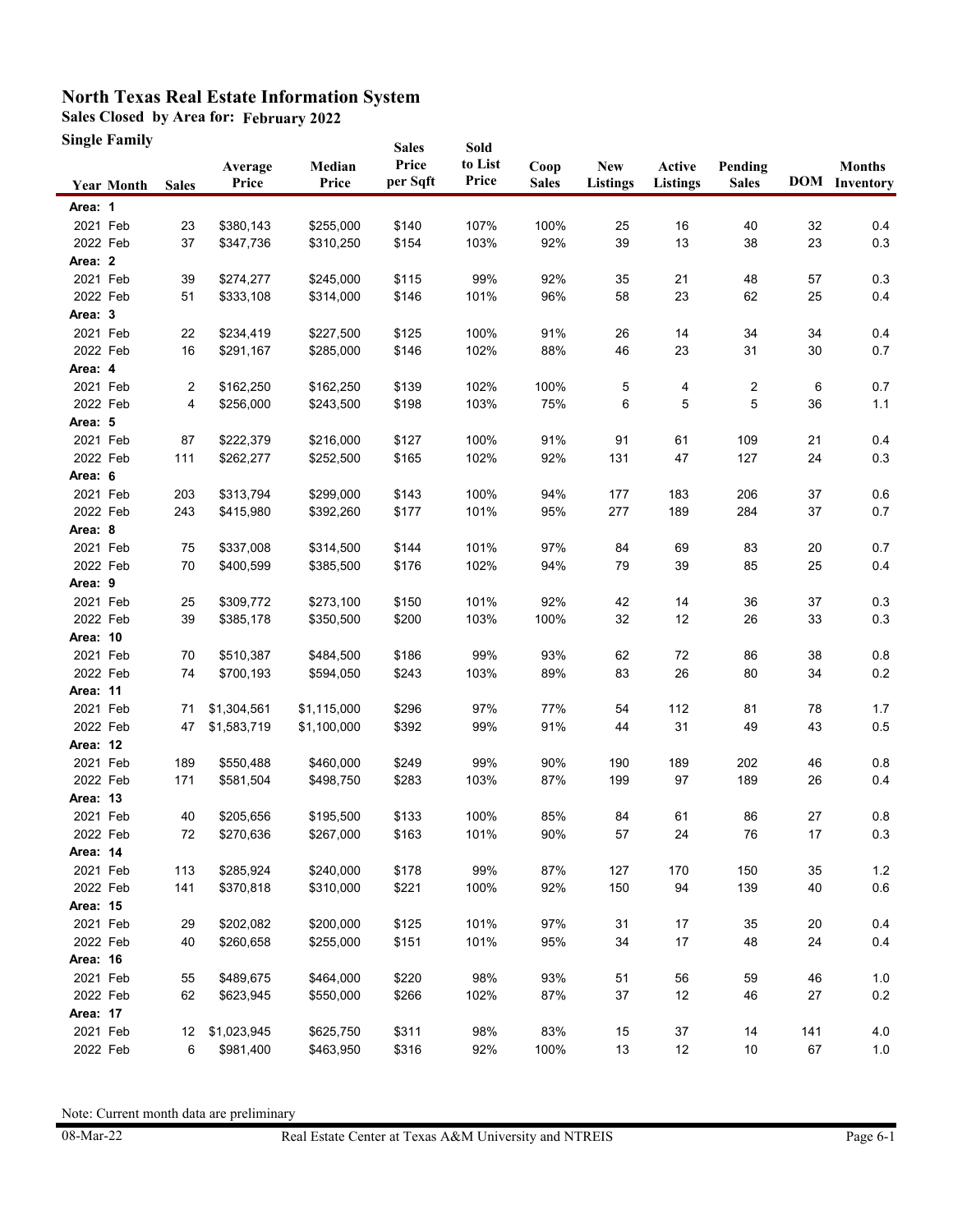**Sales Closed by Area for: February 2022**

**Single Family**

|          | Single Family     |              |                  |                 | <b>Sales</b>      | Sold             |                      |                               |                    |                         |    |                                       |
|----------|-------------------|--------------|------------------|-----------------|-------------------|------------------|----------------------|-------------------------------|--------------------|-------------------------|----|---------------------------------------|
|          | <b>Year Month</b> | <b>Sales</b> | Average<br>Price | Median<br>Price | Price<br>per Sqft | to List<br>Price | Coop<br><b>Sales</b> | <b>New</b><br><b>Listings</b> | Active<br>Listings | Pending<br><b>Sales</b> |    | <b>Months</b><br><b>DOM</b> Inventory |
| Area: 18 |                   |              |                  |                 |                   |                  |                      |                               |                    |                         |    |                                       |
| 2021 Feb |                   | 62           | \$496,868        | \$477,500       | \$205             | 98%              | 87%                  | 61                            | 46                 | 70                      | 58 | 0.6                                   |
| 2022 Feb |                   | 42           | \$545,672        | \$555,000       | \$236             | 103%             | 93%                  | 53                            | 11                 | 59                      | 27 | $0.2\,$                               |
| Area: 19 |                   |              |                  |                 |                   |                  |                      |                               |                    |                         |    |                                       |
| 2021 Feb |                   | 8            | \$614,031        | \$537,500       | \$161             | 97%              | 88%                  | 6                             | 9                  | 11                      | 89 | 0.8                                   |
| 2022 Feb |                   | 3            | \$608,000        | \$606,000       | \$168             | 99%              | 100%                 | $\mathbf{1}$                  | 5                  | 4                       | 28 | $0.6\,$                               |
| Area: 20 |                   |              |                  |                 |                   |                  |                      |                               |                    |                         |    |                                       |
| 2021 Feb |                   | 233          | \$508,345        | \$396,500       | \$176             | 100%             | 90%                  | 179                           | 91                 | 205                     | 33 | 0.3                                   |
| 2022 Feb |                   | 153          | \$546,909        | \$481,000       | \$212             | 106%             | 93%                  | 184                           | 65                 | 140                     | 24 | 0.2                                   |
| Area: 21 |                   |              |                  |                 |                   |                  |                      |                               |                    |                         |    |                                       |
| 2021 Feb |                   | 32           | \$466,047        | \$441,000       | \$170             | 100%             | 97%                  | 37                            | 18                 | 35                      | 51 | 0.4                                   |
| 2022 Feb |                   | 24           | \$608,797        | \$570,000       | \$233             | 107%             | 100%                 | 23                            | 7                  | 24                      | 19 | $0.2\,$                               |
| Area: 22 |                   |              |                  |                 |                   |                  |                      |                               |                    |                         |    |                                       |
| 2021 Feb |                   | 117          | \$359,093        | \$335,000       | \$168             | 100%             | 91%                  | 103                           | 62                 | 127                     | 28 | 0.4                                   |
| 2022 Feb |                   | 111          | \$462,288        | \$430,000       | \$214             | 106%             | 94%                  | 121                           | 32                 | 114                     | 21 | 0.2                                   |
| Area: 23 |                   |              |                  |                 |                   |                  |                      |                               |                    |                         |    |                                       |
| 2021 Feb |                   | 74           | \$389,854        | \$348,250       | \$174             | 99%              | 91%                  | 66                            | 56                 | 82                      | 37 | 0.5                                   |
| 2022 Feb |                   | 64           | \$414,743        | \$390,000       | \$206             | 105%             | 91%                  | 71                            | 27                 | 63                      | 20 | 0.2                                   |
| Area: 24 |                   |              |                  |                 |                   |                  |                      |                               |                    |                         |    |                                       |
| 2021 Feb |                   | 113          | \$260,953        | \$244,900       | \$133             | 100%             | 93%                  | 125                           | 64                 | 145                     | 31 | 0.4                                   |
| 2022 Feb |                   | 141          | \$330,480        | \$309,950       | \$170             | 102%             | 94%                  | 133                           | 45                 | 140                     | 25 | 0.3                                   |
| Area: 25 |                   |              |                  |                 |                   |                  |                      |                               |                    |                         |    |                                       |
| 2021 Feb |                   | 59           | \$1,860,733      | \$1,500,000     | \$440             | 97%              | 73%                  | 52                            | 107                | 72                      | 79 | 1.6                                   |
| 2022 Feb |                   | 41           | \$1,545,535      | \$1,463,000     | \$453             | 102%             | 76%                  | 44                            | 40                 | 33                      | 45 | $0.6\,$                               |
| Area: 26 |                   |              |                  |                 |                   |                  |                      |                               |                    |                         |    |                                       |
| 2021 Feb |                   | 105          | \$388,071        | \$335,000       | \$164             | 99%              | 96%                  | 66                            | 53                 | 83                      | 50 | 0.5                                   |
| 2022 Feb |                   | 76           | \$444,760        | \$370,000       | \$202             | 103%             | 96%                  | 100                           | 40                 | 87                      | 25 | $0.3\,$                               |
| Area: 28 |                   |              |                  |                 |                   |                  |                      |                               |                    |                         |    |                                       |
| 2021 Feb |                   | 38           | \$262,201        | \$257,500       | \$119             | 101%             | 92%                  | 36                            | 17                 | 40                      | 34 | 0.3                                   |
| 2022 Feb |                   | 43           | \$299,823        | \$285,000       | \$147             | 103%             | 98%                  | 38                            | 18                 | 47                      | 35 | 0.4                                   |
| Area: 31 |                   |              |                  |                 |                   |                  |                      |                               |                    |                         |    |                                       |
| 2021 Feb |                   | 447          | \$351,838        | \$312,000       | \$153             | 100%             | 93%                  | 479                           | 330                | 537                     | 34 | 0.5                                   |
| 2022 Feb |                   | 520          | \$467,356        | \$420,000       | \$204             | 103%             | 93%                  | 517                           | 148                | 510                     | 27 | 0.2                                   |
| Area: 33 |                   |              |                  |                 |                   |                  |                      |                               |                    |                         |    |                                       |
| 2021 Feb |                   | 107          | \$239,807        | \$218,000       | \$123             | 98%              | 85%                  | 103                           | 121                | 144                     | 52 | 1.0                                   |
| 2022 Feb |                   | 132          | \$280,393        | \$265,000       | \$153             | 100%             | 92%                  | 138                           | 135                | 146                     | 36 | 0.9                                   |
| Area: 34 |                   |              |                  |                 |                   |                  |                      |                               |                    |                         |    |                                       |
| 2021 Feb |                   | 137          | \$412,114        | \$330,000       | \$150             | 100%             | 93%                  | 158                           | 143                | 198                     | 37 | 0.6                                   |
| 2022 Feb |                   | 150          | \$469,284        | \$399,000       | \$189             | 102%             | 95%                  | 190                           | 105                | 177                     | 26 | 0.5                                   |
| Area: 35 |                   |              |                  |                 |                   |                  |                      |                               |                    |                         |    |                                       |
| 2021 Feb |                   | 236          | \$269,173        | \$259,770       | \$132             | 99%              | 91%                  | 240                           | 288                | 263                     | 31 | 1.0                                   |
| 2022 Feb |                   | 262          | \$351,260        | \$330,000       | \$168             | 101%             | 97%                  | 255                           | 177                | 297                     | 43 | 0.6                                   |
| Area: 36 |                   |              |                  |                 |                   |                  |                      |                               |                    |                         |    |                                       |
| 2021 Feb |                   | 24           | \$197,371        | \$176,250       | \$123             | 96%              | 71%                  | 21                            | 48                 | 34                      | 61 | $1.0$                                 |
| 2022 Feb |                   | 52           | \$264,607        | \$200,000       | \$157             | 100%             | 85%                  | 53                            | 50                 | 44                      | 56 | 0.9                                   |
| Area: 37 |                   |              |                  |                 |                   |                  |                      |                               |                    |                         |    |                                       |
| 2021 Feb |                   | 146          | \$283,221        | \$243,950       | \$132             | 98%              | 94%                  | 157                           | 175                | 190                     | 63 | 0.9                                   |
| 2022 Feb |                   | 184          | \$332,659        | \$276,320       | \$180             | 100%             | 88%                  | 217                           | 174                | 229                     | 35 | $0.8\,$                               |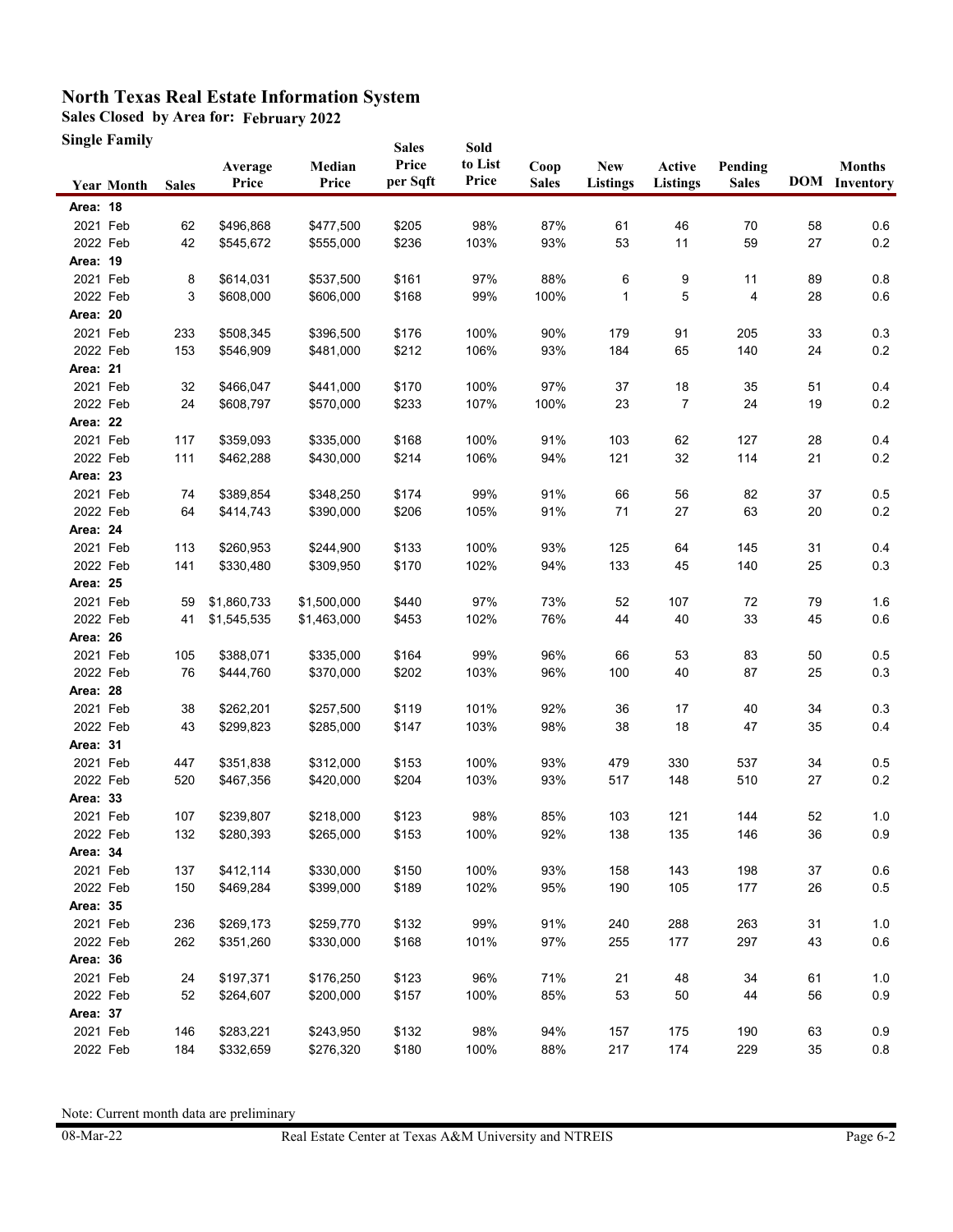**Sales Closed by Area for: February 2022**

**Single Family**

|                      | Single Family     |              |                        |                        | <b>Sales</b>      | Sold             |                      |                        |                           |                         |          |                                       |
|----------------------|-------------------|--------------|------------------------|------------------------|-------------------|------------------|----------------------|------------------------|---------------------------|-------------------------|----------|---------------------------------------|
|                      | <b>Year Month</b> | <b>Sales</b> | Average<br>Price       | Median<br>Price        | Price<br>per Sqft | to List<br>Price | Coop<br><b>Sales</b> | <b>New</b><br>Listings | Active<br><b>Listings</b> | Pending<br><b>Sales</b> |          | <b>Months</b><br><b>DOM</b> Inventory |
| Area: 38             |                   |              |                        |                        |                   |                  |                      |                        |                           |                         |          |                                       |
| 2021 Feb             |                   | 208          | \$268,166              | \$260,000              | \$134             | 99%              | 92%                  | 189                    | 183                       | 245                     | 38       | 0.6                                   |
| 2022 Feb             |                   | 206          | \$337,734              | \$308,000              | \$170             | 101%             | 95%                  | 220                    | 135                       | 243                     | 28       | 0.5                                   |
| Area: 41             |                   |              |                        |                        |                   |                  |                      |                        |                           |                         |          |                                       |
| 2021 Feb             |                   | 210          | \$435,278              | \$370,000              | \$165             | 100%             | 94%                  | 189                    | 158                       | 245                     | 28       | 0.4                                   |
| 2022 Feb             |                   | 241          | \$579,725              | \$487,750              | \$212             | 104%             | 93%                  | 248                    | 84                        | 264                     | 21       | 0.2                                   |
| Area: 42             |                   |              |                        |                        |                   |                  |                      |                        |                           |                         |          |                                       |
| 2021 Feb             |                   | 63           | \$316,708              | \$202,900              | \$172             | 96%              | 89%                  | 70                     | 147                       | 79                      | 52       | 1.6                                   |
| 2022 Feb             |                   | 92           | \$384,990              | \$270,000              | \$214             | 99%              | 78%                  | 102                    | 142                       | 105                     | 50       | 1.5                                   |
| Area: 43             |                   |              |                        |                        |                   |                  |                      |                        |                           |                         |          |                                       |
| 2021 Feb             |                   | 28           | \$343,989              | \$259,950              | \$153             | 97%              | 79%                  | 19                     | 29                        | 26                      | 78       | 0.7                                   |
| 2022 Feb             |                   | 26           | \$382,508              | \$249,900              | \$181             | 98%              | 96%                  | 32                     | 15                        | 36                      | 32       | 0.4                                   |
| Area: 44             |                   |              |                        |                        |                   |                  |                      |                        |                           |                         |          |                                       |
| 2021 Feb             |                   | 30           | \$176,124              | \$142,000              | \$103             | 94%              | 80%                  | 27                     | 56                        | 41                      | 63       | 1.8                                   |
| 2022 Feb             |                   | 24           | \$236,731              | \$200,000              | \$135             | 99%              | 92%                  | 26                     | 41                        | 41                      | 75       | 1.1                                   |
| Area: 45             |                   |              |                        |                        |                   |                  |                      |                        |                           |                         |          |                                       |
| 2021 Feb             |                   | 12           | \$241,692              | \$202,500              | \$128             | 95%              | 67%                  | 20                     | 31                        | 20                      | 37       | 1.4                                   |
| 2022 Feb             |                   | 16           | \$241,025              | \$257,900              | \$129             | 100%             | 94%                  | 30                     | 25                        | 24                      | 54       | 0.9                                   |
| Area: 46             |                   |              |                        |                        |                   |                  |                      |                        |                           |                         |          |                                       |
| 2021 Feb             |                   | 16           | \$172,288              | \$151,550              | \$85              | 95%              | 56%                  | 15                     | 28                        | 19                      | 85       | 1.3                                   |
| 2022 Feb             |                   | 17           | \$242,719              | \$236,500              | \$118             | 99%              | 65%                  | 23                     | 31                        | 32                      | 34       | 1.3                                   |
| Area: 47             |                   |              |                        |                        |                   |                  |                      |                        |                           |                         |          |                                       |
| 2022 Feb             |                   | 5            | \$128,870              | \$140,000              | \$76              | 101%             | 100%                 | 1                      | 2                         | $\overline{2}$          | 24       | 0.4                                   |
| Area: 48             |                   |              |                        |                        |                   |                  |                      |                        |                           |                         |          |                                       |
| 2021 Feb             |                   | 23           | \$307,150              | \$179,900              | \$154             | 100%             | 87%                  | 37                     | 38                        | 42                      | 63       | 1.1                                   |
| 2022 Feb             |                   | 36           | \$307,196              | \$225,000              | \$157             | 96%              | 75%                  | 64                     | 48                        | 45                      | 42       | 1.1                                   |
| Area: 49             |                   |              |                        |                        |                   |                  |                      |                        |                           |                         |          |                                       |
| 2021 Feb             |                   | 2            | \$97,475               | \$97,480               | \$62              | 98%              | 50%                  | 3                      | 13                        |                         | 81       | 1.8                                   |
| 2022 Feb             |                   | 6            | \$259,650              | \$173,950              | \$167             | 98%              | 67%                  | 5                      | 14                        | 5                       | 17       | 1.8                                   |
| Area: 50<br>2021 Feb |                   |              |                        |                        |                   |                  |                      |                        |                           |                         |          |                                       |
| 2022 Feb             |                   | 62<br>78     | \$364,225<br>\$461,728 | \$344,250<br>\$435,700 | \$144<br>\$195    | 101%<br>105%     | 97%<br>94%           | 77<br>63               | 24<br>24                  | 80<br>62                | 23<br>17 | 0.2<br>$0.2\,$                        |
| Area: 51             |                   |              |                        |                        |                   |                  |                      |                        |                           |                         |          |                                       |
| 2021 Feb             |                   | 63           | \$417,785              | \$375,000              | \$161             | 103%             | 95%                  | 85                     | 33                        | 84                      | 19       | 0.3                                   |
| 2022 Feb             |                   | 78           | \$596,507              | \$550,000              | \$224             | 108%             | 95%                  | 84                     | 15                        | 80                      | 19       | 0.1                                   |
| <b>Area: 52</b>      |                   |              |                        |                        |                   |                  |                      |                        |                           |                         |          |                                       |
| 2021 Feb             |                   | 25           | \$923,875              | \$701,000              | \$216             | 96%              | 92%                  | 30                     | 26                        | 19                      | 52       | 0.8                                   |
| 2022 Feb             |                   | 22           | \$848,486              | \$527,500              | \$274             | 103%             | 100%                 | 21                     | 4                         | 24                      | 17       | 0.1                                   |
| Area: 53             |                   |              |                        |                        |                   |                  |                      |                        |                           |                         |          |                                       |
| 2021 Feb             |                   | 126          | \$430,120              | \$391,640              | \$160             | 101%             | 94%                  | 156                    | 112                       | 166                     | 24       | 0.4                                   |
| 2022 Feb             |                   | 142          | \$538,259              | \$496,000              | \$215             | 107%             | 92%                  | 160                    | 32                        | 140                     | 21       | 0.1                                   |
| Area: 54             |                   |              |                        |                        |                   |                  |                      |                        |                           |                         |          |                                       |
| 2021 Feb             |                   | 54           | \$280,953              | \$273,900              | \$132             | 100%             | 98%                  | 200                    | 42                        | 129                     | 30       | 0.8                                   |
| 2022 Feb             |                   | 53           | \$341,400              | \$341,000              | \$186             | 102%             | 94%                  | 52                     | 15                        | 55                      | 20       | $0.2\,$                               |
| Area: 55             |                   |              |                        |                        |                   |                  |                      |                        |                           |                         |          |                                       |
| 2021 Feb             |                   | 212          | \$561,151              | \$485,360              | \$173             | 100%             | 91%                  | 200                    | 121                       | 209                     | 29       | 0.4                                   |
| 2022 Feb             |                   | 154          | \$726,924              | \$652,500              | \$240             | 107%             | 93%                  | 215                    | 43                        | 184                     | 21       | 0.1                                   |
| Area: 56             |                   |              |                        |                        |                   |                  |                      |                        |                           |                         |          |                                       |
| 2021 Feb             |                   | 26           | \$369,846              | \$288,220              | \$160             | 96%              | 92%                  | 15                     | 20                        | $30\,$                  | 61       | 0.7                                   |
| 2022 Feb             |                   | 28           | \$349,255              | \$335,000              | \$183             | 102%             | 100%                 | 28                     | 8                         | 34                      | 25       | 0.2                                   |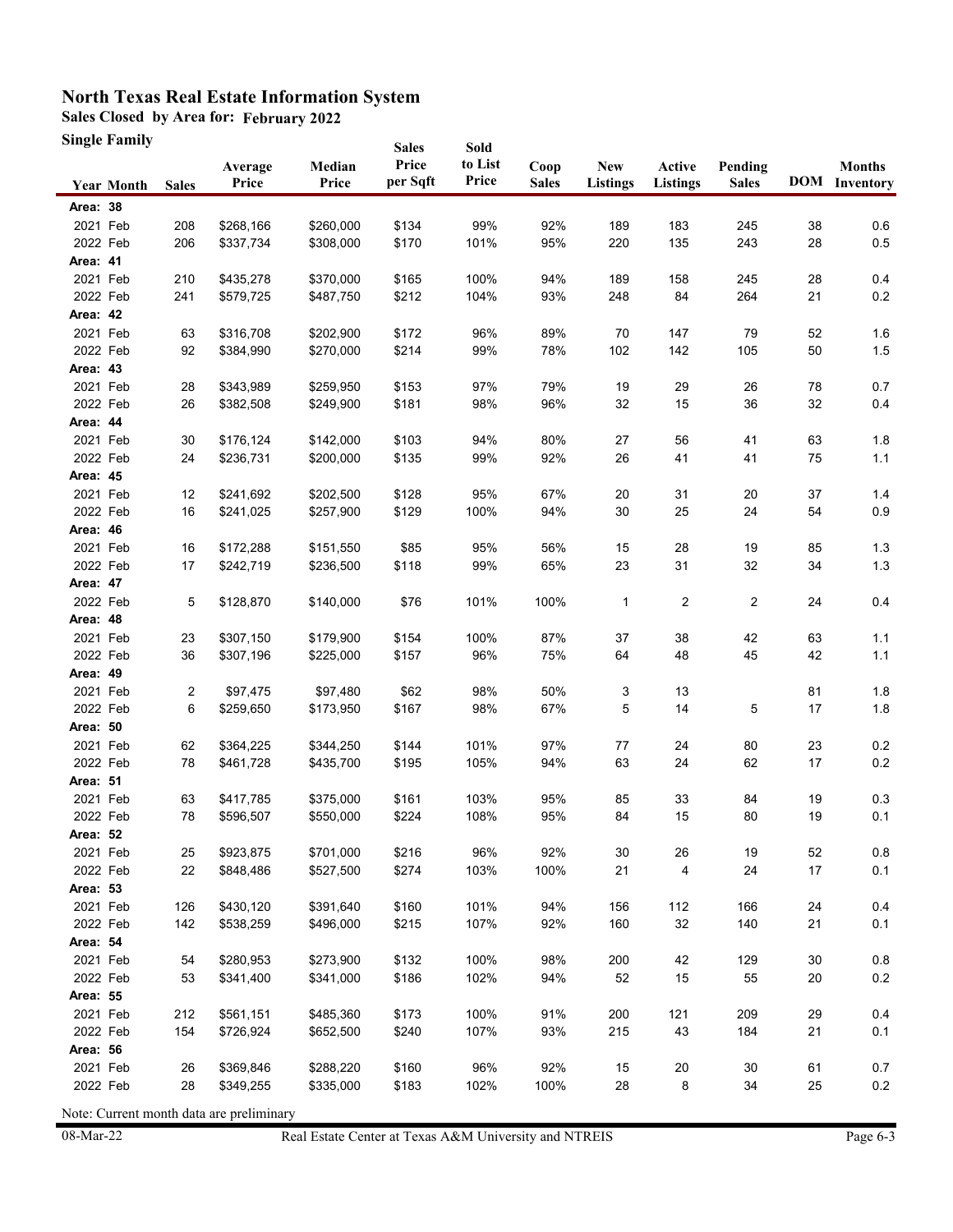**Sales Closed by Area for: February 2022**

**Single Family**

|                 | Single Family     |              |                  |                 | <b>Sales</b>      | Sold             |                      |                               |                           |                         |     |                                       |
|-----------------|-------------------|--------------|------------------|-----------------|-------------------|------------------|----------------------|-------------------------------|---------------------------|-------------------------|-----|---------------------------------------|
|                 | <b>Year Month</b> | <b>Sales</b> | Average<br>Price | Median<br>Price | Price<br>per Sqft | to List<br>Price | Coop<br><b>Sales</b> | <b>New</b><br><b>Listings</b> | Active<br><b>Listings</b> | Pending<br><b>Sales</b> |     | <b>Months</b><br><b>DOM</b> Inventory |
| Area: 57        |                   |              |                  |                 |                   |                  |                      |                               |                           |                         |     |                                       |
| 2021 Feb        |                   | 5            | \$311,918        | \$285,500       | \$133             | 97%              | 100%                 | 6                             | 2                         | 9                       | 17  | 0.2                                   |
| 2022 Feb        |                   | 5            | \$424,034        | \$400,000       | \$186             | 102%             | 80%                  | 12                            | 6                         | 13                      | 32  | 0.7                                   |
| Area: 58        |                   |              |                  |                 |                   |                  |                      |                               |                           |                         |     |                                       |
| 2021 Feb        |                   | 10           | \$345,364        | \$326,450       | \$155             | 101%             | 100%                 | 13                            | 9                         | 20                      | 59  | 0.6                                   |
| 2022 Feb        |                   | 20           | \$440,049        | \$410,000       | \$198             | 103%             | 95%                  | 15                            | 10                        | 13                      | 24  | $0.6\,$                               |
| Area: 59        |                   |              |                  |                 |                   |                  |                      |                               |                           |                         |     |                                       |
| 2021 Feb        |                   | 84           | \$646,791        | \$588,000       | \$178             | 100%             | 94%                  | 89                            | 60                        | 118                     | 52  | 0.4                                   |
| 2022 Feb        |                   | 73           | \$805,936        | \$756,120       | \$247             | 106%             | 93%                  | 91                            | 37                        | 81                      | 20  | 0.3                                   |
| Area: 60        |                   |              |                  |                 |                   |                  |                      |                               |                           |                         |     |                                       |
| 2021 Feb        |                   | 45           | \$409,272        | \$392,400       | \$155             | 99%              | 100%                 | 50                            | 36                        | 53                      | 43  | 0.6                                   |
| 2022 Feb        |                   | 35           | \$551,440        | \$490,000       | \$212             | 106%             | 100%                 | 36                            | 9                         | 49                      | 49  | 0.2                                   |
| Area: 61        |                   |              |                  |                 |                   |                  |                      |                               |                           |                         |     |                                       |
| 2021 Feb        |                   | 11           | \$277,605        | \$278,000       | \$156             | 97%              | 73%                  | 13                            | $20\,$                    | 9                       | 85  | $1.5$                                 |
| 2022 Feb        |                   | 14           | \$261,492        | \$230,000       | \$162             | 95%              | 100%                 | 11                            | 11                        | 15                      | 57  | 0.7                                   |
| Area: 63        |                   |              |                  |                 |                   |                  |                      |                               |                           |                         |     |                                       |
| 2021 Feb        |                   | 48           | \$282,142        | \$267,750       | \$139             | 100%             | 96%                  | 32                            | 17                        | 28                      | 23  | 0.3                                   |
| 2022 Feb        |                   | 68           | \$398,902        | \$386,450       | \$189             | 103%             | 94%                  | 95                            | 13                        | 102                     | 14  | 0.2                                   |
| Area: 66        |                   |              |                  |                 |                   |                  |                      |                               |                           |                         |     |                                       |
| 2021 Feb        |                   | 2            | \$308,950        | \$308,950       | \$173             | 100%             | 50%                  | 3                             | 2                         | 3                       | 45  | 1.4                                   |
| 2022 Feb        |                   | 1            | \$341,000        | \$341,000       | \$189             | 101%             | 100%                 | 2                             |                           | 1                       | 10  |                                       |
| Area: 67        |                   |              |                  |                 |                   |                  |                      |                               |                           |                         |     |                                       |
| 2021 Feb        |                   | 3            | \$369,333        | \$408,000       | \$136             | 100%             | 100%                 | 1                             | 2                         | 2                       | 24  | 0.4                                   |
| 2022 Feb        |                   | 3            | \$537,833        | \$650,000       | \$203             | 104%             | 67%                  | 3                             | 4                         | 2                       | 5   | $1.0\,$                               |
| Area: 68        |                   |              |                  |                 |                   |                  |                      |                               |                           |                         |     |                                       |
| 2021 Feb        |                   | 35           | \$356,851        | \$345,490       | \$144             | 100%             | 94%                  | 20                            | 15                        | 39                      | 40  | 0.3                                   |
| 2022 Feb        |                   | 34           | \$572,067        | \$536,400       | \$207             | 103%             | 94%                  | 35                            | 7                         | 34                      | 46  | $0.2\,$                               |
| Area: 69        |                   |              |                  |                 |                   |                  |                      |                               |                           |                         |     |                                       |
| 2021 Feb        |                   | 1            | \$198,500        | \$198,500       | \$136             | 103%             | 100%                 | 1                             | 2                         | 2                       | 7   | 0.6                                   |
| 2022 Feb        |                   | 5            | \$314,900        | \$305,000       | \$182             | 100%             | 100%                 | 7                             | 6                         | 6                       | 9   | $1.3$                                 |
| Area: 71        |                   |              |                  |                 |                   |                  |                      |                               |                           |                         |     |                                       |
| 2021 Feb        |                   | 25           | \$267,042        | \$188,000       | \$139             | 97%              | 76%                  | 19                            | 47                        | 25                      | 68  | 1.8                                   |
| 2022 Feb        |                   | 33           | \$229,776        | \$195,000       | \$119             | 99%              | 70%                  | 38                            | 97                        | 40                      | 55  | $3.0\,$                               |
| <b>Area: 72</b> |                   |              |                  |                 |                   |                  |                      |                               |                           |                         |     |                                       |
| 2021 Feb        |                   | 67           | \$290,925        | \$270,000       | \$148             | 99%              | 87%                  | 100                           | 98                        | 111                     | 44  | 1.0                                   |
| 2022 Feb        |                   | 87           | \$337,031        | \$285,000       | \$183             | 100%             | 94%                  | 108                           | 62                        | 120                     | 32  | $0.6\,$                               |
| Area: 73        |                   |              |                  |                 |                   |                  |                      |                               |                           |                         |     |                                       |
| 2021 Feb        |                   | 107          | \$337,280        | \$290,000       | \$157             | 99%              | 80%                  | 122                           | 113                       | 133                     | 37  | $0.8\,$                               |
| 2022 Feb        |                   | 101          | \$352,527        | \$333,100       | \$184             | 100%             | 90%                  | 115                           | 96                        | 99                      | 31  | 0.7                                   |
| Area: 74        |                   |              |                  |                 |                   |                  |                      |                               |                           |                         |     |                                       |
| 2021 Feb        |                   | 22           | \$281,554        | \$217,500       | \$142             | 97%              | 86%                  | 18                            | 47                        | 28                      | 92  | $1.4$                                 |
| 2022 Feb        |                   | 27           | \$328,884        | \$261,250       | \$173             | 98%              | 93%                  | 25                            | 49                        | 32                      | 40  | $1.3$                                 |
| Area: 75        |                   |              |                  |                 |                   |                  |                      |                               |                           |                         |     |                                       |
| 2021 Feb        |                   | 9            | \$219,292        | \$226,000       | \$109             | 96%              | 67%                  | $\overline{7}$                | 9                         | 8                       | 202 | $1.3$                                 |
| 2022 Feb        |                   | 6            | \$291,483        | \$245,000       | \$181             | 96%              | 67%                  | 17                            | 11                        | 10                      | 50  | $1.1$                                 |
| <b>Area: 76</b> |                   |              |                  |                 |                   |                  |                      |                               |                           |                         |     |                                       |
| 2021 Feb        |                   | 27           | \$325,504        | \$208,000       | \$160             | 96%              | 74%                  | 31                            | 96                        | $37\,$                  | 89  | 2.6                                   |
| 2022 Feb        |                   | 30           | \$379,171        | \$225,000       | \$203             | 96%              | 80%                  | 46                            | $70\,$                    | 35                      | 42  | 1.8                                   |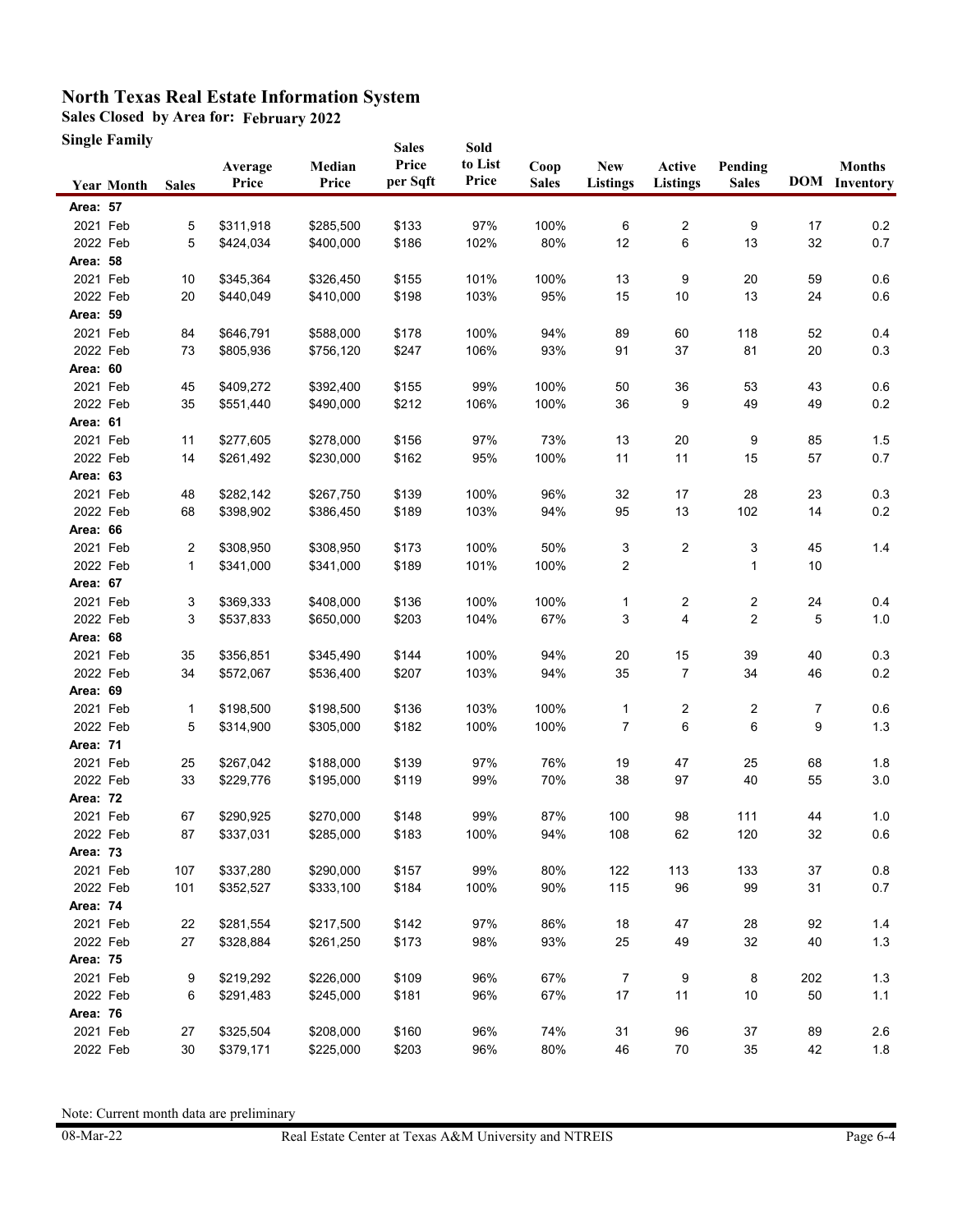**Sales Closed by Area for: February 2022**

**Single Family**

|                      | Single Family     |              |                        |                        | <b>Sales</b>   | Sold       |              |                         |                      |                         |          |                      |
|----------------------|-------------------|--------------|------------------------|------------------------|----------------|------------|--------------|-------------------------|----------------------|-------------------------|----------|----------------------|
|                      |                   |              | Average                | Median                 | Price          | to List    | Coop         | <b>New</b>              | Active               | Pending                 |          | <b>Months</b>        |
|                      | <b>Year Month</b> | <b>Sales</b> | Price                  | Price                  | per Sqft       | Price      | <b>Sales</b> | <b>Listings</b>         | <b>Listings</b>      | <b>Sales</b>            |          | <b>DOM</b> Inventory |
| <b>Area: 77</b>      |                   |              |                        |                        |                |            |              |                         |                      |                         |          |                      |
| 2021 Feb             |                   | 3            | \$141,172              | \$155,000              | \$79           | 86%        | 67%          | 2                       | 9                    | 3                       | 52       | 2.2                  |
| 2022 Feb             |                   | 5            | \$206,900              | \$167,500              | \$131          | 94%        | 80%          | 3                       | 11                   | 6                       | 58       | 2.1                  |
| <b>Area: 78</b>      |                   |              |                        |                        |                |            |              |                         |                      |                         |          |                      |
| 2021 Feb             |                   | 20           | \$312,520              | \$185,750              | \$163          | 92%        | 90%          | 34                      | 36                   | 35                      | 43       | 1.0                  |
| 2022 Feb             |                   | 26           | \$251,258              | \$217,500              | \$152          | 98%        | 77%          | 39                      | 35                   | 37                      | 37       | $0.8\,$              |
| Area: 79             |                   |              |                        |                        |                |            |              |                         |                      |                         |          |                      |
| 2021 Feb             |                   | 3            | \$228,667              | \$265,000              | \$98           | 99%        | 100%         | 3                       | 8                    | 2                       | 22       | 2.1                  |
| 2022 Feb             |                   | 5            | \$235,280              | \$235,000              | \$134          | 99%        | 100%         | 2                       | 6                    | $\overline{\mathbf{c}}$ | 24       | 1.5                  |
| Area: 80             |                   |              |                        |                        |                |            |              |                         |                      |                         |          |                      |
| 2021 Feb             |                   | 1            | \$100,000              | \$100,000              | \$56           | 95%        | 0%           |                         | $\mathbf{1}$         |                         | 130      | 4.0                  |
| Area: 81             |                   |              |                        |                        |                |            |              |                         |                      |                         |          |                      |
| 2021 Feb             |                   | 12           | \$145,402              | \$121,500              | \$90           | 92%        | 67%          | 10                      | 27                   | 11                      | 206      | $2.2\,$              |
| 2022 Feb             |                   | 12           | \$198,136              | \$159,500              | \$119          | 94%        | 33%          | 8                       | 25                   | 13                      | 35       | 2.2                  |
| Area: 82             |                   |              |                        |                        |                |            |              |                         |                      |                         |          |                      |
| 2021 Feb             |                   | 29           | \$374,610              | \$350,000              | \$139          | 99%        | 97%          | 25                      | 17                   | 30                      | 37       | 0.4                  |
| 2022 Feb             |                   | 30           | \$476,053              | \$480.000              | \$163          | 103%       | 93%          | 20                      | 13                   | 33                      | 17       | 0.4                  |
| Area: 83             |                   |              |                        |                        |                |            |              |                         |                      |                         |          |                      |
| 2021 Feb             |                   | 36           | \$285,712              | \$266,500              | \$129          | 100%       | 97%          | 24                      | 13                   | 24                      | 38       | 0.3                  |
| 2022 Feb             |                   | 39           | \$326,219              | \$320,000              | \$161          | 102%       | 97%          | 32                      | 10                   | 28                      | 28       | 0.2                  |
| Area: 84             |                   |              |                        |                        |                |            |              |                         |                      |                         |          |                      |
| 2021 Feb             |                   | 13           | \$213,885              | \$214,500              | \$144          | 100%       | 92%          | 20                      | 7                    | 25                      | 49       | 0.3                  |
| 2022 Feb             |                   | 27           | \$240,708              | \$240,000              | \$179          | 102%       | 85%          | 20                      | 7                    | 17                      | 24       | 0.3                  |
| Area: 85             |                   |              |                        |                        |                |            |              |                         |                      |                         |          |                      |
| 2021 Feb             |                   | 31           | \$311,045              | \$285,000              | \$136          | 102%       | 94%          | 40                      | 26                   | 37                      | 23       | 0.5                  |
| 2022 Feb             |                   | 35           | \$416,385              | \$370,000              | \$176          | 103%       | 91%          | 42                      | 19                   | 42                      | 34       | 0.3                  |
| Area: 86             |                   |              |                        |                        |                |            |              |                         |                      |                         |          |                      |
| 2021 Feb             |                   | 12           | \$224,058              | \$215,250              | \$132          | 102%       | 92%          | 17                      | 5                    | 16                      | 6        | 0.3                  |
| 2022 Feb             |                   | 16           | \$264,800              | \$270,000              | \$167          | 103%       | 94%          | 21                      | 2                    | $20\,$                  | 17       | 0.1                  |
| Area: 87             |                   |              |                        |                        |                |            |              |                         |                      |                         |          |                      |
| 2021 Feb             |                   | 32           | \$288,945              | \$270,500              | \$138          | 101%       | 100%         | 27                      | 16                   | 35                      | 15       | 0.2                  |
| 2022 Feb             |                   | 47           | \$359,800              | \$335,000              | \$177          | 104%       | 89%          | 45                      | 22                   | 50                      | 41       | 0.3                  |
| Area: 88             |                   |              |                        |                        |                |            |              |                         |                      |                         |          |                      |
| 2021 Feb             |                   | 50           | \$272,652              | \$262,500              | \$128          | 101%       | 84%          | 65                      | 13                   | 68                      | 20       | 0.1                  |
| 2022 Feb             |                   | 62           | \$328,451              | \$330,000              | \$166          | 104%       | 98%          | 65                      | 15                   | 64                      | 21       | 0.2                  |
| Area: 89             |                   |              |                        |                        |                |            |              |                         |                      |                         |          |                      |
| 2021 Feb             |                   | 66           | \$376,102<br>\$476,780 | \$358,500              | \$139          | 100%       | 97%          | 77                      | 61                   | 82                      | 29<br>34 | 0.6                  |
| 2022 Feb             |                   | 66           |                        | \$427,490              | \$179          | 99%        | 95%          | 96                      | 49                   | 98                      |          | 0.5                  |
| Area: 90             |                   |              |                        |                        |                |            |              |                         |                      |                         |          |                      |
| 2021 Feb<br>2022 Feb |                   | 5<br>8       | \$382,500<br>\$482,417 | \$345,000<br>\$405,270 | \$143<br>\$173 | 98%<br>94% | 100%<br>88%  | 10<br>11                | 7<br>5               | 8<br>$\overline{7}$     | 32<br>54 | 0.7<br>$0.5\,$       |
| Area: 91             |                   |              |                        |                        |                |            |              |                         |                      |                         |          |                      |
|                      |                   |              |                        |                        |                |            |              |                         |                      |                         |          |                      |
| 2021 Feb<br>2022 Feb |                   | 7<br>5       | \$254,395<br>\$191,100 | \$162,000<br>\$150,000 | \$126<br>\$106 | 97%<br>94% | 43%<br>60%   | 3<br>8                  | 22<br>$\overline{7}$ | 8<br>5                  | 87<br>61 | 3.1<br>0.9           |
| Area: 92             |                   |              |                        |                        |                |            |              |                         |                      |                         |          |                      |
| 2021 Feb             |                   | 9            | \$177,355              | \$145,000              | \$109          | 95%        | 33%          | 11                      | 22                   | 12                      | 132      | 1.9                  |
| 2022 Feb             |                   | 9            | \$267,683              | \$240,000              | \$173          | 99%        | 78%          | 8                       | 21                   | $10$                    | 76       | 1.7                  |
| Area: 93             |                   |              |                        |                        |                |            |              |                         |                      |                         |          |                      |
| 2021 Feb             |                   | 4            | \$67,562               | \$41,620               | \$38           | 96%        | 100%         | $\overline{\mathbf{c}}$ | 8                    | 8                       | 57       | 2.0                  |
| 2022 Feb             |                   | 5            | \$145,710              | \$138,500              | \$104          | 102%       | 40%          | $\overline{7}$          | $\overline{7}$       | 8                       | 23       | 1.6                  |
|                      |                   |              |                        |                        |                |            |              |                         |                      |                         |          |                      |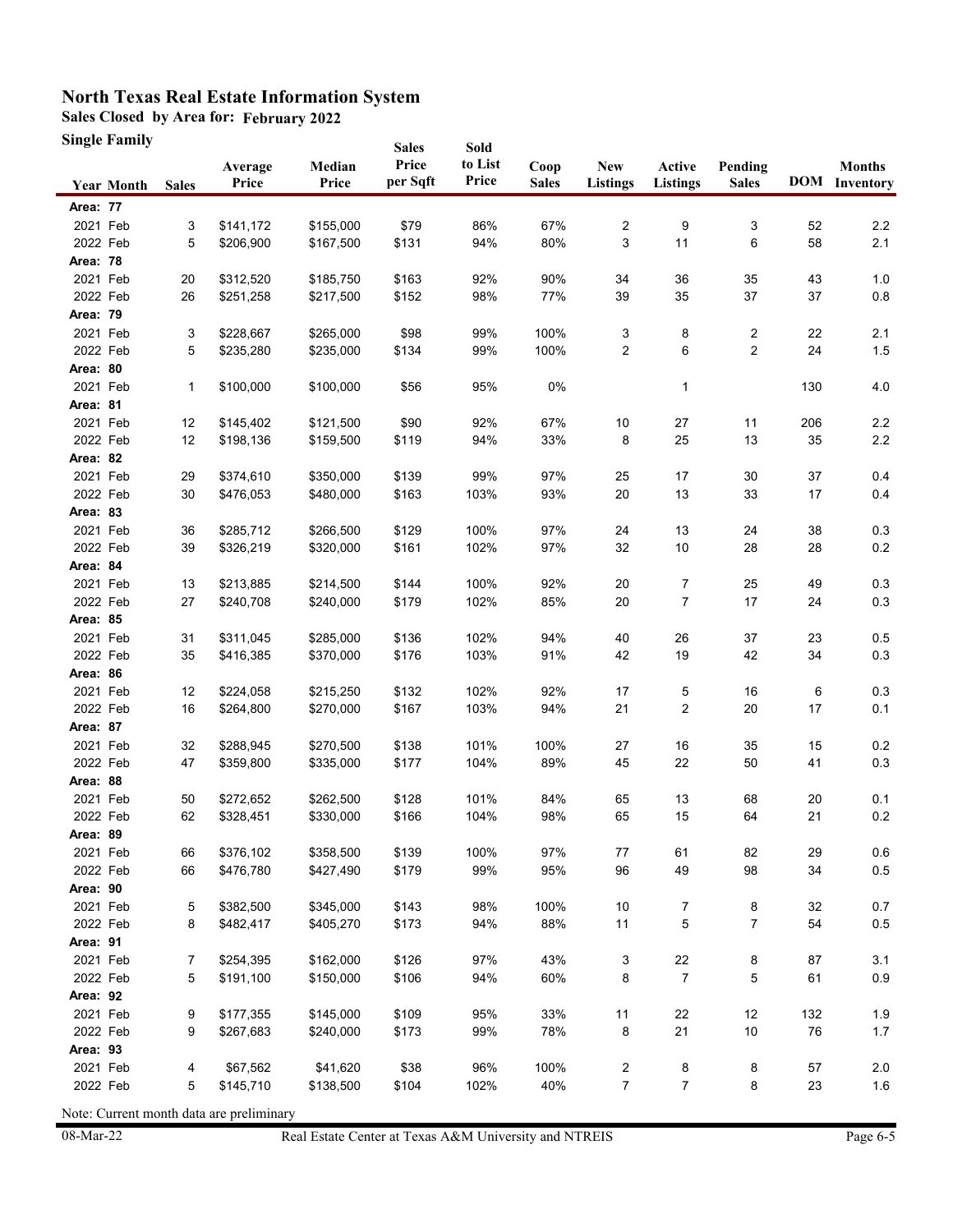**Sales Closed by Area for: February 2022**

**Single Family**

|           | Single Family     |              |                  |                 | <b>Sales</b>      | Sold             |                      |                               |                           |                         |     |                                       |
|-----------|-------------------|--------------|------------------|-----------------|-------------------|------------------|----------------------|-------------------------------|---------------------------|-------------------------|-----|---------------------------------------|
|           | <b>Year Month</b> | <b>Sales</b> | Average<br>Price | Median<br>Price | Price<br>per Sqft | to List<br>Price | Coop<br><b>Sales</b> | <b>New</b><br><b>Listings</b> | Active<br><b>Listings</b> | Pending<br><b>Sales</b> |     | <b>Months</b><br><b>DOM</b> Inventory |
| Area: 94  |                   |              |                  |                 |                   |                  |                      |                               |                           |                         |     |                                       |
| 2021 Feb  |                   | 8            | \$195,738        | \$165,000       | \$117             | 96%              | 88%                  | 12                            | 25                        | 11                      | 41  | 2.1                                   |
| 2022 Feb  |                   | 2            | \$176,455        | \$176,460       | \$111             | 97%              | 100%                 | 13                            | 13                        | 11                      | 39  | 1.0                                   |
| Area: 95  |                   |              |                  |                 |                   |                  |                      |                               |                           |                         |     |                                       |
| 2021 Feb  |                   | 11           | \$110,455        | \$110,500       | \$67              | 96%              | 64%                  | 11                            | 29                        | 14                      | 60  | 2.8                                   |
| 2022 Feb  |                   | 9            | \$156,778        | \$150,000       | \$72              | 95%              | 67%                  | 18                            | 28                        | 15                      | 39  | 1.9                                   |
| Area: 96  |                   |              |                  |                 |                   |                  |                      |                               |                           |                         |     |                                       |
| 2021 Feb  |                   | 11           | \$230,318        | \$215,000       | \$125             | 94%              | 91%                  | 11                            | 29                        | 15                      | 225 | 1.5                                   |
| 2022 Feb  |                   | 20           | \$237,500        | \$199,000       | \$142             | 100%             | 85%                  | 21                            | 24                        | 22                      | 57  | 1.0                                   |
| Area: 97  |                   |              |                  |                 |                   |                  |                      |                               |                           |                         |     |                                       |
| 2021 Feb  |                   | 1            | \$67,000         | \$67,000        | \$56              | 91%              | 100%                 |                               | 1                         |                         | 96  | $2.0\,$                               |
| 2022 Feb  |                   | 2            | \$30,878         | \$30,880        | \$21              | 149%             | 50%                  | 3                             | 6                         | 4                       | 14  | 14.4                                  |
| Area: 98  |                   |              |                  |                 |                   |                  |                      |                               |                           |                         |     |                                       |
| 2021 Feb  |                   | 47           | \$273,875        | \$247,500       | \$125             | 98%              | 70%                  | 40                            | 96                        | 53                      | 48  | 1.4                                   |
| 2022 Feb  |                   | 31           | \$309,820        | \$292,500       | \$153             | 98%              | 84%                  | 54                            | 60                        | 49                      | 38  | 1.0                                   |
| Area: 99  |                   |              |                  |                 |                   |                  |                      |                               |                           |                         |     |                                       |
| 2021 Feb  |                   | 5            | \$161,180        | \$130,000       | \$99              | 95%              | 60%                  | 4                             | 23                        | 3                       | 71  | 3.1                                   |
| 2022 Feb  |                   | 7            | \$170,114        | \$140,000       | \$111             | 93%              | 29%                  | 5                             | 16                        | $\overline{7}$          | 102 | 2.0                                   |
| Area: 101 |                   |              |                  |                 |                   |                  |                      |                               |                           |                         |     |                                       |
| 2021 Feb  |                   | 1            | \$166,900        | \$166,900       | \$121             | 102%             | 100%                 | 3                             | 11                        | 7                       | 58  | 3.7                                   |
| 2022 Feb  |                   | 4            | \$214,750        | \$220,500       | \$179             | 102%             | 100%                 | 7                             | 10                        | 4                       | 8   | 2.2                                   |
| Area: 102 |                   |              |                  |                 |                   |                  |                      |                               |                           |                         |     |                                       |
| 2021 Feb  |                   | 187          | \$298,702        | \$290,000       | \$134             | 100%             | 95%                  | 179                           | 157                       | 229                     | 32  | 0.6                                   |
| 2022 Feb  |                   | 206          | \$374,672        | \$355,000       | \$172             | 102%             | 98%                  | 189                           | 52                        | 230                     | 28  | 0.2                                   |
| Area: 104 |                   |              |                  |                 |                   |                  |                      |                               |                           |                         |     |                                       |
| 2021 Feb  |                   | 51           | \$240,485        | \$255,000       | \$130             | 99%              | 98%                  | 88                            | 49                        | 94                      | 28  | 0.8                                   |
| 2022 Feb  |                   | 49           | \$286,976        | \$275,600       | \$154             | 102%             | 86%                  | 35                            | 17                        | 38                      | 34  | $0.2\,$                               |
| Area: 105 |                   |              |                  |                 |                   |                  |                      |                               |                           |                         |     |                                       |
| 2021 Feb  |                   | 25           | \$156,456        | \$155,000       | \$122             | 98%              | 96%                  | 32                            | 30                        | 29                      | 27  | 0.7                                   |
| 2022 Feb  |                   | 52           | \$196,454        | \$200,000       | \$153             | 100%             | 96%                  | 42                            | 21                        | 51                      | 28  | $0.5\,$                               |
| Area: 106 |                   |              |                  |                 |                   |                  |                      |                               |                           |                         |     |                                       |
| 2021 Feb  |                   | 24           | \$207,928        | \$192,250       | \$127             | 99%              | 96%                  | 15                            | 12                        | 24                      | 31  | 0.4                                   |
| 2022 Feb  |                   | 26           | \$243,131        | \$219,500       | \$152             | 102%             | 85%                  | 22                            | 11                        | 19                      | 37  | 0.4                                   |
| Area: 107 |                   |              |                  |                 |                   |                  |                      |                               |                           |                         |     |                                       |
| 2021 Feb  |                   | 47           | \$371,605        | \$275,000       | \$187             | 98%              | 85%                  | 33                            | 63                        | 46                      | 46  | 1.0                                   |
| 2022 Feb  |                   | 65           | \$444,620        | \$317,200       | \$231             | 101%             | 92%                  | 36                            | 28                        | 37                      | 31  | 0.4                                   |
| Area: 108 |                   |              |                  |                 |                   |                  |                      |                               |                           |                         |     |                                       |
| 2021 Feb  |                   | 68           | \$401,612        | \$326,750       | \$199             | 97%              | 93%                  | 68                            | 111                       | 66                      | 42  | $1.4$                                 |
| 2022 Feb  |                   | 63           | \$457,728        | \$430,000       | \$214             | 101%             | 92%                  | 56                            | 57                        | 76                      | 34  | 0.7                                   |
| Area: 109 |                   |              |                  |                 |                   |                  |                      |                               |                           |                         |     |                                       |
| 2021 Feb  |                   | 131          | \$294,443        | \$249,000       | \$145             | 100%             | 92%                  | 120                           | 110                       | 139                     | 36  | 0.6                                   |
| 2022 Feb  |                   | 132          | \$365,428        | \$347,500       | \$167             | 101%             | 96%                  | 137                           | 83                        | 119                     | 26  | 0.5                                   |
| Area: 111 |                   |              |                  |                 |                   |                  |                      |                               |                           |                         |     |                                       |
| 2021 Feb  |                   | 117          | \$277,038        | \$250,000       | \$127             | 99%              | 98%                  | 136                           | 74                        | 145                     | 21  | 0.4                                   |
| 2022 Feb  |                   | 166          | \$336,031        | \$329,990       | \$151             | 101%             | 96%                  | 179                           | 48                        | 173                     | 31  | $0.2\,$                               |
| Area: 112 |                   |              |                  |                 |                   |                  |                      |                               |                           |                         |     |                                       |
| 2021 Feb  |                   | 115          | \$326,776        | \$260,000       | \$141             | 94%              | 93%                  | 109                           | 85                        | 117                     | 40  | 0.6                                   |
| 2022 Feb  |                   | 119          | \$382,959        | \$325,000       | \$187             | 101%             | 94%                  | 111                           | 62                        | 123                     | 38  | 0.4                                   |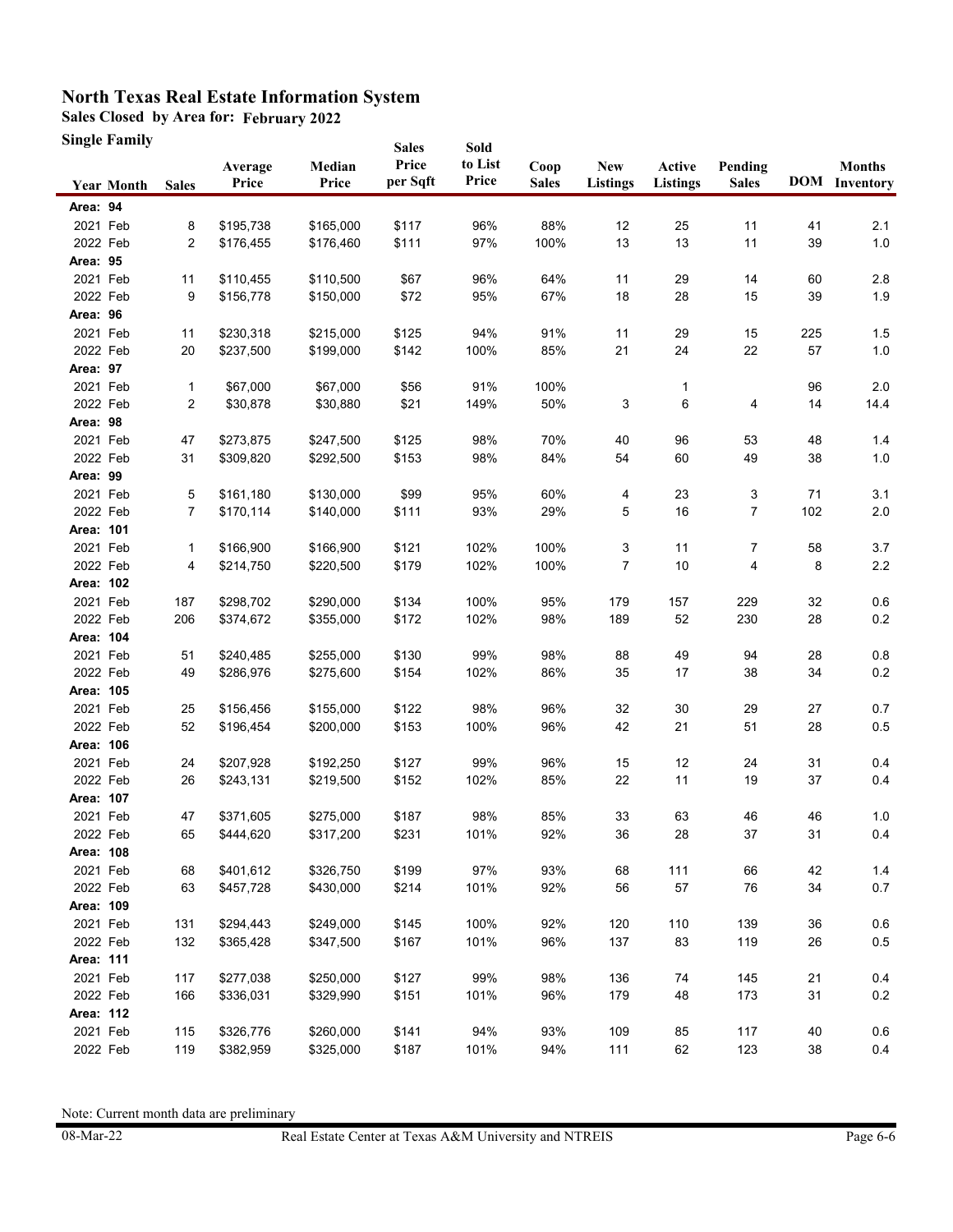**Sales Closed by Area for: February 2022**

**Single Family**

|           | Single Family     |              |                  |                 | <b>Sales</b>      | Sold             |                      |                        |                           |                         |     |                                       |
|-----------|-------------------|--------------|------------------|-----------------|-------------------|------------------|----------------------|------------------------|---------------------------|-------------------------|-----|---------------------------------------|
|           | <b>Year Month</b> | <b>Sales</b> | Average<br>Price | Median<br>Price | Price<br>per Sqft | to List<br>Price | Coop<br><b>Sales</b> | <b>New</b><br>Listings | Active<br><b>Listings</b> | Pending<br><b>Sales</b> |     | <b>Months</b><br><b>DOM</b> Inventory |
| Area: 120 |                   |              |                  |                 |                   |                  |                      |                        |                           |                         |     |                                       |
| 2021 Feb  |                   | 34           | \$307,938        | \$305,000       | \$150             | 101%             | 97%                  | 29                     | 16                        | 31                      | 21  | 0.3                                   |
| 2022 Feb  |                   | 33           | \$380,263        | \$375,000       | \$191             | 104%             | 97%                  | 37                     | 6                         | 38                      | 16  | 0.1                                   |
| Area: 121 |                   |              |                  |                 |                   |                  |                      |                        |                           |                         |     |                                       |
| 2021 Feb  |                   | 43           | \$355,558        | \$331,000       | \$167             | 99%              | 91%                  | 40                     | 30                        | 47                      | 35  | 0.6                                   |
| 2022 Feb  |                   | 42           | \$434,405        | \$374,650       | \$206             | 101%             | 95%                  | 38                     | 9                         | 36                      | 29  | $0.2\,$                               |
| Area: 122 |                   |              |                  |                 |                   |                  |                      |                        |                           |                         |     |                                       |
| 2021 Feb  |                   | 35           | \$332,439        | \$305,010       | \$153             | 99%              | 97%                  | 35                     | 12                        | 32                      | 21  | 0.2                                   |
| 2022 Feb  |                   | 36           | \$347,700        | \$331,000       | \$182             | 104%             | 97%                  | 39                     | $10$                      | 42                      | 26  | $0.2\,$                               |
| Area: 123 |                   |              |                  |                 |                   |                  |                      |                        |                           |                         |     |                                       |
| 2021 Feb  |                   | 30           | \$754,422        | \$747,000       | \$191             | 98%              | 87%                  | 24                     | 18                        | 32                      | 41  | 0.5                                   |
| 2022 Feb  |                   | 19           | \$877,378        | \$835,000       | \$245             | 102%             | 89%                  | 30                     | 16                        | 27                      | 18  | 0.4                                   |
| Area: 124 |                   |              |                  |                 |                   |                  |                      |                        |                           |                         |     |                                       |
| 2021 Feb  |                   | 32           | \$467,955        | \$424,620       | \$186             | 99%              | 94%                  | 34                     | 21                        | 31                      | 38  | 0.4                                   |
| 2022 Feb  |                   | 32           | \$540,380        | \$481,250       | \$230             | 107%             | 88%                  | 29                     | 10                        | 30                      | 16  | 0.2                                   |
| Area: 125 |                   |              |                  |                 |                   |                  |                      |                        |                           |                         |     |                                       |
| 2021 Feb  |                   | 32           | \$1,182,472      | \$870,620       | \$255             | 98%              | 88%                  | 33                     | 22                        | 34                      | 42  | 0.5                                   |
| 2022 Feb  |                   | 17           | \$1,379,214      | \$1,185,860     | \$334             | 103%             | 82%                  | 34                     | 15                        | 27                      | 40  | 0.3                                   |
| Area: 126 |                   |              |                  |                 |                   |                  |                      |                        |                           |                         |     |                                       |
| 2021 Feb  |                   | 51           | \$525,528        | \$478,500       | \$167             | 100%             | 90%                  | 54                     | 34                        | 54                      | 33  | 0.5                                   |
| 2022 Feb  |                   | 54           | \$653,056        | \$585,000       | \$216             | 104%             | 93%                  | 38                     | 23                        | 40                      | 22  | 0.3                                   |
| Area: 127 |                   |              |                  |                 |                   |                  |                      |                        |                           |                         |     |                                       |
| 2021 Feb  |                   | 57           | \$325,027        | \$282,000       | \$152             | 100%             | 93%                  | 85                     | 56                        | 80                      | 36  | 0.6                                   |
| 2022 Feb  |                   | 70           | \$379,285        | \$345,000       | \$184             | 104%             | 91%                  | 60                     | 18                        | 72                      | 30  | $0.2\,$                               |
| Area: 128 |                   |              |                  |                 |                   |                  |                      |                        |                           |                         |     |                                       |
| 2021 Feb  |                   | 28           | \$232,719        | \$225,000       | \$152             | 100%             | 93%                  | 21                     | 10                        | 23                      | 25  | 0.3                                   |
| 2022 Feb  |                   | 21           | \$266,100        | \$266,500       | \$190             | 104%             | 86%                  | 24                     | 6                         | 29                      | 16  | $0.2\,$                               |
| Area: 129 |                   |              |                  |                 |                   |                  |                      |                        |                           |                         |     |                                       |
| 2021 Feb  |                   | 28           | \$220,600        | \$205,000       | \$128             | 98%              | 89%                  | 33                     | $30\,$                    | 37                      | 47  | 0.8                                   |
| 2022 Feb  |                   | 28           | \$241,399        | \$246,500       | \$168             | 102%             | 93%                  | 43                     | 20                        | 34                      | 19  | 0.5                                   |
| Area: 130 |                   |              |                  |                 |                   |                  |                      |                        |                           |                         |     |                                       |
| 2021 Feb  |                   | 122          | \$314,257        | \$296,500       | \$133             | 102%             | 95%                  | 103                    | 32                        | 112                     | 18  | $0.2\,$                               |
| 2022 Feb  |                   | 119          | \$384,617        | \$375,000       | \$166             | 104%             | 95%                  | 110                    | 17                        | 117                     | 28  | 0.1                                   |
| Area: 131 |                   |              |                  |                 |                   |                  |                      |                        |                           |                         |     |                                       |
| 2021 Feb  |                   | 22           | \$382,540        | \$369,500       | \$141             | 100%             | 91%                  | 18                     | 17                        | 27                      | 15  | 0.5                                   |
| 2022 Feb  |                   | 19           | \$570,358        | \$567,500       | \$190             | 105%             | 100%                 | 20                     | 12                        | 21                      | 24  | 0.4                                   |
| Area: 132 |                   |              |                  |                 |                   |                  |                      |                        |                           |                         |     |                                       |
| 2021 Feb  |                   | 18           | \$810,789        | \$530,000       | \$222             | 97%              | 94%                  | 10                     | $10\,$                    | $16\,$                  | 52  | 0.4                                   |
| 2022 Feb  |                   | 13           | \$695,321        | \$610,000       | \$228             | 105%             | 69%                  | 16                     | $\overline{7}$            | 13                      | 21  | $0.3\,$                               |
| Area: 140 |                   |              |                  |                 |                   |                  |                      |                        |                           |                         |     |                                       |
| 2021 Feb  |                   | 18           | \$352,431        | \$384,500       | \$150             | 100%             | 89%                  | 23                     | $18$                      | 27                      | 52  | 0.9                                   |
| 2022 Feb  |                   | 24           | \$414,562        | \$420,000       | \$179             | 100%             | 100%                 | 43                     | 33                        | 45                      | 23  | $1.2$                                 |
| Area: 141 |                   |              |                  |                 |                   |                  |                      |                        |                           |                         |     |                                       |
| 2021 Feb  |                   | 9            | \$277,078        | \$244,900       | \$144             | 98%              | 100%                 | 16                     | $17\,$                    | 16                      | 39  | $1.3$                                 |
| 2022 Feb  |                   | 9            | \$277,334        | \$307,970       | \$163             | 100%             | 100%                 | 16                     | 7                         | 13                      | 101 | 0.6                                   |
| Area: 142 |                   |              |                  |                 |                   |                  |                      |                        |                           |                         |     |                                       |
| 2021 Feb  |                   | 9            | \$245,211        | \$251,000       | \$136             | 98%              | 89%                  | 5                      | 8                         | 4                       | 46  | $1.3$                                 |
| 2022 Feb  |                   | 18           | \$322,482        | \$352,000       | \$169             | 100%             | 94%                  | 12                     | 6                         | $10$                    | 16  | 0.8                                   |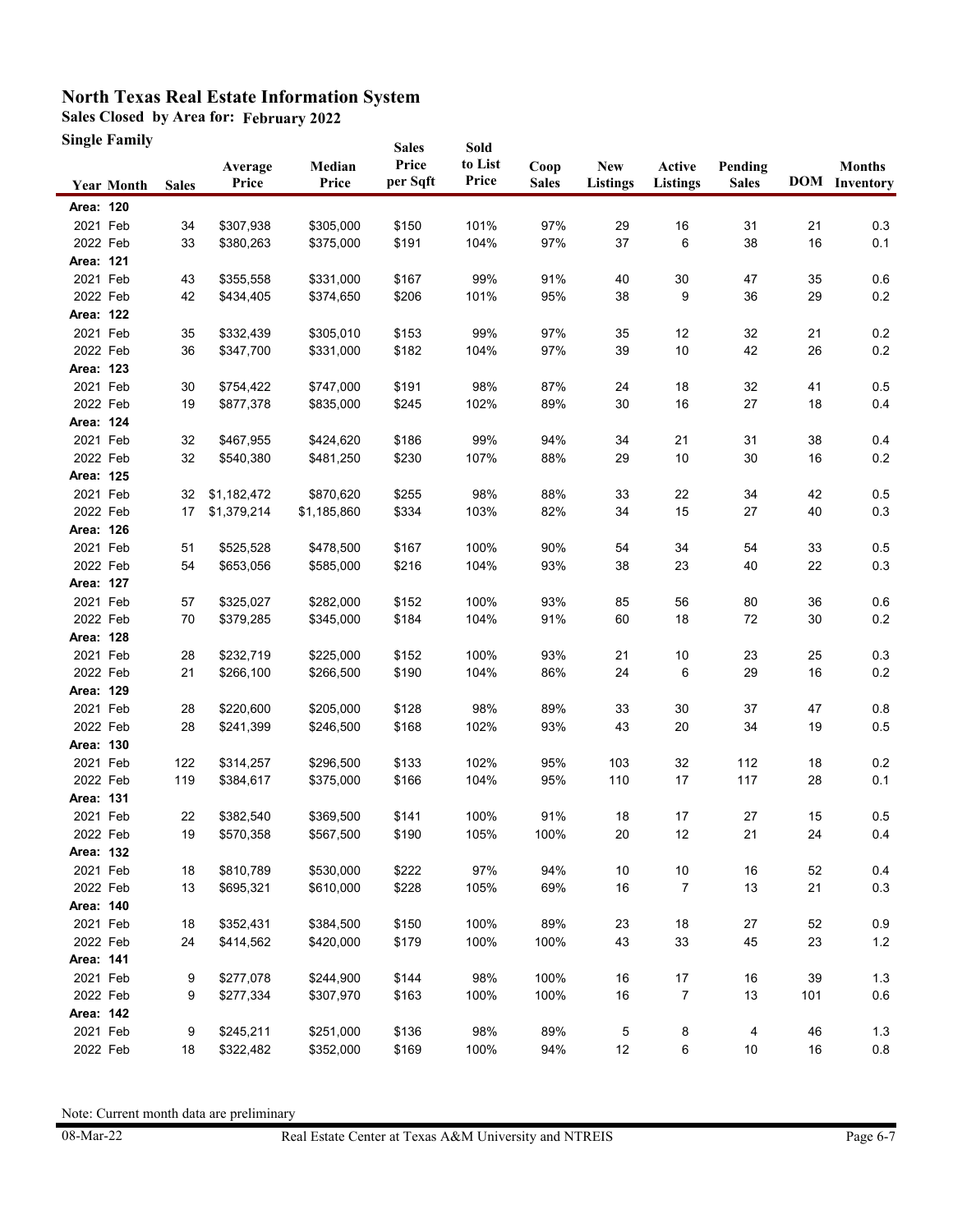**Sales Closed by Area for: February 2022**

**Single Family**

| Single Family     |              |                  |                 | <b>Sales</b>      | Sold             |                      |                        |                           |                         |     |                                       |
|-------------------|--------------|------------------|-----------------|-------------------|------------------|----------------------|------------------------|---------------------------|-------------------------|-----|---------------------------------------|
| <b>Year Month</b> | <b>Sales</b> | Average<br>Price | Median<br>Price | Price<br>per Sqft | to List<br>Price | Coop<br><b>Sales</b> | <b>New</b><br>Listings | Active<br><b>Listings</b> | Pending<br><b>Sales</b> |     | <b>Months</b><br><b>DOM</b> Inventory |
| Area: 143         |              |                  |                 |                   |                  |                      |                        |                           |                         |     |                                       |
| 2021 Feb          | 3            | \$245,967        | \$176,000       | \$134             | 98%              | 100%                 | 4                      | 5                         | 5                       | 32  | 0.7                                   |
| 2022 Feb          | 12           | \$302,248        | \$290,000       | \$156             | 98%              | 100%                 | 5                      | 2                         | 8                       | 35  | $0.2\,$                               |
| Area: 144         |              |                  |                 |                   |                  |                      |                        |                           |                         |     |                                       |
| 2021 Feb          | 3            | \$361,717        | \$388,150       | \$155             | 98%              | 100%                 | 5                      | 2                         | 8                       | 56  | 0.4                                   |
| 2022 Feb          | 2            | \$455,000        | \$455,000       | \$198             | 102%             | 100%                 | 6                      | 5                         | 9                       | 6   | 0.7                                   |
| Area: 145         |              |                  |                 |                   |                  |                      |                        |                           |                         |     |                                       |
| 2021 Feb          | 13           | \$342,219        | \$352,000       | \$138             | 98%              | 100%                 | 12                     | 17                        | 22                      | 83  | 0.7                                   |
| 2022 Feb          | 18           | \$569,242        | \$542,500       | \$207             | 101%             | 94%                  | 9                      | 11                        | 12                      | 47  | 0.5                                   |
| Area: 146         |              |                  |                 |                   |                  |                      |                        |                           |                         |     |                                       |
| 2021 Feb          | 20           | \$365,581        | \$356,080       | \$156             | 99%              | 100%                 | 19                     | 28                        | 23                      | 74  | 1.1                                   |
| 2022 Feb          | 21           | \$455,084        | \$455,500       | \$187             | 100%             | 86%                  | 22                     | 9                         | 31                      | 34  | 0.3                                   |
| Area: 147         |              |                  |                 |                   |                  |                      |                        |                           |                         |     |                                       |
| 2021 Feb          | 22           | \$414,009        | \$372,450       | \$163             | 99%              | 91%                  | 16                     | $10\,$                    | 19                      | 45  | 0.4                                   |
| 2022 Feb          | 16           | \$449,142        | \$430,000       | \$194             | 102%             | 94%                  | 15                     | 3                         | 18                      | 24  | 0.1                                   |
| Area: 148         |              |                  |                 |                   |                  |                      |                        |                           |                         |     |                                       |
| 2021 Feb          | 20           | \$477,140        | \$472,500       | \$169             | 98%              | 100%                 | 11                     | 17                        | 11                      | 44  | 0.6                                   |
| 2022 Feb          | 23           | \$664,300        | \$594,750       | \$219             | 99%              | 96%                  | 18                     | 10                        | 20                      | 54  | 0.4                                   |
| Area: 149         |              |                  |                 |                   |                  |                      |                        |                           |                         |     |                                       |
| 2021 Feb          | 15           | \$351,066        | \$325,000       | \$168             | 99%              | 93%                  | 15                     | 24                        | 18                      | 52  | 1.3                                   |
| 2022 Feb          | 14           | \$490,567        | \$397,510       | \$203             | 99%              | 93%                  | 11                     | 13                        | 3                       | 80  | 0.6                                   |
| Area: 150         |              |                  |                 |                   |                  |                      |                        |                           |                         |     |                                       |
| 2021 Feb          | 1            | \$404,000        | \$404,000       | \$165             | 96%              | 100%                 | 1                      | 5                         | 3                       | 6   | 0.6                                   |
| 2022 Feb          | 3            | \$491,467        | \$485,000       | \$191             | 99%              | 100%                 | 2                      | 2                         | 4                       | 42  | 0.3                                   |
| Area: 151         |              |                  |                 |                   |                  |                      |                        |                           |                         |     |                                       |
| 2021 Feb          | 9            | \$336,544        | \$317,000       | \$166             | 98%              | 89%                  | 12                     | 15                        | 18                      | 64  | $1.2$                                 |
| 2022 Feb          | 13           | \$358,575        | \$349,960       | \$190             | 100%             | 100%                 | 15                     | 7                         | 11                      | 29  | $0.5\,$                               |
| Area: 152         |              |                  |                 |                   |                  |                      |                        |                           |                         |     |                                       |
| 2021 Feb          | 4            | \$412,475        | \$392,950       | \$163             | 100%             | 100%                 | 6                      | 9                         | 14                      | 14  | 1.2                                   |
| 2022 Feb          | 6            | \$525,400        | \$517,500       | \$197             | 98%              | 83%                  | 4                      | 9                         | 8                       | 44  | $1.2$                                 |
| Area: 153         |              |                  |                 |                   |                  |                      |                        |                           |                         |     |                                       |
| 2021 Feb          | 5            | \$398,580        | \$399,900       | \$187             | 99%              | 100%                 | 9                      | 9                         | 8                       | 50  | 1.2                                   |
| 2022 Feb          | 9            | \$405,695        | \$395,950       | \$195             | 101%             | 89%                  | 16                     | 7                         | 19                      | 54  | $0.8\,$                               |
| Area: 154         |              |                  |                 |                   |                  |                      |                        |                           |                         |     |                                       |
| 2021 Feb          | 10           | \$344,538        | \$332,000       | \$138             | 99%              | 100%                 | 12                     | 13                        | 11                      | 66  | 0.8                                   |
| 2022 Feb          | 16           | \$466,064        | \$360,000       | \$204             | 99%              | 100%                 | 8                      | 8                         | 12                      | 36  | $0.5\,$                               |
| Area: 155         |              |                  |                 |                   |                  |                      |                        |                           |                         |     |                                       |
| 2021 Feb          | 31           | \$317,566        | \$365,000       | \$151             | 100%             | 87%                  | 19                     | 36                        | 38                      | 38  | $0.8\,$                               |
| 2022 Feb          | 46           | \$381,761        | \$401,160       | \$189             | 99%              | 89%                  | 55                     | 40                        | 74                      | 46  | $0.9\,$                               |
| Area: 156         |              |                  |                 |                   |                  |                      |                        |                           |                         |     |                                       |
| 2021 Feb          | 6            | \$248,317        | \$205,200       | \$123             | 100%             | 100%                 | 12                     | 8                         | 13                      | 62  | $1.4$                                 |
| 2022 Feb          | 15           | \$283,600        | \$187,300       | \$172             | 96%              | 80%                  | 8                      | 11                        | 12                      | 49  | 1.1                                   |
| Area: 157         |              |                  |                 |                   |                  |                      |                        |                           |                         |     |                                       |
| 2021 Feb          | 1            | \$195,000        | \$195,000       | \$88              | 87%              | 0%                   | 2                      | $10\,$                    | 3                       | 412 | 5.5                                   |
| 2022 Feb          | 8            | \$166,750        | \$167,500       | \$111             | 94%              | 63%                  | 4                      | 8                         | 9                       | 78  | $1.4$                                 |
| Area: 158         |              |                  |                 |                   |                  |                      |                        |                           |                         |     |                                       |
| 2021 Feb          | 10           | \$211,150        | \$212,500       | \$113             | 94%              | 70%                  | $10$                   | 26                        | 13                      | 188 | 2.1                                   |
| 2022 Feb          | 13           | \$219,167        | \$157,250       | \$104             | 93%              | 85%                  | 20                     | 26                        | 21                      | 85  | 1.7                                   |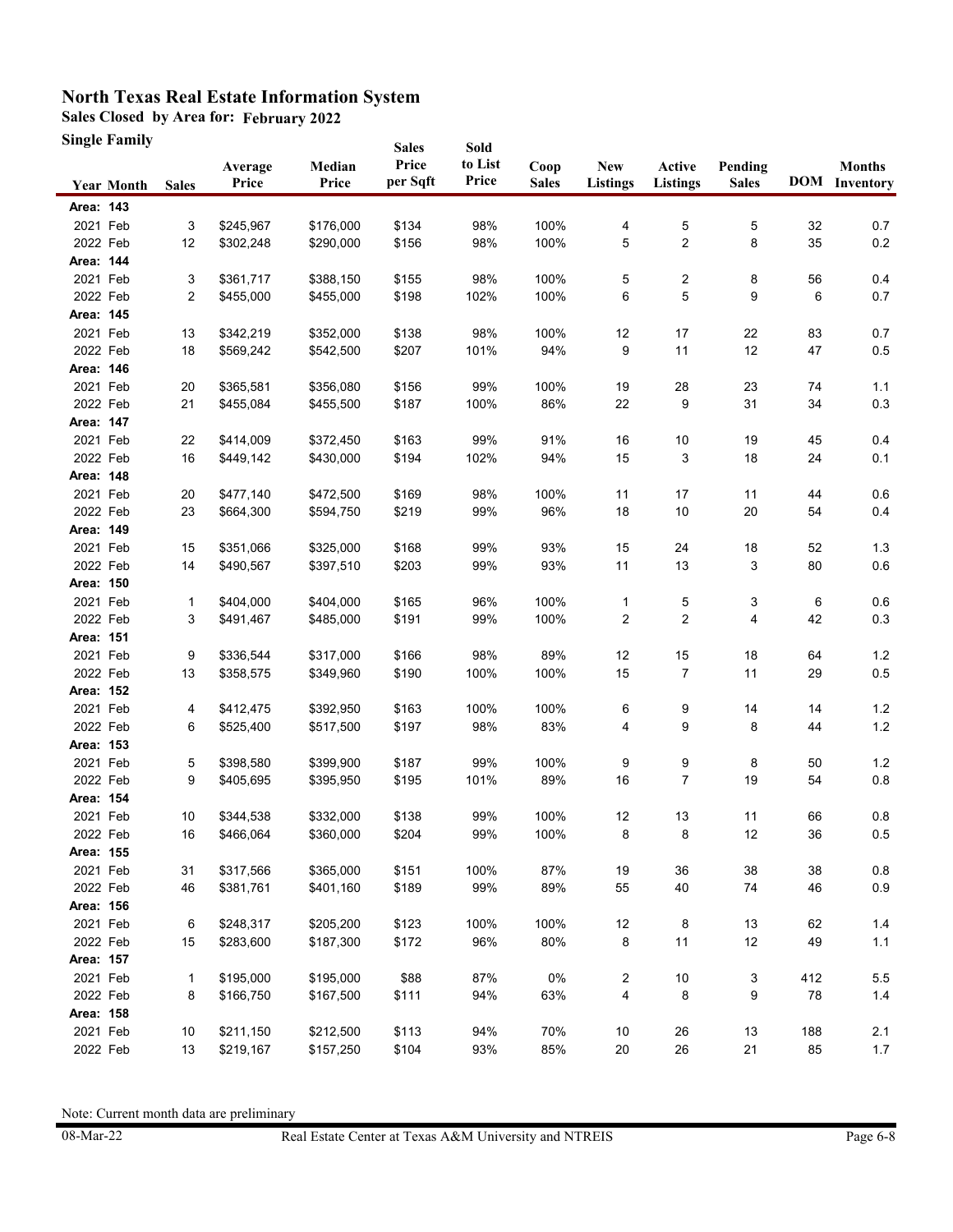**Sales Closed by Area for: February 2022**

**Single Family**

| <b>Sales</b><br>Sold<br>Price<br>to List<br>Median<br>Coop<br><b>New</b><br>Active<br>Pending<br>Average<br>Price<br>per Sqft<br>Price<br>Price<br><b>Sales</b><br><b>Listings</b><br><b>Listings</b><br><b>Sales</b><br><b>Sales</b><br><b>Year Month</b><br>Area: 271<br>2021 Feb<br>101%<br>100%<br>9<br>6<br>12<br>\$272,867<br>\$260,750<br>\$132<br>11 | <b>Months</b><br><b>DOM</b> Inventory<br>22<br>0.4<br>33 |
|--------------------------------------------------------------------------------------------------------------------------------------------------------------------------------------------------------------------------------------------------------------------------------------------------------------------------------------------------------------|----------------------------------------------------------|
|                                                                                                                                                                                                                                                                                                                                                              |                                                          |
|                                                                                                                                                                                                                                                                                                                                                              |                                                          |
|                                                                                                                                                                                                                                                                                                                                                              |                                                          |
| 102%<br>93%<br>2022 Feb<br>14<br>\$335,500<br>\$160<br>12<br>17<br>\$348,492                                                                                                                                                                                                                                                                                 |                                                          |
| Area: 272                                                                                                                                                                                                                                                                                                                                                    |                                                          |
| 2021 Feb<br>\$162<br>97%<br>100%<br>$\overline{\mathbf{c}}$<br>3<br>5<br>\$221,500<br>\$194,000                                                                                                                                                                                                                                                              | 45<br>0.6                                                |
| $\overline{\mathbf{c}}$<br>2022 Feb<br>\$136<br>98%<br>100%<br>3<br>4<br>\$171,875<br>\$160,750<br>4                                                                                                                                                                                                                                                         | $0.5\,$<br>8                                             |
| Area: 273                                                                                                                                                                                                                                                                                                                                                    |                                                          |
| 2021 Feb<br>\$138<br>98%<br>79%<br>6<br>24<br>19<br>\$204,421<br>\$198,500<br>19                                                                                                                                                                                                                                                                             | 34<br>$0.3\,$                                            |
| 2<br>2022 Feb<br>\$166<br>103%<br>93%<br>21<br>18<br>14<br>\$284,454<br>\$250,000                                                                                                                                                                                                                                                                            | 36<br>0.1                                                |
| Area: 274                                                                                                                                                                                                                                                                                                                                                    |                                                          |
| 2021 Feb<br>\$132<br>100%<br>100%<br>11<br>7<br>14<br>\$238,993<br>\$233,750<br>14                                                                                                                                                                                                                                                                           | 24<br>0.3                                                |
| 2022 Feb<br>\$163<br>105%<br>93%<br>6<br>14<br>\$303,654<br>\$278,500<br>24<br>21                                                                                                                                                                                                                                                                            | $0.2\,$<br>21                                            |
| Area: 275                                                                                                                                                                                                                                                                                                                                                    |                                                          |
| 2021 Feb<br>28<br>\$261,000<br>\$128<br>102%<br>96%<br>32<br>12<br>38<br>\$285,682                                                                                                                                                                                                                                                                           | 0.3<br>11                                                |
| 7<br>2022 Feb<br>26<br>\$156<br>105%<br>92%<br>31<br>25<br>\$360,684<br>\$370,100                                                                                                                                                                                                                                                                            | $0.2\,$<br>14                                            |
| Area: 276                                                                                                                                                                                                                                                                                                                                                    |                                                          |
| 2021 Feb<br>\$395,000<br>\$130<br>100%<br>100%<br>20<br>$10$<br>27<br>16<br>\$380,250                                                                                                                                                                                                                                                                        | 19<br>0.3                                                |
| 2022 Feb<br>102%<br>100%<br>28<br>9<br>26<br>20<br>\$484,267<br>\$492,950<br>\$159                                                                                                                                                                                                                                                                           | 31<br>0.3                                                |
| Area: 301                                                                                                                                                                                                                                                                                                                                                    |                                                          |
| 2021 Feb<br>\$143,765<br>\$129,500<br>\$90<br>99%<br>90%<br>19<br>10<br>11<br>7                                                                                                                                                                                                                                                                              | 41<br>0.4                                                |
| \$109<br>55%<br>12<br>9<br>$17$<br>2022 Feb<br>11<br>\$143,610<br>\$135,200<br>100%                                                                                                                                                                                                                                                                          | 11<br>0.5                                                |
| Area: 302                                                                                                                                                                                                                                                                                                                                                    |                                                          |
| 2021 Feb<br>\$146,000<br>\$93<br>95%<br>80%<br>25<br>10<br>\$135,290<br>11<br>14                                                                                                                                                                                                                                                                             | 43<br>1.7                                                |
| 14<br>2022 Feb<br>14<br>\$209,280<br>\$221,990<br>\$124<br>99%<br>64%<br>19<br>16                                                                                                                                                                                                                                                                            | 0.7<br>31                                                |
| Area: 303                                                                                                                                                                                                                                                                                                                                                    |                                                          |
| 2021 Feb<br>\$233,101<br>\$215,900<br>99%<br>86%<br>60<br>43<br>73<br>57<br>\$113                                                                                                                                                                                                                                                                            | 50<br>0.5                                                |
| 2022 Feb<br>80<br>40<br>96<br>68<br>\$260,764<br>\$244,950<br>\$137<br>97%<br>66%                                                                                                                                                                                                                                                                            | 0.4<br>35                                                |
| Area: 304                                                                                                                                                                                                                                                                                                                                                    |                                                          |
| 2021 Feb<br>\$124<br>99%<br>84%<br>34<br>33<br>41<br>31<br>\$237,659<br>\$229,900                                                                                                                                                                                                                                                                            | 50<br>0.7                                                |
| 2022 Feb<br>75%<br>$30\,$<br>36<br>\$300,339<br>\$269,950<br>\$156<br>99%<br>27<br>24                                                                                                                                                                                                                                                                        | $0.5\,$<br>34                                            |
| Area: 305                                                                                                                                                                                                                                                                                                                                                    |                                                          |
| 2021 Feb<br>\$143<br>99%<br>100%<br>2<br>\$273,450<br>\$273,450<br>$\mathbf{1}$<br>2                                                                                                                                                                                                                                                                         | 22<br>$1.5$                                              |
| 4<br>2022 Feb<br>$\overline{c}$<br>84%<br>100%<br>$\overline{c}$<br>\$222,500<br>\$222,500<br>\$117<br>1                                                                                                                                                                                                                                                     | 44<br>1.7                                                |
| Area: 306                                                                                                                                                                                                                                                                                                                                                    |                                                          |
| 2021 Feb<br>101%<br>100%<br>$\overline{2}$<br>\$161,000<br>\$161,000<br>\$119<br>$\mathbf{1}$                                                                                                                                                                                                                                                                | 20<br>$0.9\,$                                            |
| Area: 307                                                                                                                                                                                                                                                                                                                                                    |                                                          |
| 99%<br>86%<br>22<br>2021 Feb<br>14<br>\$282,307<br>\$295,450<br>\$127<br>11<br>16                                                                                                                                                                                                                                                                            | 59<br>0.8                                                |
| 2022 Feb<br>13<br>\$156<br>96%<br>69%<br>11<br>28<br>11<br>\$313,975<br>\$327,500                                                                                                                                                                                                                                                                            | 62<br>1.4                                                |
| Area: 309                                                                                                                                                                                                                                                                                                                                                    |                                                          |
| 2021 Feb<br>\$295,000<br>\$142<br>96%<br>69%<br>9<br>6<br>12<br>13<br>\$376,458                                                                                                                                                                                                                                                                              | 85<br>0.4                                                |
| 2022 Feb<br>13<br>\$169<br>99%<br>85%<br>12<br>13<br>13<br>\$428,002<br>\$400,000                                                                                                                                                                                                                                                                            | 35<br>$0.8\,$                                            |
| Area: 320                                                                                                                                                                                                                                                                                                                                                    |                                                          |
| 2022 Feb<br>\$44,000<br>\$26<br>68%<br>0%<br>1<br>\$44,000<br>$\mathbf{1}$                                                                                                                                                                                                                                                                                   | 1<br>2.4                                                 |
| Area: 321<br>2021 Feb                                                                                                                                                                                                                                                                                                                                        |                                                          |
| 13<br>\$124,740<br>\$55<br>92%<br>14%<br>8<br>7<br>\$107,320<br>4<br>$\overline{2}$<br>12                                                                                                                                                                                                                                                                    | 34<br>3.1                                                |
| 5<br>2022 Feb<br>$\overline{2}$<br>\$27<br>0%<br>\$37,500<br>\$37,500<br>80%<br>Area: 323                                                                                                                                                                                                                                                                    | $2.8\,$<br>6                                             |
| 2021 Feb<br>$\mathbf{1}$<br>\$33<br>93%<br>100%<br>$\mathbf{1}$<br>3<br>\$67,000<br>\$67,000                                                                                                                                                                                                                                                                 | 104                                                      |
| Area: 324                                                                                                                                                                                                                                                                                                                                                    | 7.2                                                      |
| $\overline{c}$<br>2021 Feb<br>$\mathbf{1}$<br>\$57<br>100%<br>0%<br>\$98,500<br>\$98,500                                                                                                                                                                                                                                                                     | 31<br>3.6                                                |
| 6<br>3<br>Note: Current month data are preliminary                                                                                                                                                                                                                                                                                                           |                                                          |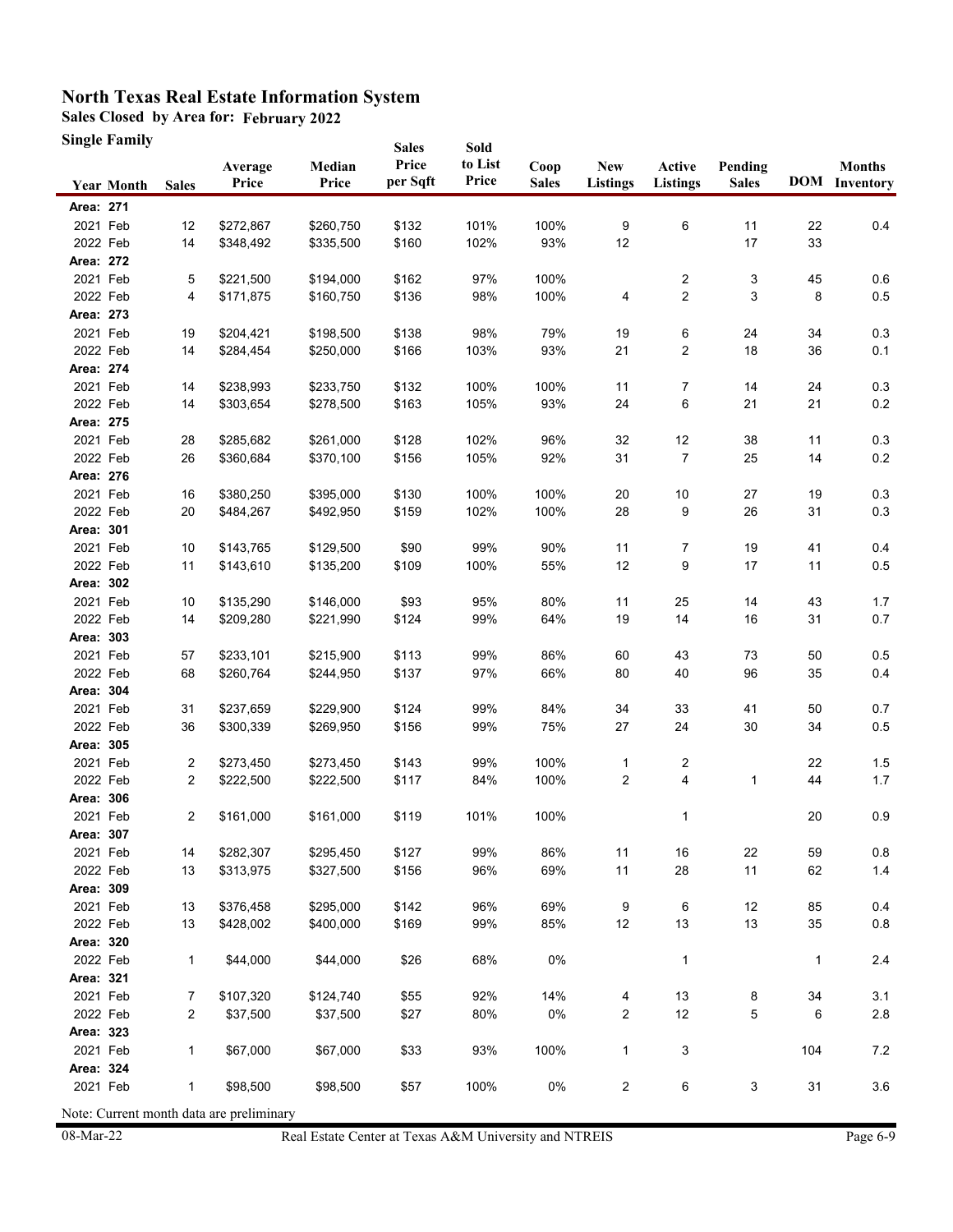**Sales Closed by Area for: February 2022**

**Single Family**

|           | Single Family     |                |                  |                 | <b>Sales</b>      | Sold             |                      |                               |                           |                         |        |                                       |
|-----------|-------------------|----------------|------------------|-----------------|-------------------|------------------|----------------------|-------------------------------|---------------------------|-------------------------|--------|---------------------------------------|
|           | <b>Year Month</b> | <b>Sales</b>   | Average<br>Price | Median<br>Price | Price<br>per Sqft | to List<br>Price | Coop<br><b>Sales</b> | <b>New</b><br><b>Listings</b> | Active<br><b>Listings</b> | Pending<br><b>Sales</b> |        | <b>Months</b><br><b>DOM</b> Inventory |
| Area: 325 |                   |                |                  |                 |                   |                  |                      |                               |                           |                         |        |                                       |
| 2021 Feb  |                   | 5              | \$108,987        | \$123,000       | \$62              | 92%              | 40%                  | 9                             | 23                        | 10                      | 56     | 1.9                                   |
| 2022 Feb  |                   | 6              | \$115,500        | \$92,500        | \$70              | 94%              | 17%                  | 13                            | 21                        | 15                      | 62     | 1.6                                   |
| Area: 326 |                   |                |                  |                 |                   |                  |                      |                               |                           |                         |        |                                       |
| 2021 Feb  |                   | $\overline{2}$ | \$398,000        | \$398,000       | \$174             | 115%             | $0\%$                | $\mathbf{1}$                  | 7                         | 1                       | 284    | $6.0\,$                               |
| Area: 327 |                   |                |                  |                 |                   |                  |                      |                               |                           |                         |        |                                       |
| 2021 Feb  |                   | $\mathbf{1}$   | \$135,000        | \$135,000       | \$84              | 102%             | 100%                 | 1                             | 5                         |                         |        | 4.3                                   |
| 2022 Feb  |                   | 3              | \$217,167        | \$154,000       | \$90              | 96%              | 100%                 | $\mathbf{1}$                  | 5                         | 2                       | 61     | 2.1                                   |
| Area: 329 |                   |                |                  |                 |                   |                  |                      |                               |                           |                         |        |                                       |
| 2021 Feb  |                   | 9              | \$217,489        | \$190,000       | \$125             | 99%              | 78%                  | 10                            | 19                        | 3                       | 43     | 1.5                                   |
| 2022 Feb  |                   | 9              | \$130,433        | \$114,900       | \$100             | 99%              | 67%                  | 6                             | 7                         | 13                      | 32     | 0.5                                   |
| Area: 331 |                   |                |                  |                 |                   |                  |                      |                               |                           |                         |        |                                       |
| 2021 Feb  |                   | 4              | \$61,550         | \$62,250        | \$45              | 86%              | 25%                  | 7                             | 26                        | 12                      | 199    | 3.9                                   |
| 2022 Feb  |                   | $\overline{c}$ | \$56,500         | \$56,500        | \$49              | 88%              | $0\%$                | 7                             | 23                        | 6                       | 70     | 3.4                                   |
| Area: 332 |                   |                |                  |                 |                   |                  |                      |                               |                           |                         |        |                                       |
| 2021 Feb  |                   | 36             | \$191,215        | \$133,250       | \$113             | 95%              | 44%                  | 27                            | 58                        | 43                      | 56     | 1.4                                   |
| 2022 Feb  |                   | 37             | \$208,848        | \$165,000       | \$125             | 98%              | 73%                  | 44                            | 64                        | 32                      | 50     | 1.6                                   |
| Area: 333 |                   |                |                  |                 |                   |                  |                      |                               |                           |                         |        |                                       |
| 2021 Feb  |                   | $\mathbf{1}$   | \$89,000         | \$89,000        | \$63              | 99%              | $0\%$                |                               | 3                         | 1                       | 64     | 2.4                                   |
| 2022 Feb  |                   | 1              | \$140,000        | \$140,000       | \$77              | 92%              | 100%                 | $\overline{c}$                | 4                         | 1                       | 37     | $3.7\,$                               |
| Area: 334 |                   |                |                  |                 |                   |                  |                      |                               |                           |                         |        |                                       |
| 2022 Feb  |                   | $\mathbf{1}$   | \$43,000         | \$43,000        | \$55              | 90%              | 0%                   |                               | 1                         |                         | 31     | $6.0\,$                               |
| Area: 335 |                   |                |                  |                 |                   |                  |                      |                               |                           |                         |        |                                       |
| 2021 Feb  |                   | 1              | \$159,990        | \$159,990       | \$72              | 107%             | 0%                   | 4                             | 9                         | 4                       | 322    | $1.8$                                 |
| Area: 336 |                   |                |                  |                 |                   |                  |                      |                               |                           |                         |        |                                       |
| 2021 Feb  |                   | 1              | \$221,000        | \$221,000       | \$85              | 98%              | 0%                   | 2                             | 9                         | 1                       | 109    | 5.7                                   |
| 2022 Feb  |                   | $\overline{2}$ | \$185,000        | \$185,000       | \$123             | 96%              | $0\%$                | $\boldsymbol{2}$              | $\overline{c}$            | 2                       | 51     | 0.7                                   |
| Area: 337 |                   |                |                  |                 |                   |                  |                      |                               |                           |                         |        |                                       |
| 2022 Feb  |                   | 1              | \$90,000         | \$90,000        | \$76              | 95%              | 100%                 | 1                             | 6                         | 2                       | 6      | $7.2\,$                               |
| Area: 338 |                   |                |                  |                 |                   |                  |                      |                               |                           |                         |        |                                       |
| 2021 Feb  |                   | 1              | \$210,000        | \$210,000       | \$115             | 98%              | 100%                 | 2                             | $\overline{\mathbf{c}}$   | 1                       | 33     | $1.4$                                 |
| Area: 353 |                   |                |                  |                 |                   |                  |                      |                               |                           |                         |        |                                       |
| 2022 Feb  |                   | 1              | \$110,000        | \$110,000       | \$70              | 100%             | 0%                   |                               |                           |                         | 7      |                                       |
| Area: 356 |                   |                |                  |                 |                   |                  |                      |                               |                           |                         |        |                                       |
| 2022 Feb  |                   | 1              | \$56,000         | \$56,000        | \$19              | 100%             | 100%                 |                               |                           | 1                       | 19     |                                       |
| Area: 600 |                   |                |                  |                 |                   |                  |                      |                               |                           |                         |        |                                       |
| 2021 Feb  |                   | 2              | \$65,500         | \$65,500        | \$47              | 97%              | 50%                  | 3                             | 24                        | 4                       | 367    | 3.3                                   |
| 2022 Feb  |                   | 8              | \$339,322        | \$92,500        | \$98              | 82%              | 25%                  | 11                            | 14                        | 9                       | 55     | 2.0                                   |
| Area: 700 |                   |                |                  |                 |                   |                  |                      |                               |                           |                         |        |                                       |
| 2021 Feb  |                   | $\overline{7}$ | \$125,143        | \$103,000       | \$79              | 92%              | 57%                  | 12                            | 31                        | $17\,$                  | 69     | 2.5                                   |
| 2022 Feb  |                   | $\mathbf{1}$   | \$295,000        | \$295,000       | \$121             | 100%             | 100%                 | 5                             | 24                        | 7                       | 130    | 2.6                                   |
| Area: 800 |                   |                |                  |                 |                   |                  |                      |                               |                           |                         |        |                                       |
| 2021 Feb  |                   | 18             | \$205,597        | \$202,000       | \$96              | 96%              | 72%                  | 38                            | 84                        | $30\,$                  | 57     | 3.4                                   |
| 2022 Feb  |                   | 25             | \$261,493        | \$212,520       | \$124             | 95%              | 68%                  | 29                            | $50\,$                    | 32                      | $78\,$ | $1.7$                                 |
| Area: 900 |                   |                |                  |                 |                   |                  |                      |                               |                           |                         |        |                                       |
| 2021 Feb  |                   | 5              | \$711,900        | \$729,500       | \$333             | 98%              | 60%                  | $\mathbf{1}$                  | 6                         | $\mathbf{1}$            | 36     | $1.1$                                 |
| Area: 999 |                   |                |                  |                 |                   |                  |                      |                               |                           |                         |        |                                       |
| 2021 Feb  |                   | $\overline{7}$ | \$252,400        | \$248,900       | \$128             | 100%             | 14%                  | $18$                          | 29                        | $15\,$                  | 48     | 2.1                                   |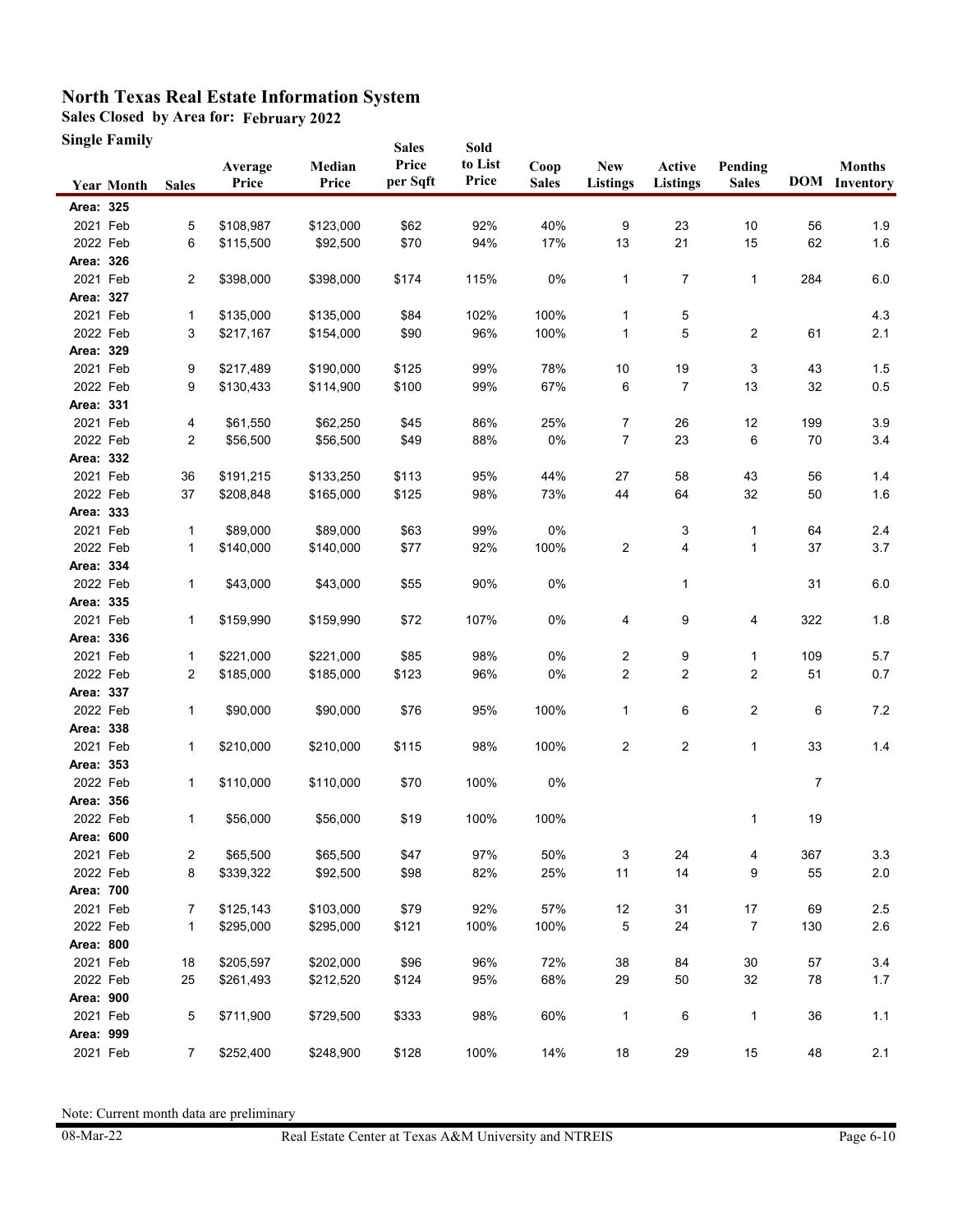**Sales Closed by Area for: February 2022**

**Condos and Townhomes**

|          | <b>Condos and Townhomes</b> |              |                  |                 | <b>Sales</b>      | Sold             |                      |                               |                           |                         |     |                                       |
|----------|-----------------------------|--------------|------------------|-----------------|-------------------|------------------|----------------------|-------------------------------|---------------------------|-------------------------|-----|---------------------------------------|
|          | <b>Year Month</b>           | <b>Sales</b> | Average<br>Price | Median<br>Price | Price<br>per Sqft | to List<br>Price | Coop<br><b>Sales</b> | <b>New</b><br><b>Listings</b> | Active<br><b>Listings</b> | Pending<br><b>Sales</b> |     | <b>Months</b><br><b>DOM</b> Inventory |
| Area: 5  |                             |              |                  |                 |                   |                  |                      |                               |                           |                         |     |                                       |
| 2021 Feb |                             | 1            | \$195,000        | \$195,000       | \$148             | 98%              | 100%                 | 2                             | 4                         | 4                       | 32  | 2.0                                   |
| 2022 Feb |                             | 4            | \$244,832        | \$267,920       | \$153             | 100%             | 100%                 | 4                             |                           | $\overline{7}$          | 21  |                                       |
| Area: 6  |                             |              |                  |                 |                   |                  |                      |                               |                           |                         |     |                                       |
| 2021 Feb |                             | 1            | \$167,500        | \$167,500       | \$119             | 99%              | 100%                 |                               |                           |                         | 63  |                                       |
| Area: 8  |                             |              |                  |                 |                   |                  |                      |                               |                           |                         |     |                                       |
| 2021 Feb |                             | 3            | \$289,333        | \$268,000       | \$171             | 99%              | 100%                 | 1                             | 3                         | 8                       | 61  | 2.8                                   |
| 2022 Feb |                             | 6            | \$358,872        | \$356,020       | \$193             | 102%             | 100%                 | 3                             | 4                         | 23                      | 164 | 1.8                                   |
| Area: 9  |                             |              |                  |                 |                   |                  |                      |                               |                           |                         |     |                                       |
| 2021 Feb |                             | 1            | \$258,100        | \$258,100       | \$195             | 104%             | 100%                 | 1                             | 3                         |                         | 1   | 1.8                                   |
| 2022 Feb |                             | 2            | \$362,000        | \$362,000       | \$231             | 110%             | 100%                 | 1                             | 1                         | 1                       | 8   | 0.5                                   |
| Area: 10 |                             |              |                  |                 |                   |                  |                      |                               |                           |                         |     |                                       |
| 2021 Feb |                             | 38           | \$253,762        | \$193,700       | \$175             | 96%              | 95%                  | 44                            | 70                        | 52                      | 76  | 1.7                                   |
| 2022 Feb |                             | 36           | \$258,164        | \$240,390       | \$200             | 101%             | 89%                  | 49                            | 16                        | 43                      | 29  | 0.3                                   |
| Area: 11 |                             |              |                  |                 |                   |                  |                      |                               |                           |                         |     |                                       |
| 2021 Feb |                             | 14           | \$219,643        | \$229,500       | \$176             | 96%              | 100%                 | 34                            | 85                        | 29                      | 82  | 4.3                                   |
| 2022 Feb |                             | 31           | \$252,155        | \$230,000       | \$191             | 100%             | 90%                  | 26                            | 16                        | 25                      | 32  | 0.5                                   |
| Area: 12 |                             |              |                  |                 |                   |                  |                      |                               |                           |                         |     |                                       |
| 2021 Feb |                             | 69           | \$337,739        | \$367,000       | \$221             | 98%              | 91%                  | 59                            | 92                        | 68                      | 62  | 1.6                                   |
| 2022 Feb |                             | 56           | \$329,123        | \$260,000       | \$244             | 101%             | 93%                  | 45                            | 6                         | 50                      | 43  | 0.1                                   |
| Area: 13 |                             |              |                  |                 |                   |                  |                      |                               |                           |                         |     |                                       |
| 2021 Feb |                             | 1            | \$65,000         | \$65,000        | \$60              | 100%             | 100%                 | 1                             |                           | 1                       | 5   |                                       |
| 2022 Feb |                             | 2            | \$93,000         | \$93,000        | \$92              | 99%              | 100%                 | 4                             | $\mathbf{1}$              | 2                       | 6   | 0.8                                   |
| Area: 14 |                             |              |                  |                 |                   |                  |                      |                               |                           |                         |     |                                       |
| 2021 Feb |                             | 11           | \$375,293        | \$409,230       | \$215             | 98%              | 91%                  | 22                            | 31                        | 14                      | 85  | 3.3                                   |
| 2022 Feb |                             | 13           | \$496,951        | \$486,250       | \$265             | 100%             | 85%                  | $\overline{c}$                | 8                         | $\overline{7}$          | 90  | 0.5                                   |
| Area: 15 |                             |              |                  |                 |                   |                  |                      |                               |                           |                         |     |                                       |
| 2022 Feb |                             | 1            | \$174,800        | \$174,800       | \$139             | 100%             | 100%                 |                               |                           |                         | 10  |                                       |
| Area: 16 |                             |              |                  |                 |                   |                  |                      |                               |                           |                         |     |                                       |
| 2021 Feb |                             | 7            | \$144,914        | \$79,900        | \$106             | 94%              | 71%                  | 8                             | 2                         | 8                       | 107 | 0.5                                   |
| 2022 Feb |                             | 3            | \$524,217        | \$555,000       | \$217             | 97%              | 67%                  | 4                             | 3                         | 4                       | 39  | 0.6                                   |
| Area: 17 |                             |              |                  |                 |                   |                  |                      |                               |                           |                         |     |                                       |
| 2021 Feb |                             | 80           | \$562,665        | \$370,500       | \$313             | 96%              | 89%                  | 126                           | 342                       | 130                     | 69  | 4.0                                   |
| 2022 Feb |                             | 103          | \$578,321        | \$401,500       | \$353             | 100%             | 89%                  | 105                           | 70                        | 105                     | 45  | 0.5                                   |
| Area: 18 |                             |              |                  |                 |                   |                  |                      |                               |                           |                         |     |                                       |
| 2021 Feb |                             | 24           | \$150,653        | \$133,450       | \$143             | 97%              | 79%                  | 33                            | 49                        | $35\,$                  | 59  | $1.7$                                 |
| 2022 Feb |                             | 28           | \$167,941        | \$144,000       | \$167             | 103%             | 96%                  | 34                            | 11                        | 38                      | 36  | 0.3                                   |
| Area: 20 |                             |              |                  |                 |                   |                  |                      |                               |                           |                         |     |                                       |
| 2021 Feb |                             | 26           | \$319,770        | \$299,000       | \$183             | 98%              | 100%                 | 22                            | 32                        | 24                      | 62  | $1.5$                                 |
| 2022 Feb |                             | 23           | \$430,661        | \$423,510       | \$254             | 104%             | 83%                  | 17                            | 18                        | 19                      | 59  | 0.6                                   |
| Area: 21 |                             |              |                  |                 |                   |                  |                      |                               |                           |                         |     |                                       |
| 2021 Feb |                             | 1            | \$150,000        | \$150,000       | \$188             | 104%             | 100%                 | $\mathbf{1}$                  | $\mathbf{1}$              |                         | 5   | 0.3                                   |
| Area: 22 |                             |              |                  |                 |                   |                  |                      |                               |                           |                         |     |                                       |
| 2021 Feb |                             | 27           | \$275,837        | \$279,620       | \$169             | 100%             | 93%                  | 22                            | 32                        | 21                      | 45  | 1.7                                   |
| 2022 Feb |                             | 18           | \$334,897        | \$305,000       | \$191             | 104%             | 94%                  | 20                            | 10                        | $30\,$                  | 33  | 0.4                                   |
| Area: 23 |                             |              |                  |                 |                   |                  |                      |                               |                           |                         |     |                                       |
| 2021 Feb |                             | 14           | \$181,279        | \$137,500       | \$151             | 99%              | 86%                  | 13                            | 19                        | 22                      | 29  | 1.0                                   |
| 2022 Feb |                             | 16           | \$206,933        | \$184,000       | \$170             | 101%             | 75%                  | 15                            | $10\,$                    | $16\,$                  | 40  | 0.5                                   |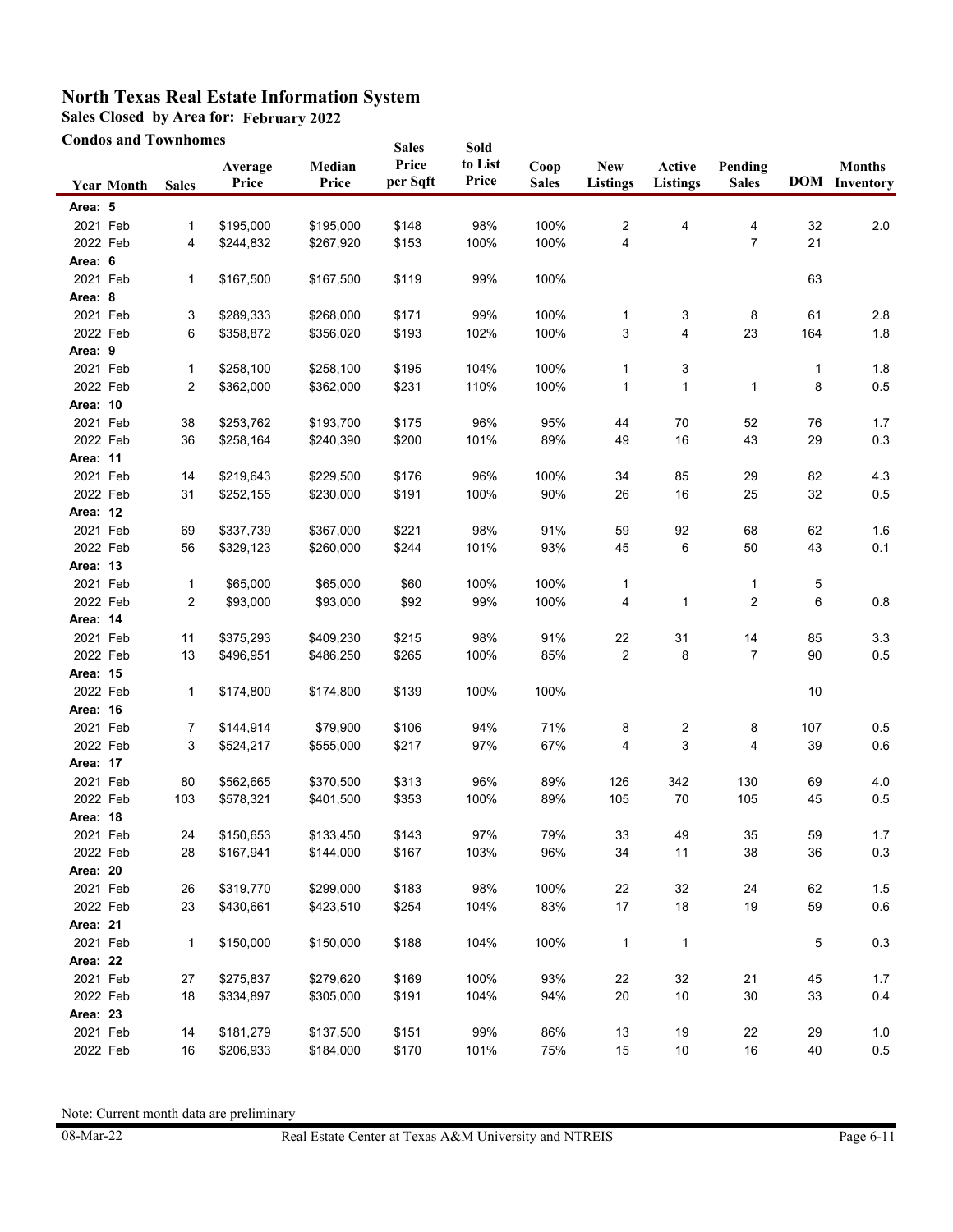**Sales Closed by Area for: February 2022**

**Condos and Townhomes**

|                 | <b>Condos and Townhomes</b> |              |                  |                 | <b>Sales</b>      | Sold             |                      |                               |                           |                         |     |                                       |
|-----------------|-----------------------------|--------------|------------------|-----------------|-------------------|------------------|----------------------|-------------------------------|---------------------------|-------------------------|-----|---------------------------------------|
|                 | <b>Year Month</b>           | <b>Sales</b> | Average<br>Price | Median<br>Price | Price<br>per Sqft | to List<br>Price | Coop<br><b>Sales</b> | <b>New</b><br><b>Listings</b> | Active<br><b>Listings</b> | Pending<br><b>Sales</b> |     | <b>Months</b><br><b>DOM</b> Inventory |
| Area: 24        |                             |              |                  |                 |                   |                  |                      |                               |                           |                         |     |                                       |
| 2021 Feb        |                             | 15           | \$212,532        | \$180,000       | \$138             | 98%              | 100%                 | 15                            | 12                        | 17                      | 27  | 0.7                                   |
| 2022 Feb        |                             | 15           | \$192,393        | \$153,750       | \$174             | 101%             | 93%                  | 23                            | 4                         | 22                      | 18  | $0.2\,$                               |
| Area: 25        |                             |              |                  |                 |                   |                  |                      |                               |                           |                         |     |                                       |
| 2021 Feb        |                             | 19           | \$545,861        | \$505,000       | \$310             | 99%              | 89%                  | 19                            | 35                        | 18                      | 107 | 2.7                                   |
| 2022 Feb        |                             | 19           | \$535,554        | \$434,750       | \$350             | 103%             | 84%                  | 11                            | 5                         | 17                      | 33  | 0.3                                   |
| Area: 26        |                             |              |                  |                 |                   |                  |                      |                               |                           |                         |     |                                       |
| 2021 Feb        |                             | 27           | \$307,866        | \$290,000       | \$187             | 98%              | 81%                  | 24                            | 37                        | 44                      | 58  | 1.2                                   |
| 2022 Feb        |                             | 33           | \$279,058        | \$242,000       | \$183             | 102%             | 94%                  | 26                            | 8                         | 31                      | 31  | 0.2                                   |
| Area: 28        |                             |              |                  |                 |                   |                  |                      |                               |                           |                         |     |                                       |
| 2022 Feb        |                             | 1            | \$170,000        | \$170,000       | \$131             | 107%             | 100%                 |                               |                           |                         | 17  |                                       |
| Area: 31        |                             |              |                  |                 |                   |                  |                      |                               |                           |                         |     |                                       |
| 2021 Feb        |                             | 8            | \$257,760        | \$251,000       | \$164             | 99%              | 75%                  | 13                            | 33                        | 14                      | 100 | 2.6                                   |
| 2022 Feb        |                             | 19           | \$337,229        | \$333,620       | \$212             | 100%             | 100%                 | 9                             | 11                        | 11                      | 209 | 0.6                                   |
| Area: 33        |                             |              |                  |                 |                   |                  |                      |                               |                           |                         |     |                                       |
| 2021 Feb        |                             | 1            | \$202,000        | \$202,000       | \$117             | 95%              | 100%                 |                               | 2                         |                         | 38  | 2.2                                   |
| 2022 Feb        |                             | 1            | \$268,010        | \$268,010       | \$145             | 108%             | 100%                 | 1                             | 5                         | 4                       | 16  | 2.4                                   |
| Area: 34        |                             |              |                  |                 |                   |                  |                      |                               |                           |                         |     |                                       |
| 2021 Feb        |                             | 1            | \$220,000        | \$220,000       | \$185             | 110%             | 100%                 | 6                             | 6                         | 4                       | 2   | 1.2                                   |
| 2022 Feb        |                             | 7            | \$228,857        | \$200,000       | \$213             | 96%              | 71%                  | 10                            | 1                         | 4                       | 39  | 0.1                                   |
| <b>Area: 35</b> |                             |              |                  |                 |                   |                  |                      |                               |                           |                         |     |                                       |
| 2021 Feb        |                             | 2            | \$214,451        | \$214,450       | \$133             | 100%             | 100%                 | 5                             | 7                         | 4                       | 116 | 10.5                                  |
| 2022 Feb        |                             | 8            | \$282,192        | \$262,160       | \$158             | 100%             | 100%                 | 12                            | 4                         | 14                      | 96  | $1.4$                                 |
| Area: 37        |                             |              |                  |                 |                   |                  |                      |                               |                           |                         |     |                                       |
| 2021 Feb        |                             | 1            | \$145,000        | \$145,000       | \$116             | 97%              | 0%                   |                               |                           | $\overline{2}$          | 11  |                                       |
| Area: 41        |                             |              |                  |                 |                   |                  |                      |                               |                           |                         |     |                                       |
| 2021 Feb        |                             | 20           | \$325,903        | \$324,550       | \$167             | 99%              | 95%                  | 8                             | 26                        | 16                      | 39  | 1.5                                   |
| 2022 Feb        |                             | 6            | \$478,600        | \$462,500       | \$212             | 101%             | 67%                  | 24                            | 11                        | 26                      | 22  | 0.6                                   |
| Area: 42        |                             |              |                  |                 |                   |                  |                      |                               |                           |                         |     |                                       |
| 2021 Feb        |                             | 2            | \$166,500        | \$166,500       | \$151             | 98%              | 50%                  | $\mathbf{1}$                  | $\mathbf{1}$              |                         | 10  | 0.8                                   |
| Area: 44        |                             |              |                  |                 |                   |                  |                      |                               |                           |                         |     |                                       |
| 2021 Feb        |                             | 1            | \$190,000        | \$190,000       | \$108             | 90%              | 100%                 |                               |                           |                         | 63  |                                       |
| Area: 48        |                             |              |                  |                 |                   |                  |                      |                               |                           |                         |     |                                       |
| 2022 Feb        |                             | 1            | \$266,000        | \$266,000       | \$221             | 100%             | 0%                   | 2                             | $\mathbf{1}$              | 1                       | 2   | 0.9                                   |
| Area: 50        |                             |              |                  |                 |                   |                  |                      |                               |                           |                         |     |                                       |
| 2021 Feb        |                             | 4            | \$311,718        | \$313,070       | \$205             | 99%              | 100%                 | 5                             | 11                        | 6                       | 115 | 6.9                                   |
| 2022 Feb        |                             | 3            | \$397,714        | \$370,000       | \$211             | 106%             | 67%                  | $\overline{c}$                | $\mathbf{1}$              | 3                       | 4   | $0.2\,$                               |
| Area: 51        |                             |              |                  |                 |                   |                  |                      |                               |                           |                         |     |                                       |
| 2021 Feb        |                             | 9            | \$316,544        | \$311,000       | \$174             | 101%             | 100%                 | 14                            | 19                        | 14                      | 60  | 2.2                                   |
| 2022 Feb        |                             | 5            | \$419,966        | \$447,680       | \$239             | 104%             | 100%                 | $\overline{7}$                | 9                         | 11                      | 98  | $0.8\,$                               |
| Area: 53        |                             |              |                  |                 |                   |                  |                      |                               |                           |                         |     |                                       |
| 2021 Feb        |                             | 16           | \$324,039        | \$318,260       | \$182             | 98%              | 88%                  | 20                            | 19                        | 18                      | 48  | 1.1                                   |
| 2022 Feb        |                             | 14           | \$378,469        | \$368,800       | \$230             | 104%             | 100%                 | 9                             | 1                         | 8                       | 32  | 0.1                                   |
| Area: 55        |                             |              |                  |                 |                   |                  |                      |                               |                           |                         |     |                                       |
| 2021 Feb        |                             | 16           | \$305,652        | \$302,500       | \$171             | 100%             | 94%                  | 21                            | 13                        | 25                      | 36  | 0.5                                   |
| 2022 Feb        |                             | 23           | \$449,225        | \$432,950       | \$239             | 105%             | 96%                  | 16                            | 5                         | 23                      | 20  | 0.2                                   |
| Area: 59        |                             |              |                  |                 |                   |                  |                      |                               |                           |                         |     |                                       |
| 2021 Feb        |                             | 3            | \$317,354        | \$318,950       | \$184             | 99%              | 100%                 |                               | $\mathbf{1}$              | 4                       | 56  | 0.4                                   |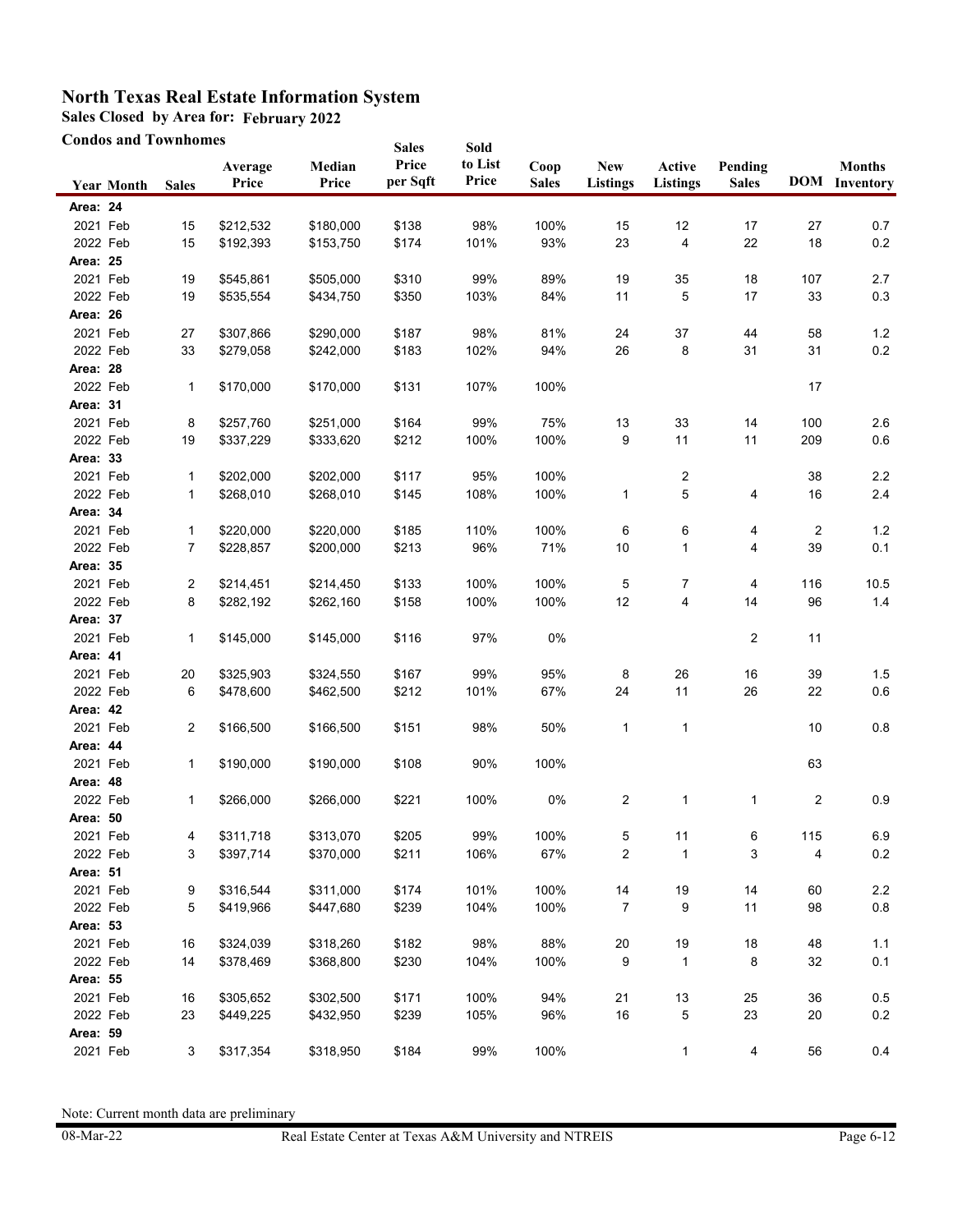**Sales Closed by Area for: February 2022**

**Condos and Townhomes**

| Price<br>to List<br>Median<br>Coop<br><b>New</b><br>Active<br>Pending<br><b>Months</b><br>Average<br>Price<br>per Sqft<br><b>DOM</b> Inventory<br>Price<br>Price<br><b>Sales</b><br>Listings<br><b>Listings</b><br><b>Sales</b><br><b>Sales</b><br><b>Year Month</b><br>Area: 73<br>2021 Feb<br>104%<br>80%<br>5<br>\$258,360<br>\$235,300<br>\$157<br>4<br>4<br>32<br>1.0<br>1<br>2022 Feb<br>$\overline{c}$<br>\$187<br>102%<br>100%<br>3<br>3<br>$\overline{2}$<br>2<br>$1.2$<br>\$254,400<br>\$254,400<br>Area: 74<br>2021 Feb<br>89%<br>1<br>\$109,100<br>\$109,100<br>\$87<br>100%<br>214<br>Area: 76<br>2021 Feb<br>$10\,$<br>3<br>$2.2\,$<br>\$470,000<br>\$470,000<br>\$224<br>94%<br>100%<br>3<br>17<br>1<br>2022 Feb<br>\$179<br>100%<br>100%<br>2<br>213<br>0.5<br>\$225,000<br>\$225,000<br>$\mathbf{1}$<br>1<br><b>Area: 78</b><br>2021 Feb<br>$\overline{c}$<br>\$209,500<br>\$209,500<br>\$127<br>100%<br>0%<br>130<br>Area: 82<br>2021 Feb<br>99%<br>11<br>0.8<br>\$142,681<br>\$122,500<br>\$150<br>88%<br>16<br>18<br>39<br>16<br>102%<br>0.4<br>2022 Feb<br>8<br>\$163,250<br>\$156<br>100%<br>13<br>5<br>20<br>24<br>\$174,250<br>Area: 83<br>2021 Feb<br>101%<br>100%<br>0.8<br>3<br>\$99,667<br>\$65,000<br>\$112<br>4<br>3<br>3<br>21<br>$\overline{c}$<br>108%<br>100%<br>3<br>2<br>8<br>0.5<br>2022 Feb<br>\$218,850<br>\$218,850<br>\$135<br>2<br>Area: 86<br>2022 Feb<br>100%<br>67%<br>3<br>\$193,333<br>\$200,000<br>\$161<br>1<br>2<br>9<br>Area: 87<br>2022 Feb<br>\$172,000<br>\$172,000<br>\$222<br>88%<br>100%<br>$\mathbf{1}$<br>4<br>Area: 88<br>2022 Feb<br>144<br>1<br>\$189,900<br>\$189,900<br>\$138<br>106%<br>0%<br>Area: 94<br>2021 Feb<br>12<br>\$192,500<br>\$121<br>99%<br>100%<br>1<br>\$192,500<br>Area: 98<br>2021 Feb<br>100%<br>8<br>4.2<br>2<br>\$360,750<br>\$360,750<br>\$184<br>98%<br>1<br>102<br>1<br>2022 Feb<br>$\mathbf{1}$<br>\$385,000<br>\$196<br>99%<br>100%<br>29<br>\$385,000<br>1<br>Area: 101<br>2021 Feb<br>92%<br>9<br>7.3<br>12<br>\$435,304<br>\$347,500<br>\$282<br>96%<br>18<br>57<br>119<br>10<br>0.9<br>2022 Feb<br>15<br>\$293,800<br>\$265<br>98%<br>80%<br>6<br>8<br>89<br>\$306,064<br>Area: 102<br>2021 Feb<br>92%<br>1<br>\$220,500<br>\$220,500<br>\$106<br>100%<br>1<br>26<br>1<br>2022 Feb<br>100%<br>42<br>\$321,334<br>\$321,330<br>\$153<br>98%<br>1<br>2<br>Area: 104<br>2021 Feb<br>103%<br>50%<br>\$99<br>3<br>3<br>0.7<br>2<br>\$124,000<br>\$124,000<br>3<br>14<br>2022 Feb<br>105%<br>100%<br>0.2<br>\$160,750<br>\$146,500<br>\$120<br>11<br>3<br>12<br>4<br>1<br>Area: 107<br>2021 Feb<br>4<br>\$236,125<br>\$231,000<br>\$176<br>95%<br>50%<br>5<br>5<br>3<br>28<br>$1.0\,$<br>2022 Feb<br>100%<br>9<br>2<br>12<br>0.3<br>11<br>\$393,350<br>\$401,250<br>\$263<br>108%<br>5<br>Area: 108<br>2021 Feb<br>\$389,000<br>\$200<br>98%<br>71%<br>13<br>67<br>21<br>68<br>4.5<br>17<br>\$351,835<br>78%<br>16<br>19<br>$17$<br>40<br>0.9<br>2022 Feb<br>18<br>\$342,353<br>\$354,500<br>\$206<br>98%<br>Area: 109<br>2021 Feb<br>$\mathbf{1}$<br>\$249,930<br>\$141<br>100%<br>100%<br>90<br>\$249,930<br>$\mathbf{1}$<br>2022 Feb<br>99%<br>100%<br>2<br>\$316,638<br>\$316,640<br>\$203<br>$\mathbf{1}$<br>3<br>33<br>$2.8\,$<br>Area: 111<br>2021 Feb<br>\$123<br>100%<br>100%<br>4<br>$\overline{7}$<br>0.7<br>1<br>\$136,000<br>\$136,000<br>4<br>$\mathbf{1}$<br>Area: 112<br>2021 Feb<br>\$125<br>100%<br>55<br>1<br>\$130,054<br>\$130,050<br>94%<br>1<br>1<br>2022 Feb<br>2<br>\$159<br>100%<br>100%<br>$\mathbf{1}$<br>8<br>\$282,640<br>\$282,640<br>$\mathbf{1}$ | <b>Condos and Townhomes</b> |  |  |  | <b>Sales</b> | Sold |  |  |  |
|---------------------------------------------------------------------------------------------------------------------------------------------------------------------------------------------------------------------------------------------------------------------------------------------------------------------------------------------------------------------------------------------------------------------------------------------------------------------------------------------------------------------------------------------------------------------------------------------------------------------------------------------------------------------------------------------------------------------------------------------------------------------------------------------------------------------------------------------------------------------------------------------------------------------------------------------------------------------------------------------------------------------------------------------------------------------------------------------------------------------------------------------------------------------------------------------------------------------------------------------------------------------------------------------------------------------------------------------------------------------------------------------------------------------------------------------------------------------------------------------------------------------------------------------------------------------------------------------------------------------------------------------------------------------------------------------------------------------------------------------------------------------------------------------------------------------------------------------------------------------------------------------------------------------------------------------------------------------------------------------------------------------------------------------------------------------------------------------------------------------------------------------------------------------------------------------------------------------------------------------------------------------------------------------------------------------------------------------------------------------------------------------------------------------------------------------------------------------------------------------------------------------------------------------------------------------------------------------------------------------------------------------------------------------------------------------------------------------------------------------------------------------------------------------------------------------------------------------------------------------------------------------------------------------------------------------------------------------------------------------------------------------------------------------------------------------------------------------------------------------------------------------------------------------------------------------------------------------------------------------------------------------------------------------------------------------------------------------------------------------------------------------------------------------------------------------------------------------------------------------------------------------------------------------------------------------------|-----------------------------|--|--|--|--------------|------|--|--|--|
|                                                                                                                                                                                                                                                                                                                                                                                                                                                                                                                                                                                                                                                                                                                                                                                                                                                                                                                                                                                                                                                                                                                                                                                                                                                                                                                                                                                                                                                                                                                                                                                                                                                                                                                                                                                                                                                                                                                                                                                                                                                                                                                                                                                                                                                                                                                                                                                                                                                                                                                                                                                                                                                                                                                                                                                                                                                                                                                                                                                                                                                                                                                                                                                                                                                                                                                                                                                                                                                                                                                                                                           |                             |  |  |  |              |      |  |  |  |
|                                                                                                                                                                                                                                                                                                                                                                                                                                                                                                                                                                                                                                                                                                                                                                                                                                                                                                                                                                                                                                                                                                                                                                                                                                                                                                                                                                                                                                                                                                                                                                                                                                                                                                                                                                                                                                                                                                                                                                                                                                                                                                                                                                                                                                                                                                                                                                                                                                                                                                                                                                                                                                                                                                                                                                                                                                                                                                                                                                                                                                                                                                                                                                                                                                                                                                                                                                                                                                                                                                                                                                           |                             |  |  |  |              |      |  |  |  |
|                                                                                                                                                                                                                                                                                                                                                                                                                                                                                                                                                                                                                                                                                                                                                                                                                                                                                                                                                                                                                                                                                                                                                                                                                                                                                                                                                                                                                                                                                                                                                                                                                                                                                                                                                                                                                                                                                                                                                                                                                                                                                                                                                                                                                                                                                                                                                                                                                                                                                                                                                                                                                                                                                                                                                                                                                                                                                                                                                                                                                                                                                                                                                                                                                                                                                                                                                                                                                                                                                                                                                                           |                             |  |  |  |              |      |  |  |  |
|                                                                                                                                                                                                                                                                                                                                                                                                                                                                                                                                                                                                                                                                                                                                                                                                                                                                                                                                                                                                                                                                                                                                                                                                                                                                                                                                                                                                                                                                                                                                                                                                                                                                                                                                                                                                                                                                                                                                                                                                                                                                                                                                                                                                                                                                                                                                                                                                                                                                                                                                                                                                                                                                                                                                                                                                                                                                                                                                                                                                                                                                                                                                                                                                                                                                                                                                                                                                                                                                                                                                                                           |                             |  |  |  |              |      |  |  |  |
|                                                                                                                                                                                                                                                                                                                                                                                                                                                                                                                                                                                                                                                                                                                                                                                                                                                                                                                                                                                                                                                                                                                                                                                                                                                                                                                                                                                                                                                                                                                                                                                                                                                                                                                                                                                                                                                                                                                                                                                                                                                                                                                                                                                                                                                                                                                                                                                                                                                                                                                                                                                                                                                                                                                                                                                                                                                                                                                                                                                                                                                                                                                                                                                                                                                                                                                                                                                                                                                                                                                                                                           |                             |  |  |  |              |      |  |  |  |
|                                                                                                                                                                                                                                                                                                                                                                                                                                                                                                                                                                                                                                                                                                                                                                                                                                                                                                                                                                                                                                                                                                                                                                                                                                                                                                                                                                                                                                                                                                                                                                                                                                                                                                                                                                                                                                                                                                                                                                                                                                                                                                                                                                                                                                                                                                                                                                                                                                                                                                                                                                                                                                                                                                                                                                                                                                                                                                                                                                                                                                                                                                                                                                                                                                                                                                                                                                                                                                                                                                                                                                           |                             |  |  |  |              |      |  |  |  |
|                                                                                                                                                                                                                                                                                                                                                                                                                                                                                                                                                                                                                                                                                                                                                                                                                                                                                                                                                                                                                                                                                                                                                                                                                                                                                                                                                                                                                                                                                                                                                                                                                                                                                                                                                                                                                                                                                                                                                                                                                                                                                                                                                                                                                                                                                                                                                                                                                                                                                                                                                                                                                                                                                                                                                                                                                                                                                                                                                                                                                                                                                                                                                                                                                                                                                                                                                                                                                                                                                                                                                                           |                             |  |  |  |              |      |  |  |  |
|                                                                                                                                                                                                                                                                                                                                                                                                                                                                                                                                                                                                                                                                                                                                                                                                                                                                                                                                                                                                                                                                                                                                                                                                                                                                                                                                                                                                                                                                                                                                                                                                                                                                                                                                                                                                                                                                                                                                                                                                                                                                                                                                                                                                                                                                                                                                                                                                                                                                                                                                                                                                                                                                                                                                                                                                                                                                                                                                                                                                                                                                                                                                                                                                                                                                                                                                                                                                                                                                                                                                                                           |                             |  |  |  |              |      |  |  |  |
|                                                                                                                                                                                                                                                                                                                                                                                                                                                                                                                                                                                                                                                                                                                                                                                                                                                                                                                                                                                                                                                                                                                                                                                                                                                                                                                                                                                                                                                                                                                                                                                                                                                                                                                                                                                                                                                                                                                                                                                                                                                                                                                                                                                                                                                                                                                                                                                                                                                                                                                                                                                                                                                                                                                                                                                                                                                                                                                                                                                                                                                                                                                                                                                                                                                                                                                                                                                                                                                                                                                                                                           |                             |  |  |  |              |      |  |  |  |
|                                                                                                                                                                                                                                                                                                                                                                                                                                                                                                                                                                                                                                                                                                                                                                                                                                                                                                                                                                                                                                                                                                                                                                                                                                                                                                                                                                                                                                                                                                                                                                                                                                                                                                                                                                                                                                                                                                                                                                                                                                                                                                                                                                                                                                                                                                                                                                                                                                                                                                                                                                                                                                                                                                                                                                                                                                                                                                                                                                                                                                                                                                                                                                                                                                                                                                                                                                                                                                                                                                                                                                           |                             |  |  |  |              |      |  |  |  |
|                                                                                                                                                                                                                                                                                                                                                                                                                                                                                                                                                                                                                                                                                                                                                                                                                                                                                                                                                                                                                                                                                                                                                                                                                                                                                                                                                                                                                                                                                                                                                                                                                                                                                                                                                                                                                                                                                                                                                                                                                                                                                                                                                                                                                                                                                                                                                                                                                                                                                                                                                                                                                                                                                                                                                                                                                                                                                                                                                                                                                                                                                                                                                                                                                                                                                                                                                                                                                                                                                                                                                                           |                             |  |  |  |              |      |  |  |  |
|                                                                                                                                                                                                                                                                                                                                                                                                                                                                                                                                                                                                                                                                                                                                                                                                                                                                                                                                                                                                                                                                                                                                                                                                                                                                                                                                                                                                                                                                                                                                                                                                                                                                                                                                                                                                                                                                                                                                                                                                                                                                                                                                                                                                                                                                                                                                                                                                                                                                                                                                                                                                                                                                                                                                                                                                                                                                                                                                                                                                                                                                                                                                                                                                                                                                                                                                                                                                                                                                                                                                                                           |                             |  |  |  |              |      |  |  |  |
|                                                                                                                                                                                                                                                                                                                                                                                                                                                                                                                                                                                                                                                                                                                                                                                                                                                                                                                                                                                                                                                                                                                                                                                                                                                                                                                                                                                                                                                                                                                                                                                                                                                                                                                                                                                                                                                                                                                                                                                                                                                                                                                                                                                                                                                                                                                                                                                                                                                                                                                                                                                                                                                                                                                                                                                                                                                                                                                                                                                                                                                                                                                                                                                                                                                                                                                                                                                                                                                                                                                                                                           |                             |  |  |  |              |      |  |  |  |
|                                                                                                                                                                                                                                                                                                                                                                                                                                                                                                                                                                                                                                                                                                                                                                                                                                                                                                                                                                                                                                                                                                                                                                                                                                                                                                                                                                                                                                                                                                                                                                                                                                                                                                                                                                                                                                                                                                                                                                                                                                                                                                                                                                                                                                                                                                                                                                                                                                                                                                                                                                                                                                                                                                                                                                                                                                                                                                                                                                                                                                                                                                                                                                                                                                                                                                                                                                                                                                                                                                                                                                           |                             |  |  |  |              |      |  |  |  |
|                                                                                                                                                                                                                                                                                                                                                                                                                                                                                                                                                                                                                                                                                                                                                                                                                                                                                                                                                                                                                                                                                                                                                                                                                                                                                                                                                                                                                                                                                                                                                                                                                                                                                                                                                                                                                                                                                                                                                                                                                                                                                                                                                                                                                                                                                                                                                                                                                                                                                                                                                                                                                                                                                                                                                                                                                                                                                                                                                                                                                                                                                                                                                                                                                                                                                                                                                                                                                                                                                                                                                                           |                             |  |  |  |              |      |  |  |  |
|                                                                                                                                                                                                                                                                                                                                                                                                                                                                                                                                                                                                                                                                                                                                                                                                                                                                                                                                                                                                                                                                                                                                                                                                                                                                                                                                                                                                                                                                                                                                                                                                                                                                                                                                                                                                                                                                                                                                                                                                                                                                                                                                                                                                                                                                                                                                                                                                                                                                                                                                                                                                                                                                                                                                                                                                                                                                                                                                                                                                                                                                                                                                                                                                                                                                                                                                                                                                                                                                                                                                                                           |                             |  |  |  |              |      |  |  |  |
|                                                                                                                                                                                                                                                                                                                                                                                                                                                                                                                                                                                                                                                                                                                                                                                                                                                                                                                                                                                                                                                                                                                                                                                                                                                                                                                                                                                                                                                                                                                                                                                                                                                                                                                                                                                                                                                                                                                                                                                                                                                                                                                                                                                                                                                                                                                                                                                                                                                                                                                                                                                                                                                                                                                                                                                                                                                                                                                                                                                                                                                                                                                                                                                                                                                                                                                                                                                                                                                                                                                                                                           |                             |  |  |  |              |      |  |  |  |
|                                                                                                                                                                                                                                                                                                                                                                                                                                                                                                                                                                                                                                                                                                                                                                                                                                                                                                                                                                                                                                                                                                                                                                                                                                                                                                                                                                                                                                                                                                                                                                                                                                                                                                                                                                                                                                                                                                                                                                                                                                                                                                                                                                                                                                                                                                                                                                                                                                                                                                                                                                                                                                                                                                                                                                                                                                                                                                                                                                                                                                                                                                                                                                                                                                                                                                                                                                                                                                                                                                                                                                           |                             |  |  |  |              |      |  |  |  |
|                                                                                                                                                                                                                                                                                                                                                                                                                                                                                                                                                                                                                                                                                                                                                                                                                                                                                                                                                                                                                                                                                                                                                                                                                                                                                                                                                                                                                                                                                                                                                                                                                                                                                                                                                                                                                                                                                                                                                                                                                                                                                                                                                                                                                                                                                                                                                                                                                                                                                                                                                                                                                                                                                                                                                                                                                                                                                                                                                                                                                                                                                                                                                                                                                                                                                                                                                                                                                                                                                                                                                                           |                             |  |  |  |              |      |  |  |  |
|                                                                                                                                                                                                                                                                                                                                                                                                                                                                                                                                                                                                                                                                                                                                                                                                                                                                                                                                                                                                                                                                                                                                                                                                                                                                                                                                                                                                                                                                                                                                                                                                                                                                                                                                                                                                                                                                                                                                                                                                                                                                                                                                                                                                                                                                                                                                                                                                                                                                                                                                                                                                                                                                                                                                                                                                                                                                                                                                                                                                                                                                                                                                                                                                                                                                                                                                                                                                                                                                                                                                                                           |                             |  |  |  |              |      |  |  |  |
|                                                                                                                                                                                                                                                                                                                                                                                                                                                                                                                                                                                                                                                                                                                                                                                                                                                                                                                                                                                                                                                                                                                                                                                                                                                                                                                                                                                                                                                                                                                                                                                                                                                                                                                                                                                                                                                                                                                                                                                                                                                                                                                                                                                                                                                                                                                                                                                                                                                                                                                                                                                                                                                                                                                                                                                                                                                                                                                                                                                                                                                                                                                                                                                                                                                                                                                                                                                                                                                                                                                                                                           |                             |  |  |  |              |      |  |  |  |
|                                                                                                                                                                                                                                                                                                                                                                                                                                                                                                                                                                                                                                                                                                                                                                                                                                                                                                                                                                                                                                                                                                                                                                                                                                                                                                                                                                                                                                                                                                                                                                                                                                                                                                                                                                                                                                                                                                                                                                                                                                                                                                                                                                                                                                                                                                                                                                                                                                                                                                                                                                                                                                                                                                                                                                                                                                                                                                                                                                                                                                                                                                                                                                                                                                                                                                                                                                                                                                                                                                                                                                           |                             |  |  |  |              |      |  |  |  |
|                                                                                                                                                                                                                                                                                                                                                                                                                                                                                                                                                                                                                                                                                                                                                                                                                                                                                                                                                                                                                                                                                                                                                                                                                                                                                                                                                                                                                                                                                                                                                                                                                                                                                                                                                                                                                                                                                                                                                                                                                                                                                                                                                                                                                                                                                                                                                                                                                                                                                                                                                                                                                                                                                                                                                                                                                                                                                                                                                                                                                                                                                                                                                                                                                                                                                                                                                                                                                                                                                                                                                                           |                             |  |  |  |              |      |  |  |  |
|                                                                                                                                                                                                                                                                                                                                                                                                                                                                                                                                                                                                                                                                                                                                                                                                                                                                                                                                                                                                                                                                                                                                                                                                                                                                                                                                                                                                                                                                                                                                                                                                                                                                                                                                                                                                                                                                                                                                                                                                                                                                                                                                                                                                                                                                                                                                                                                                                                                                                                                                                                                                                                                                                                                                                                                                                                                                                                                                                                                                                                                                                                                                                                                                                                                                                                                                                                                                                                                                                                                                                                           |                             |  |  |  |              |      |  |  |  |
|                                                                                                                                                                                                                                                                                                                                                                                                                                                                                                                                                                                                                                                                                                                                                                                                                                                                                                                                                                                                                                                                                                                                                                                                                                                                                                                                                                                                                                                                                                                                                                                                                                                                                                                                                                                                                                                                                                                                                                                                                                                                                                                                                                                                                                                                                                                                                                                                                                                                                                                                                                                                                                                                                                                                                                                                                                                                                                                                                                                                                                                                                                                                                                                                                                                                                                                                                                                                                                                                                                                                                                           |                             |  |  |  |              |      |  |  |  |
|                                                                                                                                                                                                                                                                                                                                                                                                                                                                                                                                                                                                                                                                                                                                                                                                                                                                                                                                                                                                                                                                                                                                                                                                                                                                                                                                                                                                                                                                                                                                                                                                                                                                                                                                                                                                                                                                                                                                                                                                                                                                                                                                                                                                                                                                                                                                                                                                                                                                                                                                                                                                                                                                                                                                                                                                                                                                                                                                                                                                                                                                                                                                                                                                                                                                                                                                                                                                                                                                                                                                                                           |                             |  |  |  |              |      |  |  |  |
|                                                                                                                                                                                                                                                                                                                                                                                                                                                                                                                                                                                                                                                                                                                                                                                                                                                                                                                                                                                                                                                                                                                                                                                                                                                                                                                                                                                                                                                                                                                                                                                                                                                                                                                                                                                                                                                                                                                                                                                                                                                                                                                                                                                                                                                                                                                                                                                                                                                                                                                                                                                                                                                                                                                                                                                                                                                                                                                                                                                                                                                                                                                                                                                                                                                                                                                                                                                                                                                                                                                                                                           |                             |  |  |  |              |      |  |  |  |
|                                                                                                                                                                                                                                                                                                                                                                                                                                                                                                                                                                                                                                                                                                                                                                                                                                                                                                                                                                                                                                                                                                                                                                                                                                                                                                                                                                                                                                                                                                                                                                                                                                                                                                                                                                                                                                                                                                                                                                                                                                                                                                                                                                                                                                                                                                                                                                                                                                                                                                                                                                                                                                                                                                                                                                                                                                                                                                                                                                                                                                                                                                                                                                                                                                                                                                                                                                                                                                                                                                                                                                           |                             |  |  |  |              |      |  |  |  |
|                                                                                                                                                                                                                                                                                                                                                                                                                                                                                                                                                                                                                                                                                                                                                                                                                                                                                                                                                                                                                                                                                                                                                                                                                                                                                                                                                                                                                                                                                                                                                                                                                                                                                                                                                                                                                                                                                                                                                                                                                                                                                                                                                                                                                                                                                                                                                                                                                                                                                                                                                                                                                                                                                                                                                                                                                                                                                                                                                                                                                                                                                                                                                                                                                                                                                                                                                                                                                                                                                                                                                                           |                             |  |  |  |              |      |  |  |  |
|                                                                                                                                                                                                                                                                                                                                                                                                                                                                                                                                                                                                                                                                                                                                                                                                                                                                                                                                                                                                                                                                                                                                                                                                                                                                                                                                                                                                                                                                                                                                                                                                                                                                                                                                                                                                                                                                                                                                                                                                                                                                                                                                                                                                                                                                                                                                                                                                                                                                                                                                                                                                                                                                                                                                                                                                                                                                                                                                                                                                                                                                                                                                                                                                                                                                                                                                                                                                                                                                                                                                                                           |                             |  |  |  |              |      |  |  |  |
|                                                                                                                                                                                                                                                                                                                                                                                                                                                                                                                                                                                                                                                                                                                                                                                                                                                                                                                                                                                                                                                                                                                                                                                                                                                                                                                                                                                                                                                                                                                                                                                                                                                                                                                                                                                                                                                                                                                                                                                                                                                                                                                                                                                                                                                                                                                                                                                                                                                                                                                                                                                                                                                                                                                                                                                                                                                                                                                                                                                                                                                                                                                                                                                                                                                                                                                                                                                                                                                                                                                                                                           |                             |  |  |  |              |      |  |  |  |
|                                                                                                                                                                                                                                                                                                                                                                                                                                                                                                                                                                                                                                                                                                                                                                                                                                                                                                                                                                                                                                                                                                                                                                                                                                                                                                                                                                                                                                                                                                                                                                                                                                                                                                                                                                                                                                                                                                                                                                                                                                                                                                                                                                                                                                                                                                                                                                                                                                                                                                                                                                                                                                                                                                                                                                                                                                                                                                                                                                                                                                                                                                                                                                                                                                                                                                                                                                                                                                                                                                                                                                           |                             |  |  |  |              |      |  |  |  |
|                                                                                                                                                                                                                                                                                                                                                                                                                                                                                                                                                                                                                                                                                                                                                                                                                                                                                                                                                                                                                                                                                                                                                                                                                                                                                                                                                                                                                                                                                                                                                                                                                                                                                                                                                                                                                                                                                                                                                                                                                                                                                                                                                                                                                                                                                                                                                                                                                                                                                                                                                                                                                                                                                                                                                                                                                                                                                                                                                                                                                                                                                                                                                                                                                                                                                                                                                                                                                                                                                                                                                                           |                             |  |  |  |              |      |  |  |  |
|                                                                                                                                                                                                                                                                                                                                                                                                                                                                                                                                                                                                                                                                                                                                                                                                                                                                                                                                                                                                                                                                                                                                                                                                                                                                                                                                                                                                                                                                                                                                                                                                                                                                                                                                                                                                                                                                                                                                                                                                                                                                                                                                                                                                                                                                                                                                                                                                                                                                                                                                                                                                                                                                                                                                                                                                                                                                                                                                                                                                                                                                                                                                                                                                                                                                                                                                                                                                                                                                                                                                                                           |                             |  |  |  |              |      |  |  |  |
|                                                                                                                                                                                                                                                                                                                                                                                                                                                                                                                                                                                                                                                                                                                                                                                                                                                                                                                                                                                                                                                                                                                                                                                                                                                                                                                                                                                                                                                                                                                                                                                                                                                                                                                                                                                                                                                                                                                                                                                                                                                                                                                                                                                                                                                                                                                                                                                                                                                                                                                                                                                                                                                                                                                                                                                                                                                                                                                                                                                                                                                                                                                                                                                                                                                                                                                                                                                                                                                                                                                                                                           |                             |  |  |  |              |      |  |  |  |
|                                                                                                                                                                                                                                                                                                                                                                                                                                                                                                                                                                                                                                                                                                                                                                                                                                                                                                                                                                                                                                                                                                                                                                                                                                                                                                                                                                                                                                                                                                                                                                                                                                                                                                                                                                                                                                                                                                                                                                                                                                                                                                                                                                                                                                                                                                                                                                                                                                                                                                                                                                                                                                                                                                                                                                                                                                                                                                                                                                                                                                                                                                                                                                                                                                                                                                                                                                                                                                                                                                                                                                           |                             |  |  |  |              |      |  |  |  |
|                                                                                                                                                                                                                                                                                                                                                                                                                                                                                                                                                                                                                                                                                                                                                                                                                                                                                                                                                                                                                                                                                                                                                                                                                                                                                                                                                                                                                                                                                                                                                                                                                                                                                                                                                                                                                                                                                                                                                                                                                                                                                                                                                                                                                                                                                                                                                                                                                                                                                                                                                                                                                                                                                                                                                                                                                                                                                                                                                                                                                                                                                                                                                                                                                                                                                                                                                                                                                                                                                                                                                                           |                             |  |  |  |              |      |  |  |  |
|                                                                                                                                                                                                                                                                                                                                                                                                                                                                                                                                                                                                                                                                                                                                                                                                                                                                                                                                                                                                                                                                                                                                                                                                                                                                                                                                                                                                                                                                                                                                                                                                                                                                                                                                                                                                                                                                                                                                                                                                                                                                                                                                                                                                                                                                                                                                                                                                                                                                                                                                                                                                                                                                                                                                                                                                                                                                                                                                                                                                                                                                                                                                                                                                                                                                                                                                                                                                                                                                                                                                                                           |                             |  |  |  |              |      |  |  |  |
|                                                                                                                                                                                                                                                                                                                                                                                                                                                                                                                                                                                                                                                                                                                                                                                                                                                                                                                                                                                                                                                                                                                                                                                                                                                                                                                                                                                                                                                                                                                                                                                                                                                                                                                                                                                                                                                                                                                                                                                                                                                                                                                                                                                                                                                                                                                                                                                                                                                                                                                                                                                                                                                                                                                                                                                                                                                                                                                                                                                                                                                                                                                                                                                                                                                                                                                                                                                                                                                                                                                                                                           |                             |  |  |  |              |      |  |  |  |
|                                                                                                                                                                                                                                                                                                                                                                                                                                                                                                                                                                                                                                                                                                                                                                                                                                                                                                                                                                                                                                                                                                                                                                                                                                                                                                                                                                                                                                                                                                                                                                                                                                                                                                                                                                                                                                                                                                                                                                                                                                                                                                                                                                                                                                                                                                                                                                                                                                                                                                                                                                                                                                                                                                                                                                                                                                                                                                                                                                                                                                                                                                                                                                                                                                                                                                                                                                                                                                                                                                                                                                           |                             |  |  |  |              |      |  |  |  |
|                                                                                                                                                                                                                                                                                                                                                                                                                                                                                                                                                                                                                                                                                                                                                                                                                                                                                                                                                                                                                                                                                                                                                                                                                                                                                                                                                                                                                                                                                                                                                                                                                                                                                                                                                                                                                                                                                                                                                                                                                                                                                                                                                                                                                                                                                                                                                                                                                                                                                                                                                                                                                                                                                                                                                                                                                                                                                                                                                                                                                                                                                                                                                                                                                                                                                                                                                                                                                                                                                                                                                                           |                             |  |  |  |              |      |  |  |  |
|                                                                                                                                                                                                                                                                                                                                                                                                                                                                                                                                                                                                                                                                                                                                                                                                                                                                                                                                                                                                                                                                                                                                                                                                                                                                                                                                                                                                                                                                                                                                                                                                                                                                                                                                                                                                                                                                                                                                                                                                                                                                                                                                                                                                                                                                                                                                                                                                                                                                                                                                                                                                                                                                                                                                                                                                                                                                                                                                                                                                                                                                                                                                                                                                                                                                                                                                                                                                                                                                                                                                                                           |                             |  |  |  |              |      |  |  |  |
|                                                                                                                                                                                                                                                                                                                                                                                                                                                                                                                                                                                                                                                                                                                                                                                                                                                                                                                                                                                                                                                                                                                                                                                                                                                                                                                                                                                                                                                                                                                                                                                                                                                                                                                                                                                                                                                                                                                                                                                                                                                                                                                                                                                                                                                                                                                                                                                                                                                                                                                                                                                                                                                                                                                                                                                                                                                                                                                                                                                                                                                                                                                                                                                                                                                                                                                                                                                                                                                                                                                                                                           |                             |  |  |  |              |      |  |  |  |
|                                                                                                                                                                                                                                                                                                                                                                                                                                                                                                                                                                                                                                                                                                                                                                                                                                                                                                                                                                                                                                                                                                                                                                                                                                                                                                                                                                                                                                                                                                                                                                                                                                                                                                                                                                                                                                                                                                                                                                                                                                                                                                                                                                                                                                                                                                                                                                                                                                                                                                                                                                                                                                                                                                                                                                                                                                                                                                                                                                                                                                                                                                                                                                                                                                                                                                                                                                                                                                                                                                                                                                           |                             |  |  |  |              |      |  |  |  |
|                                                                                                                                                                                                                                                                                                                                                                                                                                                                                                                                                                                                                                                                                                                                                                                                                                                                                                                                                                                                                                                                                                                                                                                                                                                                                                                                                                                                                                                                                                                                                                                                                                                                                                                                                                                                                                                                                                                                                                                                                                                                                                                                                                                                                                                                                                                                                                                                                                                                                                                                                                                                                                                                                                                                                                                                                                                                                                                                                                                                                                                                                                                                                                                                                                                                                                                                                                                                                                                                                                                                                                           |                             |  |  |  |              |      |  |  |  |
|                                                                                                                                                                                                                                                                                                                                                                                                                                                                                                                                                                                                                                                                                                                                                                                                                                                                                                                                                                                                                                                                                                                                                                                                                                                                                                                                                                                                                                                                                                                                                                                                                                                                                                                                                                                                                                                                                                                                                                                                                                                                                                                                                                                                                                                                                                                                                                                                                                                                                                                                                                                                                                                                                                                                                                                                                                                                                                                                                                                                                                                                                                                                                                                                                                                                                                                                                                                                                                                                                                                                                                           |                             |  |  |  |              |      |  |  |  |
|                                                                                                                                                                                                                                                                                                                                                                                                                                                                                                                                                                                                                                                                                                                                                                                                                                                                                                                                                                                                                                                                                                                                                                                                                                                                                                                                                                                                                                                                                                                                                                                                                                                                                                                                                                                                                                                                                                                                                                                                                                                                                                                                                                                                                                                                                                                                                                                                                                                                                                                                                                                                                                                                                                                                                                                                                                                                                                                                                                                                                                                                                                                                                                                                                                                                                                                                                                                                                                                                                                                                                                           |                             |  |  |  |              |      |  |  |  |
|                                                                                                                                                                                                                                                                                                                                                                                                                                                                                                                                                                                                                                                                                                                                                                                                                                                                                                                                                                                                                                                                                                                                                                                                                                                                                                                                                                                                                                                                                                                                                                                                                                                                                                                                                                                                                                                                                                                                                                                                                                                                                                                                                                                                                                                                                                                                                                                                                                                                                                                                                                                                                                                                                                                                                                                                                                                                                                                                                                                                                                                                                                                                                                                                                                                                                                                                                                                                                                                                                                                                                                           |                             |  |  |  |              |      |  |  |  |
|                                                                                                                                                                                                                                                                                                                                                                                                                                                                                                                                                                                                                                                                                                                                                                                                                                                                                                                                                                                                                                                                                                                                                                                                                                                                                                                                                                                                                                                                                                                                                                                                                                                                                                                                                                                                                                                                                                                                                                                                                                                                                                                                                                                                                                                                                                                                                                                                                                                                                                                                                                                                                                                                                                                                                                                                                                                                                                                                                                                                                                                                                                                                                                                                                                                                                                                                                                                                                                                                                                                                                                           |                             |  |  |  |              |      |  |  |  |
|                                                                                                                                                                                                                                                                                                                                                                                                                                                                                                                                                                                                                                                                                                                                                                                                                                                                                                                                                                                                                                                                                                                                                                                                                                                                                                                                                                                                                                                                                                                                                                                                                                                                                                                                                                                                                                                                                                                                                                                                                                                                                                                                                                                                                                                                                                                                                                                                                                                                                                                                                                                                                                                                                                                                                                                                                                                                                                                                                                                                                                                                                                                                                                                                                                                                                                                                                                                                                                                                                                                                                                           |                             |  |  |  |              |      |  |  |  |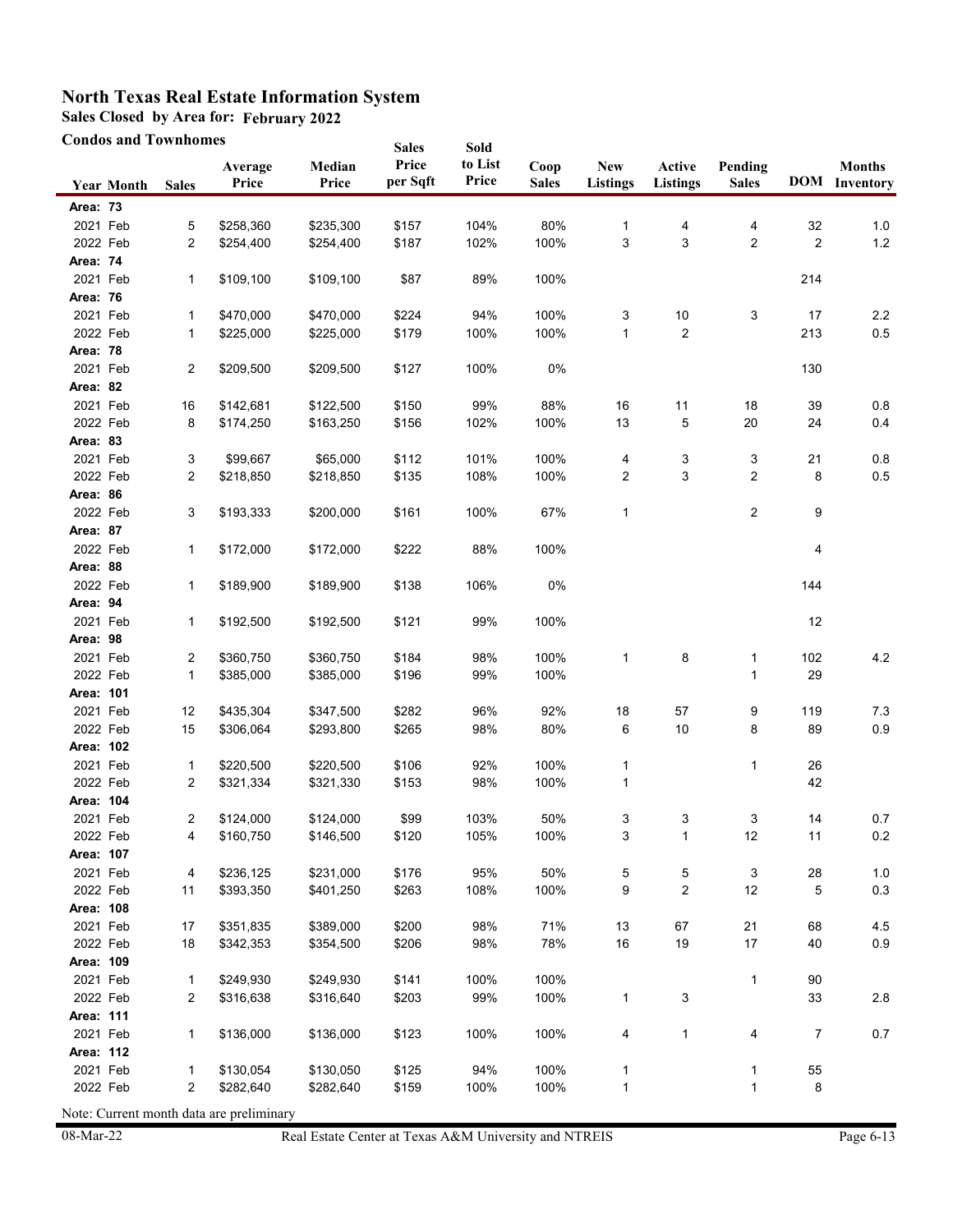**Sales Closed by Area for: February 2022**

**Condos and Townhomes**

| <b>Condos and Townhomes</b> |                   |                   |                          | <b>Sales</b>             | Sold              |                  |              |                 |              |                |     |                      |
|-----------------------------|-------------------|-------------------|--------------------------|--------------------------|-------------------|------------------|--------------|-----------------|--------------|----------------|-----|----------------------|
|                             |                   |                   | Average                  | Median                   | Price<br>per Sqft | to List<br>Price | Coop         | <b>New</b>      | Active       | Pending        |     | <b>Months</b>        |
|                             | <b>Year Month</b> | <b>Sales</b>      | Price                    | Price                    |                   |                  | <b>Sales</b> | <b>Listings</b> | Listings     | <b>Sales</b>   |     | <b>DOM</b> Inventory |
| Area: 120                   |                   |                   |                          |                          |                   |                  |              |                 |              |                |     |                      |
| 2022 Feb                    |                   | 4                 | \$281,405                | \$281,310                | \$187             | 107%             | 100%         | 3               |              | 2              | 6   |                      |
| Area: 121                   |                   |                   |                          |                          |                   |                  |              |                 |              |                |     |                      |
| 2021 Feb                    |                   | 15                | \$278,771                | \$282,990                | \$158             | 98%              | 100%         | 7               | 9            | 5              | 43  | 0.8                  |
| 2022 Feb                    |                   | 7                 | \$391,390                | \$376,000                | \$188             | 101%             | 86%          | 4               | $\mathbf{1}$ | 4              | 41  | 0.1                  |
| Area: 122                   |                   |                   |                          |                          |                   |                  |              |                 |              |                |     |                      |
| 2021 Feb                    |                   | 1                 | \$239,900                | \$239,900                | \$169             | 100%             | 100%         |                 |              |                | 5   |                      |
| Area: 123                   |                   |                   |                          |                          |                   |                  |              |                 |              |                |     |                      |
| 2021 Feb                    |                   | 1                 | \$436,000                | \$436,000                | \$167             | 103%             | 100%         | 3               | 3            | 3              | 23  | $2.8\,$              |
| 2022 Feb                    |                   | 3                 | \$595,167                | \$490,000                | \$216             | 100%             | 100%         | $\overline{c}$  |              | $\overline{2}$ | 51  |                      |
| Area: 124                   |                   |                   |                          |                          |                   |                  |              |                 |              |                |     |                      |
| 2021 Feb                    |                   | 4                 | \$372,752                | \$376,850                | \$198             | 100%             | 100%         | 10              | 4            | 13             | 34  | 1.2                  |
| 2022 Feb                    |                   | $\overline{c}$    | \$260,000                | \$260,000                | \$204             | 100%             | 100%         | 2               | 1            | 2              | 4   | $0.3\,$              |
| Area: 125                   |                   |                   |                          |                          |                   |                  |              |                 |              |                |     |                      |
| 2022 Feb                    |                   | 1                 | \$1,900,000              | \$1,900,000              | \$801             | 100%             | 100%         | 2               | 3            | 3              | 226 | 1.1                  |
| Area: 127                   |                   |                   |                          |                          |                   |                  |              |                 |              |                |     |                      |
| 2021 Feb                    |                   | 3                 | \$296,073                | \$285,000                | \$155             | 97%              | 100%         | 16              | 6            | 11             | 69  | 0.9                  |
| 2022 Feb                    |                   | 3                 | \$295,834                | \$339,920                | \$166             | 100%             | 100%         | 3               | 7            | 9              | 26  | 0.9                  |
| Area: 129                   |                   |                   |                          |                          |                   |                  |              |                 |              |                |     |                      |
| 2022 Feb                    |                   | $\mathbf{1}$      | \$499,000                | \$499,000                | \$258             | 100%             | 100%         |                 | 10           |                | 7   | 40.0                 |
| Area: 130                   |                   |                   |                          |                          |                   |                  |              |                 |              |                |     |                      |
| 2021 Feb                    |                   | 2                 | \$215,000                | \$215,000                | \$146             | 99%              | 100%         |                 |              | $\mathbf{1}$   | 12  |                      |
| Area: 132                   |                   |                   |                          |                          |                   |                  |              |                 |              |                |     |                      |
| 2021 Feb<br>2022 Feb        |                   | 2<br>$\mathbf{1}$ | \$454,505<br>\$1,160,000 | \$454,500<br>\$1,160,000 | \$186<br>\$489    | 95%<br>100%      | 100%<br>100% | 1               | 15           |                | 22  | 22.5                 |
| Area: 147                   |                   |                   |                          |                          |                   |                  |              |                 |              |                | 2   |                      |
| 2022 Feb                    |                   |                   | \$390,000                | \$390,000                |                   | 95%              | 100%         | 1               |              |                | 50  |                      |
| Area: 271                   |                   | 1                 |                          |                          | \$221             |                  |              |                 |              | 4              |     |                      |
| 2022 Feb                    |                   | 4                 | \$250,875                | \$263,000                | \$157             | 103%             | 50%          | 6               | 3            | 4              | 10  | $1.0$                |
| Area: 273                   |                   |                   |                          |                          |                   |                  |              |                 |              |                |     |                      |
| 2021 Feb                    |                   | 2                 | \$177,500                | \$177,500                | \$107             | 100%             | 100%         | 1               | $\mathbf{1}$ | 4              | 31  | 2.0                  |
| 2022 Feb                    |                   | 1                 | \$235,000                | \$235,000                | \$160             | 108%             | 100%         |                 |              |                | 5   |                      |
| Area: 274                   |                   |                   |                          |                          |                   |                  |              |                 |              |                |     |                      |
| 2021 Feb                    |                   | 2                 | \$135,500                | \$135,500                | \$117             | 97%              | 0%           |                 |              |                | 2   |                      |
| 2022 Feb                    |                   | 4                 | \$192,250                | \$189,000                | \$157             | 106%             | 100%         | 2               |              | 2              | 12  |                      |
| Area: 275                   |                   |                   |                          |                          |                   |                  |              |                 |              |                |     |                      |
| 2021 Feb                    |                   | 2                 | \$227,500                | \$227,500                | \$145             | 101%             | 100%         | $\overline{c}$  | $\mathbf{1}$ | $\mathbf{1}$   | 23  | 0.9                  |
| 2022 Feb                    |                   | $\mathbf{1}$      | \$285,000                | \$285,000                | \$178             | 100%             | 100%         |                 |              |                | 10  |                      |
| Area: 276                   |                   |                   |                          |                          |                   |                  |              |                 |              |                |     |                      |
| 2021 Feb                    |                   | 4                 | \$292,622                | \$288,740                | \$149             | 97%              | 100%         |                 | 9            | 4              | 4   | 4.7                  |
| 2022 Feb                    |                   | 1                 | \$391,000                | \$391,000                | \$216             | 100%             | 100%         | 1               |              | 2              | 312 |                      |
| Area: 301                   |                   |                   |                          |                          |                   |                  |              |                 |              |                |     |                      |
| 2022 Feb                    |                   | 1                 | \$66,000                 | \$66,000                 | \$52              | 94%              | 100%         |                 | 1            |                | 84  | $2.0\,$              |
| Area: 302                   |                   |                   |                          |                          |                   |                  |              |                 |              |                |     |                      |
| 2021 Feb                    |                   | 1                 | \$106,500                | \$106,500                | \$110             | 98%              | 100%         |                 | $\mathbf{1}$ |                | 126 | $0.9\,$              |
| Area: 303                   |                   |                   |                          |                          |                   |                  |              |                 |              |                |     |                      |
| 2021 Feb                    |                   | 1                 | \$125,000                | \$125,000                | \$56              | 100%             | 100%         |                 |              |                | 2   |                      |
| Area: 304                   |                   |                   |                          |                          |                   |                  |              |                 |              |                |     |                      |
| 2022 Feb                    |                   | 1                 | \$316,400                | \$316,400                | \$107             | 94%              | 100%         |                 |              |                | 129 |                      |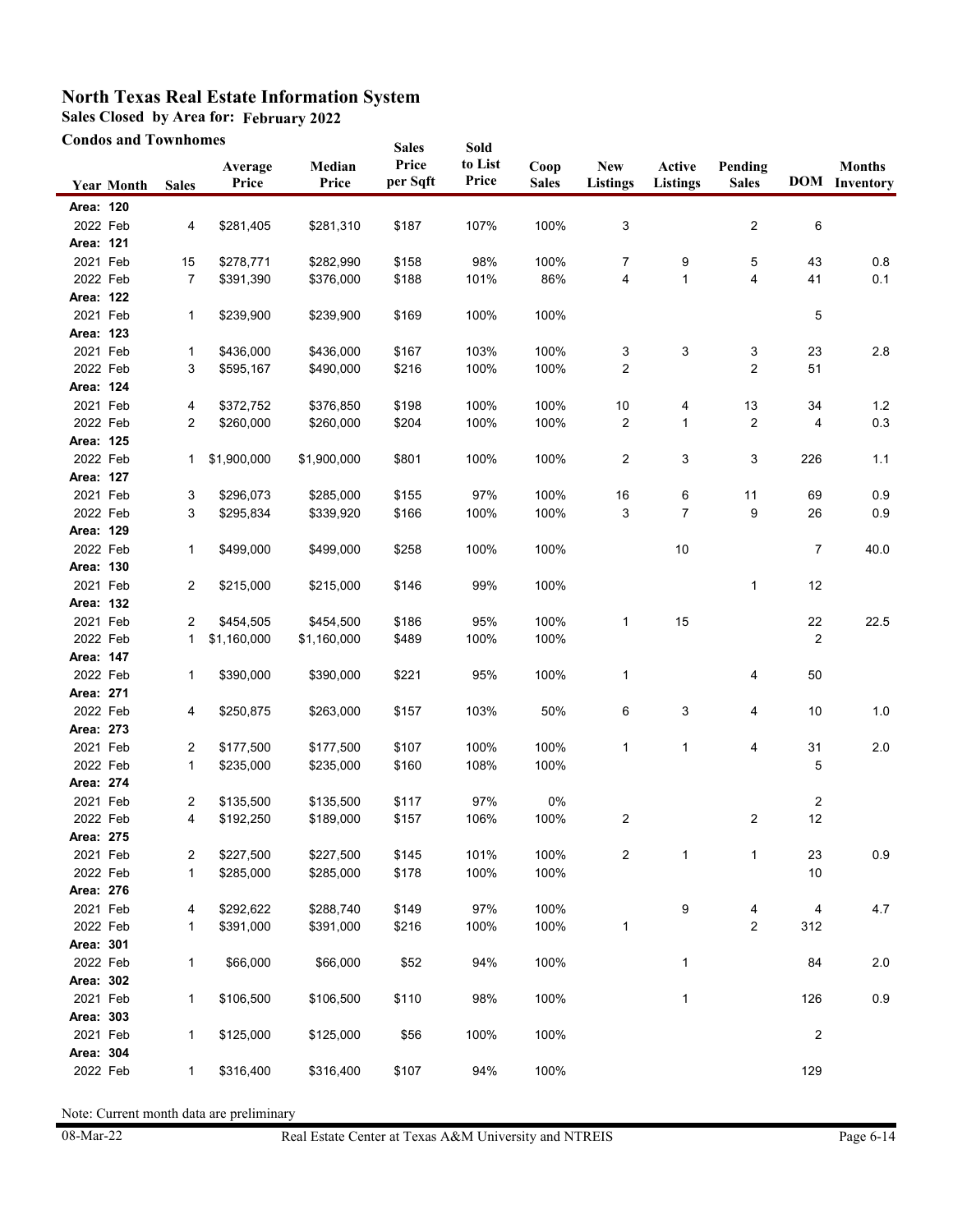**Sales Closed by Area for: February 2022**

#### **Condos and Townhomes**

|           | Сончоз анч томпионку |              |                  |                 | <b>Sales</b>      | Sold             |                      |                        |                           |                         |            |                            |
|-----------|----------------------|--------------|------------------|-----------------|-------------------|------------------|----------------------|------------------------|---------------------------|-------------------------|------------|----------------------------|
|           | Year Month           | <b>Sales</b> | Average<br>Price | Median<br>Price | Price<br>per Sqft | to List<br>Price | Coop<br><b>Sales</b> | <b>New</b><br>Listings | Active<br><b>Listings</b> | Pending<br><b>Sales</b> | <b>DOM</b> | <b>Months</b><br>Inventory |
| Area: 332 |                      |              |                  |                 |                   |                  |                      |                        |                           |                         |            |                            |
| 2021 Feb  |                      |              | \$125,000        | \$125,000       | \$76              | 96%              | 100%                 | 2                      | 9                         |                         | 35         | 36.0                       |
| Area: 700 |                      |              |                  |                 |                   |                  |                      |                        |                           |                         |            |                            |
| 2021 Feb  |                      | 3            | \$840,000        | \$685,000       | \$441             | 94%              | 100%                 |                        |                           |                         | 104        | 0.8                        |
| Area: 800 |                      |              |                  |                 |                   |                  |                      |                        |                           |                         |            |                            |
| 2021 Feb  |                      |              | \$118,600        | \$118,600       | \$78              | 99%              | 100%                 |                        |                           |                         |            | 4.0                        |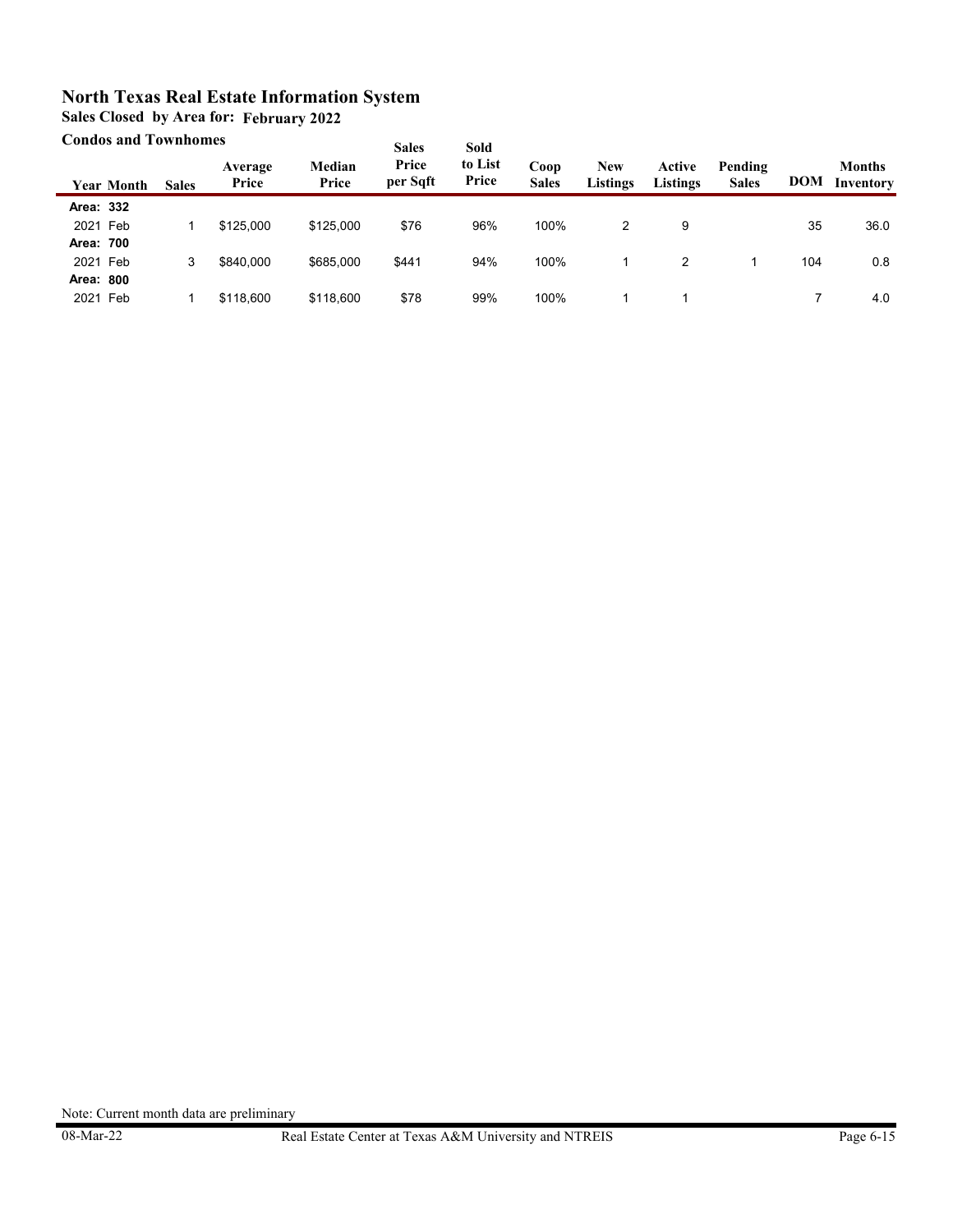**Sales Closed by Area for: February 2022**

**Lots and Vacant Land**

| Lots and Vacant Land |                   |              |                  |                      | <b>Sales</b>      | Sold             |                      |                        |                           |                         |                |                                       |
|----------------------|-------------------|--------------|------------------|----------------------|-------------------|------------------|----------------------|------------------------|---------------------------|-------------------------|----------------|---------------------------------------|
|                      | <b>Year Month</b> | <b>Sales</b> | Average<br>Price | Median<br>Price      | Price<br>per Sqft | to List<br>Price | Coop<br><b>Sales</b> | <b>New</b><br>Listings | Active<br><b>Listings</b> | Pending<br><b>Sales</b> |                | <b>Months</b><br><b>DOM</b> Inventory |
| Area: 1              |                   |              |                  |                      |                   |                  |                      |                        |                           |                         |                |                                       |
| 2021 Feb             |                   | 16           | \$93,630         | \$77,480             |                   | 93%              | 81%                  | 15                     | 31                        | 18                      | 63             | 2.7                                   |
| 2022 Feb             |                   | 13           | \$284,167        | \$172,500            |                   | 91%              | 69%                  | 14                     | 24                        | 19                      | 64             | 2.6                                   |
| Area: 2              |                   |              |                  |                      |                   |                  |                      |                        |                           |                         |                |                                       |
| 2021 Feb             |                   | 1            | \$150,000        | \$150,000            |                   | 100%             | 0%                   | 2                      | 12                        | $\mathbf{1}$            | 117            | 4.4                                   |
| Area: 3              |                   |              |                  |                      |                   |                  |                      |                        |                           |                         |                |                                       |
| 2022 Feb             |                   | 4            | \$282,500        | \$170,000            |                   | 90%              | 75%                  | 5                      | 16                        | 5                       | 34             | 5.1                                   |
| Area: 4              |                   |              |                  |                      |                   |                  |                      |                        |                           |                         |                |                                       |
| 2021 Feb             |                   | 2            | \$51,000         | \$51,000             |                   | 113%             | 100%                 | 1                      | 9                         |                         | 6              | 5.7                                   |
| Area: 5              |                   |              |                  |                      |                   |                  |                      |                        |                           |                         |                |                                       |
| 2021 Feb             |                   | 2            | \$55,500         | \$55,500             |                   | 85%              | 100%                 | 3                      | 46                        | $\overline{2}$          | 64             | 22.1                                  |
| Area: 6              |                   |              |                  |                      |                   |                  |                      |                        |                           |                         |                |                                       |
| 2021 Feb             |                   | 20           | \$188,570        | \$118,250            |                   | 94%              | 85%                  | 96                     | 233                       | 51                      | 69             | 7.8                                   |
| 2022 Feb             |                   | 28           | \$218,609        | \$140,000            |                   | 98%              | 86%                  | 52                     | 242                       | 45                      | 67             | $7.0\,$                               |
| Area: 8              |                   |              |                  |                      |                   |                  |                      |                        |                           |                         |                |                                       |
| 2021 Feb             |                   | 1            | \$49,000         | \$49,000             |                   | 75%              | 100%                 | 5                      | 59                        | 6                       | 213            | 30.8                                  |
| 2022 Feb             |                   | 1            | \$100,000        | \$100,000            |                   | 87%              | 100%                 | 4                      | 42                        | 4                       | 26             | 11.7                                  |
| Area: 9              |                   |              |                  |                      |                   |                  |                      |                        |                           |                         |                |                                       |
| 2021 Feb             |                   | 1            | \$940,000        | \$940,000            |                   | 99%              | 100%                 | 2                      | 5                         | 1                       | 4              | $5.0\,$                               |
| Area: 10             |                   |              |                  |                      |                   |                  |                      |                        |                           |                         |                |                                       |
| 2022 Feb             |                   | $\mathbf{1}$ | \$861,000        | \$861,000            |                   | 96%              | 100%                 | 3                      | 4                         |                         | 7              | 5.3                                   |
| Area: 11             |                   |              |                  |                      |                   |                  |                      |                        |                           |                         |                |                                       |
| 2021 Feb             |                   | 4            | \$881,250        | \$855,000            |                   | 97%              | 50%                  | 7                      | 27                        | 12                      | 66             | 4.5                                   |
| 2022 Feb             |                   | 7            | \$1,967,286      | \$2,198,000          |                   | 95%              | 86%                  | 5                      | 11                        | 9                       | 99             | 2.0                                   |
| Area: 12             |                   |              |                  |                      |                   |                  |                      |                        |                           |                         |                |                                       |
| 2021 Feb             |                   | 7            | \$364,286        | \$37,500             |                   | 103%             | 57%                  | 21                     | 67                        | 19                      | 165            | 4.8                                   |
| 2022 Feb             |                   | 4            | \$344,375        | \$263,000            |                   | 102%             | 75%                  | 21                     | 73                        | 11                      | 37             | 5.1                                   |
| Area: 13             |                   |              |                  |                      |                   |                  |                      |                        |                           |                         |                |                                       |
| 2021 Feb             |                   | 10           | \$60,450         | \$42,000             |                   | 101%             | 70%                  | 5                      | 50                        | 9                       | 31             | 6.7                                   |
| 2022 Feb             |                   | 11           | \$86,200         | \$80,000             |                   | 85%              | 82%                  | 16                     | 54                        | 10                      | 20             | $7.0$                                 |
| Area: 14             |                   |              |                  |                      |                   |                  |                      |                        |                           |                         |                |                                       |
| 2021 Feb             |                   | 17           | \$80,635         | \$50,000             |                   | 96%              | 94%                  | 36                     | 95                        | 21                      | 54             | $6.0\,$                               |
| 2022 Feb             |                   | 21           | \$76,425         | \$61,750             |                   | 99%              | 62%                  | 71                     | 142                       | 6                       | 39             | 7.4                                   |
| <b>Area: 15</b>      |                   |              |                  |                      |                   |                  |                      |                        |                           |                         |                |                                       |
| 2021 Feb<br>2022 Feb |                   | 6            | \$38,333         | \$40,000<br>\$46,200 |                   | 92%<br>87%       | 67%<br>100%          | 10                     | 36                        | 5                       | 133<br>75      | 6.3<br>7.4                            |
| Area: 16             |                   | 4            | \$93,075         |                      |                   |                  |                      | 5                      | 51                        | 1                       |                |                                       |
| 2021 Feb             |                   |              | \$484,950        | \$484,950            |                   | 98%              | 100%                 |                        |                           |                         | 26             | 3.8                                   |
| 2022 Feb             |                   | 2<br>1       | \$407,000        | \$407,000            |                   | 82%              | 100%                 | $\mathbf{1}$<br>2      | 5<br>$\mathbf{1}$         | $\overline{\mathbf{c}}$ | 93             | $1.0\,$                               |
| <b>Area: 17</b>      |                   |              |                  |                      |                   |                  |                      |                        |                           |                         |                |                                       |
| 2022 Feb             |                   | 3            | \$166,667        | \$175,000            |                   | 93%              | 100%                 | $\mathbf{1}$           | 5                         | 1                       | 28             | $3.8\,$                               |
| <b>Area: 19</b>      |                   |              |                  |                      |                   |                  |                      |                        |                           |                         |                |                                       |
| 2021 Feb             |                   | 3            | \$346,663        | \$250,000            |                   | 92%              | 67%                  |                        | 25                        | 1                       | 271            | 20.0                                  |
| Area: 20             |                   |              |                  |                      |                   |                  |                      |                        |                           |                         |                |                                       |
| 2021 Feb             |                   | 2            | \$177,500        | \$177,500            |                   | 92%              | 100%                 | 6                      | 17                        | 4                       | 126            | $8.2\,$                               |
| 2022 Feb             |                   | 1            | \$230,000        | \$230,000            |                   | 102%             | 100%                 | 2                      | $\overline{7}$            | 2                       | $\overline{7}$ | $3.0\,$                               |
| Area: 22             |                   |              |                  |                      |                   |                  |                      |                        |                           |                         |                |                                       |
| 2021 Feb             |                   | 3            | \$261,333        | \$289,000            |                   | 96%              | 100%                 | 2                      | 22                        | $\overline{\mathbf{c}}$ | 179            | 22.0                                  |
| 2022 Feb             |                   | 1            | \$150,000        | \$150,000            |                   | 65%              | 100%                 | $\mathbf{1}$           | 12                        | $\overline{\mathbf{c}}$ | 68             | 7.6                                   |
|                      |                   |              |                  |                      |                   |                  |                      |                        |                           |                         |                |                                       |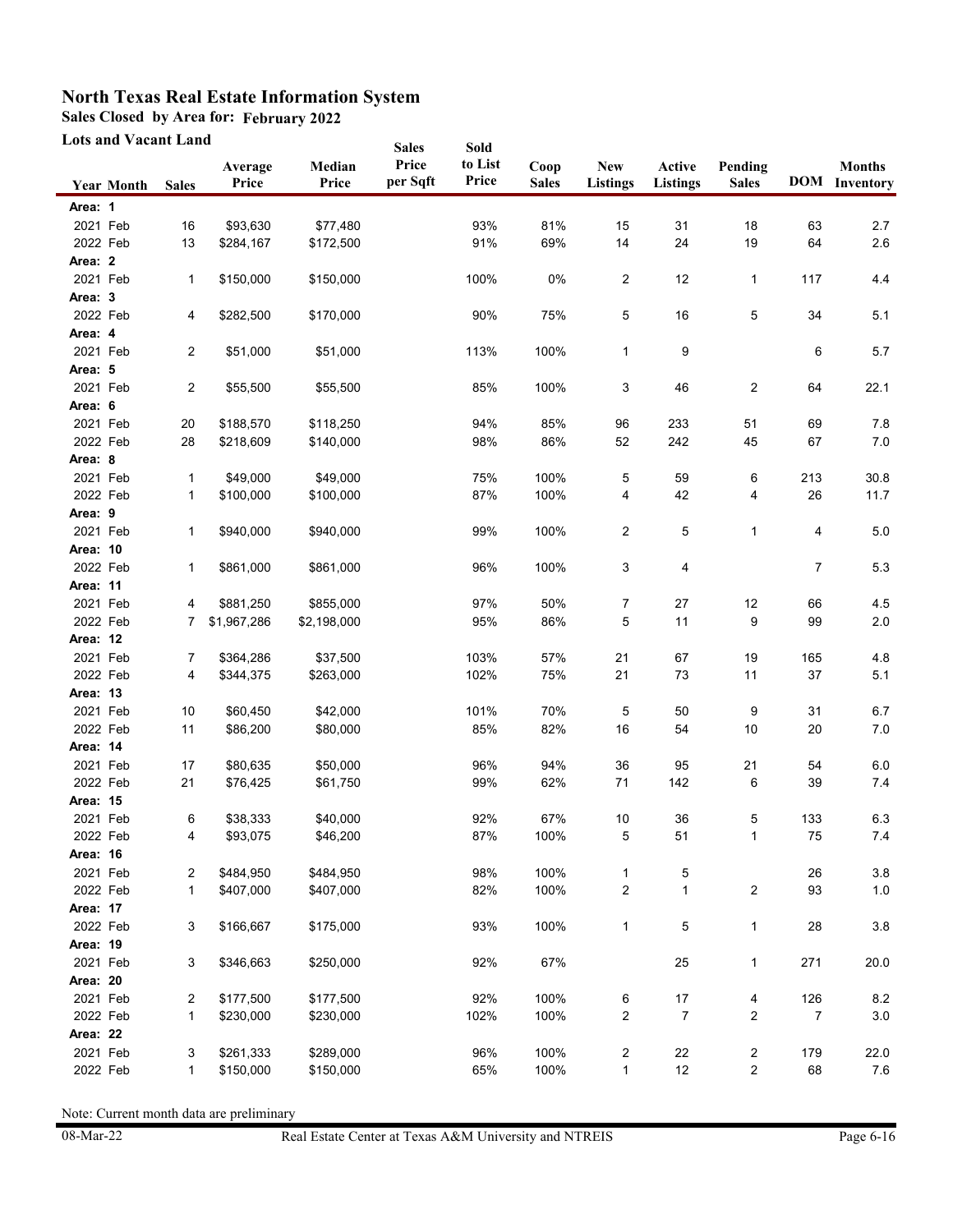**Sales Closed by Area for: February 2022**

**Lots and Vacant Land**

|                 | <b>Lots and Vacant Land</b> |                |                  |                 | <b>Sales</b>      | Sold             |                      |                               |                    |                         |     |                                       |
|-----------------|-----------------------------|----------------|------------------|-----------------|-------------------|------------------|----------------------|-------------------------------|--------------------|-------------------------|-----|---------------------------------------|
|                 | <b>Year Month</b>           | <b>Sales</b>   | Average<br>Price | Median<br>Price | Price<br>per Sqft | to List<br>Price | Coop<br><b>Sales</b> | <b>New</b><br><b>Listings</b> | Active<br>Listings | Pending<br><b>Sales</b> |     | <b>Months</b><br><b>DOM</b> Inventory |
| <b>Area: 23</b> |                             |                |                  |                 |                   |                  |                      |                               |                    |                         |     |                                       |
| 2021 Feb        |                             | $\mathbf{1}$   | \$325,000        | \$325,000       |                   | 91%              | 0%                   | 1                             | 2                  | 2                       | 114 | 2.4                                   |
| Area: 24        |                             |                |                  |                 |                   |                  |                      |                               |                    |                         |     |                                       |
| 2021 Feb        |                             | 1              | \$90,000         | \$90,000        |                   | 95%              | 100%                 | 5                             | 22                 | 1                       | 179 | 13.9                                  |
| 2022 Feb        |                             | $\overline{c}$ | \$87,500         | \$87,500        |                   | 81%              | 100%                 | 2                             | 15                 | 1                       | 102 | $6.2\,$                               |
| <b>Area: 25</b> |                             |                |                  |                 |                   |                  |                      |                               |                    |                         |     |                                       |
| 2021 Feb        |                             | 3              | \$899,667        | \$900,000       |                   | 103%             | 67%                  | 1                             | 21                 | 5                       | 37  | 6.3                                   |
| 2022 Feb        |                             | 4              | \$3,092,500      | \$1,575,000     |                   | 97%              | 25%                  | 7                             | 6                  | 4                       | 54  | 1.6                                   |
| Area: 26        |                             |                |                  |                 |                   |                  |                      |                               |                    |                         |     |                                       |
| 2022 Feb        |                             | 2              | \$191,500        | \$191,500       |                   | 96%              | 100%                 | 3                             | 10                 | 4                       | 54  | 4.6                                   |
| Area: 28        |                             |                |                  |                 |                   |                  |                      |                               |                    |                         |     |                                       |
| 2021 Feb        |                             | 1              | \$102,500        | \$102,500       |                   | 98%              | 0%                   | 5                             | 12                 | $\mathbf{1}$            | 12  | 6.9                                   |
| 2022 Feb        |                             | 2              | \$285,000        | \$285,000       |                   | 95%              | 100%                 | 1                             | 10                 | 4                       | 202 | 10.0                                  |
| Area: 31        |                             |                |                  |                 |                   |                  |                      |                               |                    |                         |     |                                       |
| 2021 Feb        |                             | 20             | \$227,466        | \$130,000       |                   | 91%              | 85%                  | 33                            | 203                | 51                      | 234 | $7.2\,$                               |
| 2022 Feb        |                             | 27             | \$609,249        | \$265,000       |                   | 97%              | 85%                  | 31                            | 112                | 35                      | 325 | $3.5\,$                               |
| Area: 33        |                             |                |                  |                 |                   |                  |                      |                               |                    |                         |     |                                       |
| 2021 Feb        |                             | 35             | \$216,013        | \$79,000        |                   | 91%              | 69%                  | 56                            | 265                | 49                      | 158 | 6.0                                   |
| 2022 Feb        |                             | 47             | \$236,260        | \$145,000       |                   | 96%              | 77%                  | 76                            | 241                | 90                      | 56  | 4.3                                   |
| Area: 34        |                             |                |                  |                 |                   |                  |                      |                               |                    |                         |     |                                       |
| 2021 Feb        |                             | 17             | \$214,264        | \$195,000       |                   | 90%              | 82%                  | 10                            | 91                 | 31                      | 211 | 6.5                                   |
| 2022 Feb        |                             | 8              | \$298,938        | \$261,000       |                   | 98%              | 75%                  | 11                            | 74                 | 16                      | 38  | 5.8                                   |
| <b>Area: 35</b> |                             |                |                  |                 |                   |                  |                      |                               |                    |                         |     |                                       |
| 2021 Feb        |                             | 30             | \$209,220        | \$66,000        |                   | 99%              | 77%                  | 41                            | 213                | 48                      | 97  | 7.2                                   |
| 2022 Feb        |                             | 35             | \$278,158        | \$125,000       |                   | 93%              | 77%                  | 45                            | 177                | 53                      | 119 | 4.7                                   |
| Area: 36        |                             |                |                  |                 |                   |                  |                      |                               |                    |                         |     |                                       |
| 2021 Feb        |                             | 22             | \$193,398        | \$86,950        |                   | 88%              | 59%                  | 30                            | 166                | 56                      | 125 | 6.6                                   |
| 2022 Feb        |                             | 38             | \$111,327        | \$76,500        |                   | 97%              | 61%                  | 47                            | 163                | 34                      | 84  | $4.2\,$                               |
| Area: 37        |                             |                |                  |                 |                   |                  |                      |                               |                    |                         |     |                                       |
| 2021 Feb        |                             | 72             | \$187,186        | \$92,250        |                   | 92%              | 64%                  | 77                            | 551                | 108                     | 248 | 8.1                                   |
| 2022 Feb        |                             | 72             | \$295,411        | \$99,750        |                   | 90%              | 72%                  | 133                           | 388                | 105                     | 82  | 4.4                                   |
| Area: 38        |                             |                |                  |                 |                   |                  |                      |                               |                    |                         |     |                                       |
| 2021 Feb        |                             | 56             | \$152,817        | \$90,000        |                   | 92%              | 71%                  | 69                            | 426                | 45                      | 162 | 9.5                                   |
| 2022 Feb        |                             | 43             | \$267,124        | \$120,000       |                   | 94%              | 77%                  | 64                            | 382                | 56                      | 180 | 8.1                                   |
| Area: 41        |                             |                |                  |                 |                   |                  |                      |                               |                    |                         |     |                                       |
| 2021 Feb        |                             | 9              | \$673,222        | \$500,000       |                   | 96%              | 78%                  | 10                            | 79                 | 17                      | 403 | 9.2                                   |
| 2022 Feb        |                             | 9              | \$427,750        | \$460,000       |                   | 99%              | 56%                  | $\overline{7}$                | 46                 | 5                       | 61  | 3.8                                   |
| Area: 42        |                             |                |                  |                 |                   |                  |                      |                               |                    |                         |     |                                       |
| 2021 Feb        |                             | 28             | \$177,755        | \$41,000        |                   | 93%              | 71%                  | 68                            | 288                | 43                      | 165 | 8.9                                   |
| 2022 Feb        |                             | 52             | \$141,753        | \$45,000        |                   | 102%             | 67%                  | 55                            | 230                | 67                      | 81  | 4.4                                   |
| Area: 43        |                             |                |                  |                 |                   |                  |                      |                               |                    |                         |     |                                       |
| 2021 Feb        |                             | 17             | \$138,647        | \$81,000        |                   | 92%              | 53%                  | 28                            | 123                | 21                      | 141 | 5.9                                   |
| 2022 Feb        |                             | 30             | \$297,888        | \$173,400       |                   | 96%              | 77%                  | 22                            | 87                 | 25                      | 67  | $3.5\,$                               |
| Area: 44        |                             |                |                  |                 |                   |                  |                      |                               |                    |                         |     |                                       |
| 2021 Feb        |                             | 41             | \$58,471         | \$10,500        |                   | 94%              | 63%                  | 54                            | 336                | 62                      | 175 | 10.6                                  |
| 2022 Feb        |                             | 39             | \$146,277        | \$29,500        |                   | 91%              | 77%                  | 70                            | 338                | $73\,$                  | 120 | 6.7                                   |
| Area: 45        |                             |                |                  |                 |                   |                  |                      |                               |                    |                         |     |                                       |
| 2021 Feb        |                             | 12             | \$114,501        | \$94,580        |                   | 98%              | 50%                  | 15                            | 94                 | 14                      | 102 | 8.1                                   |
| 2022 Feb        |                             | $\overline{7}$ | \$315,346        | \$148,750       |                   | 97%              | 86%                  | 49                            | 105                | 22                      | 34  | 7.1                                   |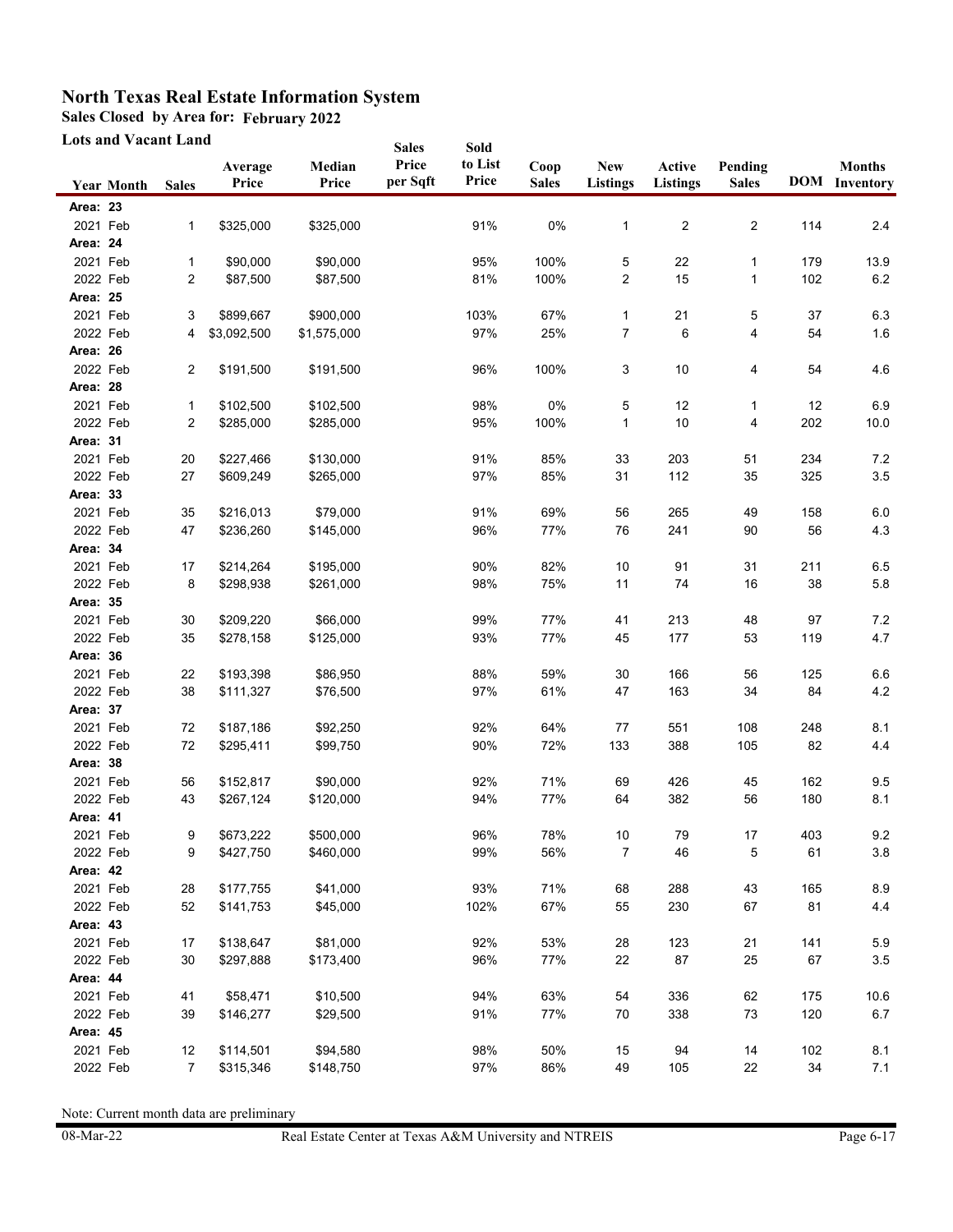**Sales Closed by Area for: February 2022**

**Lots and Vacant Land**

|                 | Lots and Vacant Land |              |                  |                 | Sold<br><b>Sales</b> |                  |                      |                               |                           |                         |         |                                       |
|-----------------|----------------------|--------------|------------------|-----------------|----------------------|------------------|----------------------|-------------------------------|---------------------------|-------------------------|---------|---------------------------------------|
|                 | <b>Year Month</b>    | <b>Sales</b> | Average<br>Price | Median<br>Price | Price<br>per Sqft    | to List<br>Price | Coop<br><b>Sales</b> | <b>New</b><br><b>Listings</b> | Active<br><b>Listings</b> | Pending<br><b>Sales</b> |         | <b>Months</b><br><b>DOM</b> Inventory |
| Area: 46        |                      |              |                  |                 |                      |                  |                      |                               |                           |                         |         |                                       |
| 2021 Feb        |                      | 8            | \$368,692        | \$156,700       |                      | 84%              | 50%                  | 16                            | 64                        | 19                      | 116     | 13.2                                  |
| 2022 Feb        |                      | 5            | \$493,229        | \$99,900        |                      | 74%              | 60%                  | 6                             | 57                        | 9                       | 71      | 5.7                                   |
| Area: 47        |                      |              |                  |                 |                      |                  |                      |                               |                           |                         |         |                                       |
| 2021 Feb        |                      | 7            | \$57,143         | \$65,000        |                      | 94%              | 86%                  | 3                             | 12                        |                         | 49      | 2.8                                   |
| 2022 Feb        |                      | 1            | \$35,500         | \$35,500        |                      | 89%              | 0%                   | 4                             | 12                        | $\overline{2}$          | 2       | 5.3                                   |
| Area: 48        |                      |              |                  |                 |                      |                  |                      |                               |                           |                         |         |                                       |
| 2021 Feb        |                      | 34           | \$77,004         | \$75,000        |                      | 92%              | 59%                  | 45                            | 154                       | 48                      | 119     | 3.6                                   |
| 2022 Feb        |                      | 42           | \$105,422        | \$53,500        |                      | 96%              | 55%                  | 59                            | 133                       | 51                      | 71      | 3.4                                   |
| Area: 49        |                      |              |                  |                 |                      |                  |                      |                               |                           |                         |         |                                       |
| 2021 Feb        |                      | 4            | \$244,374        | \$161,250       |                      | 96%              | 100%                 | 2                             | 8                         | 3                       | 141     | 2.4                                   |
| 2022 Feb        |                      | 4            | \$144,875        | \$147,500       |                      | 94%              | 50%                  | 3                             | 29                        | 6                       | 105     | 8.3                                   |
| Area: 50        |                      |              |                  |                 |                      |                  |                      |                               |                           |                         |         |                                       |
| 2021 Feb        |                      | 2            | \$137,500        | \$137,500       |                      | 100%             | 100%                 | 4                             | 14                        | 1                       | 386     | 9.3                                   |
| 2022 Feb        |                      | 4            | \$350,000        | \$325,000       |                      | 98%              | 100%                 | 1                             | 13                        | 4                       | 124     | 6.5                                   |
| Area: 51        |                      |              |                  |                 |                      |                  |                      |                               |                           |                         |         |                                       |
| 2021 Feb        |                      | 4            | \$352,500        | \$322,500       |                      | 96%              | 75%                  | 3                             | 11                        | 2                       | 382     | 8.8                                   |
| Area: 52        |                      |              |                  |                 |                      |                  |                      |                               |                           |                         |         |                                       |
| 2021 Feb        |                      | 4            | \$377,500        | \$400,000       |                      | 97%              | 75%                  | $\overline{c}$                | 15                        | 8                       | 113     | 4.7                                   |
| Area: 53        |                      |              |                  |                 |                      |                  |                      |                               |                           |                         |         |                                       |
| 2021 Feb        |                      | 11           | \$238,260        | \$158,000       |                      | 96%              | 73%                  | 16                            | 55                        | 15                      | 84      | 7.3                                   |
| 2022 Feb        |                      | 13           | \$576,926        | \$232,500       |                      | 97%              | 62%                  | 17                            | 39                        | 8                       | 69      | 3.7                                   |
| Area: 54        |                      |              |                  |                 |                      |                  |                      |                               |                           |                         |         |                                       |
| 2022 Feb        |                      | 3            | \$102,000        | \$50,500        |                      | 83%              | 100%                 | 5                             | 8                         | 7                       | 23      | 2.1                                   |
| Area: 55        |                      |              |                  |                 |                      |                  |                      |                               |                           |                         |         |                                       |
| 2021 Feb        |                      | 11           | \$269,318        | \$285,000       |                      | 99%              | 45%                  | 5                             | 31                        | 8                       | 297     | 6.5                                   |
| 2022 Feb        |                      | 3            | \$793,333        | \$850,000       |                      | 98%              | 67%                  | 3                             | 13                        | 5                       | 52      | 2.8                                   |
| <b>Area: 56</b> |                      |              |                  |                 |                      |                  |                      |                               |                           |                         |         |                                       |
| 2021 Feb        |                      | 3            | \$194,833        | \$185,000       |                      | 95%              | 33%                  | 8                             | 35                        | 6                       | 269     | 8.1                                   |
| 2022 Feb        |                      | 1            | \$150,000        | \$150,000       |                      | 100%             | 100%                 | 5                             | 36                        | 15                      | 165     | 7.4                                   |
| Area: 57        |                      |              |                  |                 |                      |                  |                      |                               |                           |                         |         |                                       |
| 2022 Feb        |                      | 1            | \$1,326,600      | \$1,326,600     |                      | 100%             | 100%                 | $\overline{c}$                | 3                         | 1                       | 14      | 5.1                                   |
| Area: 58        |                      |              |                  |                 |                      |                  |                      |                               |                           |                         |         |                                       |
| 2021 Feb        |                      | 2            | \$1,476,098      | \$1,476,100     |                      | 94%              | 100%                 | 5                             | 29                        | 1                       | 1106    | 7.7                                   |
| 2022 Feb        |                      | 6            | \$289,797        | \$262,500       |                      | 95%              | 100%                 | 6                             | 27                        | 8                       | 132     | 3.4                                   |
| Area: 59        |                      |              |                  |                 |                      |                  |                      |                               |                           |                         |         |                                       |
| 2021 Feb        |                      | 6            | \$681,500        | \$497,500       |                      | 85%              | 83%                  | 3                             | $10$                      | $\overline{7}$          | 419     | 9.2                                   |
| Area: 60        |                      |              |                  |                 |                      |                  |                      |                               |                           |                         |         |                                       |
| 2021 Feb        |                      | 9            | \$422,222        | \$200,000       |                      | 96%              | 78%                  | 4                             | 23                        | 7                       | 473     | 6.7                                   |
| 2022 Feb        |                      | 3            | \$3,886,183      | \$3,400,000     |                      | 96%              | 100%                 | 3                             | 15                        | 5                       | 428     | 2.1                                   |
| Area: 61        |                      |              |                  |                 |                      |                  |                      |                               |                           |                         |         |                                       |
| 2021 Feb        |                      | 7            | \$55,949         | \$77,000        |                      | 77%              | 71%                  | 18                            | 46                        | 10                      | 234     | 5.4                                   |
| 2022 Feb        |                      | 22           | \$68,000         | \$33,000        |                      | 97%              | 68%                  | 18                            | 53                        | 29                      | 128     | 4.7                                   |
| Area: 63        |                      |              |                  |                 |                      |                  |                      |                               |                           |                         |         |                                       |
| 2021 Feb        |                      | 6            | \$252,812        | \$160,000       |                      | 96%              | 33%                  | 7                             | 18                        | 3                       | 325     | 4.8                                   |
| 2022 Feb        |                      | 1            | \$430,000        | \$430,000       |                      | 91%              | 100%                 | 2                             | $18$                      | 3                       | 59      | 7.0                                   |
| Area: 66        |                      |              |                  |                 |                      |                  |                      |                               |                           |                         |         |                                       |
| 2021 Feb        |                      | 1            | \$646,482        | \$646,480       |                      | 93%              | $0\%$                |                               | $\overline{\mathbf{c}}$   | 1                       | $77 \,$ | $6.0\,$                               |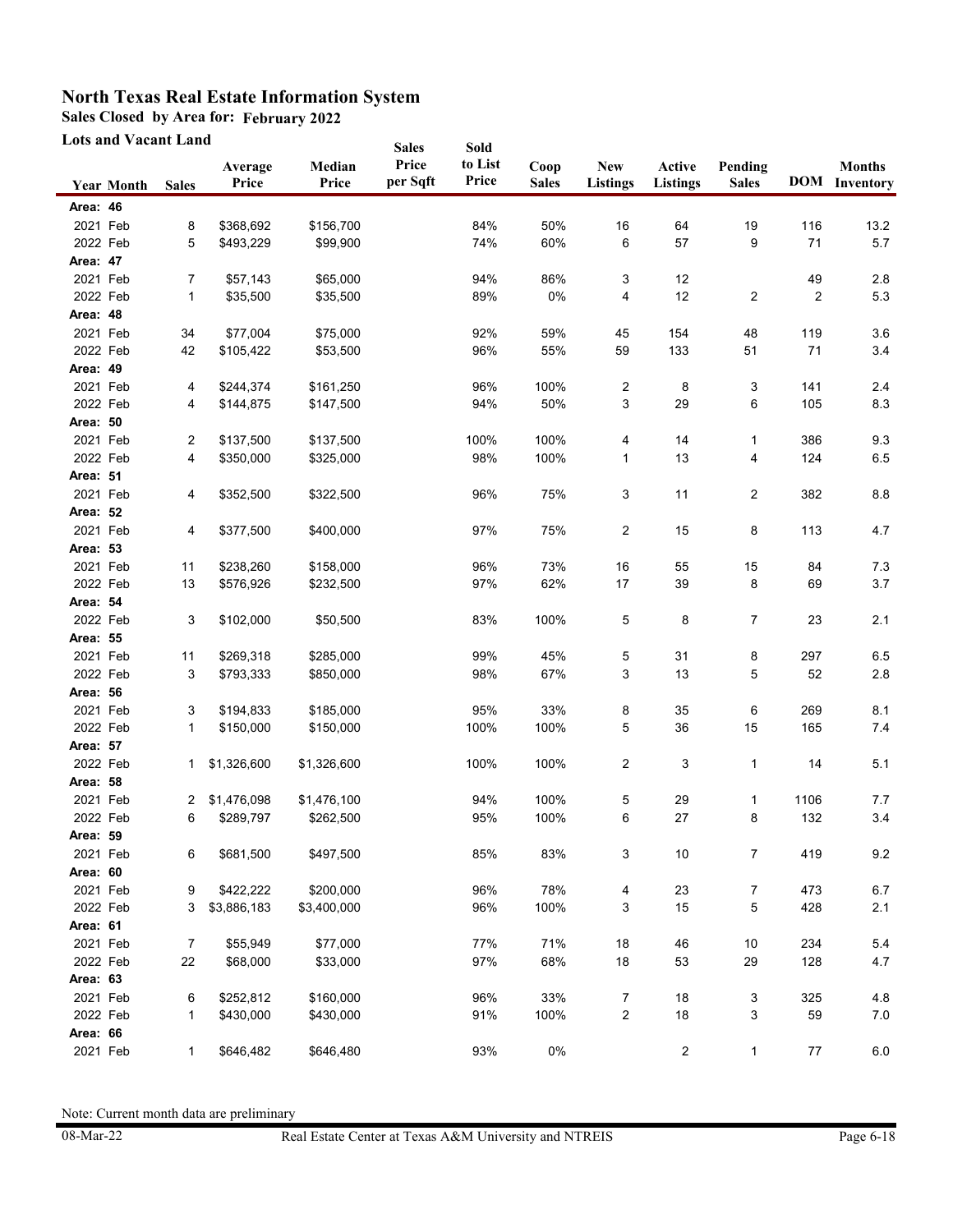**Sales Closed by Area for: February 2022**

**Lots and Vacant Land**

|                      | Lots and Vacant Land |                |                        |                        | <b>Sales</b>      | Sold             |                      |                                         |                           |                         |           |                                       |
|----------------------|----------------------|----------------|------------------------|------------------------|-------------------|------------------|----------------------|-----------------------------------------|---------------------------|-------------------------|-----------|---------------------------------------|
|                      | <b>Year Month</b>    | <b>Sales</b>   | Average<br>Price       | Median<br>Price        | Price<br>per Sqft | to List<br>Price | Coop<br><b>Sales</b> | <b>New</b><br>Listings                  | Active<br><b>Listings</b> | Pending<br><b>Sales</b> |           | <b>Months</b><br><b>DOM</b> Inventory |
| <b>Area: 67</b>      |                      |                |                        |                        |                   |                  |                      |                                         |                           |                         |           |                                       |
| 2021 Feb             |                      | 2              | \$314,874              | \$314,870              |                   | 89%              | 100%                 | 6                                       | 27                        | 9                       | 44        | 8.8                                   |
| 2022 Feb             |                      | 3              | \$144,167              | \$170,000              |                   | 98%              | 67%                  | 3                                       | 20                        |                         | 85        | 5.1                                   |
| Area: 68             |                      |                |                        |                        |                   |                  |                      |                                         |                           |                         |           |                                       |
| 2021 Feb             |                      | 2              | \$260,000              | \$260,000              |                   | 99%              | 100%                 | 3                                       | 19                        | $\overline{\mathbf{c}}$ | 16        | 22.8                                  |
| 2022 Feb             |                      | $\overline{c}$ | \$240,500              | \$240,500              |                   | 98%              | 50%                  | $\overline{c}$                          | 13                        | $\overline{\mathbf{c}}$ | 40        | 4.3                                   |
| Area: 69             |                      |                |                        |                        |                   |                  |                      |                                         |                           |                         |           |                                       |
| 2021 Feb             |                      | 2              | \$368,500              | \$368,500              |                   | 92%              | 50%                  |                                         | 19                        | 5                       | 152       | 6.5                                   |
| 2022 Feb             |                      | $\mathbf{2}$   | \$420,000              | \$420,000              |                   | 93%              | 50%                  |                                         | 6                         | 3                       | 78        | 1.8                                   |
| Area: 71             |                      |                |                        |                        |                   |                  |                      |                                         |                           |                         |           |                                       |
| 2021 Feb             |                      | 11             | \$293,927              | \$148,000              |                   | 99%              | 55%                  | 11                                      | 83                        | 23                      | 101       | 5.4                                   |
| 2022 Feb             |                      | 19             | \$882,615              | \$190,000              |                   | 92%              | 79%                  | 38                                      | 89                        | 23                      | 93        | 3.7                                   |
| <b>Area: 72</b>      |                      |                |                        |                        |                   |                  |                      |                                         |                           |                         |           |                                       |
| 2021 Feb             |                      | 59             | \$151,501              | \$101,500              |                   | 91%              | 54%                  | 71                                      | 382                       | 253                     | 409       | 8.3                                   |
| 2022 Feb             |                      | 46             | \$187,254              | \$125,250              |                   | 95%              | 72%                  | 94                                      | 299                       | 47                      | 93        | 4.5                                   |
| Area: 73             |                      |                |                        |                        |                   |                  |                      |                                         |                           |                         |           |                                       |
| 2021 Feb             |                      | 33             | \$112,718              | \$45,000               |                   | 85%              | 79%                  | 37                                      | 146                       | 34                      | 92        | 5.1                                   |
| 2022 Feb             |                      | 40             | \$75,371               | \$34,500               |                   | 99%              | 80%                  | 85                                      | 152                       | 63                      | 94        | 3.7                                   |
| Area: 74             |                      |                |                        |                        |                   |                  |                      |                                         |                           |                         |           |                                       |
| 2021 Feb             |                      | 13             | \$92,979               | \$65,780               |                   | 98%              | 69%                  | 15                                      | 109                       | 21                      | 89        | 7.7                                   |
| 2022 Feb             |                      | 13             | \$293,567              | \$90,000               |                   | 93%              | 54%                  | 34                                      | 86                        | $20\,$                  | 98        | 4.7                                   |
| <b>Area: 75</b>      |                      |                |                        |                        |                   |                  |                      |                                         |                           |                         |           |                                       |
| 2021 Feb<br>2022 Feb |                      | 4<br>16        | \$219,362<br>\$239,602 | \$67,250<br>\$99,000   |                   | 109%<br>88%      | 75%<br>69%           | 2<br>5                                  | 53<br>49                  | 5<br>7                  | 266<br>87 | 9.8<br>7.3                            |
| Area: 76             |                      |                |                        |                        |                   |                  |                      |                                         |                           |                         |           |                                       |
| 2021 Feb             |                      | 24             | \$123,656              | \$60,000               |                   | 90%              | 46%                  | 66                                      | 383                       | 51                      | 456       | 14.1                                  |
| 2022 Feb             |                      | 38             | \$228,896              | \$56,000               |                   | 94%              | 74%                  | 56                                      | 317                       | 51                      | 120       | 7.5                                   |
| Area: 77             |                      |                |                        |                        |                   |                  |                      |                                         |                           |                         |           |                                       |
| 2021 Feb             |                      | 1              | \$1,244,834            | \$1,244,830            |                   | 97%              | 100%                 | 14                                      | 28                        | 3                       | 303       | 7.3                                   |
| 2022 Feb             |                      | 8              | \$740,168              | \$403,540              |                   | 91%              | 88%                  | 5                                       | 46                        | 10                      | 117       | $7.8$                                 |
| <b>Area: 78</b>      |                      |                |                        |                        |                   |                  |                      |                                         |                           |                         |           |                                       |
| 2021 Feb             |                      | 30             | \$208,737              | \$40,250               |                   | 85%              | 57%                  | 22                                      | 96                        | 25                      | 165       | 4.9                                   |
| 2022 Feb             |                      | 26             | \$225,653              | \$159,250              |                   | 98%              | 81%                  | 35                                      | 116                       | $35\,$                  | 87        | 4.5                                   |
| Area: 79             |                      |                |                        |                        |                   |                  |                      |                                         |                           |                         |           |                                       |
| 2022 Feb             |                      | 3              | \$255,520              | \$274,060              |                   | 95%              | 67%                  | 3                                       | 31                        |                         | 126       | 11.6                                  |
| Area: 80             |                      |                |                        |                        |                   |                  |                      |                                         |                           |                         |           |                                       |
| 2022 Feb             |                      | 1              | \$679,829              | \$679,830              |                   | 97%              | 100%                 | 2                                       | 7                         | 1                       | 390       | 8.4                                   |
| <b>Area: 81</b>      |                      |                |                        |                        |                   |                  |                      |                                         |                           |                         |           |                                       |
| 2021 Feb             |                      | 7              | \$204,681              | \$100,000              |                   | 97%              | 43%                  | 3                                       | 43                        | $\overline{7}$          | 128       | 4.3                                   |
| 2022 Feb             |                      | 15             | \$333,330              | \$182,500              |                   | 94%              | 60%                  | $10$                                    | 58                        | 11                      | 136       | 5.1                                   |
| Area: 82             |                      |                |                        |                        |                   |                  |                      |                                         |                           |                         |           |                                       |
| 2022 Feb             |                      | 1              | \$170,000              | \$170,000              |                   | 94%              | 100%                 | $\mathbf{1}$                            | 2                         | 1                       | 111       | 2.4                                   |
| Area: 83             |                      |                |                        |                        |                   |                  |                      |                                         |                           |                         |           |                                       |
| 2021 Feb             |                      | 1              | \$73,000               | \$73,000               |                   | 97%              | 100%                 | 2                                       | 4                         | 2                       | 109       | 9.6                                   |
| Area: 85             |                      |                |                        |                        |                   |                  |                      |                                         |                           |                         |           |                                       |
| 2021 Feb             |                      | 5              | \$282,000              | \$225,000              |                   | 98%              | 80%                  | 2                                       | 6                         | 1                       | 32        | 3.1                                   |
| 2022 Feb             |                      | 1              | \$475,000              | \$475,000              |                   | 86%              | 100%                 | 2                                       | 5                         |                         | 143       | $3.0\,$                               |
| <b>Area: 87</b>      |                      |                |                        |                        |                   |                  |                      |                                         |                           |                         |           |                                       |
| 2021 Feb<br>2022 Feb |                      | 1<br>2         | \$280,000<br>\$315,000 | \$280,000<br>\$315,000 |                   | 80%<br>95%       | 100%<br>50%          | $\overline{\mathbf{c}}$<br>$\mathbf{1}$ | 19<br>17                  | $\overline{2}$          | 227<br>67 | 11.4<br>9.3                           |
|                      |                      |                |                        |                        |                   |                  |                      |                                         |                           |                         |           |                                       |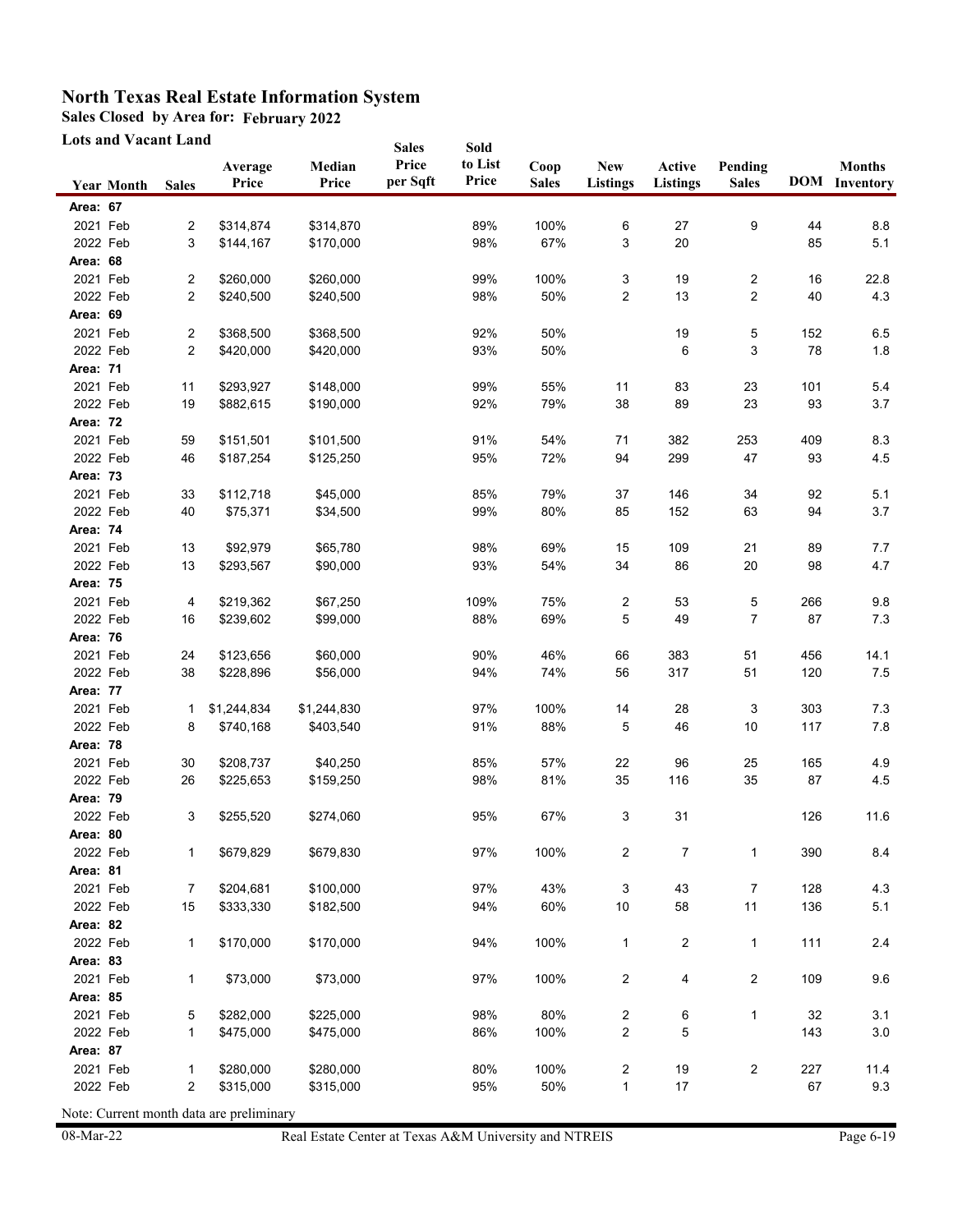**Sales Closed by Area for: February 2022**

**Lots and Vacant Land**

|           | Lots and Vacant Land |              |                  |                 | <b>Sales</b>      | Sold             |                      |                               |                           |                         |     |                                       |
|-----------|----------------------|--------------|------------------|-----------------|-------------------|------------------|----------------------|-------------------------------|---------------------------|-------------------------|-----|---------------------------------------|
|           | <b>Year Month</b>    | <b>Sales</b> | Average<br>Price | Median<br>Price | Price<br>per Sqft | to List<br>Price | Coop<br><b>Sales</b> | <b>New</b><br><b>Listings</b> | Active<br><b>Listings</b> | Pending<br><b>Sales</b> |     | <b>Months</b><br><b>DOM</b> Inventory |
| Area: 89  |                      |              |                  |                 |                   |                  |                      |                               |                           |                         |     |                                       |
| 2021 Feb  |                      | 3            | \$283,266        | \$74,900        |                   | 100%             | 100%                 | 1                             | 31                        | 4                       | 39  | 9.5                                   |
| 2022 Feb  |                      | 5            | \$466,979        | \$599,890       |                   | 92%              | 60%                  | 5                             | 38                        | 6                       | 113 | 8.3                                   |
| Area: 90  |                      |              |                  |                 |                   |                  |                      |                               |                           |                         |     |                                       |
| 2021 Feb  |                      | 1            | \$70,000         | \$70,000        |                   | 82%              | 100%                 | 1                             | 1                         |                         | 70  | 1.2                                   |
| 2022 Feb  |                      | 1            | \$213,000        | \$213,000       |                   | 107%             | 100%                 | 3                             | 3                         |                         | 14  | $6.0\,$                               |
| Area: 91  |                      |              |                  |                 |                   |                  |                      |                               |                           |                         |     |                                       |
| 2021 Feb  |                      | 2            | \$18,000         | \$18,000        |                   | 100%             | 0%                   | 12                            | 51                        | $10$                    | 472 | 10.2                                  |
| 2022 Feb  |                      | 13           | \$152,074        | \$140,000       |                   | 89%              | 62%                  | 8                             | 38                        | 15                      | 170 | 3.5                                   |
| Area: 92  |                      |              |                  |                 |                   |                  |                      |                               |                           |                         |     |                                       |
| 2021 Feb  |                      | 3            | \$244,967        | \$149,900       |                   | 99%              | 67%                  | 6                             | 53                        | 8                       | 69  | 5.9                                   |
| 2022 Feb  |                      | 5            | \$216,300        | \$95,000        |                   | 95%              | 40%                  | 10                            | 54                        | 14                      | 117 | 6.6                                   |
| Area: 93  |                      |              |                  |                 |                   |                  |                      |                               |                           |                         |     |                                       |
| 2022 Feb  |                      | 3            | \$9,333          | \$4,000         |                   | 88%              | 100%                 | 1                             | 17                        | 1                       | 14  | 14.6                                  |
| Area: 94  |                      |              |                  |                 |                   |                  |                      |                               |                           |                         |     |                                       |
| 2021 Feb  |                      | 2            | \$95,500         | \$95,500        |                   | 97%              | 50%                  | 5                             | 16                        | 2                       | 398 | 4.7                                   |
| 2022 Feb  |                      | 1            | \$141,015        | \$141,020       |                   | 100%             | 100%                 | 7                             | 18                        | 6                       | 26  | 4.2                                   |
| Area: 95  |                      |              |                  |                 |                   |                  |                      |                               |                           |                         |     |                                       |
| 2021 Feb  |                      | 8            | \$467,185        | \$93,000        |                   | 99%              | 75%                  | 10                            | 44                        | 9                       | 174 | 6.3                                   |
| 2022 Feb  |                      | 6            | \$138,417        | \$97,000        |                   | 92%              | 83%                  | 14                            | 56                        | 7                       | 119 | 7.2                                   |
| Area: 96  |                      |              |                  |                 |                   |                  |                      |                               |                           |                         |     |                                       |
| 2021 Feb  |                      | 12           | \$187,817        | \$32,000        |                   | 97%              | 58%                  | 20                            | 78                        | 26                      | 145 | 4.8                                   |
| 2022 Feb  |                      | 20           | \$334,555        | \$91,000        |                   | 100%             | 60%                  | 23                            | 116                       | 19                      | 90  | $5.5\,$                               |
| Area: 97  |                      |              |                  |                 |                   |                  |                      |                               |                           |                         |     |                                       |
| 2021 Feb  |                      | 5            | \$224,108        | \$150,210       |                   | 89%              | 60%                  | 4                             | 11                        | 3                       | 59  | 4.0                                   |
| 2022 Feb  |                      | 2            | \$447,655        | \$447,660       |                   | 79%              | 100%                 | 8                             | 16                        | 5                       | 49  | $6.2\,$                               |
| Area: 98  |                      |              |                  |                 |                   |                  |                      |                               |                           |                         |     |                                       |
| 2021 Feb  |                      | 12           | \$313,607        | \$117,500       |                   | 92%              | 58%                  | 28                            | 156                       | 12                      | 88  | 15.9                                  |
| 2022 Feb  |                      | 16           | \$94,255         | \$62,500        |                   | 96%              | 81%                  | $10$                          | 102                       | 21                      | 192 | 7.1                                   |
| Area: 99  |                      |              |                  |                 |                   |                  |                      |                               |                           |                         |     |                                       |
| 2022 Feb  |                      | 2            | \$270,928        | \$270,930       |                   | 93%              | 50%                  | 5                             | 18                        | 2                       | 86  | 5.1                                   |
| Area: 101 |                      |              |                  |                 |                   |                  |                      |                               |                           |                         |     |                                       |
| 2021 Feb  |                      | 5            | \$49,000         | \$55,000        |                   | 88%              | 40%                  | 11                            | 21                        | $10$                    | 140 | 4.2                                   |
| 2022 Feb  |                      | 1            | \$165,000        | \$165,000       |                   | 100%             | 100%                 | 3                             | 13                        | 1                       | 53  | 3.1                                   |
| Area: 102 |                      |              |                  |                 |                   |                  |                      |                               |                           |                         |     |                                       |
| 2021 Feb  |                      | 11           | \$83,664         | \$76,000        |                   | 96%              | 100%                 | 6                             | 19                        | 6                       | 63  | 4.8                                   |
| 2022 Feb  |                      | 2            | \$73,250         | \$73,250        |                   | 97%              | 50%                  | 1                             | 18                        | 4                       | 27  | 5.3                                   |
| Area: 104 |                      |              |                  |                 |                   |                  |                      |                               |                           |                         |     |                                       |
| 2021 Feb  |                      | 3            | \$72,500         | \$82,500        |                   | 95%              | 100%                 | 1                             | 18                        | 5                       | 146 | 5.5                                   |
| 2022 Feb  |                      | 2            | \$122,500        | \$122,500       |                   | 132%             | 100%                 | 3                             | 13                        | 5                       | 4   | 3.3                                   |
| Area: 105 |                      |              |                  |                 |                   |                  |                      |                               |                           |                         |     |                                       |
| 2021 Feb  |                      | 8            | \$50,375         | \$48,500        |                   | 91%              | 63%                  | 15                            | 35                        | 13                      | 98  | 5.8                                   |
| 2022 Feb  |                      | 5            | \$47,340         | \$52,000        |                   | 97%              | 60%                  | 4                             | 33                        | 6                       | 36  | $3.9\,$                               |
| Area: 106 |                      |              |                  |                 |                   |                  |                      |                               |                           |                         |     |                                       |
| 2021 Feb  |                      | 1            | \$185,000        | \$185,000       |                   | 98%              | 100%                 | 5                             | 19                        | 3                       | 20  | 11.4                                  |
| 2022 Feb  |                      | 1            | \$30,000         | \$30,000        |                   | 100%             | 0%                   | 4                             | 8                         | 1                       | 0   | 5.6                                   |
| Area: 107 |                      |              |                  |                 |                   |                  |                      |                               |                           |                         |     |                                       |
| 2021 Feb  |                      | 3            | \$253,667        | \$350,000       |                   | 100%             | 33%                  | 5                             | $13\,$                    | $\sqrt{2}$              | 151 | 5.8                                   |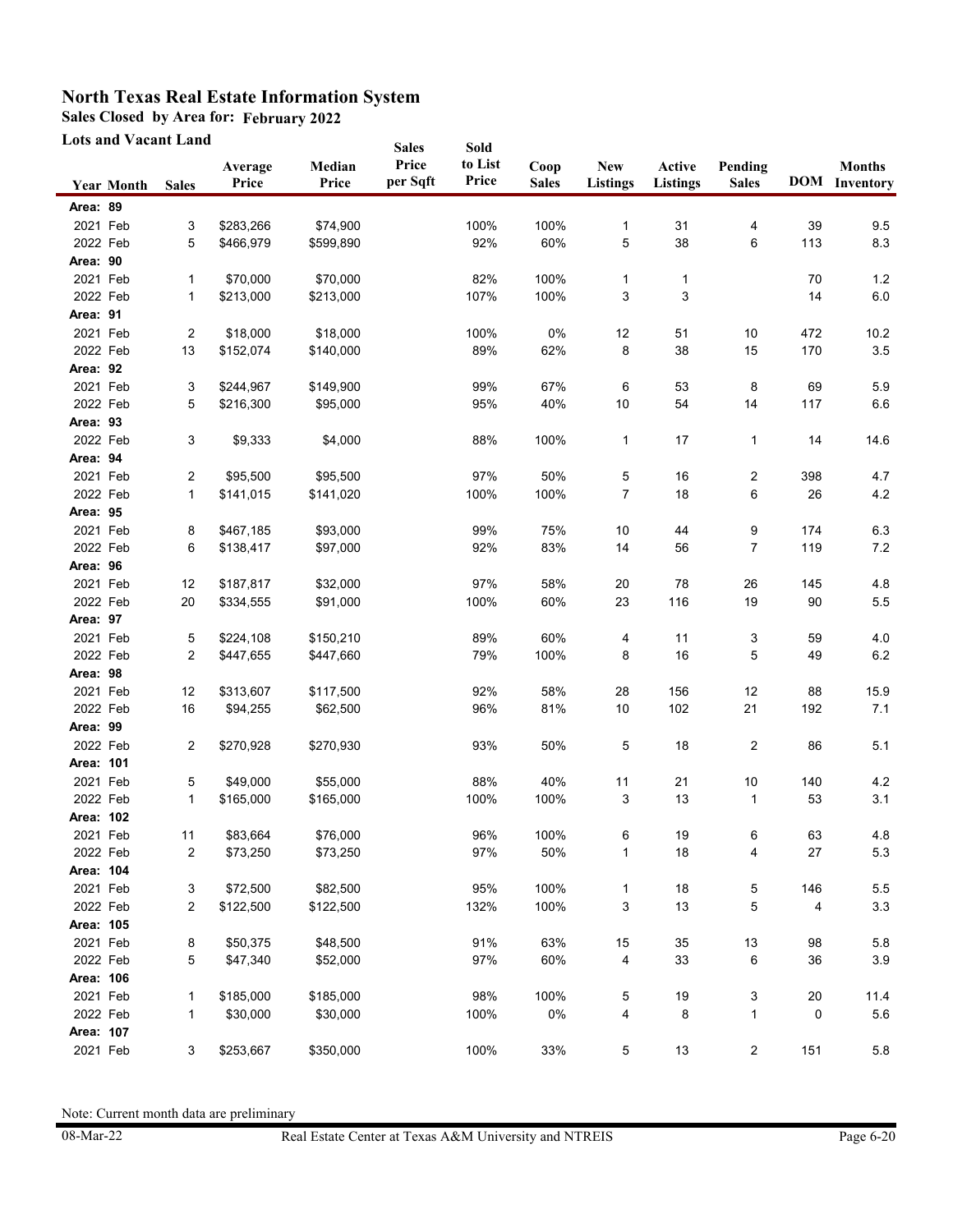**Sales Closed by Area for: February 2022**

**Lots and Vacant Land**

| <b>Lots and Vacant Land</b> |                   |                |                        |                        | <b>Sales</b>      | Sold             |                      |                        |                    |                         |          |                                       |
|-----------------------------|-------------------|----------------|------------------------|------------------------|-------------------|------------------|----------------------|------------------------|--------------------|-------------------------|----------|---------------------------------------|
|                             | <b>Year Month</b> | <b>Sales</b>   | Average<br>Price       | Median<br>Price        | Price<br>per Sqft | to List<br>Price | Coop<br><b>Sales</b> | <b>New</b><br>Listings | Active<br>Listings | Pending<br><b>Sales</b> |          | <b>Months</b><br><b>DOM</b> Inventory |
| Area: 108                   |                   |                |                        |                        |                   |                  |                      |                        |                    |                         |          |                                       |
| 2021 Feb                    |                   | 9              | \$280,472              | \$315,250              |                   | 100%             | 67%                  | 3                      | 50                 | 5                       | 87       | 13.6                                  |
| 2022 Feb                    |                   | 7              | \$293,143              | \$156,000              |                   | 95%              | 86%                  | 4                      | 16                 | 4                       | 112      | $4.2\,$                               |
| Area: 109                   |                   |                |                        |                        |                   |                  |                      |                        |                    |                         |          |                                       |
| 2021 Feb                    |                   | 34             | \$132,926              | \$145,000              |                   | 80%              | 94%                  | 8                      | 53                 | 5                       | 173      | 5.4                                   |
| 2022 Feb                    |                   | 13             | \$116,183              | \$68,000               |                   | 97%              | 85%                  | 11                     | 47                 | 8                       | 23       | $5.2\,$                               |
| Area: 111                   |                   |                |                        |                        |                   |                  |                      |                        |                    |                         |          |                                       |
| 2021 Feb                    |                   | 3              | \$21,333               | \$22,500               |                   | 97%              | 67%                  | 2                      | 18                 | 5                       | 21       | 8.0                                   |
| 2022 Feb                    |                   | 3              | \$72,667               | \$35,000               |                   | 96%              | 100%                 | $\mathbf{1}$           | 18                 | 3                       | 109      | 4.3                                   |
| Area: 112                   |                   |                |                        |                        |                   |                  |                      |                        |                    |                         |          |                                       |
| 2021 Feb                    |                   | 11             | \$62,855               | \$63,000               |                   | 101%             | 55%                  | 14                     | 34                 | $\overline{7}$          | 531      | 5.2                                   |
| 2022 Feb                    |                   | 6              | \$89,233               | \$80,000               |                   | 100%             | 100%                 | 11                     | 32                 | 13                      | 16       | 6.1                                   |
| Area: 122                   |                   |                |                        |                        |                   |                  |                      |                        |                    |                         |          |                                       |
| 2021 Feb                    |                   | $\overline{2}$ | \$170,005              | \$170,000              |                   | 78%              | 100%                 |                        | 4                  | 1                       | 246      | 4.0                                   |
| Area: 123                   |                   |                |                        |                        |                   |                  |                      |                        |                    |                         |          |                                       |
| 2021 Feb                    |                   | 1              | \$215,000              | \$215,000              |                   | 93%              | 100%                 | 3                      | 6                  | 1                       | 86       | 4.5                                   |
| 2022 Feb                    |                   | 1              | \$1,050,000            | \$1,050,000            |                   | 100%             | 0%                   | 2                      | 9                  | 4                       | 0        | 3.4                                   |
| Area: 125                   |                   |                |                        |                        |                   |                  |                      |                        |                    |                         |          |                                       |
| 2021 Feb                    |                   | 3              | \$475,090              | \$572,450              |                   | 94%              | 0%                   | 1                      | 23                 | 4                       | 180      | 7.5                                   |
| 2022 Feb                    |                   | 2              | \$403,180              | \$403,180              |                   | 97%              | 100%                 | 3                      | 16                 | 1                       | 15       | 4.1                                   |
| Area: 126                   |                   |                |                        |                        |                   |                  |                      |                        |                    |                         |          |                                       |
| 2021 Feb                    |                   | 3              | \$236,667              | \$210,000              |                   | 95%              | 100%                 | 14                     | 43                 | 4                       | 103      | 9.9                                   |
| Area: 127                   |                   |                |                        |                        |                   |                  |                      |                        |                    |                         |          |                                       |
| 2021 Feb                    |                   | 3              | \$122,867              | \$87,500               |                   | 89%              | 67%                  | 3                      | 17                 | 1                       | 483      | 12.8                                  |
| 2022 Feb                    |                   | 1              | \$390,000              | \$390,000              |                   | 92%              | 100%                 | $\mathbf{1}$           | 14                 | 1                       | 110      | 7.0                                   |
| Area: 129                   |                   |                |                        |                        |                   |                  |                      |                        |                    |                         |          |                                       |
| 2021 Feb                    |                   | 3              | \$65,000               | \$65,000               |                   | 113%             | 100%                 | 5                      | 19                 | 4                       | 8        | 17.5                                  |
| 2022 Feb                    |                   | $\mathbf{1}$   | \$92,000               | \$92,000               |                   | 99%              | 100%                 |                        | 13                 | 1                       | 15       | 5.8                                   |
| Area: 130                   |                   |                |                        |                        |                   |                  |                      |                        |                    |                         |          |                                       |
| 2021 Feb                    |                   | 2              | \$168,750              | \$168,750              |                   | 99%              | 100%                 |                        | 6                  | 2                       | 154      | 24.0                                  |
| 2022 Feb<br>Area: 131       |                   | $\mathbf{1}$   | \$65,000               | \$65,000               |                   | 100%             | 0%                   | 3                      | 7                  | 4                       | 25       | 9.3                                   |
| 2021 Feb                    |                   |                |                        |                        |                   |                  |                      |                        |                    |                         |          |                                       |
|                             |                   | 1              | \$1,550,000            | \$1,550,000            |                   | 93%              | 0%                   |                        | 6                  |                         | 43       | 18.0                                  |
| Area: 132                   |                   |                |                        |                        |                   |                  |                      |                        |                    |                         |          |                                       |
| 2021 Feb<br>2022 Feb        |                   | 2              | \$477,100<br>\$575,000 | \$477,100<br>\$575,000 |                   | 98%<br>87%       | 100%<br>100%         | 3                      | 30<br>$10$         |                         | 46<br>16 | 11.6<br>3.4                           |
| Area: 140                   |                   | 2              |                        |                        |                   |                  |                      | 1                      |                    | 3                       |          |                                       |
| 2021 Feb                    |                   | 14             | \$114,357              | \$125,000              |                   | 99%              | 64%                  | 12                     | 24                 | $18$                    | 83       | $5.5\,$                               |
| 2022 Feb                    |                   | 5              | \$117,720              | \$79,900               |                   | 98%              | 100%                 | 12                     | 39                 | 13                      | 37       | 3.2                                   |
| Area: 141                   |                   |                |                        |                        |                   |                  |                      |                        |                    |                         |          |                                       |
| 2021 Feb                    |                   | 1              | \$162,500              | \$162,500              |                   | 102%             | 100%                 | 2                      | 22                 | $\overline{\mathbf{c}}$ | 29       | 22.0                                  |
| 2022 Feb                    |                   | $\overline{c}$ | \$83,700               | \$83,700               |                   | 96%              | $0\%$                | 6                      | 25                 | 3                       | 14       | 12.0                                  |
| Area: 142                   |                   |                |                        |                        |                   |                  |                      |                        |                    |                         |          |                                       |
| 2022 Feb                    |                   | 1              | \$47,500               | \$47,500               |                   | 86%              | 0%                   | $\mathbf{1}$           | 9                  | $\mathbf{1}$            | 8        | 13.5                                  |
| Area: 143                   |                   |                |                        |                        |                   |                  |                      |                        |                    |                         |          |                                       |
| 2022 Feb                    |                   | 1              | \$90,000               | \$90,000               |                   | 90%              | 100%                 | $\mathbf{1}$           | 4                  | 1                       | 50       | 3.7                                   |
| Area: 144                   |                   |                |                        |                        |                   |                  |                      |                        |                    |                         |          |                                       |
| 2021 Feb                    |                   | $\mathbf{1}$   | \$385,000              | \$385,000              |                   | 96%              | 100%                 | $\overline{c}$         | 6                  |                         | 32       | $8.0\,$                               |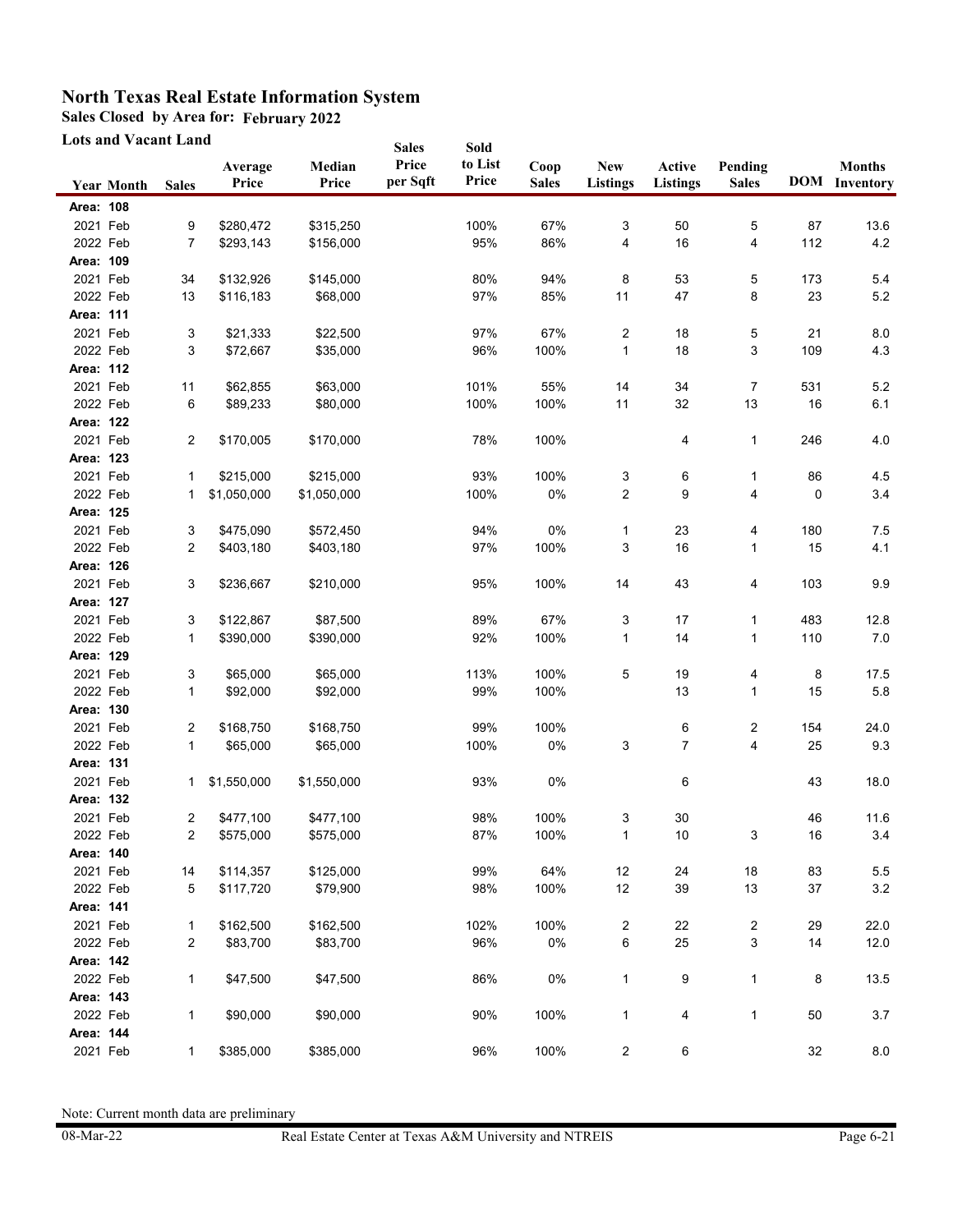**Sales Closed by Area for: February 2022**

**Lots and Vacant Land**

|                       | Lots and Vacant Land |                |                        |                        | <b>Sales</b>      | Sold             |                      |                        |                           |                         |                |                                       |
|-----------------------|----------------------|----------------|------------------------|------------------------|-------------------|------------------|----------------------|------------------------|---------------------------|-------------------------|----------------|---------------------------------------|
|                       | <b>Year Month</b>    | <b>Sales</b>   | Average<br>Price       | Median<br>Price        | Price<br>per Sqft | to List<br>Price | Coop<br><b>Sales</b> | <b>New</b><br>Listings | Active<br><b>Listings</b> | Pending<br><b>Sales</b> |                | <b>Months</b><br><b>DOM</b> Inventory |
| Area: 145             |                      |                |                        |                        |                   |                  |                      |                        |                           |                         |                |                                       |
| 2021 Feb              |                      | $\mathbf{1}$   | \$160,000              | \$160,000              |                   | 89%              | 100%                 |                        | 18                        | 3                       | 359            | 5.8                                   |
| 2022 Feb              |                      | 2              | \$282,500              | \$282,500              |                   | 87%              | 50%                  | $\mathbf{1}$           | 14                        | 2                       | 176            | 4.0                                   |
| Area: 146             |                      |                |                        |                        |                   |                  |                      |                        |                           |                         |                |                                       |
| 2022 Feb              |                      | $\overline{c}$ | \$443,750              | \$443,750              |                   | 89%              | 100%                 |                        | 9                         | 4                       | 238            | 3.9                                   |
| Area: 147             |                      |                |                        |                        |                   |                  |                      |                        |                           |                         |                |                                       |
| 2021 Feb              |                      | 1              | \$225,000              | \$225,000              |                   | 100%             | 100%                 | 1                      | 51                        | 3                       | 160            | 24.5                                  |
| 2022 Feb              |                      | 2              | \$178,750              | \$178,750              |                   | 92%              | 0%                   |                        | 6                         | 2                       | 558            | 2.0                                   |
| Area: 148             |                      |                |                        |                        |                   |                  |                      |                        |                           |                         |                |                                       |
| 2021 Feb              |                      | $\overline{c}$ | \$153,900              | \$153,900              |                   | 95%              | 100%                 | 19                     | 53                        | $\overline{7}$          | 290            | 10.1                                  |
| 2022 Feb              |                      | 11             | \$118,990              | \$117,500              |                   | 97%              | 55%                  | 10                     | 80                        | 8                       | 84             | 11.2                                  |
| Area: 149             |                      |                |                        |                        |                   |                  |                      |                        |                           |                         |                |                                       |
| 2021 Feb              |                      | 5              | \$113,780              | \$135,000              |                   | 96%              | 60%                  | 6                      | 45                        | 14                      | 111            | 7.9                                   |
| 2022 Feb              |                      | 14             | \$85,615               | \$89,000               |                   | 95%              | 86%                  | 18                     | 48                        | 31                      | 146            | $3.5\,$                               |
| Area: 150             |                      |                |                        |                        |                   |                  |                      |                        |                           |                         |                |                                       |
| 2021 Feb              |                      | 1              | \$70,000               | \$70,000               |                   | 96%              | $0\%$                | 2                      | 70                        | 2                       | 48             | 27.1                                  |
| 2022 Feb              |                      | 1              | \$69,000               | \$69,000               |                   | 96%              | 100%                 | 7                      | 23                        | 9                       | 442            | 5.2                                   |
| Area: 151             |                      |                |                        |                        |                   |                  |                      |                        |                           |                         |                |                                       |
| 2021 Feb              |                      | $\overline{c}$ | \$768,581              | \$768,580              |                   | 105%             | 100%                 | 3                      | 20                        | 3                       | 108            | 7.1                                   |
| 2022 Feb              |                      | 7              | \$170,929              | \$147,110              |                   | 90%              | 71%                  | 6                      | 23                        | 4                       | 143            | 6.1                                   |
| Area: 152             |                      |                |                        |                        |                   |                  |                      |                        |                           |                         |                |                                       |
| 2021 Feb              |                      | 10             | \$93,525               | \$89,500               |                   | 95%              | 40%                  | 2                      | 30                        | 13                      | 263            | 7.2                                   |
| 2022 Feb              |                      | 5              | \$117,800              | \$125,000              |                   | 100%             | 40%                  | 6                      | 17                        | 6                       | 13             | $3.0\,$                               |
| Area: 153             |                      |                |                        |                        |                   |                  |                      |                        |                           |                         |                |                                       |
| 2021 Feb              |                      | 7              | \$500,568              | \$170,820              |                   | 91%              | 71%                  | 17                     | 17                        | 8                       | 171            | 2.4                                   |
| 2022 Feb              |                      | 6              | \$104,183              | \$92,700               |                   | 102%             | 67%                  | 15                     | 27                        | 11                      | 29             | $5.0\,$                               |
| Area: 154             |                      |                |                        |                        |                   |                  |                      |                        |                           |                         |                |                                       |
| 2021 Feb              |                      | 7              | \$94,143               | \$65,000               |                   | 92%              | 14%                  | 4                      | 22                        | 3                       | 273            | 4.5                                   |
| Area: 155             |                      |                |                        |                        |                   |                  |                      |                        |                           |                         |                |                                       |
| 2021 Feb              |                      | 4              | \$73,750               | \$75,000               |                   | 91%              | 25%                  | 12                     | 20                        | $13$                    | 82             | 3.9                                   |
| 2022 Feb              |                      | 1              | \$375,000              | \$375,000              |                   | 95%              | 100%                 | 11                     | 16                        | 8                       | 44             | 2.8                                   |
| Area: 156             |                      |                |                        |                        |                   |                  |                      |                        |                           |                         |                |                                       |
| 2021 Feb              |                      | 1              | \$450,000              | \$450,000              |                   | 76%              | 0%                   | 5                      | 18                        | 1                       | 35             | 15.4                                  |
| Area: 157<br>2021 Feb |                      |                |                        |                        |                   |                  |                      |                        |                           |                         |                |                                       |
| 2022 Feb              |                      | 2<br>2         | \$225,510<br>\$694,128 | \$225,510<br>\$694,130 |                   | 97%<br>98%       | 50%<br>50%           | 1<br>5                 | 22<br>35                  | 3<br>1                  | 288<br>213     | 7.8<br>$9.5\,$                        |
| Area: 158             |                      |                |                        |                        |                   |                  |                      |                        |                           |                         |                |                                       |
| 2021 Feb              |                      | 8              | \$73,062               | \$25,000               |                   | 92%              | 100%                 | 18                     | 46                        | 8                       | 229            | 4.8                                   |
| 2022 Feb              |                      | 5              | \$153,200              | \$115,000              |                   | 95%              | 100%                 | 9                      | 28                        | 4                       | 129            | 2.7                                   |
| Area: 271             |                      |                |                        |                        |                   |                  |                      |                        |                           |                         |                |                                       |
| 2022 Feb              |                      | $\overline{2}$ | \$57,500               | \$57,500               |                   | 92%              | 0%                   | 2                      | 8                         |                         | 49             | 12.0                                  |
| Area: 273             |                      |                |                        |                        |                   |                  |                      |                        |                           |                         |                |                                       |
| 2022 Feb              |                      | $\overline{2}$ | \$87,000               | \$87,000               |                   | 97%              | 100%                 | 2                      | 6                         | $\overline{2}$          | 12             | $6.0\,$                               |
| Area: 274             |                      |                |                        |                        |                   |                  |                      |                        |                           |                         |                |                                       |
| 2021 Feb              |                      | 1              | \$105,500              | \$105,500              |                   | 152%             | 0%                   | $\mathbf{1}$           | 2                         | $\mathbf{1}$            | 1              | 12.0                                  |
| Area: 302             |                      |                |                        |                        |                   |                  |                      |                        |                           |                         |                |                                       |
| 2021 Feb              |                      | 1              | \$6,800                | \$6,800                |                   | 100%             | 100%                 |                        | 39                        |                         | $\overline{2}$ | 46.8                                  |
| Area: 303             |                      |                |                        |                        |                   |                  |                      |                        |                           |                         |                |                                       |
| 2021 Feb              |                      | 4              | \$25,875               | \$29,500               |                   | 95%              | 75%                  | 7                      | 65                        | 5                       | 79             | 22.9                                  |
| 2022 Feb              |                      | 2              | \$27,000               | \$27,000               |                   | 97%              | 100%                 | $\mathbf{1}$           | 48                        | 3                       | 513            | 11.3                                  |
|                       |                      |                |                        |                        |                   |                  |                      |                        |                           |                         |                |                                       |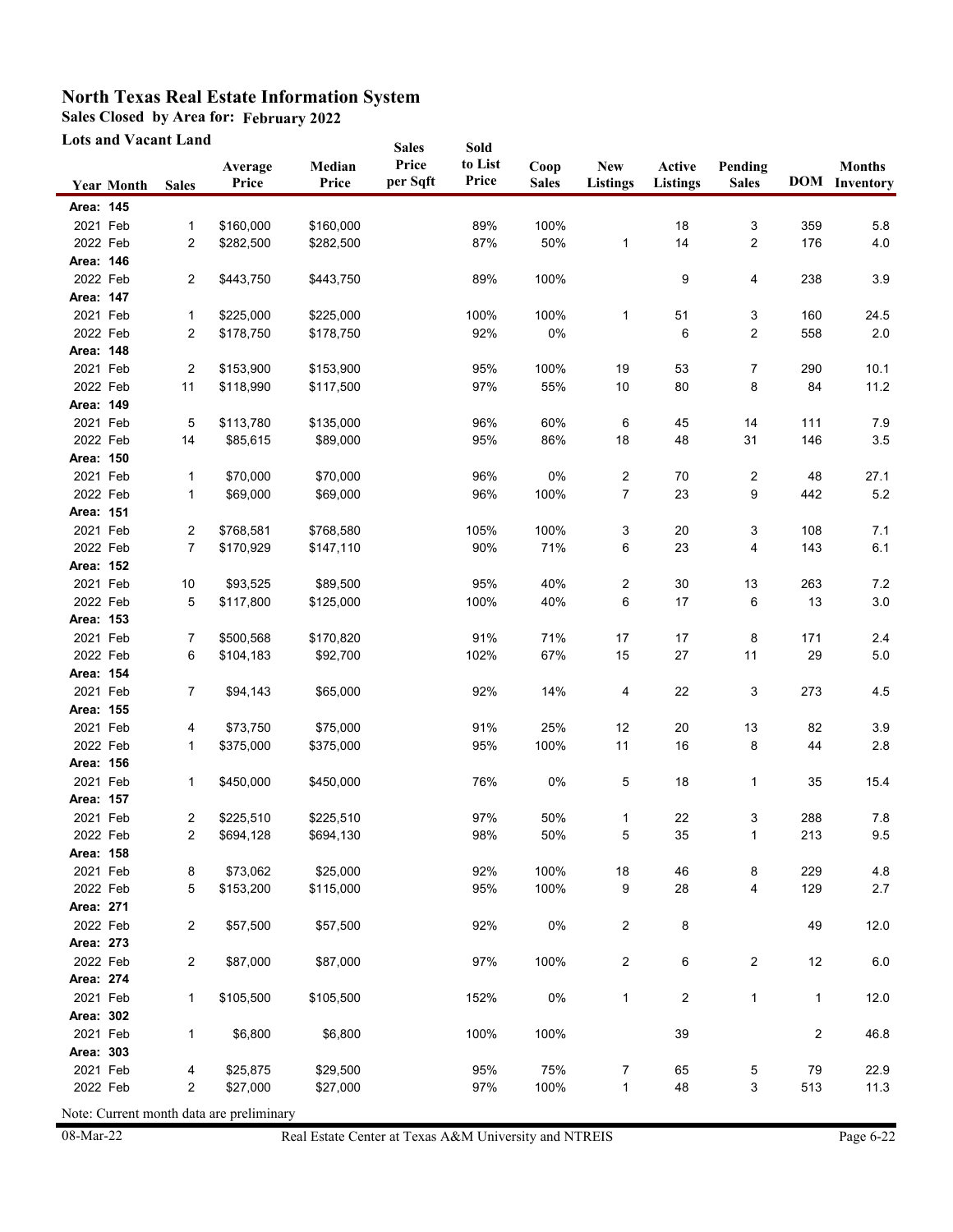**Sales Closed by Area for: February 2022**

**Lots and Vacant Land**

|           | <b>Lots and Vacant Land</b> |                |               |             | <b>Sales</b> | Sold    |              |                |                |              |      |                      |
|-----------|-----------------------------|----------------|---------------|-------------|--------------|---------|--------------|----------------|----------------|--------------|------|----------------------|
|           |                             |                | Average       | Median      | Price        | to List | Coop         | <b>New</b>     | Active         | Pending      |      | <b>Months</b>        |
|           | <b>Year Month</b>           | <b>Sales</b>   | Price         | Price       | per Sqft     | Price   | <b>Sales</b> | Listings       | Listings       | <b>Sales</b> |      | <b>DOM</b> Inventory |
| Area: 304 |                             |                |               |             |              |         |              |                |                |              |      |                      |
| 2021 Feb  |                             | 2              | \$10,750      | \$10,750    |              | 100%    | 100%         | 1              | 39             | 1            | 76   | 36.0                 |
| 2022 Feb  |                             | $\overline{7}$ | \$27,571      | \$35,000    |              | 84%     | 57%          | 2              | 44             | 2            | 135  | 20.3                 |
| Area: 305 |                             |                |               |             |              |         |              |                |                |              |      |                      |
| 2021 Feb  |                             | 4              | \$85,270      | \$72,710    |              | 78%     | 100%         | 1              | 8              | 3            | 70   | 4.6                  |
| 2022 Feb  |                             | 1              | \$90,000      | \$90,000    |              | 100%    | 100%         |                | 5              | 1            | 9    | 2.3                  |
| Area: 307 |                             |                |               |             |              |         |              |                |                |              |      |                      |
| 2021 Feb  |                             | 10             | \$339,626     | \$63,750    |              | 88%     | 50%          | 9              | $72\,$         | 9            | 118  | 9.3                  |
| 2022 Feb  |                             | 4              | \$310,625     | \$137,500   |              | 94%     | 25%          | 13             | 62             | 10           | 135  | 8.6                  |
| Area: 309 |                             |                |               |             |              |         |              |                |                |              |      |                      |
| 2021 Feb  |                             | 3              | \$46,333      | \$35,000    |              | 100%    | 33%          | 5              | 37             | 6            | 96   | 12.7                 |
| 2022 Feb  |                             | 2              | \$133,750     | \$133,750   |              | 97%     | 100%         | 2              | 12             | 3            | 12   | 3.0                  |
| Area: 320 |                             |                |               |             |              |         |              |                |                |              |      |                      |
| 2022 Feb  |                             | 3              | \$138,667     | \$140,000   |              | 92%     | 0%           | 1              |                | $\mathbf{1}$ | 14   |                      |
| Area: 321 |                             |                |               |             |              |         |              |                |                |              |      |                      |
| 2021 Feb  |                             | 2              | \$17,500      | \$17,500    |              | 88%     | 0%           | 3              | 12             | $\mathbf{1}$ | 1584 | 5.1                  |
| 2022 Feb  |                             | 1              | \$19,500      | \$19,500    |              | 100%    | 0%           | 1              | 13             | 3            | 20   | 4.7                  |
| Area: 323 |                             |                |               |             |              |         |              |                |                |              |      |                      |
| 2021 Feb  |                             | 1              | \$375,000     | \$375,000   |              | 78%     | 0%           |                | 3              | 1            | 217  | 18.0                 |
| Area: 324 |                             |                |               |             |              |         |              |                |                |              |      |                      |
| 2021 Feb  |                             | 2              | \$156,000     | \$156,000   |              | 99%     | 50%          | $\mathbf{1}$   | 11             |              | 218  | 9.4                  |
| 2022 Feb  |                             | 2              | \$185,910     | \$185,910   |              | 92%     | 50%          |                | 4              |              | 112  | 3.2                  |
| Area: 325 |                             |                |               |             |              |         |              |                |                |              |      |                      |
| 2021 Feb  |                             | 4              | \$105,678     | \$111,360   |              | 94%     | 50%          | 12             | 44             | 9            | 211  | 13.2                 |
| 2022 Feb  |                             | 12             | \$107,364     | \$90,000    |              | 95%     | 33%          | 22             | 55             | 12           | 105  | 7.7                  |
| Area: 326 |                             |                |               |             |              |         |              |                |                |              |      |                      |
| 2021 Feb  |                             | 1              | \$288,000     | \$288,000   |              | 96%     | 100%         |                |                | 1            | 360  |                      |
| 2022 Feb  |                             | 1              | \$414,000     | \$414,000   |              | 100%    | 100%         | 1              | 7              | 3            | 8    | 28.0                 |
| Area: 327 |                             |                |               |             |              |         |              |                |                |              |      |                      |
| 2021 Feb  |                             | $\overline{c}$ | \$678,038     | \$678,040   |              | 87%     | 0%           | 1              | 7              |              | 172  | 28.0                 |
| Area: 329 |                             |                |               |             |              |         |              |                |                |              |      |                      |
| 2021 Feb  |                             | 1              | \$110,000     | \$110,000   |              | 100%    | 100%         | 4              | 42             | 3            | 33   | 16.8                 |
| 2022 Feb  |                             | 4              | \$178,891     | \$57,000    |              | 99%     | 25%          | 6              | 29             | 5            | 511  | 4.0                  |
| Area: 331 |                             |                |               |             |              |         |              |                |                |              |      |                      |
| 2021 Feb  |                             | 3              | \$525,773     | \$230,000   |              | 84%     | 33%          | 6              | 34             | 4            | 277  | 9.5                  |
| 2022 Feb  |                             |                | 2 \$6,184,026 | \$6,184,030 |              | 96%     | 100%         | 7              | 30             | 7            | 122  | 6.1                  |
| Area: 332 |                             |                |               |             |              |         |              |                |                |              |      |                      |
| 2021 Feb  |                             | 11             | \$188,623     | \$157,440   |              | 92%     | 36%          | 12             | 146            | 12           | 121  | 9.2                  |
| 2022 Feb  |                             | 16             | \$235,971     | \$51,000    |              | 82%     | 56%          | 12             | 186            | 14           | 109  | 9.9                  |
| Area: 333 |                             |                |               |             |              |         |              |                |                |              |      |                      |
| 2021 Feb  |                             | 3              | \$226,196     | \$195,310   |              | 96%     | 33%          |                | 2              | 4            | 81   | $1.0\,$              |
| 2022 Feb  |                             | $\overline{c}$ | \$802,500     | \$802,500   |              | 94%     | 100%         | $\mathbf{1}$   | 5              | 2            | 114  | $1.5$                |
| Area: 335 |                             |                |               |             |              |         |              |                |                |              |      |                      |
| 2022 Feb  |                             | $\overline{2}$ | \$252,126     | \$252,130   |              | 89%     | 0%           | 3              | 13             | 3            | 42   | 8.7                  |
| Area: 336 |                             |                |               |             |              |         |              |                |                |              |      |                      |
| 2021 Feb  |                             | 1              | \$550,000     | \$550,000   |              | 96%     | 100%         | $\overline{c}$ | 7              | 1            | 12   | 7.6                  |
| 2022 Feb  |                             | 1              | \$159,151     | \$159,150   |              | 98%     | $0\%$        |                | $\overline{7}$ | $\mathbf{1}$ | 99   | 5.6                  |
| Area: 337 |                             |                |               |             |              |         |              |                |                |              |      |                      |
| 2022 Feb  |                             | 3              | \$475,000     | \$155,000   |              | 93%     | 33%          | 3              | $15\,$         |              | 110  | $10.6\,$             |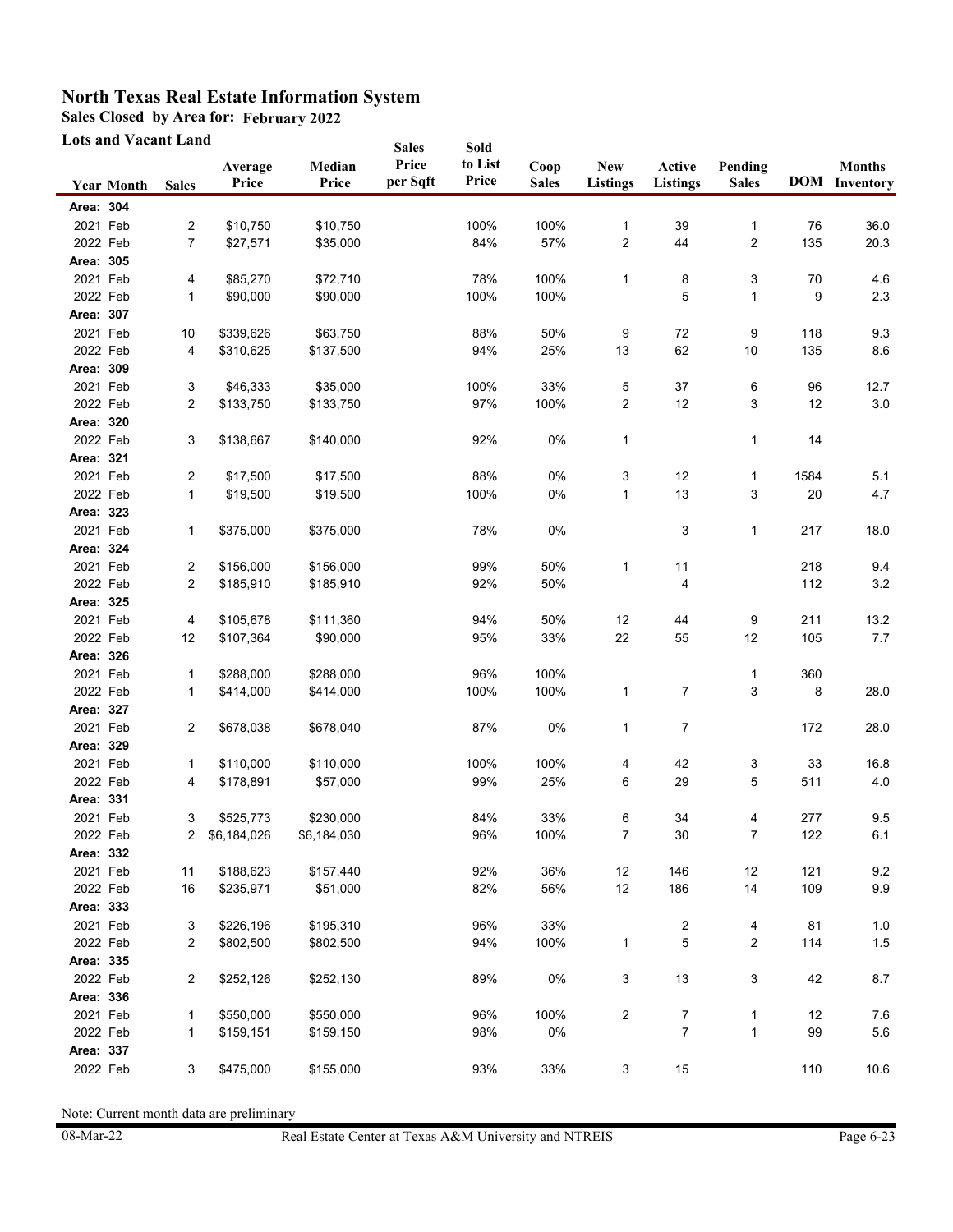**Sales Closed by Area for: February 2022**

#### **Lots and Vacant Land**

| Lots and y acant Land |                   |              |                  |                 | <b>Sales</b>      | <b>Sold</b>      |                      |                               |                           |                         |            |                            |  |
|-----------------------|-------------------|--------------|------------------|-----------------|-------------------|------------------|----------------------|-------------------------------|---------------------------|-------------------------|------------|----------------------------|--|
|                       | <b>Year Month</b> | <b>Sales</b> | Average<br>Price | Median<br>Price | Price<br>per Sqft | to List<br>Price | Coop<br><b>Sales</b> | <b>New</b><br><b>Listings</b> | Active<br><b>Listings</b> | Pending<br><b>Sales</b> | <b>DOM</b> | <b>Months</b><br>Inventory |  |
| Area: 338             |                   |              |                  |                 |                   |                  |                      |                               |                           |                         |            |                            |  |
| 2022 Feb              |                   | 2            | \$154,950        | \$154,950       |                   | 98%              | 50%                  | 2                             | 12                        | $\mathbf{1}$            | 152        | 4.8                        |  |
| Area: 355             |                   |              |                  |                 |                   |                  |                      |                               |                           |                         |            |                            |  |
| 2022 Feb              |                   | 1            | \$115,000        | \$115,000       |                   | 88%              | 0%                   | 1                             | 7                         | $\overline{2}$          | 404        | 21.0                       |  |
| Area: 600             |                   |              |                  |                 |                   |                  |                      |                               |                           |                         |            |                            |  |
| 2021 Feb              |                   | 4            | \$173,550        | \$172,100       |                   | 95%              | 75%                  | 6                             | 39                        | 6                       | 68         | 11.7                       |  |
| Area: 700             |                   |              |                  |                 |                   |                  |                      |                               |                           |                         |            |                            |  |
| 2021 Feb              |                   | 10           | \$91,680         | \$34,400        |                   | 94%              | 80%                  | 14                            | 145                       | 22                      | 83         | 13.8                       |  |
| 2022 Feb              |                   | 12           | \$210,204        | \$140,420       |                   | 92%              | 67%                  | 12                            | 90                        | 12                      | 121        | 7.7                        |  |
| Area: 800             |                   |              |                  |                 |                   |                  |                      |                               |                           |                         |            |                            |  |
| 2021 Feb              |                   | 15           | \$197,967        | \$146,720       |                   | 90%              | 53%                  | 25                            | 159                       | 18                      | 152        | 10.3                       |  |
| 2022 Feb              |                   | 18           | \$341,801        | \$60,000        |                   | 96%              | 83%                  | 36                            | 189                       | 26                      | 79         | 11.5                       |  |
| Area: 999             |                   |              |                  |                 |                   |                  |                      |                               |                           |                         |            |                            |  |
| 2021 Feb              |                   | 3            | \$612,667        | \$235,000       |                   | 84%              | 33%                  | 8                             | 55                        | 4                       | 51         | 12.9                       |  |
|                       |                   |              |                  |                 |                   |                  |                      |                               |                           |                         |            |                            |  |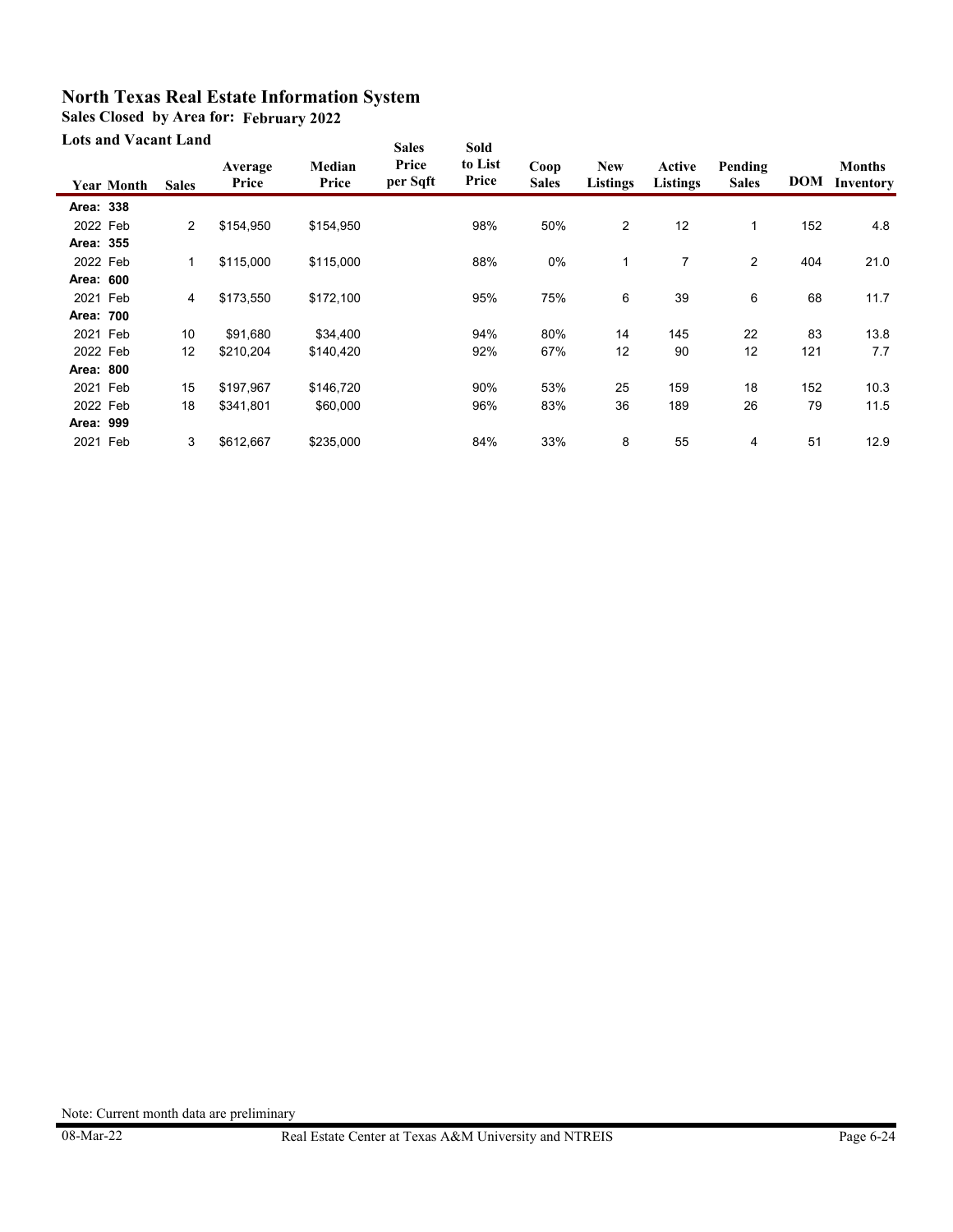**Sales Closed by Area for: February 2022**

**Rentals**

|                      | <b>Year Month Leases</b> |           | Average<br>Rent    | Median<br>Rent     | Rent<br>per<br>100 Sqft | Sold<br>to List<br>Price | Coop<br>Leases | <b>New</b><br><b>Listings</b> | Active<br><b>Listings</b> | Pending<br>Leases |          | <b>Months</b><br><b>DOM</b> Inventory |
|----------------------|--------------------------|-----------|--------------------|--------------------|-------------------------|--------------------------|----------------|-------------------------------|---------------------------|-------------------|----------|---------------------------------------|
| Area: 1              |                          |           |                    |                    |                         |                          |                |                               |                           |                   |          |                                       |
| 2021 Feb             |                          | 19        | \$1,697            | \$1,600            | \$95                    | 100%                     | 53%            | 15                            | 2                         | 12                | 31       | 0.1                                   |
| 2022 Feb             |                          | 12        | \$2,084            | \$1,990            | \$118                   | 100%                     | 33%            | 17                            | 10                        | 15                | 26       | 0.8                                   |
| Area: 2              |                          |           |                    |                    |                         |                          |                |                               |                           |                   |          |                                       |
| 2021 Feb             |                          | 17        | \$1,643            | \$1,650            | \$101                   | 100%                     | 47%            | 16                            | 11                        | 11                | 24       | 0.6                                   |
| 2022 Feb             |                          | 20        | \$1,973            | \$2,000            | \$104                   | 101%                     | 40%            | 12                            | 4                         | 6                 | 43       | 0.3                                   |
| Area: 3              |                          |           |                    |                    |                         |                          |                |                               |                           |                   |          |                                       |
| 2021 Feb             |                          | 9         | \$1,723            | \$1,800            | \$103                   | 100%                     | 33%            | 9                             | 5                         | 8                 | 27       | 0.3                                   |
| 2022 Feb             |                          | 9         | \$1,808            | \$1,780            | \$99                    | 102%                     | 56%            | 12                            | 6                         | $\overline{7}$    | 22       | 0.6                                   |
| Area: 4              |                          |           |                    |                    |                         |                          |                |                               |                           |                   |          |                                       |
| 2022 Feb             |                          | 1         | \$2,050            | \$2,050            | \$100                   | 100%                     | 100%           | 5                             | 4                         |                   | 64       | 6.0                                   |
| Area: 5              |                          |           |                    |                    |                         |                          |                |                               |                           |                   |          |                                       |
| 2021 Feb             |                          | 29        | \$1,619            | \$1,650            | \$104                   | 100%                     | 59%            | 33                            | 32                        | 27                | 31       | 0.7                                   |
| 2022 Feb             |                          | 38        | \$1,873            | \$1,800            | \$116                   | 99%                      | 47%            | 45                            | 28                        | 25                | 26       | 0.8                                   |
| Area: 6              |                          |           |                    |                    |                         |                          |                |                               |                           |                   |          |                                       |
| 2021 Feb             |                          | 35        | \$1,802            | \$1,700            | \$97                    | 100%                     | 43%            | 25                            | 33                        | 18                | 32       | 0.7                                   |
| 2022 Feb             |                          | 70        | \$1,996            | \$1,950            | \$102                   | 101%                     | 34%            | 57                            | 48                        | 36                | 36       | 1.1                                   |
| Area: 8              |                          |           |                    |                    |                         |                          |                |                               |                           |                   |          |                                       |
| 2021 Feb             |                          | 32        | \$1,797            | \$1,720            | \$103                   | 100%                     | 72%            | 20                            | 15                        | 22                | 100      | $0.6\,$                               |
| 2022 Feb             |                          | 17        | \$2,008            | \$1,800            | \$121                   | 95%                      | 41%            | 27                            | 25                        | 9                 | 39       | $1.2$                                 |
| Area: 9              |                          |           |                    |                    |                         |                          |                |                               |                           |                   |          |                                       |
| 2021 Feb             |                          | 29        | \$1,999            | \$1,900            | \$98                    | 100%                     | 55%            | 22                            | 12                        | 22                | 24       | 0.4                                   |
| 2022 Feb             |                          | 19        | \$2,265            | \$2,120            | \$123                   | 99%                      | 47%            | 23                            | 12                        | 13                | 25       | 0.5                                   |
| Area: 10             |                          |           |                    |                    |                         |                          |                |                               |                           |                   |          |                                       |
| 2021 Feb             |                          | 52        | \$2,351            | \$2,120            | \$130                   | 102%                     | 81%            | 43                            | 58                        | 33                | 46       | $1.2$                                 |
| 2022 Feb             |                          | 34        | \$2,476            | \$2,050            | \$145                   | 100%                     | 79%            | 34                            | 32                        | 21                | 33       | 0.7                                   |
| Area: 11             |                          |           |                    |                    |                         |                          |                |                               |                           |                   |          |                                       |
| 2021 Feb             |                          | 47        | \$2,842            | \$2,550            | \$147                   | 100%                     | 62%            | 56                            | 98                        | 27                | 56       | 2.4                                   |
| 2022 Feb<br>Area: 12 |                          | 15        | \$3,450            | \$2,400            | \$215                   | 104%                     | 73%            | 54                            | 57                        | 13                | 48       | 1.5                                   |
| 2021 Feb             |                          |           |                    |                    |                         |                          |                |                               |                           |                   |          |                                       |
| 2022 Feb             |                          | 139<br>97 | \$1,927<br>\$2,136 | \$1,650<br>\$1,810 | \$147<br>\$156          | 100%<br>100%             | 41%<br>66%     | 142<br>106                    | 260<br>99                 | 65<br>62          | 52<br>34 | 1.5<br>0.7                            |
| Area: 13             |                          |           |                    |                    |                         |                          |                |                               |                           |                   |          |                                       |
| 2021 Feb             |                          | 19        | \$1,510            | \$1,520            | \$92                    | 100%                     | 37%            | 19                            | 31                        | $10$              | 23       | 1.5                                   |
| 2022 Feb             |                          | 45        | \$1,830            | \$1,900            | \$112                   | 100%                     | 40%            | 42                            | 24                        | 35                | 32       | 0.9                                   |
| Area: 14             |                          |           |                    |                    |                         |                          |                |                               |                           |                   |          |                                       |
| 2021 Feb             |                          | 34        | \$1,595            | \$1,580            | \$121                   | 100%                     | 44%            | 40                            | 93                        | 18                | 40       | $2.0\,$                               |
| 2022 Feb             |                          | 44        | \$1,925            | \$1,770            | \$147                   | 99%                      | 50%            | 48                            | 60                        | 37                | 38       | $1.2$                                 |
| Area: 15             |                          |           |                    |                    |                         |                          |                |                               |                           |                   |          |                                       |
| 2021 Feb             |                          | 5         | \$1,389            | \$1,500            | \$104                   | 100%                     | 40%            | 8                             | 13                        | 5                 | 39       | 0.9                                   |
| 2022 Feb             |                          | 9         | \$1,943            | \$1,850            | \$117                   | 100%                     | 67%            | 11                            | 10                        | $\overline{7}$    | 44       | 0.9                                   |
| <b>Area: 16</b>      |                          |           |                    |                    |                         |                          |                |                               |                           |                   |          |                                       |
| 2021 Feb             |                          | 14        | \$2,678            | \$1,920            | \$139                   | 96%                      | 64%            | 13                            | 28                        | 7                 | 41       | 1.6                                   |
| 2022 Feb             |                          | 11        | \$2,962            | \$2,700            | \$161                   | 98%                      | 73%            | 19                            | 21                        | 5                 | 20       | 1.6                                   |
| Area: 17             |                          |           |                    |                    |                         |                          |                |                               |                           |                   |          |                                       |
| 2021 Feb             |                          | 89        | \$2,412            | \$1,860            | \$175                   | 99%                      | 58%            | 126                           | 334                       | 42                | 76       | 3.1                                   |
| 2022 Feb             |                          | 81        | \$2,585            | \$2,300            | \$202                   | 99%                      | 67%            | 89                            | 113                       | 37                | 47       | $1.1$                                 |
| Area: 18             |                          |           |                    |                    |                         |                          |                |                               |                           |                   |          |                                       |
| 2021 Feb             |                          | 30        | \$1,536            | \$1,350            | \$129                   | 100%                     | 33%            | 34                            | 75                        | 20                | 40       | 2.1                                   |
| 2022 Feb             |                          | 24        | \$1,671            | \$1,500            | \$127                   | 100%                     | 67%            | 27                            | 19                        | 14                | 36       | 0.6                                   |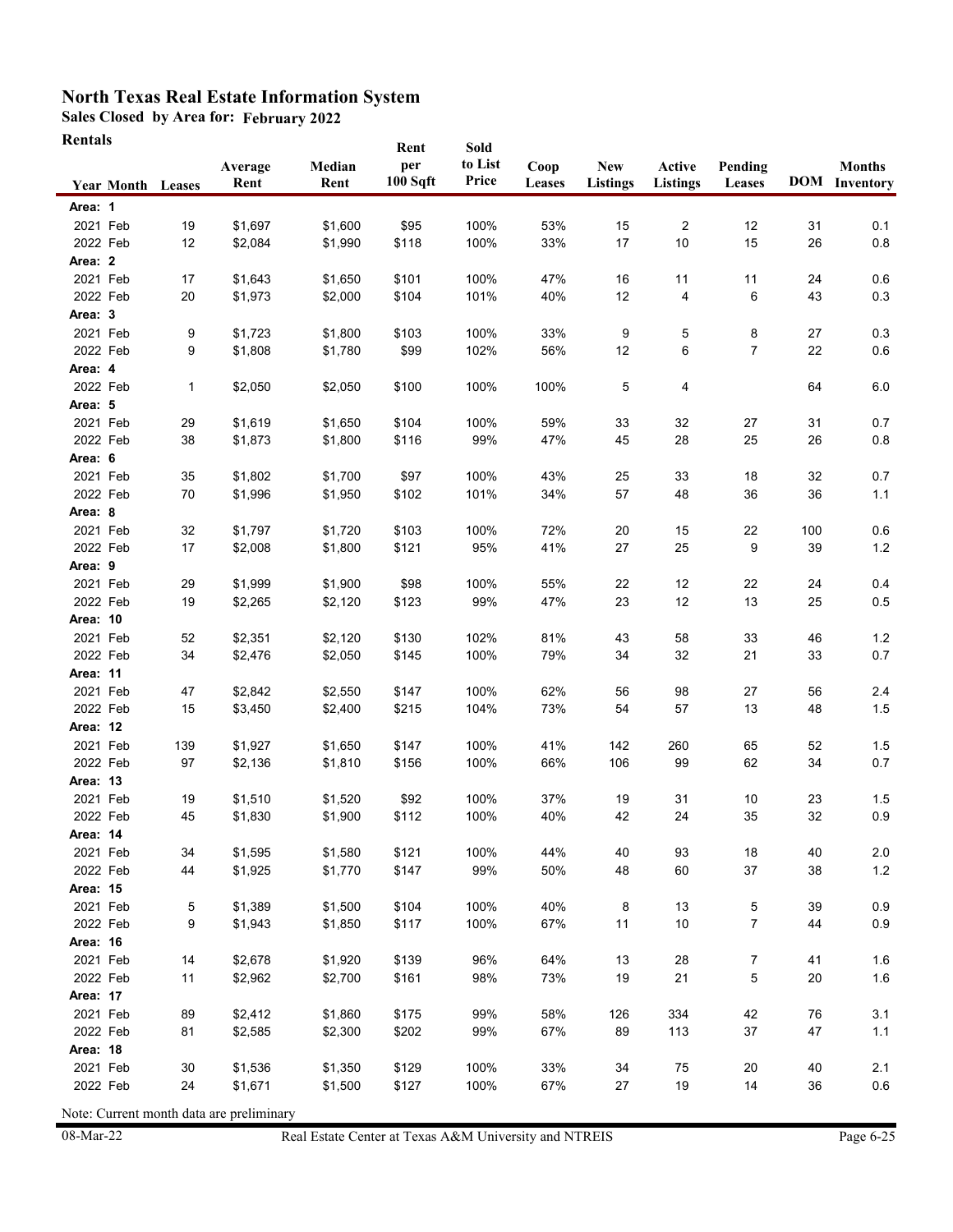**Sales Closed by Area for: February 2022**

| <b>Rentals</b> |
|----------------|
|----------------|

|                             |                          |                   | Average | Median  | Rent<br>per<br>100 Sqft | Sold<br>to List<br>Price | Coop<br>Leases | <b>New</b>                     | Active          | Pending |    | <b>Months</b><br><b>DOM</b> Inventory |
|-----------------------------|--------------------------|-------------------|---------|---------|-------------------------|--------------------------|----------------|--------------------------------|-----------------|---------|----|---------------------------------------|
|                             | <b>Year Month Leases</b> |                   | Rent    | Rent    |                         |                          |                | <b>Listings</b>                | <b>Listings</b> | Leases  |    |                                       |
| <b>Area: 19</b>             |                          |                   |         |         |                         |                          |                |                                |                 |         |    |                                       |
| 2021 Feb                    |                          | $\mathbf{1}$      | \$2,500 | \$2,500 | \$100                   | 100%                     | 100%           |                                |                 |         | 67 |                                       |
| <b>Area: 20</b>             |                          |                   |         |         |                         |                          |                |                                |                 |         |    |                                       |
| 2021 Feb                    |                          | 154               | \$2,522 | \$2,080 | \$120                   | 102%                     | 65%            | 132                            | 81              | 101     | 29 | 0.5                                   |
| 2022 Feb<br><b>Area: 21</b> |                          | 117               | \$2,623 | \$2,440 | \$120                   | 100%                     | 62%            | 122                            | 70              | 89      | 25 | 0.5                                   |
| 2021 Feb                    |                          | 20                | \$2,327 | \$2,220 | \$121                   | 100%                     | 55%            | 11                             | 16              | 11      | 28 | 0.6                                   |
| 2022 Feb                    |                          | 19                | \$2,838 | \$2,500 | \$133                   | 100%                     | 68%            | 17                             | $\overline{7}$  | 8       | 26 | 0.4                                   |
| Area: 22                    |                          |                   |         |         |                         |                          |                |                                |                 |         |    |                                       |
| 2021 Feb                    |                          | 57                | \$2,014 | \$1,990 | \$113                   | 100%                     | 47%            | 45                             | 54              | 32      | 29 | 0.8                                   |
| 2022 Feb                    |                          | 52                | \$2,401 | \$2,300 | \$129                   | 101%                     | 63%            | 51                             | 23              | 39      | 27 | 0.4                                   |
| Area: 23                    |                          |                   |         |         |                         |                          |                |                                |                 |         |    |                                       |
| 2021 Feb                    |                          | 39                | \$1,844 | \$1,850 | \$126                   | 100%                     | 54%            | 44                             | 54              | 21      | 34 | 1.0                                   |
| 2022 Feb                    |                          | 38                | \$2,089 | \$2,100 | \$136                   | 100%                     | 55%            | 40                             | 23              | 14      | 31 | 0.5                                   |
| Area: 24                    |                          |                   |         |         |                         |                          |                |                                |                 |         |    |                                       |
| 2021 Feb                    |                          | 47                | \$1,706 | \$1,680 | \$103                   | 100%                     | 51%            | 40                             | 50              | 24      | 35 | 0.7                                   |
| 2022 Feb                    |                          | 43                | \$2,000 | \$1,840 | \$116                   | 100%                     | 58%            | 59                             | 42              | 31      | 30 | 0.8                                   |
| <b>Area: 25</b>             |                          |                   |         |         |                         |                          |                |                                |                 |         |    |                                       |
| 2021 Feb                    |                          | 41                | \$4,727 | \$3,450 | \$224                   | 104%                     | 54%            | 59                             | 85              | 20      | 68 | $1.8$                                 |
| 2022 Feb                    |                          | 24                | \$4,260 | \$3,950 | \$224                   | 102%                     | 58%            | 32                             | 48              | 13      | 37 | 1.1                                   |
| Area: 26                    |                          |                   |         |         |                         |                          |                |                                |                 |         |    |                                       |
| 2021 Feb                    |                          | 46                | \$2,127 | \$1,950 | \$111                   | 99%                      | 67%            | 51                             | 67              | 31      | 45 | 1.1                                   |
| 2022 Feb                    |                          | 45                | \$2,648 | \$2,600 | \$124                   | 100%                     | 69%            | 62                             | 36              | 31      | 32 | 0.6                                   |
| Area: 28                    |                          |                   |         |         |                         |                          |                |                                |                 |         |    |                                       |
| 2021 Feb                    |                          | 10                | \$1,518 | \$1,520 | \$109                   | 100%                     | 50%            | 13                             | 12              | 10      | 40 | 0.9                                   |
| 2022 Feb                    |                          | 9                 | \$1,899 | \$1,860 | \$121                   | 100%                     | 22%            | 14                             | 12              | 4       | 52 | 1.1                                   |
| Area: 31                    |                          |                   |         |         |                         |                          |                |                                |                 |         |    |                                       |
| 2021 Feb                    |                          | 167               | \$1,977 | \$1,900 | \$101                   | 100%                     | 58%            | 178                            | 147             | 115     | 30 | 0.6                                   |
| 2022 Feb                    |                          | 203               | \$2,336 | \$2,220 | \$122                   | 100%                     | 50%            | 244                            | 170             | 160     | 33 | 0.8                                   |
| <b>Area: 33</b>             |                          |                   |         |         |                         |                          |                |                                |                 |         |    |                                       |
| 2021 Feb                    |                          | 33                | \$1,381 | \$1,420 | \$99                    | 100%                     | 42%            | 24                             | 48              | 11      | 38 | 1.7                                   |
| 2022 Feb                    |                          | 40                | \$1,662 | \$1,680 | \$110                   | 100%                     | 35%            | 39                             | 43              | 23      | 47 | 1.3                                   |
| Area: 34                    |                          |                   |         |         |                         |                          |                |                                |                 |         |    |                                       |
| 2021 Feb                    |                          | 45                | \$2,053 | \$1,900 | \$100                   | 100%                     | 64%            | 39                             | 28              | 32      | 48 | 0.5                                   |
| 2022 Feb                    |                          | 64                | \$2,225 | \$2,200 | \$114                   | 102%                     | 44%            | 65                             | 59              | 50      | 39 | 1.1                                   |
| Area: 35                    |                          |                   |         |         |                         |                          |                |                                |                 |         |    |                                       |
| 2021 Feb                    |                          | 37                | \$1,995 | \$2,000 | \$100                   | 100%                     | 41%            | 50                             | 42              | 29      | 29 | 0.9                                   |
| 2022 Feb                    |                          | 66                | \$2,123 | \$2,100 | \$113                   | 100%                     | 50%            | 68                             | 68              | 60      | 42 | 1.1                                   |
| Area: 36<br>2021 Feb        |                          |                   | \$1,090 | \$1,090 | \$67                    | 100%                     | 0%             |                                |                 |         | 64 |                                       |
| 2022 Feb                    |                          | 1<br>$\mathbf{1}$ | \$725   | \$720   | \$89                    | 100%                     | 0%             | $\overline{2}$<br>$\mathbf{1}$ | 2               |         | 16 | 2.7                                   |
| Area: 37                    |                          |                   |         |         |                         |                          |                |                                |                 |         |    |                                       |
| 2021 Feb                    |                          | 31                | \$1,289 | \$1,300 | \$98                    | 101%                     | 32%            | 63                             | 65              | $16\,$  | 28 | 1.3                                   |
| 2022 Feb                    |                          | 59                | \$1,399 | \$1,480 | \$110                   | 100%                     | 22%            | 60                             | 50              | 25      | 35 | 1.0                                   |
| Area: 38                    |                          |                   |         |         |                         |                          |                |                                |                 |         |    |                                       |
| 2021 Feb                    |                          | 30                | \$1,656 | \$1,610 | \$104                   | 100%                     | 43%            | 37                             | 35              | 21      | 29 | $0.8\,$                               |
| 2022 Feb                    |                          | 33                | \$2,030 | \$1,900 | \$100                   | 99%                      | 27%            | 32                             | 20              | $27\,$  | 32 | 0.6                                   |
| Area: 41                    |                          |                   |         |         |                         |                          |                |                                |                 |         |    |                                       |
| 2021 Feb                    |                          | 100               | \$2,142 | \$2,010 | \$107                   | 101%                     | 63%            | 90                             | 92              | 50      | 30 | 0.7                                   |
| 2022 Feb                    |                          | 110               | \$2,699 | \$2,400 | \$127                   | 99%                      | 54%            | 100                            | 55              | 69      | 30 | 0.5                                   |
|                             |                          |                   |         |         |                         |                          |                |                                |                 |         |    |                                       |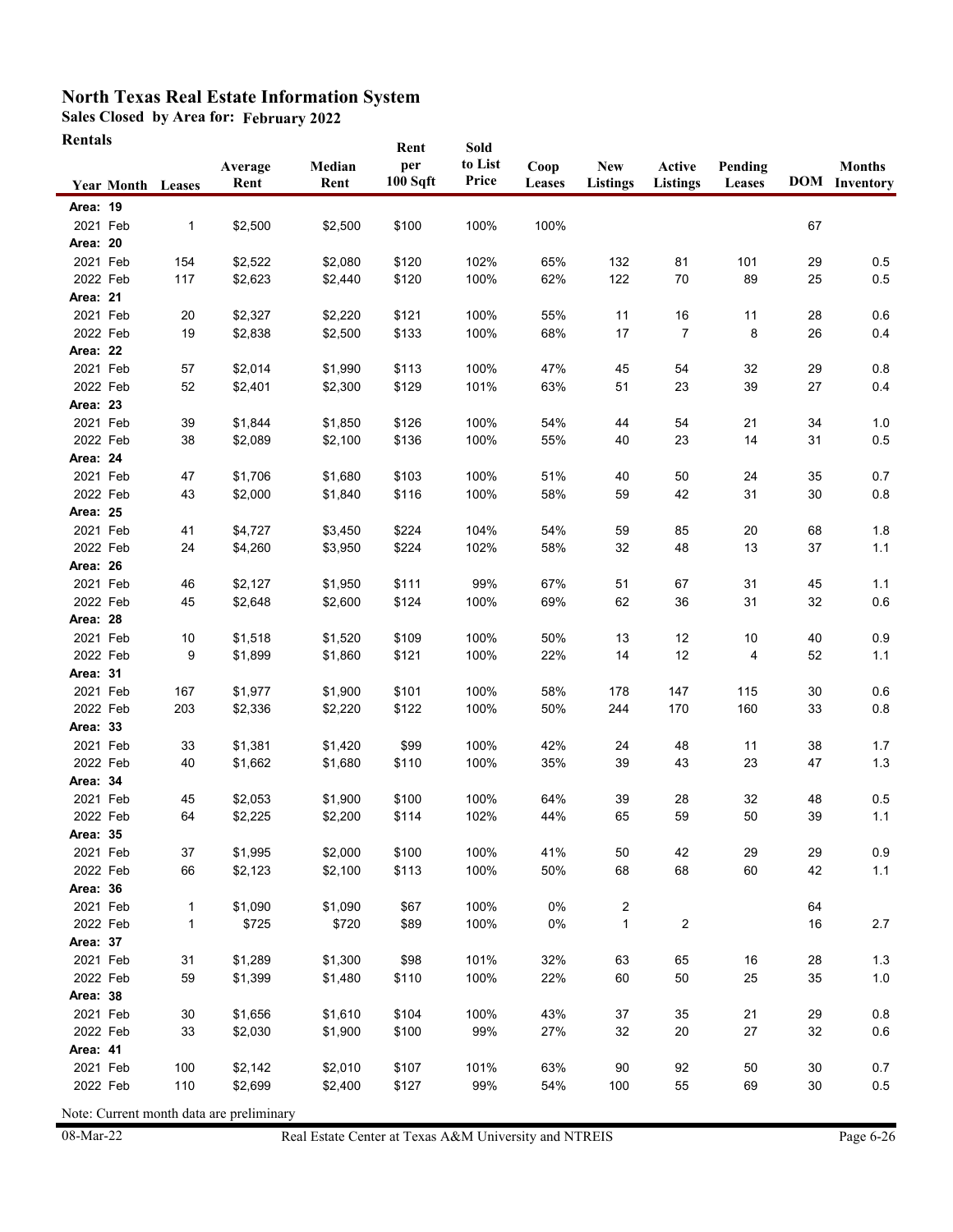**Sales Closed by Area for: February 2022**

| Rentals |
|---------|
|---------|

|                      | <b>Year Month Leases</b> | Average<br>Rent    | Median<br>Rent     | Rent<br>per<br>100 Sqft | Sold<br>to List<br>Price | Coop<br>Leases | <b>New</b><br><b>Listings</b> | Active<br><b>Listings</b> | Pending<br>Leases |          | <b>Months</b><br><b>DOM</b> Inventory |
|----------------------|--------------------------|--------------------|--------------------|-------------------------|--------------------------|----------------|-------------------------------|---------------------------|-------------------|----------|---------------------------------------|
| Area: 42             |                          |                    |                    |                         |                          |                |                               |                           |                   |          |                                       |
| 2021 Feb             | 4                        | \$1,188            | \$1,280            | \$77                    | 100%                     | 0%             | 7                             | 6                         | 2                 | 14       | 1.9                                   |
| 2022 Feb             | 5                        | \$1,360            | \$1,300            | \$110                   | 100%                     | 0%             | $\overline{2}$                | 5                         | 5                 | 28       | 1.2                                   |
| Area: 46             |                          |                    |                    |                         |                          |                |                               |                           |                   |          |                                       |
| 2022 Feb             | 1                        | \$2,500            | \$2,500            | \$111                   | 100%                     | 0%             | $\mathbf{1}$                  | $\mathbf{1}$              |                   | 41       | 0.9                                   |
| Area: 48             |                          |                    |                    |                         |                          |                |                               |                           |                   |          |                                       |
| 2022 Feb             | 11                       | \$1,434            | \$1,500            | \$92                    | 100%                     | 73%            | 4                             |                           | $\overline{2}$    | 28       |                                       |
| <b>Area: 50</b>      |                          |                    |                    |                         |                          |                |                               |                           |                   |          |                                       |
| 2021 Feb             | 24                       | \$2,073            | \$2,000            | \$93                    | 101%                     | 67%            | 11                            | 17                        | 12                | 30       | 0.5                                   |
| 2022 Feb             | 25                       | \$2,244            | \$2,200            | \$116                   | 100%                     | 48%            | 28                            | 17                        | 23                | 25       | 0.6                                   |
| Area: 51             |                          |                    |                    |                         |                          |                |                               |                           |                   |          |                                       |
| 2021 Feb             | 47                       | \$2,304            | \$2,150            | \$100                   | 100%                     | 72%            | 28                            | 18                        | 32                | 34       | 0.3                                   |
| 2022 Feb             | 53                       | \$2,489            | \$2,350            | \$120                   | 101%                     | 72%            | 48                            | 18                        | 41                | 23       | 0.3                                   |
| Area: 52             |                          |                    |                    |                         |                          |                |                               |                           |                   |          |                                       |
| 2021 Feb             | 5                        | \$2,313            | \$2,500            | \$108                   | 100%                     | 80%            | 4                             | 2                         | $\overline{c}$    | 17       | 0.3                                   |
| 2022 Feb             | 5                        | \$3,110            | \$3,050            | \$123                   | 102%                     | 80%            | 11                            | 6                         | 5                 | 26       | 1.0                                   |
| Area: 53             |                          |                    |                    |                         |                          |                |                               |                           |                   |          |                                       |
| 2021 Feb             | 61                       | \$2,030            | \$1,900            | \$98                    | 100%                     | 64%            | 73                            | 40                        | 39                | 19       | 0.4                                   |
| 2022 Feb             | 71                       | \$2,474            | \$2,400            | \$119                   | 100%                     | 69%            | 74                            | 50                        | 56                | 26       | $0.6\,$                               |
| Area: 54             |                          |                    |                    |                         |                          |                |                               |                           |                   |          |                                       |
| 2021 Feb             | 23                       | \$1,732            | \$1,750            | \$95                    | 100%                     | 65%            | 21                            | 19                        | 14                | 34       | 0.8                                   |
| 2022 Feb             | 59                       | \$2,056            | \$2,000            | \$103                   | 100%                     | 58%            | 44                            | 32                        | 27                | 37       | 0.7                                   |
| Area: 55             |                          |                    |                    |                         |                          |                |                               |                           |                   |          |                                       |
| 2021 Feb             | 111                      | \$2,411            | \$2,250            | \$107                   | 100%                     | 77%            | 107                           | 72                        | 64                | 31       | 0.4                                   |
| 2022 Feb             | 123                      | \$2,909            | \$2,700            | \$33                    | 99%                      | 59%            | 136                           | 95                        | 93                | 30       | 0.6                                   |
| Area: 56             |                          |                    |                    |                         |                          |                |                               |                           |                   |          |                                       |
| 2021 Feb<br>2022 Feb | 6<br>5                   | \$1,757<br>\$2,079 | \$1,750<br>\$2,000 | \$98<br>\$119           | 100%<br>100%             | 67%<br>60%     | 7<br>9                        | 3<br>4                    | 3<br>5            | 23<br>26 | 0.6<br>0.6                            |
| Area: 57             |                          |                    |                    |                         |                          |                |                               |                           |                   |          |                                       |
| 2021 Feb             | 4                        | \$1,871            | \$1,850            | \$103                   | 100%                     | 25%            | 3                             |                           | 3                 | 26       |                                       |
| 2022 Feb             | 6                        | \$2,278            | \$2,220            | \$110                   | 101%                     | 50%            | 2                             | 4                         | $\overline{7}$    | 72       | 1.5                                   |
| Area: 58             |                          |                    |                    |                         |                          |                |                               |                           |                   |          |                                       |
| 2021 Feb             | 3                        | \$1,447            | \$1,500            | \$88                    | 101%                     | 67%            | 4                             | 6                         | 1                 | 22       | 1.9                                   |
| 2022 Feb             | 2                        | \$1,875            | \$1,880            | \$114                   | 103%                     | 100%           | 2                             | $\mathbf{1}$              | 1                 | 81       | 0.4                                   |
| Area: 59             |                          |                    |                    |                         |                          |                |                               |                           |                   |          |                                       |
| 2021 Feb             | 14                       | \$2,542            | \$2,560            | \$100                   | 101%                     | 71%            | 23                            | 8                         | 20                | 13       | 0.4                                   |
| 2022 Feb             | 18                       | \$2,864            | \$2,750            | \$120                   | 100%                     | 83%            | 25                            | $17\,$                    | 10                | 27       | 0.7                                   |
| Area: 60             |                          |                    |                    |                         |                          |                |                               |                           |                   |          |                                       |
| 2021 Feb             | 7                        | \$1,836            | \$1,900            | \$103                   | 100%                     | 43%            | 6                             | 6                         | 8                 | 39       | 0.3                                   |
| 2022 Feb             | 18                       | \$2,545            | \$2,600            | \$113                   | 99%                      | 78%            | 18                            | 15                        | 11                | 27       | $1.0\,$                               |
| Area: 61             |                          |                    |                    |                         |                          |                |                               |                           |                   |          |                                       |
| 2022 Feb             | 1                        | \$1,450            | \$1,450            | \$97                    | 100%                     | 0%             | 1                             |                           |                   | 51       |                                       |
| Area: 63             |                          |                    |                    |                         |                          |                |                               |                           |                   |          |                                       |
| 2021 Feb             | 28                       | \$1,842            | \$1,820            | \$96                    | 99%                      | 46%            | 33                            | 28                        | 24                | 36       | 1.1                                   |
| 2022 Feb             | 40                       | \$2,098            | \$2,100            | \$116                   | 100%                     | 58%            | 45                            | 33                        | 27                | 33       | 0.9                                   |
| Area: 67             |                          |                    |                    |                         |                          |                |                               |                           |                   |          |                                       |
| 2021 Feb             | 2                        | \$1,825            | \$1,820            | \$86                    | 100%                     | 50%            | 1                             |                           | $\mathbf{1}$      | 17       |                                       |
| 2022 Feb             | 4                        | \$1,724            | \$1,650            | \$130                   | 103%                     | 0%             | 2                             | $\mathbf{1}$              |                   | 16       | 1.1                                   |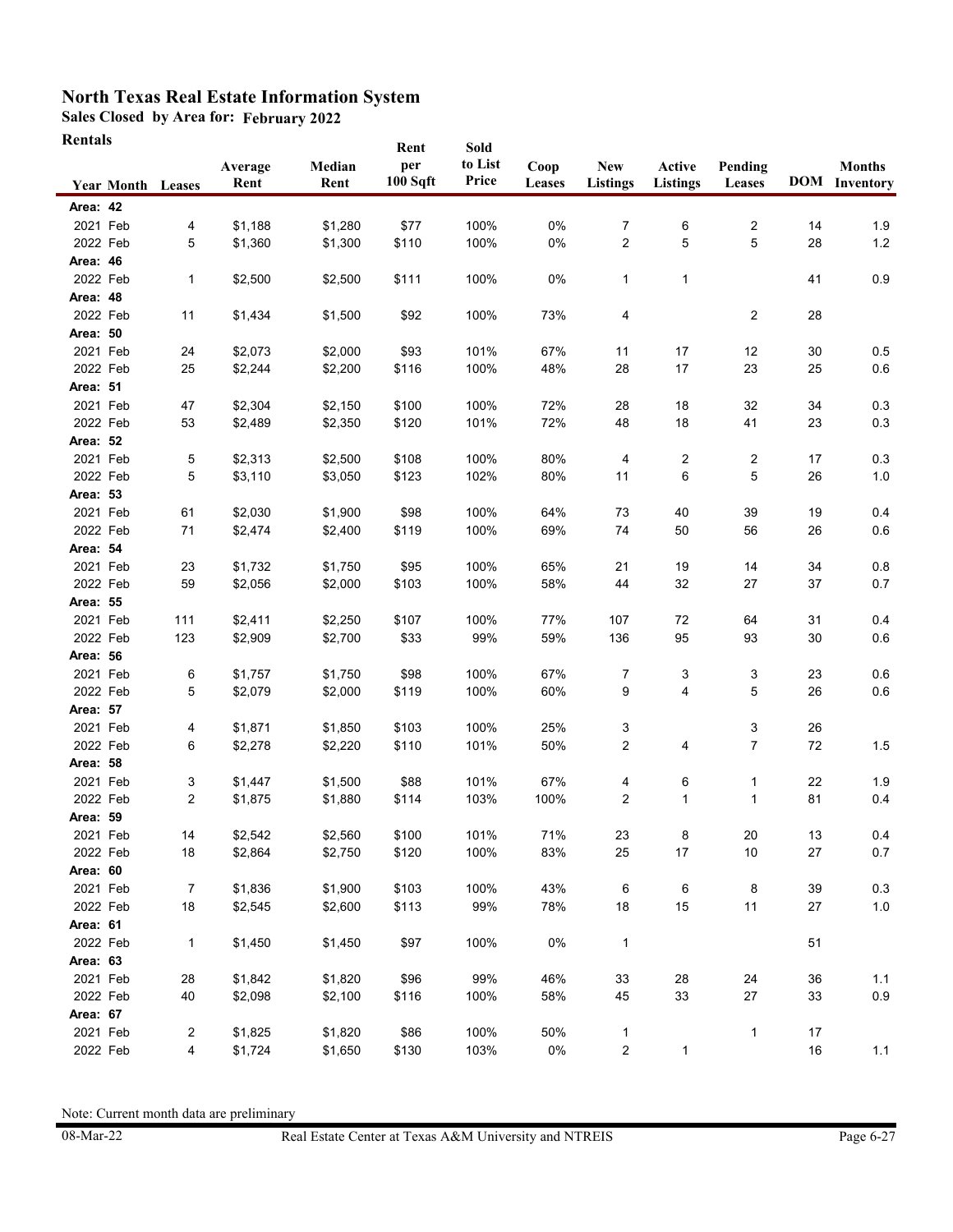**Sales Closed by Area for: February 2022**

| Rentals |
|---------|
|---------|

|                      | <b>Year Month Leases</b> |                | Average<br>Rent    | Median<br>Rent | Rent<br>per<br>100 Sqft | Sold<br>to List<br>Price | Coop<br>Leases | <b>New</b><br><b>Listings</b> | Active<br><b>Listings</b> | Pending<br>Leases |        | <b>Months</b><br><b>DOM</b> Inventory |
|----------------------|--------------------------|----------------|--------------------|----------------|-------------------------|--------------------------|----------------|-------------------------------|---------------------------|-------------------|--------|---------------------------------------|
| Area: 68             |                          |                |                    |                |                         |                          |                |                               |                           |                   |        |                                       |
| 2021 Feb             |                          | 13             | \$2,182            | \$2,100        | \$102                   | 100%                     | 46%            | 13                            | 8                         | 5                 | 26     | 0.5                                   |
| 2022 Feb             |                          | 13             | \$2,419            | \$2,450        | \$118                   | 100%                     | 38%            | 23                            | 21                        | 9                 | 20     | $1.2$                                 |
| Area: 69             |                          |                |                    |                |                         |                          |                |                               |                           |                   |        |                                       |
| 2021 Feb             |                          | 1              | \$1,500            | \$1,500        | \$82                    | 100%                     | 0%             | $\overline{c}$                | $\overline{\mathbf{c}}$   | $\mathbf{1}$      | 53     | 2.2                                   |
| <b>Area: 71</b>      |                          |                |                    |                |                         |                          |                |                               |                           |                   |        |                                       |
| 2021 Feb             |                          | 1              | \$1,150            | \$1,150        | \$79                    | 100%                     | 0%             | 3                             | 3                         | 1                 | 28     | 2.0                                   |
| 2022 Feb             |                          | 4              | \$1,199            | \$1,050        | \$104                   | 100%                     | 25%            | 8                             | 5                         | 2                 | 18     | 2.5                                   |
| <b>Area: 72</b>      |                          |                |                    |                |                         |                          |                |                               |                           |                   |        |                                       |
| 2021 Feb             |                          | 11             | \$1,381            | \$1,100        | \$129                   | 100%                     | 9%             | 5                             | 9                         | 5                 | 18     | 0.8                                   |
| 2022 Feb             |                          | 19             | \$1,469            | \$1,400        | \$101                   | 100%                     | 21%            | 15                            | 5                         | 8                 | 16     | 0.4                                   |
| Area: 73             |                          |                |                    |                |                         |                          |                |                               |                           |                   |        |                                       |
| 2021 Feb             |                          | 20             | \$1,745            | \$1,770        | \$111                   | 102%                     | 15%            | 22                            | 24                        | 7                 | 39     | 1.0                                   |
| 2022 Feb             |                          | 27             | \$1,798            | \$1,690        | \$113                   | 100%                     | 22%            | 27                            | 23                        | 12                | 35     | 1.1                                   |
| Area: 74             |                          |                |                    |                |                         |                          |                |                               |                           |                   |        |                                       |
| 2022 Feb             |                          | 6              | \$1,550            | \$1,550        | \$108                   | 100%                     | 0%             | 1                             | $\mathbf{1}$              |                   | 18     | 0.9                                   |
| <b>Area: 76</b>      |                          |                |                    |                |                         |                          |                |                               |                           |                   |        |                                       |
| 2022 Feb             |                          | 1              | \$1,450            | \$1,450        | \$99                    | 100%                     | 0%             | 2                             | $\mathbf{1}$              |                   | 35     | 0.9                                   |
| <b>Area: 77</b>      |                          |                |                    |                |                         |                          |                |                               |                           |                   |        |                                       |
| 2022 Feb             |                          | $\overline{c}$ | \$1,275            | \$1,280        | \$89                    | 100%                     | 0%             |                               |                           | 1                 | $20\,$ |                                       |
| Area: 78             |                          |                |                    |                |                         |                          |                |                               |                           |                   |        |                                       |
| 2021 Feb             |                          | 2              | \$1,525            | \$1,520        | \$93                    | 109%                     | 0%             | $\overline{c}$                | 11                        |                   | 100    | 4.0                                   |
| 2022 Feb             |                          | $\overline{c}$ | \$1,450            | \$1,450        | \$130                   | 100%                     | 0%             |                               | $\mathbf{1}$              | 1                 | 52     | 0.3                                   |
| Area: 80             |                          |                |                    |                |                         |                          |                |                               |                           |                   |        |                                       |
| 2021 Feb<br>Area: 82 |                          | 1              | \$1,680            | \$1,680        | \$114                   | 100%                     | 0%             | $\mathbf{1}$                  |                           | $\mathbf{1}$      | 17     |                                       |
| 2021 Feb             |                          | 13             |                    | \$1,300        | \$120                   | 100%                     | 54%            | 17                            | 28                        | 11                | 35     | 1.9                                   |
| 2022 Feb             |                          | 15             | \$1,592<br>\$1,740 | \$1,420        | \$129                   | 100%                     | 27%            | 18                            | 12                        | 9                 | 26     | 0.9                                   |
| Area: 83             |                          |                |                    |                |                         |                          |                |                               |                           |                   |        |                                       |
| 2021 Feb             |                          | 9              | \$1,364            | \$1,200        | \$114                   | 100%                     | 22%            | 21                            | 14                        | 7                 | 31     | 0.7                                   |
| 2022 Feb             |                          | 8              | \$1,728            | \$1,650        | \$111                   | 99%                      | 50%            | 11                            | 13                        | 5                 | 30     | 0.9                                   |
| Area: 84             |                          |                |                    |                |                         |                          |                |                               |                           |                   |        |                                       |
| 2021 Feb             |                          | 4              | \$1,655            | \$1,520        | \$132                   | 112%                     | 50%            | $\overline{7}$                | 9                         | 3                 | 50     | $1.2$                                 |
| 2022 Feb             |                          | 3              | \$1,715            | \$1,550        | \$126                   | 100%                     | 67%            | 3                             | 3                         | $\overline{2}$    | 14     | 0.4                                   |
| Area: 85             |                          |                |                    |                |                         |                          |                |                               |                           |                   |        |                                       |
| 2021 Feb             |                          | 12             | \$1,757            | \$1,650        | \$93                    | 100%                     | 50%            | 12                            | 6                         | 7                 | 21     | 0.3                                   |
| 2022 Feb             |                          | 25             | \$2,213            | \$2,010        | \$114                   | 100%                     | 36%            | 18                            | 8                         | 12                | 27     | 0.4                                   |
| Area: 86             |                          |                |                    |                |                         |                          |                |                               |                           |                   |        |                                       |
| 2021 Feb             |                          | 8              | \$1,578            | \$1,650        | \$99                    | 100%                     | 63%            | 7                             | 7                         | 6                 | 39     | 0.7                                   |
| 2022 Feb             |                          | 5              | \$1,698            | \$1,700        | \$125                   | 100%                     | 40%            | 5                             | 4                         | 4                 | 41     | 0.5                                   |
| Area: 87             |                          |                |                    |                |                         |                          |                |                               |                           |                   |        |                                       |
| 2021 Feb             |                          | 12             | \$1,755            | \$1,710        | \$106                   | 100%                     | 17%            | 14                            | 8                         | 8                 | 20     | 0.4                                   |
| 2022 Feb             |                          | 11             | \$1,956            | \$1,820        | \$118                   | 100%                     | 9%             | 15                            | 12                        | 15                | 38     | 0.7                                   |
| Area: 88             |                          |                |                    |                |                         |                          |                |                               |                           |                   |        |                                       |
| 2021 Feb             |                          | 30             | \$1,812            | \$1,780        | \$100                   | 100%                     | 37%            | 26                            | 16                        | 29                | 27     | 0.4                                   |
| 2022 Feb             |                          | 36             | \$2,109            | \$2,060        | \$111                   | 100%                     | 44%            | 37                            | 14                        | 24                | 37     | 0.4                                   |
| Area: 89             |                          |                |                    |                |                         |                          |                |                               |                           |                   |        |                                       |
| 2021 Feb             |                          | 28             | \$1,894            | \$1,800        | \$101                   | 99%                      | 39%            | 28                            | $20\,$                    | 17                | 22     | 0.7                                   |
| 2022 Feb             |                          | 33             | \$2,253            | \$2,220        | \$121                   | 100%                     | 61%            | 35                            | 22                        | 24                | 34     | 0.8                                   |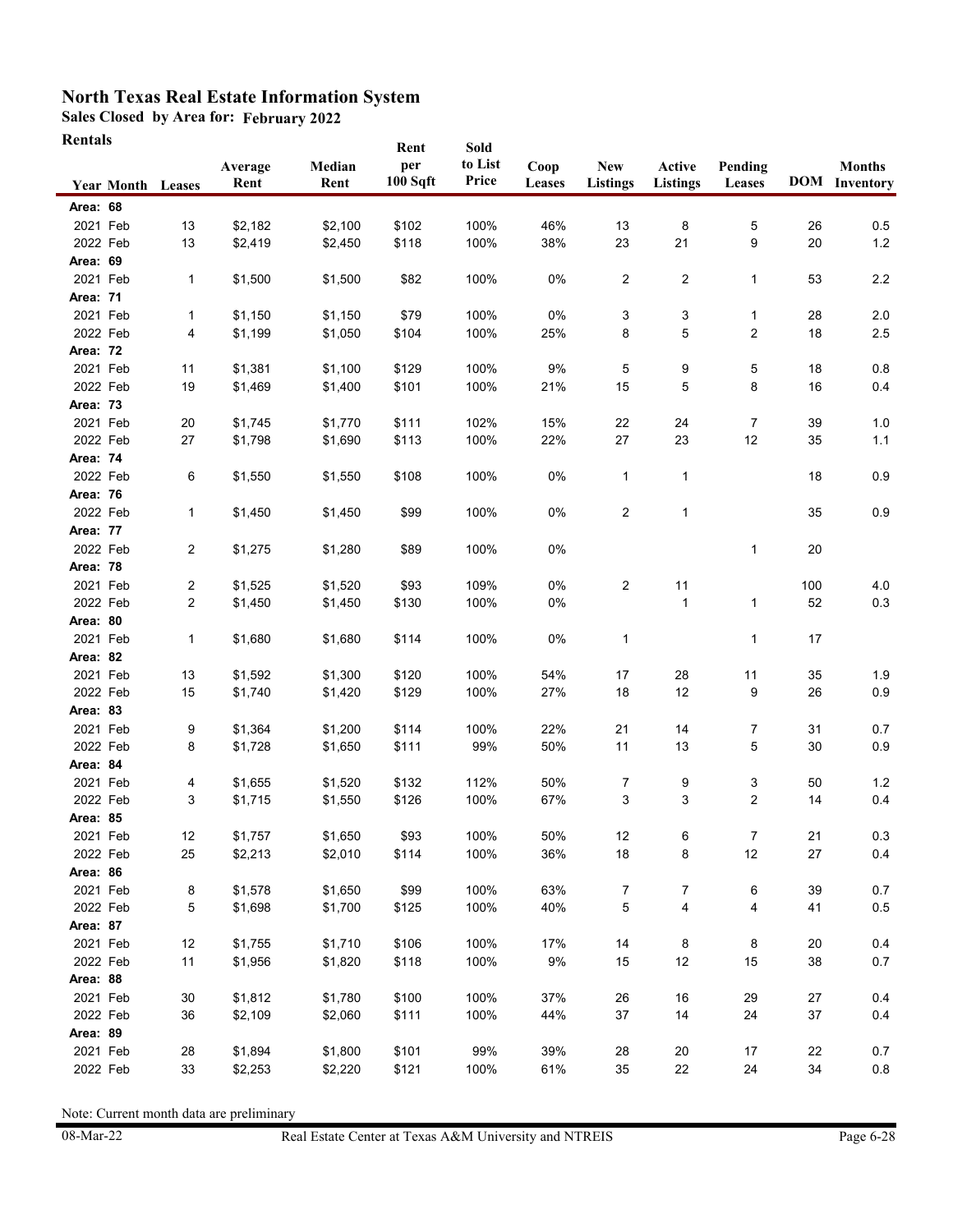**Sales Closed by Area for: February 2022**

| Rentals |  |
|---------|--|
|---------|--|

|                       | <b>Year Month Leases</b> | Average<br>Rent | Median<br>Rent | Rent<br>per<br>100 Sqft | Sold<br>to List<br>Price | Coop<br>Leases | <b>New</b><br><b>Listings</b> | Active<br><b>Listings</b> | Pending<br>Leases |    | <b>Months</b><br><b>DOM</b> Inventory |
|-----------------------|--------------------------|-----------------|----------------|-------------------------|--------------------------|----------------|-------------------------------|---------------------------|-------------------|----|---------------------------------------|
| Area: 90              |                          |                 |                |                         |                          |                |                               |                           |                   |    |                                       |
| 2021 Feb              | 3                        | \$1,322         | \$1,280        | \$112                   | 100%                     | 67%            | $\mathbf{1}$                  | 3                         | 3                 | 33 | 0.9                                   |
| 2022 Feb              | 4                        | \$1,440         | \$1,460        | \$112                   | 100%                     | $0\%$          | $\overline{2}$                | 1                         | 1                 | 23 | 0.3                                   |
| Area: 91              |                          |                 |                |                         |                          |                |                               |                           |                   |    |                                       |
| 2021 Feb              | 1                        | \$899           | \$900          | \$67                    | 100%                     | $0\%$          |                               |                           |                   | 46 |                                       |
| Area: 92              |                          |                 |                |                         |                          |                |                               |                           |                   |    |                                       |
| 2021 Feb              | 1                        | \$750           | \$750          | \$103                   | 100%                     | 0%             | 1                             |                           |                   | 10 |                                       |
| Area: 95              |                          |                 |                |                         |                          |                |                               |                           |                   |    |                                       |
| 2022 Feb              | $\overline{2}$           | \$1,275         | \$1,280        | \$197                   | 100%                     | 0%             | $\mathbf{1}$                  | $\mathbf{1}$              |                   | 72 | 3.0                                   |
| Area: 96              |                          |                 |                |                         |                          |                |                               |                           |                   |    |                                       |
| 2022 Feb              | 1                        | \$1,400         | \$1,400        | \$88                    | 100%                     | 0%             | $\mathbf{1}$                  | $\mathbf{1}$              |                   | 16 | $1.2$                                 |
| Area: 98              |                          |                 |                |                         |                          |                |                               |                           |                   |    |                                       |
| 2021 Feb              | 1                        | \$1,495         | \$1,500        | \$102                   | 100%                     | 0%             |                               |                           | 1                 | 36 |                                       |
| Area: 101             |                          |                 |                |                         |                          |                |                               |                           |                   |    |                                       |
| 2021 Feb              | $10$                     | \$1,754         | \$1,460        | \$34                    | 103%                     | 30%            | 11                            | 40                        | 2                 | 63 | 3.9                                   |
| 2022 Feb              | 4                        | \$2,675         | \$2,350        | \$158                   | 100%                     | 50%            | 6                             | $\overline{7}$            | 2                 | 30 | 0.8                                   |
| Area: 102             |                          |                 |                |                         |                          |                |                               |                           |                   |    |                                       |
| 2021 Feb              | 63                       | \$1,798         | \$1,800        | \$95                    | 99%                      | 51%            | 54                            | 42                        | 42                | 30 | 0.6                                   |
| 2022 Feb              | 74                       | \$2,115         | \$2,100        | \$112                   | 100%                     | 46%            | 88                            | 63                        | 43                | 29 | 0.9                                   |
| Area: 104             |                          |                 |                |                         |                          |                |                               |                           |                   |    |                                       |
| 2021 Feb              | 13                       | \$1,621         | \$1,500        | \$105                   | 99%                      | 15%            | 12                            | 15                        | 5                 | 23 | 0.9                                   |
| 2022 Feb              | 23                       | \$1,993         | \$2,110        | \$127                   | 100%                     | 39%            | 17                            | 10                        | 13                | 31 | 0.7                                   |
| Area: 105             |                          |                 |                |                         |                          |                |                               |                           |                   |    |                                       |
| 2021 Feb              | 11                       | \$1,322         | \$1,300        | \$111                   | 99%                      | 36%            | 4                             | 6                         | 1                 | 32 | 0.6                                   |
| 2022 Feb              | 7                        | \$1,554         | \$1,600        | \$109                   | 100%                     | 29%            | 3                             | 4                         | 4                 | 54 | 0.4                                   |
| Area: 106             |                          |                 |                |                         |                          |                |                               |                           |                   |    |                                       |
| 2021 Feb              | 8                        | \$1,465         | \$1,550        | \$106                   | 100%                     | 63%            | 10                            | 14                        | 6                 | 22 | 1.3                                   |
| 2022 Feb<br>Area: 107 | 6                        | \$1,715         | \$1,720        | \$106                   | 100%                     | 17%            | 10                            | 9                         | 5                 | 60 | 0.9                                   |
| 2021 Feb              | 33                       | \$1,967         | \$1,640        | \$137                   | 100%                     | 24%            | 40                            | 113                       | 22                | 67 | 2.7                                   |
| 2022 Feb              | 22                       | \$2,073         | \$1,800        | \$156                   | 100%                     | 41%            | 53                            | 70                        | 11                | 58 | 2.0                                   |
| Area: 108             |                          |                 |                |                         |                          |                |                               |                           |                   |    |                                       |
| 2021 Feb              | 36                       | \$1,816         | \$1,550        | \$117                   | 100%                     | 47%            | 38                            | 53                        | 18                | 51 | $1.2$                                 |
| 2022 Feb              | 33                       | \$2,076         | \$1,950        | \$126                   | 100%                     | 21%            | 38                            | 25                        | 10                | 35 | 0.7                                   |
| Area: 109             |                          |                 |                |                         |                          |                |                               |                           |                   |    |                                       |
| 2021 Feb              | 52                       | \$1,640         | \$1,650        | \$102                   | 100%                     | 33%            | 40                            | 34                        | 30                | 34 | 0.7                                   |
| 2022 Feb              | 39                       | \$1,932         | \$2,000        | \$114                   | 100%                     | 59%            | 48                            | 23                        | 30                | 31 | $0.5\,$                               |
| Area: 111             |                          |                 |                |                         |                          |                |                               |                           |                   |    |                                       |
| 2021 Feb              | 51                       | \$1,705         | \$1,700        | \$92                    | 100%                     | 45%            | 48                            | 39                        | 33                | 36 | $0.5\,$                               |
| 2022 Feb              | 87                       | \$1,914         | \$1,900        | \$107                   | 100%                     | 30%            | 81                            | 59                        | 56                | 42 | $1.0\,$                               |
| Area: 112             |                          |                 |                |                         |                          |                |                               |                           |                   |    |                                       |
| 2021 Feb              | 22                       | \$1,420         | \$1,420        | \$105                   | 100%                     | 23%            | 20                            | 17                        | 11                | 42 | 0.5                                   |
| 2022 Feb              | 41                       | \$1,858         | \$1,820        | \$109                   | 101%                     | 39%            | 35                            | 19                        | 23                | 31 | 0.6                                   |
| Area: 120             |                          |                 |                |                         |                          |                |                               |                           |                   |    |                                       |
| 2021 Feb              | 8                        | \$1,619         | \$1,570        | \$103                   | 99%                      | 75%            | 11                            | 28                        | $\overline{7}$    | 44 | 1.8                                   |
| 2022 Feb              | 8                        | \$2,148         | \$2,150        | \$122                   | 100%                     | 63%            | 10                            | 3                         | 9                 | 22 | 0.2                                   |
| Area: 121             |                          |                 |                |                         |                          |                |                               |                           |                   |    |                                       |
| 2021 Feb              | 19                       | \$2,212         | \$1,940        | \$120                   | 100%                     | 53%            | 18                            | 19                        | 14                | 29 | 0.7                                   |
| 2022 Feb              | 26                       | \$2,299         | \$2,250        | \$126                   | 100%                     | 54%            | 24                            | 11                        | 20                | 16 | 0.4                                   |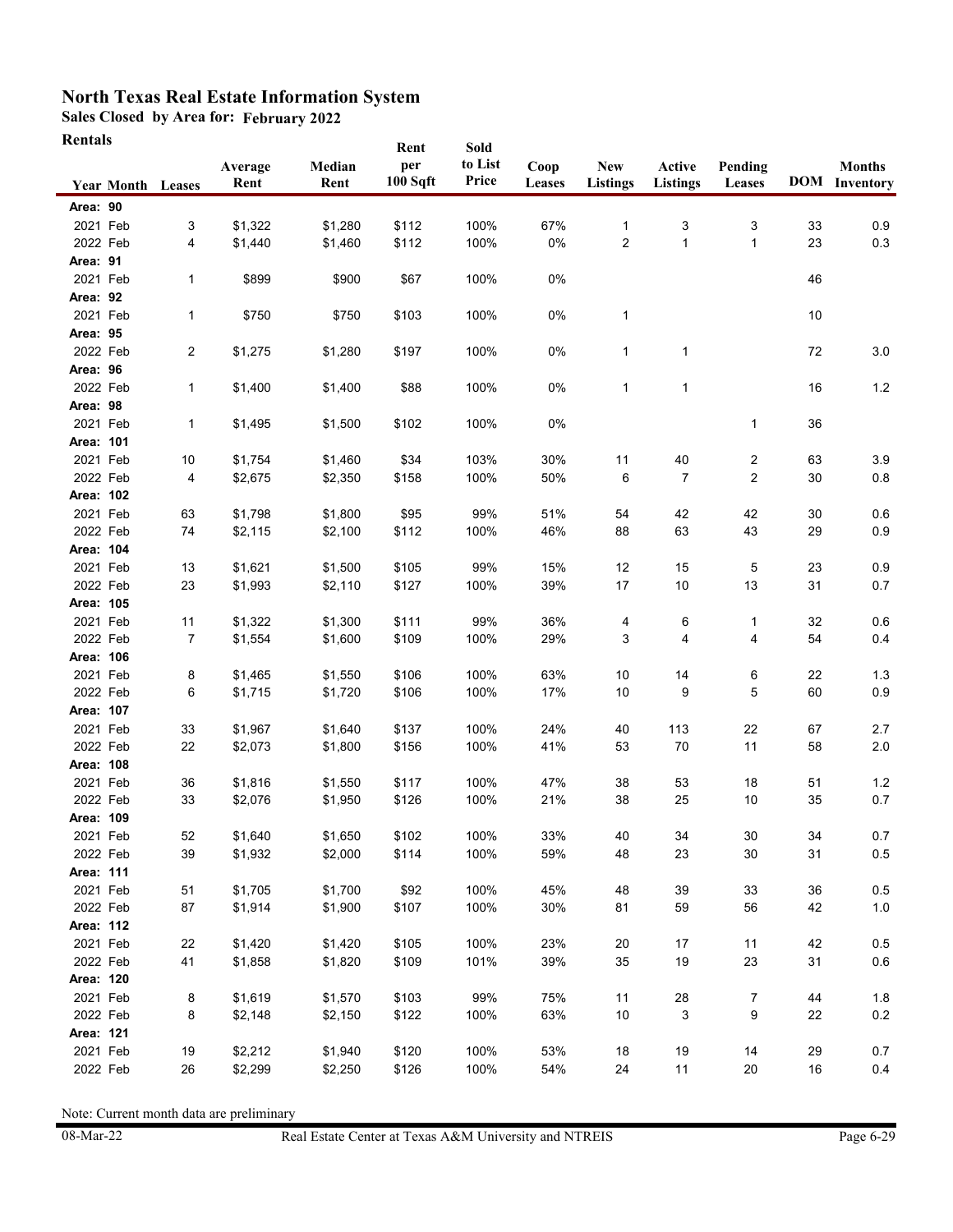**Sales Closed by Area for: February 2022**

| Rentals |
|---------|
|---------|

| Rentals   |                          |                |                                                     |                | Rent            | Sold             |                |                               |                           |                         |      |                                       |
|-----------|--------------------------|----------------|-----------------------------------------------------|----------------|-----------------|------------------|----------------|-------------------------------|---------------------------|-------------------------|------|---------------------------------------|
|           | <b>Year Month Leases</b> |                | Average<br>Rent                                     | Median<br>Rent | per<br>100 Sqft | to List<br>Price | Coop<br>Leases | <b>New</b><br><b>Listings</b> | Active<br><b>Listings</b> | Pending<br>Leases       |      | <b>Months</b><br><b>DOM</b> Inventory |
| Area: 122 |                          |                |                                                     |                |                 |                  |                |                               |                           |                         |      |                                       |
| 2021 Feb  |                          | 15             | \$1,901                                             | \$1,890        | \$107           | 100%             | 40%            | 15                            | 7                         | 9                       | 29   | 0.4                                   |
| 2022 Feb  |                          | 19             | \$2,013                                             | \$1,990        | \$125           | 100%             | 42%            | 11                            | 7                         | 12                      | 26   | 0.4                                   |
| Area: 123 |                          |                |                                                     |                |                 |                  |                |                               |                           |                         |      |                                       |
| 2021 Feb  |                          | 8              | \$3,582                                             | \$3,100        | \$140           | 112%             | 63%            | 6                             | 5                         | 6                       | 70   | 0.8                                   |
| 2022 Feb  |                          | 5              | \$2,940                                             | \$3,000        | \$142           | 101%             | 80%            | 5                             | 4                         | 4                       | 31   | 0.7                                   |
| Area: 124 |                          |                |                                                     |                |                 |                  |                |                               |                           |                         |      |                                       |
| 2021 Feb  |                          | 19             | \$2,271                                             | \$2,000        | \$137           | 104%             | 42%            | 28                            | 22                        | 12                      | 25   | 0.8                                   |
| 2022 Feb  |                          | 13             | \$2,687                                             | \$2,450        | \$180           | 102%             | 54%            | 17                            | 14                        | 8                       | 47   | 0.6                                   |
| Area: 125 |                          |                |                                                     |                |                 |                  |                |                               |                           |                         |      |                                       |
| 2021 Feb  |                          | 8              | \$4,119                                             | \$3,880        | \$141           | 112%             | 63%            | 6                             | 3                         | 8                       | 39   | $0.2\,$                               |
| 2022 Feb  |                          | 8              | \$5,406                                             | \$4,980        | \$176           | 107%             | 38%            | 9                             | 9                         | 9                       | 21   | 0.9                                   |
| Area: 126 |                          |                |                                                     |                |                 |                  |                |                               |                           |                         |      |                                       |
| 2021 Feb  |                          | 20             | \$2,348                                             | \$1,930        | \$111           | 100%             | 40%            | 9                             | 7                         | 12                      | 28   | 0.4                                   |
| 2022 Feb  |                          | 15             | \$2,367                                             | \$2,150        | \$131           | 100%             | 80%            | 21                            | 9                         | 16                      | 25   | 0.6                                   |
| Area: 127 |                          |                |                                                     |                |                 |                  |                |                               |                           |                         |      |                                       |
| 2021 Feb  |                          | 20             | \$1,531                                             | \$1,580        | \$102           | 100%             | 50%            | 24                            | 33                        | $10$                    | 24   | $1.2$                                 |
| 2022 Feb  |                          | 19             | \$2,131                                             | \$2,100        | \$121           | 100%             | 37%            | 18                            | 15                        | 9                       | 32   | 0.7                                   |
| Area: 128 |                          |                |                                                     |                |                 |                  |                |                               |                           |                         |      |                                       |
| 2021 Feb  |                          | 3              | \$1,627                                             | \$1,550        | \$125           | 100%             | 0%             | 4                             | 8                         | 4                       | 30   | 0.6                                   |
| 2022 Feb  |                          | 9              | \$1,790                                             | \$1,900        | \$126           | 100%             | 33%            | 13                            | 7                         | 6                       | 35   | 0.6                                   |
| Area: 129 |                          |                |                                                     |                |                 |                  |                |                               |                           |                         |      |                                       |
| 2021 Feb  |                          | 8              | \$1,384                                             | \$1,480        | \$125           | 100%             | 13%            | 8                             | 7                         | 2                       | 13   | 0.8                                   |
| 2022 Feb  |                          | 6              | \$1,354                                             | \$1,160        | \$135           | 100%             | 33%            | 7                             | 7                         | $\mathbf{1}$            | 50   | 1.0                                   |
| Area: 130 |                          |                |                                                     |                |                 |                  |                |                               |                           |                         |      |                                       |
| 2021 Feb  |                          | 56             | \$1,915                                             | \$1,800        | \$96            | 100%             | 61%            | 56                            | 39                        | 30                      | 31   | 0.4                                   |
| 2022 Feb  |                          | 64             | \$2,116                                             | \$2,070        | \$112           | 100%             | 55%            | 70                            | 46                        | 46                      | 33   | $0.6\,$                               |
| Area: 131 |                          |                |                                                     |                |                 |                  |                |                               |                           |                         |      |                                       |
| 2021 Feb  |                          | 8              | \$2,346                                             | \$2,250        | \$122           | 99%              | 50%            | 7                             | 7                         | 6                       | 49   | 0.6                                   |
| 2022 Feb  |                          | 12             | \$3,154                                             | \$2,300        | \$132           | 106%             | 25%            | 6                             | 4                         | 3                       | 42   | 0.4                                   |
| Area: 132 |                          |                |                                                     |                |                 |                  |                |                               |                           |                         |      |                                       |
| 2021 Feb  |                          | 6              | \$3,612                                             | \$3,380        | \$133           | 106%             | 67%            | 5                             | 1                         | 3                       | 18   | 0.2                                   |
| 2022 Feb  |                          | 8              | \$3,412                                             | \$2,450        | \$124           | 100%             | 63%            | 9                             | $\overline{7}$            | 6                       | 27   | 1.4                                   |
| Area: 140 |                          |                |                                                     |                |                 |                  |                |                               |                           |                         |      |                                       |
| 2021 Feb  |                          | 2              | \$1,400                                             | \$1,400        | \$109           | 100%             | 0%             | 1                             | 6                         | 1                       | 32   | 1.7                                   |
| 2022 Feb  |                          | 2              | \$3,248                                             | \$3,250        | \$152           | 118%             | 50%            | 1                             | 14                        |                         | $18$ | 5.1                                   |
| Area: 141 |                          |                |                                                     |                |                 |                  |                |                               |                           |                         |      |                                       |
| 2021 Feb  |                          | $\overline{c}$ | \$1,445                                             | \$1,440        | \$124           | 100%             | 50%            |                               | 2                         | $\mathbf{1}$            | 26   | 0.7                                   |
| 2022 Feb  |                          | $\mathbf{1}$   | \$1,700                                             | \$1,700        | \$115           | 100%             | $0\%$          | 4                             | 6                         | 2                       | 18   | 2.3                                   |
| Area: 142 |                          |                |                                                     |                |                 |                  |                |                               |                           |                         |      |                                       |
| 2022 Feb  |                          | 1              | \$1,595                                             | \$1,600        | \$114           | 100%             | 0%             | $\overline{c}$                | 3                         | $\overline{\mathbf{c}}$ | 15   | $2.0\,$                               |
| Area: 143 |                          |                |                                                     |                |                 |                  |                |                               |                           |                         |      |                                       |
| 2021 Feb  |                          | 3              | \$1,065                                             | \$950          | \$106           | 100%             | 0%             |                               | $\mathbf{1}$              | $\mathbf{1}$            | 33   | 1.7                                   |
| Area: 144 |                          |                |                                                     |                |                 |                  |                |                               |                           |                         |      |                                       |
| 2021 Feb  |                          | 1              | \$2,795                                             | \$2,800        | \$107           | 97%              | 0%             | $\mathbf{1}$                  | $\mathbf{1}$              |                         | 49   | $4.0\,$                               |
| Area: 145 |                          |                |                                                     |                |                 |                  |                |                               |                           |                         |      |                                       |
| 2021 Feb  |                          | 2              | \$1,875                                             | \$1,880        | \$102           | 99%              | 0%             | 2                             | $\overline{\mathbf{c}}$   |                         | 42   | 0.6                                   |
| 2022 Feb  |                          | $\overline{c}$ | \$2,300                                             | \$2,300        | \$126           | 95%              | 100%           | 4                             | 4                         | $\sqrt{2}$              | 16   | $2.0\,$                               |
| Area: 146 |                          |                |                                                     |                |                 |                  |                |                               |                           |                         |      |                                       |
| 2022 Feb  |                          | 1              | \$2,800<br>Note: Current month data are preliminary | \$2,800        | \$126           | 98%              | 0%             | 2                             | 3                         |                         | 37   | 2.6                                   |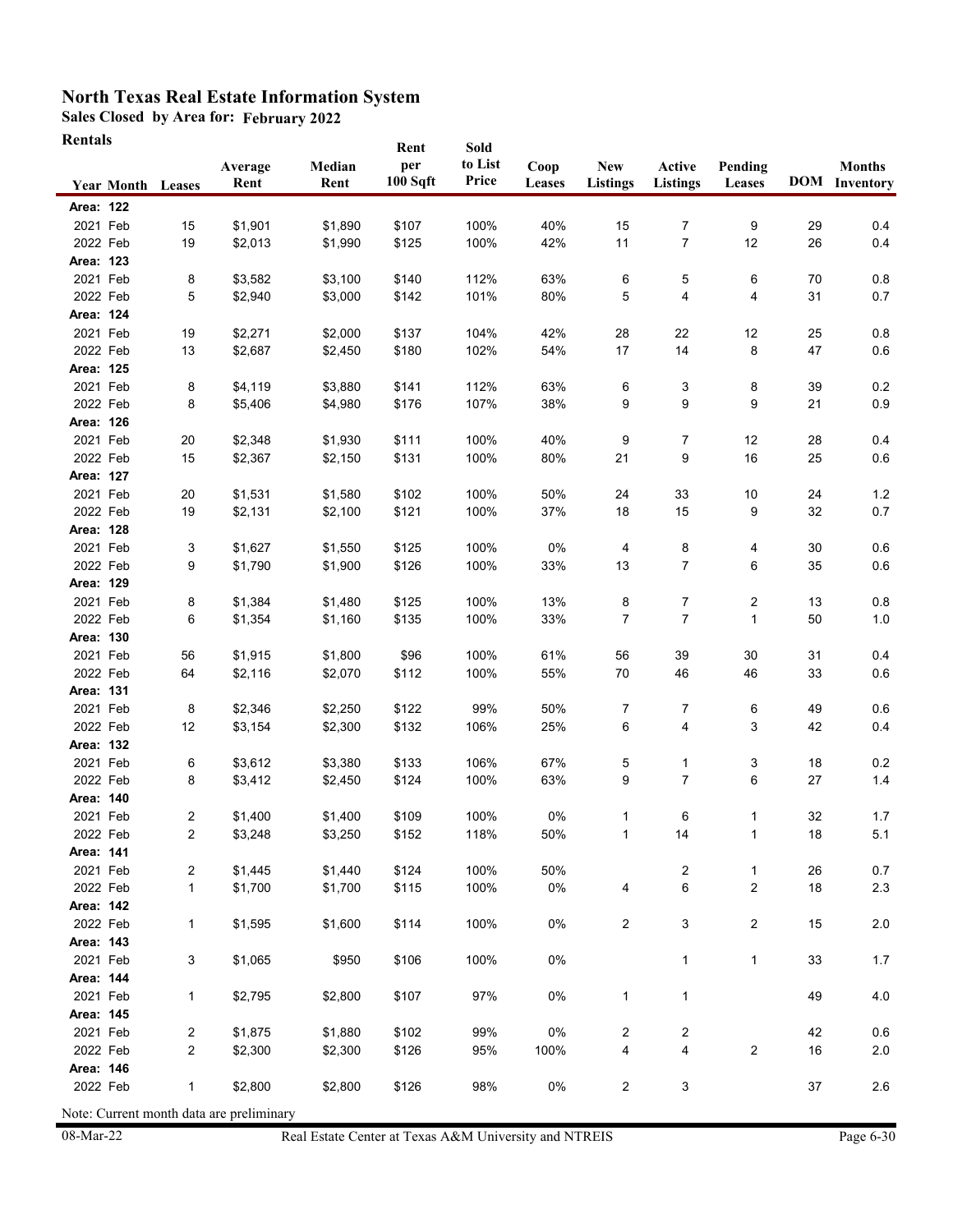**Sales Closed by Area for: February 2022**

| Rentals |
|---------|
|---------|

|           | <b>Year Month Leases</b> |                | Average<br>Rent | Median<br>Rent | Rent<br>per<br>100 Sqft | Sold<br>to List<br>Price | Coop<br>Leases | <b>New</b><br><b>Listings</b> | Active<br><b>Listings</b> | Pending<br>Leases       |     | <b>Months</b><br><b>DOM</b> Inventory |
|-----------|--------------------------|----------------|-----------------|----------------|-------------------------|--------------------------|----------------|-------------------------------|---------------------------|-------------------------|-----|---------------------------------------|
| Area: 147 |                          |                |                 |                |                         |                          |                |                               |                           |                         |     |                                       |
| 2021 Feb  |                          | 4              | \$2,474         | \$2,350        | \$119                   | 108%                     | 50%            | 4                             |                           | $\overline{c}$          | 47  | 0.5                                   |
| 2022 Feb  |                          | $\overline{c}$ | \$2,400         | \$2,400        | \$127                   | 104%                     | 50%            | 4                             | 3<br>5                    |                         | 14  | 1.0                                   |
| Area: 148 |                          |                |                 |                |                         |                          |                |                               |                           |                         |     |                                       |
| 2021 Feb  |                          |                | \$1,850         | \$1,850        | \$104                   | 100%                     | 0%             | 1                             |                           |                         | 75  |                                       |
| Area: 149 |                          | 1              |                 |                |                         |                          |                |                               |                           |                         |     |                                       |
| 2021 Feb  |                          | 3              | \$1,817         | \$1,800        | \$116                   | 99%                      | 33%            | $\overline{c}$                | 3                         | $\mathbf{1}$            | 57  | $1.2$                                 |
| 2022 Feb  |                          | 1              | \$2,200         | \$2,200        | \$122                   | 100%                     | 0%             |                               |                           |                         | 37  |                                       |
| Area: 153 |                          |                |                 |                |                         |                          |                |                               |                           |                         |     |                                       |
| 2021 Feb  |                          | 1              | \$1,200         | \$1,200        | \$100                   | 100%                     | 0%             |                               | 1                         |                         | 34  | 0.4                                   |
| 2022 Feb  |                          | 1              | \$1,650         | \$1,650        | \$112                   | 100%                     | 0%             | 3                             | $\mathbf{1}$              |                         | 8   | 0.7                                   |
| Area: 154 |                          |                |                 |                |                         |                          |                |                               |                           |                         |     |                                       |
| 2022 Feb  |                          | 1              | \$2,800         | \$2,800        | \$140                   | 100%                     | 0%             |                               | 1                         | 1                       | 37  | 1.7                                   |
| Area: 155 |                          |                |                 |                |                         |                          |                |                               |                           |                         |     |                                       |
| 2021 Feb  |                          | 3              | \$992           | \$850          | \$99                    | 99%                      | 33%            | $\overline{c}$                | $\mathbf{1}$              | $\overline{c}$          | 20  | 0.3                                   |
| 2022 Feb  |                          | 2              | \$938           | \$940          | \$87                    | 100%                     | 50%            |                               | 3                         | 3                       | 60  | 1.4                                   |
| Area: 156 |                          |                |                 |                |                         |                          |                |                               |                           |                         |     |                                       |
| 2021 Feb  |                          | 1              | \$1,375         | \$1,380        | \$84                    | 100%                     | 0%             | 1                             | $\mathbf{1}$              |                         | 12  | $1.2$                                 |
| 2022 Feb  |                          | $\mathbf{1}$   | \$700           | \$700          | \$113                   | 100%                     | 100%           |                               | 1                         |                         | 147 | $0.8\,$                               |
| Area: 157 |                          |                |                 |                |                         |                          |                |                               |                           |                         |     |                                       |
| 2021 Feb  |                          | 1              | \$925           | \$920          | \$50                    | 100%                     | 0%             |                               |                           |                         | 5   |                                       |
| Area: 271 |                          |                |                 |                |                         |                          |                |                               |                           |                         |     |                                       |
| 2021 Feb  |                          | 5              | \$1,471         | \$1,450        | \$105                   | 103%                     | 40%            | 2                             | 1                         | 3                       | 30  | 0.2                                   |
| 2022 Feb  |                          | 4              | \$1,974         | \$2,250        | \$123                   | 101%                     | 0%             | 8                             | 3                         | 4                       | 14  | $1.0$                                 |
| Area: 273 |                          |                |                 |                |                         |                          |                |                               |                           |                         |     |                                       |
| 2021 Feb  |                          | 4              | \$1,249         | \$1,160        | \$87                    | 94%                      | 0%             | 4                             | 3                         | 2                       | 26  | 0.7                                   |
| 2022 Feb  |                          | $\overline{c}$ | \$2,048         | \$2,050        | \$151                   | 103%                     | 50%            | $\overline{7}$                | 5                         | 3                       | 9   | 1.1                                   |
| Area: 274 |                          |                |                 |                |                         |                          |                |                               |                           |                         |     |                                       |
| 2021 Feb  |                          | 8              | \$1,796         | \$1,850        | \$89                    | 99%                      | 25%            | 8                             | 11                        | $\overline{\mathbf{c}}$ | 22  | 1.0                                   |
| 2022 Feb  |                          | 6              | \$1,872         | \$1,870        | \$119                   | 99%                      | 33%            | 13                            | 8                         | 5                       | 21  | 0.9                                   |
| Area: 275 |                          |                |                 |                |                         |                          |                |                               |                           |                         |     |                                       |
| 2021 Feb  |                          | 14             | \$1,990         | \$1,910        | \$98                    | 99%                      | 36%            | 8                             | 3                         | $\overline{7}$          | 32  | 0.2                                   |
| 2022 Feb  |                          | 6              | \$2,255         | \$2,200        | \$117                   | 100%                     | 67%            | 8                             | 6                         | 6                       | 20  | 0.6                                   |
| Area: 276 |                          |                |                 |                |                         |                          |                |                               |                           |                         |     |                                       |
| 2021 Feb  |                          | $10$           | \$2,509         | \$2,300        | \$95                    | 100%                     | 80%            | 7                             | 3                         | 8                       | 33  | 0.4                                   |
| 2022 Feb  |                          | 5              | \$2,376         | \$2,250        | \$112                   | 100%                     | 40%            | 11                            | 6                         | 5                       | 25  | 1.0                                   |
| Area: 301 |                          |                |                 |                |                         |                          |                |                               |                           |                         |     |                                       |
| 2021 Feb  |                          | 11             | \$959           | \$920          | \$77                    | 99%                      | $0\%$          | 9                             | $12\,$                    | 8                       | 59  | $0.8\,$                               |
| 2022 Feb  |                          | 14             | \$1,073         | \$1,100        | \$94                    | 100%                     | 7%             | 14                            | 15                        | $\overline{7}$          | 30  | $1.0\,$                               |
| Area: 302 |                          |                |                 |                |                         |                          |                |                               |                           |                         |     |                                       |
| 2021 Feb  |                          | $18\,$         | \$829           | \$820          | \$68                    | 104%                     | 0%             | 14                            | 25                        | 8                       | 34  | $1.0$                                 |
| 2022 Feb  |                          | 28             | \$997           | \$910          | \$80                    | 101%                     | 4%             | 16                            | 19                        | 8                       | 36  | 0.8                                   |
| Area: 303 |                          |                |                 |                |                         |                          |                |                               |                           |                         |     |                                       |
| 2021 Feb  |                          | 37             | \$1,166         | \$1,200        | \$84                    | 100%                     | 3%             | 36                            | 42                        | 27                      | 42  | 0.9                                   |
| 2022 Feb  |                          | 47             | \$1,342         | \$1,350        | \$97                    | 100%                     | 2%             | 37                            | 32                        | $35\,$                  | 37  | 0.7                                   |
| Area: 304 |                          |                |                 |                |                         |                          |                |                               |                           |                         |     |                                       |
| 2021 Feb  |                          | 19             | \$1,174         | \$1,300        | \$83                    | 99%                      | 0%             | 17                            | 19                        | 7                       | 47  | 0.8                                   |
| 2022 Feb  |                          | 14             | \$1,203         | \$1,250        | \$91                    | 100%                     | 7%             | 13                            | 12                        | 9                       | 34  | 0.6                                   |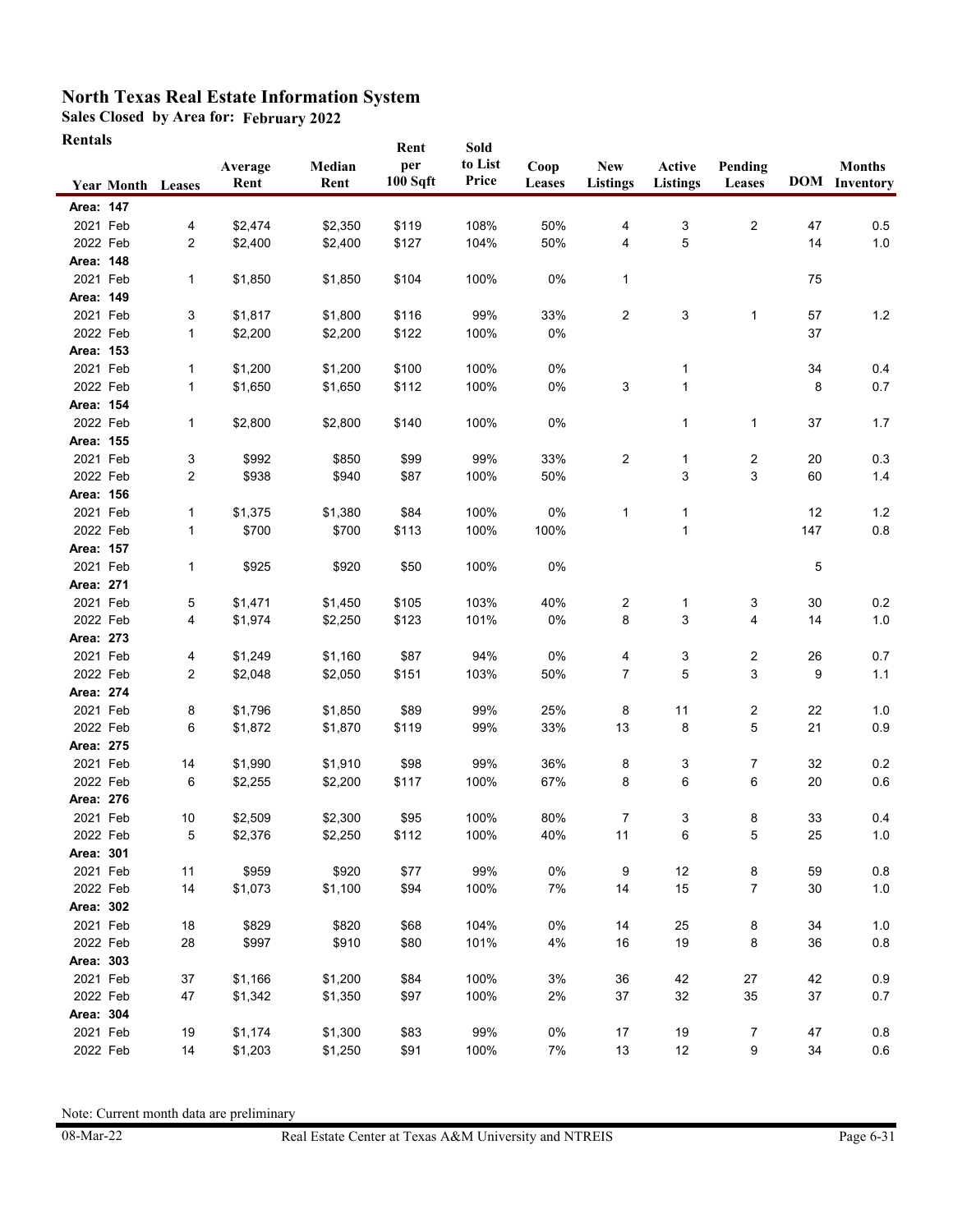**Sales Closed by Area for: February 2022**

| Rentals   |                          |                         |                 |                | Rent            | Sold             |                |                                |                    |                   |                |                                       |
|-----------|--------------------------|-------------------------|-----------------|----------------|-----------------|------------------|----------------|--------------------------------|--------------------|-------------------|----------------|---------------------------------------|
|           | <b>Year Month Leases</b> |                         | Average<br>Rent | Median<br>Rent | per<br>100 Sqft | to List<br>Price | Coop<br>Leases | ${\bf New}$<br><b>Listings</b> | Active<br>Listings | Pending<br>Leases |                | <b>Months</b><br><b>DOM</b> Inventory |
| Area: 307 |                          |                         |                 |                |                 |                  |                |                                |                    |                   |                |                                       |
| 2021 Feb  |                          | 3                       | \$783           | \$720          | \$59            | 100%             | 0%             | 5                              | 4                  | 4                 | 28             | 0.9                                   |
| 2022 Feb  |                          | 2                       | \$1,422         | \$1,420        | \$108           | 100%             | 0%             | 9                              | 8                  |                   | 10             | 2.0                                   |
| Area: 309 |                          |                         |                 |                |                 |                  |                |                                |                    |                   |                |                                       |
| 2021 Feb  |                          | $\overline{\mathbf{c}}$ | \$1,695         | \$1,700        | \$106           | 100%             | 0%             | 2                              | 3                  | 3                 | 24             | 1.2                                   |
| 2022 Feb  |                          | $\overline{c}$          | \$1,895         | \$1,900        | \$140           | 100%             | 0%             | $\mathbf{1}$                   | $\overline{2}$     | $\overline{2}$    | 46             | 0.8                                   |
| Area: 324 |                          |                         |                 |                |                 |                  |                |                                |                    |                   |                |                                       |
| 2021 Feb  |                          | $\mathbf{1}$            | \$1,200         | \$1,200        | \$56            | 100%             | 0%             |                                |                    | 1                 | 20             |                                       |
| Area: 325 |                          |                         |                 |                |                 |                  |                |                                |                    |                   |                |                                       |
| 2022 Feb  |                          | $\overline{\mathbf{c}}$ | \$972           | \$970          | \$65            | 100%             | 0%             | 4                              |                    | 1                 | $6\phantom{1}$ |                                       |
| Area: 327 |                          |                         |                 |                |                 |                  |                |                                |                    |                   |                |                                       |
| 2022 Feb  |                          | $\sqrt{2}$              | \$1,195         | \$1,200        | \$89            | 100%             | 0%             | 1                              | $\overline{2}$     |                   | 40             | 4.8                                   |
| Area: 329 |                          |                         |                 |                |                 |                  |                |                                |                    |                   |                |                                       |
| 2021 Feb  |                          | 2                       | \$750           | \$750          | \$87            | 100%             | 50%            | 2                              |                    |                   | 14             |                                       |
| 2022 Feb  |                          | $\mathbf{1}$            | \$895           | \$900          | \$76            | 100%             | 0%             | 2                              |                    | 1                 | 58             |                                       |
| Area: 331 |                          |                         |                 |                |                 |                  |                |                                |                    |                   |                |                                       |
| 2022 Feb  |                          | 1                       | \$545           | \$540          | \$81            | 100%             | 0%             |                                |                    |                   | 82             |                                       |
| Area: 332 |                          |                         |                 |                |                 |                  |                |                                |                    |                   |                |                                       |
| 2021 Feb  |                          | $\overline{2}$          | \$800           | \$800          | \$86            | 100%             | 0%             |                                |                    | 1                 | 50             |                                       |
| Area: 600 |                          |                         |                 |                |                 |                  |                |                                |                    |                   |                |                                       |
| 2022 Feb  |                          | 1                       | \$1,399         | \$1,400        | \$109           | 100%             | 0%             | 1                              | 6                  |                   | 57             | 12.0                                  |
| Area: 700 |                          |                         |                 |                |                 |                  |                |                                |                    |                   |                |                                       |
| 2021 Feb  |                          | 2                       | \$1,350         | \$1,350        | \$63            | 100%             | $0\%$          | $\mathbf{1}$                   | 3                  | $\mathbf{1}$      | 31             | 1.1                                   |
| 2022 Feb  |                          | $\mathbf{1}$            | \$2,395         | \$2,400        | \$85            | 100%             | 0%             |                                |                    |                   | 27             |                                       |
| Area: 800 |                          |                         |                 |                |                 |                  |                |                                |                    |                   |                |                                       |
| 2021 Feb  |                          | 2                       | \$650           | \$650          | \$87            | 100%             | 0%             | 1                              | 9                  |                   | 120            | 2.6                                   |
| 2022 Feb  |                          | 1                       | \$450           | \$450          | \$102           | 100%             | 0%             | 5                              | 15                 |                   | 98             | 6.9                                   |
| Area: 999 |                          |                         |                 |                |                 |                  |                |                                |                    |                   |                |                                       |
| 2021 Feb  |                          | 1                       | \$2,495         | \$2,500        | \$136           | 100%             | 0%             | $\overline{2}$                 | 2                  | $\mathbf{1}$      | 4              | 1.7                                   |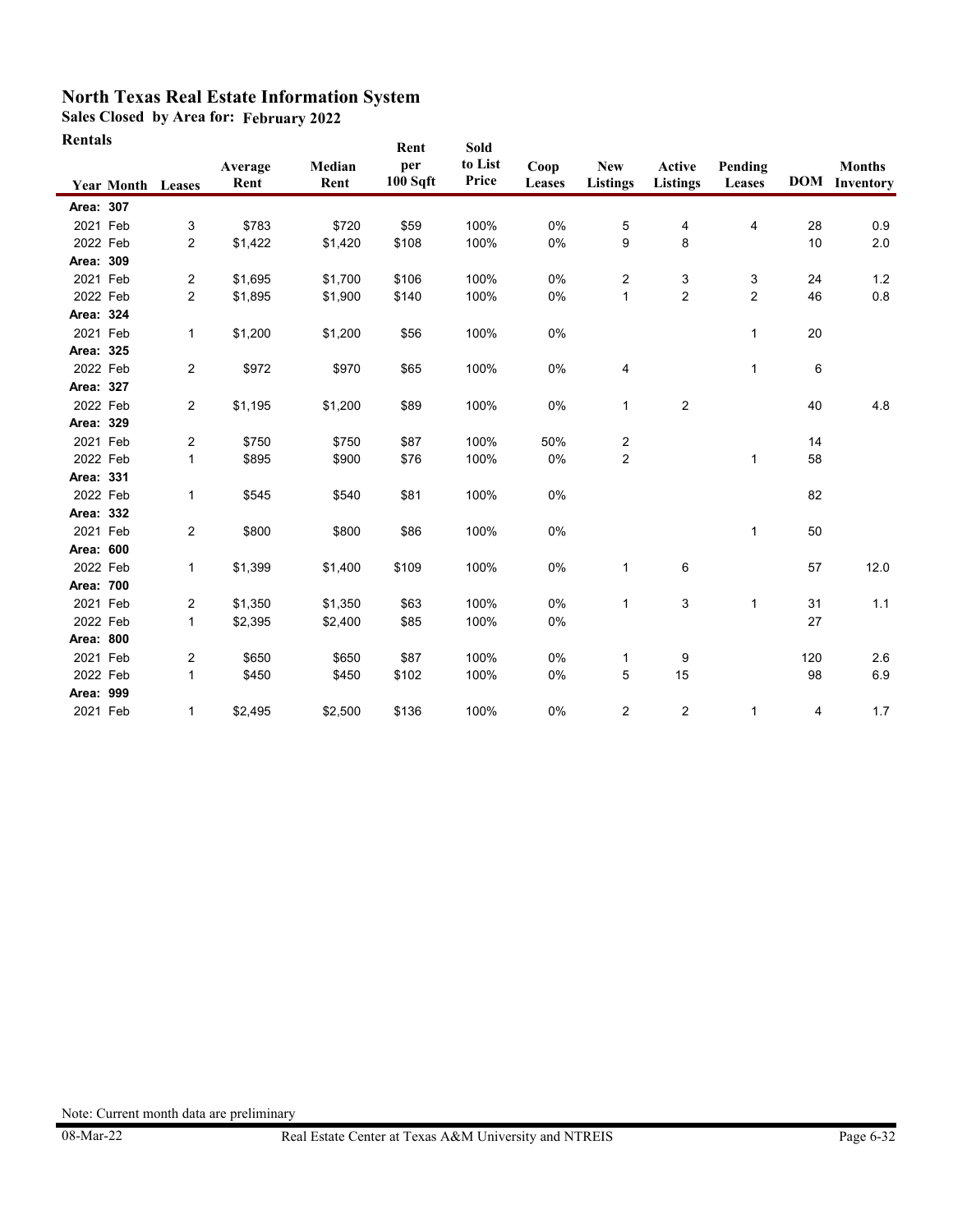**Year-to-Date Sales Closed by Area for: February 2022 Single Family Sales** 

| Single Family     |            |                |                  |                 | <b>Sales</b>      | Sold             |                      |                               |                           |                         |        |                                       |
|-------------------|------------|----------------|------------------|-----------------|-------------------|------------------|----------------------|-------------------------------|---------------------------|-------------------------|--------|---------------------------------------|
| <b>Year Month</b> |            | <b>Sales</b>   | Average<br>Price | Median<br>Price | Price<br>per Sqft | to List<br>Price | Coop<br><b>Sales</b> | <b>New</b><br><b>Listings</b> | Active<br><b>Listings</b> | Pending<br><b>Sales</b> |        | <b>Months</b><br><b>DOM</b> Inventory |
| Area: 1           |            |                |                  |                 |                   |                  |                      |                               |                           |                         |        |                                       |
| 2021              | <b>YTD</b> | 60             | \$336,732        | \$249,500       | \$133             | 102%             | 98%                  | 69                            | 20                        | 87                      | 35     | 0.5                                   |
| 2022              | <b>YTD</b> | 68             | \$379,560        | \$323,000       | \$159             | 103%             | 93%                  | 68                            | 13                        | 73                      | 23     | $0.3\,$                               |
| Area: 2           |            |                |                  |                 |                   |                  |                      |                               |                           |                         |        |                                       |
| 2021              | <b>YTD</b> | 89             | \$282,020        | \$265,000       | \$114             | 100%             | 91%                  | 78                            | 24                        | 106                     | 43     | 0.3                                   |
| 2022              | <b>YTD</b> | 94             | \$340,020        | \$320,000       | \$144             | 102%             | 96%                  | 131                           | 29                        | 124                     | 24     | 0.5                                   |
| Area: 3           |            |                |                  |                 |                   |                  |                      |                               |                           |                         |        |                                       |
| 2021              | <b>YTD</b> | 50             | \$234,705        | \$228,000       | \$117             | 100%             | 90%                  | 58                            | 14                        | 67                      | 31     | 0.4                                   |
| 2022              | <b>YTD</b> | 41             | \$286,685        | \$280,000       | \$150             | 102%             | 90%                  | 73                            | 19                        | 52                      | 26     | 0.6                                   |
| Area: 4           |            |                |                  |                 |                   |                  |                      |                               |                           |                         |        |                                       |
| 2021              | <b>YTD</b> | 7              | \$197,700        | \$198,500       | \$123             | 100%             | 86%                  | 7                             | 3                         | 9                       | 25     | 0.5                                   |
| 2022              | <b>YTD</b> | $\overline{7}$ | \$307,571        | \$240,000       | \$184             | 106%             | 86%                  | 12                            | 6                         | 10                      | 22     | 1.4                                   |
| Area: 5           |            |                |                  |                 |                   |                  |                      |                               |                           |                         |        |                                       |
| 2021              | <b>YTD</b> | 214            | \$217,434        | \$210,250       | \$125             | 100%             | 94%                  | 206                           | 65                        | 239                     | 26     | 0.4                                   |
| 2022              | <b>YTD</b> | 229            | \$266,202        | \$257,000       | \$161             | 102%             | 92%                  | 253                           | 52                        | 262                     | 25     | 0.4                                   |
| Area: 6           |            |                |                  |                 |                   |                  |                      |                               |                           |                         |        |                                       |
| 2021              | <b>YTD</b> | 390            | \$314,568        | \$299,570       | \$141             | 99%              | 93%                  | 397                           | 198                       | 466                     | 39     | 0.7                                   |
| 2022              | <b>YTD</b> | 459            | \$405,703        | \$385,200       | \$176             | 101%             | 93%                  | 545                           | 208                       | 584                     | 36     | 0.8                                   |
| Area: 8           |            |                |                  |                 |                   |                  |                      |                               |                           |                         |        |                                       |
| 2021              | <b>YTD</b> | 153            | \$330,264        | \$315,000       | \$139             | 100%             | 95%                  | 181                           | 76                        | 181                     | 30     | 0.7                                   |
| 2022              | <b>YTD</b> | 134            | \$399,806        | \$381,500       | \$173             | 102%             | 93%                  | 154                           | 47                        | 168                     | 22     | 0.5                                   |
| Area: 9           |            |                |                  |                 |                   |                  |                      |                               |                           |                         |        |                                       |
| 2021              | <b>YTD</b> | 61             | \$303,128        | \$273,100       | \$150             | 100%             | 95%                  | 71                            | 16                        | 71                      | 26     | 0.3                                   |
| 2022              | <b>YTD</b> | 67             | \$383,986        | \$350,000       | \$195             | 103%             | 99%                  | 62                            | 11                        | 60                      | 34     | 0.2                                   |
| Area: 10          |            |                |                  |                 |                   |                  |                      |                               |                           |                         |        |                                       |
| 2021              | <b>YTD</b> | 146            | \$518,738        | \$468,500       | \$184             | 98%              | 90%                  | 157                           | 73                        | 180                     | 42     | 0.8                                   |
| 2022              | <b>YTD</b> | 136            | \$706,674        | \$597,250       | \$240             | 102%             | 90%                  | 152                           | 31                        | 159                     | 34     | 0.3                                   |
| Area: 11          |            |                |                  |                 |                   |                  |                      |                               |                           |                         |        |                                       |
| 2021              | <b>YTD</b> | 116            | \$1,327,234      | \$1,011,500     | \$300             | 96%              | 80%                  | 131                           | 133                       | 181                     | 87     | 2.0                                   |
| 2022              | <b>YTD</b> | 77             | \$1,491,124      | \$994,560       | \$380             | 99%              | 88%                  | 100                           | 36                        | 96                      | 39     | 0.5                                   |
| Area: 12          |            |                |                  |                 |                   |                  |                      |                               |                           |                         |        |                                       |
| 2021              | <b>YTD</b> | 348            | \$501,887        | \$425,000       | \$236             | 99%              | 91%                  | 431                           | 200                       | 470                     | 44     | 0.9                                   |
| 2022              | <b>YTD</b> | 326            | \$525,462        | \$449,000       | \$268             | 102%             | 88%                  | 396                           | 113                       | 398                     | 28     | 0.5                                   |
| Area: 13          |            |                |                  |                 |                   |                  |                      |                               |                           |                         |        |                                       |
| 2021              | <b>YTD</b> | 101            | \$195,288        | \$190,000       | \$128             | 99%              | 91%                  | 154                           | 64                        | 170                     | 37     | 0.9                                   |
| 2022              | <b>YTD</b> | 148            | \$256,929        | \$252,250       | \$160             | 101%             | 92%                  | 136                           | 35                        | 147                     | 20     | 0.4                                   |
| Area: 14          |            |                |                  |                 |                   |                  |                      |                               |                           |                         |        |                                       |
| 2021              | <b>YTD</b> | 218            | \$277,157        | \$239,950       | \$172             | 98%              | 88%                  | 298                           | 191                       | 317                     | 45     | $1.3$                                 |
| 2022              | <b>YTD</b> | 242            | \$343,809        | \$285,000       | \$209             | 100%             | 88%                  | 301                           | 111                       | 297                     | 40     | $0.8\,$                               |
| Area: 15          |            |                |                  |                 |                   |                  |                      |                               |                           |                         |        |                                       |
| 2021              | <b>YTD</b> | 64             | \$191,201        | \$187,500       | \$119             | 98%              | 97%                  | 72                            | 21                        | 79                      | $27\,$ | 0.4                                   |
| 2022              | <b>YTD</b> | 75             | \$252,351        | \$249,900       | \$150             | 101%             | 92%                  | 94                            | 21                        | 107                     | $26\,$ | $0.5\,$                               |
| Area: 16          |            |                |                  |                 |                   |                  |                      |                               |                           |                         |        |                                       |
| 2021              | <b>YTD</b> | 92             | \$483,274        | \$442,620       | \$216             | 97%              | 90%                  | 120                           | 66                        | 138                     | 47     | $1.2$                                 |
| 2022              | <b>YTD</b> | 105            | \$611,615        | \$527,500       | \$264             | 101%             | 90%                  | 87                            | 13                        | 119                     | 31     | 0.2                                   |
| Area: 17          |            |                |                  |                 |                   |                  |                      |                               |                           |                         |        |                                       |
| 2021              | <b>YTD</b> | 23             | \$1,062,006      | \$699,900       | \$328             | 97%              | 74%                  | 30                            | 36                        | 34                      | 141    | 3.9                                   |
| 2022              | <b>YTD</b> | 15             | \$901,893        | \$675,000       | \$330             | 96%              | 93%                  | 24                            | 13                        | 19                      | 66     | $1.0\,$                               |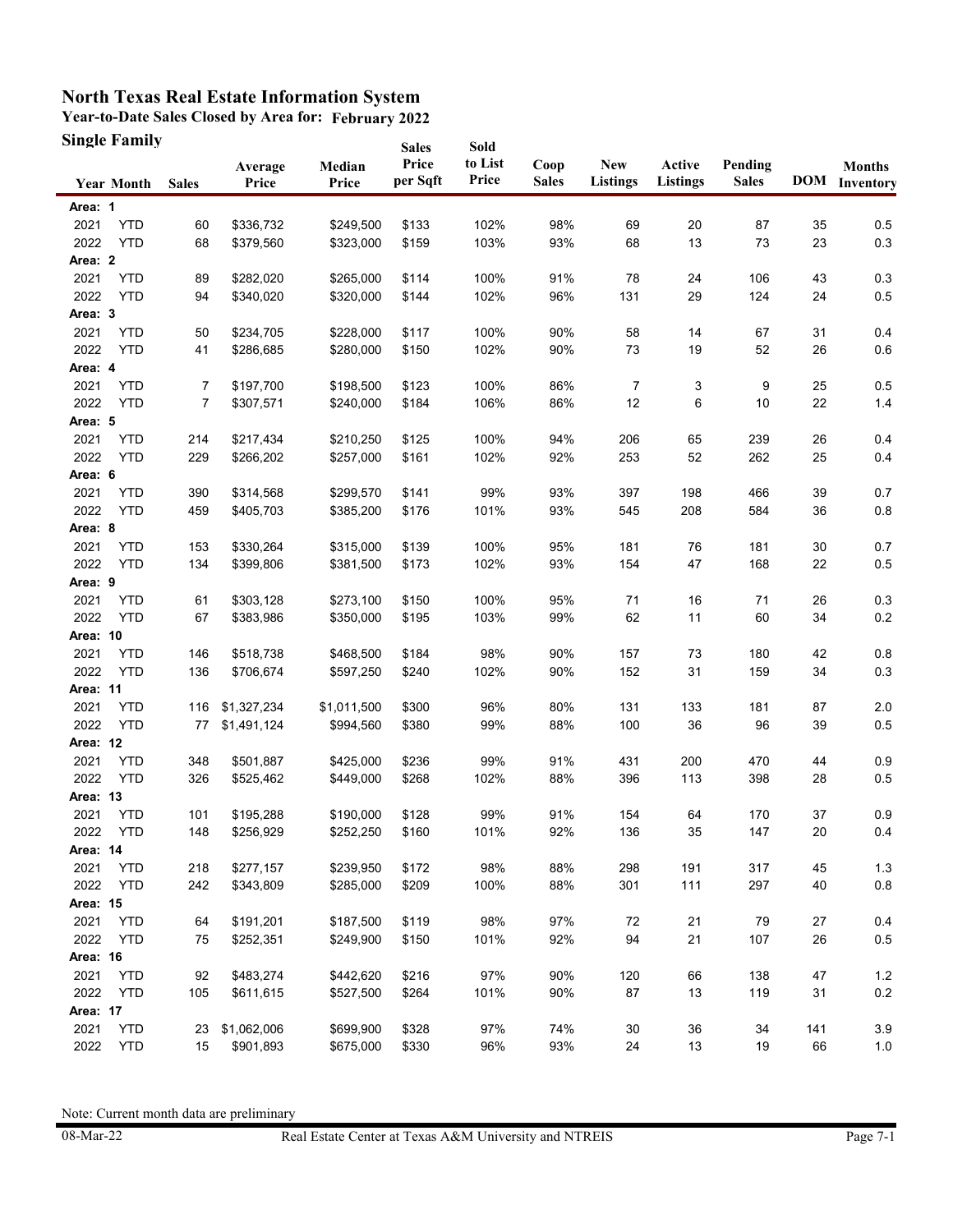**Year-to-Date Sales Closed by Area for: February 2022 Single Family**

|                 | <b>Single Family</b> |              |                  |                 | <b>Sales</b>      | Sold             |                      |                               |                    |                         |    |                                       |
|-----------------|----------------------|--------------|------------------|-----------------|-------------------|------------------|----------------------|-------------------------------|--------------------|-------------------------|----|---------------------------------------|
|                 | <b>Year Month</b>    | <b>Sales</b> | Average<br>Price | Median<br>Price | Price<br>per Sqft | to List<br>Price | Coop<br><b>Sales</b> | <b>New</b><br><b>Listings</b> | Active<br>Listings | Pending<br><b>Sales</b> |    | <b>Months</b><br><b>DOM</b> Inventory |
| Area: 18        |                      |              |                  |                 |                   |                  |                      |                               |                    |                         |    |                                       |
| 2021            | <b>YTD</b>           | 104          | \$485,927        | \$474,500       | \$200             | 98%              | 85%                  | 120                           | 53                 | 151                     | 56 | 0.7                                   |
| 2022            | <b>YTD</b>           | 87           | \$553,964        | \$545,000       | \$233             | 101%             | 90%                  | 92                            | 18                 | 112                     | 33 | $0.3\,$                               |
| Area: 19        |                      |              |                  |                 |                   |                  |                      |                               |                    |                         |    |                                       |
| 2021            | <b>YTD</b>           | 17           | \$570,832        | \$497,490       | \$164             | 97%              | 88%                  | 15                            | 11                 | 24                      | 86 | 1.0                                   |
| 2022            | <b>YTD</b>           | 5            | \$622,900        | \$641,000       | \$181             | 100%             | 100%                 | 3                             | 6                  | 6                       | 19 | 0.7                                   |
| Area: 20        |                      |              |                  |                 |                   |                  |                      |                               |                    |                         |    |                                       |
| 2021            | <b>YTD</b>           | 433          | \$490,886        | \$400,000       | \$169             | 99%              | 91%                  | 423                           | 97                 | 495                     | 35 | 0.3                                   |
| 2022            | <b>YTD</b>           | 337          | \$559,904        | \$481,000       | \$207             | 105%             | 96%                  | 343                           | 58                 | 312                     | 23 | $0.2\,$                               |
| Area: 21        |                      |              |                  |                 |                   |                  |                      |                               |                    |                         |    |                                       |
| 2021            | <b>YTD</b>           | 56           | \$471,745        | \$460,000       | \$171             | 100%             | 93%                  | 61                            | 21                 | 71                      | 47 | 0.5                                   |
| 2022            | <b>YTD</b>           | 45           | \$606,730        | \$570,000       | \$227             | 106%             | 100%                 | 53                            | 6                  | 50                      | 26 | 0.1                                   |
| Area: 22        |                      |              |                  |                 |                   |                  |                      |                               |                    |                         |    |                                       |
| 2021            | <b>YTD</b>           | 215          | \$358,658        | \$325,000       | \$165             | 100%             | 93%                  | 244                           | 63                 | 284                     | 31 | 0.4                                   |
| 2022            | <b>YTD</b>           | 205          | \$452,101        | \$413,000       | \$208             | 105%             | 95%                  | 231                           | 31                 | 237                     | 24 | 0.2                                   |
| Area: 23        |                      |              |                  |                 |                   |                  |                      |                               |                    |                         |    |                                       |
| 2021            | <b>YTD</b>           | 143          | \$372,722        | \$334,000       | \$170             | 99%              | 93%                  | 157                           | 68                 | 187                     | 37 | 0.6                                   |
| 2022            | <b>YTD</b>           | 143          | \$408,243        | \$389,500       | \$204             | 103%             | 92%                  | 150                           | 31                 | 148                     | 23 | 0.3                                   |
| Area: 24        |                      |              |                  |                 |                   |                  |                      |                               |                    |                         |    |                                       |
| 2021            | <b>YTD</b>           | 274          | \$252,673        | \$240,000       | \$132             | 100%             | 94%                  | 295                           | 75                 | 334                     | 29 | 0.4                                   |
| 2022            | <b>YTD</b>           | 285          | \$319,592        | \$299,000       | \$169             | 102%             | 93%                  | 277                           | 51                 | 303                     | 24 | 0.3                                   |
| <b>Area: 25</b> |                      |              |                  |                 |                   |                  |                      |                               |                    |                         |    |                                       |
| 2021            | <b>YTD</b>           | 98           | \$2,026,696      | \$1,416,250     | \$467             | 96%              | 76%                  | 126                           | 123                | 153                     | 88 | 1.8                                   |
| 2022            | <b>YTD</b>           | 67           | \$1,646,918      | \$1,380,000     | \$492             | 101%             | 78%                  | 95                            | 39                 | 85                      | 39 | 0.6                                   |
| Area: 26        |                      |              |                  |                 |                   |                  |                      |                               |                    |                         |    |                                       |
| 2021            | <b>YTD</b>           | 212          | \$383,713        | \$335,250       | \$160             | 99%              | 93%                  | 163                           | 61                 | 206                     | 43 | 0.5                                   |
| 2022            | <b>YTD</b>           | 151          | \$429,405        | \$350,000       | \$194             | 102%             | 93%                  | 184                           | 37                 | 179                     | 27 | 0.3                                   |
| Area: 28        |                      |              |                  |                 |                   |                  |                      |                               |                    |                         |    |                                       |
| 2021            | <b>YTD</b>           | 75           | \$261,722        | \$242,000       | \$123             | 100%             | 93%                  | 86                            | 21                 | 87                      | 29 | 0.4                                   |
| 2022            | <b>YTD</b>           | 82           | \$299,187        | \$282,500       | \$151             | 103%             | 95%                  | 83                            | 17                 | 103                     | 29 | 0.3                                   |
| Area: 31        |                      |              |                  |                 |                   |                  |                      |                               |                    |                         |    |                                       |
| 2021            | <b>YTD</b>           | 880          | \$344,469        | \$310,040       | \$151             | 99%              | 93%                  | 1109                          | 358                | 1,194                   | 37 | 0.5                                   |
| 2022            | <b>YTD</b>           | 947          | \$454,871        | \$410,000       | \$200             | 103%             | 94%                  | 1010                          | 158                | 1,103                   | 26 | $0.3\,$                               |
| Area: 33        |                      |              |                  |                 |                   |                  |                      |                               |                    |                         |    |                                       |
| 2021            | <b>YTD</b>           | 205          | \$240,243        | \$215,910       | \$125             | 98%              | 89%                  | 217                           | 135                | 290                     | 44 | 1.1                                   |
| 2022            | YTD                  | 260          | \$285,815        | \$272,410       | \$158             | 100%             | 94%                  | 281                           | 149                | 304                     | 35 | $1.0$                                 |
| Area: 34        |                      |              |                  |                 |                   |                  |                      |                               |                    |                         |    |                                       |
| 2021            | <b>YTD</b>           | 298          | \$384,984        | \$319,950       | \$146             | 99%              | 91%                  | 359                           | 161                | 390                     | 36 | 0.7                                   |
| 2022            | <b>YTD</b>           | 316          | \$464,847        | \$396,160       | \$185             | 101%             | 96%                  | 347                           | 113                | 341                     | 34 | $0.5\,$                               |
| Area: 35        |                      |              |                  |                 |                   |                  |                      |                               |                    |                         |    |                                       |
| 2021            | <b>YTD</b>           | 456          | \$267,685        | \$256,900       | \$130             | 99%              | 93%                  | 522                           | 294                | 580                     | 35 | 1.0                                   |
| 2022            | <b>YTD</b>           | 525          | \$339,580        | \$320,000       | \$164             | 100%             | 97%                  | 537                           | 213                | 647                     | 44 | 0.7                                   |
| Area: 36        |                      |              |                  |                 |                   |                  |                      |                               |                    |                         |    |                                       |
| 2021            | <b>YTD</b>           | 55           | \$210,047        | \$205,000       | \$121             | 97%              | 80%                  | 55                            | 58                 | 85                      | 55 | $1.2$                                 |
| 2022            | <b>YTD</b>           | 100          | \$290,691        | \$238,400       | \$161             | 99%              | 86%                  | 101                           | 59                 | 97                      | 45 | $1.1$                                 |
| Area: 37        |                      |              |                  |                 |                   |                  |                      |                               |                    |                         |    |                                       |
| 2021            | <b>YTD</b>           | 312          | \$267,036        | \$229,400       | \$129             | 98%              | 90%                  | 342                           | 203                | 398                     | 59 | 1.0                                   |
| 2022            | <b>YTD</b>           | 358          | \$328,532        | \$275,000       | \$177             | 100%             | 87%                  | 421                           | 187                | 470                     | 33 | $0.9\,$                               |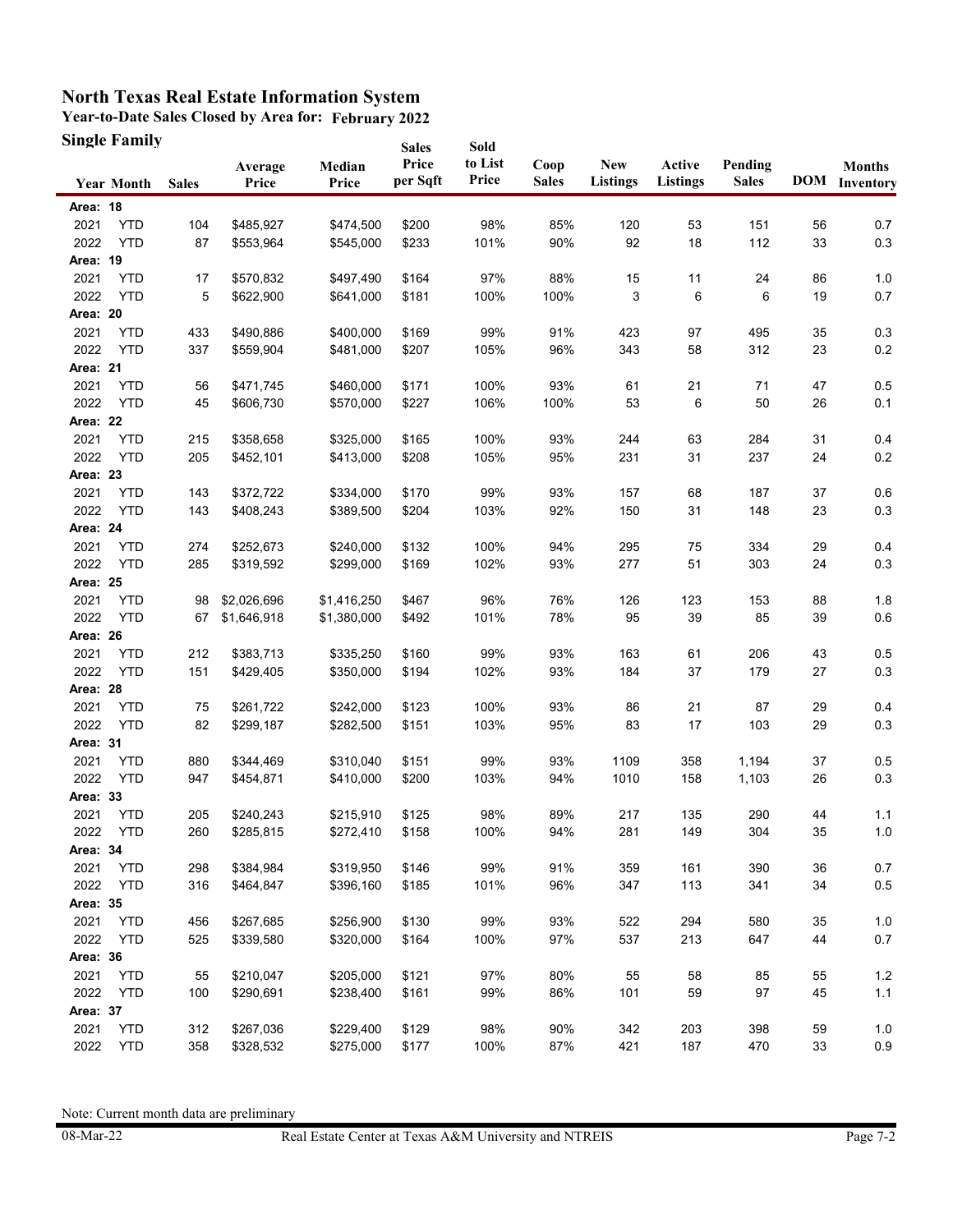**Year-to-Date Sales Closed by Area for: February 2022 Single Family Sales** 

|          | Single Family     |              |                  |                 | <b>Sales</b>      | Sold             |                      |                               |                    |                         |        |                                       |
|----------|-------------------|--------------|------------------|-----------------|-------------------|------------------|----------------------|-------------------------------|--------------------|-------------------------|--------|---------------------------------------|
|          | <b>Year Month</b> | <b>Sales</b> | Average<br>Price | Median<br>Price | Price<br>per Sqft | to List<br>Price | Coop<br><b>Sales</b> | <b>New</b><br><b>Listings</b> | Active<br>Listings | Pending<br><b>Sales</b> |        | <b>Months</b><br><b>DOM</b> Inventory |
| Area: 38 |                   |              |                  |                 |                   |                  |                      |                               |                    |                         |        |                                       |
| 2021     | <b>YTD</b>        | 409          | \$260,157        | \$244,040       | \$131             | 99%              | 92%                  | 455                           | 204                | 532                     | 39     | 0.7                                   |
| 2022     | <b>YTD</b>        | 433          | \$330,128        | \$304,850       | \$168             | 101%             | 95%                  | 459                           | 153                | 476                     | 27     | $0.6\,$                               |
| Area: 41 |                   |              |                  |                 |                   |                  |                      |                               |                    |                         |        |                                       |
| 2021     | <b>YTD</b>        | 459          | \$449,542        | \$375,000       | \$165             | 100%             | 94%                  | 476                           | 179                | 551                     | 33     | 0.4                                   |
| 2022     | <b>YTD</b>        | 427          | \$568,744        | \$467,620       | \$211             | 103%             | 93%                  | 501                           | 88                 | 517                     | 22     | 0.3                                   |
| Area: 42 |                   |              |                  |                 |                   |                  |                      |                               |                    |                         |        |                                       |
| 2021     | <b>YTD</b>        | 119          | \$340,362        | \$230,000       | \$172             | 96%              | 84%                  | 147                           | 159                | 181                     | 57     | 1.7                                   |
| 2022     | <b>YTD</b>        | 153          | \$368,570        | \$255,500       | \$206             | 98%              | 78%                  | 196                           | 144                | 223                     | 44     | $1.5$                                 |
| Area: 43 |                   |              |                  |                 |                   |                  |                      |                               |                    |                         |        |                                       |
| 2021     | <b>YTD</b>        | 55           | \$314,124        | \$245,000       | \$149             | 96%              | 82%                  | 55                            | 38                 | 65                      | 57     | 0.9                                   |
| 2022     | <b>YTD</b>        | 57           | \$312,019        | \$249,250       | \$161             | 100%             | 91%                  | 68                            | 23                 | 71                      | 33     | 0.6                                   |
| Area: 44 |                   |              |                  |                 |                   |                  |                      |                               |                    |                         |        |                                       |
| 2021     | <b>YTD</b>        | 54           | \$181,189        | \$149,500       | \$109             | 95%              | 80%                  | 65                            | 59                 | 77                      | 69     | 1.9                                   |
| 2022     | <b>YTD</b>        | 57           | \$222,003        | \$191,450       | \$134             | 98%              | 82%                  | 72                            | 54                 | 85                      | 58     | 1.4                                   |
| Area: 45 |                   |              |                  |                 |                   |                  |                      |                               |                    |                         |        |                                       |
| 2021     | <b>YTD</b>        | 37           | \$210,433        | \$175,000       | \$118             | 96%              | 59%                  | 47                            | 31                 | 47                      | 48     | 1.3                                   |
| 2022     | <b>YTD</b>        | 44           | \$246,133        | \$210,000       | \$135             | 100%             | 89%                  | 56                            | 27                 | 52                      | 50     | 1.0                                   |
| Area: 46 |                   |              |                  |                 |                   |                  |                      |                               |                    |                         |        |                                       |
| 2021     | <b>YTD</b>        | 35           | \$198,646        | \$175,000       | \$90              | 96%              | 51%                  | 32                            | 32                 | 41                      | 73     | 1.5                                   |
| 2022     | <b>YTD</b>        | 38           | \$245,226        | \$226,000       | \$118             | 98%              | 63%                  | 49                            | 39                 | 52                      | 32     | 1.6                                   |
| Area: 47 |                   |              |                  |                 |                   |                  |                      |                               |                    |                         |        |                                       |
| 2021     | <b>YTD</b>        | 5            | \$267,300        | \$250,000       | \$109             | 94%              | 40%                  | 7                             | 4                  | 5                       | 105    | 1.0                                   |
| 2022     | <b>YTD</b>        | 12           | \$230,754        | \$160,000       | \$116             | 98%              | 92%                  | 9                             | 4                  | 9                       | 42     | $0.8\,$                               |
| Area: 48 |                   |              |                  |                 |                   |                  |                      |                               |                    |                         |        |                                       |
| 2021     | <b>YTD</b>        | 56           | \$273,155        | \$202,500       | \$140             | 100%             | 88%                  | 69                            | 37                 | 88                      | 42     | 1.0                                   |
| 2022     | <b>YTD</b>        | 68           | \$305,663        | \$225,000       | \$163             | 97%              | 81%                  | 94                            | 47                 | 88                      | 51     | $1.1$                                 |
| Area: 49 |                   |              |                  |                 |                   |                  |                      |                               |                    |                         |        |                                       |
| 2021     | <b>YTD</b>        | 8            | \$114,044        | \$105,600       | \$73              | 95%              | 63%                  | 10                            | 12                 | 15                      | 54     | 1.6                                   |
| 2022     | <b>YTD</b>        | 10           | \$196,348        | \$122,790       | \$115             | 96%              | 70%                  | 16                            | 15                 | 15                      | 36     | 1.9                                   |
| Area: 50 |                   |              |                  |                 |                   |                  |                      |                               |                    |                         |        |                                       |
| 2021     | <b>YTD</b>        | 133          | \$362,402        | \$345,000       | \$145             | 100%             | 95%                  | 147                           | 28                 | 157                     | 29     | 0.2                                   |
| 2022     | <b>YTD</b>        | 135          | \$455,941        | \$425,000       | \$190             | 104%             | 96%                  | 139                           | 23                 | 158                     | 20     | $0.2\,$                               |
| Area: 51 |                   |              |                  |                 |                   |                  |                      |                               |                    |                         |        |                                       |
| 2021     | <b>YTD</b>        | 148          | \$412,614        | \$376,500       | \$155             | 101%             | 94%                  | 180                           | 29                 | 182                     | 32     | 0.2                                   |
| 2022     | <b>YTD</b>        | 135          | \$563,476        | \$516,700       | \$214             | 107%             | 96%                  | 158                           | 20                 | 158                     | 24     | 0.2                                   |
| Area: 52 |                   |              |                  |                 |                   |                  |                      |                               |                    |                         |        |                                       |
| 2021     | <b>YTD</b>        | 45           | \$880,891        | \$701,000       | \$210             | 97%              | 84%                  | 58                            | 25                 | 54                      | 49     | 0.7                                   |
| 2022     | <b>YTD</b>        | 40           | \$950,582        | \$605,000       | \$279             | 101%             | 100%                 | 40                            | 8                  | 50                      | 32     | $0.2\,$                               |
| Area: 53 |                   |              |                  |                 |                   |                  |                      |                               |                    |                         |        |                                       |
| 2021     | <b>YTD</b>        | 249          | \$443,813        | \$407,880       | \$158             | 100%             | 92%                  | 357                           | 111                | 358                     | 28     | 0.4                                   |
| 2022     | <b>YTD</b>        | 273          | \$531,387        | \$495,000       | \$211             | 106%             | 95%                  | 281                           | 36                 | 287                     | 24     | 0.2                                   |
| Area: 54 |                   |              |                  |                 |                   |                  |                      |                               |                    |                         |        |                                       |
| 2021     | <b>YTD</b>        | 97           | \$281,998        | \$272,900       | \$131             | 100%             | 95%                  | 304                           | 71                 | 305                     | $26\,$ | $1.5$                                 |
| 2022     | <b>YTD</b>        | 105          | \$335,189        | \$334,170       | \$177             | 102%             | 95%                  | 101                           | 18                 | 108                     | 17     | 0.2                                   |
| Area: 55 |                   |              |                  |                 |                   |                  |                      |                               |                    |                         |        |                                       |
| 2021     | <b>YTD</b>        | 375          | \$544,535        | \$475,000       | \$168             | 100%             | 91%                  | 439                           | 114                | 473                     | 36     | 0.3                                   |
| 2022     | <b>YTD</b>        | 311          | \$706,923        | \$650,000       | \$233             | 106%             | 95%                  | 357                           | 43                 | 331                     | 22     | 0.1                                   |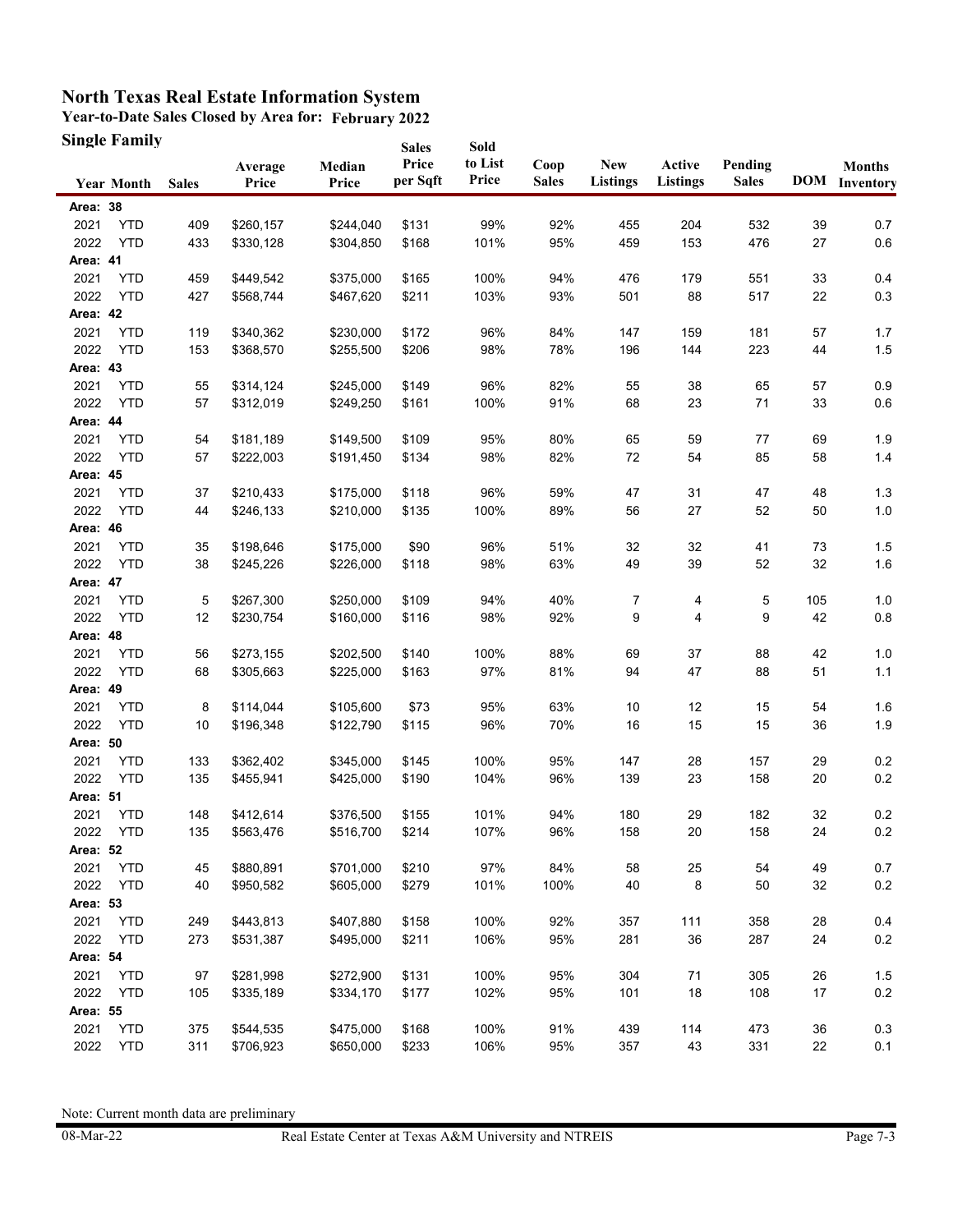**Year-to-Date Sales Closed by Area for: February 2022 Single Family**

|                 | <b>Single Family</b> |              |                  |                 | <b>Sales</b>      | Sold             |                      |                               |                    |                         |     |                                       |
|-----------------|----------------------|--------------|------------------|-----------------|-------------------|------------------|----------------------|-------------------------------|--------------------|-------------------------|-----|---------------------------------------|
|                 | <b>Year Month</b>    | <b>Sales</b> | Average<br>Price | Median<br>Price | Price<br>per Sqft | to List<br>Price | Coop<br><b>Sales</b> | <b>New</b><br><b>Listings</b> | Active<br>Listings | Pending<br><b>Sales</b> |     | <b>Months</b><br><b>DOM</b> Inventory |
| Area: 56        |                      |              |                  |                 |                   |                  |                      |                               |                    |                         |     |                                       |
| 2021            | <b>YTD</b>           | 58           | \$338,755        | \$296,300       | \$152             | 98%              | 93%                  | 51                            | 30                 | 69                      | 50  | 1.1                                   |
| 2022            | <b>YTD</b>           | 48           | \$364,458        | \$351,780       | \$178             | 102%             | 94%                  | 57                            | 12                 | 65                      | 24  | 0.4                                   |
| Area: 57        |                      |              |                  |                 |                   |                  |                      |                               |                    |                         |     |                                       |
| 2021            | <b>YTD</b>           | 11           | \$310,598        | \$275,000       | \$141             | 99%              | 82%                  | 12                            | 3                  | 22                      | 19  | 0.3                                   |
| 2022            | <b>YTD</b>           | 10           | \$404,808        | \$375,450       | \$181             | 102%             | 90%                  | 25                            | 9                  | 32                      | 33  | 1.0                                   |
| Area: 58        |                      |              |                  |                 |                   |                  |                      |                               |                    |                         |     |                                       |
| 2021            | <b>YTD</b>           | 24           | \$304,966        | \$307,750       | \$142             | 99%              | 96%                  | 30                            | 14                 | 35                      | 53  | 0.9                                   |
| 2022            | <b>YTD</b>           | 36           | \$451,747        | \$440,000       | \$200             | 102%             | 92%                  | 39                            | 9                  | 35                      | 22  | 0.5                                   |
| Area: 59        |                      |              |                  |                 |                   |                  |                      |                               |                    |                         |     |                                       |
| 2021            | <b>YTD</b>           | 151          | \$593,053        | \$541,860       | \$176             | 99%              | 96%                  | 210                           | 64                 | 245                     | 52  | 0.4                                   |
| 2022            | <b>YTD</b>           | 127          | \$804,808        | \$742,900       | \$244             | 106%             | 94%                  | 160                           | 32                 | 153                     | 23  | 0.3                                   |
| Area: 60        |                      |              |                  |                 |                   |                  |                      |                               |                    |                         |     |                                       |
| 2021            | <b>YTD</b>           | 88           | \$418,298        | \$408,000       | \$159             | 98%              | 99%                  | 98                            | 36                 | 107                     | 52  | 0.6                                   |
| 2022            | <b>YTD</b>           | 83           | \$575,364        | \$550,000       | \$215             | 104%             | 98%                  | 76                            | 15                 | 94                      | 66  | 0.3                                   |
| Area: 61        |                      |              |                  |                 |                   |                  |                      |                               |                    |                         |     |                                       |
| 2021            | <b>YTD</b>           | 19           | \$270,113        | \$229,000       | \$145             | 97%              | 84%                  | 29                            | 20                 | 29                      | 59  | 1.5                                   |
| 2022            | <b>YTD</b>           | 33           | \$346,965        | \$235,220       | \$185             | 99%              | 100%                 | 23                            | 15                 | 32                      | 59  | 1.0                                   |
| Area: 63        |                      |              |                  |                 |                   |                  |                      |                               |                    |                         |     |                                       |
| 2021            | <b>YTD</b>           | 92           | \$286,138        | \$272,450       | \$137             | 100%             | 98%                  | 104                           | 14                 | 111                     | 27  | 0.2                                   |
| 2022            | <b>YTD</b>           | 110          | \$389,662        | \$372,450       | \$187             | 103%             | 92%                  | 144                           | 20                 | 167                     | 13  | 0.3                                   |
| Area: 66        |                      |              |                  |                 |                   |                  |                      |                               |                    |                         |     |                                       |
| 2021            | <b>YTD</b>           | 4            | \$302,725        | \$308,950       | \$146             | 98%              | 50%                  | 4                             | 3                  | 4                       | 60  | 1.9                                   |
| 2022            | <b>YTD</b>           | 8            | \$371,850        | \$366,900       | \$175             | 99%              | 63%                  | 3                             |                    | 4                       | 35  |                                       |
| Area: 67        |                      |              |                  |                 |                   |                  |                      |                               |                    |                         |     |                                       |
| 2021            | <b>YTD</b>           | 9            | \$251,902        | \$205,000       | \$133             | 97%              | 100%                 | 7                             | 3                  | 10                      | 39  | 0.5                                   |
| 2022            | <b>YTD</b>           | 4            | \$468,375        | \$478,750       | \$201             | 104%             | 75%                  | 8                             | 5                  | 11                      | 15  | $1.1$                                 |
| Area: 68        |                      |              |                  |                 |                   |                  |                      |                               |                    |                         |     |                                       |
| 2021            | <b>YTD</b>           | 75           | \$366,961        | \$351,000       | \$144             | 99%              | 96%                  | 65                            | 18                 | 82                      | 47  | 0.3                                   |
| 2022            | <b>YTD</b>           | 69           | \$550,426        | \$494,000       | \$202             | 103%             | 93%                  | 64                            | 8                  | 73                      | 46  | 0.2                                   |
| Area: 69        |                      |              |                  |                 |                   |                  |                      |                               |                    |                         |     |                                       |
| 2021            | <b>YTD</b>           | 4            | \$201,375        | \$193,750       | \$113             | 101%             | 100%                 | 3                             | 4                  | 5                       | 35  | 0.9                                   |
| 2022            | <b>YTD</b>           | 10           | \$250,788        | \$270,000       | \$141             | 97%              | 90%                  | 16                            | $\overline{7}$     | 11                      | 31  | $1.5$                                 |
| Area: 71        |                      |              |                  |                 |                   |                  |                      |                               |                    |                         |     |                                       |
| 2021            | <b>YTD</b>           | 50           | \$236,791        | \$194,000       | \$126             | 98%              | 84%                  | 50                            | 48                 | 60                      | 66  | 1.8                                   |
| 2022            | YTD                  | 65           | \$255,856        | \$230,000       | \$135             | 99%              | 80%                  | 65                            | 108                | 70                      | 48  | 3.4                                   |
| <b>Area: 72</b> |                      |              |                  |                 |                   |                  |                      |                               |                    |                         |     |                                       |
| 2021            | <b>YTD</b>           | 130          | \$301,145        | \$271,700       | \$147             | 99%              | 88%                  | 209                           | 108                | 226                     | 51  | 1.1                                   |
| 2022            | <b>YTD</b>           | 150          | \$352,418        | \$300,000       | \$181             | 100%             | 93%                  | 223                           | 78                 | 229                     | 41  | $0.8\,$                               |
| Area: 73        |                      |              |                  |                 |                   |                  |                      |                               |                    |                         |     |                                       |
| 2021            | <b>YTD</b>           | 204          | \$317,552        | \$271,330       | \$155             | 99%              | 80%                  | 257                           | 120                | 276                     | 38  | 0.9                                   |
| 2022            | <b>YTD</b>           | 223          | \$359,129        | \$330,460       | \$185             | 99%              | 90%                  | 241                           | 99                 | 225                     | 32  | 0.7                                   |
| Area: 74        |                      |              |                  |                 |                   |                  |                      |                               |                    |                         |     |                                       |
| 2021            | <b>YTD</b>           | 43           | \$262,769        | \$220,000       | \$133             | 98%              | 79%                  | 50                            | 47                 | 59                      | 77  | 1.4                                   |
| 2022            | <b>YTD</b>           | 63           | \$334,814        | \$263,950       | \$168             | 98%              | 86%                  | 70                            | 58                 | 75                      | 45  | $1.5$                                 |
| <b>Area: 75</b> |                      |              |                  |                 |                   |                  |                      |                               |                    |                         |     |                                       |
| 2021            | <b>YTD</b>           | 19           | \$275,233        | \$280,000       | \$135             | 99%              | 79%                  | 13                            | 10                 | 16                      | 127 | 1.4                                   |
| 2022            | <b>YTD</b>           | 14           | \$328,242        | \$257,500       | \$179             | 96%              | 71%                  | 24                            | 10                 | 19                      | 47  | $1.0$                                 |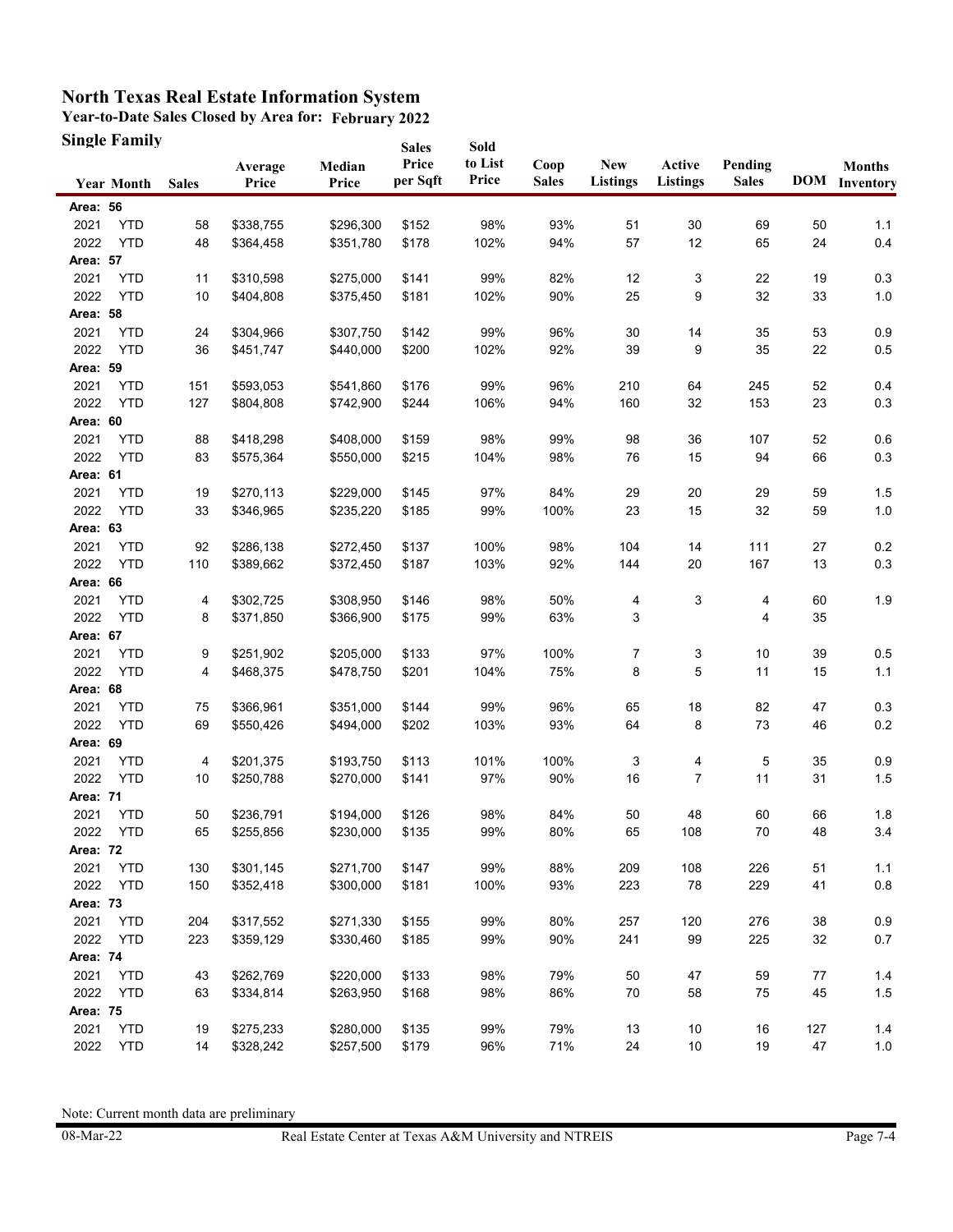**Year-to-Date Sales Closed by Area for: February 2022 Single Family Sales** 

|                  | Single Family            |              |                        |                        | <b>Sales</b>      | Sold             |                      |                               |                           |                         |          |                                       |
|------------------|--------------------------|--------------|------------------------|------------------------|-------------------|------------------|----------------------|-------------------------------|---------------------------|-------------------------|----------|---------------------------------------|
|                  | <b>Year Month</b>        | <b>Sales</b> | Average<br>Price       | Median<br>Price        | Price<br>per Sqft | to List<br>Price | Coop<br><b>Sales</b> | <b>New</b><br><b>Listings</b> | Active<br><b>Listings</b> | Pending<br><b>Sales</b> |          | <b>Months</b><br><b>DOM</b> Inventory |
| Area: 76         |                          |              |                        |                        |                   |                  |                      |                               |                           |                         |          |                                       |
| 2021             | <b>YTD</b>               | 52           | \$318,848              | \$206,500              | \$160             | 96%              | 77%                  | 95                            | 99                        | 78                      | 80       | 2.7                                   |
| 2022             | <b>YTD</b>               | 60           | \$318,112              | \$215,000              | \$186             | 95%              | 82%                  | 82                            | 67                        | 68                      | 45       | 1.7                                   |
| Area: 77         |                          |              |                        |                        |                   |                  |                      |                               |                           |                         |          |                                       |
| 2021             | <b>YTD</b>               | 7            | \$269,788              | \$325,000              | \$159             | 94%              | 86%                  | 6                             | 8                         | 22                      | 39       | 1.9                                   |
| 2022             | <b>YTD</b>               | 6            | \$203,167              | \$169,750              | \$124             | 95%              | 83%                  | 10                            | 13                        | 14                      | 49       | $2.5\,$                               |
| Area: 78         |                          |              |                        |                        |                   |                  |                      |                               |                           |                         |          |                                       |
| 2021             | <b>YTD</b>               | 55           | \$249,985              | \$182,000              | \$135             | 94%              | 82%                  | 67                            | 41                        | 70                      | 61       | 1.2                                   |
| 2022             | <b>YTD</b>               | 64           | \$286,251              | \$225,000              | \$168             | 98%              | 83%                  | 65                            | 40                        | 61                      | 44       | 0.9                                   |
| Area: 79         |                          |              |                        |                        |                   |                  |                      |                               |                           |                         |          |                                       |
| 2021             | <b>YTD</b>               | 6            | \$209,584              | \$217,500              | \$102             | 99%              | 67%                  | 6                             | 9                         | 8                       | 26       | $2.2\,$                               |
| 2022             | <b>YTD</b>               | 8            | \$250,600              | \$232,450              | \$136             | 98%              | 88%                  | 6                             | 7                         | $\overline{7}$          | 39       | 1.8                                   |
| Area: 80         |                          |              |                        |                        |                   |                  |                      |                               |                           |                         |          |                                       |
| 2021             | <b>YTD</b>               | 1            | \$100,000              | \$100,000              | \$56              | 95%              | 0%                   |                               | 1                         |                         | 130      | 4.0                                   |
| Area: 81         |                          |              |                        |                        |                   |                  |                      |                               |                           |                         |          |                                       |
| 2021             | <b>YTD</b>               | 24           | \$178,555              | \$131,500              | \$104             | 94%              | 67%                  | 24                            | 29                        | 26                      | 140      | 2.4                                   |
| 2022             | <b>YTD</b>               | 21           | \$177,787              | \$147,250              | \$114             | 92%              | 43%                  | 29                            | 29                        | 27                      | 40       | 2.5                                   |
| Area: 82         |                          |              |                        |                        |                   |                  |                      |                               |                           |                         |          |                                       |
| 2021             | <b>YTD</b>               | 55           | \$359,802              | \$330,000              | \$136             | 99%              | 89%                  | 53                            | 18                        | 61                      | 36       | 0.5                                   |
| 2022             | <b>YTD</b>               | 58           | \$428,513              | \$393,500              | \$166             | 102%             | 91%                  | 53                            | 15                        | 63                      | 21       | 0.4                                   |
| Area: 83         |                          |              |                        |                        |                   |                  |                      |                               |                           |                         |          |                                       |
| 2021             | <b>YTD</b>               | 69           | \$282,259              | \$250,000              | \$127             | 99%              | 94%                  | 53                            | 14                        | 67                      | 41       | 0.3                                   |
| 2022             | <b>YTD</b>               | 78           | \$334,376              | \$310,050              | \$162             | 102%             | 97%                  | 63                            | 11                        | 65                      | 27       | 0.2                                   |
| Area: 84         |                          |              |                        |                        |                   |                  |                      |                               |                           |                         |          |                                       |
| 2021             | <b>YTD</b>               | 31           | \$201,232              | \$198,000              | \$138             | 100%             | 94%                  | 38                            | 6                         | 51                      | 34       | 0.3                                   |
| 2022             | <b>YTD</b>               | 40           | \$239,697              | \$240,000              | \$173             | 102%             | 90%                  | 40                            | 8                         | 48                      | 23       | 0.4                                   |
| Area: 85         |                          |              |                        |                        |                   |                  |                      |                               |                           |                         |          |                                       |
| 2021             | YTD                      | 65           | \$298,575              | \$277,000              | \$135             | 101%             | 92%                  | 77                            | 25                        | 81                      | 21       | 0.5                                   |
| 2022             | <b>YTD</b>               | 68           | \$411,253              | \$350,460              | \$169             | 101%             | 93%                  | 80                            | 19                        | 77                      | 34       | 0.3                                   |
| Area: 86         |                          |              |                        |                        |                   |                  |                      |                               |                           |                         |          |                                       |
| 2021             | <b>YTD</b>               | 32           | \$216,802              | \$216,720              | \$134             | 101%             | 94%                  | 32                            | 7                         | 36                      | 15       | 0.4                                   |
| 2022             | <b>YTD</b>               | 26           | \$262,271              | \$265,000              | \$168             | 104%             | 96%                  | 32                            | 5                         | 36                      | 23       | 0.2                                   |
| Area: 87         |                          |              |                        |                        |                   |                  |                      |                               |                           |                         |          |                                       |
| 2021             | <b>YTD</b>               | 74           | \$310,266              | \$265,000              | \$143             | 100%             | 99%                  | 88                            | 20                        | 87                      | 19       | 0.3                                   |
| 2022<br>Area: 88 | <b>YTD</b>               | 91           | \$360,899              | \$340,000              | \$167             | 103%             | 92%                  | 95                            | 20                        | 103                     | 36       | 0.3                                   |
|                  |                          |              |                        |                        |                   |                  |                      |                               |                           |                         |          |                                       |
| 2021<br>2022     | <b>YTD</b><br><b>YTD</b> | 115<br>112   | \$265,213<br>\$323,319 | \$260,000<br>\$325,000 | \$128<br>\$161    | 101%<br>103%     | 90%<br>97%           | 133<br>128                    | 19<br>20                  | 137<br>124              | 20<br>19 | 0.2<br>0.2                            |
|                  |                          |              |                        |                        |                   |                  |                      |                               |                           |                         |          |                                       |
| Area: 89<br>2021 | <b>YTD</b>               |              |                        | \$360,000              |                   | 100%             | 95%                  | 153                           | 59                        | 172                     | 30       | 0.5                                   |
| 2022             | <b>YTD</b>               | 133<br>138   | \$374,469<br>\$455,599 | \$427,490              | \$136<br>\$175    | 101%             | 95%                  | 182                           | 53                        | 201                     | 27       | $0.5\,$                               |
| Area: 90         |                          |              |                        |                        |                   |                  |                      |                               |                           |                         |          |                                       |
| 2021             | <b>YTD</b>               | 12           | \$338,071              | \$273,620              | \$148             | 99%              | 92%                  | 17                            | 10                        | 15                      | 19       | 1.0                                   |
| 2022             | <b>YTD</b>               | 18           | \$417,962              | \$370,900              | \$175             | 98%              | 94%                  | 16                            | 4                         | 14                      | 44       | 0.4                                   |
| Area: 91         |                          |              |                        |                        |                   |                  |                      |                               |                           |                         |          |                                       |
| 2021             | <b>YTD</b>               | 10           | \$224,477              | \$163,000              | \$115             | 97%              | 60%                  | 16                            | 26                        | 15                      | 103      | 3.8                                   |
| 2022             | <b>YTD</b>               | 9            | \$229,489              | \$140,000              | \$131             | 96%              | 67%                  | 13                            | 8                         | 9                       | 72       | 1.0                                   |
| Area: 92         |                          |              |                        |                        |                   |                  |                      |                               |                           |                         |          |                                       |
| 2021             | <b>YTD</b>               | 16           | \$190,362              | \$146,250              | \$109             | 95%              | 56%                  | 19                            | 25                        | 26                      | 114      | 2.1                                   |
| 2022             | <b>YTD</b>               | 21           | \$238,446              | \$205,650              | \$149             | 97%              | 86%                  | 24                            | 24                        | 27                      | 53       | 1.9                                   |
|                  |                          |              |                        |                        |                   |                  |                      |                               |                           |                         |          |                                       |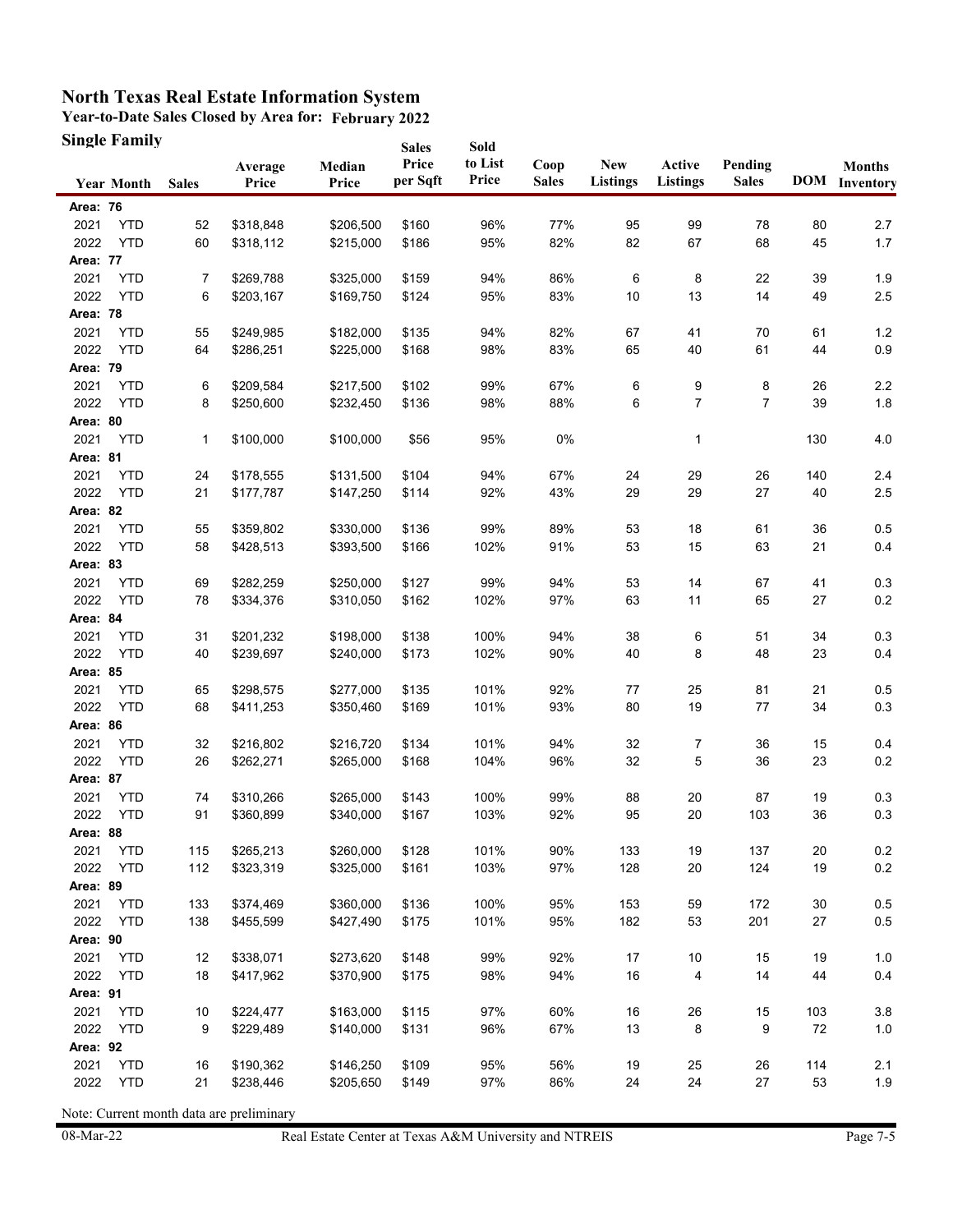**Year-to-Date Sales Closed by Area for: February 2022 Single Family Sales** 

|           | Single Family     |                |                  |                 | <b>Sales</b>      | Sold             |                      |                               |                    |                         |     |                                       |
|-----------|-------------------|----------------|------------------|-----------------|-------------------|------------------|----------------------|-------------------------------|--------------------|-------------------------|-----|---------------------------------------|
|           | <b>Year Month</b> | <b>Sales</b>   | Average<br>Price | Median<br>Price | Price<br>per Sqft | to List<br>Price | Coop<br><b>Sales</b> | <b>New</b><br><b>Listings</b> | Active<br>Listings | Pending<br><b>Sales</b> |     | <b>Months</b><br><b>DOM</b> Inventory |
| Area: 93  |                   |                |                  |                 |                   |                  |                      |                               |                    |                         |     |                                       |
| 2021      | <b>YTD</b>        | 8              | \$169,344        | \$134,500       | \$77              | 97%              | 75%                  | 9                             | 9                  | 12                      | 42  | 2.3                                   |
| 2022      | <b>YTD</b>        | $\overline{7}$ | \$168,364        | \$138,500       | \$112             | 100%             | 43%                  | 15                            | 7                  | 13                      | 25  | $1.5$                                 |
| Area: 94  |                   |                |                  |                 |                   |                  |                      |                               |                    |                         |     |                                       |
| 2021      | <b>YTD</b>        | 16             | \$151,707        | \$114,500       | \$92              | 95%              | 69%                  | 26                            | 28                 | 25                      | 107 | 2.3                                   |
| 2022      | <b>YTD</b>        | 12             | \$152,676        | \$152,500       | \$94              | 95%              | 83%                  | 21                            | 14                 | 22                      | 70  | $1.1$                                 |
| Area: 95  |                   |                |                  |                 |                   |                  |                      |                               |                    |                         |     |                                       |
| 2021      | <b>YTD</b>        | 16             | \$139,563        | \$137,750       | \$75              | 94%              | 69%                  | 24                            | 30                 | 29                      | 45  | 3.0                                   |
| 2022      | <b>YTD</b>        | 14             | \$161,857        | \$138,750       | \$87              | 95%              | 64%                  | 26                            | 36                 | 24                      | 33  | 2.4                                   |
| Area: 96  |                   |                |                  |                 |                   |                  |                      |                               |                    |                         |     |                                       |
| 2021      | <b>YTD</b>        | 25             | \$242,100        | \$195,000       | \$126             | 94%              | 72%                  | 36                            | 31                 | 42                      | 140 | 1.6                                   |
| 2022      | <b>YTD</b>        | 49             | \$238,292        | \$185,000       | \$137             | 99%              | 80%                  | 42                            | 28                 | 51                      | 48  | $1.2$                                 |
| Area: 97  |                   |                |                  |                 |                   |                  |                      |                               |                    |                         |     |                                       |
| 2021      | <b>YTD</b>        | 1              | \$67,000         | \$67,000        | \$56              | 91%              | 100%                 |                               | 1                  |                         | 96  | $2.0\,$                               |
| 2022      | <b>YTD</b>        | 3              | \$78,919         | \$35,000        | \$42              | 100%             | 67%                  | 6                             | $\overline{7}$     | 4                       | 19  | 17.7                                  |
| Area: 98  |                   |                |                  |                 |                   |                  |                      |                               |                    |                         |     |                                       |
| 2021      | <b>YTD</b>        | 94             | \$298,789        | \$262,250       | \$130             | 98%              | 74%                  | 106                           | 103                | 138                     | 46  | 1.5                                   |
| 2022      | <b>YTD</b>        | 68             | \$325,628        | \$291,250       | \$153             | 98%              | 87%                  | 102                           | 67                 | 92                      | 33  | 1.1                                   |
| Area: 99  |                   |                |                  |                 |                   |                  |                      |                               |                    |                         |     |                                       |
| 2021      | <b>YTD</b>        | 9              | \$171,594        | \$138,450       | \$99              | 96%              | 67%                  | 8                             | 24                 | 10                      | 68  | 3.2                                   |
| 2022      | <b>YTD</b>        | 13             | \$152,434        | \$129,900       | \$104             | 95%              | 38%                  | 12                            | 21                 | 15                      | 88  | 2.6                                   |
| Area: 101 |                   |                |                  |                 |                   |                  |                      |                               |                    |                         |     |                                       |
| 2021      | <b>YTD</b>        | 5              | \$142,160        | \$155,000       | \$102             | 104%             | 60%                  | 10                            | 12                 | 11                      | 54  | 3.9                                   |
| 2022      | <b>YTD</b>        | $\overline{7}$ | \$255,843        | \$256,000       | \$189             | 102%             | 86%                  | 13                            | 10                 | 9                       | 6   | 2.1                                   |
| Area: 102 |                   |                |                  |                 |                   |                  |                      |                               |                    |                         |     |                                       |
| 2021      | <b>YTD</b>        | 353            | \$295,360        | \$285,980       | \$132             | 99%              | 94%                  | 432                           | 160                | 473                     | 34  | 0.6                                   |
| 2022      | <b>YTD</b>        | 396            | \$370,752        | \$350,000       | \$171             | 102%             | 97%                  | 375                           | 74                 | 469                     | 27  | 0.3                                   |
| Area: 104 |                   |                |                  |                 |                   |                  |                      |                               |                    |                         |     |                                       |
| 2021      | <b>YTD</b>        | 99             | \$244,982        | \$242,500       | \$127             | 99%              | 93%                  | 172                           | 47                 | 185                     | 31  | 0.7                                   |
| 2022      | <b>YTD</b>        | 103            | \$283,704        | \$275,000       | \$156             | 102%             | 91%                  | 96                            | 19                 | 97                      | 29  | $0.3\,$                               |
| Area: 105 |                   |                |                  |                 |                   |                  |                      |                               |                    |                         |     |                                       |
| 2021      | <b>YTD</b>        | 55             | \$162,290        | \$160,000       | \$121             | 98%              | 89%                  | 77                            | 26                 | 70                      | 29  | 0.6                                   |
| 2022      | <b>YTD</b>        | 93             | \$197,504        | \$200,000       | \$147             | 100%             | 96%                  | 96                            | 26                 | 109                     | 28  | 0.6                                   |
| Area: 106 |                   |                |                  |                 |                   |                  |                      |                               |                    |                         |     |                                       |
| 2021      | <b>YTD</b>        | 52             | \$224,660        | \$205,000       | \$127             | 99%              | 92%                  | 47                            | 15                 | 48                      | 32  | 0.5                                   |
| 2022      | <b>YTD</b>        | 45             | \$229,923        | \$214,750       | \$146             | 101%             | 89%                  | 43                            | 11                 | 49                      | 29  | 0.4                                   |
| Area: 107 |                   |                |                  |                 |                   |                  |                      |                               |                    |                         |     |                                       |
| 2021      | <b>YTD</b>        | 91             | \$386,016        | \$265,000       | \$204             | 97%              | 88%                  | 98                            | 71                 | 121                     | 52  | 1.1                                   |
| 2022      | <b>YTD</b>        | 115            | \$432,423        | \$322,500       | \$226             | 99%              | 91%                  | 90                            | 30                 | 109                     | 32  | $0.5\,$                               |
| Area: 108 |                   |                |                  |                 |                   |                  |                      |                               |                    |                         |     |                                       |
| 2021      | <b>YTD</b>        | 121            | \$442,427        | \$364,500       | \$201             | 96%              | 90%                  | 159                           | 115                | 147                     | 49  | 1.4                                   |
| 2022      | <b>YTD</b>        | 116            | \$455,624        | \$387,000       | \$216             | 100%             | 96%                  | 136                           | 70                 | 145                     | 35  | $0.8\,$                               |
| Area: 109 |                   |                |                  |                 |                   |                  |                      |                               |                    |                         |     |                                       |
| 2021      | <b>YTD</b>        | 258            | \$283,006        | \$246,900       | \$140             | 100%             | 94%                  | 292                           | 111                | 347                     | 36  | 0.6                                   |
| 2022      | <b>YTD</b>        | 261            | \$356,621        | \$325,350       | \$170             | 100%             | 95%                  | 296                           | 83                 | 290                     | 26  | 0.5                                   |
| Area: 111 |                   |                |                  |                 |                   |                  |                      |                               |                    |                         |     |                                       |
| 2021      | <b>YTD</b>        | 252            | \$267,195        | \$247,500       | \$123             | 99%              | 97%                  | 317                           | 78                 | 368                     | 22  | 0.4                                   |
| 2022      | <b>YTD</b>        | 352            | \$320,785        | \$315,000       | \$152             | 101%             | 96%                  | 337                           | 55                 | 379                     | 27  | $0.3\,$                               |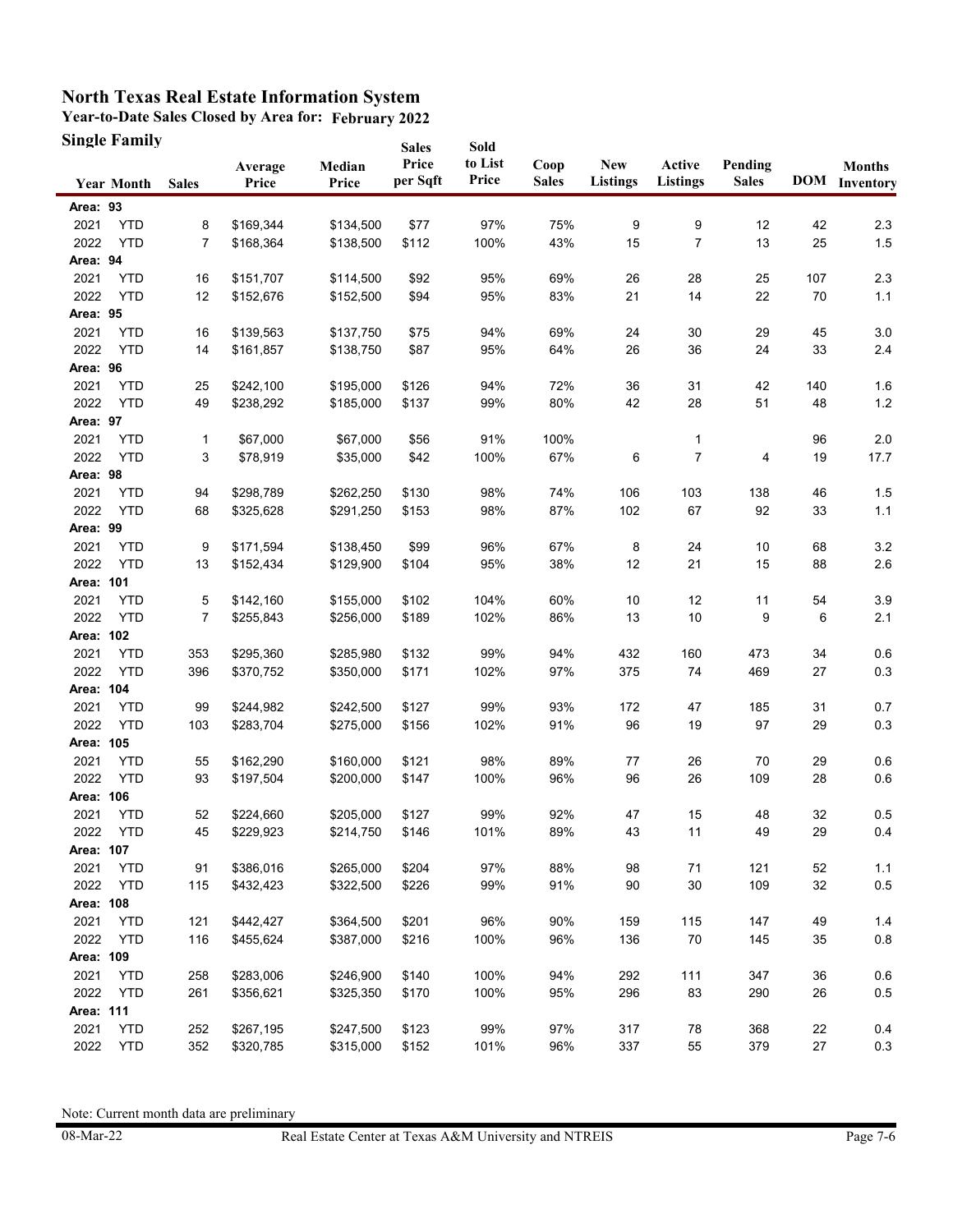**Year-to-Date Sales Closed by Area for: February 2022 Single Family**

|           | <b>Single Family</b> |              |                  |                 | <b>Sales</b>      | Sold             |                      |                        |                           |                         |    |                                       |
|-----------|----------------------|--------------|------------------|-----------------|-------------------|------------------|----------------------|------------------------|---------------------------|-------------------------|----|---------------------------------------|
|           | <b>Year Month</b>    | <b>Sales</b> | Average<br>Price | Median<br>Price | Price<br>per Sqft | to List<br>Price | Coop<br><b>Sales</b> | <b>New</b><br>Listings | Active<br><b>Listings</b> | Pending<br><b>Sales</b> |    | <b>Months</b><br><b>DOM</b> Inventory |
| Area: 112 |                      |              |                  |                 |                   |                  |                      |                        |                           |                         |    |                                       |
| 2021      | <b>YTD</b>           | 218          | \$305,522        | \$247,000       | \$142             | 96%              | 89%                  | 246                    | 96                        | 273                     | 35 | 0.7                                   |
| 2022      | <b>YTD</b>           | 220          | \$378,040        | \$329,700       | \$181             | 101%             | 95%                  | 231                    | 70                        | 261                     | 44 | $0.5\,$                               |
| Area: 120 |                      |              |                  |                 |                   |                  |                      |                        |                           |                         |    |                                       |
| 2021      | <b>YTD</b>           | 56           | \$303,703        | \$297,500       | \$151             | 100%             | 93%                  | 59                     | 14                        | 67                      | 27 | 0.3                                   |
| 2022      | <b>YTD</b>           | 75           | \$367,125        | \$352,000       | \$188             | 102%             | 97%                  | 71                     | 12                        | 73                      | 21 | 0.2                                   |
| Area: 121 |                      |              |                  |                 |                   |                  |                      |                        |                           |                         |    |                                       |
| 2021      | <b>YTD</b>           | 88           | \$343,034        | \$319,000       | \$157             | 99%              | 93%                  | 97                     | 40                        | 109                     | 33 | 0.8                                   |
| 2022      | <b>YTD</b>           | 78           | \$415,700        | \$368,100       | \$198             | 102%             | 97%                  | 70                     | 10                        | 78                      | 31 | 0.2                                   |
| Area: 122 |                      |              |                  |                 |                   |                  |                      |                        |                           |                         |    |                                       |
| 2021      | <b>YTD</b>           | 75           | \$337,405        | \$302,000       | \$152             | 99%              | 95%                  | 64                     | 10                        | 71                      | 24 | 0.2                                   |
| 2022      | <b>YTD</b>           | 79           | \$363,006        | \$335,000       | \$182             | 104%             | 97%                  | 83                     | 12                        | 92                      | 23 | 0.2                                   |
| Area: 123 |                      |              |                  |                 |                   |                  |                      |                        |                           |                         |    |                                       |
| 2021      | <b>YTD</b>           | 53           | \$698,223        | \$650,000       | \$185             | 98%              | 91%                  | 58                     | 23                        | 63                      | 37 | 0.6                                   |
| 2022      | <b>YTD</b>           | 37           | \$905,410        | \$795,000       | \$239             | 102%             | 95%                  | 53                     | 15                        | 48                      | 29 | 0.4                                   |
| Area: 124 |                      |              |                  |                 |                   |                  |                      |                        |                           |                         |    |                                       |
| 2021      | <b>YTD</b>           | 52           | \$437,513        | \$395,000       | \$183             | 99%              | 90%                  | 62                     | 22                        | 72                      | 43 | 0.5                                   |
| 2022      | <b>YTD</b>           | 56           | \$521,815        | \$473,500       | \$234             | 105%             | 93%                  | 64                     | 13                        | 63                      | 21 | 0.3                                   |
| Area: 125 |                      |              |                  |                 |                   |                  |                      |                        |                           |                         |    |                                       |
| 2021      | <b>YTD</b>           | 60           | \$1,114,499      | \$850,620       | \$245             | 98%              | 85%                  | 72                     | 24                        | 83                      | 43 | 0.5                                   |
| 2022      | <b>YTD</b>           | 42           | \$1,345,679      | \$1,100,000     | \$306             | 99%              | 83%                  | 55                     | 15                        | 51                      | 41 | 0.3                                   |
| Area: 126 |                      |              |                  |                 |                   |                  |                      |                        |                           |                         |    |                                       |
| 2021      | <b>YTD</b>           | 104          | \$497,648        | \$452,500       | \$164             | 100%             | 90%                  | 105                    | 35                        | 118                     | 35 | 0.5                                   |
| 2022      | <b>YTD</b>           | 98           | \$691,855        | \$599,000       | \$222             | 103%             | 89%                  | 90                     | 20                        | 108                     | 25 | 0.3                                   |
| Area: 127 |                      |              |                  |                 |                   |                  |                      |                        |                           |                         |    |                                       |
| 2021      | <b>YTD</b>           | 122          | \$308,540        | \$272,500       | \$149             | 99%              | 95%                  | 143                    | 60                        | 149                     | 37 | 0.6                                   |
| 2022      | <b>YTD</b>           | 124          | \$375,064        | \$337,500       | \$183             | 104%             | 93%                  | 130                    | 18                        | 148                     | 24 | $0.2\,$                               |
| Area: 128 |                      |              |                  |                 |                   |                  |                      |                        |                           |                         |    |                                       |
| 2021      | <b>YTD</b>           | 49           | \$229,899        | \$225,000       | \$151             | 101%             | 94%                  | 45                     | 9                         | 51                      | 20 | 0.3                                   |
| 2022      | <b>YTD</b>           | 42           | \$263,372        | \$265,000       | \$185             | 103%             | 88%                  | 44                     | 10                        | 48                      | 18 | 0.3                                   |
| Area: 129 |                      |              |                  |                 |                   |                  |                      |                        |                           |                         |    |                                       |
| 2021      | <b>YTD</b>           | 62           | \$211,723        | \$196,800       | \$129             | 99%              | 94%                  | 75                     | 32                        | 85                      | 37 | 0.8                                   |
| 2022      | <b>YTD</b>           | 60           | \$243,398        | \$241,000       | \$168             | 101%             | 95%                  | 82                     | 24                        | 79                      | 18 | 0.6                                   |
| Area: 130 |                      |              |                  |                 |                   |                  |                      |                        |                           |                         |    |                                       |
| 2021      | <b>YTD</b>           | 225          | \$302,298        | \$286,500       | \$130             | 101%             | 95%                  | 228                    | 36                        | 249                     | 23 | 0.2                                   |
| 2022      | YTD                  | 230          | \$383,777        | \$367,000       | \$164             | 103%             | 94%                  | 207                    | 22                        | 231                     | 24 | 0.1                                   |
| Area: 131 |                      |              |                  |                 |                   |                  |                      |                        |                           |                         |    |                                       |
| 2021      | <b>YTD</b>           | 38           | \$385,929        | \$374,500       | \$147             | 100%             | 95%                  | 47                     | 19                        | 53                      | 32 | 0.5                                   |
| 2022      | <b>YTD</b>           | 37           | \$518,534        | \$465,000       | \$185             | 105%             | 95%                  | 40                     | 13                        | 37                      | 28 | 0.4                                   |
| Area: 132 |                      |              |                  |                 |                   |                  |                      |                        |                           |                         |    |                                       |
| 2021      | <b>YTD</b>           | 42           | \$966,384        | \$544,000       | \$241             | 97%              | 95%                  | 30                     | 14                        | 38                      | 68 | 0.5                                   |
| 2022      | <b>YTD</b>           | 29           | \$1,070,261      | \$677,500       | \$293             | 101%             | 79%                  | 33                     | 6                         | 34                      | 20 | $0.2\,$                               |
| Area: 140 |                      |              |                  |                 |                   |                  |                      |                        |                           |                         |    |                                       |
| 2021      | <b>YTD</b>           | 45           | \$315,196        | \$299,900       | \$144             | 99%              | 89%                  | 53                     | 21                        | 57                      | 50 | 1.0                                   |
| 2022      | <b>YTD</b>           | 54           | \$429,101        | \$406,040       | \$188             | 99%              | 96%                  | 86                     | 42                        | 85                      | 45 | 1.6                                   |
| Area: 141 |                      |              |                  |                 |                   |                  |                      |                        |                           |                         |    |                                       |
| 2021      | <b>YTD</b>           | 26           | \$311,685        | \$246,200       | \$159             | 98%              | 88%                  | 37                     | 19                        | 28                      | 42 | 1.4                                   |
| 2022      | <b>YTD</b>           | 17           | \$257,509        | \$234,000       | \$163             | 99%              | 100%                 | 28                     | 9                         | 30                      | 72 | 0.7                                   |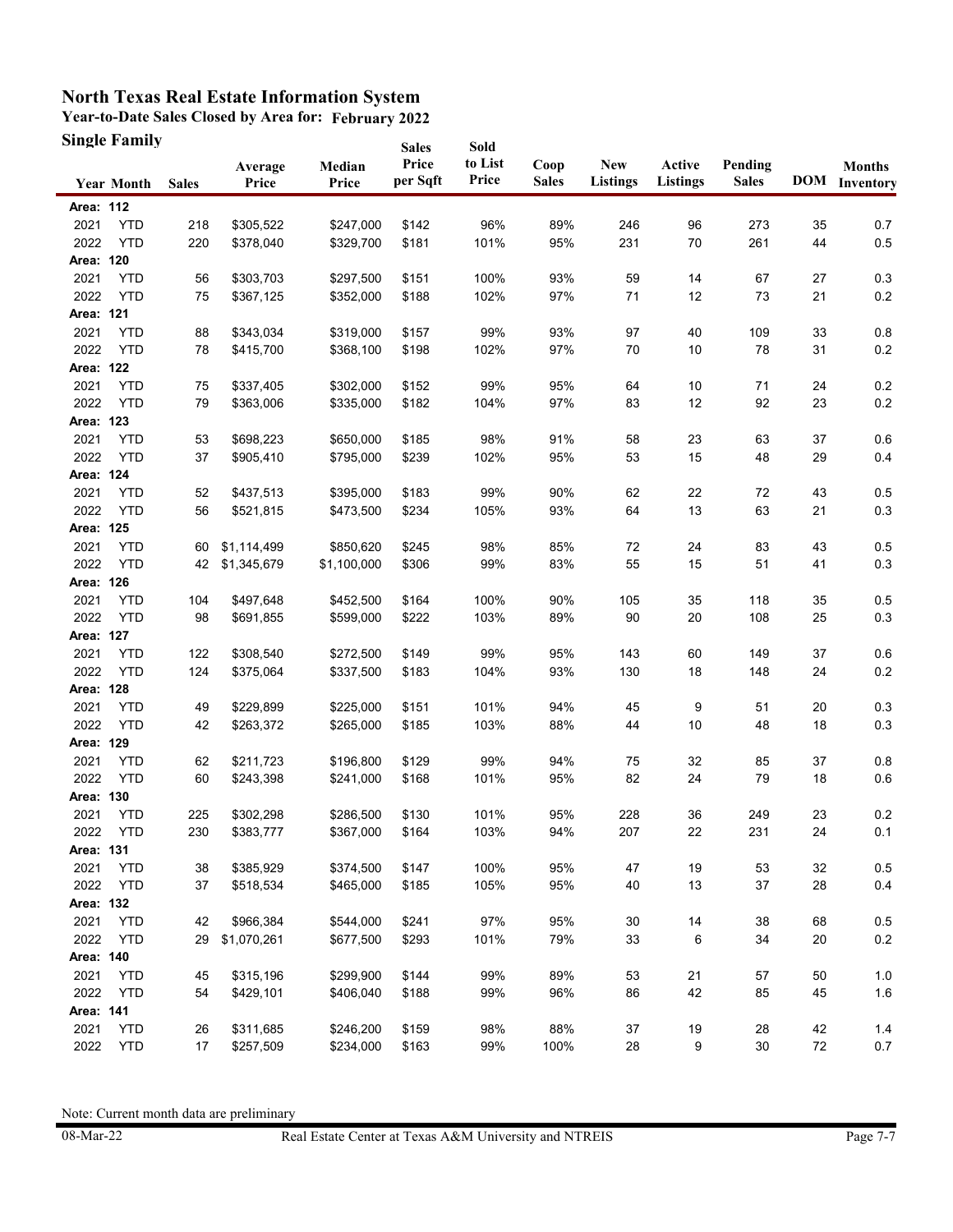**Year-to-Date Sales Closed by Area for: February 2022 Single Family Sales** 

|           | Single Family     |              |                  |                 | <b>Sales</b>      | Sold             |                      |                               |                    |                         |     |                                       |
|-----------|-------------------|--------------|------------------|-----------------|-------------------|------------------|----------------------|-------------------------------|--------------------|-------------------------|-----|---------------------------------------|
|           | <b>Year Month</b> | <b>Sales</b> | Average<br>Price | Median<br>Price | Price<br>per Sqft | to List<br>Price | Coop<br><b>Sales</b> | <b>New</b><br><b>Listings</b> | Active<br>Listings | Pending<br><b>Sales</b> |     | <b>Months</b><br><b>DOM</b> Inventory |
| Area: 142 |                   |              |                  |                 |                   |                  |                      |                               |                    |                         |     |                                       |
| 2021      | <b>YTD</b>        | 13           | \$261,138        | \$251,000       | \$137             | 97%              | 92%                  | 12                            | 9                  | 12                      | 54  | 1.5                                   |
| 2022      | <b>YTD</b>        | 24           | \$305,778        | \$275,000       | \$168             | 100%             | 92%                  | 22                            | 5                  | 25                      | 26  | $0.6\,$                               |
| Area: 143 |                   |              |                  |                 |                   |                  |                      |                               |                    |                         |     |                                       |
| 2021      | <b>YTD</b>        | 9            | \$225,622        | \$185,000       | \$136             | 99%              | 100%                 | 8                             | 5                  | 11                      | 27  | 0.7                                   |
| 2022      | <b>YTD</b>        | 22           | \$278,206        | \$281,500       | \$158             | 97%              | 91%                  | 13                            | 4                  | 20                      | 35  | $0.5\,$                               |
| Area: 144 |                   |              |                  |                 |                   |                  |                      |                               |                    |                         |     |                                       |
| 2021      | <b>YTD</b>        | 6            | \$358,884        | \$392,650       | \$158             | 101%             | 83%                  | 9                             | 3                  | 10                      | 35  | 0.4                                   |
| 2022      | <b>YTD</b>        | 7            | \$437,000        | \$490,000       | \$199             | 99%              | 100%                 | 12                            | $\,$ 5 $\,$        | 14                      | 43  | 0.7                                   |
| Area: 145 |                   |              |                  |                 |                   |                  |                      |                               |                    |                         |     |                                       |
| 2021      | <b>YTD</b>        | 33           | \$414,651        | \$362,500       | \$154             | 98%              | 97%                  | 30                            | 18                 | 45                      | 65  | 0.7                                   |
| 2022      | <b>YTD</b>        | 36           | \$524,233        | \$500,000       | \$201             | 101%             | 89%                  | 22                            | 15                 | 35                      | 36  | $0.6\,$                               |
| Area: 146 |                   |              |                  |                 |                   |                  |                      |                               |                    |                         |     |                                       |
| 2021      | <b>YTD</b>        | 40           | \$394,153        | \$373,870       | \$159             | 99%              | 93%                  | 38                            | 30                 | 52                      | 66  | 1.2                                   |
| 2022      | <b>YTD</b>        | 43           | \$471,285        | \$453,280       | \$190             | 101%             | 88%                  | 42                            | 13                 | 58                      | 37  | 0.5                                   |
| Area: 147 |                   |              |                  |                 |                   |                  |                      |                               |                    |                         |     |                                       |
| 2021      | <b>YTD</b>        | 34           | \$460,543        | \$392,500       | \$166             | 98%              | 94%                  | 41                            | 10                 | 50                      | 50  | 0.4                                   |
| 2022      | <b>YTD</b>        | 27           | \$489,669        | \$430,250       | \$200             | 102%             | 93%                  | 28                            | 4                  | 36                      | 35  | 0.2                                   |
| Area: 148 |                   |              |                  |                 |                   |                  |                      |                               |                    |                         |     |                                       |
| 2021      | <b>YTD</b>        | 39           | \$428,647        | \$344,000       | \$157             | 98%              | 97%                  | 30                            | 18                 | 34                      | 45  | 0.7                                   |
| 2022      | <b>YTD</b>        | 39           | \$634,396        | \$568,750       | \$209             | 99%              | 90%                  | 43                            | 13                 | 50                      | 52  | 0.6                                   |
| Area: 149 |                   |              |                  |                 |                   |                  |                      |                               |                    |                         |     |                                       |
| 2021      | <b>YTD</b>        | 29           | \$363,772        | \$350,000       | \$164             | 98%              | 86%                  | 39                            | 28                 | 34                      | 52  | 1.5                                   |
| 2022      | <b>YTD</b>        | 33           | \$417,354        | \$346,290       | \$187             | 100%             | 97%                  | 18                            | 13                 | 20                      | 58  | $0.5\,$                               |
| Area: 150 |                   |              |                  |                 |                   |                  |                      |                               |                    |                         |     |                                       |
| 2021      | <b>YTD</b>        | 6            | \$413,833        | \$401,500       | \$170             | 99%              | 100%                 | 2                             | 6                  | 9                       | 36  | 0.7                                   |
| 2022      | <b>YTD</b>        | 5            | \$503,580        | \$494,500       | \$195             | 99%              | 100%                 | 6                             | 4                  | 9                       | 51  | $0.6\,$                               |
| Area: 151 |                   |              |                  |                 |                   |                  |                      |                               |                    |                         |     |                                       |
| 2021      | <b>YTD</b>        | 21           | \$324,233        | \$309,900       | \$151             | 99%              | 86%                  | 28                            | 16                 | 28                      | 56  | 1.3                                   |
| 2022      | <b>YTD</b>        | 24           | \$447,282        | \$379,900       | \$230             | 100%             | 100%                 | 32                            | 10                 | 33                      | 29  | 0.7                                   |
| Area: 152 |                   |              |                  |                 |                   |                  |                      |                               |                    |                         |     |                                       |
| 2021      | <b>YTD</b>        | 5            | \$391,780        | \$359,900       | \$155             | 100%             | 80%                  | 18                            | 11                 | 25                      | 12  | 1.5                                   |
| 2022      | <b>YTD</b>        | 11           | \$455,164        | \$505,900       | \$191             | 99%              | 91%                  | 13                            | 12                 | 16                      | 30  | 1.6                                   |
| Area: 153 |                   |              |                  |                 |                   |                  |                      |                               |                    |                         |     |                                       |
| 2021      | <b>YTD</b>        | 8            | \$388,175        | \$399,950       | \$181             | 100%             | 100%                 | 13                            | 8                  | 14                      | 37  | 1.1                                   |
| 2022      | <b>YTD</b>        | 18           | \$509,092        | \$482,450       | \$213             | 99%              | 89%                  | 29                            | 9                  | 38                      | 58  | 1.0                                   |
| Area: 154 |                   |              |                  |                 |                   |                  |                      |                               |                    |                         |     |                                       |
| 2021      | <b>YTD</b>        | 24           | \$302,820        | \$272,960       | \$140             | 100%             | 100%                 | 22                            | 14                 | 29                      | 51  | 0.8                                   |
| 2022      | <b>YTD</b>        | 31           | \$398,336        | \$347,500       | \$186             | 99%              | 97%                  | 31                            | 11                 | 43                      | 44  | $0.6\,$                               |
| Area: 155 |                   |              |                  |                 |                   |                  |                      |                               |                    |                         |     |                                       |
| 2021      | <b>YTD</b>        | 67           | \$296,539        | \$306,000       | \$149             | 100%             | 94%                  | 78                            | 41                 | 93                      | 38  | 0.9                                   |
| 2022      | <b>YTD</b>        | 91           | \$383,577        | \$402,000       | \$188             | 99%              | 90%                  | 113                           | 53                 | 136                     | 36  | $1.2$                                 |
| Area: 156 |                   |              |                  |                 |                   |                  |                      |                               |                    |                         |     |                                       |
| 2021      | <b>YTD</b>        | 12           | \$181,784        | \$147,450       | \$103             | 99%              | 83%                  | 20                            | 13                 | 23                      | 45  | $2.2\,$                               |
| 2022      | <b>YTD</b>        | 24           | \$285,891        | \$228,500       | \$171             | 97%              | 79%                  | 20                            | 15                 | 29                      | 41  | $1.5$                                 |
| Area: 157 |                   |              |                  |                 |                   |                  |                      |                               |                    |                         |     |                                       |
| 2021      | <b>YTD</b>        | 3            | \$222,500        | \$195,000       | \$90              | 93%              | 33%                  | 6                             | 10                 | 4                       | 161 | 5.1                                   |
| 2022      | <b>YTD</b>        | 19           | \$188,816        | \$155,000       | \$101             | 94%              | 63%                  | 10                            | 11                 | 16                      | 73  | 1.9                                   |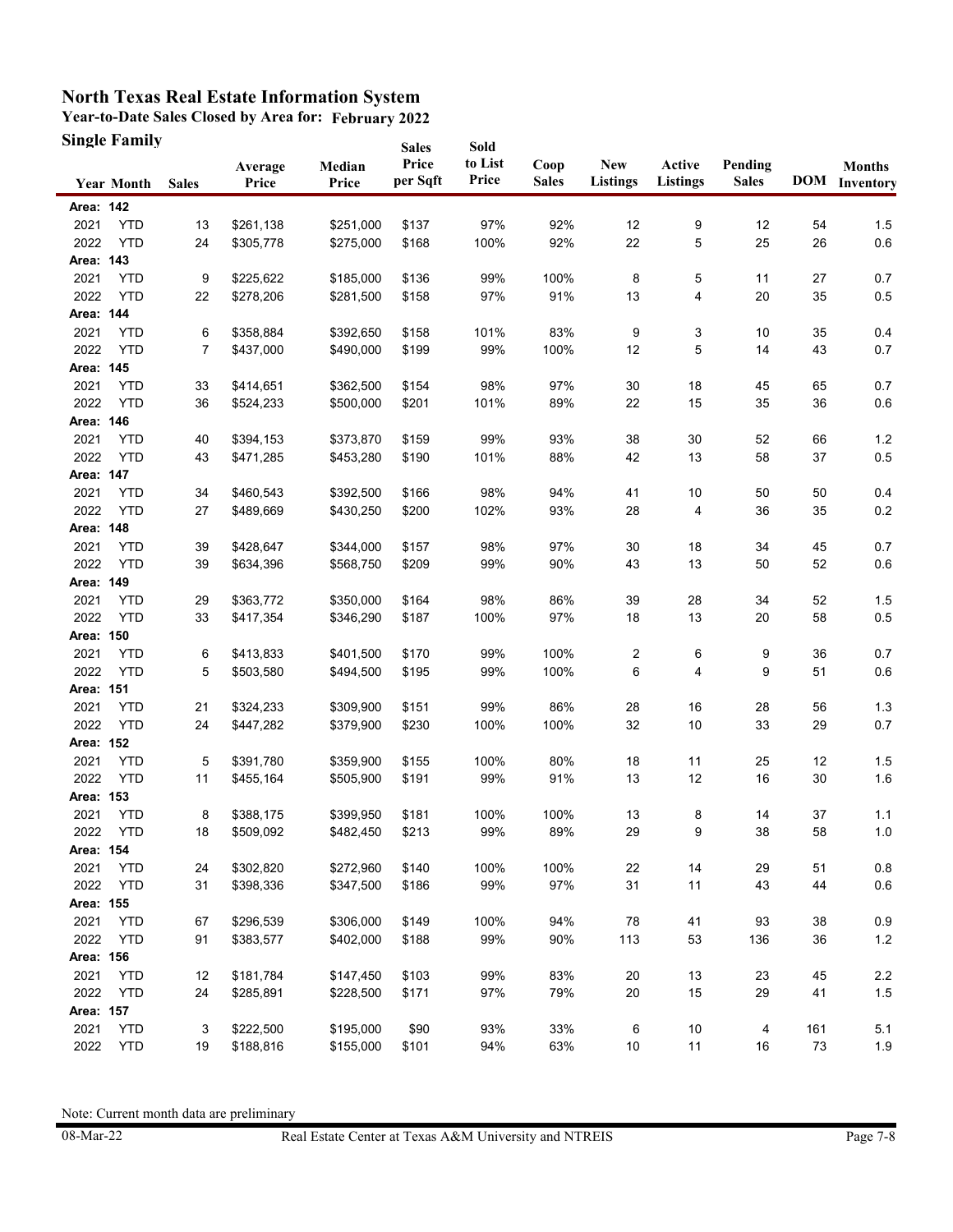**Year-to-Date Sales Closed by Area for: February 2022 Single Family**

|           | <b>Single Family</b> |              |                  |                 | <b>Sales</b>      | Sold             |                      |                               |                           |                         |     |                                       |
|-----------|----------------------|--------------|------------------|-----------------|-------------------|------------------|----------------------|-------------------------------|---------------------------|-------------------------|-----|---------------------------------------|
|           | <b>Year Month</b>    | <b>Sales</b> | Average<br>Price | Median<br>Price | Price<br>per Sqft | to List<br>Price | Coop<br><b>Sales</b> | <b>New</b><br><b>Listings</b> | Active<br><b>Listings</b> | Pending<br><b>Sales</b> |     | <b>Months</b><br><b>DOM</b> Inventory |
| Area: 158 |                      |              |                  |                 |                   |                  |                      |                               |                           |                         |     |                                       |
| 2021      | <b>YTD</b>           | 22           | \$164,514        | \$120,000       | \$90              | 93%              | 73%                  | 23                            | 24                        | 25                      | 130 | 2.0                                   |
| 2022      | <b>YTD</b>           | 25           | \$212,827        | \$177,250       | \$100             | 94%              | 88%                  | 34                            | 32                        | 32                      | 66  | 2.1                                   |
| Area: 271 |                      |              |                  |                 |                   |                  |                      |                               |                           |                         |     |                                       |
| 2021      | <b>YTD</b>           | 24           | \$269,371        | \$263,250       | \$127             | 100%             | 88%                  | 23                            | 6                         | 25                      | 30  | 0.4                                   |
| 2022      | <b>YTD</b>           | 28           | \$357,065        | \$335,500       | \$159             | 101%             | 93%                  | 25                            | 3                         | 36                      | 31  | 0.2                                   |
| Area: 272 |                      |              |                  |                 |                   |                  |                      |                               |                           |                         |     |                                       |
| 2021      | <b>YTD</b>           | 7            | \$212,427        | \$194,000       | \$157             | 98%              | 100%                 | 5                             | 4                         | 6                       | 41  | 1.0                                   |
| 2022      | <b>YTD</b>           | 5            | \$172,500        | \$170,000       | \$144             | 99%              | 100%                 | 9                             | $\overline{2}$            | $\overline{7}$          | 25  | 0.4                                   |
| Area: 273 |                      |              |                  |                 |                   |                  |                      |                               |                           |                         |     |                                       |
| 2021      | <b>YTD</b>           | 34           | \$215,515        | \$205,250       | \$130             | 99%              | 79%                  | 45                            | 10                        | 51                      | 27  | 0.6                                   |
| 2022      | <b>YTD</b>           | 33           | \$267,019        | \$251,500       | \$173             | 103%             | 94%                  | 38                            | 4                         | 34                      | 24  | 0.2                                   |
| Area: 274 |                      |              |                  |                 |                   |                  |                      |                               |                           |                         |     |                                       |
| 2021      | <b>YTD</b>           | 35           | \$260,868        | \$255,000       | \$130             | 100%             | 100%                 | 29                            | 7                         | 34                      | 27  | 0.2                                   |
| 2022      | <b>YTD</b>           | 31           | \$313,079        | \$283,000       | \$161             | 104%             | 94%                  | 42                            | 5                         | 36                      | 18  | 0.2                                   |
| Area: 275 |                      |              |                  |                 |                   |                  |                      |                               |                           |                         |     |                                       |
| 2021      | <b>YTD</b>           | 56           | \$292,782        | \$281,150       | \$124             | 102%             | 93%                  | 68                            | 13                        | 75                      | 16  | 0.4                                   |
| 2022      | <b>YTD</b>           | 45           | \$350,804        | \$358,000       | \$153             | 104%             | 93%                  | 50                            | 8                         | 47                      | 15  | 0.2                                   |
| Area: 276 |                      |              |                  |                 |                   |                  |                      |                               |                           |                         |     |                                       |
| 2021      | <b>YTD</b>           | 36           | \$394,873        | \$362,440       | \$128             | 100%             | 97%                  | 49                            | 13                        | 53                      | 18  | 0.4                                   |
| 2022      | <b>YTD</b>           | 39           | \$479,092        | \$469,000       | \$158             | 102%             | 97%                  | 52                            | 14                        | 49                      | 31  | 0.5                                   |
| Area: 301 |                      |              |                  |                 |                   |                  |                      |                               |                           |                         |     |                                       |
| 2021      | <b>YTD</b>           | 23           | \$138,624        | \$134,550       | \$86              | 99%              | 78%                  | 24                            | 10                        | 34                      | 34  | 0.6                                   |
| 2022      | <b>YTD</b>           | 28           | \$145,611        | \$140,000       | \$101             | 99%              | 68%                  | 32                            | 13                        | 39                      | 33  | 0.7                                   |
| Area: 302 |                      |              |                  |                 |                   |                  |                      |                               |                           |                         |     |                                       |
| 2021      | <b>YTD</b>           | 20           | \$145,485        | \$167,950       | \$92              | 96%              | 75%                  | 24                            | 26                        | 29                      | 48  | 1.7                                   |
| 2022      | <b>YTD</b>           | 22           | \$203,360        | \$221,990       | \$122             | 98%              | 68%                  | 43                            | 18                        | 39                      | 37  | 0.9                                   |
| Area: 303 |                      |              |                  |                 |                   |                  |                      |                               |                           |                         |     |                                       |
| 2021      | <b>YTD</b>           | 110          | \$212,081        | \$199,450       | \$109             | 99%              | 82%                  | 124                           | 48                        | 152                     | 46  | 0.6                                   |
| 2022      | <b>YTD</b>           | 142          | \$249,157        | \$245,850       | \$135             | 98%              | 69%                  | 159                           | 50                        | 181                     | 32  | 0.6                                   |
| Area: 304 |                      |              |                  |                 |                   |                  |                      |                               |                           |                         |     |                                       |
| 2021      | <b>YTD</b>           | 66           | \$235,015        | \$229,900       | \$122             | 99%              | 71%                  | 72                            | 33                        | 98                      | 44  | 0.7                                   |
| 2022      | <b>YTD</b>           | 65           | \$263,509        | \$236,500       | \$148             | 99%              | 78%                  | 79                            | 26                        | 76                      | 30  | 0.6                                   |
| Area: 305 |                      |              |                  |                 |                   |                  |                      |                               |                           |                         |     |                                       |
| 2021      | <b>YTD</b>           | 5            | \$214,580        | \$229,900       | \$128             | 102%             | 100%                 | 3                             | 3                         | 2                       | 28  | 2.3                                   |
| 2022      | YTD                  | 3            | \$296,667        | \$275,000       | \$119             | 90%              | 100%                 | 4                             | 4                         | 3                       | 31  | $1.7$                                 |
| Area: 306 |                      |              |                  |                 |                   |                  |                      |                               |                           |                         |     |                                       |
| 2021      | <b>YTD</b>           | 3            | \$167,000        | \$179,000       | \$115             | 101%             | 100%                 |                               | 1                         | 1                       | 16  | $0.9\,$                               |
| Area: 307 |                      |              |                  |                 |                   |                  |                      |                               |                           |                         |     |                                       |
| 2021      | <b>YTD</b>           | 22           | \$282,632        | \$279,450       | \$127             | 99%              | 77%                  | 32                            | 23                        | 41                      | 60  | $1.2$                                 |
| 2022      | <b>YTD</b>           | 28           | \$339,146        | \$332,000       | \$152             | 96%              | 64%                  | 29                            | 27                        | 31                      | 76  | 1.3                                   |
| Area: 309 |                      |              |                  |                 |                   |                  |                      |                               |                           |                         |     |                                       |
| 2021      | <b>YTD</b>           | 23           | \$359,250        | \$305,000       | \$140             | 97%              | 83%                  | 20                            | 9                         | 25                      | 89  | 0.6                                   |
| 2022      | <b>YTD</b>           | 29           | \$385,691        | \$357,950       | \$167             | 99%              | 76%                  | 27                            | 15                        | 28                      | 36  | $0.9\,$                               |
| Area: 320 |                      |              |                  |                 |                   |                  |                      |                               |                           |                         |     |                                       |
| 2022      | <b>YTD</b>           | $\mathbf{1}$ | \$44,000         | \$44,000        | \$26              | 68%              | $0\%$                |                               | 1                         |                         | 1   | 2.4                                   |
| Area: 321 |                      |              |                  |                 |                   |                  |                      |                               |                           |                         |     |                                       |
| 2021      | <b>YTD</b>           | 10           | \$93,024         | \$73,000        | \$49              | 90%              | 10%                  | 11                            | 16                        | 13                      | 59  | 4.0                                   |
| 2022      | <b>YTD</b>           | 4            | \$65,000         | \$63,500        | \$48              | 91%              | 25%                  | 8                             | 13                        | 9                       | 8   | $2.8\,$                               |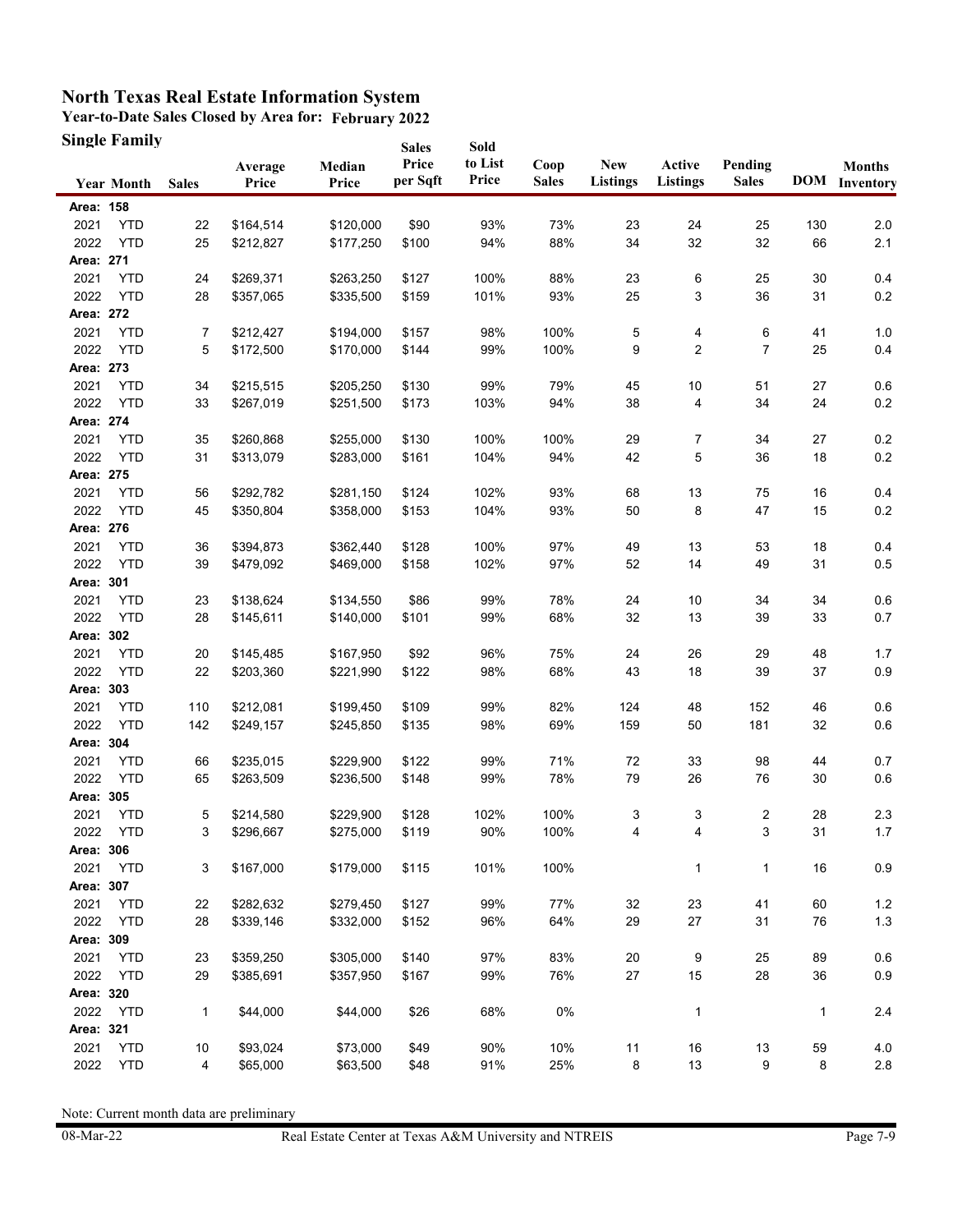**Year-to-Date Sales Closed by Area for: February 2022 Single Family Sales** 

|              | Single Family            |                |                        |                       | <b>Sales</b>      | Sold             |                      |                         |                           |                         |                |                                       |
|--------------|--------------------------|----------------|------------------------|-----------------------|-------------------|------------------|----------------------|-------------------------|---------------------------|-------------------------|----------------|---------------------------------------|
|              | <b>Year Month</b>        | <b>Sales</b>   | Average<br>Price       | Median<br>Price       | Price<br>per Sqft | to List<br>Price | Coop<br><b>Sales</b> | New<br><b>Listings</b>  | Active<br><b>Listings</b> | Pending<br><b>Sales</b> |                | <b>Months</b><br><b>DOM</b> Inventory |
| Area: 323    |                          |                |                        |                       |                   |                  |                      |                         |                           |                         |                |                                       |
| 2021         | <b>YTD</b>               | $\overline{2}$ | \$76,500               | \$76,500              | \$58              | 95%              | 50%                  | 1                       | $\overline{\mathbf{c}}$   | $\overline{c}$          | 75             | 5.1                                   |
| Area: 324    |                          |                |                        |                       |                   |                  |                      |                         |                           |                         |                |                                       |
| 2021         | <b>YTD</b>               | 1              | \$98,500               | \$98,500              | \$57              | 100%             | 0%                   | $\overline{c}$          | 6                         | 3                       | 31             | 3.6                                   |
| 2022         | <b>YTD</b>               | 1              | \$255,000              | \$255,000             | \$110             | 155%             | 100%                 | 3                       | 5                         | $\overline{2}$          | 22             | $2.9\,$                               |
| Area: 325    |                          |                |                        |                       |                   |                  |                      |                         |                           |                         |                |                                       |
| 2021         | <b>YTD</b>               | 11             | \$96,267               | \$82,000              | \$56              | 96%              | 55%                  | 19                      | 23                        | 16                      | 58             | 1.9                                   |
| 2022         | <b>YTD</b>               | 16             | \$150,090              | \$155,770             | \$87              | 96%              | 50%                  | 34                      | 25                        | 32                      | 63             | 1.9                                   |
| Area: 326    |                          |                |                        |                       |                   |                  |                      |                         |                           |                         |                |                                       |
| 2021         | <b>YTD</b>               | 3              | \$318,667              | \$160,000             | \$145             | 112%             | 33%                  | $\mathbf{1}$            | $\overline{7}$            | 1                       | 190            | $6.0\,$                               |
| Area: 327    |                          |                |                        |                       |                   |                  |                      |                         |                           |                         |                |                                       |
| 2021         | <b>YTD</b>               | 1              | \$135,000              | \$135,000             | \$84              | 102%             | 100%                 | 1                       | 5                         |                         |                | 4.3                                   |
| 2022         | <b>YTD</b>               | 3              | \$217,167              | \$154,000             | \$90              | 96%              | 100%                 | 1                       | 5                         | $\overline{2}$          | 61             | 2.1                                   |
| Area: 329    |                          |                |                        |                       |                   |                  |                      |                         |                           |                         |                |                                       |
| 2021         | <b>YTD</b>               | 16             | \$184,463              | \$169,250             | \$113             | 99%              | 81%                  | 16                      | 17                        | 16                      | 63             | 1.3                                   |
| 2022         | <b>YTD</b>               | 16             | \$129,766              | \$117,450             | \$99              | 96%              | 63%                  | 18                      | 11                        | 27                      | 50             | 0.8                                   |
| Area: 330    |                          |                |                        |                       |                   |                  |                      |                         |                           |                         |                |                                       |
| 2021         | <b>YTD</b>               | 1              | \$150,000              | \$150,000             | \$51              | 79%              | 100%                 |                         | 1                         |                         | 175            | 2.4                                   |
| Area: 331    |                          |                |                        |                       |                   |                  |                      |                         |                           |                         |                |                                       |
| 2021         | <b>YTD</b>               | 7              | \$104,457              | \$69,500              | \$67              | 94%              | 29%                  | 15                      | 29                        | 19                      | 151            | 4.3                                   |
| 2022         | <b>YTD</b>               | 9              | \$93,889               | \$60,000              | \$70              | 97%              | 11%                  | 10                      | 24                        | 10                      | 55             | 3.4                                   |
| Area: 332    |                          |                |                        |                       |                   |                  |                      |                         |                           |                         |                |                                       |
| 2021         | <b>YTD</b>               | 78             | \$184,185              | \$132,250             | \$107             | 94%              | 58%                  | 70                      | 65                        | 95                      | 79             | 1.6                                   |
| 2022         | <b>YTD</b>               | 60             | \$221,015              | \$165,750             | \$125             | 98%              | 68%                  | 81                      | 68                        | 78                      | 59             | $1.7$                                 |
| Area: 333    |                          |                |                        |                       |                   |                  |                      |                         |                           |                         |                |                                       |
| 2021         | <b>YTD</b>               | 2              | \$94,960               | \$94,960              | \$82              | 95%              | 50%                  |                         | 4                         | 3                       | 44             | 2.6                                   |
| 2022         | <b>YTD</b>               | 3              | \$270,000              | \$190,000             | \$121             | 96%              | 100%                 | 2                       | 4                         | $\overline{2}$          | 67             | $3.2\,$                               |
| Area: 334    |                          |                |                        |                       |                   |                  |                      |                         |                           |                         |                |                                       |
| 2022         | <b>YTD</b>               | 1              | \$43,000               | \$43,000              | \$55              | 90%              | 0%                   |                         | 1                         |                         | 31             | 6.0                                   |
| Area: 335    |                          |                |                        |                       |                   |                  |                      |                         |                           |                         |                |                                       |
| 2021         | <b>YTD</b>               | 9              | \$164,210              | \$199,000             | \$79              | 99%              | 22%                  | 6                       | 11                        | 7                       | 152            | 2.1                                   |
| 2022         | <b>YTD</b>               | 2              | \$141,500              | \$141,500             | \$96              | 103%             | 0%                   | 7                       | 12                        | 3                       | 4              | 2.6                                   |
| Area: 336    |                          |                |                        |                       |                   |                  |                      |                         |                           |                         |                |                                       |
| 2021         | <b>YTD</b>               | 3              | \$175,333              | \$180,000             | \$98              | 98%              | $0\%$                | 6                       | 10                        | 3                       | 112            | 6.1                                   |
| 2022         | <b>YTD</b>               | 4              | \$251,250              | \$262,500             | \$129             | 95%              | 25%                  | 3                       | 2                         | 5                       | 81             | 0.7                                   |
| Area: 337    |                          |                |                        |                       |                   |                  |                      |                         |                           |                         |                |                                       |
| 2021         | <b>YTD</b>               | 1              | \$365,000              | \$365,000             | \$298             | 91%              | 0%                   |                         | 1                         |                         | 76             | 3.0                                   |
| 2022         | <b>YTD</b>               | 4              | \$203,725              | \$232,450             | \$116             | 95%              | 100%                 | $\overline{7}$          | $\overline{7}$            | 4                       | 30             | $8.9\,$                               |
| Area: 338    |                          |                |                        |                       |                   |                  |                      |                         |                           |                         |                |                                       |
| 2021         | <b>YTD</b>               | 3              | \$104,467              | \$75,900              | \$69              | 97%              | 67%                  | $\overline{\mathbf{c}}$ | 2                         | $\overline{c}$          | 107            | $1.1$                                 |
| Area: 353    |                          |                |                        | \$110,000             |                   |                  |                      |                         |                           |                         |                |                                       |
| 2022         | <b>YTD</b>               | 1              | \$110,000              |                       | \$70              | 100%             | 0%                   |                         |                           |                         | $\overline{7}$ |                                       |
| Area: 356    |                          |                |                        |                       |                   |                  |                      |                         |                           |                         |                |                                       |
| 2022         | <b>YTD</b>               | 1              | \$56,000               | \$56,000              | \$19              | 100%             | 100%                 |                         |                           | 1                       | 19             |                                       |
| Area: 600    |                          |                |                        |                       |                   |                  |                      |                         |                           |                         |                |                                       |
| 2021<br>2022 | <b>YTD</b><br><b>YTD</b> | 7<br>12        | \$112,714<br>\$322,631 | \$86,000<br>\$173,500 | \$71<br>\$104     | 96%<br>86%       | 14%<br>33%           | 6<br>21                 | 23<br>16                  | 8<br>28                 | 187<br>48      | 3.0<br>$2.3\,$                        |
| Area: 700    |                          |                |                        |                       |                   |                  |                      |                         |                           |                         |                |                                       |
| 2021         | <b>YTD</b>               | 11             | \$164,887              | \$118,000             | \$98              | 94%              | 55%                  | 21                      | 34                        | 29                      | 65             | 2.7                                   |
| 2022         | <b>YTD</b>               | 7              | \$252,859              | \$227,500             | \$127             | 99%              | 86%                  | 8                       | 25                        | 11                      | 50             | 2.6                                   |
|              |                          |                |                        |                       |                   |                  |                      |                         |                           |                         |                |                                       |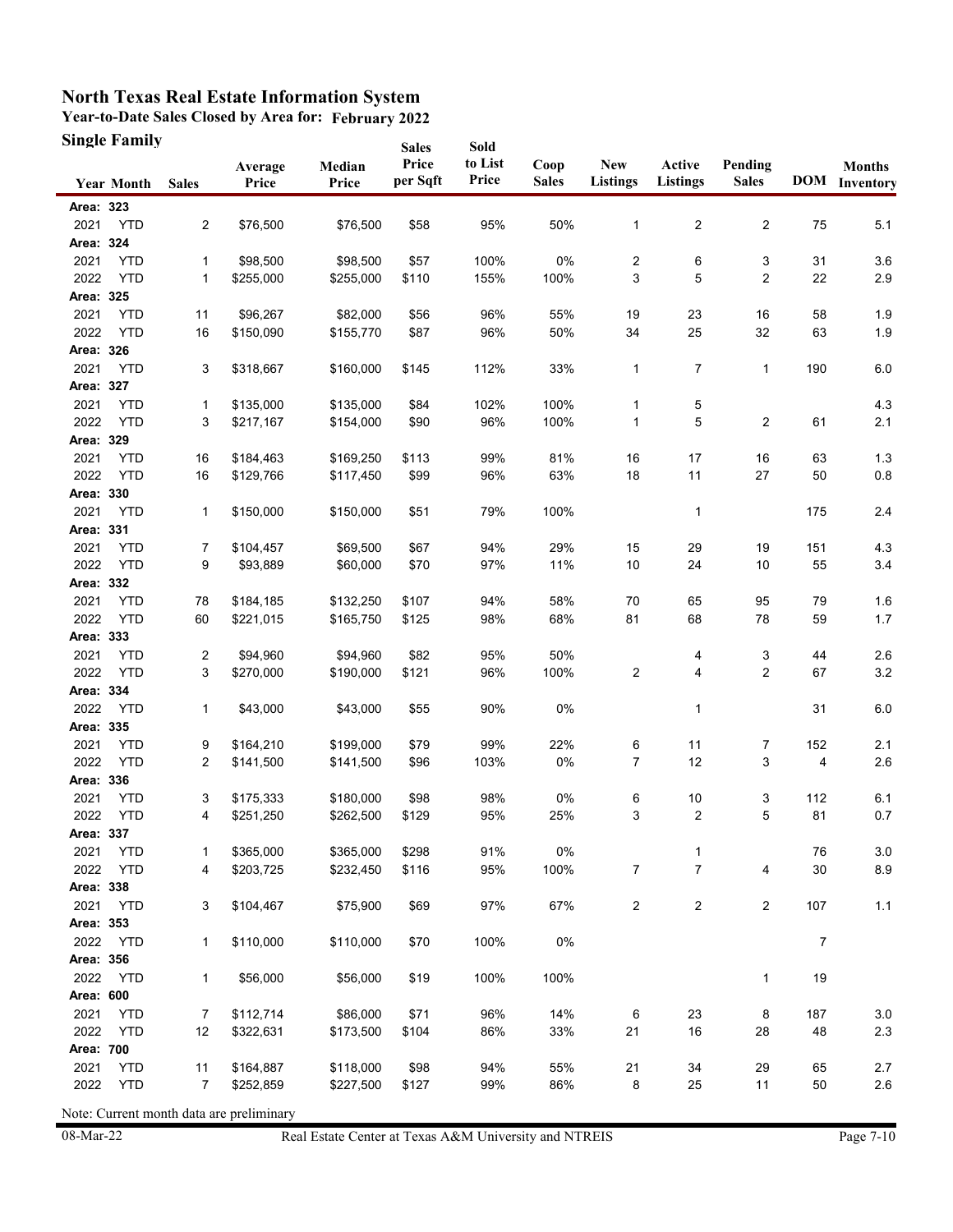**Year-to-Date Sales Closed by Area for: February 2022 Single Family**

|           | энічне ганніў     |              |                  |                 | <b>Sales</b><br>Price | <b>Sold</b><br>to List |                      |                        |                           |                         |            |                            |
|-----------|-------------------|--------------|------------------|-----------------|-----------------------|------------------------|----------------------|------------------------|---------------------------|-------------------------|------------|----------------------------|
|           | <b>Year Month</b> | <b>Sales</b> | Average<br>Price | Median<br>Price | per Sqft              | Price                  | Coop<br><b>Sales</b> | <b>New</b><br>Listings | Active<br><b>Listings</b> | Pending<br><b>Sales</b> | <b>DOM</b> | <b>Months</b><br>Inventory |
| Area: 800 |                   |              |                  |                 |                       |                        |                      |                        |                           |                         |            |                            |
| 2021      | <b>YTD</b>        | 33           | \$208,406        | \$161.750       | \$105                 | 96%                    | 76%                  | 76                     | 89                        | 60                      | 58         | 3.6                        |
| 2022      | <b>YTD</b>        | 40           | \$251,918        | \$214,030       | \$119                 | 95%                    | 73%                  | 67                     | 57                        | 64                      | 71         | 2.0                        |
| Area: 900 |                   |              |                  |                 |                       |                        |                      |                        |                           |                         |            |                            |
| 2021      | <b>YTD</b>        | 15           | \$588,733        | \$600,000       | \$288                 | 99%                    | 60%                  | 5                      | 6                         | 9                       | 27         | 1.2                        |
| Area: 999 |                   |              |                  |                 |                       |                        |                      |                        |                           |                         |            |                            |
| 2021      | YTD               | 14           | \$217,943        | \$232,000       | \$119                 | 98%                    | 36%                  | 37                     | 31                        | 31                      | 55         | 2.2                        |
|           |                   |              |                  |                 |                       |                        |                      |                        |                           |                         |            |                            |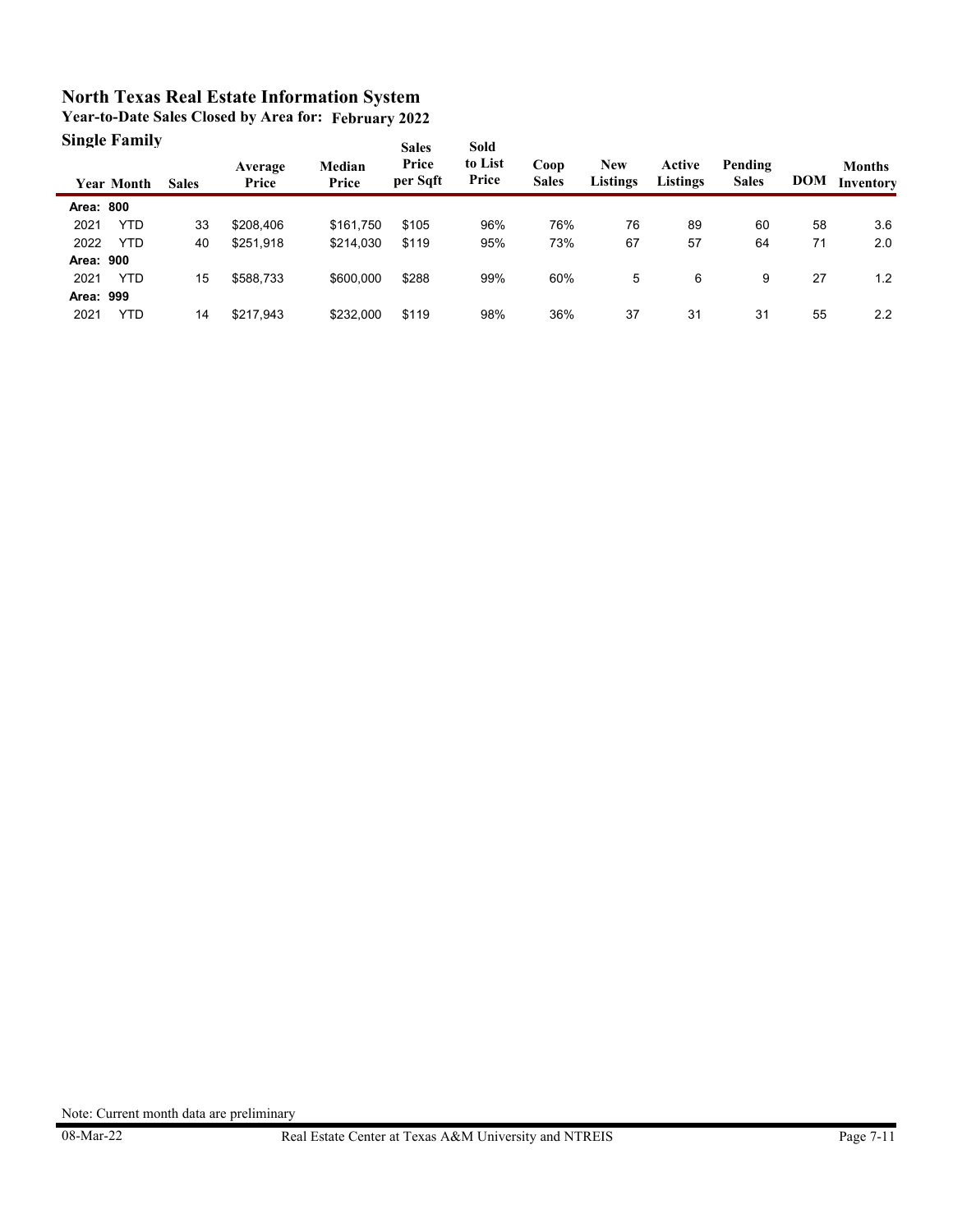**Year-to-Date Sales Closed by Area for: February 2022**

|          |                   | <b>Condos and Townhomes</b> |                  |                 | <b>Sales</b>      | Sold             |                      |                               |                           |                         |        |                                       |
|----------|-------------------|-----------------------------|------------------|-----------------|-------------------|------------------|----------------------|-------------------------------|---------------------------|-------------------------|--------|---------------------------------------|
|          | <b>Year Month</b> | <b>Sales</b>                | Average<br>Price | Median<br>Price | Price<br>per Sqft | to List<br>Price | Coop<br><b>Sales</b> | <b>New</b><br><b>Listings</b> | Active<br><b>Listings</b> | Pending<br><b>Sales</b> |        | <b>Months</b><br><b>DOM</b> Inventory |
| Area: 5  |                   |                             |                  |                 |                   |                  |                      |                               |                           |                         |        |                                       |
| 2021     | <b>YTD</b>        | $\overline{\mathbf{c}}$     | \$162,500        | \$162,500       | \$153             | 97%              | 100%                 | 5                             | 4                         | 7                       | 25     | 1.8                                   |
| 2022     | <b>YTD</b>        | 10                          | \$247,054        | \$281,240       | \$160             | 101%             | 100%                 | 19                            | 4                         | 18                      | 14     | 0.8                                   |
| Area: 6  |                   |                             |                  |                 |                   |                  |                      |                               |                           |                         |        |                                       |
| 2021     | <b>YTD</b>        | 2                           | \$167,500        | \$167,500       | \$119             | 99%              | 100%                 |                               |                           |                         | 59     |                                       |
| Area: 8  |                   |                             |                  |                 |                   |                  |                      |                               |                           |                         |        |                                       |
| 2021     | <b>YTD</b>        | 3                           | \$289,333        | \$268,000       | \$171             | 99%              | 100%                 | $\mathbf{1}$                  | 3                         | 8                       | 61     | 2.8                                   |
| 2022     | <b>YTD</b>        | 9                           | \$340,446        | \$338,850       | \$183             | 102%             | 100%                 | 12                            | 3                         | 33                      | 148    | $1.4$                                 |
| Area: 9  |                   |                             |                  |                 |                   |                  |                      |                               |                           |                         |        |                                       |
| 2021     | <b>YTD</b>        | 3                           | \$267,700        | \$265,000       | \$174             | 102%             | 100%                 | $\overline{c}$                | 3                         | 2                       | 15     | 1.8                                   |
| 2022     | <b>YTD</b>        | 3                           | \$349,667        | \$338,000       | \$214             | 105%             | 100%                 | 4                             | $\overline{\mathbf{c}}$   | 3                       | 21     | 0.8                                   |
| Area: 10 |                   |                             |                  |                 |                   |                  |                      |                               |                           |                         |        |                                       |
| 2021     | <b>YTD</b>        | 71                          | \$253,843        | \$209,000       | \$176             | 97%              | 97%                  | 108                           | 79                        | 110                     | 64     | 1.9                                   |
| 2022     | <b>YTD</b>        | 72                          | \$258,224        | \$228,500       | \$197             | 100%             | 88%                  | 88                            | 19                        | 92                      | 33     | $0.3\,$                               |
| Area: 11 |                   |                             |                  |                 |                   |                  |                      |                               |                           |                         |        |                                       |
| 2021     | <b>YTD</b>        | 31                          | \$247,518        | \$226,000       | \$172             | 96%              | 94%                  | 59                            | 88                        | 58                      | 83     | 4.4                                   |
| 2022     | <b>YTD</b>        | 51                          | \$243,364        | \$230,000       | \$193             | 99%              | 88%                  | 58                            | 17                        | 66                      | 34     | 0.5                                   |
| Area: 12 |                   |                             |                  |                 |                   |                  |                      |                               |                           |                         |        |                                       |
| 2021     | <b>YTD</b>        | 109                         | \$323,880        | \$353,000       | \$220             | 98%              | 94%                  | 141                           | 104                       | 153                     | 66     | 1.8                                   |
| 2022     | <b>YTD</b>        | 107                         | \$372,333        | \$357,750       | \$252             | 101%             | 93%                  | 94                            | 11                        | 116                     | 40     | 0.2                                   |
| Area: 13 |                   |                             |                  |                 |                   |                  |                      |                               |                           |                         |        |                                       |
| 2021     | <b>YTD</b>        | 3                           | \$80,000         | \$85,000        | \$73              | 93%              | 100%                 | 3                             | 1                         | 3                       | 24     | 0.7                                   |
| 2022     | <b>YTD</b>        | 5                           | \$165,000        | \$200,000       | \$136             | 98%              | 100%                 | 9                             | 1                         | 8                       | 38     | 0.8                                   |
| Area: 14 |                   |                             |                  |                 |                   |                  |                      |                               |                           |                         |        |                                       |
| 2021     | <b>YTD</b>        | 17                          | \$296,131        | \$242,000       | \$178             | 98%              | 94%                  | 34                            | 29                        | 28                      | 78     | 3.1                                   |
| 2022     | <b>YTD</b>        | 23                          | \$498,932        | \$486,250       | \$263             | 100%             | 91%                  | 20                            | 10                        | 29                      | 76     | 0.7                                   |
| Area: 15 |                   |                             |                  |                 |                   |                  |                      |                               |                           |                         |        |                                       |
| 2021     | <b>YTD</b>        | 1                           | \$232,500        | \$232,500       | \$115             | 91%              | 100%                 | 1                             |                           | 1                       | 17     |                                       |
| 2022     | <b>YTD</b>        | 1                           | \$174,800        | \$174,800       | \$139             | 100%             | 100%                 |                               |                           |                         | 10     |                                       |
| Area: 16 |                   |                             |                  |                 |                   |                  |                      |                               |                           |                         |        |                                       |
| 2021     | <b>YTD</b>        | 9                           | \$140,266        | \$80,000        | \$110             | 95%              | 78%                  | 11                            | 5                         | 12                      | 98     | 1.3                                   |
| 2022     | <b>YTD</b>        | $\overline{7}$              | \$319,666        | \$325,000       | \$180             | 97%              | 86%                  | 12                            | 4                         | 16                      | 66     | 0.7                                   |
| Area: 17 |                   |                             |                  |                 |                   |                  |                      |                               |                           |                         |        |                                       |
| 2021     | <b>YTD</b>        | 152                         | \$518,087        | \$360,000       | \$305             | 96%              | 92%                  | 293                           | 369                       | 253                     | 77     | 4.3                                   |
| 2022     | <b>YTD</b>        | 182                         | \$558,272        | \$392,000       | \$344             | 99%              | 91%                  | 208                           | 81                        | 226                     | 45     | $0.6\,$                               |
| Area: 18 |                   |                             |                  |                 |                   |                  |                      |                               |                           |                         |        |                                       |
| 2021     | <b>YTD</b>        | 50                          | \$146,612        | \$130,000       | \$135             | 98%              | 84%                  | 73                            | 52                        | 77                      | 52     | 1.8                                   |
| 2022     | <b>YTD</b>        | 57                          | \$164,902        | \$150,840       | \$162             | 101%             | 96%                  | 81                            | 17                        | 76                      | 30     | 0.4                                   |
| Area: 20 |                   |                             |                  |                 |                   |                  |                      |                               |                           |                         |        |                                       |
| 2021     | <b>YTD</b>        | 49                          | \$309,225        | \$289,000       | \$183             | 98%              | 92%                  | 53                            | 31                        | 65                      | 54     | 1.4                                   |
| 2022     | <b>YTD</b>        | 42                          | \$419,589        | \$408,150       | \$239             | 103%             | 86%                  | 43                            | 21                        | 46                      | 45     | 0.7                                   |
| Area: 21 |                   |                             |                  |                 |                   |                  |                      |                               |                           |                         |        |                                       |
| 2021     | <b>YTD</b>        | 4                           | \$179,000        | \$185,000       | \$159             | 96%              | 100%                 | 2                             | 1                         | 2                       | $30\,$ | 0.3                                   |
| 2022     | <b>YTD</b>        | 1                           | \$387,500        | \$387,500       | \$202             | 105%             | 100%                 |                               | 1                         |                         | 12     | 0.4                                   |
| Area: 22 |                   |                             |                  |                 |                   |                  |                      |                               |                           |                         |        |                                       |
| 2021     | <b>YTD</b>        | 44                          | \$283,062        | \$296,000       | \$166             | 99%              | 91%                  | 49                            | 36                        | 46                      | 50     | 1.9                                   |
| 2022     | <b>YTD</b>        | 33                          | \$323,675        | \$322,500       | \$194             | 103%             | 97%                  | 43                            | 11                        | 59                      | 27     | $0.5\,$                               |
| Area: 23 |                   |                             |                  |                 |                   |                  |                      |                               |                           |                         |        |                                       |
| 2021     | <b>YTD</b>        | 26                          | \$181,320        | \$163,000       | \$149             | 98%              | 92%                  | 39                            | 25                        | 40                      | 43     | 1.4                                   |
| 2022     | <b>YTD</b>        | 26                          | \$193,340        | \$165,000       | \$171             | 100%             | 85%                  | 30                            | 8                         | 35                      | 32     | 0.4                                   |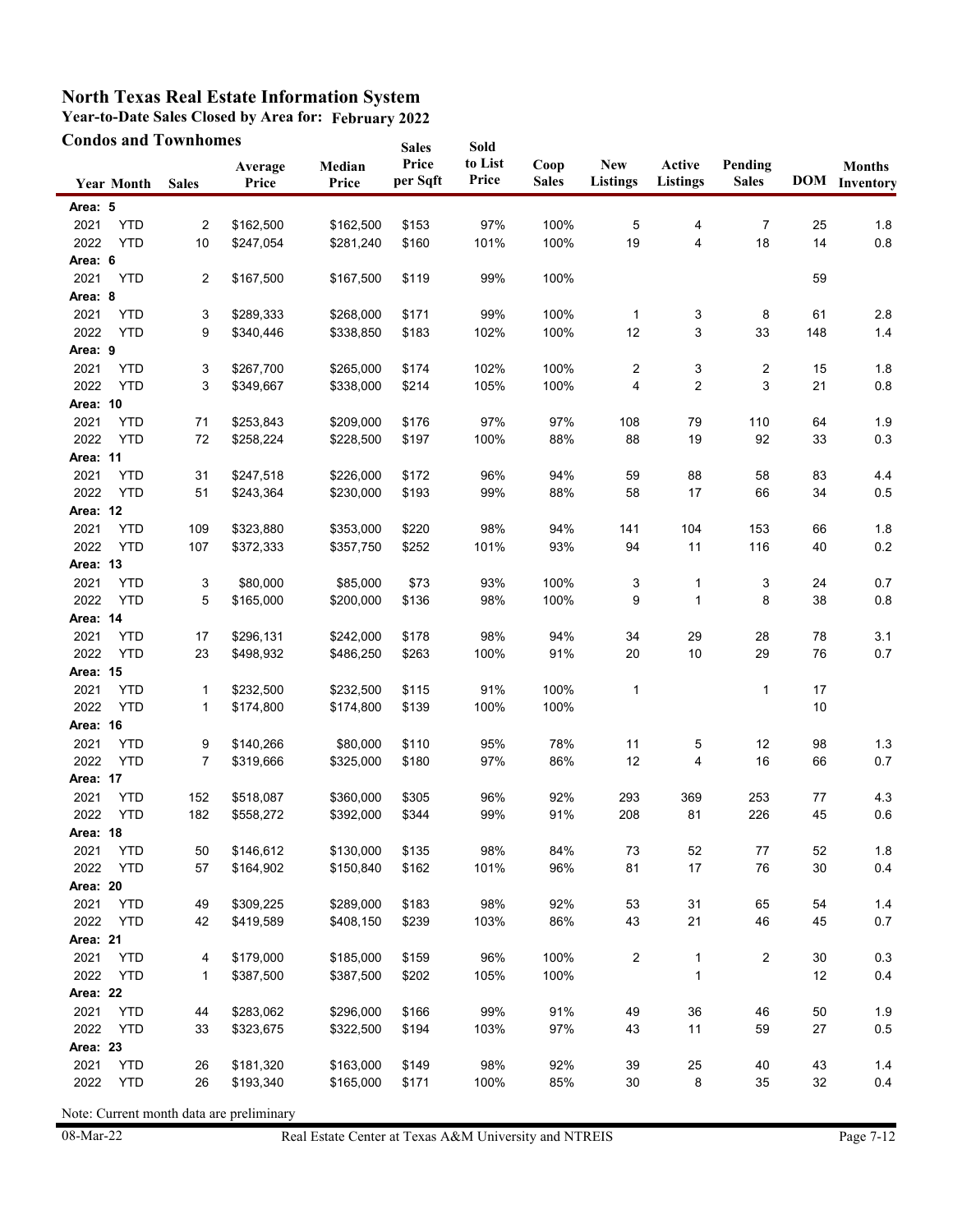**Year-to-Date Sales Closed by Area for: February 2022**

|          |                   | <b>Condos and Townhomes</b> |                  |                 | <b>Sales</b>      | Sold             |                      |                               |                    |                         |     |                                       |
|----------|-------------------|-----------------------------|------------------|-----------------|-------------------|------------------|----------------------|-------------------------------|--------------------|-------------------------|-----|---------------------------------------|
|          | <b>Year Month</b> | <b>Sales</b>                | Average<br>Price | Median<br>Price | Price<br>per Sqft | to List<br>Price | Coop<br><b>Sales</b> | <b>New</b><br><b>Listings</b> | Active<br>Listings | Pending<br><b>Sales</b> |     | <b>Months</b><br><b>DOM</b> Inventory |
| Area: 24 |                   |                             |                  |                 |                   |                  |                      |                               |                    |                         |     |                                       |
| 2021     | <b>YTD</b>        | 25                          | \$205,276        | \$185,000       | \$135             | 99%              | 100%                 | 36                            | 13                 | 45                      | 37  | 0.8                                   |
| 2022     | <b>YTD</b>        | 32                          | \$201,489        | \$175,000       | \$169             | 100%             | 91%                  | 41                            | 5                  | 41                      | 26  | 0.3                                   |
| Area: 25 |                   |                             |                  |                 |                   |                  |                      |                               |                    |                         |     |                                       |
| 2021     | <b>YTD</b>        | 35                          | \$502,035        | \$477,000       | \$283             | 97%              | 91%                  | 43                            | 38                 | 40                      | 91  | 3.0                                   |
| 2022     | <b>YTD</b>        | 24                          | \$517,684        | \$464,500       | \$325             | 102%             | 83%                  | 27                            | 11                 | 30                      | 38  | $0.6\,$                               |
| Area: 26 |                   |                             |                  |                 |                   |                  |                      |                               |                    |                         |     |                                       |
| 2021     | <b>YTD</b>        | 63                          | \$273,194        | \$208,000       | \$172             | 98%              | 79%                  | 65                            | 44                 | 86                      | 53  | 1.4                                   |
| 2022     | <b>YTD</b>        | 63                          | \$300,338        | \$255,000       | \$184             | 101%             | 97%                  | 60                            | 12                 | 75                      | 35  | 0.3                                   |
| Area: 28 |                   |                             |                  |                 |                   |                  |                      |                               |                    |                         |     |                                       |
| 2021     | <b>YTD</b>        | 1                           | \$124,000        | \$124,000       | \$118             | 95%              | 100%                 |                               |                    |                         | 2   |                                       |
| 2022     | <b>YTD</b>        | 2                           | \$155,000        | \$155,000       | \$130             | 97%              | 100%                 | 2                             |                    | 2                       | 21  |                                       |
| Area: 31 |                   |                             |                  |                 |                   |                  |                      |                               |                    |                         |     |                                       |
| 2021     | <b>YTD</b>        | 23                          | \$271,752        | \$275,140       | \$165             | 99%              | 78%                  | 23                            | 34                 | 27                      | 46  | 2.7                                   |
| 2022     | <b>YTD</b>        | 31                          | \$317,717        | \$309,500       | \$212             | 100%             | 100%                 | 38                            | 13                 | 44                      | 213 | 0.7                                   |
| Area: 33 |                   |                             |                  |                 |                   |                  |                      |                               |                    |                         |     |                                       |
| 2021     | <b>YTD</b>        | 1                           | \$202,000        | \$202,000       | \$117             | 95%              | 100%                 |                               | $\overline{2}$     |                         | 38  | 2.2                                   |
| 2022     | <b>YTD</b>        | 3                           | \$259,714        | \$262,960       | \$136             | 102%             | 100%                 | 10                            | 10                 | 9                       | 23  | 4.8                                   |
| Area: 34 |                   |                             |                  |                 |                   |                  |                      |                               |                    |                         |     |                                       |
| 2021     | <b>YTD</b>        | 5                           | \$203,300        | \$175,000       | \$154             | 101%             | 100%                 | 12                            | 6                  | 9                       | 83  | 1.1                                   |
| 2022     | <b>YTD</b>        | 14                          | \$231,422        | \$212,450       | \$213             | 97%              | 71%                  | 19                            | 4                  | 15                      | 29  | 0.5                                   |
| Area: 35 |                   |                             |                  |                 |                   |                  |                      |                               |                    |                         |     |                                       |
| 2021     | <b>YTD</b>        | 2                           | \$214,451        | \$214,450       | \$133             | 100%             | 100%                 | 5                             | 7                  | 4                       | 116 | 10.5                                  |
| 2022     | <b>YTD</b>        | 8                           | \$282,192        | \$262,160       | \$158             | 100%             | 100%                 | 12                            | 4                  | 14                      | 96  | 1.4                                   |
| Area: 37 |                   |                             |                  |                 |                   |                  |                      |                               |                    |                         |     |                                       |
| 2021     | <b>YTD</b>        | 1                           | \$145,000        | \$145,000       | \$116             | 97%              | 0%                   |                               |                    | 2                       | 11  |                                       |
| 2022     | <b>YTD</b>        | 2                           | \$228,000        | \$228,000       | \$151             | 101%             | 100%                 | 1                             | 1                  | $\mathbf{1}$            | 26  | 0.9                                   |
| Area: 38 |                   |                             |                  |                 |                   |                  |                      |                               |                    |                         |     |                                       |
| 2021     | <b>YTD</b>        | 1                           | \$260,000        | \$260,000       | \$143             | 98%              | 100%                 |                               | 1                  |                         | 20  | 2.4                                   |
| 2022     | <b>YTD</b>        | 1                           | \$273,000        | \$273,000       | \$144             | 99%              | 100%                 | 2                             | $\mathbf{1}$       | 1                       | 11  | 1.7                                   |
| Area: 41 |                   |                             |                  |                 |                   |                  |                      |                               |                    |                         |     |                                       |
| 2021     | <b>YTD</b>        | 33                          | \$311,842        | \$310,000       | \$162             | 98%              | 94%                  | 37                            | 27                 | 51                      | 34  | 1.6                                   |
| 2022     | <b>YTD</b>        | 14                          | \$413,614        | \$419,380       | \$201             | 102%             | 86%                  | 42                            | 12                 | 52                      | 16  | $0.6\,$                               |
| Area: 42 |                   |                             |                  |                 |                   |                  |                      |                               |                    |                         |     |                                       |
| 2021     | <b>YTD</b>        | 4                           | \$135,500        | \$129,000       | \$119             | 93%              | 75%                  | 3                             | 1                  | 4                       | 99  | 0.9                                   |
| Area: 44 |                   |                             |                  |                 |                   |                  |                      |                               |                    |                         |     |                                       |
| 2021     | <b>YTD</b>        | 1                           | \$190,000        | \$190,000       | \$108             | 90%              | 100%                 |                               |                    |                         | 63  |                                       |
| Area: 48 |                   |                             |                  |                 |                   |                  |                      |                               |                    |                         |     |                                       |
| 2022     | <b>YTD</b>        | 1                           | \$266,000        | \$266,000       | \$221             | 100%             | 0%                   | 2                             | 1                  | 1                       | 2   | 0.9                                   |
| Area: 50 |                   |                             |                  |                 |                   |                  |                      |                               |                    |                         |     |                                       |
| 2021     | <b>YTD</b>        | 6                           | \$297,942        | \$302,410       | \$196             | 98%              | 100%                 | 7                             | 11                 | 9                       | 91  | 7.6                                   |
| 2022     | <b>YTD</b>        | 13                          | \$344,602        | \$358,500       | \$208             | 101%             | 92%                  | 7                             | 1                  | 8                       | 25  | 0.2                                   |
| Area: 51 |                   |                             |                  |                 |                   |                  |                      |                               |                    |                         |     |                                       |
| 2021     | <b>YTD</b>        | 12                          | \$311,991        | \$310,500       | \$173             | 100%             | 100%                 | 32                            | 22                 | 31                      | 81  | 2.6                                   |
| 2022     | <b>YTD</b>        | 14                          | \$436,757        | \$447,410       | \$254             | 102%             | 100%                 | 15                            | 11                 | 15                      | 140 | $1.0$                                 |
| Area: 53 |                   |                             |                  |                 |                   |                  |                      |                               |                    |                         |     |                                       |
| 2021     | <b>YTD</b>        | 34                          | \$330,146        | \$285,750       | \$178             | 98%              | 85%                  | 54                            | 20                 | 61                      | 58  | 1.1                                   |
| 2022     | <b>YTD</b>        | 22                          | \$397,017        | \$371,000       | \$231             | 104%             | 100%                 | 27                            | $\overline{c}$     | 28                      | 23  | 0.1                                   |
|          |                   |                             |                  |                 |                   |                  |                      |                               |                    |                         |     |                                       |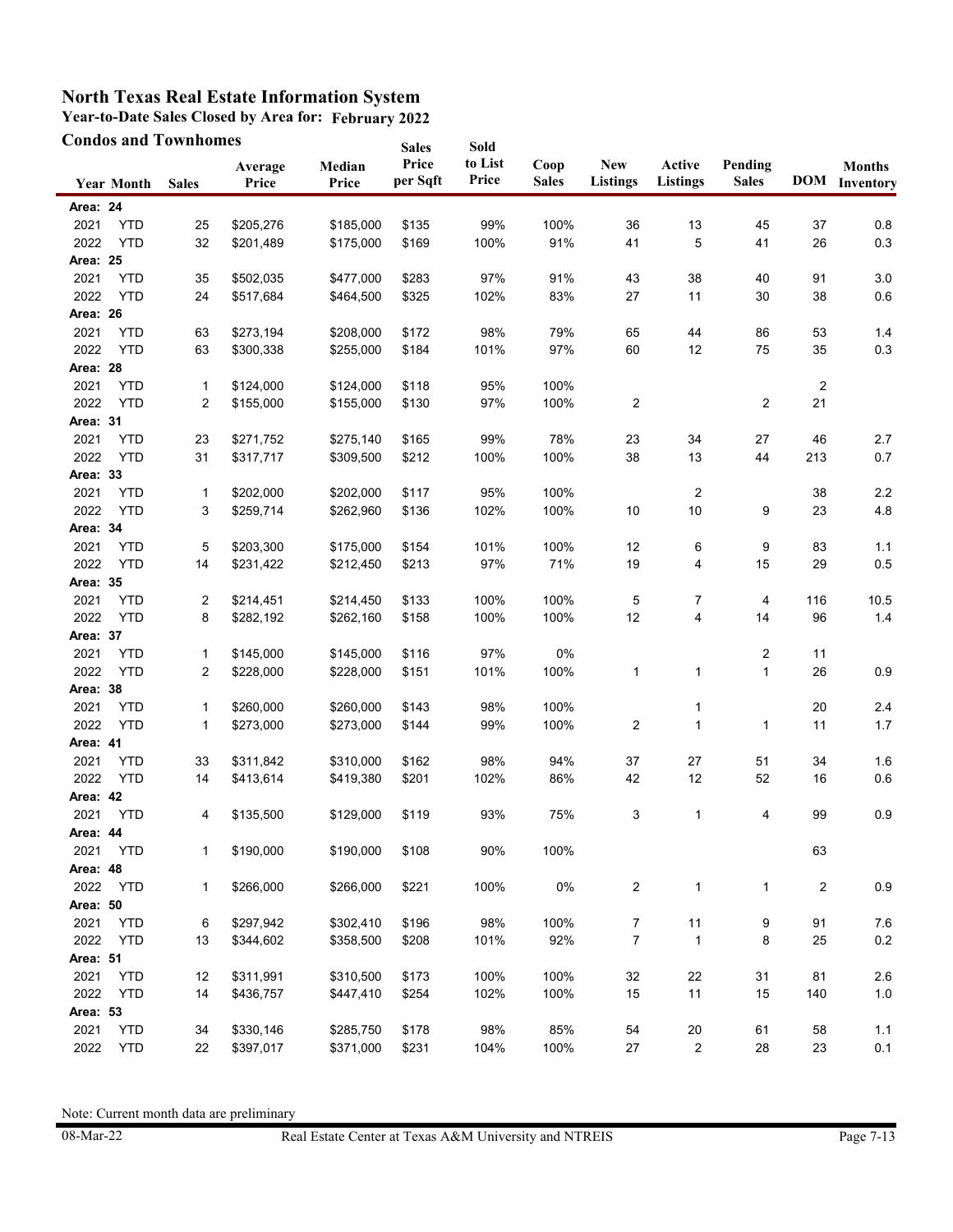**Year-to-Date Sales Closed by Area for: February 2022**

|                 |                   | <b>Condos and Townhomes</b> |                  |                 | <b>Sales</b>      | Sold             |                      |                               |                         |                         |              |                                       |
|-----------------|-------------------|-----------------------------|------------------|-----------------|-------------------|------------------|----------------------|-------------------------------|-------------------------|-------------------------|--------------|---------------------------------------|
|                 | <b>Year Month</b> | <b>Sales</b>                | Average<br>Price | Median<br>Price | Price<br>per Sqft | to List<br>Price | Coop<br><b>Sales</b> | <b>New</b><br><b>Listings</b> | Active<br>Listings      | Pending<br><b>Sales</b> |              | <b>Months</b><br><b>DOM</b> Inventory |
| Area: 55        |                   |                             |                  |                 |                   |                  |                      |                               |                         |                         |              |                                       |
| 2021            | <b>YTD</b>        | 32                          | \$319,568        | \$330,000       | \$175             | 99%              | 94%                  | 41                            | 14                      | 49                      | 45           | 0.5                                   |
| 2022            | <b>YTD</b>        | 39                          | \$423,934        | \$410.000       | \$225             | 104%             | 97%                  | 40                            | $\overline{7}$          | 38                      | 19           | 0.3                                   |
| Area: 59        |                   |                             |                  |                 |                   |                  |                      |                               |                         |                         |              |                                       |
| 2021            | <b>YTD</b>        | 5                           | \$317,012        | \$318,950       | \$189             | 98%              | 100%                 | 2                             | 2                       | 5                       | 61           | $0.8\,$                               |
| <b>Area: 72</b> |                   |                             |                  |                 |                   |                  |                      |                               |                         |                         |              |                                       |
| 2021            | <b>YTD</b>        | 2                           | \$144,500        | \$144,500       | \$90              | 95%              | 50%                  | $\mathbf{1}$                  | 1                       | 2                       | 112          | 0.7                                   |
| Area: 73        |                   |                             |                  |                 |                   |                  |                      |                               |                         |                         |              |                                       |
| 2021            | <b>YTD</b>        | 6                           | \$266,300        | \$270,650       | \$152             | 101%             | 83%                  | 8                             | 4                       | 7                       | 72           | 1.0                                   |
| 2022            | <b>YTD</b>        | 3                           | \$206,100        | \$190,000       | \$150             | 101%             | 67%                  | 7                             | $\overline{\mathbf{c}}$ | 4                       | $\mathbf{1}$ | $0.8\,$                               |
| Area: 74        |                   |                             |                  |                 |                   |                  |                      |                               |                         |                         |              |                                       |
| 2021            | <b>YTD</b>        | 1                           | \$109,100        | \$109,100       | \$87              | 89%              | 100%                 |                               |                         |                         | 214          |                                       |
| 2022            | <b>YTD</b>        | 1                           | \$125,000        | \$125,000       | \$71              | 94%              | 100%                 | 2                             |                         | 2                       | 25           |                                       |
| <b>Area: 76</b> |                   |                             |                  |                 |                   |                  |                      |                               |                         |                         |              |                                       |
| 2021            | <b>YTD</b>        | 2                           | \$435,000        | \$435,000       | \$215             | 93%              | 50%                  | 6                             | 9                       | 7                       | 32           | 2.0                                   |
| 2022            | <b>YTD</b>        | 1                           | \$225,000        | \$225,000       | \$179             | 100%             | 100%                 | $\mathbf{1}$                  | 2                       |                         | 213          | 0.5                                   |
| Area: 78        |                   |                             |                  |                 |                   |                  |                      |                               |                         |                         |              |                                       |
| 2021            | <b>YTD</b>        | 2                           | \$209,500        | \$209,500       | \$127             | 100%             | $0\%$                |                               |                         |                         | 130          |                                       |
| Area: 82        |                   |                             |                  |                 |                   |                  |                      |                               |                         |                         |              |                                       |
| 2021            | <b>YTD</b>        | 26                          | \$148,784        | \$127,500       | \$146             | 99%              | 92%                  | 37                            | 11                      | 34                      | 37           | 0.8                                   |
| 2022            | <b>YTD</b>        | 16                          | \$175,203        | \$152,250       | \$169             | 101%             | 94%                  | 26                            | 6                       | 35                      | 27           | 0.4                                   |
| Area: 83        |                   |                             |                  |                 |                   |                  |                      |                               |                         |                         |              |                                       |
| 2021            | <b>YTD</b>        | 9                           | \$152,500        | \$170,000       | \$115             | 98%              | 100%                 | 10                            | 4                       | 11                      | 16           | 1.0                                   |
| 2022            | <b>YTD</b>        | 6                           | \$260,450        | \$237,500       | \$145             | 102%             | 83%                  | 3                             | 3                       | 4                       | 57           | 0.5                                   |
| Area: 84        |                   |                             |                  |                 |                   |                  |                      |                               |                         |                         |              |                                       |
| 2022            | <b>YTD</b>        | 2                           | \$291,500        | \$291,500       | \$228             | 102%             | 50%                  |                               |                         |                         | 14           |                                       |
| Area: 85        |                   |                             |                  |                 |                   |                  |                      |                               |                         |                         |              |                                       |
| 2021            | <b>YTD</b>        | 1                           | \$257,500        | \$257,500       | \$175             | 97%              | 100%                 | $\mathbf{1}$                  | $\mathbf{1}$            | 1                       | 122          | 0.4                                   |
| 2022            | <b>YTD</b>        | 1                           | \$254,000        | \$254,000       | \$138             | 98%              | 100%                 | 2                             |                         | 1                       | 42           |                                       |
| Area: 86        |                   |                             |                  |                 |                   |                  |                      |                               |                         |                         |              |                                       |
| 2022            | <b>YTD</b>        | 4                           | \$195,000        | \$200,000       | \$152             | 97%              | 75%                  | 4                             |                         | 5                       | 13           |                                       |
| Area: 87        |                   |                             |                  |                 |                   |                  |                      |                               |                         |                         |              |                                       |
| 2022            | <b>YTD</b>        | 1                           | \$172,000        | \$172,000       | \$222             | 88%              | 100%                 |                               |                         |                         | 4            |                                       |
| Area: 88        |                   |                             |                  |                 |                   |                  |                      |                               |                         |                         |              |                                       |
| 2022            | YTD               | 1                           | \$189,900        | \$189,900       | \$138             | 106%             | 0%                   |                               |                         |                         | 144          |                                       |
| Area: 89        |                   |                             |                  |                 |                   |                  |                      |                               |                         |                         |              |                                       |
| 2021            | <b>YTD</b>        | 1                           | \$372,000        | \$372,000       | \$158             | 98%              | 100%                 | $\mathbf{1}$                  | 4                       |                         | 45           | 16.0                                  |
| Area: 93        |                   |                             |                  |                 |                   |                  |                      |                               |                         |                         |              |                                       |
| 2022            | <b>YTD</b>        | 1                           | \$180,000        | \$180,000       | \$91              | 90%              | $0\%$                | $\mathbf{1}$                  | $\mathbf{1}$            | 1                       | 110          | 6.0                                   |
| Area: 94        |                   |                             |                  |                 |                   |                  |                      |                               |                         |                         |              |                                       |
| 2021            | <b>YTD</b>        | 1                           | \$192,500        | \$192,500       | \$121             | 99%              | 100%                 |                               |                         |                         | 12           |                                       |
| Area: 98        |                   |                             |                  |                 |                   |                  |                      |                               |                         |                         |              |                                       |
| 2021            | <b>YTD</b>        | 3                           | \$328,167        | \$356,500       | \$158             | 99%              | 100%                 | 4                             | 9                       | 4                       | 180          | 4.9                                   |
| 2022            | <b>YTD</b>        | 3                           | \$250,333        | \$192,000       | \$151             | 98%              | 67%                  | 1                             |                         | 4                       | 30           |                                       |
| Area: 101       |                   |                             |                  |                 |                   |                  |                      |                               |                         |                         |              |                                       |
| 2021            | <b>YTD</b>        | 28                          | \$409,155        | \$297,500       | \$278             | 92%              | 96%                  | 29                            | 55                      | 23                      | 97           | $7.2\,$                               |
| 2022            | <b>YTD</b>        | 26                          | \$321,518        | \$296,000       | \$263             | 98%              | 88%                  | 18                            | 13                      | 24                      | 78           | $1.1$                                 |
| Area: 102       |                   |                             |                  |                 |                   |                  |                      |                               |                         |                         |              |                                       |
| 2021            | <b>YTD</b>        | 1                           | \$220,500        | \$220,500       | \$106             | 92%              | 100%                 | $\mathbf{1}$                  |                         | 1                       | 26           |                                       |
| 2022            | <b>YTD</b>        | 5                           | \$260,114        | \$237,670       | \$156             | 99%              | 100%                 | $\overline{\mathbf{c}}$       |                         | 2                       | 31           |                                       |
|                 |                   |                             |                  |                 |                   |                  |                      |                               |                         |                         |              |                                       |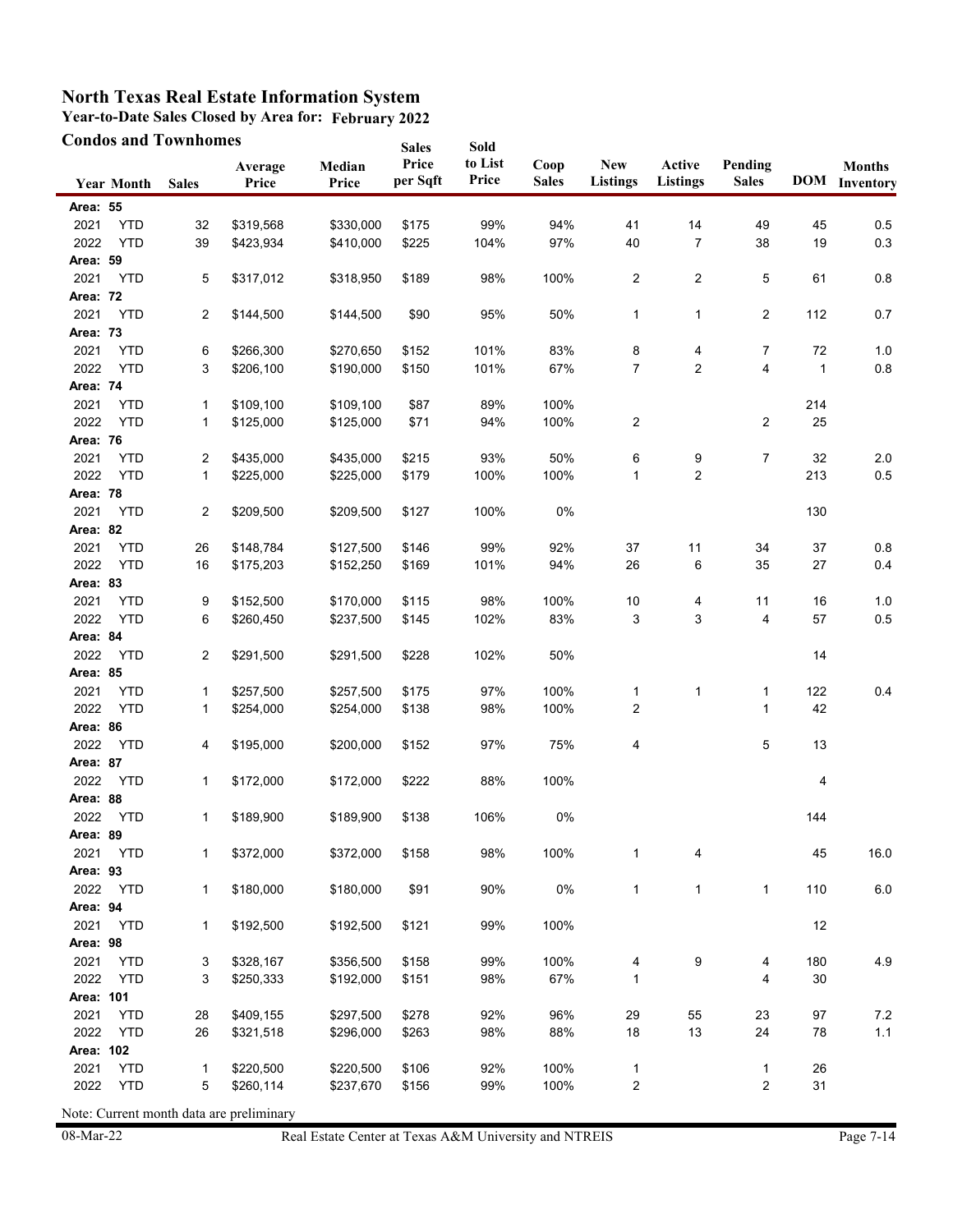**Year-to-Date Sales Closed by Area for: February 2022**

|           |                   | <b>Condos and Townhomes</b> |                  |                 | <b>Sales</b>      | Sold             |                      |                               |                           |                         |                |                                       |
|-----------|-------------------|-----------------------------|------------------|-----------------|-------------------|------------------|----------------------|-------------------------------|---------------------------|-------------------------|----------------|---------------------------------------|
|           | <b>Year Month</b> | <b>Sales</b>                | Average<br>Price | Median<br>Price | Price<br>per Sqft | to List<br>Price | Coop<br><b>Sales</b> | <b>New</b><br><b>Listings</b> | Active<br><b>Listings</b> | Pending<br><b>Sales</b> |                | <b>Months</b><br><b>DOM</b> Inventory |
| Area: 104 |                   |                             |                  |                 |                   |                  |                      |                               |                           |                         |                |                                       |
| 2021      | <b>YTD</b>        | 3                           | \$151,667        | \$143,000       | \$108             | 102%             | 67%                  | 8                             | 4                         | 6                       | 51             | 0.8                                   |
| 2022      | <b>YTD</b>        | 7                           | \$150,143        | \$122,000       | \$117             | 101%             | 100%                 | 15                            | 4                         | 20                      | 59             | 0.7                                   |
| Area: 105 |                   |                             |                  |                 |                   |                  |                      |                               |                           |                         |                |                                       |
| 2022      | <b>YTD</b>        | 1                           | \$343,500        | \$343,500       | \$267             | 100%             | 0%                   |                               |                           |                         | 110            |                                       |
| Area: 106 |                   |                             |                  |                 |                   |                  |                      |                               |                           |                         |                |                                       |
| 2022      | <b>YTD</b>        | 1                           | \$181,000        | \$181,000       | \$133             | 98%              | 100%                 |                               | 2                         |                         | 31             | 3.4                                   |
| Area: 107 |                   |                             |                  |                 |                   |                  |                      |                               |                           |                         |                |                                       |
| 2021      | <b>YTD</b>        | 9                           | \$247,744        | \$230,000       | \$179             | 97%              | 78%                  | 11                            | 6                         | 6                       | 54             | 1.2                                   |
| 2022      | <b>YTD</b>        | 19                          | \$358,229        | \$372,500       | \$241             | 104%             | 95%                  | 17                            | 4                         | 18                      | 22             | 0.6                                   |
| Area: 108 |                   |                             |                  |                 |                   |                  |                      |                               |                           |                         |                |                                       |
| 2021      | <b>YTD</b>        | 31                          | \$371,990        | \$389,000       | \$206             | 96%              | 74%                  | 37                            | 72                        | 38                      | 64             | 4.8                                   |
| 2022      | <b>YTD</b>        | 29                          | \$356,078        | \$383,750       | \$206             | 98%              | 79%                  | 33                            | 21                        | 34                      | 48             | $1.0$                                 |
| Area: 109 |                   |                             |                  |                 |                   |                  |                      |                               |                           |                         |                |                                       |
| 2021      | <b>YTD</b>        | 2                           | \$250,590        | \$250,590       | \$134             | 99%              | 100%                 |                               | 1                         | 2                       | 94             | 0.6                                   |
| 2022      | <b>YTD</b>        | 3                           | \$283,592        | \$264,280       | \$185             | 99%              | 100%                 | 4                             | 3                         | $\overline{2}$          | 53             | $2.4\,$                               |
| Area: 111 |                   |                             |                  |                 |                   |                  |                      |                               |                           |                         |                |                                       |
| 2021      | <b>YTD</b>        | 5                           | \$256,974        | \$226,560       | \$145             | 99%              | 80%                  | 10                            | 2                         | $\overline{7}$          | 50             | 1.0                                   |
| Area: 112 |                   |                             |                  |                 |                   |                  |                      |                               |                           |                         |                |                                       |
| 2021      | <b>YTD</b>        | 1                           | \$130,054        | \$130,050       | \$125             | 94%              | 100%                 | 1                             |                           | 1                       | 55             |                                       |
| 2022      | <b>YTD</b>        | 7                           | \$250,954        | \$231,500       | \$154             | 100%             | 100%                 | $\mathbf{1}$                  | 1                         | 1                       | 20             | 0.7                                   |
| Area: 120 |                   |                             |                  |                 |                   |                  |                      |                               |                           |                         |                |                                       |
| 2021      | <b>YTD</b>        | 1                           | \$230,000        | \$230,000       | \$155             | 100%             | 100%                 | $\mathbf{1}$                  | 2                         | 1                       | $\mathbf{1}$   | 0.5                                   |
| 2022      | <b>YTD</b>        | $\overline{7}$              | \$272,517        | \$275,000       | \$181             | 104%             | 86%                  | 8                             | $\mathbf{1}$              | $\overline{7}$          | 20             | $0.2\,$                               |
| Area: 121 |                   |                             |                  |                 |                   |                  |                      |                               |                           |                         |                |                                       |
| 2021      | <b>YTD</b>        | 21                          | \$281,574        | \$287,500       | \$156             | 98%              | 100%                 | 20                            | $10$                      | 23                      | 46             | 1.0                                   |
| 2022      | <b>YTD</b>        | 16                          | \$372,358        | \$372,500       | \$199             | 99%              | 94%                  | 10                            | 1                         | 12                      | 45             | 0.1                                   |
| Area: 122 |                   |                             |                  |                 |                   |                  |                      |                               |                           |                         |                |                                       |
| 2021      | <b>YTD</b>        | 4                           | \$190,475        | \$192,000       | \$150             | 98%              | 100%                 | $\mathbf{1}$                  |                           | 2                       | 10             |                                       |
| 2022      | <b>YTD</b>        | 5                           | \$159,300        | \$155,000       | \$195             | 98%              | 40%                  |                               | 1                         |                         | 56             | 0.4                                   |
| Area: 123 |                   |                             |                  |                 |                   |                  |                      |                               |                           |                         |                |                                       |
| 2021      | <b>YTD</b>        | 1                           | \$436,000        | \$436,000       | \$167             | 103%             | 100%                 | 3                             | 3                         | 3                       | 23             | 2.8                                   |
| 2022      | <b>YTD</b>        | 4                           | \$628,125        | \$608,500       | \$211             | 99%              | 75%                  | 4                             |                           | 6                       | 38             |                                       |
| Area: 124 |                   |                             |                  |                 |                   |                  |                      |                               |                           |                         |                |                                       |
| 2021      | <b>YTD</b>        | 6                           | \$384,735        | \$403,700       | \$199             | 99%              | 100%                 | 16                            | 5                         | 17                      | 39             | 1.4                                   |
| 2022      | YTD               | 2                           | \$260,000        | \$260,000       | \$204             | 100%             | 100%                 | 2                             | 1                         | $\overline{c}$          | 4              | 0.3                                   |
| Area: 125 |                   |                             |                  |                 |                   |                  |                      |                               |                           |                         |                |                                       |
| 2021      | <b>YTD</b>        | 2                           | \$412,500        | \$412,500       | \$195             | 99%              | 50%                  | 5                             | 8                         |                         | 94             | 4.0                                   |
| 2022      | <b>YTD</b>        | 5                           | \$931,200        | \$523,000       | \$450             | 99%              | 80%                  | 5                             | 4                         | 7                       | 152            | 1.5                                   |
| Area: 126 |                   |                             |                  |                 |                   |                  |                      |                               |                           |                         |                |                                       |
| 2021      | <b>YTD</b>        | 1                           | \$409,000        | \$409,000       | \$192             | 98%              | $0\%$                |                               |                           |                         | 26             |                                       |
| Area: 127 |                   |                             |                  |                 |                   |                  |                      |                               |                           |                         |                |                                       |
| 2021      | <b>YTD</b>        | 6                           | \$286,453        | \$282,750       | \$152             | 98%              | 100%                 | 24                            | 8                         | 21                      | 63             | $1.2$                                 |
| 2022      | <b>YTD</b>        | 9                           | \$349,815        | \$359,410       | \$183             | 99%              | 100%                 | $10$                          | 8                         | 15                      | 23             | $1.0$                                 |
| Area: 129 |                   |                             |                  |                 |                   |                  |                      |                               |                           |                         |                |                                       |
| 2022      | <b>YTD</b>        | 1                           | \$499,000        | \$499,000       | \$258             | 100%             | 100%                 |                               | 10                        |                         | 7              | 40.0                                  |
| Area: 130 |                   |                             |                  |                 |                   |                  |                      |                               |                           |                         |                |                                       |
| 2021      | <b>YTD</b>        | 3                           | \$213,333        | \$215,000       | \$144             | 99%              | 100%                 | 3                             | 1                         | 4                       | 54             | $0.5\,$                               |
| 2022      | <b>YTD</b>        | 1                           | \$252,700        | \$252,700       | \$168             | 101%             | 100%                 |                               |                           |                         | $\overline{c}$ |                                       |
|           |                   |                             |                  |                 |                   |                  |                      |                               |                           |                         |                |                                       |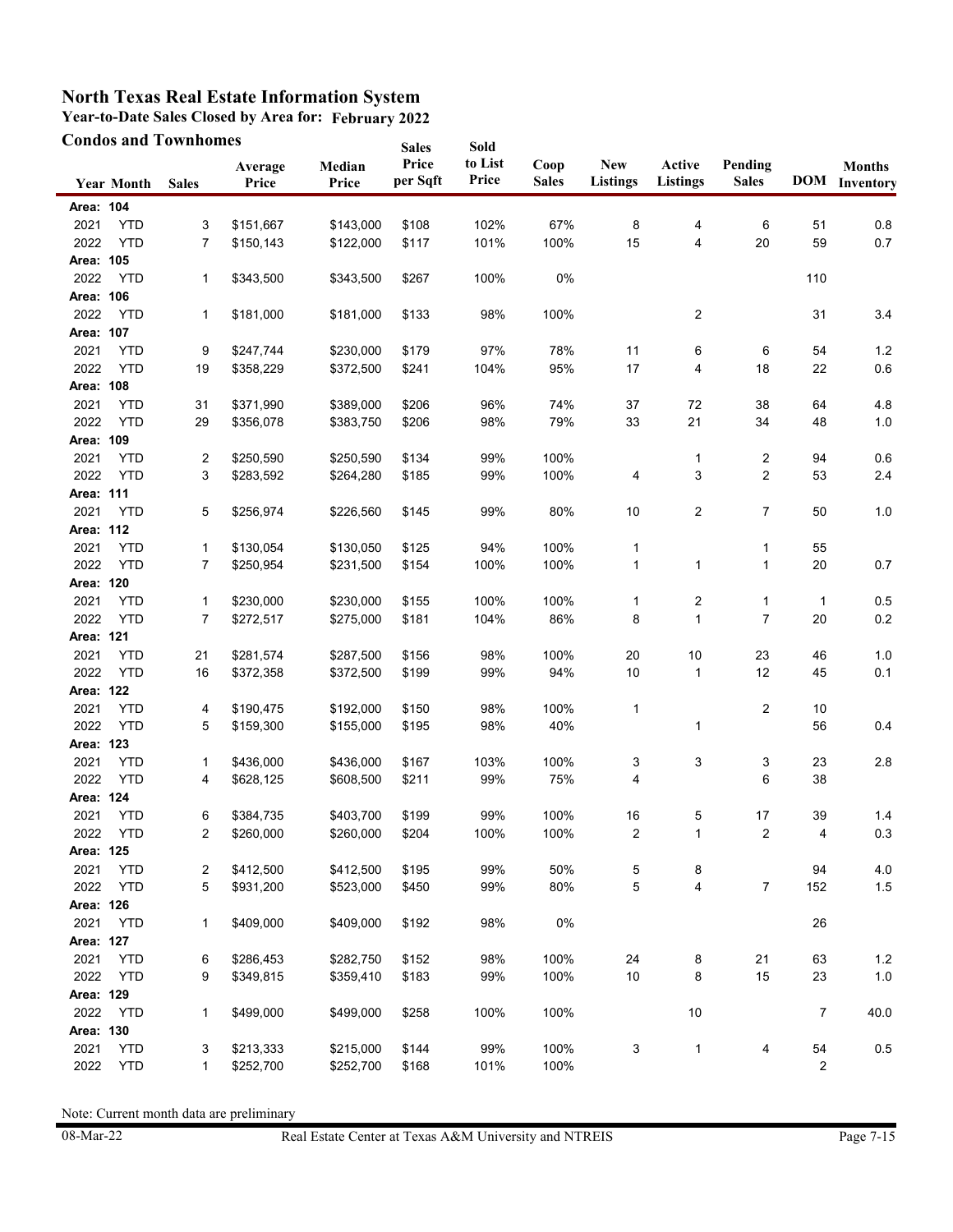**Year-to-Date Sales Closed by Area for: February 2022**

|                   | <b>Condos and Townhomes</b> |              |                  |                 | <b>Sales</b>      | Sold             |                      |                               |                         |                         |                |                                       |
|-------------------|-----------------------------|--------------|------------------|-----------------|-------------------|------------------|----------------------|-------------------------------|-------------------------|-------------------------|----------------|---------------------------------------|
|                   | <b>Year Month</b>           | <b>Sales</b> | Average<br>Price | Median<br>Price | Price<br>per Sqft | to List<br>Price | Coop<br><b>Sales</b> | <b>New</b><br><b>Listings</b> | Active<br>Listings      | Pending<br><b>Sales</b> |                | <b>Months</b><br><b>DOM</b> Inventory |
| Area: 131         |                             |              |                  |                 |                   |                  |                      |                               |                         |                         |                |                                       |
| 2022              | <b>YTD</b>                  | 1            | \$799,167        | \$799,170       | \$270             | 105%             | 100%                 |                               |                         |                         | 379            |                                       |
| Area: 132         |                             |              |                  |                 |                   |                  |                      |                               |                         |                         |                |                                       |
| 2021              | <b>YTD</b>                  | 2            | \$454,505        | \$454,500       | \$186             | 95%              | 100%                 | $\mathbf{1}$                  | 15                      |                         | 22             | 22.5                                  |
| 2022              | <b>YTD</b>                  | 1            | \$1,160,000      | \$1,160,000     | \$489             | 100%             | 100%                 |                               |                         |                         | $\overline{c}$ |                                       |
| Area: 141         |                             |              |                  |                 |                   |                  |                      |                               |                         |                         |                |                                       |
| 2021              | <b>YTD</b>                  | 1            | \$185,000        | \$185,000       | \$156             | 99%              | 100%                 |                               |                         |                         | $\overline{c}$ |                                       |
| 2022              | <b>YTD</b>                  | 1            | \$279,900        | \$279,900       | \$150             | 100%             | 100%                 |                               |                         | 1                       | 5              |                                       |
| Area: 146         |                             |              |                  |                 |                   |                  |                      |                               |                         |                         |                |                                       |
| 2022              | YTD                         | 2            | \$412,539        | \$412,540       | \$254             | 101%             | 100%                 |                               | 1                       | $\mathbf{1}$            | 210            | 0.9                                   |
| Area: 147         |                             |              |                  |                 |                   |                  |                      |                               |                         |                         |                |                                       |
| 2022              | <b>YTD</b>                  | 1            | \$390,000        | \$390,000       | \$221             | 95%              | 100%                 | 1                             |                         | 4                       | 50             |                                       |
| Area: 156         |                             |              |                  |                 |                   |                  |                      |                               |                         |                         |                |                                       |
| 2022              | <b>YTD</b>                  | 1            | \$173,500        | \$173,500       | \$116             | 92%              | 100%                 |                               |                         | 1                       | 87             |                                       |
| Area: 271         |                             |              |                  |                 |                   |                  |                      |                               |                         |                         |                |                                       |
| 2021              | <b>YTD</b>                  | 2            | \$214,500        | \$214,500       | \$147             | 99%              | 100%                 | 2                             | $\overline{\mathbf{c}}$ |                         | 14             | $0.8\,$                               |
| 2022              | <b>YTD</b>                  | 6            | \$236,750        | \$227,500       | \$155             | 102%             | 67%                  | 14                            | 3                       | 11                      | 9              | 1.0                                   |
| Area: 273         |                             |              |                  |                 |                   |                  |                      |                               |                         |                         |                |                                       |
| 2021              | <b>YTD</b>                  | 2            | \$177,500        | \$177,500       | \$107             | 100%             | 100%                 | 1                             | 1                       | 4                       | 31             | 2.0                                   |
| 2022              | <b>YTD</b>                  | 2            | \$218,000        | \$218,000       | \$141             | 110%             | 100%                 | 1                             |                         | $\overline{2}$          | 5              |                                       |
| Area: 274         |                             |              |                  |                 |                   |                  |                      |                               |                         |                         |                |                                       |
| 2021              | <b>YTD</b>                  | 3            | \$136,333        | \$138,000       | \$106             | 97%              | 33%                  | $\overline{\mathbf{c}}$       | 1                       | 2                       | 13             | 0.5                                   |
| 2022              | <b>YTD</b>                  | 4            | \$192,250        | \$189,000       | \$157             | 106%             | 100%                 | $\overline{2}$                |                         | $\overline{2}$          | 12             |                                       |
| Area: 275         |                             |              |                  |                 |                   |                  |                      |                               |                         |                         |                |                                       |
| 2021              | <b>YTD</b>                  | 2            | \$227,500        | \$227,500       | \$145             | 101%             | 100%                 | $\overline{c}$                | $\mathbf{1}$            | 1                       | 23             | 0.9                                   |
| 2022              | <b>YTD</b>                  | 2            | \$281,500        | \$281,500       | \$187             | 98%              | 100%                 |                               |                         |                         | 9              |                                       |
| Area: 276         |                             |              |                  |                 |                   |                  |                      |                               |                         |                         |                |                                       |
| 2021              | <b>YTD</b>                  | 5            | \$289,698        | \$278,000       | \$147             | 97%              | 100%                 | 9                             | 10                      | 11                      | 13             | 5.3                                   |
| 2022<br>Area: 301 | <b>YTD</b>                  | 1            | \$391,000        | \$391,000       | \$216             | 100%             | 100%                 | 1                             |                         | 2                       | 312            |                                       |
|                   | <b>YTD</b>                  |              |                  |                 |                   |                  |                      |                               |                         |                         |                |                                       |
| 2022<br>Area: 302 |                             | 1            | \$66,000         | \$66,000        | \$52              | 94%              | 100%                 |                               | 1                       |                         | 84             | 2.0                                   |
| 2021              | <b>YTD</b>                  | 1            | \$106,500        | \$106,500       | \$110             | 98%              | 100%                 |                               | 1                       |                         | 126            | 0.9                                   |
| Area: 303         |                             |              |                  |                 |                   |                  |                      |                               |                         |                         |                |                                       |
| 2021              | <b>YTD</b>                  | 1            | \$125,000        | \$125,000       | \$56              | 100%             | 100%                 |                               |                         |                         | $\overline{c}$ |                                       |
| 2022              | YTD                         | 1            | \$150,000        | \$150,000       | \$134             | 91%              | 100%                 |                               | $\mathbf{1}$            |                         | 34             | $2.4\,$                               |
| Area: 304         |                             |              |                  |                 |                   |                  |                      |                               |                         |                         |                |                                       |
| 2022              | <b>YTD</b>                  | 2            | \$223,200        | \$223,200       | \$121             | 97%              | 100%                 | $\mathbf{1}$                  |                         | $\overline{2}$          | 65             |                                       |
| Area: 332         |                             |              |                  |                 |                   |                  |                      |                               |                         |                         |                |                                       |
| 2021              | <b>YTD</b>                  | 1            | \$125,000        | \$125,000       | \$76              | 96%              | 100%                 | 2                             | 9                       |                         | 35             | 36.0                                  |
| Area: 700         |                             |              |                  |                 |                   |                  |                      |                               |                         |                         |                |                                       |
| 2021              | <b>YTD</b>                  | 3            | \$840,000        | \$685,000       | \$441             | 94%              | 100%                 | $\mathbf{1}$                  | 2                       | $\mathbf{1}$            | 104            | 0.8                                   |
| Area: 800         |                             |              |                  |                 |                   |                  |                      |                               |                         |                         |                |                                       |
| 2021              | <b>YTD</b>                  | 1            | \$118,600        | \$118,600       | \$78              | 99%              | 100%                 | 1                             | $\mathbf{1}$            |                         | $\overline{7}$ | 4.0                                   |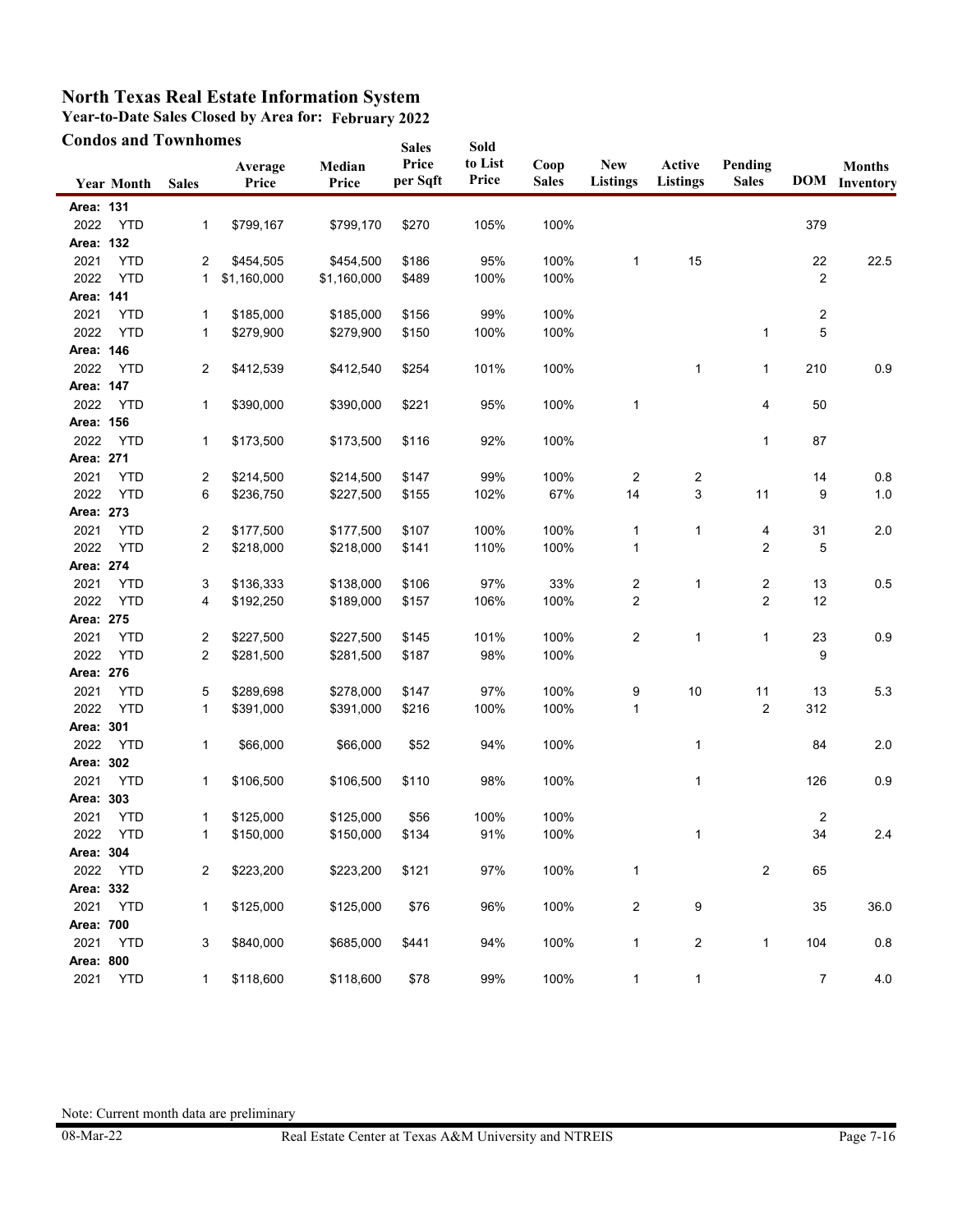**Year-to-Date Sales Closed by Area for: February 2022**

|          | <b>Lots and Vacant Land</b> |                |                  |                 | <b>Sales</b>      | Sold             |                      |                               |                           |                         |     |                                       |
|----------|-----------------------------|----------------|------------------|-----------------|-------------------|------------------|----------------------|-------------------------------|---------------------------|-------------------------|-----|---------------------------------------|
|          | <b>Year Month</b>           | <b>Sales</b>   | Average<br>Price | Median<br>Price | Price<br>per Sqft | to List<br>Price | Coop<br><b>Sales</b> | <b>New</b><br><b>Listings</b> | Active<br><b>Listings</b> | Pending<br><b>Sales</b> |     | <b>Months</b><br><b>DOM</b> Inventory |
| Area: 1  |                             |                |                  |                 |                   |                  |                      |                               |                           |                         |     |                                       |
| 2021     | <b>YTD</b>                  | 29             | \$120,503        | \$100,000       |                   | 93%              | 79%                  | 24                            | 30                        | 34                      | 83  | 2.6                                   |
| 2022     | <b>YTD</b>                  | 14             | \$278,155        | \$175,000       |                   | 90%              | 71%                  | 33                            | 27                        | 31                      | 67  | 2.9                                   |
| Area: 2  |                             |                |                  |                 |                   |                  |                      |                               |                           |                         |     |                                       |
| 2021     | <b>YTD</b>                  | 5              | \$134,600        | \$115,000       |                   | 86%              | 60%                  | 3                             | 13                        | 5                       | 94  | 4.5                                   |
| 2022     | <b>YTD</b>                  | 3              | \$72,500         | \$75,000        |                   | 85%              | 33%                  | 6                             | 15                        | 4                       | 119 | 5.3                                   |
| Area: 3  |                             |                |                  |                 |                   |                  |                      |                               |                           |                         |     |                                       |
| 2021     | <b>YTD</b>                  | 2              | \$49,750         | \$49,750        |                   | 125%             | 50%                  | 3                             | 18                        | 2                       | 12  | 6.8                                   |
| 2022     | <b>YTD</b>                  | 5              | \$245,200        | \$96,000        |                   | 91%              | 80%                  | 15                            | 17                        | 9                       | 29  | 5.7                                   |
| Area: 4  |                             |                |                  |                 |                   |                  |                      |                               |                           |                         |     |                                       |
| 2021     | <b>YTD</b>                  | 4              | \$131,438        | \$133,500       |                   | 102%             | 50%                  | 6                             | 10                        | $\overline{\mathbf{c}}$ | 70  | 6.4                                   |
| 2022     | <b>YTD</b>                  | 1              | \$160,000        | \$160,000       |                   | 80%              | 0%                   | $\mathbf{1}$                  | 9                         | $\mathbf{1}$            | 54  | 12.0                                  |
| Area: 5  |                             |                |                  |                 |                   |                  |                      |                               |                           |                         |     |                                       |
| 2021     | <b>YTD</b>                  | 3              | \$43,667         | \$50,000        |                   | 82%              | 100%                 | 9                             | 49                        | 7                       | 179 | 23.3                                  |
| 2022     | <b>YTD</b>                  | 1              | \$275,000        | \$275,000       |                   | 102%             | 100%                 | 3                             | 38                        | $\overline{2}$          | 233 | 9.5                                   |
| Area: 6  |                             |                |                  |                 |                   |                  |                      |                               |                           |                         |     |                                       |
| 2021     | <b>YTD</b>                  | 41             | \$233,514        | \$120,000       |                   | 83%              | 83%                  | 158                           | 239                       | 82                      | 169 | 8.0                                   |
| 2022     | <b>YTD</b>                  | 67             | \$268,761        | \$132,160       |                   | 97%              | 85%                  | 124                           | 247                       | 93                      | 82  | 7.2                                   |
| Area: 8  |                             |                |                  |                 |                   |                  |                      |                               |                           |                         |     |                                       |
| 2021     | <b>YTD</b>                  | 1              | \$49,000         | \$49.000        |                   | 75%              | 100%                 | 5                             | 59                        | 6                       | 213 | 30.8                                  |
| 2022     | <b>YTD</b>                  | 3              | \$160,000        | \$100,000       |                   | 89%              | 100%                 | 15                            | 44                        | 9                       | 19  | 12.1                                  |
| Area: 9  |                             |                |                  |                 |                   |                  |                      |                               |                           |                         |     |                                       |
| 2021     | <b>YTD</b>                  | $\overline{2}$ | \$632,500        | \$632,500       |                   | 97%              | 100%                 | 3                             | 5                         | $\mathbf{1}$            | 303 | 4.7                                   |
| Area: 10 |                             |                |                  |                 |                   |                  |                      |                               |                           |                         |     |                                       |
| 2021     | <b>YTD</b>                  | 1              | \$515,000        | \$515,000       |                   | 90%              | 100%                 | 6                             | 9                         | 1                       | 104 | 21.6                                  |
| 2022     | <b>YTD</b>                  | 3              | \$528,667        | \$540,000       |                   | 94%              | 100%                 | 4                             | 3                         | $\mathbf 1$             | 80  | 3.4                                   |
| Area: 11 |                             |                |                  |                 |                   |                  |                      |                               |                           |                         |     |                                       |
| 2021     | <b>YTD</b>                  | 10             | \$883,360        | \$822,500       |                   | 96%              | 60%                  | 15                            | 30                        | 20                      | 109 | 5.0                                   |
| 2022     | <b>YTD</b>                  | 11             | \$1,561,000      | \$1,350,000     |                   | 95%              | 91%                  | 11                            | 13                        | 14                      | 94  | 2.4                                   |
| Area: 12 |                             |                |                  |                 |                   |                  |                      |                               |                           |                         |     |                                       |
| 2021     | <b>YTD</b>                  | 17             | \$285,424        | \$152,210       |                   | 95%              | 76%                  | 50                            | 72                        | 39                      | 109 | 5.0                                   |
| 2022     | <b>YTD</b>                  | 20             | \$279,725        | \$135,500       |                   | 98%              | 80%                  | 52                            | 74                        | 31                      | 83  | 5.1                                   |
| Area: 13 |                             |                |                  |                 |                   |                  |                      |                               |                           |                         |     |                                       |
| 2021     | <b>YTD</b>                  | 19             | \$74,410         | \$52,500        |                   | 97%              | 74%                  | 22                            | 49                        | 25                      | 29  | 6.7                                   |
| 2022     | <b>YTD</b>                  | 20             | \$76,185         | \$79,000        |                   | 87%              | 85%                  | 35                            | 53                        | 27                      | 38  | 6.9                                   |
| Area: 14 |                             |                |                  |                 |                   |                  |                      |                               |                           |                         |     |                                       |
| 2021     | <b>YTD</b>                  | 41             | \$74,927         | \$50,000        |                   | 97%              | 88%                  | 70                            | 94                        | 54                      | 67  | 6.1                                   |
| 2022     | <b>YTD</b>                  | 30             | \$85,031         | \$69,000        |                   | 95%              | 63%                  | 110                           | 117                       | 32                      | 49  | 6.1                                   |
| Area: 15 |                             |                |                  |                 |                   |                  |                      |                               |                           |                         |     |                                       |
| 2021     | <b>YTD</b>                  | 13             | \$41,038         | \$45,000        |                   | 90%              | 46%                  | 34                            | 35                        | 16                      | 71  | 5.9                                   |
| 2022     | <b>YTD</b>                  | 8              | \$88,275         | \$57,250        |                   | 91%              | 100%                 | 18                            | 52                        | 9                       | 95  | $7.4$                                 |
| Area: 16 |                             |                |                  |                 |                   |                  |                      |                               |                           |                         |     |                                       |
| 2021     | <b>YTD</b>                  | 2              | \$484,950        | \$484,950       |                   | 98%              | 100%                 | 1                             | 5                         |                         | 26  | 3.8                                   |
| 2022     | <b>YTD</b>                  | 3              | \$375,000        | \$407,000       |                   | 88%              | 100%                 | 4                             | $\boldsymbol{2}$          | 2                       | 55  | $1.4$                                 |
| Area: 17 |                             |                |                  |                 |                   |                  |                      |                               |                           |                         |     |                                       |
| 2021     | <b>YTD</b>                  | 2              | \$531,000        | \$531,000       |                   | 92%              | 100%                 | $\overline{\mathbf{c}}$       | 10                        | 3                       | 141 | 5.5                                   |
| 2022     | <b>YTD</b>                  | 4              | \$344,750        | \$180,000       |                   | 96%              | 100%                 | 2                             | 6                         | 5                       | 29  | 4.6                                   |
| Area: 19 |                             |                |                  |                 |                   |                  |                      |                               |                           |                         |     |                                       |
| 2021     | <b>YTD</b>                  | 4              | \$299,997        | \$220,500       |                   | 93%              | 75%                  | $\mathbf{1}$                  | 25                        | $\overline{7}$          | 205 | 22.5                                  |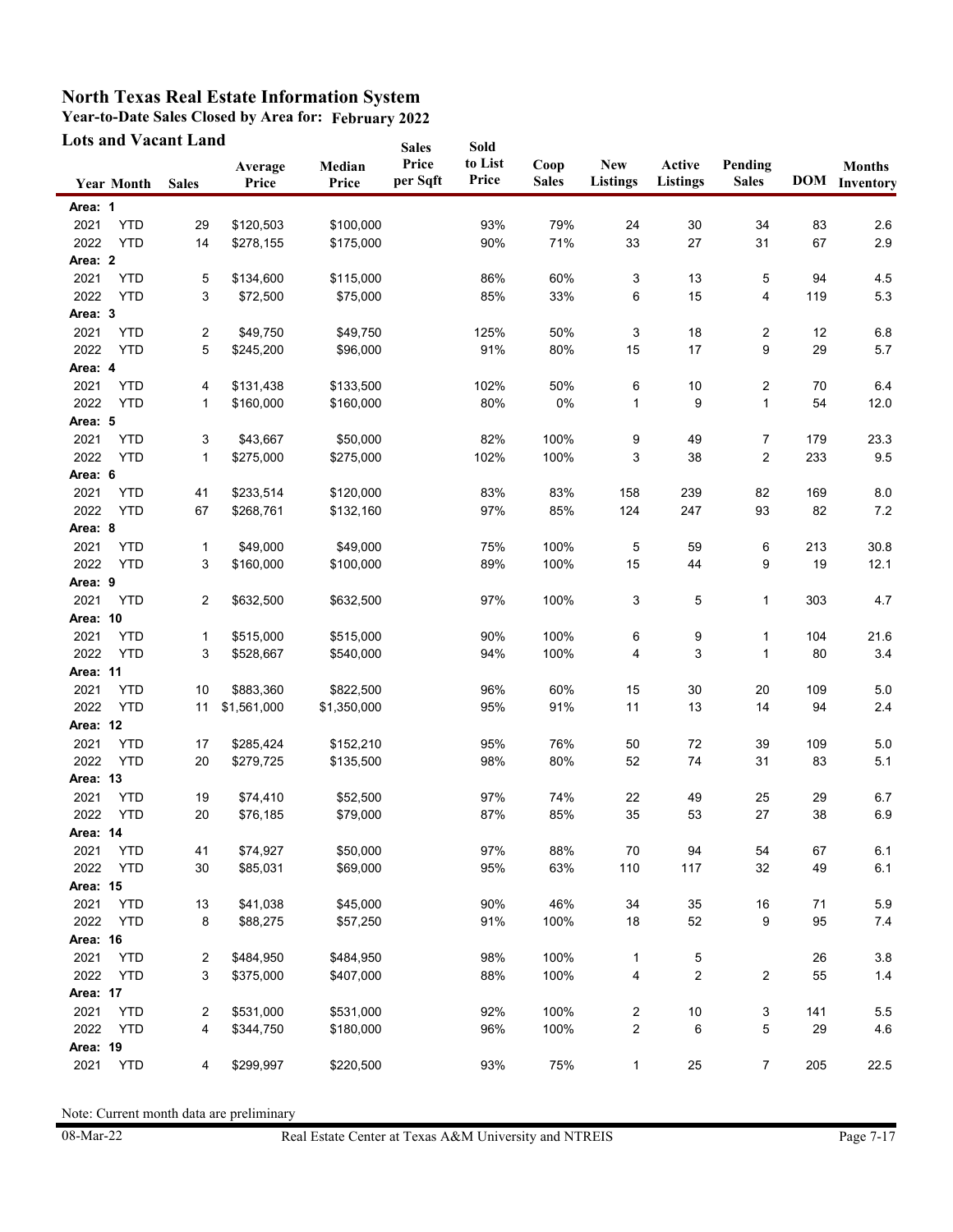**Year-to-Date Sales Closed by Area for: February 2022**

|                 | <b>Lots and Vacant Land</b> |                |                  |                 | <b>Sales</b>      | Sold             |                      |                               |                           |                         |     |                                       |
|-----------------|-----------------------------|----------------|------------------|-----------------|-------------------|------------------|----------------------|-------------------------------|---------------------------|-------------------------|-----|---------------------------------------|
|                 | <b>Year Month</b>           | <b>Sales</b>   | Average<br>Price | Median<br>Price | Price<br>per Sqft | to List<br>Price | Coop<br><b>Sales</b> | <b>New</b><br><b>Listings</b> | Active<br><b>Listings</b> | Pending<br><b>Sales</b> |     | <b>Months</b><br><b>DOM</b> Inventory |
| Area: 20        |                             |                |                  |                 |                   |                  |                      |                               |                           |                         |     |                                       |
| 2021            | <b>YTD</b>                  | 4              | \$165,000        | \$177,500       |                   | 93%              | 100%                 | 10                            | $20\,$                    | 6                       | 78  | 9.8                                   |
| 2022            | <b>YTD</b>                  | 3              | \$730,000        | \$325,000       |                   | 95%              | 100%                 | $\overline{7}$                | 8                         | 4                       | 48  | 3.2                                   |
| Area: 21        |                             |                |                  |                 |                   |                  |                      |                               |                           |                         |     |                                       |
| 2021            | <b>YTD</b>                  | 1              | \$950,000        | \$950,000       |                   | 87%              | 0%                   | 2                             | 4                         | 1                       | 240 | 24.0                                  |
| Area: 22        |                             |                |                  |                 |                   |                  |                      |                               |                           |                         |     |                                       |
| 2021            | <b>YTD</b>                  | 3              | \$261,333        | \$289,000       |                   | 96%              | 100%                 | 2                             | 22                        | 2                       | 179 | 22.0                                  |
| 2022            | <b>YTD</b>                  | 3              | \$191,667        | \$185,000       |                   | 89%              | 100%                 | 4                             | 14                        | $\overline{2}$          | 157 | 8.1                                   |
| <b>Area: 23</b> |                             |                |                  |                 |                   |                  |                      |                               |                           |                         |     |                                       |
| 2021            | <b>YTD</b>                  | 1              | \$325,000        | \$325,000       |                   | 91%              | 0%                   | 1                             | 2                         | 2                       | 114 | 2.4                                   |
| 2022            | <b>YTD</b>                  | $\overline{c}$ | \$70,000         | \$70,000        |                   | 93%              | 100%                 |                               | 3                         | $\overline{c}$          | 47  | 5.1                                   |
| Area: 24        |                             |                |                  |                 |                   |                  |                      |                               |                           |                         |     |                                       |
| 2021            | <b>YTD</b>                  | 5              | \$79,000         | \$90,000        |                   | 92%              | 80%                  | 7                             | 22                        | 4                       | 117 | 13.9                                  |
| 2022            | <b>YTD</b>                  | 4              | \$990,354        | \$343,750       |                   | 90%              | 100%                 | 4                             | 15                        | 4                       | 181 | 6.3                                   |
| Area: 25        |                             |                |                  |                 |                   |                  |                      |                               |                           |                         |     |                                       |
| 2021            | <b>YTD</b>                  | 4              | \$833,500        | \$799,500       |                   | 102%             | 75%                  | 11                            | 22                        | 11                      | 36  | 6.6                                   |
| 2022            | <b>YTD</b>                  | 5              | \$2,734,000      | \$1,300,000     |                   | 97%              | 20%                  | 14                            | $\overline{7}$            | 8                       | 45  | 1.9                                   |
| Area: 26        |                             |                |                  |                 |                   |                  |                      |                               |                           |                         |     |                                       |
| 2021            | <b>YTD</b>                  | 2              | \$163,625        | \$163,620       |                   | 95%              | 100%                 | 2                             | 14                        | 3                       | 6   | $6.2\,$                               |
| 2022            | <b>YTD</b>                  | 3              | \$261,000        | \$243,000       |                   | 98%              | 100%                 | $\overline{7}$                | 10                        | 5                       | 96  | 4.6                                   |
| Area: 28        |                             |                |                  |                 |                   |                  |                      |                               |                           |                         |     |                                       |
| 2021            | <b>YTD</b>                  | 4              | \$211,125        | \$84,750        |                   | 76%              | 50%                  | 6                             | 11                        | 2                       | 57  | 6.3                                   |
| 2022            | <b>YTD</b>                  | 4              | \$196,250        | \$207,500       |                   | 96%              | 100%                 | 6                             | 12                        | 5                       | 215 | 12.1                                  |
| Area: 31        |                             |                |                  |                 |                   |                  |                      |                               |                           |                         |     |                                       |
| 2021            | <b>YTD</b>                  | 47             | \$232,343        | \$146,480       |                   | 92%              | 68%                  | 88                            | 215                       | 96                      | 229 | 7.6                                   |
| 2022            | <b>YTD</b>                  | 56             | \$704,390        | \$385,000       |                   | 97%              | 80%                  | 77                            | 117                       | 76                      | 241 | 3.7                                   |
| Area: 33        |                             |                |                  |                 |                   |                  |                      |                               |                           |                         |     |                                       |
| 2021            | <b>YTD</b>                  | 89             | \$164,944        | \$90,000        |                   | 95%              | 73%                  | 157                           | 265                       | 117                     | 115 | 5.9                                   |
| 2022            | <b>YTD</b>                  | 89             | \$216,080        | \$120,000       |                   | 96%              | 79%                  | 170                           | 251                       | 183                     | 63  | 4.5                                   |
| Area: 34        |                             |                |                  |                 |                   |                  |                      |                               |                           |                         |     |                                       |
| 2021            | <b>YTD</b>                  | 34             | \$214,045        | \$189,770       |                   | 92%              | 76%                  | 24                            | 105                       | 54                      | 192 | 7.6                                   |
| 2022            | <b>YTD</b>                  | 13             | \$263,039        | \$207,500       |                   | 98%              | 85%                  | 30                            | 80                        | 32                      | 62  | 6.1                                   |
| <b>Area: 35</b> |                             |                |                  |                 |                   |                  |                      |                               |                           |                         |     |                                       |
| 2021            | <b>YTD</b>                  | 60             | \$146,711        | \$60,000        |                   | 96%              | 77%                  | 92                            | 224                       | 100                     | 97  | 7.7                                   |
| 2022            | <b>YTD</b>                  | 64             | \$291,502        | \$135,000       |                   | 91%              | 77%                  | 110                           | 185                       | 95                      | 114 | $5.0\,$                               |
| Area: 36        |                             |                |                  |                 |                   |                  |                      |                               |                           |                         |     |                                       |
| 2021            | <b>YTD</b>                  | 45             | \$168,237        | \$89,900        |                   | 91%              | 62%                  | 86                            | 183                       | 91                      | 121 | $7.3$                                 |
| 2022            | <b>YTD</b>                  | 66             | \$135,267        | \$83,750        |                   | 93%              | 58%                  | 97                            | 169                       | 87                      | 90  | 4.4                                   |
| Area: 37        |                             |                |                  |                 |                   |                  |                      |                               |                           |                         |     |                                       |
| 2021            | <b>YTD</b>                  | 147            | \$211,002        | \$115,000       |                   | 90%              | 62%                  | 202                           | 572                       | 247                     | 233 | 8.6                                   |
| 2022            | <b>YTD</b>                  | 149            | \$361,269        | \$120,000       |                   | 93%              | 74%                  | 248                           | 391                       | 218                     | 87  | 4.4                                   |
| Area: 38        |                             |                |                  |                 |                   |                  |                      |                               |                           |                         |     |                                       |
| 2021            | <b>YTD</b>                  | 101            | \$169,946        | \$89,000        |                   | 92%              | 64%                  | 145                           | 423                       | 122                     | 167 | 9.7                                   |
| 2022            | <b>YTD</b>                  | 71             | \$293,484        | \$120,000       |                   | 95%              | 80%                  | 167                           | 396                       | 101                     | 160 | 8.3                                   |
| Area: 41        |                             |                |                  |                 |                   |                  |                      |                               |                           |                         |     |                                       |
| 2021            | <b>YTD</b>                  | 22             | \$493,066        | \$315,000       |                   | 95%              | 77%                  | 19                            | 84                        | 33                      | 240 | 9.9                                   |
| 2022            | <b>YTD</b>                  | 16             | \$363,137        | \$431,250       |                   | 101%             | 56%                  | 16                            | 47                        | 29                      | 95  | $3.8\,$                               |
| Area: 42        |                             |                |                  |                 |                   |                  |                      |                               |                           |                         |     |                                       |
| 2021            | <b>YTD</b>                  | 66             | \$127,198        | \$43,750        |                   | 93%              | 74%                  | 109                           | 286                       | 108                     | 138 | 8.9                                   |
| 2022            | <b>YTD</b>                  | 87             | \$130,716        | \$49,000        |                   | 99%              | 61%                  | 177                           | 247                       | 135                     | 72  | 4.8                                   |
|                 |                             |                |                  |                 |                   |                  |                      |                               |                           |                         |     |                                       |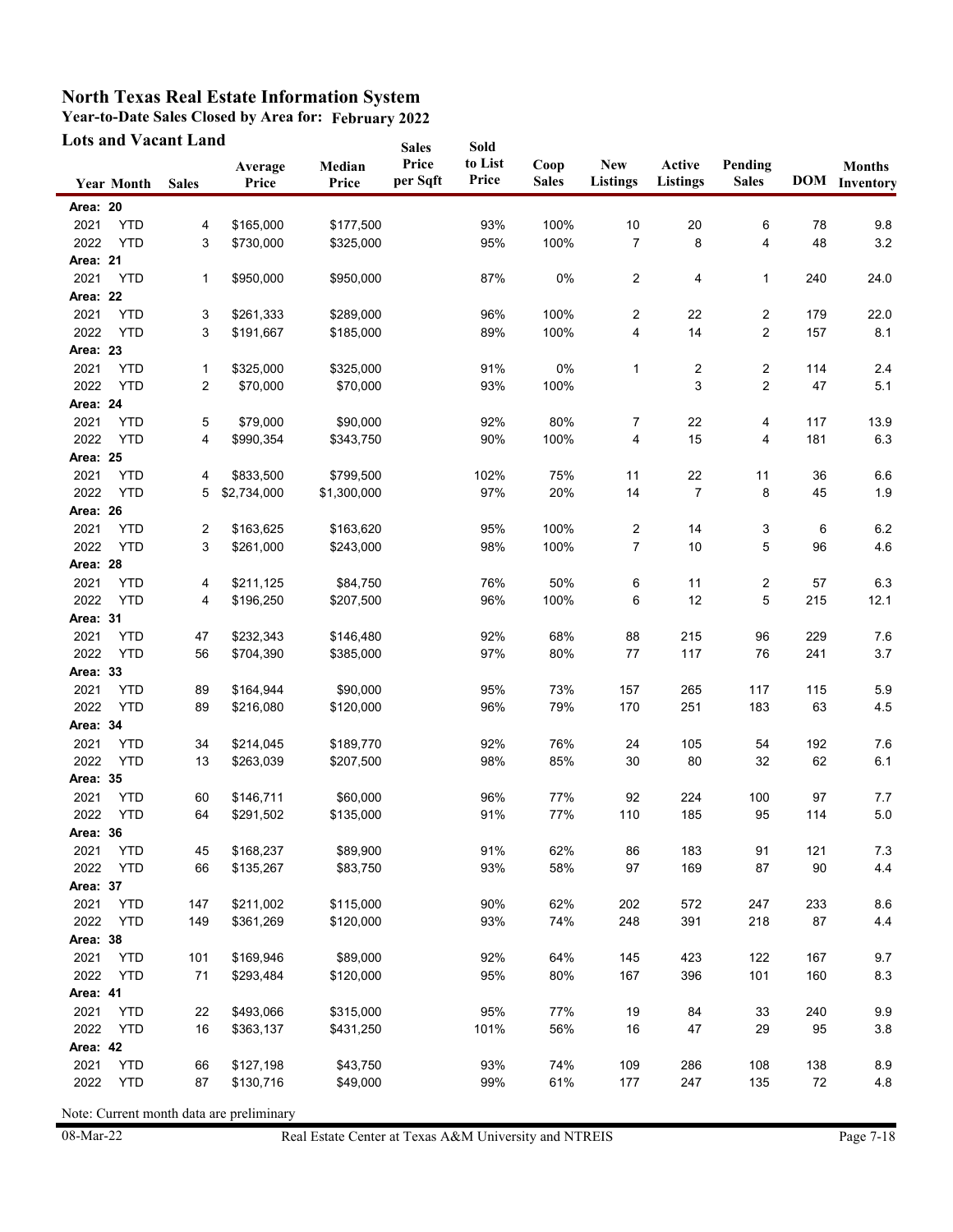**Year-to-Date Sales Closed by Area for: February 2022**

|                  | <b>Lots and Vacant Land</b> |                     |                  |                       | <b>Sales</b>      | Sold             |                      |                               |                           |                         |              |                                       |
|------------------|-----------------------------|---------------------|------------------|-----------------------|-------------------|------------------|----------------------|-------------------------------|---------------------------|-------------------------|--------------|---------------------------------------|
|                  | <b>Year Month</b>           | <b>Sales</b>        | Average<br>Price | Median<br>Price       | Price<br>per Sqft | to List<br>Price | Coop<br><b>Sales</b> | <b>New</b><br><b>Listings</b> | Active<br><b>Listings</b> | Pending<br><b>Sales</b> |              | <b>Months</b><br><b>DOM</b> Inventory |
| Area: 43         |                             |                     |                  |                       |                   |                  |                      |                               |                           |                         |              |                                       |
| 2021             | <b>YTD</b>                  | 37                  | \$234,670        | \$94,000              |                   | 95%              | 70%                  | 72                            | 124                       | 61                      | 137          | 6.1                                   |
| 2022             | <b>YTD</b>                  | 52                  | \$304,443        | \$203,400             |                   | 97%              | 67%                  | 72                            | 92                        | 72                      | 90           | 3.8                                   |
| Area: 44         |                             |                     |                  |                       |                   |                  |                      |                               |                           |                         |              |                                       |
| 2021             | <b>YTD</b>                  | 85                  | \$79,741         | \$12,000              |                   | 95%              | 71%                  | 125                           | 340                       | 125                     | 159          | 11.3                                  |
| 2022             | <b>YTD</b>                  | 65                  | \$154,545        | \$60,000              |                   | 93%              | 80%                  | 169                           | 357                       | 129                     | 125          | 7.0                                   |
| Area: 45         |                             |                     |                  |                       |                   |                  |                      |                               |                           |                         |              |                                       |
| 2021             | <b>YTD</b>                  | 27                  | \$203,948        | \$124,550             |                   | 96%              | 67%                  | 38                            | 97                        | 37                      | 184          | 8.4                                   |
| 2022             | <b>YTD</b>                  | 20                  | \$263,195        | \$189,100             |                   | 97%              | 70%                  | 71                            | 97                        | 44                      | 72           | 6.4                                   |
| Area: 46         |                             |                     |                  |                       |                   |                  |                      |                               |                           |                         |              |                                       |
| 2021             | <b>YTD</b>                  | 14                  | \$250,209        | \$102,760             |                   | 86%              | 43%                  | 39                            | 64                        | 22                      | 92           | 13.1                                  |
| 2022             | <b>YTD</b>                  | 21                  | \$280,853        | \$65,000              |                   | 83%              | 67%                  | 22                            | 61                        | 24                      | 80           | 6.1                                   |
| Area: 47         |                             |                     |                  |                       |                   |                  |                      |                               |                           |                         |              |                                       |
| 2021             | <b>YTD</b>                  | 9                   | \$88,696         | \$65,000              |                   | 92%              | 78%                  | 8                             | 10                        | 9                       | 90           | 2.4                                   |
| 2022             | <b>YTD</b>                  | 3                   | \$75,167         | \$35,500              |                   | 82%              | 33%                  | $\overline{7}$                | 12                        | 5                       | 61           | 4.7                                   |
| Area: 48         |                             |                     |                  |                       |                   |                  |                      |                               |                           |                         |              |                                       |
| 2021             | <b>YTD</b>                  | 65                  | \$82,283         | \$55,000              |                   | 93%              | 63%                  | 97                            | 153                       | 77                      | 103          | 3.7                                   |
| 2022             | <b>YTD</b>                  | 62                  | \$129,078        | \$63,500              |                   | 98%              | 56%                  | 119                           | 135                       | 89                      | 128          | 3.5                                   |
| Area: 49         |                             |                     |                  |                       |                   |                  |                      |                               |                           |                         |              |                                       |
| 2021             | <b>YTD</b>                  | 8                   | \$204,278        | \$143,860             |                   | 98%              | 63%                  | 4                             | 8                         | 8                       | 163          | 2.3                                   |
| 2022             | <b>YTD</b>                  | 4                   | \$144,875        | \$147,500             |                   | 94%              | 50%                  | 3                             | 29                        | 6                       | 105          | 8.3                                   |
| Area: 50         |                             |                     |                  |                       |                   |                  |                      |                               |                           |                         |              |                                       |
| 2021             | <b>YTD</b>                  | 3                   | \$175,667        | \$220,000             |                   | 99%              | 100%                 | 8                             | 14                        | 4                       | 267          | 9.0                                   |
| 2022             | <b>YTD</b>                  | 4                   | \$350,000        | \$325,000             |                   | 98%              | 100%                 | 1                             | 13                        | 4                       | 124          | 6.5                                   |
| Area: 51         |                             |                     |                  |                       |                   |                  |                      |                               |                           |                         |              |                                       |
| 2021             | <b>YTD</b>                  | 4                   | \$352,500        | \$322,500             |                   | 96%              | 75%                  | 3                             | 11                        | 2                       | 382          | 8.8                                   |
| Area: 52         |                             |                     |                  |                       |                   |                  |                      |                               |                           |                         |              |                                       |
| 2021             | <b>YTD</b>                  | 7                   | \$310,429        | \$250,000             |                   | 95%              | 71%                  | 8                             | 19                        | 14                      | 112          | 5.9                                   |
| 2022             | <b>YTD</b>                  | 2                   | \$1,149,500      | \$1,149,500           |                   | 93%              | 100%                 | 6                             | 12                        | 6                       | 39           | 5.8                                   |
| Area: 53         |                             |                     |                  |                       |                   |                  |                      |                               |                           |                         |              |                                       |
| 2021             | <b>YTD</b>                  | 18                  | \$344,143        | \$192,860             |                   | 94%              | 78%                  | 49                            | 58                        | 33                      | 205          | 7.6                                   |
| 2022             | <b>YTD</b>                  | 26                  | \$685,525        | \$250,000             |                   | 94%              | 77%                  | 26                            | 38                        | 18                      | 112          | 3.6                                   |
| Area: 54         |                             |                     |                  |                       |                   |                  |                      |                               |                           |                         |              |                                       |
| 2021             | <b>YTD</b>                  | 3                   | \$92,167         | \$80,000              |                   | 94%              | 67%                  | 9                             | 21                        | 3                       | 101          | 9.0                                   |
| 2022             | <b>YTD</b>                  | 4                   | \$157,000        | \$127,750             |                   | 88%              | 100%                 | 10                            | 10                        | 11                      | 25           | 2.6                                   |
| Area: 55         |                             |                     |                  |                       |                   |                  |                      |                               |                           |                         |              |                                       |
| 2021             | <b>YTD</b>                  | 11                  | \$269,318        | \$285,000             |                   | 99%              | 45%                  | 5                             | 31                        | 8                       | 297          | 6.5                                   |
| 2022             | <b>YTD</b>                  | 5                   | \$658,000        | \$600,000             |                   | 98%              | 60%                  | 5                             | 15                        | 11                      | 53           | $3.0\,$                               |
| Area: 56         |                             |                     |                  |                       |                   |                  |                      |                               |                           |                         |              |                                       |
| 2021             | <b>YTD</b>                  | 10                  | \$126,050        | \$85,000              |                   | 97%              | 60%                  | 10                            | 36                        | 18                      | 120          | 8.5                                   |
| 2022             | <b>YTD</b>                  | 1                   | \$150,000        | \$150,000             |                   | 100%             | 100%                 | 5                             | 36                        | 15                      | 165          | 7.4                                   |
| Area: 57         |                             |                     |                  |                       |                   |                  |                      |                               |                           |                         |              |                                       |
| 2021             | <b>YTD</b>                  | 2<br>$\overline{c}$ | \$45,000         | \$45,000<br>\$838,300 |                   | 82%              | $0\%$                |                               | $\overline{\mathbf{c}}$   | 1                       | 25           | $2.0\,$                               |
| 2022             | <b>YTD</b>                  |                     | \$838,300        |                       |                   | 100%             | 100%                 | $\overline{\mathbf{c}}$       | 3                         | 2                       | 12           | 5.6                                   |
| Area: 58         |                             |                     |                  |                       |                   |                  |                      |                               |                           |                         |              |                                       |
| 2021<br>2022     | <b>YTD</b><br><b>YTD</b>    | 4<br>10             | \$888,808        | \$301,520             |                   | 95%<br>93%       | 75%                  | 8                             | 28<br>32                  | 4<br>14                 | 1,196<br>374 | 7.4<br>$4.2\,$                        |
|                  |                             |                     | \$318,466        | \$187,500             |                   |                  | 80%                  | 16                            |                           |                         |              |                                       |
| Area: 59<br>2021 | <b>YTD</b>                  | 7                   | \$741,286        | \$500,000             |                   | 85%              | 86%                  |                               | 11                        |                         | 366          |                                       |
|                  |                             |                     |                  |                       |                   |                  |                      | 3                             |                           | 7                       |              | 12.6                                  |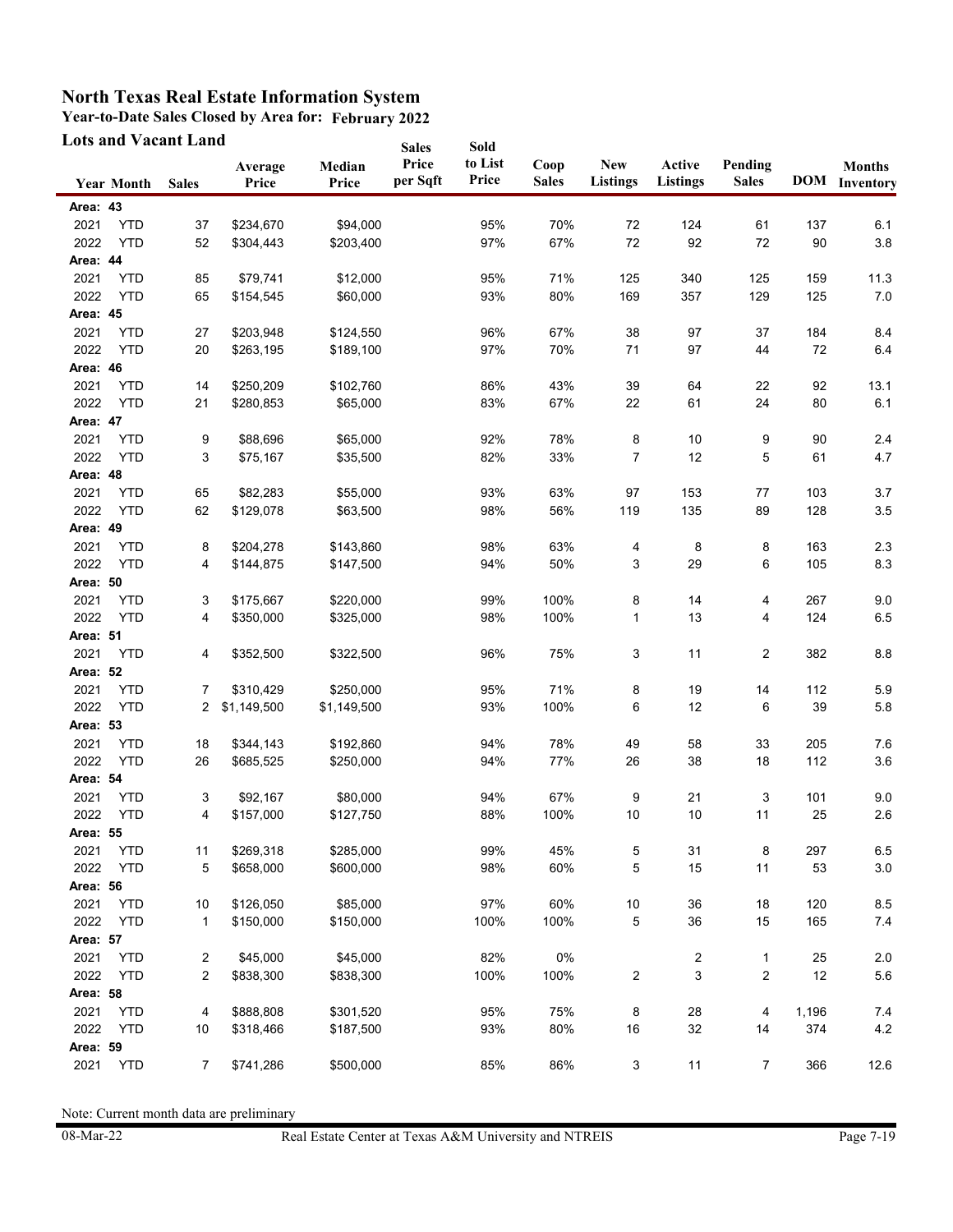**Year-to-Date Sales Closed by Area for: February 2022**

| <b>Lots and Vacant Land</b> |                   |              |                  | <b>Sales</b>    | Sold              |                  |                      |                               |                           |                         |     |                                       |
|-----------------------------|-------------------|--------------|------------------|-----------------|-------------------|------------------|----------------------|-------------------------------|---------------------------|-------------------------|-----|---------------------------------------|
|                             | <b>Year Month</b> | <b>Sales</b> | Average<br>Price | Median<br>Price | Price<br>per Sqft | to List<br>Price | Coop<br><b>Sales</b> | <b>New</b><br><b>Listings</b> | Active<br><b>Listings</b> | Pending<br><b>Sales</b> |     | <b>Months</b><br><b>DOM</b> Inventory |
| Area: 60                    |                   |              |                  |                 |                   |                  |                      |                               |                           |                         |     |                                       |
| 2021                        | <b>YTD</b>        | 15           | \$556,000        | \$200,000       |                   | 88%              | 87%                  | 8                             | 25                        | 51                      | 431 | 8.3                                   |
| 2022                        | <b>YTD</b>        | 8            | \$2,554,721      | \$1,135,500     |                   | 99%              | 88%                  | 11                            | 16                        | 8                       | 241 | 2.1                                   |
| Area: 61                    |                   |              |                  |                 |                   |                  |                      |                               |                           |                         |     |                                       |
| 2021                        | <b>YTD</b>        | 18           | \$119,558        | \$68,500        |                   | 88%              | 56%                  | 29                            | 46                        | 24                      | 295 | 5.4                                   |
| 2022                        | <b>YTD</b>        | 27           | \$89,111         | \$42,500        |                   | 104%             | 70%                  | 44                            | 61                        | 44                      | 114 | 5.8                                   |
| Area: 63                    |                   |              |                  |                 |                   |                  |                      |                               |                           |                         |     |                                       |
| 2021                        | <b>YTD</b>        | 9            | \$451,240        | \$185,000       |                   | 36%              | 33%                  | 9                             | 18                        | 10                      | 320 | 4.6                                   |
| 2022                        | <b>YTD</b>        | 4            | \$240,000        | \$190,000       |                   | 91%              | 100%                 | $\overline{7}$                | 18                        | 8                       | 62  | 6.5                                   |
| Area: 66                    |                   |              |                  |                 |                   |                  |                      |                               |                           |                         |     |                                       |
| 2021                        | <b>YTD</b>        | 1            | \$646,482        | \$646,480       |                   | 93%              | 0%                   |                               | 2                         | 1                       | 77  | $6.0\,$                               |
| Area: 67                    |                   |              |                  |                 |                   |                  |                      |                               |                           |                         |     |                                       |
| 2021                        | <b>YTD</b>        | 2            | \$314,874        | \$314,870       |                   | 89%              | 100%                 | 6                             | 27                        | 9                       | 44  | 8.8                                   |
| 2022                        | <b>YTD</b>        | 5            | \$154,500        | \$170,000       |                   | 95%              | 80%                  | 5                             | 20                        | 8                       | 85  | 5.0                                   |
| Area: 68                    |                   |              |                  |                 |                   |                  |                      |                               |                           |                         |     |                                       |
| 2021                        | <b>YTD</b>        | 2            | \$260,000        | \$260,000       |                   | 99%              | 100%                 | 3                             | 19                        | 2                       | 16  | 22.8                                  |
| 2022                        | <b>YTD</b>        | 5            | \$1,031,458      | \$975,000       |                   | 85%              | 80%                  | 6                             | 13                        | 6                       | 87  | 4.3                                   |
| Area: 69                    |                   |              |                  |                 |                   |                  |                      |                               |                           |                         |     |                                       |
| 2021                        | <b>YTD</b>        | 5            | \$284,254        | \$327,000       |                   | 88%              | 20%                  | $\boldsymbol{2}$              | 23                        | 12                      | 153 | 7.3                                   |
| 2022                        | <b>YTD</b>        | 4            | \$320,000        | \$277,500       |                   | 90%              | 50%                  | 5                             | 7                         | 3                       | 88  | 2.1                                   |
| Area: 71                    |                   |              |                  |                 |                   |                  |                      |                               |                           |                         |     |                                       |
| 2021                        | <b>YTD</b>        | 22           | \$213,905        | \$140,000       |                   | 99%              | 64%                  | 29                            | 87                        | 42                      | 75  | 5.6                                   |
| 2022                        | <b>YTD</b>        | 39           | \$600,763        | \$213,500       |                   | 93%              | 82%                  | 57                            | 90                        | 62                      | 196 | 3.8                                   |
| <b>Area: 72</b>             |                   |              |                  |                 |                   |                  |                      |                               |                           |                         |     |                                       |
| 2021                        | <b>YTD</b>        | 105          | \$131,518        | \$92,000        |                   | 92%              | 51%                  | 125                           | 489                       | 329                     | 531 | 10.8                                  |
| 2022                        | <b>YTD</b>        | 81           | \$204,669        | \$109,900       |                   | 96%              | 64%                  | 149                           | 298                       | 105                     | 142 | 4.5                                   |
| Area: 73                    |                   |              |                  |                 |                   |                  |                      |                               |                           |                         |     |                                       |
| 2021                        | <b>YTD</b>        | 67           | \$146,444        | \$55,000        |                   | 90%              | 73%                  | 79                            | 151                       | 80                      | 101 | 5.4                                   |
| 2022                        | <b>YTD</b>        | 78           | \$84,958         | \$30,000        |                   | 96%              | 78%                  | 143                           | 147                       | 125                     | 98  | 3.6                                   |
| Area: 74                    |                   |              |                  |                 |                   |                  |                      |                               |                           |                         |     |                                       |
| 2021                        | <b>YTD</b>        | 36           | \$72,204         | \$47,230        |                   | 94%              | 53%                  | 35                            | 110                       | 46                      | 129 | 7.9                                   |
| 2022                        | <b>YTD</b>        | 24           | \$201,911        | \$70,000        |                   | 94%              | 54%                  | 48                            | 94                        | 34                      | 114 | 5.2                                   |
| <b>Area: 75</b>             |                   |              |                  |                 |                   |                  |                      |                               |                           |                         |     |                                       |
| 2021                        | <b>YTD</b>        | 10           | \$187,445        | \$66,500        |                   | 94%              | 80%                  | 6                             | 55                        | 8                       | 139 | 9.8                                   |
| 2022                        | <b>YTD</b>        | 23           | \$216,328        | \$96,450        |                   | 89%              | 57%                  | 18                            | 51                        | 25                      | 143 | 8.2                                   |
| Area: 76                    |                   |              |                  |                 |                   |                  |                      |                               |                           |                         |     |                                       |
| 2021                        | <b>YTD</b>        | 40           | \$168,949        | \$60,000        |                   | 89%              | 50%                  | 138                           | 393                       | 86                      | 399 | 14.6                                  |
| 2022                        | <b>YTD</b>        | 77           | \$186,410        | \$50,000        |                   | 94%              | 65%                  | 149                           | 332                       | 108                     | 187 | 7.9                                   |
| <b>Area: 77</b>             |                   |              |                  |                 |                   |                  |                      |                               |                           |                         |     |                                       |
| 2021                        | <b>YTD</b>        | 8            | \$374,853        | \$196,500       |                   | 97%              | 63%                  | 17                            | 23                        | 8                       | 208 | 5.9                                   |
| 2022                        | <b>YTD</b>        | 17           | \$516,027        | \$350,090       |                   | 92%              | 88%                  | 37                            | 47                        | 21                      | 87  | 8.3                                   |
| Area: 78                    |                   |              |                  |                 |                   |                  |                      |                               |                           |                         |     |                                       |
| 2021                        | <b>YTD</b>        | 50           | \$192,098        | \$43,750        |                   | 88%              | 62%                  | 46                            | 104                       | 57                      | 153 | 5.4                                   |
| 2022                        | <b>YTD</b>        | 46           | \$233,950        | \$134,400       |                   | 93%              | 74%                  | 79                            | 117                       | 68                      | 111 | 4.5                                   |
| <b>Area: 79</b>             |                   |              |                  |                 |                   |                  |                      |                               |                           |                         |     |                                       |
| 2021                        | <b>YTD</b>        | 2            | \$107,500        | \$107,500       |                   | 90%              | 100%                 | $\ensuremath{\mathsf{3}}$     | 18                        | 9                       | 59  | $6.2\,$                               |
| 2022                        | <b>YTD</b>        | 6            | \$229,427        | \$237,030       |                   | 95%              | 83%                  | 8                             | 30                        | 5                       | 90  | 11.6                                  |
| Area: 80                    |                   |              |                  |                 |                   |                  |                      |                               |                           |                         |     |                                       |
| 2021                        | <b>YTD</b>        | 2            | \$656,188        | \$656,190       |                   | 93%              | 0%                   |                               | 5                         | 1                       | 76  | 6.7                                   |
| 2022                        | <b>YTD</b>        | 5            | \$542,738        | \$212,000       |                   | 81%              | 80%                  | 4                             | $\overline{7}$            | 3                       | 94  | $8.9\,$                               |
|                             |                   |              |                  |                 |                   |                  |                      |                               |                           |                         |     |                                       |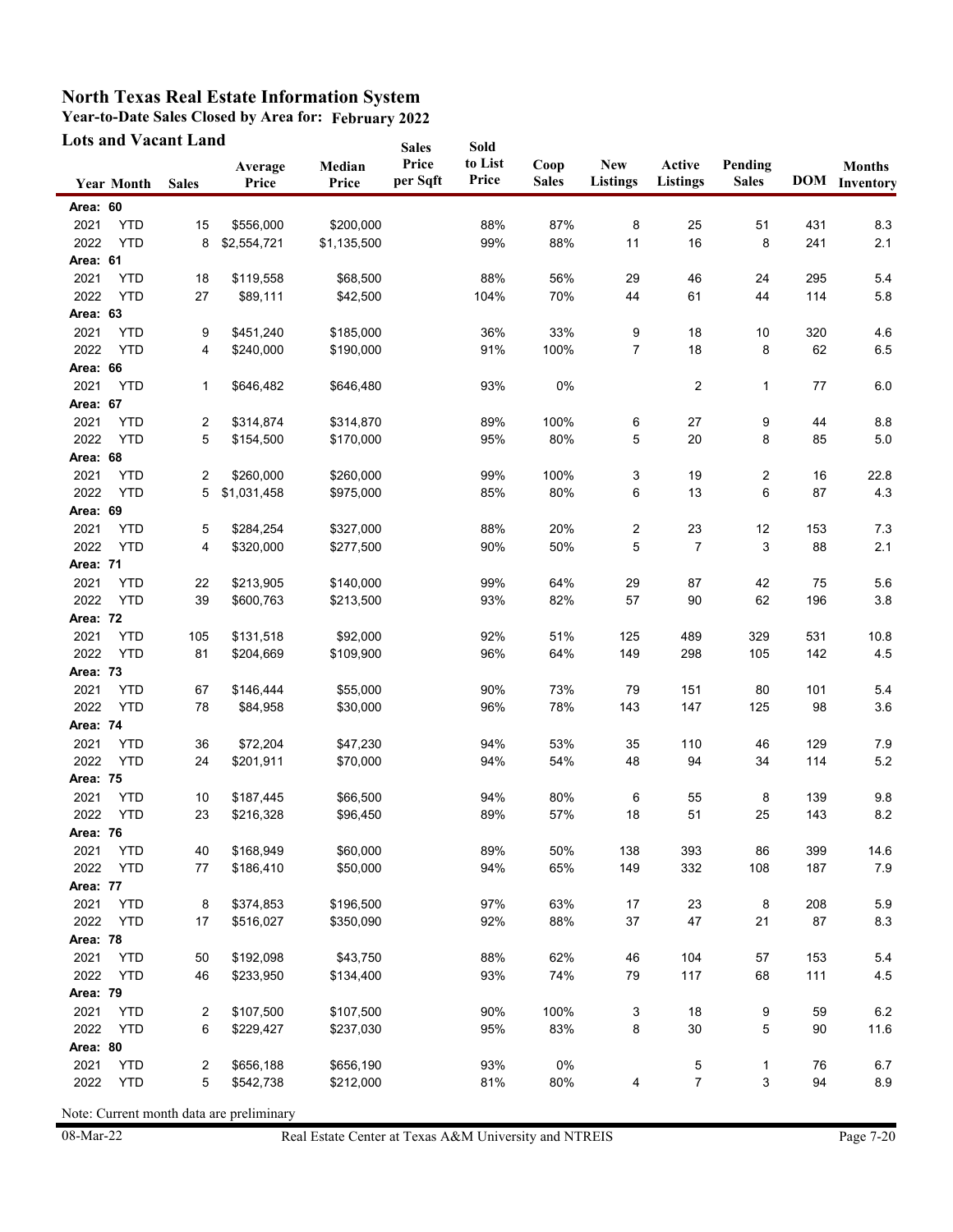**Year-to-Date Sales Closed by Area for: February 2022**

| <b>Lots and Vacant Land</b> |                   |                |                  | <b>Sales</b>    | Sold              |                  |                      |                               |                           |                         |     |                                       |
|-----------------------------|-------------------|----------------|------------------|-----------------|-------------------|------------------|----------------------|-------------------------------|---------------------------|-------------------------|-----|---------------------------------------|
|                             | <b>Year Month</b> | <b>Sales</b>   | Average<br>Price | Median<br>Price | Price<br>per Sqft | to List<br>Price | Coop<br><b>Sales</b> | <b>New</b><br><b>Listings</b> | Active<br><b>Listings</b> | Pending<br><b>Sales</b> |     | <b>Months</b><br><b>DOM</b> Inventory |
| Area: 81                    |                   |                |                  |                 |                   |                  |                      |                               |                           |                         |     |                                       |
| 2021                        | <b>YTD</b>        | 26             | \$234,119        | \$155,800       |                   | 91%              | 31%                  | 23                            | 46                        | 25                      | 150 | 4.5                                   |
| 2022                        | <b>YTD</b>        | 22             | \$325,278        | \$215,000       |                   | 95%              | 59%                  | 17                            | 60                        | 28                      | 124 | 5.5                                   |
| Area: 82                    |                   |                |                  |                 |                   |                  |                      |                               |                           |                         |     |                                       |
| 2022                        | <b>YTD</b>        | 2              | \$260,000        | \$260,000       |                   | 90%              | 100%                 | $\mathbf{1}$                  | 2                         | 3                       | 335 | 1.9                                   |
| Area: 83                    |                   |                |                  |                 |                   |                  |                      |                               |                           |                         |     |                                       |
| 2021                        | <b>YTD</b>        | 1              | \$73,000         | \$73,000        |                   | 97%              | 100%                 | 2                             | 4                         | $\overline{c}$          | 109 | 9.6                                   |
| 2022                        | <b>YTD</b>        | 1              | \$124,000        | \$124,000       |                   | 95%              | 100%                 |                               | $\overline{\mathbf{c}}$   |                         | 191 | 2.4                                   |
| Area: 84                    |                   |                |                  |                 |                   |                  |                      |                               |                           |                         |     |                                       |
| 2021                        | <b>YTD</b>        | 1              | \$36,500         | \$36,500        |                   | 122%             | 100%                 | 1                             | 4                         | 1                       | 6   | 12.0                                  |
| Area: 85                    |                   |                |                  |                 |                   |                  |                      |                               |                           |                         |     |                                       |
| 2021                        | <b>YTD</b>        | 6              | \$258,167        | \$182,000       |                   | 98%              | 83%                  | 5                             | 6                         | 5                       | 37  | 3.1                                   |
| 2022                        | <b>YTD</b>        | $\mathbf{1}$   | \$475,000        | \$475,000       |                   | 86%              | 100%                 | 2                             | 5                         |                         | 143 | $3.0\,$                               |
| Area: 87                    |                   |                |                  |                 |                   |                  |                      |                               |                           |                         |     |                                       |
| 2021                        | <b>YTD</b>        | $\overline{c}$ | \$203,750        | \$203,750       |                   | 84%              | 100%                 | 3                             | 12                        | 6                       | 114 | 7.0                                   |
| 2022                        | <b>YTD</b>        | 3              | \$250,500        | \$250,000       |                   | 95%              | 67%                  | 2                             | 17                        | 1                       | 45  | 9.5                                   |
| Area: 88                    |                   |                |                  |                 |                   |                  |                      |                               |                           |                         |     |                                       |
| 2021                        | <b>YTD</b>        | $\overline{c}$ | \$930,000        | \$930,000       |                   | 73%              | 100%                 | 1                             | 6                         | 2                       | 200 | 18.0                                  |
| Area: 89                    |                   |                |                  |                 |                   |                  |                      |                               |                           |                         |     |                                       |
| 2021                        | <b>YTD</b>        | 6              | \$212,967        | \$106,950       |                   | 96%              | 100%                 | 13                            | 34                        | 8                       | 95  | 10.3                                  |
| 2022                        | <b>YTD</b>        | $\overline{7}$ | \$451,414        | \$599,890       |                   | 94%              | 71%                  | 14                            | 37                        | 12                      | 105 | 8.2                                   |
| Area: 90                    |                   |                |                  |                 |                   |                  |                      |                               |                           |                         |     |                                       |
| 2021                        | <b>YTD</b>        | $\overline{c}$ | \$62,500         | \$62,500        |                   | 86%              | 100%                 | $\mathbf{1}$                  | 2                         | $\overline{2}$          | 61  | 1.9                                   |
| 2022                        | <b>YTD</b>        | $\mathbf{1}$   | \$213,000        | \$213,000       |                   | 107%             | 100%                 | 3                             | 3                         |                         | 14  | 6.0                                   |
| Area: 91                    |                   |                |                  |                 |                   |                  |                      |                               |                           |                         |     |                                       |
| 2021                        | <b>YTD</b>        | 7              | \$255,429        | \$50,000        |                   | 93%              | 14%                  | 28                            | 53                        | 15                      | 206 | 10.4                                  |
| 2022                        | <b>YTD</b>        | 17             | \$163,029        | \$150,000       |                   | 91%              | 53%                  | 28                            | 42                        | 27                      | 159 | 4.1                                   |
| Area: 92                    |                   |                |                  |                 |                   |                  |                      |                               |                           |                         |     |                                       |
| 2021                        | <b>YTD</b>        | 15             | \$676,774        | \$85,000        |                   | 94%              | 27%                  | 24                            | 53                        | 16                      | 245 | 5.8                                   |
| 2022                        | <b>YTD</b>        | 10             | \$151,750        | \$85,500        |                   | 93%              | 50%                  | 27                            | 57                        | 22                      | 97  | 7.1                                   |
| Area: 93                    |                   |                |                  |                 |                   |                  |                      |                               |                           |                         |     |                                       |
| 2022                        | <b>YTD</b>        | 3              | \$9,333          | \$4,000         |                   | 88%              | 100%                 | 1                             | 17                        | 1                       | 14  | 14.6                                  |
| Area: 94                    |                   |                |                  |                 |                   |                  |                      |                               |                           |                         |     |                                       |
| 2021                        | <b>YTD</b>        | 10             | \$272,342        | \$212,820       |                   | 97%              | 50%                  | 8                             | 15                        | 6                       | 266 | 4.4                                   |
| 2022                        | <b>YTD</b>        | 3              | \$221,672        | \$255,000       |                   | 98%              | 67%                  | 12                            | 20                        | 9                       | 138 | 4.5                                   |
| Area: 95                    |                   |                |                  |                 |                   |                  |                      |                               |                           |                         |     |                                       |
| 2021                        | <b>YTD</b>        | 16             | \$360,197        | \$247,590       |                   | 98%              | 56%                  | 24                            | 43                        | 23                      | 152 | 6.5                                   |
| 2022                        | <b>YTD</b>        | $10$           | \$310,423        | \$172,500       |                   | 93%              | 70%                  | 25                            | 58                        | 12                      | 104 | $7.3$                                 |
| Area: 96                    |                   |                |                  |                 |                   |                  |                      |                               |                           |                         |     |                                       |
| 2021                        | <b>YTD</b>        | 41             | \$184,953        | \$135,770       |                   | 94%              | 61%                  | 47                            | 82                        | 49                      | 103 | 5.1                                   |
| 2022                        | <b>YTD</b>        | 41             | \$296,865        | \$109,250       |                   | 99%              | 63%                  | 59                            | 120                       | 55                      | 72  | $5.7\,$                               |
| Area: 97                    |                   |                |                  |                 |                   |                  |                      |                               |                           |                         |     |                                       |
| 2021                        | <b>YTD</b>        | 6              | \$193,423        | \$125,610       |                   | 89%              | 67%                  | 5                             | 11                        | 8                       | 55  | 4.1                                   |
| 2022                        | <b>YTD</b>        | 3              | \$358,370        | \$445,280       |                   | 82%              | 100%                 | 23                            | 21                        | 6                       | 47  | 7.7                                   |
| Area: 98                    |                   |                |                  |                 |                   |                  |                      |                               |                           |                         |     |                                       |
| 2021                        | <b>YTD</b>        | 23             | \$224,301        | \$90,000        |                   | 93%              | 43%                  | 49                            | 168                       | 38                      | 90  | 17.3                                  |
| 2022                        | <b>YTD</b>        | 22             | \$100,185        | \$62,500        |                   | 96%              | 73%                  | 38                            | 112                       | 41                      | 170 | $7.9$                                 |
| Area: 99                    |                   |                |                  |                 |                   |                  |                      |                               |                           |                         |     |                                       |
| 2021                        | <b>YTD</b>        | 4              | \$1,141,082      | \$904,660       |                   | 94%              | 75%                  | 3                             | 27                        | 3                       | 106 | 10.1                                  |
| 2022                        | <b>YTD</b>        | 3              | \$197,952        | \$81,860        |                   | 92%              | 33%                  | $\overline{7}$                | $16\,$                    | 6                       | 64  | 4.7                                   |
|                             |                   |                |                  |                 |                   |                  |                      |                               |                           |                         |     |                                       |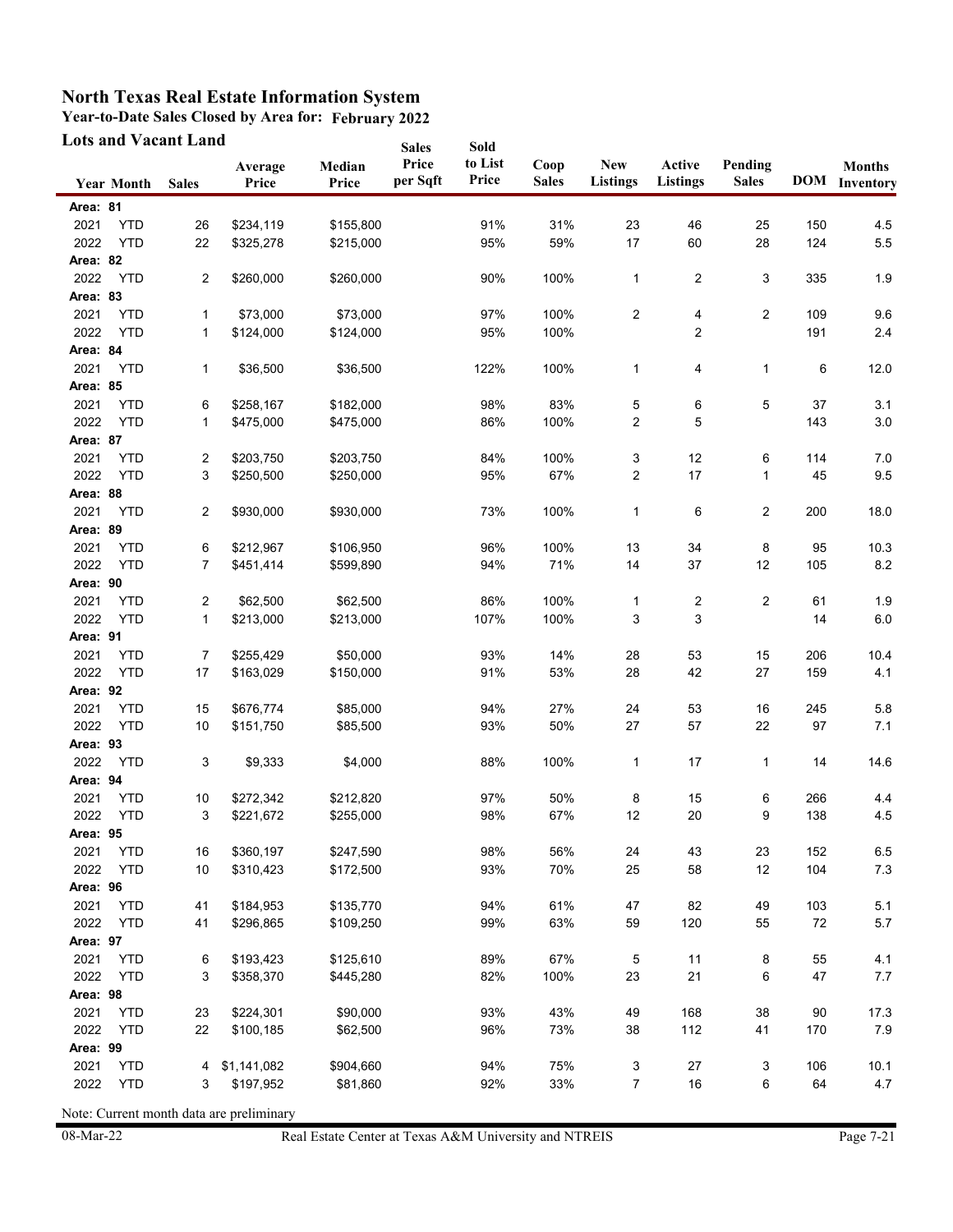**Year-to-Date Sales Closed by Area for: February 2022**

| <b>Lots and Vacant Land</b> |                   |                |                  |                 | <b>Sales</b>      | Sold             |                      |                               |                           |                         |     |                                       |
|-----------------------------|-------------------|----------------|------------------|-----------------|-------------------|------------------|----------------------|-------------------------------|---------------------------|-------------------------|-----|---------------------------------------|
|                             | <b>Year Month</b> | <b>Sales</b>   | Average<br>Price | Median<br>Price | Price<br>per Sqft | to List<br>Price | Coop<br><b>Sales</b> | <b>New</b><br><b>Listings</b> | Active<br><b>Listings</b> | Pending<br><b>Sales</b> |     | <b>Months</b><br><b>DOM</b> Inventory |
| Area: 101                   |                   |                |                  |                 |                   |                  |                      |                               |                           |                         |     |                                       |
| 2021                        | <b>YTD</b>        | 8              | \$71,875         | \$52,500        |                   | 94%              | 38%                  | $18$                          | 24                        | 20                      | 97  | 4.9                                   |
| 2022                        | <b>YTD</b>        | 6              | \$69,667         | \$50,500        |                   | 98%              | 67%                  | $\overline{7}$                | 11                        | $\overline{7}$          | 47  | 2.6                                   |
| Area: 102                   |                   |                |                  |                 |                   |                  |                      |                               |                           |                         |     |                                       |
| 2021                        | <b>YTD</b>        | 15             | \$78,020         | \$65,000        |                   | 97%              | 93%                  | 12                            | 19                        | 20                      | 52  | 5.1                                   |
| 2022                        | <b>YTD</b>        | 4              | \$52,375         | \$36,500        |                   | 95%              | 75%                  | 10                            | 21                        | 8                       | 49  | 5.4                                   |
| Area: 104                   |                   |                |                  |                 |                   |                  |                      |                               |                           |                         |     |                                       |
|                             |                   |                |                  | \$80,000        |                   |                  |                      |                               |                           |                         |     |                                       |
| 2021                        | <b>YTD</b>        | 7<br>2         | \$70,643         |                 |                   | 95%              | 71%                  | 16<br>3                       | 19                        | 21<br>5                 | 107 | 6.1                                   |
| 2022<br>Area: 105           | <b>YTD</b>        |                | \$122,500        | \$122,500       |                   | 132%             | 100%                 |                               | 13                        |                         | 4   | 3.3                                   |
|                             |                   |                |                  |                 |                   |                  |                      |                               |                           |                         |     |                                       |
| 2021                        | <b>YTD</b>        | 15             | \$55,333         | \$45,000        |                   | 93%              | 60%                  | 23                            | 38                        | 23                      | 80  | 6.3                                   |
| 2022                        | <b>YTD</b>        | 12             | \$65,975         | \$53,500        |                   | 100%             | 75%                  | 12                            | 34                        | 20                      | 73  | 3.9                                   |
| Area: 106                   |                   |                |                  |                 |                   |                  |                      |                               |                           |                         |     |                                       |
| 2021                        | <b>YTD</b>        | 1              | \$185,000        | \$185,000       |                   | 98%              | 100%                 | 5                             | 19                        | 3                       | 20  | 11.4                                  |
| 2022                        | <b>YTD</b>        | 4              | \$105,125        | \$81,750        |                   | 71%              | 75%                  | 6                             | 8                         | $\mathbf{1}$            | 35  | 5.3                                   |
| Area: 107                   |                   |                |                  |                 |                   |                  |                      |                               |                           |                         |     |                                       |
| 2021                        | <b>YTD</b>        | 4              | \$319,000        | \$354,500       |                   | 96%              | 25%                  | 11                            | 13                        | 4                       | 215 | 5.9                                   |
| Area: 108                   |                   |                |                  |                 |                   |                  |                      |                               |                           |                         |     |                                       |
| 2021                        | <b>YTD</b>        | 11             | \$256,977        | \$275,000       |                   | 98%              | 64%                  | 11                            | 53                        | 15                      | 196 | 16.0                                  |
| 2022                        | <b>YTD</b>        | $\overline{7}$ | \$293,143        | \$156,000       |                   | 95%              | 86%                  | 4                             | 16                        | 4                       | 112 | 4.2                                   |
| Area: 109                   |                   |                |                  |                 |                   |                  |                      |                               |                           |                         |     |                                       |
| 2021                        | <b>YTD</b>        | 42             | \$130,200        | \$145,000       |                   | 81%              | 90%                  | 14                            | 54                        | 15                      | 158 | 6.3                                   |
| 2022                        | <b>YTD</b>        | 32             | \$112,746        | \$68,000        |                   | 97%              | 81%                  | 28                            | 45                        | 23                      | 48  | 4.6                                   |
| Area: 111                   |                   |                |                  |                 |                   |                  |                      |                               |                           |                         |     |                                       |
| 2021                        | <b>YTD</b>        | 5              | \$133,770        | \$22,500        |                   | 98%              | 40%                  | $\overline{7}$                | 22                        | 7                       | 115 | 10.0                                  |
| 2022                        | <b>YTD</b>        | 13             | \$162,097        | \$35,000        |                   | 98%              | 92%                  | 5                             | 19                        | 15                      | 86  | 4.4                                   |
| Area: 112                   |                   |                |                  |                 |                   |                  |                      |                               |                           |                         |     |                                       |
| 2021                        | <b>YTD</b>        | 15             | \$79,594         | \$70,000        |                   | 99%              | 60%                  | 22                            | 36                        | 18                      | 398 | 5.8                                   |
| 2022                        | <b>YTD</b>        | 12             | \$119,408        | \$103,750       |                   | 97%              | 75%                  | 17                            | 34                        | 23                      | 60  | 6.2                                   |
| Area: 121                   |                   |                |                  |                 |                   |                  |                      |                               |                           |                         |     |                                       |
| 2022                        | <b>YTD</b>        | 2              | \$35,000         | \$35,000        |                   | 88%              | 0%                   | 4                             | 4                         | 4                       | 7   | 8.0                                   |
| Area: 122                   |                   |                |                  |                 |                   |                  |                      |                               |                           |                         |     |                                       |
| 2021                        | <b>YTD</b>        | 2              | \$170,005        | \$170,000       |                   | 78%              | 100%                 |                               | 4                         | $\mathbf{1}$            | 246 | 4.0                                   |
| Area: 123                   |                   |                |                  |                 |                   |                  |                      |                               |                           |                         |     |                                       |
| 2021                        | <b>YTD</b>        | 3              | \$388,000        | \$299,000       |                   | 76%              | 100%                 | 4                             | 6                         | $\mathbf{1}$            | 285 | 4.5                                   |
| 2022                        | YTD               | 1              | \$1,050,000      | \$1,050,000     |                   | 100%             | $0\%$                | $\sqrt{2}$                    | 9                         | 4                       | 0   | 3.4                                   |
| Area: 125                   |                   |                |                  |                 |                   |                  |                      |                               |                           |                         |     |                                       |
| 2021                        | <b>YTD</b>        | 6              | \$491,545        | \$522,500       |                   | 92%              | 50%                  | $\overline{7}$                | 26                        | 8                       | 150 | 8.4                                   |
| 2022                        | <b>YTD</b>        | 9              | \$1,163,484      | \$425,000       |                   | 87%              | 89%                  | 11                            | 16                        | 4                       | 125 | $4.0$                                 |
| Area: 126                   |                   |                |                  |                 |                   |                  |                      |                               |                           |                         |     |                                       |
|                             |                   |                |                  |                 |                   |                  |                      |                               |                           |                         |     |                                       |
| 2021                        | <b>YTD</b>        | 8              | \$248,925        | \$244,750       |                   | 97%              | 100%                 | $18\,$                        | 39                        | 8                       | 91  | 8.9                                   |
| 2022                        | <b>YTD</b>        | 1              | \$90,000         | \$90,000        |                   | 86%              | 100%                 | $\overline{\mathbf{c}}$       | 37                        | $\overline{c}$          | 103 | 11.7                                  |
| Area: 127                   |                   |                |                  |                 |                   |                  |                      |                               |                           |                         |     |                                       |
| 2021                        | <b>YTD</b>        | 3              | \$122,867        | \$87,500        |                   | 89%              | 67%                  | 3                             | 17                        | 1                       | 483 | 12.8                                  |
| 2022                        | <b>YTD</b>        | 2              | \$253,710        | \$253,710       |                   | 90%              | 100%                 | 6                             | 16                        | 3                       | 67  | $7.4$                                 |
| Area: 129                   |                   |                |                  |                 |                   |                  |                      |                               |                           |                         |     |                                       |
| 2021                        | <b>YTD</b>        | 3              | \$65,000         | \$65,000        |                   | 113%             | 100%                 | 5                             | 19                        | 4                       | 8   | 17.5                                  |
| 2022                        | <b>YTD</b>        | 3              | \$84,000         | \$92,000        |                   | 91%              | 100%                 | 5                             | 13                        | 5                       | 59  | 5.6                                   |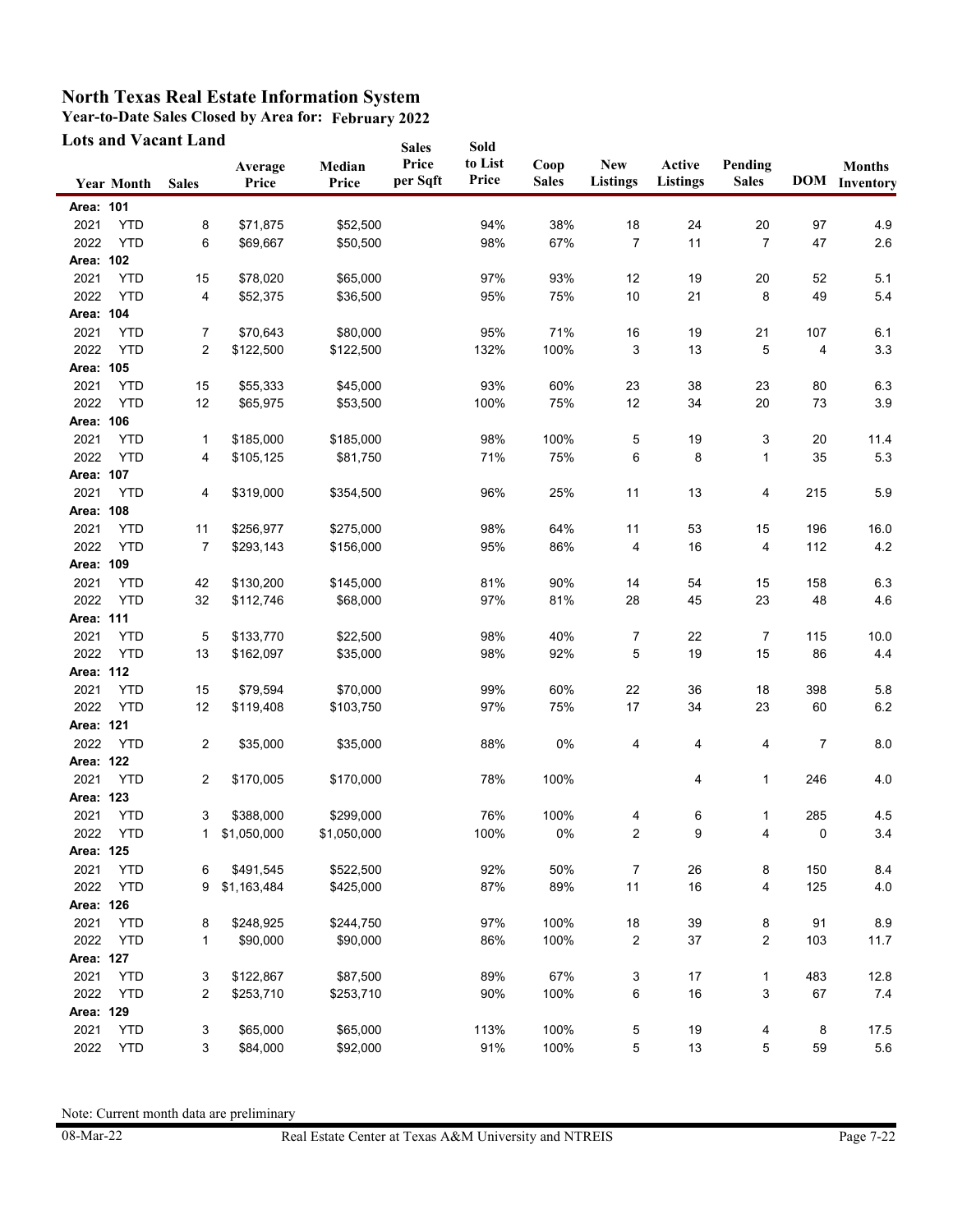**Year-to-Date Sales Closed by Area for: February 2022**

| <b>Lots and Vacant Land</b> |                   |                  |                  | <b>Sales</b>    | Sold              |                  |                      |                               |                           |                         |     |                                       |
|-----------------------------|-------------------|------------------|------------------|-----------------|-------------------|------------------|----------------------|-------------------------------|---------------------------|-------------------------|-----|---------------------------------------|
|                             | <b>Year Month</b> | <b>Sales</b>     | Average<br>Price | Median<br>Price | Price<br>per Sqft | to List<br>Price | Coop<br><b>Sales</b> | <b>New</b><br><b>Listings</b> | Active<br><b>Listings</b> | Pending<br><b>Sales</b> |     | <b>Months</b><br><b>DOM</b> Inventory |
| Area: 130                   |                   |                  |                  |                 |                   |                  |                      |                               |                           |                         |     |                                       |
| 2021                        | <b>YTD</b>        | 2                | \$168,750        | \$168,750       |                   | 99%              | 100%                 |                               | 6                         | $\overline{c}$          | 154 | 24.0                                  |
| 2022                        | <b>YTD</b>        | 1                | \$65,000         | \$65,000        |                   | 100%             | 0%                   | 3                             | 7                         | 4                       | 25  | 9.3                                   |
| Area: 131                   |                   |                  |                  |                 |                   |                  |                      |                               |                           |                         |     |                                       |
| 2021                        | <b>YTD</b>        | 1                | \$1,550,000      | \$1,550,000     |                   | 93%              | 0%                   |                               | 6                         |                         | 43  | 18.0                                  |
| 2022                        | <b>YTD</b>        | 1                | \$370,000        | \$370,000       |                   | 93%              | 100%                 |                               | 18                        |                         | 124 | 19.6                                  |
| Area: 132                   |                   |                  |                  |                 |                   |                  |                      |                               |                           |                         |     |                                       |
| 2021                        | <b>YTD</b>        | 5                | \$655,840        | \$750,000       |                   | 98%              | 60%                  | 9                             | 29                        | 4                       | 231 | 11.4                                  |
| 2022                        | <b>YTD</b>        | 3                | \$981,667        | \$1,040,000     |                   | 95%              | 100%                 | 7                             | 11                        | 5                       | 480 | 3.6                                   |
| Area: 140                   |                   |                  |                  |                 |                   |                  |                      |                               |                           |                         |     |                                       |
| 2021                        | <b>YTD</b>        | 21               | \$213,238        | \$125,000       |                   | 100%             | 62%                  | 29                            | 25                        | 32                      | 76  | 6.5                                   |
| 2022                        | <b>YTD</b>        | 8                | \$122,953        | \$104,010       |                   | 95%              | 88%                  | 38                            | 41                        | 20                      | 33  | 3.3                                   |
| Area: 141                   |                   |                  |                  |                 |                   |                  |                      |                               |                           |                         |     |                                       |
| 2021                        | <b>YTD</b>        | 1                | \$162,500        | \$162,500       |                   | 102%             | 100%                 | $\overline{2}$                | 22                        | $\overline{\mathbf{c}}$ | 29  | 22.0                                  |
| 2022                        | <b>YTD</b>        | 3                | \$164,467        | \$124,900       |                   | 86%              | 33%                  | 11                            | 26                        | 6                       | 16  | 12.5                                  |
| Area: 142                   |                   |                  |                  |                 |                   |                  |                      |                               |                           |                         |     |                                       |
| 2022                        | <b>YTD</b>        | 1                | \$47,500         | \$47,500        |                   | 86%              | 0%                   | $\mathbf{1}$                  | 9                         | $\mathbf{1}$            | 8   | 13.5                                  |
| Area: 143                   |                   |                  |                  |                 |                   |                  |                      |                               |                           |                         |     |                                       |
| 2021                        | <b>YTD</b>        | 1                | \$40,000         | \$40,000        |                   | 89%              | 0%                   | 1                             | 9                         | 2                       | 54  | 12.0                                  |
| 2022                        | <b>YTD</b>        | 1                | \$90,000         | \$90,000        |                   | 90%              | 100%                 | $\mathbf{1}$                  | 4                         | $\mathbf{1}$            | 50  | 3.7                                   |
| Area: 144                   |                   |                  |                  |                 |                   |                  |                      |                               |                           |                         |     |                                       |
| 2021                        | <b>YTD</b>        | 1                | \$385,000        | \$385,000       |                   | 96%              | 100%                 | $\overline{2}$                | 6                         |                         | 32  | 8.0                                   |
| Area: 145                   |                   |                  |                  |                 |                   |                  |                      |                               |                           |                         |     |                                       |
| 2021                        | <b>YTD</b>        | 2                | \$175,875        | \$175,880       |                   | 93%              | 100%                 | $\overline{\mathbf{c}}$       | 21                        | 7                       | 180 | 6.4                                   |
| 2022                        | <b>YTD</b>        | 3                | \$241,667        | \$240,000       |                   | 89%              | 67%                  | $\overline{\mathbf{4}}$       | 14                        | 4                       | 143 | 4.0                                   |
| Area: 146                   |                   |                  |                  |                 |                   |                  |                      |                               |                           |                         |     |                                       |
| 2021                        | <b>YTD</b>        | 4                | \$122,500        | \$90,000        |                   | 101%             | 100%                 |                               | 32                        |                         | 117 | 15.4                                  |
| 2022                        | <b>YTD</b>        | 4                | \$355,375        | \$370,750       |                   | 91%              | 75%                  | 4                             | 11                        | 7                       | 377 | 4.7                                   |
| Area: 147                   |                   |                  |                  |                 |                   |                  |                      |                               |                           |                         |     |                                       |
| 2021                        | <b>YTD</b>        | 1                | \$225,000        | \$225,000       |                   | 100%             | 100%                 | 1                             | 51                        | 3                       | 160 | 24.5                                  |
| 2022                        | <b>YTD</b>        | 7                | \$168,643        | \$185,000       |                   | 97%              | 57%                  | $\overline{\mathbf{c}}$       | 7                         | 4                       | 474 | 2.2                                   |
| Area: 148                   |                   |                  |                  |                 |                   |                  |                      |                               |                           |                         |     |                                       |
| 2021                        | <b>YTD</b>        | 4                | \$130,700        | \$135,520       |                   | 93%              | 75%                  | 30                            | 47                        | 14                      | 241 | 8.7                                   |
| 2022                        | <b>YTD</b>        | 16               | \$167,656        | \$129,900       |                   | 95%              | 56%                  | 22                            | 80                        | 17                      | 125 | 11.7                                  |
| Area: 149                   |                   |                  |                  |                 |                   |                  |                      |                               |                           |                         |     |                                       |
| 2021                        | <b>YTD</b>        | $\boldsymbol{7}$ | \$169,129        | \$135,000       |                   | 91%              | 57%                  | 13                            | 49                        | 19                      | 192 | 8.6                                   |
| 2022                        | <b>YTD</b>        | 24               | \$100,153        | \$89,330        |                   | 97%              | 75%                  | 56                            | 49                        | 65                      | 129 | 3.7                                   |
| Area: 150                   |                   |                  |                  |                 |                   |                  |                      |                               |                           |                         |     |                                       |
| 2021                        | <b>YTD</b>        | 7                | \$192,357        | \$73,000        |                   | 98%              | 29%                  | 3                             | $72\,$                    | 6                       | 141 | 26.8                                  |
| 2022                        | <b>YTD</b>        | 4                | \$171,125        | \$166,250       |                   | 94%              | 100%                 | 9                             | 28                        | 14                      | 183 | 6.3                                   |
| Area: 151                   |                   |                  |                  |                 |                   |                  |                      |                               |                           |                         |     |                                       |
| 2021                        | <b>YTD</b>        | 6                | \$296,777        | \$60,500        |                   | 103%             | 33%                  | $\overline{7}$                | 21                        | 8                       | 104 | 7.4                                   |
| 2022                        | <b>YTD</b>        | 10               | \$201,650        | \$153,560       |                   | 93%              | 80%                  | 13                            | 25                        | 10                      | 138 | $7.0\,$                               |
| Area: 152                   |                   |                  |                  |                 |                   |                  |                      |                               |                           |                         |     |                                       |
| 2021                        | <b>YTD</b>        | 14               | \$108,564        | \$89,500        |                   | 93%              | 50%                  | 10                            | 34                        | 21                      | 300 | 8.5                                   |
| 2022                        | <b>YTD</b>        | 9                | \$144,567        | \$125,000       |                   | 96%              | 44%                  | 10                            | 19                        | 12                      | 126 | 3.1                                   |
| Area: 153                   |                   |                  |                  |                 |                   |                  |                      |                               |                           |                         |     |                                       |
| 2021                        | <b>YTD</b>        | 10               | \$410,623        | \$179,660       |                   | 91%              | 50%                  | 21                            | 14                        | 14                      | 137 | 2.0                                   |
| 2022                        | <b>YTD</b>        | 11               | \$127,273        | \$95,500        |                   | 99%              | 55%                  | 40                            | $27\,$                    | 20                      | 60  | 4.9                                   |
|                             |                   |                  |                  |                 |                   |                  |                      |                               |                           |                         |     |                                       |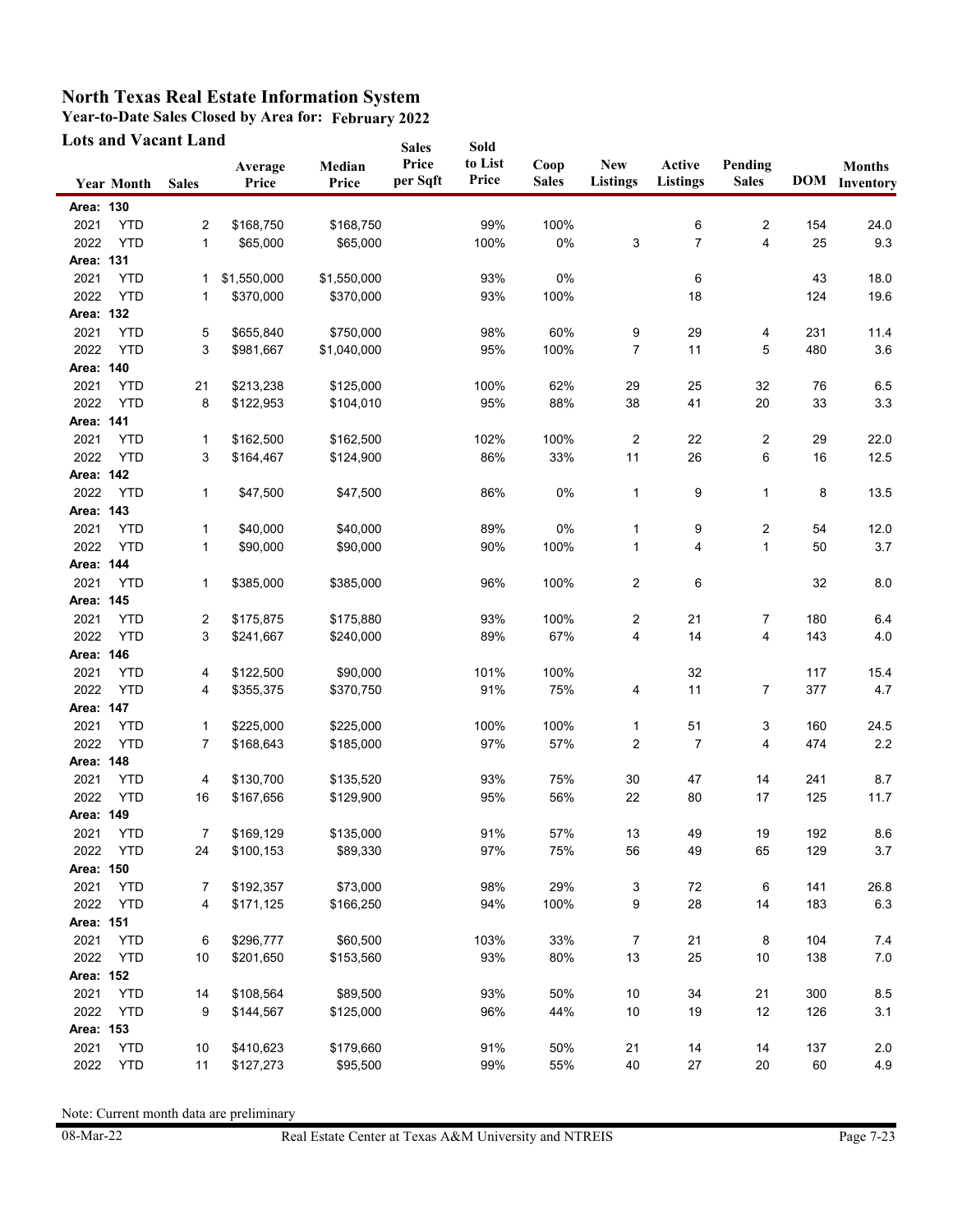**Year-to-Date Sales Closed by Area for: February 2022**

| <b>Lots and Vacant Land</b> |                   |                |                  | <b>Sales</b>    | Sold              |                  |                      |                               |                           |                         |                |                                       |
|-----------------------------|-------------------|----------------|------------------|-----------------|-------------------|------------------|----------------------|-------------------------------|---------------------------|-------------------------|----------------|---------------------------------------|
|                             | <b>Year Month</b> | <b>Sales</b>   | Average<br>Price | Median<br>Price | Price<br>per Sqft | to List<br>Price | Coop<br><b>Sales</b> | <b>New</b><br><b>Listings</b> | Active<br><b>Listings</b> | Pending<br><b>Sales</b> |                | <b>Months</b><br><b>DOM</b> Inventory |
| Area: 154                   |                   |                |                  |                 |                   |                  |                      |                               |                           |                         |                |                                       |
| 2021                        | <b>YTD</b>        | 12             | \$157,333        | \$104,500       |                   | 95%              | 50%                  | $18$                          | 24                        | 14                      | 226            | 5.0                                   |
| 2022                        | <b>YTD</b>        | 2              | \$42,500         | \$42,500        |                   | 83%              | 100%                 | 5                             | 30                        | 3                       | 116            | 6.8                                   |
| Area: 155                   |                   |                |                  |                 |                   |                  |                      |                               |                           |                         |                |                                       |
| 2021                        | <b>YTD</b>        | 8              | \$95,288         | \$62,500        |                   | 90%              | 50%                  | 17                            | 25                        | 15                      | 65             | 4.6                                   |
| 2022                        | <b>YTD</b>        | 5              | \$229,400        | \$280,000       |                   | 97%              | 80%                  | 16                            | 18                        | 13                      | 87             | 3.1                                   |
| Area: 156                   |                   |                |                  |                 |                   |                  |                      |                               |                           |                         |                |                                       |
| 2021                        | <b>YTD</b>        | 2              | \$345,500        | \$345,500       |                   | 81%              | 50%                  | 11                            | 17                        | $\overline{7}$          | 30             | 14.6                                  |
| Area: 157                   |                   |                |                  |                 |                   |                  |                      |                               |                           |                         |                |                                       |
| 2021                        | <b>YTD</b>        | 2              | \$225,510        | \$225,510       |                   | 97%              | 50%                  | 1                             | 22                        | 3                       | 288            | 7.8                                   |
| 2022                        | <b>YTD</b>        | $\overline{2}$ | \$694,128        | \$694,130       |                   | 98%              | 50%                  | 5                             | 35                        | 1                       | 213            | 9.5                                   |
| Area: 158                   |                   |                |                  |                 |                   |                  |                      |                               |                           |                         |                |                                       |
| 2021                        | <b>YTD</b>        | 13             | \$90,300         | \$25,000        |                   | 92%              | 77%                  | 29                            | 42                        | 18                      | 157            | 4.4                                   |
| 2022                        | <b>YTD</b>        | 12             | \$308,376        | \$107,860       |                   | 92%              | 100%                 | 21                            | 30                        | 11                      | 102            | $2.8\,$                               |
| Area: 271                   |                   |                |                  |                 |                   |                  |                      |                               |                           |                         |                |                                       |
| 2021                        | <b>YTD</b>        | 3              | \$343,333        | \$110,000       |                   | 94%              | 67%                  |                               | 6                         | 1                       | 498            | $7.2\,$                               |
| 2022                        | <b>YTD</b>        | 4              | \$49,000         | \$57,500        |                   | 94%              | 25%                  | 5                             | 8                         | 5                       | 28             | 14.0                                  |
| Area: 273                   |                   |                |                  |                 |                   |                  |                      |                               |                           |                         |                |                                       |
| 2021                        | <b>YTD</b>        | 1              | \$30,000         | \$30,000        |                   | 120%             | 100%                 |                               | 4                         |                         | 5              | $3.2\,$                               |
| 2022                        | <b>YTD</b>        | 4              | \$83,500         | \$80,000        |                   | 98%              | 50%                  | 5                             | 6                         | 3                       | $\overline{7}$ | 6.6                                   |
| Area: 274                   |                   |                |                  |                 |                   |                  |                      |                               |                           |                         |                |                                       |
| 2021                        | <b>YTD</b>        | 1              | \$105,500        | \$105,500       |                   | 152%             | 0%                   | 1                             | $\overline{\mathbf{c}}$   | 1                       | 1              | 12.0                                  |
| Area: 275                   |                   |                |                  |                 |                   |                  |                      |                               |                           |                         |                |                                       |
| 2021                        | <b>YTD</b>        | 1              | \$55,000         | \$55,000        |                   | 92%              | 100%                 | $\mathbf{1}$                  | 2                         | 1                       | 5              | 24.0                                  |
| Area: 302                   |                   |                |                  |                 |                   |                  |                      |                               |                           |                         |                |                                       |
| 2021                        | <b>YTD</b>        | 1              | \$6,800          | \$6,800         |                   | 100%             | 100%                 |                               | 39                        |                         | 2              | 46.8                                  |
| 2022                        | <b>YTD</b>        | 1              | \$52,500         | \$52,500        |                   | 81%              | 100%                 | 5                             | 27                        | 2                       | 0              | 29.5                                  |
| Area: 303                   |                   |                |                  |                 |                   |                  |                      |                               |                           |                         |                |                                       |
| 2021                        | <b>YTD</b>        | 12             | \$25,792         | \$28,500        |                   | 94%              | 33%                  | 10                            | 67                        | 13                      | 28             | 23.6                                  |
| 2022                        | <b>YTD</b>        | 4              | \$21,000         | \$21,000        |                   | 89%              | 75%                  | 3                             | 51                        | 6                       | 259            | 11.6                                  |
| Area: 304                   |                   |                |                  |                 |                   |                  |                      |                               |                           |                         |                |                                       |
| 2021                        | <b>YTD</b>        | 3              | \$198,299        | \$13,500        |                   | 32%              | 100%                 | 2                             | 40                        | $\overline{c}$          | 224            | 40.4                                  |
| 2022                        | <b>YTD</b>        | 11             | \$119,636        | \$35,000        |                   | 90%              | 55%                  | 5                             | 44                        | 9                       | 232            | 22.4                                  |
| Area: 305                   |                   |                |                  |                 |                   |                  |                      |                               |                           |                         |                |                                       |
| 2021                        | <b>YTD</b>        | 6              | \$197,547        | \$142,040       |                   | 88%              | 83%                  | 5                             | 10                        | 5                       | 113            | 6.1                                   |
| 2022                        | YTD               | 2              | \$75,498         | \$75,500        |                   | 100%             | 50%                  | 4                             | 6                         | 1                       | 38             | $2.4\,$                               |
| Area: 306                   |                   |                |                  |                 |                   |                  |                      |                               |                           |                         |                |                                       |
| 2022                        | YTD               | $\mathbf{1}$   | \$142,781        | \$142,780       |                   | 101%             | $0\%$                | 2                             | 6                         |                         | 11             | 10.3                                  |
| Area: 307                   |                   |                |                  |                 |                   |                  |                      |                               |                           |                         |                |                                       |
| 2021                        | <b>YTD</b>        | 17             | \$271,059        | \$62,500        |                   | 88%              | 65%                  | 37                            | 75                        | 26                      | 265            | $9.8\,$                               |
| 2022                        | <b>YTD</b>        | 7              | \$272,234        | \$215,000       |                   | 93%              | 43%                  | 19                            | 63                        | 15                      | 101            | 8.3                                   |
| Area: 309                   |                   |                |                  |                 |                   |                  |                      |                               |                           |                         |                |                                       |
| 2021                        | <b>YTD</b>        | 6              | \$92,523         | \$57,000        |                   | 97%              | 67%                  | 29                            | 36                        | 11                      | 55             | 12.3                                  |
| 2022                        | <b>YTD</b>        | 5              | \$151,994        | \$120,000       |                   | 97%              | 80%                  | 4                             | 14                        | 6                       | 105            | 3.3                                   |
| Area: 320                   |                   |                |                  |                 |                   |                  |                      |                               |                           |                         |                |                                       |
| 2021                        | <b>YTD</b>        | 1              | \$2,692,767      | \$2,692,770     |                   | 91%              | 100%                 | 1                             | 3                         |                         | 416            | $7.2\,$                               |
| 2022                        | <b>YTD</b>        | 3              | \$138,667        | \$140,000       |                   | 92%              | 0%                   | $\mathbf{1}$                  |                           | 1                       | 14             |                                       |
| Area: 321                   |                   |                |                  |                 |                   |                  |                      |                               |                           |                         |                |                                       |
| 2021                        | <b>YTD</b>        | 5              | \$209,340        | \$230,000       |                   | 94%              | 0%                   | 5                             | 11                        | 7                       | 820            | 4.7                                   |
| 2022                        | <b>YTD</b>        | 2              | \$12,200         | \$12,200        |                   | 100%             | $0\%$                | 4                             | 14                        | 8                       | 22             | 4.8                                   |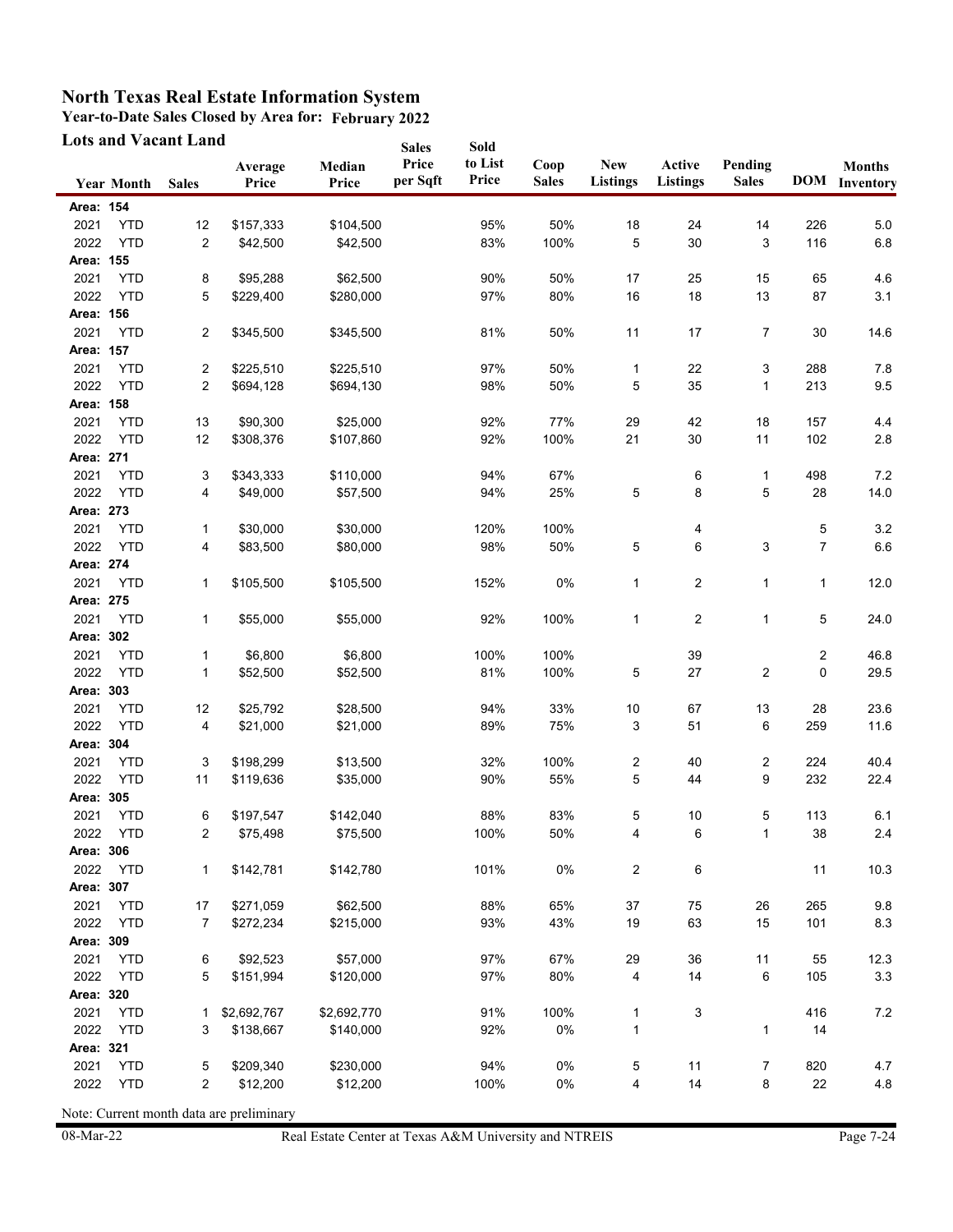**Year-to-Date Sales Closed by Area for: February 2022**

| <b>Lots and Vacant Land</b> |                   |              |                  | <b>Sales</b>    | Sold              |                  |                      |                               |                           |                         |     |                                       |
|-----------------------------|-------------------|--------------|------------------|-----------------|-------------------|------------------|----------------------|-------------------------------|---------------------------|-------------------------|-----|---------------------------------------|
|                             | <b>Year Month</b> | <b>Sales</b> | Average<br>Price | Median<br>Price | Price<br>per Sqft | to List<br>Price | Coop<br><b>Sales</b> | <b>New</b><br><b>Listings</b> | Active<br><b>Listings</b> | Pending<br><b>Sales</b> |     | <b>Months</b><br><b>DOM</b> Inventory |
| Area: 322                   |                   |              |                  |                 |                   |                  |                      |                               |                           |                         |     |                                       |
| 2021                        | <b>YTD</b>        | $\mathbf{1}$ | \$308,000        | \$308,000       |                   | 90%              | 100%                 |                               | 7                         |                         | 17  | 21.0                                  |
| 2022                        | <b>YTD</b>        | 1            | \$452,556        | \$452.560       |                   | 98%              | 0%                   |                               |                           |                         | 14  |                                       |
| Area: 323                   |                   |              |                  |                 |                   |                  |                      |                               |                           |                         |     |                                       |
| 2021                        | <b>YTD</b>        | $\mathbf{1}$ | \$375,000        | \$375,000       |                   | 78%              | 0%                   |                               | 3                         | 1                       | 217 | 18.0                                  |
| Area: 324                   |                   |              |                  |                 |                   |                  |                      |                               |                           |                         |     |                                       |
| 2021                        | <b>YTD</b>        | 3            | \$144,160        | \$120,480       |                   | 93%              | 33%                  | $\overline{c}$                | 11                        | 2                       | 149 | 10.2                                  |
| 2022                        | <b>YTD</b>        | 5            | \$447,421        | \$202,100       |                   | 96%              | 40%                  |                               | 4                         | $\overline{4}$          | 135 | $3.2\,$                               |
| Area: 325                   |                   |              |                  |                 |                   |                  |                      |                               |                           |                         |     |                                       |
| 2021                        | <b>YTD</b>        | 7            | \$232,215        | \$160,000       |                   | 92%              | 43%                  | 30                            | 43                        | 12                      | 181 | 13.1                                  |
| 2022                        | <b>YTD</b>        | 19           | \$120,049        | \$93,250        |                   | 93%              | 21%                  | 34                            | 58                        | 25                      | 101 | $8.5\,$                               |
| Area: 326                   |                   |              |                  |                 |                   |                  |                      |                               |                           |                         |     |                                       |
| 2021                        | <b>YTD</b>        | 1            | \$288,000        | \$288,000       |                   | 96%              | 100%                 |                               |                           | 1                       | 360 |                                       |
| 2022                        | <b>YTD</b>        | 1            | \$414,000        | \$414,000       |                   | 100%             | 100%                 | $\mathbf{1}$                  | 7                         | 3                       | 8   | 28.0                                  |
| Area: 327                   |                   |              |                  |                 |                   |                  |                      |                               |                           |                         |     |                                       |
| 2021                        | <b>YTD</b>        | 2            | \$678,038        | \$678,040       |                   | 87%              | 0%                   | $\mathbf{1}$                  | 7                         |                         | 172 | 28.0                                  |
| Area: 329                   |                   |              |                  |                 |                   |                  |                      |                               |                           |                         |     |                                       |
| 2021                        | <b>YTD</b>        | 3            | \$376,997        | \$507,670       |                   | 92%              | 67%                  | 15                            | 43                        | 4                       | 122 | 15.6                                  |
| 2022                        | <b>YTD</b>        | 10           | \$322,070        | \$73,250        |                   | 97%              | 50%                  | 11                            | 31                        | 11                      | 426 | 4.3                                   |
| Area: 331                   |                   |              |                  |                 |                   |                  |                      |                               |                           |                         |     |                                       |
| 2021                        | <b>YTD</b>        | 6            | \$381,637        | \$265,000       |                   | 87%              | 17%                  | 13                            | 33                        | 9                       | 150 | 9.4                                   |
| 2022                        | <b>YTD</b>        | 6            | \$2,211,589      | \$338,890       |                   | 96%              | 50%                  | 15                            | 32                        | 18                      | 65  | 6.4                                   |
| Area: 332                   |                   |              |                  |                 |                   |                  |                      |                               |                           |                         |     |                                       |
| 2021                        | <b>YTD</b>        | 23           | \$187,158        | \$115,000       |                   | 92%              | 39%                  | 24                            | 150                       | 33                      | 140 | 9.4                                   |
| 2022                        | <b>YTD</b>        | 36           | \$224,464        | \$75,000        |                   | 89%              | 44%                  | 60                            | 194                       | 35                      | 92  | 10.4                                  |
| Area: 333                   |                   |              |                  |                 |                   |                  |                      |                               |                           |                         |     |                                       |
| 2021                        | <b>YTD</b>        | 3            | \$226,196        | \$195,310       |                   | 96%              | 33%                  |                               | 2                         | 4                       | 81  | 1.0                                   |
| 2022                        | <b>YTD</b>        | 4            | \$546,250        | \$290,000       |                   | 95%              | 100%                 | 4                             | 6                         | 6                       | 63  | 1.8                                   |
| Area: 335                   |                   |              |                  |                 |                   |                  |                      |                               |                           |                         |     |                                       |
| 2022                        | <b>YTD</b>        | 5            | \$1,010,450      | \$435,250       |                   | 92%              | 20%                  | 12                            | 16                        | 8                       | 51  | 11.1                                  |
| Area: 336                   |                   |              |                  |                 |                   |                  |                      |                               |                           |                         |     |                                       |
| 2021                        | <b>YTD</b>        |              | \$306,667        | \$205,000       |                   | 97%              | 67%                  |                               |                           | 2                       | 15  | 6.8                                   |
| 2022                        | <b>YTD</b>        | 3<br>3       | \$429,050        | \$159,150       |                   | 96%              | 0%                   | 3<br>$\mathbf{1}$             | 6<br>$\overline{7}$       | $\overline{2}$          | 625 | 5.6                                   |
| Area: 337                   |                   |              |                  |                 |                   |                  |                      |                               |                           |                         |     |                                       |
| 2022                        | <b>YTD</b>        | 4            | \$460,115        | \$285,230       |                   | 93%              | 50%                  | 6                             | 14                        | 5                       | 91  | 10.9                                  |
| Area: 338                   |                   |              |                  |                 |                   |                  |                      |                               |                           |                         |     |                                       |
| 2021                        | <b>YTD</b>        | 1            | \$175,014        | \$175,010       |                   | 89%              | 0%                   |                               | 5                         | 4                       | 2   | 4.0                                   |
| 2022                        | <b>YTD</b>        | 6            | \$146,233        | \$154,950       |                   | 94%              | 50%                  | 2<br>8                        | 13                        | 5                       | 116 | $5.2\,$                               |
| Area: 354                   |                   |              |                  |                 |                   |                  |                      |                               |                           |                         |     |                                       |
| 2022                        | <b>YTD</b>        | 1            | \$35,000         | \$35,000        |                   | 100%             | 0%                   | $\mathbf{1}$                  | $\overline{c}$            |                         | 7   | 2.7                                   |
|                             |                   |              |                  |                 |                   |                  |                      |                               |                           |                         |     |                                       |
| Area: 355                   |                   |              |                  |                 |                   |                  |                      |                               |                           |                         |     |                                       |
| 2022                        | <b>YTD</b>        | 1            | \$115,000        | \$115,000       |                   | 88%              | $0\%$                | $\mathbf{1}$                  | $\overline{7}$            | 2                       | 404 | 21.0                                  |
| Area: 600                   |                   |              |                  |                 |                   |                  |                      |                               |                           |                         |     |                                       |
| 2021                        | <b>YTD</b>        | 6            | \$157,117        | \$129,750       |                   | 96%              | 50%                  | 16                            | 40                        | 15                      | 48  | 12.0                                  |
| 2022                        | <b>YTD</b>        | 2            | \$300,000        | \$300,000       |                   | 74%              | $0\%$                | 5                             | 24                        | 3                       | 20  | $5.9\,$                               |
| Area: 700                   |                   |              |                  |                 |                   |                  |                      |                               |                           |                         |     |                                       |
| 2021                        | <b>YTD</b>        | 22           | \$122,248        | \$62,550        |                   | 91%              | 55%                  | 37                            | 150                       | 36                      | 80  | 14.9                                  |
| 2022                        | <b>YTD</b>        | 18           | \$465,497        | \$140,420       |                   | 94%              | 67%                  | 22                            | 93                        | $30\,$                  | 133 | 7.9                                   |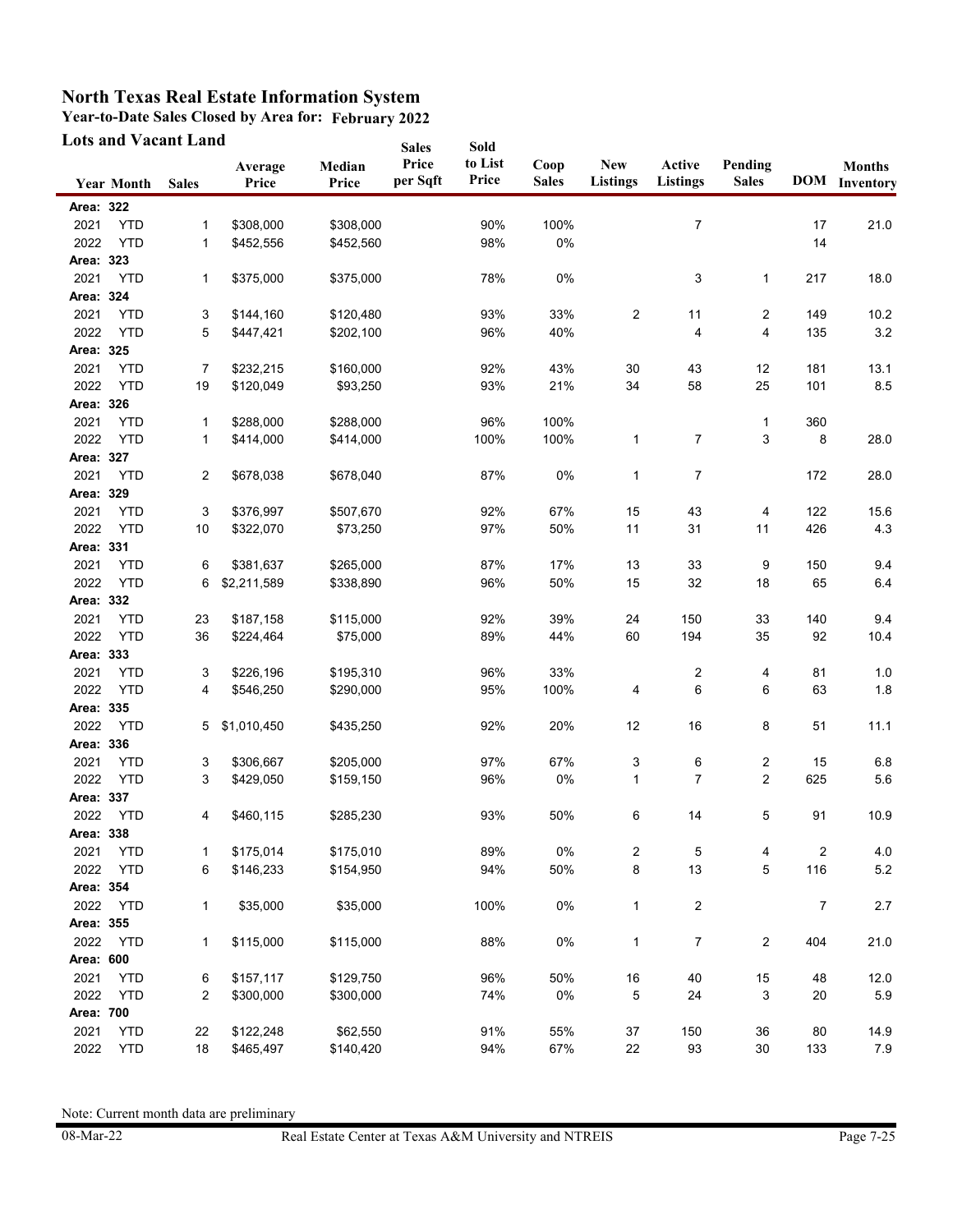| <b>Lots and Vacant Land</b> |                   |              |                  |                 | <b>Sales</b>      | Sold             |                      |                               |                           |                         |            |                            |
|-----------------------------|-------------------|--------------|------------------|-----------------|-------------------|------------------|----------------------|-------------------------------|---------------------------|-------------------------|------------|----------------------------|
|                             | <b>Year Month</b> | <b>Sales</b> | Average<br>Price | Median<br>Price | Price<br>per Sqft | to List<br>Price | Coop<br><b>Sales</b> | <b>New</b><br><b>Listings</b> | Active<br><b>Listings</b> | Pending<br><b>Sales</b> | <b>DOM</b> | <b>Months</b><br>Inventory |
| Area: 800                   |                   |              |                  |                 |                   |                  |                      |                               |                           |                         |            |                            |
| 2021                        | <b>YTD</b>        | 27           | \$162,859        | \$56,000        |                   | 90%              | 63%                  | 51                            | 162                       | 37                      | 187        | 10.7                       |
| 2022                        | <b>YTD</b>        | 36           | \$244,812        | \$63,000        |                   | 95%              | 81%                  | 77                            | 188                       | 44                      | 87         | 11.5                       |
| Area: 900                   |                   |              |                  |                 |                   |                  |                      |                               |                           |                         |            |                            |
| 2021                        | <b>YTD</b>        |              | 3 \$1,547,389    | \$442.170       |                   | 92%              | 67%                  | 3                             | 18                        | 2                       | 288        | 8.6                        |
| Area: 999                   |                   |              |                  |                 |                   |                  |                      |                               |                           |                         |            |                            |
| 2021                        | YTD               |              | \$321.887        | \$178,000       |                   | 85%              | 57%                  | 16                            | 55                        | 14                      | 58         | 12.9                       |

**Year-to-Date Sales Closed by Area for: February 2022**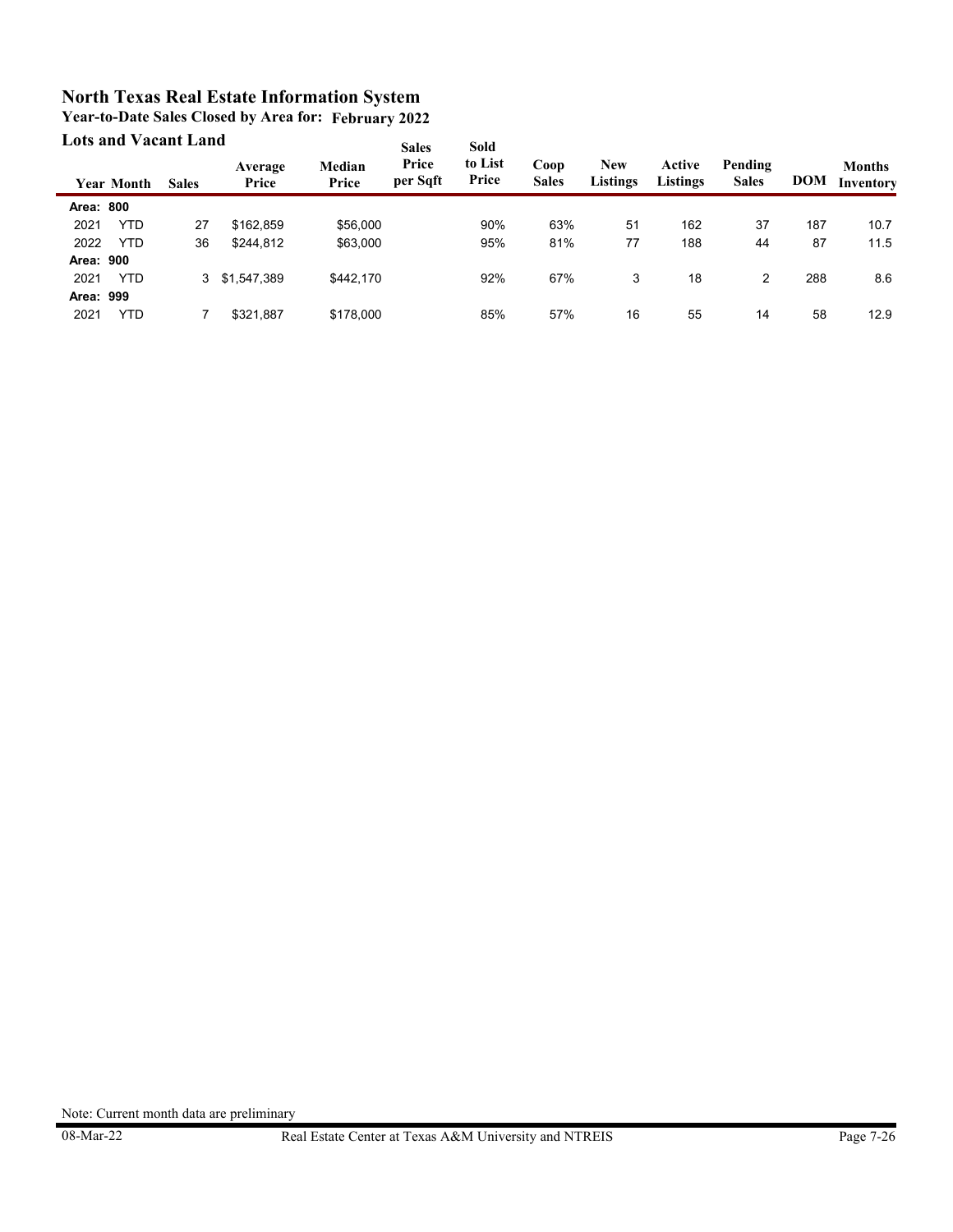**Year-to-Date Sales Closed by Area for: February 2022 Rentals**

| Rentals                  |              |                 |                | Rent            | Sold             |                |                               |                    |                   |    |                                       |
|--------------------------|--------------|-----------------|----------------|-----------------|------------------|----------------|-------------------------------|--------------------|-------------------|----|---------------------------------------|
| <b>Year Month Leases</b> |              | Average<br>Rent | Median<br>Rent | per<br>100 Sqft | to List<br>Price | Coop<br>Leases | <b>New</b><br><b>Listings</b> | Active<br>Listings | Pending<br>Leases |    | <b>Months</b><br><b>DOM</b> Inventory |
| Area: 1                  |              |                 |                |                 |                  |                |                               |                    |                   |    |                                       |
| 2021<br><b>YTD</b>       | 33           | \$1,767         | \$1,700        | \$97            | 100%             | 45%            | 25                            | $\overline{7}$     | 25                | 32 | 0.3                                   |
| 2022<br><b>YTD</b>       | 28           | \$2,047         | \$1,980        | \$117           | 99%              | 46%            | 38                            | 14                 | 24                | 31 | $1.1$                                 |
| Area: 2                  |              |                 |                |                 |                  |                |                               |                    |                   |    |                                       |
| 2021<br><b>YTD</b>       | 33           | \$1,646         | \$1,700        | \$96            | 99%              | 33%            | 29                            | 12                 | 13                | 24 | 0.6                                   |
| 2022<br><b>YTD</b>       | 41           | \$2,037         | \$2,000        | \$105           | 100%             | 49%            | 32                            | 8                  | 26                | 35 | 0.5                                   |
| Area: 3                  |              |                 |                |                 |                  |                |                               |                    |                   |    |                                       |
| 2021<br><b>YTD</b>       | 29           | \$1,603         | \$1,600        | \$91            | 100%             | 45%            | 20                            | 8                  | 21                | 29 | 0.5                                   |
| 2022<br><b>YTD</b>       | 18           | \$1,933         | \$1,900        | \$111           | 103%             | 39%            | 23                            | $\overline{7}$     | 16                | 30 | 0.7                                   |
| Area: 4                  |              |                 |                |                 |                  |                |                               |                    |                   |    |                                       |
| 2021<br><b>YTD</b>       | $\mathbf{1}$ | \$1,695         | \$1,700        | \$68            | 100%             | 0%             |                               |                    | 1                 | 28 |                                       |
| 2022<br><b>YTD</b>       | 3            | \$1,893         | \$1,830        | \$111           | 100%             | 67%            | 5                             | 3                  | 1                 | 49 | 3.9                                   |
| Area: 5                  |              |                 |                |                 |                  |                |                               |                    |                   |    |                                       |
| 2021<br><b>YTD</b>       | 73           | \$1,600         | \$1,620        | \$103           | 100%             | 48%            | 80                            | 33                 | 66                | 27 | 0.7                                   |
| 2022<br><b>YTD</b>       | 65           | \$1,853         | \$1,800        | \$116           | 99%              | 52%            | 88                            | 29                 | 50                | 28 | 0.9                                   |
| Area: 6                  |              |                 |                |                 |                  |                |                               |                    |                   |    |                                       |
| 2021<br><b>YTD</b>       | 78           | \$1,819         | \$1,750        | \$100           | 101%             | 42%            | 68                            | 34                 | 40                | 34 | 0.7                                   |
| 2022<br><b>YTD</b>       | 119          | \$1,985         | \$1,950        | \$108           | 101%             | 34%            | 123                           | 64                 | 68                | 36 | 1.5                                   |
| Area: 8                  |              |                 |                |                 |                  |                |                               |                    |                   |    |                                       |
| 2021<br><b>YTD</b>       | 50           | \$1,757         | \$1,700        | \$104           | 100%             | 66%            | 53                            | 23                 | 37                | 75 | 0.9                                   |
| 2022<br><b>YTD</b>       | 37           | \$1,999         | \$1,900        | \$118           | 97%              | 51%            | 59                            | 29                 | 28                | 35 | 1.4                                   |
| Area: 9                  |              |                 |                |                 |                  |                |                               |                    |                   |    |                                       |
| 2021<br><b>YTD</b>       | 56           | \$2,035         | \$1,910        | \$101           | 100%             | 59%            | 56                            | 16                 | 42                | 26 | 0.6                                   |
| 2022<br><b>YTD</b>       | 35           | \$2,191         | \$2,060        | \$123           | 99%              | 43%            | 49                            | 11                 | 29                | 21 | $0.5\,$                               |
| Area: 10                 |              |                 |                |                 |                  |                |                               |                    |                   |    |                                       |
| 2021<br><b>YTD</b>       | 109          | \$2,079         | \$1,900        | \$127           | 101%             | 65%            | 103                           | 75                 | 71                | 52 | 1.5                                   |
| 2022<br><b>YTD</b>       | 71           | \$2,651         | \$2,250        | \$146           | 101%             | 69%            | 87                            | 35                 | 45                | 30 | $0.8\,$                               |
| Area: 11                 |              |                 |                |                 |                  |                |                               |                    |                   |    |                                       |
| 2021<br><b>YTD</b>       | 71           | \$2,789         | \$2,400        | \$154           | 101%             | 54%            | 110                           | 103                | 37                | 53 | 2.6                                   |
| 2022<br><b>YTD</b>       | 42           | \$3,379         | \$2,200        | \$208           | 105%             | 57%            | 92                            | 53                 | 30                | 42 | 1.4                                   |
| Area: 12                 |              |                 |                |                 |                  |                |                               |                    |                   |    |                                       |
| 2021<br><b>YTD</b>       | 309          | \$1,934         | \$1,700        | \$144           | 99%              | 42%            | 318                           | 274                | 169               | 52 | 1.6                                   |
| 2022<br><b>YTD</b>       | 228          | \$2,159         | \$1,850        | \$156           | 100%             | 61%            | 238                           | 110                | 150               | 37 | 0.7                                   |
| Area: 13                 |              |                 |                |                 |                  |                |                               |                    |                   |    |                                       |
| 2021<br><b>YTD</b>       | 35           | \$1,479         | \$1,450        | \$97            | 100%             | 37%            | 51                            | 29                 | 24                | 33 | 1.3                                   |
| 2022<br><b>YTD</b>       | 80           | \$1,792         | \$1,860        | \$112           | 99%              | 44%            | 84                            | 34                 | 58                | 31 | $1.4$                                 |
| Area: 14                 |              |                 |                |                 |                  |                |                               |                    |                   |    |                                       |
| 2021<br><b>YTD</b>       | 81           | \$1,585         | \$1,500        | \$124           | 99%              | 35%            | 117                           | 96                 | 55                | 45 | 2.0                                   |
| <b>YTD</b><br>2022       | 98           | \$1,941         | \$1,800        | \$151           | 100%             | 45%            | 133                           | 78                 | 67                | 36 | 1.6                                   |
| Area: 15                 |              |                 |                |                 |                  |                |                               |                    |                   |    |                                       |
| 2021<br><b>YTD</b>       | 16           | \$1,432         | \$1,500        | \$104           | 100%             | 50%            | 12                            | 12                 | 9                 | 31 | $0.8\,$                               |
| 2022<br><b>YTD</b>       | 23           | \$1,790         | \$1,720        | \$115           | 100%             | 48%            | 22                            | 12                 | 13                | 33 | $1.0$                                 |
| Area: 16                 |              |                 |                |                 |                  |                |                               |                    |                   |    |                                       |
| 2021<br><b>YTD</b>       | 26           | \$2,649         | \$2,370        | \$142           | 98%              | 65%            | 34                            | 31                 | 14                | 36 | 1.7                                   |
| 2022<br><b>YTD</b>       | 19           | \$2,786         | \$2,550        | \$167           | 99%              | 74%            | 35                            | 19                 | 13                | 35 | $1.4$                                 |
| Area: 17                 |              |                 |                |                 |                  |                |                               |                    |                   |    |                                       |
| 2021<br><b>YTD</b>       | 177          | \$2,418         | \$1,850        | \$181           | 99%              | 57%            | 278                           | 342                | 94                | 73 | 3.1                                   |
| 2022<br><b>YTD</b>       | 148          | \$2,826         | \$2,300        | \$213           | 99%              | 64%            | 207                           | 128                | 75                | 42 | $1.2$                                 |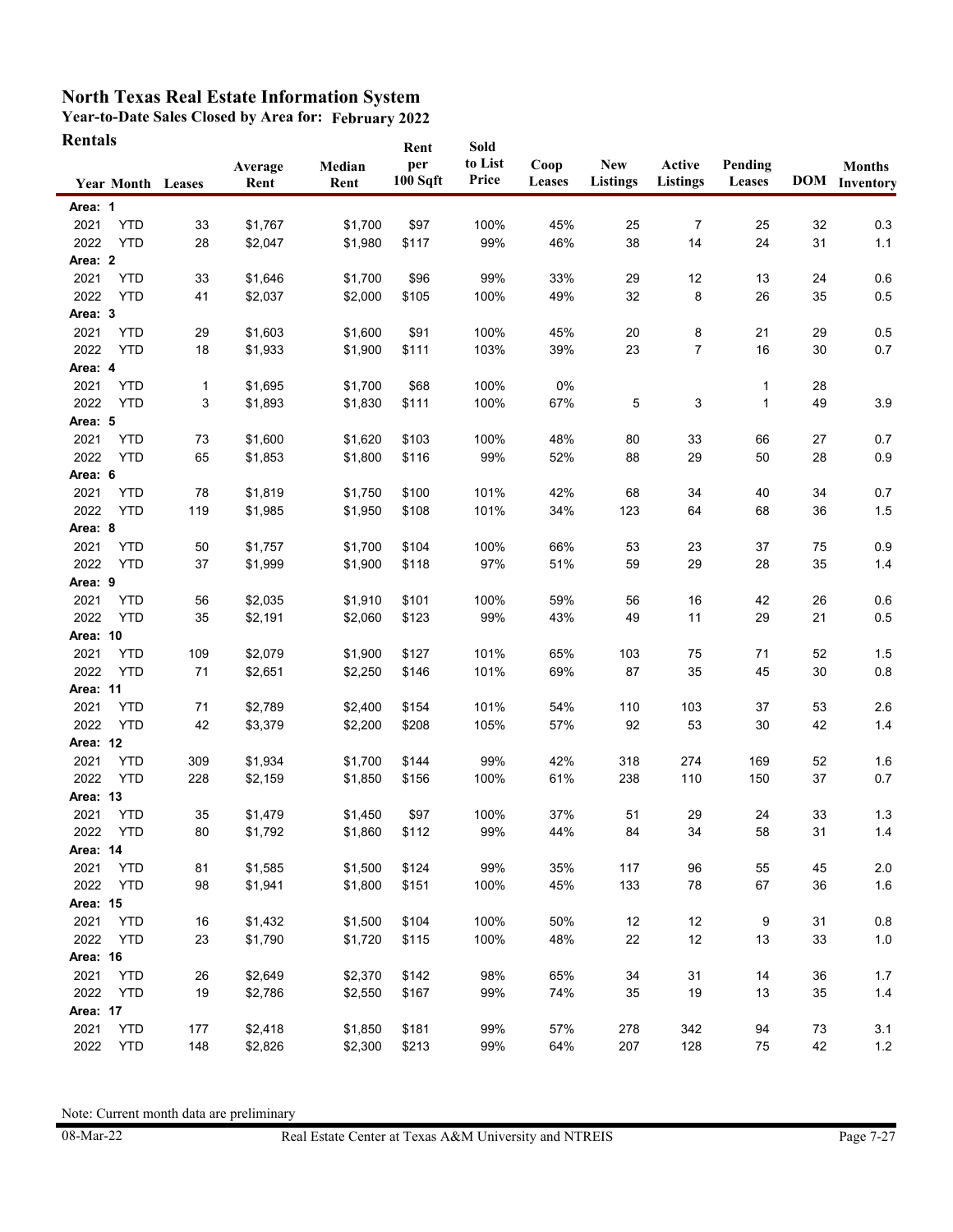**Year-to-Date Sales Closed by Area for: February 2022 Rentals**

| Rentals         |                          |     |                 |                | Rent            | Sold             |                       |                        |                    |                   |    |                                       |
|-----------------|--------------------------|-----|-----------------|----------------|-----------------|------------------|-----------------------|------------------------|--------------------|-------------------|----|---------------------------------------|
|                 | <b>Year Month Leases</b> |     | Average<br>Rent | Median<br>Rent | per<br>100 Sqft | to List<br>Price | Coop<br><b>Leases</b> | <b>New</b><br>Listings | Active<br>Listings | Pending<br>Leases |    | <b>Months</b><br><b>DOM</b> Inventory |
| Area: 18        |                          |     |                 |                |                 |                  |                       |                        |                    |                   |    |                                       |
| 2021            | <b>YTD</b>               | 62  | \$1,407         | \$1,220        | \$124           | 100%             | 39%                   | 87                     | 77                 | 39                | 41 | 2.2                                   |
| 2022            | <b>YTD</b>               | 50  | \$1,695         | \$1,650        | \$136           | 100%             | 58%                   | 63                     | 22                 | 38                | 38 | $0.6\,$                               |
| Area: 19        |                          |     |                 |                |                 |                  |                       |                        |                    |                   |    |                                       |
| 2021            | <b>YTD</b>               | 1   | \$2,500         | \$2,500        | \$100           | 100%             | 100%                  |                        |                    |                   | 67 |                                       |
| 2022            | <b>YTD</b>               | 1   | \$2,400         | \$2,400        | \$88            | 100%             | 100%                  | 1                      | 3                  |                   | 51 | 3.0                                   |
| Area: 20        |                          |     |                 |                |                 |                  |                       |                        |                    |                   |    |                                       |
| 2021            | <b>YTD</b>               | 268 | \$2,450         | \$2,050        | \$116           | 101%             | 67%                   | 280                    | 100                | 179               | 31 | 0.6                                   |
| 2022            | <b>YTD</b>               | 256 | \$2,643         | \$2,500        | \$120           | 100%             | 66%                   | 283                    | 93                 | 175               | 27 | 0.6                                   |
| Area: 21        |                          |     |                 |                |                 |                  |                       |                        |                    |                   |    |                                       |
| 2021            | <b>YTD</b>               | 35  | \$2,363         | \$2,200        | \$117           | 100%             | 54%                   | 33                     | 19                 | 24                | 42 | 0.8                                   |
| 2022            | <b>YTD</b>               | 41  | \$2,788         | \$2,600        | \$130           | 100%             | 63%                   | 35                     | 11                 | 26                | 30 | 0.5                                   |
| Area: 22        |                          |     |                 |                |                 |                  |                       |                        |                    |                   |    |                                       |
| 2021            | <b>YTD</b>               | 116 | \$1,991         | \$1,900        | \$114           | 100%             | 54%                   | 136                    | 60                 | 72                | 30 | 0.9                                   |
| 2022            | <b>YTD</b>               | 108 | \$2,404         | \$2,300        | \$129           | 101%             | 63%                   | 111                    | 30                 | 85                | 27 | 0.5                                   |
| Area: 23        |                          |     |                 |                |                 |                  |                       |                        |                    |                   |    |                                       |
| 2021            | <b>YTD</b>               | 83  | \$1,850         | \$1,850        | \$119           | 100%             | 55%                   | 98                     | 58                 | 45                | 39 | 1.0                                   |
| 2022            | <b>YTD</b>               | 77  | \$2,171         | \$2,150        | \$133           | 100%             | 62%                   | 81                     | 28                 | 44                | 33 | 0.6                                   |
| Area: 24        |                          |     |                 |                |                 |                  |                       |                        |                    |                   |    |                                       |
| 2021            | <b>YTD</b>               | 103 | \$1,657         | \$1,650        | \$104           | 100%             | 50%                   | 98                     | 48                 | 64                | 34 | 0.7                                   |
| 2022            | <b>YTD</b>               | 100 | \$1,945         | \$1,800        | \$117           | 100%             | 55%                   | 130                    | 45                 | 64                | 28 | 0.8                                   |
| <b>Area: 25</b> |                          |     |                 |                |                 |                  |                       |                        |                    |                   |    |                                       |
| 2021            | <b>YTD</b>               | 78  | \$4,232         | \$2,990        | \$208           | 102%             | 53%                   | 110                    | 93                 | 44                | 59 | 2.0                                   |
| 2022            | <b>YTD</b>               | 49  | \$3,913         | \$3,420        | \$222           | 101%             | 51%                   | 75                     | 53                 | 27                | 39 | $1.2$                                 |
| Area: 26        |                          |     |                 |                |                 |                  |                       |                        |                    |                   |    |                                       |
| 2021            | <b>YTD</b>               | 98  | \$2,119         | \$2,000        | \$112           | 99%              | 56%                   | 127                    | 74                 | 62                | 45 | 1.2                                   |
| 2022            | <b>YTD</b>               | 103 | \$2,537         | \$2,600        | \$128           | 100%             | 57%                   | 115                    | 41                 | 70                | 32 | 0.7                                   |
| Area: 28        |                          |     |                 |                |                 |                  |                       |                        |                    |                   |    |                                       |
| 2021            | <b>YTD</b>               | 23  | \$1,646         | \$1,700        | \$101           | 100%             | 48%                   | 27                     | 13                 | 16                | 37 | 0.9                                   |
| 2022            | <b>YTD</b>               | 14  | \$1,846         | \$1,850        | \$117           | 100%             | 36%                   | 24                     | 11                 | 9                 | 50 | 1.0                                   |
| Area: 31        |                          |     |                 |                |                 |                  |                       |                        |                    |                   |    |                                       |
| 2021            | <b>YTD</b>               | 327 | \$1,930         | \$1,850        | \$101           | 100%             | 51%                   | 355                    | 158                | 216               | 28 | 0.7                                   |
| 2022            | <b>YTD</b>               | 424 | \$2,255         | \$2,180        | \$118           | 100%             | 52%                   | 476                    | 191                | 302               | 32 | 0.9                                   |
| Area: 33        |                          |     |                 |                |                 |                  |                       |                        |                    |                   |    |                                       |
| 2021            | <b>YTD</b>               | 64  | \$1,414         | \$1,420        | \$96            | 99%              | 41%                   | 73                     | 52                 | 32                | 38 | 1.8                                   |
| 2022            | <b>YTD</b>               | 88  | \$1,642         | \$1,650        | \$106           | 99%              | 33%                   | 87                     | 55                 | 48                | 42 | 1.6                                   |
| Area: 34        |                          |     |                 |                |                 |                  |                       |                        |                    |                   |    |                                       |
| 2021            | <b>YTD</b>               | 94  | \$1,994         | \$1,900        | \$102           | 101%             | 57%                   | 83                     | 37                 | 62                | 39 | 0.6                                   |
| 2022            | <b>YTD</b>               | 136 | \$2,238         | \$2,200        | \$113           | 101%             | 49%                   | 143                    | 74                 | 98                | 37 | $1.4$                                 |
| Area: 35        |                          |     |                 |                |                 |                  |                       |                        |                    |                   |    |                                       |
| 2021            | <b>YTD</b>               | 78  | \$1,910         | \$1,900        | \$100           | 101%             | 40%                   | 108                    | 43                 | 52                | 28 | 0.9                                   |
| 2022            | <b>YTD</b>               | 134 | \$2,093         | \$2,060        | \$111           | 100%             | 45%                   | 171                    | 93                 | 106               | 38 | $1.5$                                 |
| Area: 36        |                          |     |                 |                |                 |                  |                       |                        |                    |                   |    |                                       |
| 2021            | <b>YTD</b>               | 3   | \$1,080         | \$1,090        | \$89            | 100%             | $0\%$                 | 3                      |                    | 1                 | 47 |                                       |
| 2022            | <b>YTD</b>               | 3   | \$1,358         | \$1,650        | \$110           | 103%             | 0%                    | 3                      | $\overline{c}$     | 1                 | 23 | 2.7                                   |
| Area: 37        |                          |     |                 |                |                 |                  |                       |                        |                    |                   |    |                                       |
| 2021            | <b>YTD</b>               | 78  | \$1,311         | \$1,320        | \$98            | 100%             | 24%                   | 114                    | 60                 | 40                | 29 | $1.2$                                 |
| 2022            | <b>YTD</b>               | 128 | \$1,462         | \$1,480        | \$110           | 100%             | 21%                   | 135                    | 58                 | 53                | 36 | $1.2\,$                               |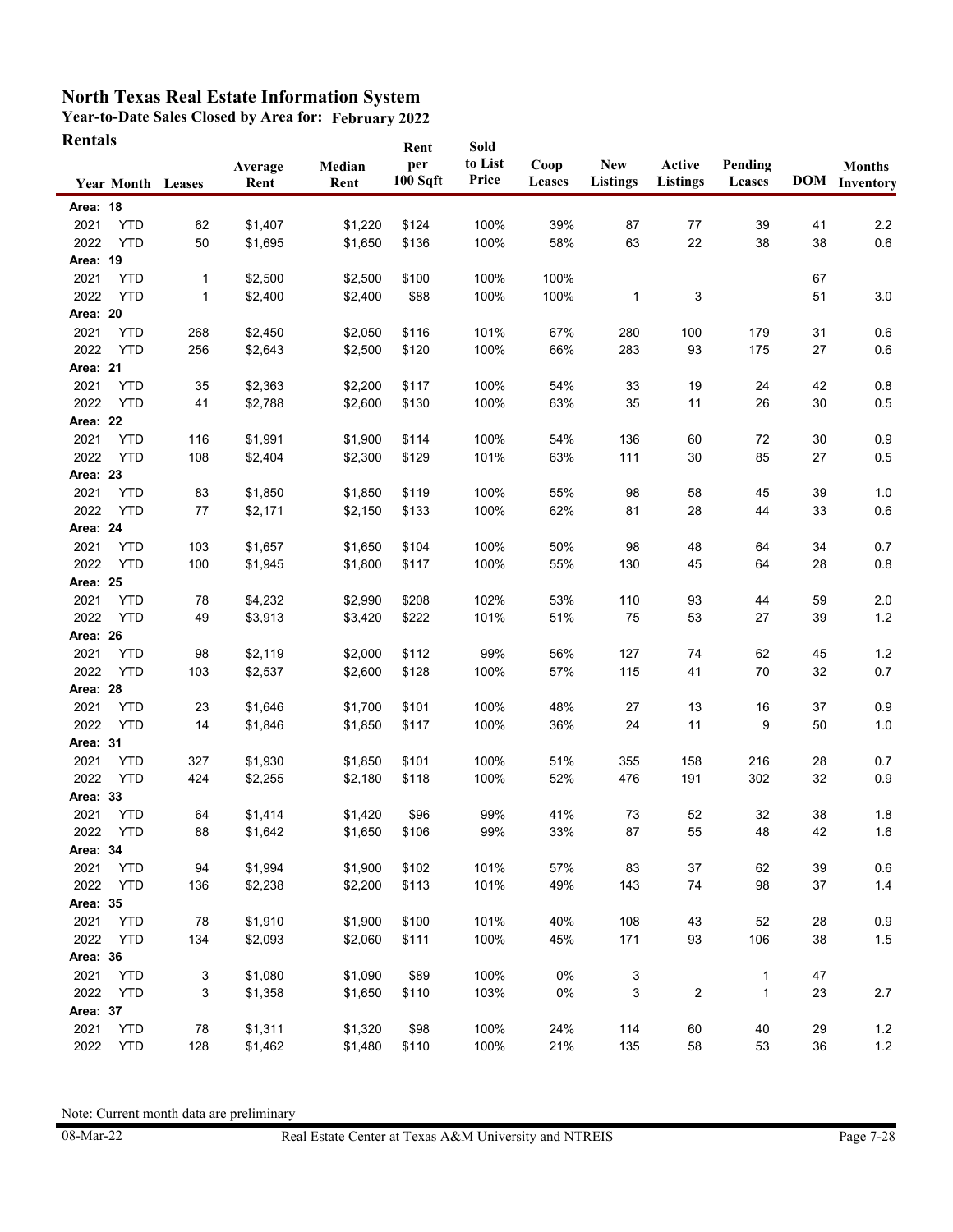**Year-to-Date Sales Closed by Area for: February 2022 Rentals Rent**

| Rentals  |                          |              |         |         | Rent     | Sold    |        |                  |                         |                |    |                      |
|----------|--------------------------|--------------|---------|---------|----------|---------|--------|------------------|-------------------------|----------------|----|----------------------|
|          |                          |              | Average | Median  | per      | to List | Coop   | <b>New</b>       | Active                  | Pending        |    | <b>Months</b>        |
|          | <b>Year Month Leases</b> |              | Rent    | Rent    | 100 Sqft | Price   | Leases | <b>Listings</b>  | Listings                | Leases         |    | <b>DOM</b> Inventory |
| Area: 38 |                          |              |         |         |          |         |        |                  |                         |                |    |                      |
| 2021     | <b>YTD</b>               | 66           | \$1,641 | \$1,600 | \$99     | 100%    | 38%    | 70               | 43                      | 37             | 30 | 1.0                  |
| 2022     | <b>YTD</b>               | 70           | \$1,960 | \$1,910 | \$108    | 100%    | 21%    | 73               | 27                      | 50             | 33 | $0.8\,$              |
| Area: 41 |                          |              |         |         |          |         |        |                  |                         |                |    |                      |
| 2021     | <b>YTD</b>               | 201          | \$2,178 | \$2,100 | \$108    | 100%    | 61%    | 197              | 93                      | 124            | 35 | 0.7                  |
| 2022     | <b>YTD</b>               | 212          | \$2,625 | \$2,350 | \$125    | 100%    | 60%    | 221              | 72                      | 144            | 30 | 0.6                  |
| Area: 42 |                          |              |         |         |          |         |        |                  |                         |                |    |                      |
| 2021     | <b>YTD</b>               | 6            | \$1,275 | \$1,280 | \$94     | 101%    | 0%     | 11               | 8                       | 3              | 15 | 2.3                  |
| 2022     | <b>YTD</b>               | 12           | \$1,273 | \$1,300 | \$101    | 100%    | $0\%$  | 12               | 8                       | $\overline{7}$ | 30 | 1.8                  |
| Area: 43 |                          |              |         |         |          |         |        |                  |                         |                |    |                      |
| 2021     | <b>YTD</b>               | $\mathbf{1}$ | \$2,800 | \$2,800 | \$125    | 117%    | 0%     | 1                | 1                       |                | 52 | 0.4                  |
| 2022     | <b>YTD</b>               | 3            | \$1,292 | \$1,350 | \$128    | 100%    | 67%    | $\boldsymbol{2}$ | 1                       | 1              | 28 | 0.4                  |
| Area: 45 |                          |              |         |         |          |         |        |                  |                         |                |    |                      |
| 2022     | <b>YTD</b>               | 1            | \$1,700 | \$1,700 | \$83     | 100%    | 0%     | 1                | 1                       |                | 68 | 4.0                  |
| Area: 46 |                          |              |         |         |          |         |        |                  |                         |                |    |                      |
| 2021     | <b>YTD</b>               | 1            | \$950   | \$950   | \$89     | 93%     | $0\%$  | 1                | 1                       |                | 46 | 3.0                  |
| 2022     | <b>YTD</b>               | 1            | \$2,500 | \$2,500 | \$111    | 100%    | 0%     | 1                | 1                       |                | 41 | 0.9                  |
| Area: 48 |                          |              |         |         |          |         |        |                  |                         |                |    |                      |
| 2021     | <b>YTD</b>               | 1            | \$1,595 | \$1,600 | \$82     | 100%    | 0%     | 2                | 2                       |                | 10 | 0.8                  |
| 2022     | <b>YTD</b>               | 12           | \$1,423 | \$1,500 | \$92     | 100%    | 75%    | 9                | 6                       | 2              | 26 | 3.0                  |
| Area: 50 |                          |              |         |         |          |         |        |                  |                         |                |    |                      |
| 2021     | <b>YTD</b>               | 48           | \$1,996 | \$1,900 | \$96     | 101%    | 67%    | 40               | 14                      | 33             | 29 | 0.4                  |
| 2022     | <b>YTD</b>               | 57           | \$2,268 | \$2,120 | \$114    | 100%    | 51%    | 66               | 30                      | 41             | 33 | 1.1                  |
| Area: 51 |                          |              |         |         |          |         |        |                  |                         |                |    |                      |
| 2021     | <b>YTD</b>               | 93           | \$2,228 | \$2,100 | \$102    | 100%    | 71%    | 81               | 26                      | 74             | 31 | 0.4                  |
| 2022     | <b>YTD</b>               | 98           | \$2,574 | \$2,450 | \$119    | 101%    | 69%    | 109              | 32                      | 69             | 26 | $0.6\,$              |
| Area: 52 |                          |              |         |         |          |         |        |                  |                         |                |    |                      |
| 2021     | <b>YTD</b>               | 11           | \$2,424 | \$2,050 | \$105    | 100%    | 64%    | 8                | 3                       | 7              | 26 | 0.3                  |
| 2022     | <b>YTD</b>               | 11           | \$2,880 | \$2,500 | \$121    | 101%    | 73%    | 16               | 5                       | 10             | 19 | 0.8                  |
| Area: 53 |                          |              |         |         |          |         |        |                  |                         |                |    |                      |
| 2021     | <b>YTD</b>               | 136          | \$2,041 | \$1,950 | \$98     | 100%    | 64%    | 159              | 46                      | 86             | 23 | 0.4                  |
| 2022     | <b>YTD</b>               | 151          | \$2,382 | \$2,350 | \$120    | 100%    | 60%    | 179              | 66                      | 109            | 26 | 0.7                  |
| Area: 54 |                          |              |         |         |          |         |        |                  |                         |                |    |                      |
| 2021     | <b>YTD</b>               | 54           | \$1,733 | \$1,750 | \$96     | 100%    | 52%    | 48               | 22                      | 32             | 30 | 0.9                  |
| 2022     | <b>YTD</b>               | 113          | \$2,025 | \$2,000 | \$103    | 100%    | 58%    | 116              | 43                      | 70             | 32 | 1.0                  |
| Area: 55 |                          |              |         |         |          |         |        |                  |                         |                |    |                      |
| 2021     | <b>YTD</b>               | 245          | \$2,362 | \$2,200 | \$105    | 100%    | 68%    | 251              | 78                      | 155            | 30 | 0.4                  |
| 2022     | <b>YTD</b>               | 279          | \$2,882 | \$2,600 | \$82     | 100%    | 65%    | 314              | 113                     | 187            | 29 | 0.7                  |
| Area: 56 |                          |              |         |         |          |         |        |                  |                         |                |    |                      |
| 2021     | <b>YTD</b>               | 8            | \$1,698 | \$1,700 | \$99     | 100%    | 50%    | 11               | 3                       | 5              | 24 | 0.6                  |
| 2022     | <b>YTD</b>               | 11           | \$1,964 | \$1,950 | \$118    | 100%    | 55%    | 13               | 3                       | 9              | 34 | 0.4                  |
| Area: 57 |                          |              |         |         |          |         |        |                  |                         |                |    |                      |
| 2021     | <b>YTD</b>               | 5            | \$1,876 | \$1,900 | \$98     | 100%    | 20%    | 3                | 2                       | 4              | 27 | 1.0                  |
| 2022     | <b>YTD</b>               | 10           | \$2,266 | \$2,200 | \$106    | 100%    | 60%    | 10               | 9                       | 9              | 58 | $3.2\,$              |
| Area: 58 |                          |              |         |         |          |         |        |                  |                         |                |    |                      |
| 2021     | <b>YTD</b>               | 8            | \$1,533 | \$1,520 | \$93     | 100%    | 50%    | 9                | 6                       | 5              | 25 | 1.9                  |
| 2022     | <b>YTD</b>               | 4            | \$1,705 | \$1,670 | \$117    | 101%    | 75%    | 4                | $\overline{\mathbf{c}}$ | 1              | 58 | $0.6\,$              |
| Area: 59 |                          |              |         |         |          |         |        |                  |                         |                |    |                      |
| 2021     | <b>YTD</b>               | 29           | \$2,556 | \$2,420 | \$105    | 100%    | 83%    | 43               | 10                      | 27             | 15 | 0.4                  |
| 2022     | <b>YTD</b>               | 39           | \$2,826 | \$2,750 | \$123    | 100%    | 77%    | 53               | 20                      | 24             | 34 | 0.8                  |
|          |                          |              |         |         |          |         |        |                  |                         |                |    |                      |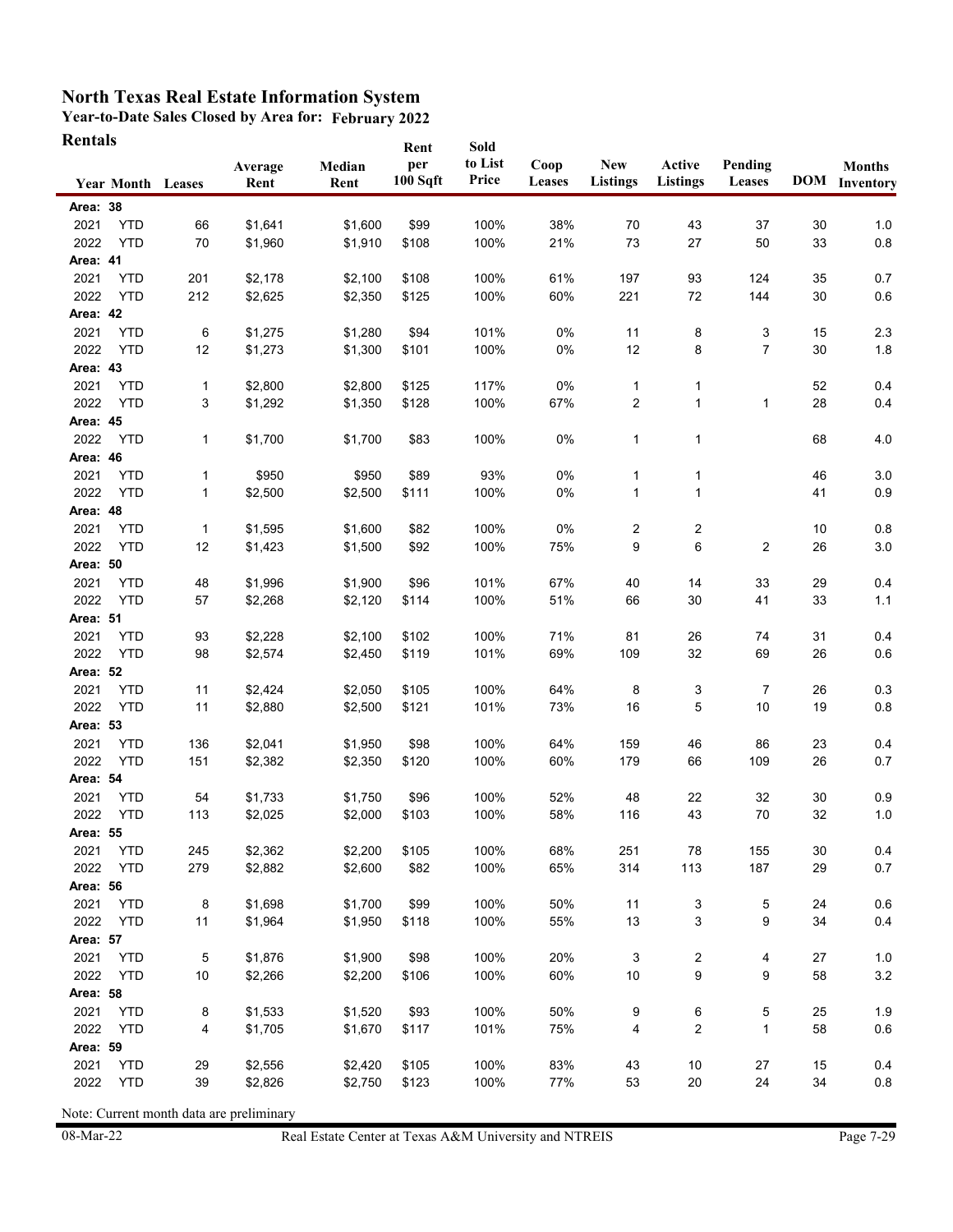**Year-to-Date Sales Closed by Area for: February 2022 Rentals**

| Rentals          |                          |            |                 |                | Rent            | Sold             |                       |                               |                           |                   |    |                                       |
|------------------|--------------------------|------------|-----------------|----------------|-----------------|------------------|-----------------------|-------------------------------|---------------------------|-------------------|----|---------------------------------------|
|                  | <b>Year Month Leases</b> |            | Average<br>Rent | Median<br>Rent | per<br>100 Sqft | to List<br>Price | Coop<br><b>Leases</b> | <b>New</b><br><b>Listings</b> | Active<br><b>Listings</b> | Pending<br>Leases |    | <b>Months</b><br><b>DOM</b> Inventory |
| Area: 60         |                          |            |                 |                |                 |                  |                       |                               |                           |                   |    |                                       |
| 2021             | <b>YTD</b>               | 14         | \$1,968         | \$1,960        | \$104           | 100%             | 50%                   | 24                            | 8                         | 12                | 27 | 0.5                                   |
| 2022             | <b>YTD</b>               | 31         | \$2,509         | \$2,500        | \$116           | 100%             | 68%                   | 44                            | 18                        | 18                | 23 | $1.3$                                 |
| Area: 61         |                          |            |                 |                |                 |                  |                       |                               |                           |                   |    |                                       |
| 2022             | <b>YTD</b>               | 1          | \$1,450         | \$1,450        | \$97            | 100%             | 0%                    | $\mathbf{1}$                  |                           |                   | 51 |                                       |
| Area: 63         |                          |            |                 |                |                 |                  |                       |                               |                           |                   |    |                                       |
| 2021             | <b>YTD</b>               | 56         | \$1,812         | \$1,760        | \$97            | 99%              | 59%                   | 63                            | 25                        | 43                | 32 | 0.9                                   |
| 2022             | <b>YTD</b>               | 72         | \$2,106         | \$2,100        | \$114           | 100%             | 54%                   | 88                            | 41                        | 47                | 35 | $1.1$                                 |
| Area: 67         |                          |            |                 |                |                 |                  |                       |                               |                           |                   |    |                                       |
| 2021             | <b>YTD</b>               | 4          | \$1,575         | \$1,320        | \$103           | 100%             | 25%                   | $\overline{c}$                | 2                         | $\overline{c}$    | 24 | 2.2                                   |
| 2022             | <b>YTD</b>               | 5          | \$1,749         | \$1,700        | \$125           | 102%             | 0%                    | 5                             | $\overline{\mathbf{c}}$   | $\overline{2}$    | 24 | 1.9                                   |
| Area: 68         |                          |            |                 |                |                 |                  |                       |                               |                           |                   |    |                                       |
| 2021             | <b>YTD</b>               | 27         | \$2,089         | \$2,100        | \$102           | 100%             | 59%                   | 37                            | 11                        | 10                | 22 | 0.7                                   |
| 2022             | <b>YTD</b>               | 32         | \$2,439         | \$2,400        | \$115           | 99%              | 41%                   | 37                            | 19                        | 17                | 32 | $1.1$                                 |
| Area: 69         |                          |            |                 |                |                 |                  |                       |                               |                           |                   |    |                                       |
| 2021             | <b>YTD</b>               | 1          | \$1,500         | \$1,500        | \$82            | 100%             | 0%                    | $\overline{2}$                | $\overline{c}$            | 1                 | 53 | 2.2                                   |
| Area: 71         |                          |            |                 |                |                 |                  |                       |                               |                           |                   |    |                                       |
| 2021             | <b>YTD</b>               | 2          | \$1,275         | \$1,270        | \$83            | 100%             | 50%                   | 4                             | 4                         | 1                 | 37 | 2.3                                   |
| 2022             | <b>YTD</b>               | 6          | \$1,416         | \$1,400        | \$115           | 102%             | 17%                   | 12                            | 4                         | 2                 | 15 | 2.1                                   |
| Area: 72         |                          |            |                 |                |                 |                  |                       |                               |                           |                   |    |                                       |
| 2021             | <b>YTD</b>               | 23         | \$1,333         | \$1,200        | \$114           | 100%             | 17%                   | 20                            | 8                         | 9                 | 28 | 0.6                                   |
| 2022             | <b>YTD</b>               | 30         | \$1,568         | \$1,600        | \$106           | 100%             | 20%                   | 31                            | 7                         | 17                | 22 | 0.6                                   |
| Area: 73         |                          |            |                 |                |                 |                  |                       |                               |                           |                   |    |                                       |
| 2021             | <b>YTD</b>               | 42         | \$1,649         | \$1,600        | \$108           | 100%             | 24%                   | 42                            | 24                        | 21                | 38 | 1.0                                   |
| 2022             | <b>YTD</b>               | 53         | \$1,743         | \$1,700        | \$113           | 100%             | 32%                   | 67                            | 30                        | 21                | 29 | 1.5                                   |
| Area: 74         |                          |            |                 |                |                 |                  |                       |                               |                           |                   |    |                                       |
| 2021             | <b>YTD</b>               | 1          | \$975           | \$980          | \$81            | 100%             | $0\%$                 |                               | 1                         | 1                 | 13 | 1.7                                   |
| 2022             | <b>YTD</b>               | 6          | \$1,550         | \$1,550        | \$108           | 100%             | 0%                    | 1                             | 1                         |                   | 18 | 0.9                                   |
| Area: 76         |                          |            |                 |                |                 |                  |                       |                               |                           |                   |    |                                       |
| 2021             | <b>YTD</b>               | 1          | \$1,475         | \$1,480        | \$88            | 100%             | 0%                    | $\overline{c}$                | 2                         |                   | 51 | 1.5                                   |
| 2022<br>Area: 77 | <b>YTD</b>               | 1          | \$1,450         | \$1,450        | \$99            | 100%             | 0%                    | $\overline{2}$                | $\mathbf{1}$              |                   | 35 | $0.9\,$                               |
| 2022             | <b>YTD</b>               | 2          | \$1,275         | \$1,280        | \$89            | 100%             | 0%                    |                               |                           | 1                 | 20 |                                       |
| Area: 78         |                          |            |                 |                |                 |                  |                       |                               |                           |                   |    |                                       |
| 2021             | <b>YTD</b>               | 4          | \$1,463         | \$1,400        | \$81            | 104%             | 0%                    | 2                             | 10                        |                   | 73 | 3.4                                   |
| 2022             | YTD                      | $\sqrt{5}$ | \$1,480         | \$1,600        | \$105           | 100%             | $0\%$                 | 3                             | $\overline{2}$            | 3                 | 39 | 0.7                                   |
| Area: 80         |                          |            |                 |                |                 |                  |                       |                               |                           |                   |    |                                       |
| 2021             | <b>YTD</b>               | 1          | \$1,680         | \$1,680        | \$114           | 100%             | 0%                    | $\mathbf{1}$                  |                           | 1                 | 17 |                                       |
| Area: 82         |                          |            |                 |                |                 |                  |                       |                               |                           |                   |    |                                       |
| 2021             | <b>YTD</b>               | 37         | \$1,551         | \$1,280        | \$122           | 100%             | 49%                   | 51                            | 33                        | 21                | 40 | $2.2\,$                               |
| 2022             | <b>YTD</b>               | 30         | \$1,771         | \$1,500        | \$127           | 99%              | 47%                   | 39                            | 17                        | 16                | 29 | $1.3$                                 |
| Area: 83         |                          |            |                 |                |                 |                  |                       |                               |                           |                   |    |                                       |
| 2021             | <b>YTD</b>               | 17         | \$1,457         | \$1,300        | \$108           | 100%             | 41%                   | 32                            | 11                        | 12                | 31 | $0.6\,$                               |
| 2022             | <b>YTD</b>               | 18         | \$1,640         | \$1,650        | \$114           | 99%              | 44%                   | 24                            | 16                        | 10                | 30 | $1.0$                                 |
| Area: 84         |                          |            |                 |                |                 |                  |                       |                               |                           |                   |    |                                       |
| 2021             | <b>YTD</b>               | 8          | \$1,442         | \$1,440        | \$120           | 106%             | 50%                   | 11                            | 6                         | 6                 | 55 | 0.7                                   |
| 2022             | <b>YTD</b>               | 13         | \$1,573         | \$1,620        | \$133           | 100%             | 31%                   | 11                            | 3                         | 6                 | 32 | 0.4                                   |
| Area: 85         |                          |            |                 |                |                 |                  |                       |                               |                           |                   |    |                                       |
| 2021             | <b>YTD</b>               | 31         | \$1,640         | \$1,620        | \$97            | 100%             | 55%                   | 23                            | $\overline{7}$            | 19                | 28 | 0.4                                   |
| 2022             | <b>YTD</b>               | 38         | \$2,139         | \$2,000        | \$114           | 100%             | 45%                   | 40                            | 12                        | 23                | 30 | 0.6                                   |
|                  |                          |            |                 |                |                 |                  |                       |                               |                           |                   |    |                                       |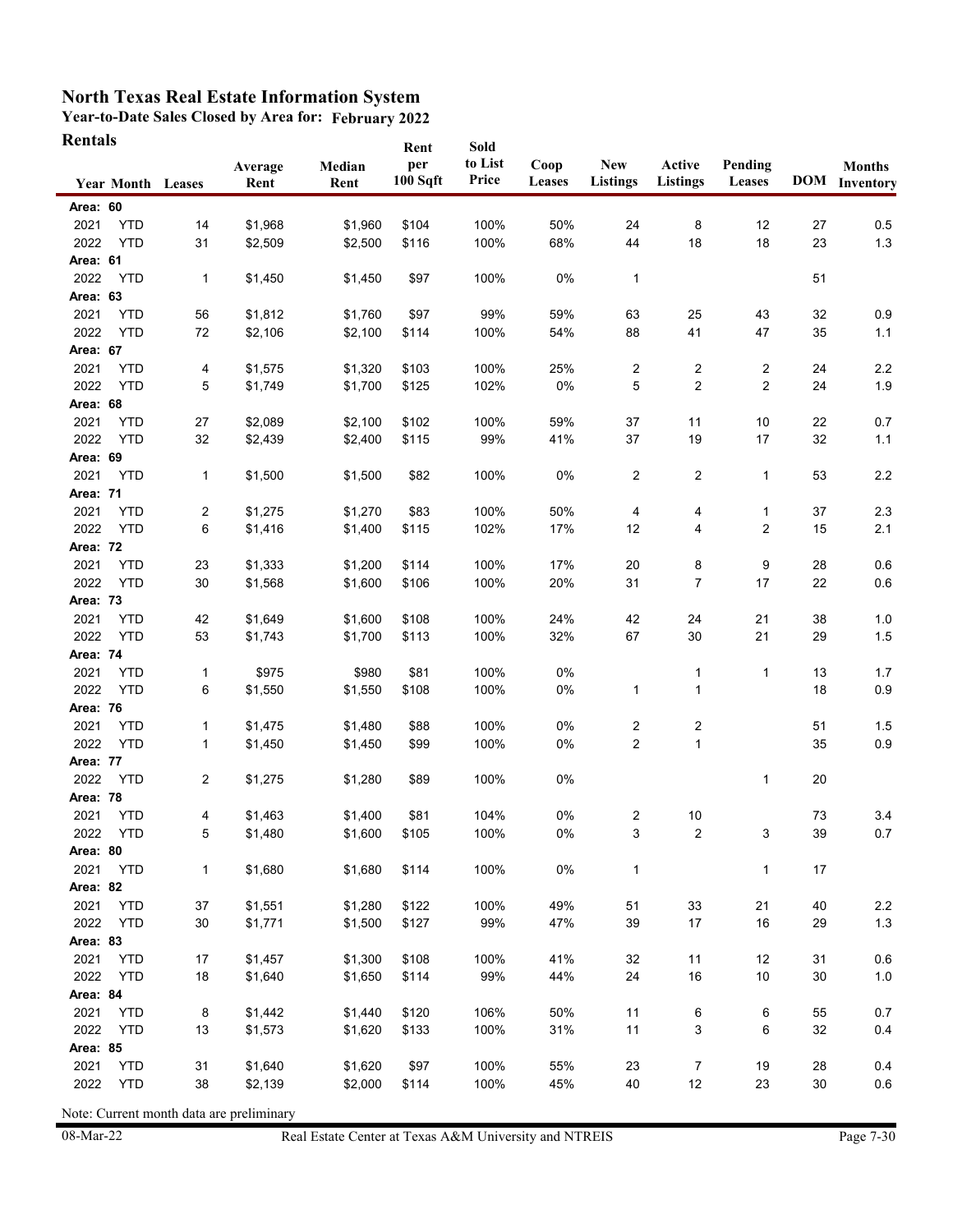**Year-to-Date Sales Closed by Area for: February 2022 Rentals**

| <b>Rentals</b>   |                          |     |                 |                | Rent            | Sold             |                |                        |                           |                   |    |                                       |
|------------------|--------------------------|-----|-----------------|----------------|-----------------|------------------|----------------|------------------------|---------------------------|-------------------|----|---------------------------------------|
|                  | <b>Year Month Leases</b> |     | Average<br>Rent | Median<br>Rent | per<br>100 Sqft | to List<br>Price | Coop<br>Leases | <b>New</b><br>Listings | Active<br><b>Listings</b> | Pending<br>Leases |    | <b>Months</b><br><b>DOM</b> Inventory |
| Area: 86         |                          |     |                 |                |                 |                  |                |                        |                           |                   |    |                                       |
| 2021             | <b>YTD</b>               | 12  | \$1,538         | \$1,570        | \$101           | 100%             | 50%            | 14                     | 7                         | 10                | 32 | 0.6                                   |
| 2022             | <b>YTD</b>               | 12  | \$1,857         | \$1,800        | \$129           | 100%             | 33%            | 11                     | 4                         | 6                 | 32 | 0.5                                   |
| Area: 87         |                          |     |                 |                |                 |                  |                |                        |                           |                   |    |                                       |
| 2021             | <b>YTD</b>               | 30  | \$1,802         | \$1,740        | \$103           | 100%             | 43%            | 34                     | 9                         | 26                | 19 | 0.4                                   |
| 2022             | <b>YTD</b>               | 34  | \$2,041         | \$2,000        | \$117           | 100%             | 29%            | 35                     | 12                        | 25                | 34 | 0.7                                   |
| Area: 88         |                          |     |                 |                |                 |                  |                |                        |                           |                   |    |                                       |
| 2021             | <b>YTD</b>               | 69  | \$1,794         | \$1,780        | \$100           | 100%             | 41%            | 69                     | 22                        | 56                | 45 | 0.5                                   |
| 2022             | <b>YTD</b>               | 73  | \$2,090         | \$2,050        | \$113           | 100%             | 48%            | 74                     | 16                        | 62                | 36 | 0.4                                   |
| Area: 89         |                          |     |                 |                |                 |                  |                |                        |                           |                   |    |                                       |
| 2021             | <b>YTD</b>               | 48  | \$2,052         | \$1,870        | \$100           | 100%             | 35%            | 52                     | 24                        | 31                | 23 | 0.8                                   |
| 2022             | <b>YTD</b>               | 59  | \$2,254         | \$2,220        | \$119           | 100%             | 54%            | 73                     | 28                        | 48                | 34 | 1.1                                   |
| Area: 90         |                          |     |                 |                |                 |                  |                |                        |                           |                   |    |                                       |
| 2021             | <b>YTD</b>               | 4   | \$1,304         | \$1,260        | \$113           | 100%             | 50%            | 6                      | 4                         | 3                 | 33 | $1.2$                                 |
| 2022             | <b>YTD</b>               | 9   | \$1,436         | \$1,200        | \$86            | 100%             | 44%            | 7                      | 2                         | 4                 | 22 | 0.6                                   |
| Area: 91         |                          |     |                 |                |                 |                  |                |                        |                           |                   |    |                                       |
| 2021             | <b>YTD</b>               | 1   | \$899           | \$900          | \$67            | 100%             | 0%             |                        |                           |                   | 46 |                                       |
| Area: 92         |                          |     |                 |                |                 |                  |                |                        |                           |                   |    |                                       |
| 2021             | <b>YTD</b>               | 2   | \$700           | \$700          | \$106           | 100%             | 0%             | 1                      | 1                         |                   | 17 | 2.4                                   |
| Area: 95         |                          |     |                 |                |                 |                  |                |                        |                           |                   |    |                                       |
| 2022             | YTD                      | 2   | \$1,275         | \$1,280        | \$197           | 100%             | 0%             | 1                      | 1                         |                   | 72 | 3.0                                   |
| Area: 96<br>2022 | <b>YTD</b>               |     |                 |                | \$88            | 100%             | 0%             |                        |                           |                   | 16 | $1.2$                                 |
| Area: 98         |                          | 1   | \$1,400         | \$1,400        |                 |                  |                | 1                      | 1                         |                   |    |                                       |
| 2021             | <b>YTD</b>               | 4   | \$1,665         | \$1,540        | \$95            | 100%             | 25%            | 3                      | $\overline{c}$            | $\mathbf{1}$      | 26 | 0.9                                   |
| Area: 101        |                          |     |                 |                |                 |                  |                |                        |                           |                   |    |                                       |
| 2021             | <b>YTD</b>               | 18  | \$2,018         | \$1,590        | \$90            | 101%             | 33%            | 25                     | 44                        | 7                 | 63 | 4.2                                   |
| 2022             | <b>YTD</b>               | 6   | \$2,516         | \$2,220        | \$154           | 100%             | 50%            | 10                     | 8                         | 3                 | 33 | 0.9                                   |
| Area: 102        |                          |     |                 |                |                 |                  |                |                        |                           |                   |    |                                       |
| 2021             | <b>YTD</b>               | 113 | \$1,775         | \$1,750        | \$95            | 100%             | 45%            | 122                    | 52                        | 65                | 32 | 0.7                                   |
| 2022             | <b>YTD</b>               | 134 | \$2,075         | \$2,020        | \$113           | 100%             | 50%            | 161                    | 67                        | 76                | 31 | 1.0                                   |
| Area: 104        |                          |     |                 |                |                 |                  |                |                        |                           |                   |    |                                       |
| 2021             | <b>YTD</b>               | 31  | \$1,541         | \$1,500        | \$99            | 100%             | 16%            | 32                     | 15                        | 16                | 33 | 0.9                                   |
| 2022             | <b>YTD</b>               | 35  | \$2,063         | \$2,140        | \$125           | 100%             | 37%            | 37                     | 14                        | 29                | 33 | 0.9                                   |
| Area: 105        |                          |     |                 |                |                 |                  |                |                        |                           |                   |    |                                       |
| 2021             | YTD                      | 18  | \$1,387         | \$1,400        | \$112           | 100%             | 39%            | 14                     | 6                         | 8                 | 27 | 0.6                                   |
| 2022             | <b>YTD</b>               | 14  | \$1,494         | \$1,520        | \$111           | 100%             | 36%            | 13                     | 6                         | 8                 | 43 | 0.6                                   |
| Area: 106        |                          |     |                 |                |                 |                  |                |                        |                           |                   |    |                                       |
| 2021             | <b>YTD</b>               | 18  | \$1,405         | \$1,460        | \$109           | 100%             | 44%            | 20                     | 11                        | 12                | 36 | 1.0                                   |
| 2022             | <b>YTD</b>               | 15  | \$1,675         | \$1,660        | \$110           | 99%              | 47%            | 16                     | 8                         | 10                | 47 | $0.8\,$                               |
| Area: 107        |                          |     |                 |                |                 |                  |                |                        |                           |                   |    |                                       |
| 2021             | <b>YTD</b>               | 75  | \$1,882         | \$1,600        | \$127           | 99%              | 31%            | 87                     | 116                       | 40                | 65 | 2.7                                   |
| 2022             | <b>YTD</b>               | 53  | \$2,082         | \$1,800        | \$147           | 100%             | 40%            | 93                     | 74                        | 24                | 47 | 2.1                                   |
| Area: 108        |                          |     |                 |                |                 |                  |                |                        |                           |                   |    |                                       |
| 2021             | <b>YTD</b>               | 71  | \$1,698         | \$1,450        | \$119           | 99%              | 37%            | 82                     | 63                        | 34                | 49 | 1.4                                   |
| 2022             | <b>YTD</b>               | 62  | \$1,911         | \$1,800        | \$134           | 99%              | 23%            | 78                     | 31                        | 27                | 33 | 0.9                                   |
| Area: 109        |                          |     |                 |                |                 |                  |                |                        |                           |                   |    |                                       |
| 2021             | <b>YTD</b>               | 93  | \$1,666         | \$1,650        | \$101           | 100%             | 35%            | 100                    | 39                        | 53                | 29 | 0.8                                   |
| 2022             | <b>YTD</b>               | 73  | \$1,916         | \$1,900        | \$113           | 100%             | 49%            | 92                     | 32                        | 51                | 34 | 0.7                                   |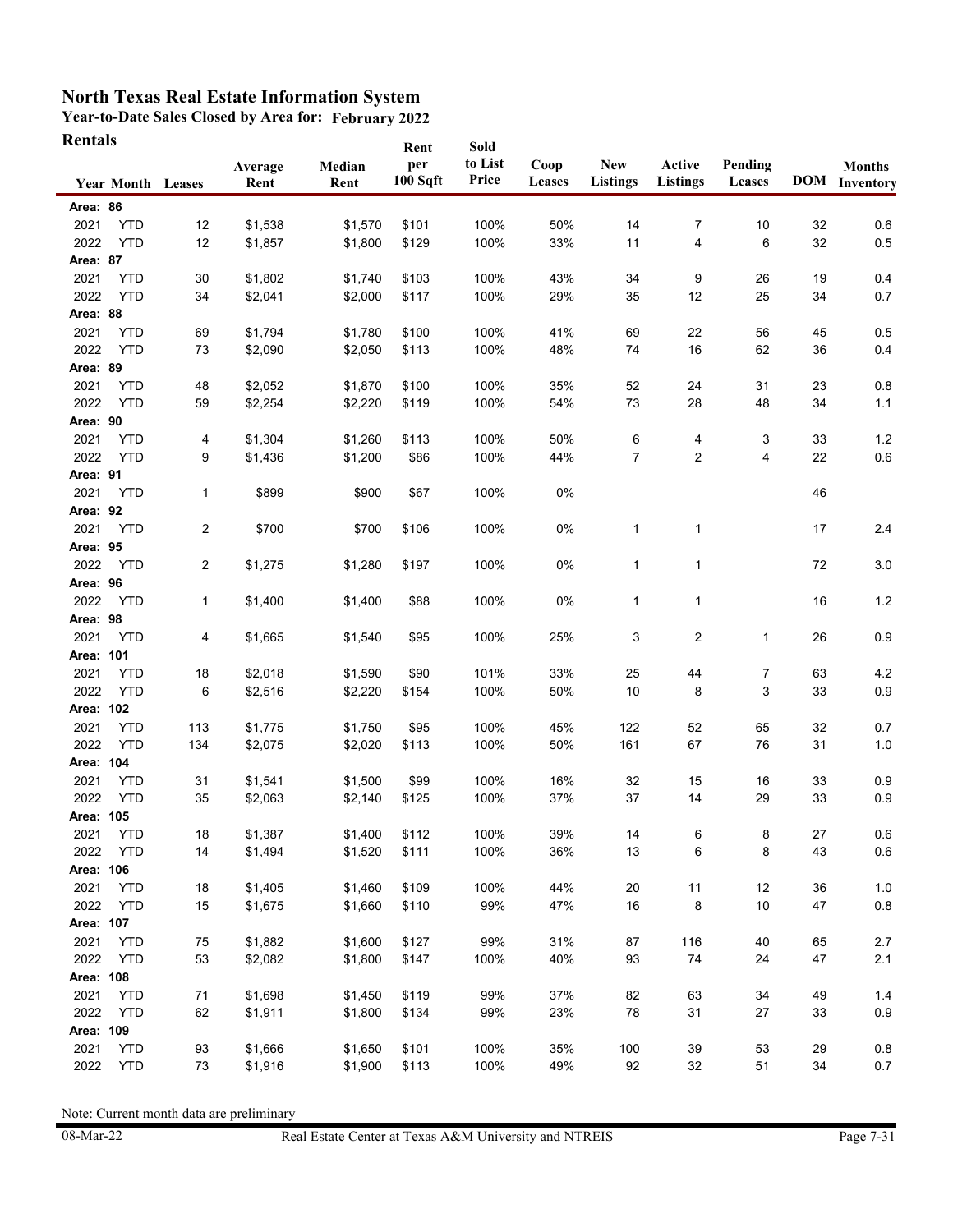**Year-to-Date Sales Closed by Area for: February 2022 Rentals**

| Rentals   |                          |     |                 |                | Rent            | Sold             |                       |                               |                    |                   |    |                                       |
|-----------|--------------------------|-----|-----------------|----------------|-----------------|------------------|-----------------------|-------------------------------|--------------------|-------------------|----|---------------------------------------|
|           | <b>Year Month Leases</b> |     | Average<br>Rent | Median<br>Rent | per<br>100 Sqft | to List<br>Price | Coop<br><b>Leases</b> | <b>New</b><br><b>Listings</b> | Active<br>Listings | Pending<br>Leases |    | <b>Months</b><br><b>DOM</b> Inventory |
| Area: 111 |                          |     |                 |                |                 |                  |                       |                               |                    |                   |    |                                       |
| 2021      | <b>YTD</b>               | 121 | \$1,673         | \$1,660        | \$91            | 100%             | 40%                   | 119                           | 46                 | 69                | 34 | 0.6                                   |
| 2022      | <b>YTD</b>               | 149 | \$1,882         | \$1,850        | \$107           | 100%             | 32%                   | 176                           | 81                 | 108               | 41 | $1.4$                                 |
| Area: 112 |                          |     |                 |                |                 |                  |                       |                               |                    |                   |    |                                       |
| 2021      | <b>YTD</b>               | 60  | \$1,444         | \$1,470        | \$101           | 100%             | 27%                   | 46                            | 22                 | 30                | 39 | 0.6                                   |
| 2022      | <b>YTD</b>               | 67  | \$1,854         | \$1,870        | \$110           | 100%             | 36%                   | 67                            | 22                 | 41                | 30 | $0.8\,$                               |
| Area: 120 |                          |     |                 |                |                 |                  |                       |                               |                    |                   |    |                                       |
| 2021      | <b>YTD</b>               | 18  | \$1,835         | \$1,850        | \$106           | 100%             | 44%                   | 34                            | 29                 | 12                | 35 | 1.8                                   |
| 2022      | <b>YTD</b>               | 20  | \$2,129         | \$2,050        | \$125           | 100%             | 55%                   | 23                            | 4                  | 21                | 23 | 0.3                                   |
| Area: 121 |                          |     |                 |                |                 |                  |                       |                               |                    |                   |    |                                       |
| 2021      | <b>YTD</b>               | 52  | \$2,104         | \$1,950        | \$113           | 100%             | 56%                   | 50                            | 21                 | 34                | 31 | 0.8                                   |
| 2022      | <b>YTD</b>               | 44  | \$2,236         | \$2,100        | \$126           | 100%             | 48%                   | 44                            | 13                 | 29                | 22 | 0.5                                   |
| Area: 122 |                          |     |                 |                |                 |                  |                       |                               |                    |                   |    |                                       |
| 2021      | <b>YTD</b>               | 31  | \$1,934         | \$1,800        | \$108           | 100%             | 32%                   | 31                            | 8                  | 21                | 31 | 0.5                                   |
| 2022      | <b>YTD</b>               | 38  | \$2,042         | \$1,980        | \$119           | 100%             | 42%                   | 37                            | 13                 | 28                | 30 | 0.8                                   |
| Area: 123 |                          |     |                 |                |                 |                  |                       |                               |                    |                   |    |                                       |
| 2021      | <b>YTD</b>               | 13  | \$3,175         | \$2,750        | \$135           | 110%             | 62%                   | 11                            | 7                  | 10                | 56 | 1.1                                   |
| 2022      | <b>YTD</b>               | 9   | \$2,928         | \$3,000        | \$139           | 100%             | 67%                   | 10                            | 5                  | 7                 | 28 | 0.8                                   |
| Area: 124 |                          |     |                 |                |                 |                  |                       |                               |                    |                   |    |                                       |
| 2021      | <b>YTD</b>               | 33  | \$2,336         | \$2,100        | \$136           | 103%             | 45%                   | 46                            | 22                 | 24                | 39 | 0.8                                   |
| 2022      | <b>YTD</b>               | 29  | \$2,694         | \$2,500        | \$162           | 101%             | 52%                   | 30                            | 14                 | 20                | 40 | 0.6                                   |
| Area: 125 |                          |     |                 |                |                 |                  |                       |                               |                    |                   |    |                                       |
| 2021      | <b>YTD</b>               | 16  | \$4,209         | \$3,880        | \$138           | 108%             | 63%                   | 13                            | 5                  | 10                | 39 | 0.3                                   |
| 2022      | <b>YTD</b>               | 20  | \$5,257         | \$5,100        | \$158           | 103%             | 45%                   | 22                            | 13                 | 12                | 34 | $1.3$                                 |
| Area: 126 |                          |     |                 |                |                 |                  |                       |                               |                    |                   |    |                                       |
| 2021      | <b>YTD</b>               | 37  | \$2,169         | \$1,800        | \$103           | 100%             | 32%                   | 28                            | 10                 | 16                | 33 | 0.5                                   |
| 2022      | <b>YTD</b>               | 34  | \$2,840         | \$2,300        | \$134           | 100%             | 65%                   | 35                            | 14                 | 23                | 32 | $0.8\,$                               |
| Area: 127 |                          |     |                 |                |                 |                  |                       |                               |                    |                   |    |                                       |
| 2021      | <b>YTD</b>               | 44  | \$1,599         | \$1,600        | \$103           | 100%             | 43%                   | 53                            | 29                 | 23                | 27 | 1.1                                   |
| 2022      | <b>YTD</b>               | 37  | \$2,133         | \$2,000        | \$123           | 100%             | 38%                   | 38                            | 14                 | 23                | 30 | $0.6\,$                               |
| Area: 128 |                          |     |                 |                |                 |                  |                       |                               |                    |                   |    |                                       |
| 2021      | <b>YTD</b>               | 14  | \$1,707         | \$1,750        | \$112           | 100%             | 43%                   | 9                             | 7                  | 6                 | 43 | 0.5                                   |
| 2022      | <b>YTD</b>               | 22  | \$1,836         | \$1,840        | \$120           | 100%             | 32%                   | 26                            | 8                  | 18                | 29 | 0.7                                   |
| Area: 129 |                          |     |                 |                |                 |                  |                       |                               |                    |                   |    |                                       |
| 2021      | <b>YTD</b>               | 14  | \$1,343         | \$1,420        | \$117           | 99%              | 21%                   | 17                            | $\overline{7}$     | 6                 | 20 | 0.8                                   |
| 2022      | <b>YTD</b>               | 12  | \$1,447         | \$1,340        | \$110           | 100%             | 50%                   | 12                            | 8                  | 5                 | 43 | $1.2\,$                               |
| Area: 130 |                          |     |                 |                |                 |                  |                       |                               |                    |                   |    |                                       |
| 2021      | <b>YTD</b>               | 141 | \$1,838         | \$1,750        | \$97            | 100%             | 59%                   | 134                           | 37                 | 81                | 30 | 0.4                                   |
| 2022      | <b>YTD</b>               | 135 | \$2,167         | \$2,100        | \$110           | 100%             | 57%                   | 153                           | 55                 | 94                | 33 | 0.7                                   |
| Area: 131 |                          |     |                 |                |                 |                  |                       |                               |                    |                   |    |                                       |
| 2021      | <b>YTD</b>               | 13  | \$2,176         | \$1,900        | \$115           | 99%              | 46%                   | 11                            | 7                  | 9                 | 42 | 0.6                                   |
| 2022      | <b>YTD</b>               | 22  | \$2,943         | \$2,400        | \$124           | 104%             | 27%                   | 15                            | 5                  | 10                | 37 | $0.5\,$                               |
| Area: 132 |                          |     |                 |                |                 |                  |                       |                               |                    |                   |    |                                       |
| 2021      | <b>YTD</b>               | 10  | \$3,322         | \$2,950        | \$130           | 104%             | 70%                   | 12                            | 4                  | 5                 | 30 | 0.7                                   |
| 2022      | <b>YTD</b>               | 14  | \$3,903         | \$3,000        | \$136           | 105%             | 43%                   | 20                            | 9                  | 11                | 28 | $1.8$                                 |
| Area: 140 |                          |     |                 |                |                 |                  |                       |                               |                    |                   |    |                                       |
| 2021      | <b>YTD</b>               | 3   | \$1,265         | \$1,100        | \$110           | 100%             | 0%                    | 5                             | 6                  | 2                 | 27 | 1.5                                   |
| 2022      | <b>YTD</b>               | 6   | \$2,597         | \$2,250        | \$138           | 107%             | 33%                   | 6                             | 16                 | 4                 | 16 | 5.8                                   |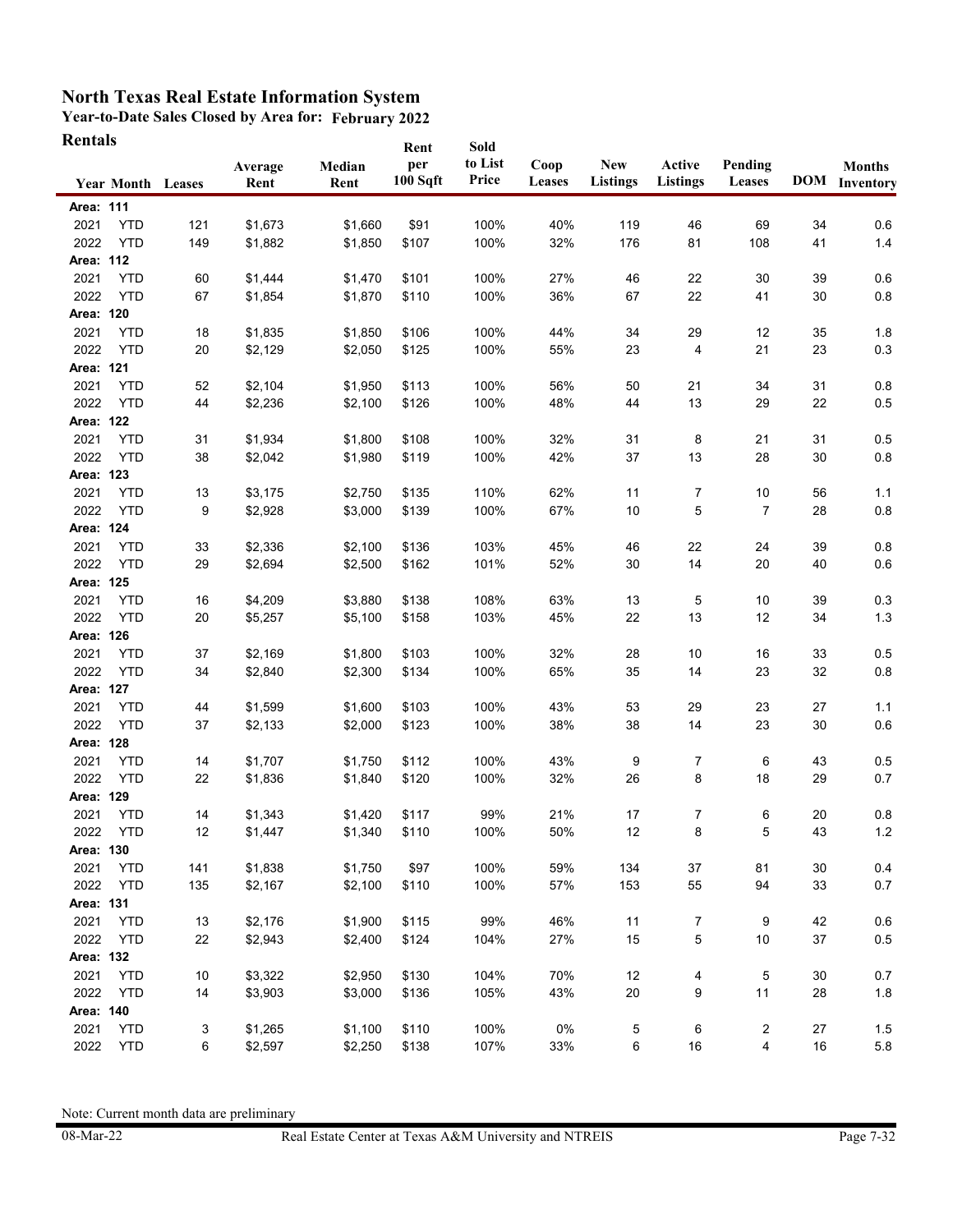**Year-to-Date Sales Closed by Area for: February 2022 Rentals**

| Rentals           |                          |                         |                  |                | Rent            | Sold             |                |                        |                           |                         |                |                                       |
|-------------------|--------------------------|-------------------------|------------------|----------------|-----------------|------------------|----------------|------------------------|---------------------------|-------------------------|----------------|---------------------------------------|
|                   | <b>Year Month Leases</b> |                         | Average<br>Rent  | Median<br>Rent | per<br>100 Sqft | to List<br>Price | Coop<br>Leases | New<br><b>Listings</b> | Active<br><b>Listings</b> | Pending<br>Leases       |                | <b>Months</b><br><b>DOM</b> Inventory |
| Area: 141         |                          |                         |                  |                |                 |                  |                |                        |                           |                         |                |                                       |
| 2021              | <b>YTD</b>               | 3                       | \$1,428          | \$1,400        | \$124           | 100%             | 33%            | 2                      | 2                         | 2                       | 35             | 0.5                                   |
| 2022              | <b>YTD</b>               | 3                       | \$1,333          | \$1,150        | \$126           | 100%             | 33%            | 7                      | 5                         | $\overline{2}$          | 28             | $1.7$                                 |
| Area: 142         |                          |                         |                  |                |                 |                  |                |                        |                           |                         |                |                                       |
| 2021              | <b>YTD</b>               | 1                       | \$1,395          | \$1,400        | \$156           | 100%             | 100%           | 3                      | 2                         | 2                       | 7              | 1.2                                   |
| 2022              | <b>YTD</b>               | 1                       | \$1,595          | \$1,600        | \$114           | 100%             | $0\%$          | 2                      | 3                         | $\overline{2}$          | 15             | $2.0\,$                               |
| Area: 143         |                          |                         |                  |                |                 |                  |                |                        |                           |                         |                |                                       |
| 2021              | <b>YTD</b>               | 4                       | \$1,048          | \$970          | \$104           | 100%             | 0%             | 3                      | 2                         | $\overline{\mathbf{c}}$ | 47             | 3.3                                   |
| 2022              | <b>YTD</b>               | 1                       | \$1,890          | \$1,890        | \$124           | 100%             | 0%             | 2                      |                           | 1                       | $\overline{c}$ |                                       |
| Area: 144         |                          |                         |                  |                |                 |                  |                |                        |                           |                         |                |                                       |
| 2021              | <b>YTD</b>               | 1                       | \$2,795          | \$2,800        | \$107           | 97%              | 0%             | $\mathbf{1}$           | 1                         |                         | 49             | 4.0                                   |
| Area: 145         |                          |                         |                  |                |                 |                  |                |                        |                           |                         |                |                                       |
| 2021              | <b>YTD</b>               | 10                      | \$1,813          | \$1,720        | \$115           | 100%             | 10%            | 8                      | 2                         | 4                       | 40             | 0.4                                   |
| 2022              | <b>YTD</b>               | 4                       | \$2,149          | \$2,200        | \$121           | 97%              | 75%            | 7                      | 4                         | 3                       | 13             | 1.8                                   |
| Area: 146         |                          |                         |                  |                |                 |                  |                |                        |                           |                         |                |                                       |
| 2021              | <b>YTD</b>               | 2                       | \$2,050          | \$2,050        | \$92            | 100%             | 0%             | $\overline{2}$         | 1                         | 1                       | 6              | 0.4                                   |
| 2022              | <b>YTD</b>               | 3                       | \$3,067          | \$2,800        | \$130           | 99%              | 67%            | 4                      | 3                         | 1                       | 36             | $2.2\,$                               |
| Area: 147         |                          |                         |                  |                |                 |                  |                |                        |                           |                         |                |                                       |
| 2021              | <b>YTD</b>               | $10$                    | \$2,526          | \$2,270        | \$109           | 103%             | 40%            | 8                      | 3                         | 8                       | 39             | 0.4                                   |
| 2022              | <b>YTD</b>               | 7                       | \$2,878          | \$2,550        | \$123           | 102%             | 43%            | 10                     | 5                         | 2                       | 20             | 0.9                                   |
| Area: 148         |                          |                         |                  |                |                 |                  |                |                        |                           |                         |                |                                       |
| 2021              | <b>YTD</b>               | 2                       | \$2,025          | \$2,020        | \$107           | 95%              | 0%             | 1                      | $\overline{c}$            |                         | 57             | 1.4                                   |
| Area: 149         |                          |                         |                  |                |                 |                  |                |                        |                           |                         |                |                                       |
| 2021              | <b>YTD</b>               | 5                       | \$2,329          | \$1,850        | \$129           | 92%              | 20%            | 4                      | 4                         | 3                       | 55             | 1.4                                   |
| 2022              | <b>YTD</b>               | 2                       | \$1,700          | \$1,700        | \$118           | 100%             | 0%             | 3                      | 1                         | $\overline{2}$          | 24             | $0.6\,$                               |
| Area: 150         |                          |                         |                  |                |                 |                  |                |                        |                           |                         |                |                                       |
| 2022              | <b>YTD</b>               | 1                       | \$800            | \$800          | \$94            | 100%             | 0%             | $\mathbf{1}$           |                           | 1                       | 12             |                                       |
| Area: 151         |                          |                         |                  |                |                 |                  |                |                        |                           |                         |                |                                       |
| 2021              | <b>YTD</b>               | 1                       | \$1,600          | \$1,600        | \$102           | 100%             | 0%             | $\mathbf{1}$           | 1                         |                         | 8              | 0.8                                   |
| Area: 153         |                          |                         |                  |                |                 |                  |                |                        |                           |                         |                |                                       |
| 2021              | <b>YTD</b>               | 4                       | \$1,406          | \$1,450        | \$99            | 100%             | 0%             | 2                      | 1                         |                         | 69             | 0.4                                   |
| 2022              | <b>YTD</b>               | $\overline{\mathbf{c}}$ | \$1,473          | \$1,470        | \$139           | 100%             | 0%             | 4                      | $\overline{2}$            | 1                       | 26             | 1.0                                   |
| Area: 154         |                          |                         |                  |                |                 |                  |                |                        |                           |                         |                |                                       |
| 2022              | <b>YTD</b>               | $\overline{\mathbf{c}}$ | \$2,075          | \$2,080        | \$128           | 100%             | 0%             | 2                      | $\overline{c}$            | 1                       | 31             | 2.9                                   |
| Area: 155         |                          |                         |                  |                |                 |                  |                |                        |                           |                         |                |                                       |
| 2021              | YTD                      | 5                       | \$1,174          | \$1,300        | \$89            | 100%             | 40%            | 4                      | 2<br>5                    | 2<br>3                  | 31             | 0.5                                   |
| 2022              | YTD                      | 3                       | \$1,124          | \$1,100        | \$104           | 100%             | 67%            | 6                      |                           |                         | 43             | 2.0                                   |
| Area: 156<br>2021 | <b>YTD</b>               |                         |                  | \$1,060        | \$102           | 100%             | 0%             | 2                      |                           |                         | 10             | $1.3$                                 |
| 2022              | <b>YTD</b>               | 2<br>3                  | \$1,063<br>\$892 | \$750          | \$118           | 100%             | 100%           | $\mathbf{1}$           | 1<br>$\overline{2}$       |                         | 72             | $1.2\,$                               |
| Area: 157         |                          |                         |                  |                |                 |                  |                |                        |                           |                         |                |                                       |
| 2021              | <b>YTD</b>               | 2                       | \$1,200          | \$1,200        | \$86            | 100%             | 0%             | $\mathbf{1}$           |                           | $\mathbf{1}$            | 9              |                                       |
| Area: 158         |                          |                         |                  |                |                 |                  |                |                        |                           |                         |                |                                       |
| 2021              | YTD                      | 1                       | \$825            | \$820          | \$53            | 100%             | 0%             | $\mathbf{1}$           |                           |                         | 17             |                                       |
| Area: 271         |                          |                         |                  |                |                 |                  |                |                        |                           | 1                       |                |                                       |
| 2021              | <b>YTD</b>               | 9                       | \$1,510          | \$1,450        | \$110           | 101%             | 33%            | 8                      | 4                         | 5                       | 23             | 0.7                                   |
| 2022              | <b>YTD</b>               | 6                       | \$1,931          | \$2,050        | \$125           | 101%             | 33%            | 10                     | 4                         | 5                       | 21             | $1.1$                                 |
| Area: 273         |                          |                         |                  |                |                 |                  |                |                        |                           |                         |                |                                       |
| 2021              | <b>YTD</b>               | 10                      | \$1,389          | \$1,340        | \$99            | 98%              | 40%            | 9                      | 3                         | 5                       | 43             | 0.7                                   |
| 2022              | <b>YTD</b>               | 6                       | \$1,716          | \$1,700        | \$142           | 102%             | 67%            | 11                     | 4                         | 5                       | 22             | $0.8\,$                               |
|                   |                          |                         |                  |                |                 |                  |                |                        |                           |                         |                |                                       |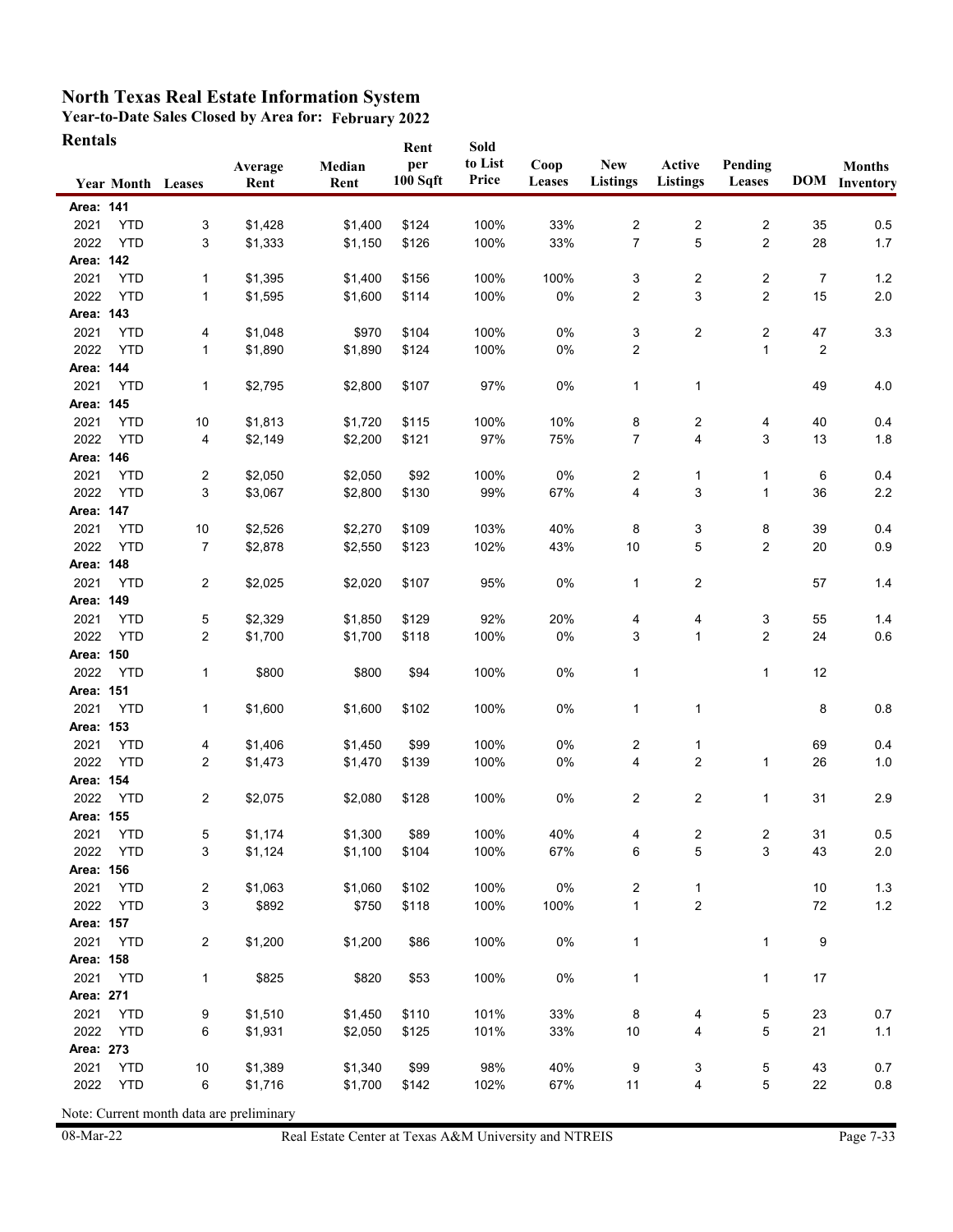**Year-to-Date Sales Closed by Area for: February 2022 Rentals**

| Rentals   | <b>Year Month Leases</b> |                         | Average<br>Rent                                     | Median<br>Rent | Rent<br>per<br>100 Sqft | Sold<br>to List<br>Price | Coop<br>Leases | New<br><b>Listings</b> | Active<br><b>Listings</b> | Pending<br>Leases |     | <b>Months</b><br><b>DOM</b> Inventory |
|-----------|--------------------------|-------------------------|-----------------------------------------------------|----------------|-------------------------|--------------------------|----------------|------------------------|---------------------------|-------------------|-----|---------------------------------------|
| Area: 274 |                          |                         |                                                     |                |                         |                          |                |                        |                           |                   |     |                                       |
| 2021      | <b>YTD</b>               | 22                      | \$1,757                                             | \$1,800        | \$100                   | 100%                     | 36%            | 18                     | 10                        | 10                | 25  | 0.8                                   |
| 2022      | <b>YTD</b>               | 14                      | \$1,936                                             | \$1,920        | \$118                   | 99%                      | 57%            | 21                     | 8                         | 12                | 22  | $0.8\,$                               |
| Area: 275 |                          |                         |                                                     |                |                         |                          |                |                        |                           |                   |     |                                       |
| 2021      | <b>YTD</b>               | 24                      | \$1,907                                             | \$1,800        | \$98                    | 100%                     | 42%            | 19                     | 6                         | 18                | 28  | 0.4                                   |
| 2022      | <b>YTD</b>               | 16                      | \$2,296                                             | \$2,200        | \$117                   | 101%                     | 38%            | 16                     | 8                         | 13                | 25  | 0.7                                   |
| Area: 276 |                          |                         |                                                     |                |                         |                          |                |                        |                           |                   |     |                                       |
| 2021      | <b>YTD</b>               | 18                      | \$2,658                                             | \$2,370        | \$96                    | 101%                     | 72%            | 16                     | 5                         | 13                | 32  | 0.6                                   |
| 2022      | <b>YTD</b>               | 9                       | \$2,555                                             | \$2,350        | \$109                   | 100%                     | 56%            | 17                     | 7                         | 8                 | 30  | $1.1$                                 |
| Area: 301 |                          |                         |                                                     |                |                         |                          |                |                        |                           |                   |     |                                       |
| 2021      | <b>YTD</b>               | 28                      | \$918                                               | \$900          | \$84                    | 100%                     | 0%             | 24                     | 14                        | 19                | 43  | 0.9                                   |
| 2022      | <b>YTD</b>               | 30                      | \$1,074                                             | \$1,100        | \$90                    | 99%                      | 7%             | 30                     | 18                        | 16                | 33  | $1.3$                                 |
| Area: 302 |                          |                         |                                                     |                |                         |                          |                |                        |                           |                   |     |                                       |
| 2021      | <b>YTD</b>               | 41                      | \$879                                               | \$850          | \$76                    | 102%                     | 2%             | 43                     | 30                        | 15                | 39  | 1.2                                   |
| 2022      | <b>YTD</b>               | 46                      | \$975                                               | \$910          | \$74                    | 101%                     | 2%             | 47                     | 27                        | 16                | 32  | $1.2\,$                               |
| Area: 303 |                          |                         |                                                     |                |                         |                          |                |                        |                           |                   |     |                                       |
| 2021      | <b>YTD</b>               | 86                      | \$1,144                                             | \$1,100        | \$85                    | 100%                     | 5%             | 77                     | 44                        | 65                | 41  | 0.9                                   |
| 2022      | <b>YTD</b>               | 97                      | \$1,344                                             | \$1,320        | \$96                    | 100%                     | 5%             | 87                     | 42                        | 65                | 33  | 0.9                                   |
| Area: 304 |                          |                         |                                                     |                |                         |                          |                |                        |                           |                   |     |                                       |
| 2021      | <b>YTD</b>               | 45                      | \$1,095                                             | \$1,000        | \$85                    | 100%                     | 4%             | 44                     | 23                        | 21                | 43  | 0.9                                   |
| 2022      | <b>YTD</b>               | 34                      | \$1,353                                             | \$1,400        | \$100                   | 99%                      | 6%             | 34                     | 16                        | 19                | 30  | 0.8                                   |
| Area: 307 |                          |                         |                                                     |                |                         |                          |                |                        |                           |                   |     |                                       |
| 2021      | <b>YTD</b>               | 6                       | \$998                                               | \$820          | \$71                    | 100%                     | 0%             | 11                     | 6                         | 7                 | 30  | 1.3                                   |
| 2022      | <b>YTD</b>               | 6                       | \$1,131                                             | \$950          | \$94                    | 99%                      | 17%            | 13                     | 6                         | 1                 | 25  | 1.5                                   |
| Area: 309 |                          |                         |                                                     |                |                         |                          |                |                        |                           |                   |     |                                       |
| 2021      | <b>YTD</b>               | 5                       | \$1,905                                             | \$1,700        | \$95                    | 101%                     | $0\%$          | 6                      | 3                         | 6                 | 14  | 1.0                                   |
| 2022      | <b>YTD</b>               | 4                       | \$1,945                                             | \$1,940        | \$112                   | 100%                     | 0%             | 5                      | 3                         | 4                 | 34  | 1.0                                   |
| Area: 324 |                          |                         |                                                     |                |                         |                          |                |                        |                           |                   |     |                                       |
| 2021      | <b>YTD</b>               | $\overline{\mathbf{c}}$ | \$1,600                                             | \$1,600        | \$60                    | 100%                     | 0%             | 2                      | 1                         | 1                 | 18  | 12.0                                  |
| Area: 325 |                          |                         |                                                     |                |                         |                          |                |                        |                           |                   |     |                                       |
| 2022      | <b>YTD</b>               | $\overline{\mathbf{c}}$ | \$972                                               | \$970          | \$65                    | 100%                     | 0%             | 4                      |                           | 1                 | 6   |                                       |
| Area: 327 |                          |                         |                                                     |                |                         |                          |                |                        |                           |                   |     |                                       |
| 2022      | <b>YTD</b>               | 2                       | \$1,195                                             | \$1,200        | \$89                    | 100%                     | 0%             | 1                      | $\overline{c}$            |                   | 40  | 4.8                                   |
| Area: 329 |                          |                         |                                                     |                |                         |                          |                |                        |                           |                   |     |                                       |
| 2021      | <b>YTD</b>               | 7                       | \$871                                               | \$750          | \$84                    | 100%                     | 14%            | 4                      |                           | 1                 | 27  |                                       |
| 2022      | YTD                      | 4                       | \$1,029                                             | \$1,040        | \$84                    | 100%                     | 0%             | 3                      |                           | 2                 | 45  | 0.5                                   |
| Area: 331 |                          |                         |                                                     |                |                         |                          |                |                        |                           |                   |     |                                       |
| 2022      | YTD                      | 1                       | \$545                                               | \$540          | \$81                    | 100%                     | 0%             |                        |                           |                   | 82  |                                       |
| Area: 332 |                          |                         |                                                     |                |                         |                          |                |                        |                           |                   |     |                                       |
| 2021      | <b>YTD</b>               | $\overline{\mathbf{c}}$ | \$800                                               | \$800          | \$86                    | 100%                     | $0\%$          |                        |                           | 1                 | 50  |                                       |
| Area: 600 |                          |                         |                                                     |                |                         |                          |                |                        |                           |                   |     |                                       |
| 2022      | <b>YTD</b>               | 4                       | \$1,623                                             | \$1,250        | \$122                   | 100%                     | 0%             | 3                      | $\overline{7}$            | $\mathbf{1}$      | 41  | 14.4                                  |
| Area: 700 |                          |                         |                                                     |                |                         |                          |                |                        |                           |                   |     |                                       |
| 2021      | <b>YTD</b>               | 4                       | \$1,361                                             | \$1,350        | \$72                    | 100%                     | 25%            | 3                      | 4                         | $\overline{c}$    | 33  | $1.3$                                 |
| 2022      | <b>YTD</b>               | 2                       | \$2,198                                             | \$2,200        | \$106                   | 98%                      | $0\%$          | 1                      |                           |                   | 32  |                                       |
| Area: 800 |                          |                         |                                                     |                |                         |                          |                |                        |                           |                   |     |                                       |
| 2021      | <b>YTD</b>               | 11                      | \$573                                               | \$550          | \$89                    | 96%                      | 9%             | 3                      | 10                        | $\mathbf 1$       | 108 | 2.9                                   |
| 2022      | <b>YTD</b>               | 3                       | \$567                                               | \$550          | \$95                    | 100%                     | 67%            | 9                      | 14                        |                   | 133 | 6.4                                   |
| Area: 900 |                          |                         |                                                     |                |                         |                          |                |                        |                           |                   |     |                                       |
| 2021      | <b>YTD</b>               | $\mathbf{1}$            | \$1,005<br>Note: Current month data are preliminary | \$1,000        | \$74                    | 98%                      | $0\%$          |                        |                           |                   | 65  |                                       |